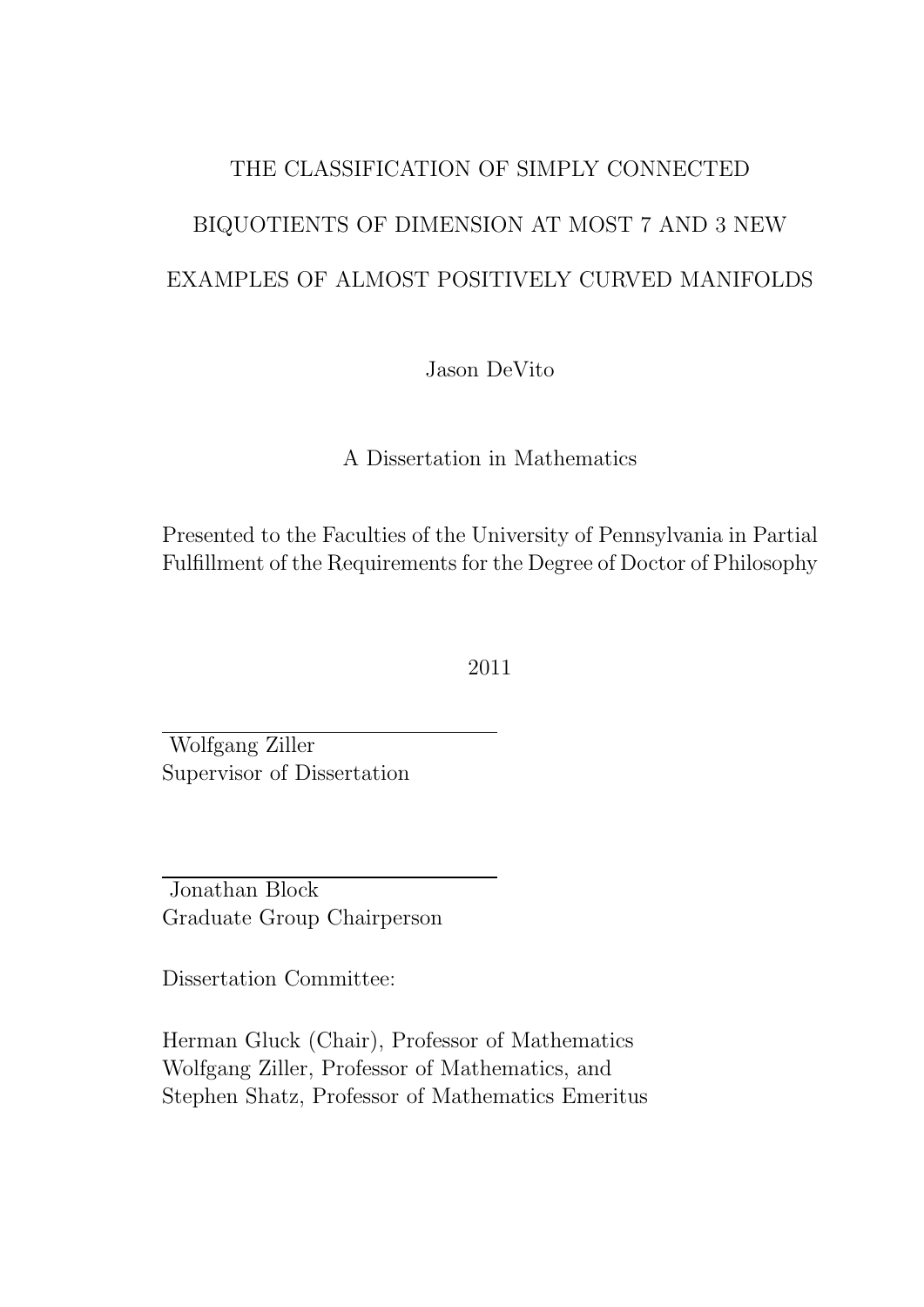### Acknowledgments

Where do I even begin? There are so many people without whom this thesis would never have come into existence. Let me start with the primary mathematical contributors. This list must, of course, begin with my amazing advisor Wolfgang Ziller. Between the weekly individual meetings and the department's worst kept secret, the "secret seminar", I had just the right impetus to keep making progress not only on my thesis, but in my understanding of geometry as a whole. To the secret seminar crowd, both current and past - Lee, Marco, Ricardo, Chenxu, John, Martin, Corey, Will, Jeffrey, Luigi, and all the other more sporadic attenders, I am sure I have plagued you with more questions than I should have and I thank you for both your answers and your patience. To the rest of the math department, I thank you as well for you ear at pizza seminar and your help, especially during my first and second year classes.

To the office staff, Janet, Monica, Paula, and Robin, without you all, the department would cease functioning. I don't think we really appreciate how hard it is to put up with all of us "crazy mathematicians". I also want to thank you for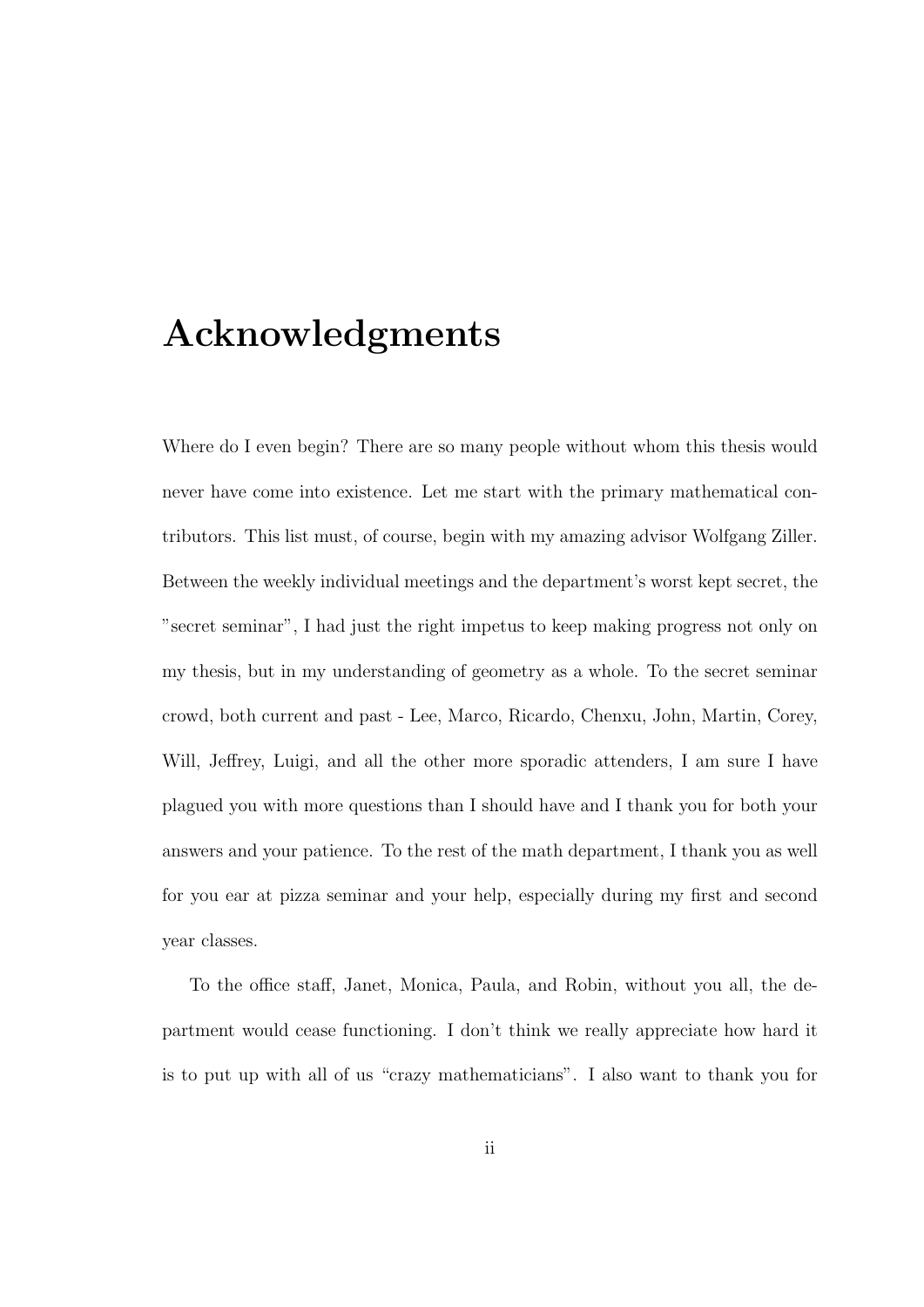our daily office chats - they were always quite hilarious and relaxing.

To my family, I could not have made it here without your emotional support. To my beautiful wife, Sara, you have borne the brunt of this. You have bent over backwards to accommodate my weird mathematical schedule and the numerous trains I missed due to losing track of time. Thank you from the bottom of my heart. To my beautiful daughter Ava, you came at the worst of times, but you also came at the best of times. Thank you for being such an easy baby and I hope my mathematical stories continue to put you to sleep as quickly as they currently do.

To my parents, Ben and Lyn, your constant support while I was growing up and your drive for me to get as much education as possible are the primary reason why I'm where I am today. To my sister Jaimie, thank you for constantly showing me that every task is worth as much effort as it takes and to Jenna, thank you for allowing me to plant such weird math in your head at such a young age. Not too many 11 years olds know how to compute  $\sqrt{-4}$ .

To my extended family, thank you for your constant support and not ragging on me too much for being married while in school. Grandma, I'm sorry you're not here to celebrate the end of this journey, but I'm sure you're celebrating nonetheless.

Finally, I want to thank God, for whom none of this would be possible or meaningful at the most basic level.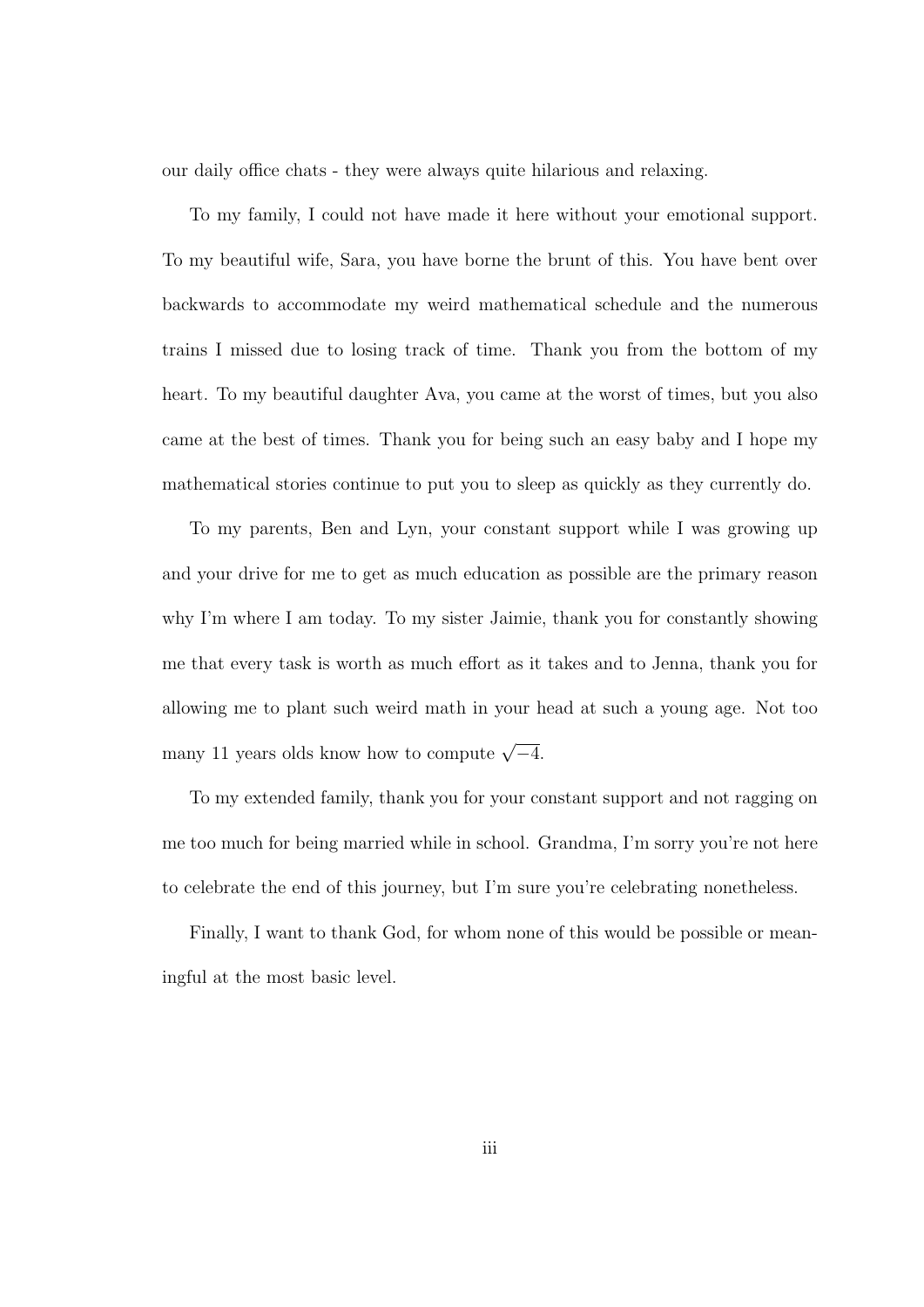#### ABSTRACT

The classification of simply connected biquotients of dimension at most 7 and 3 new examples of almost positively curved manifolds

#### Jason DeVito

#### Wolfgang Ziller, Advisor

We classify all compact 1-connected manifolds  $M^n$  for  $2 \leq n \leq 7$  which are diffeomorphic to biquotients. Further, given that  $M$  is diffeomorphic to a biquotient, we classify the biquotients it is diffeomorphic to. Finally, we show the homogeneous space  $Sp(3)/Sp(1) \times Sp(1)$  and two of its quotients  $Sp(3)/Sp(1) \times Sp(1) \times S^1$  and  $\Delta S^1 \setminus Sp(3)/Sp(1) \times Sp(1)$  admit metrics of almost positive curvature.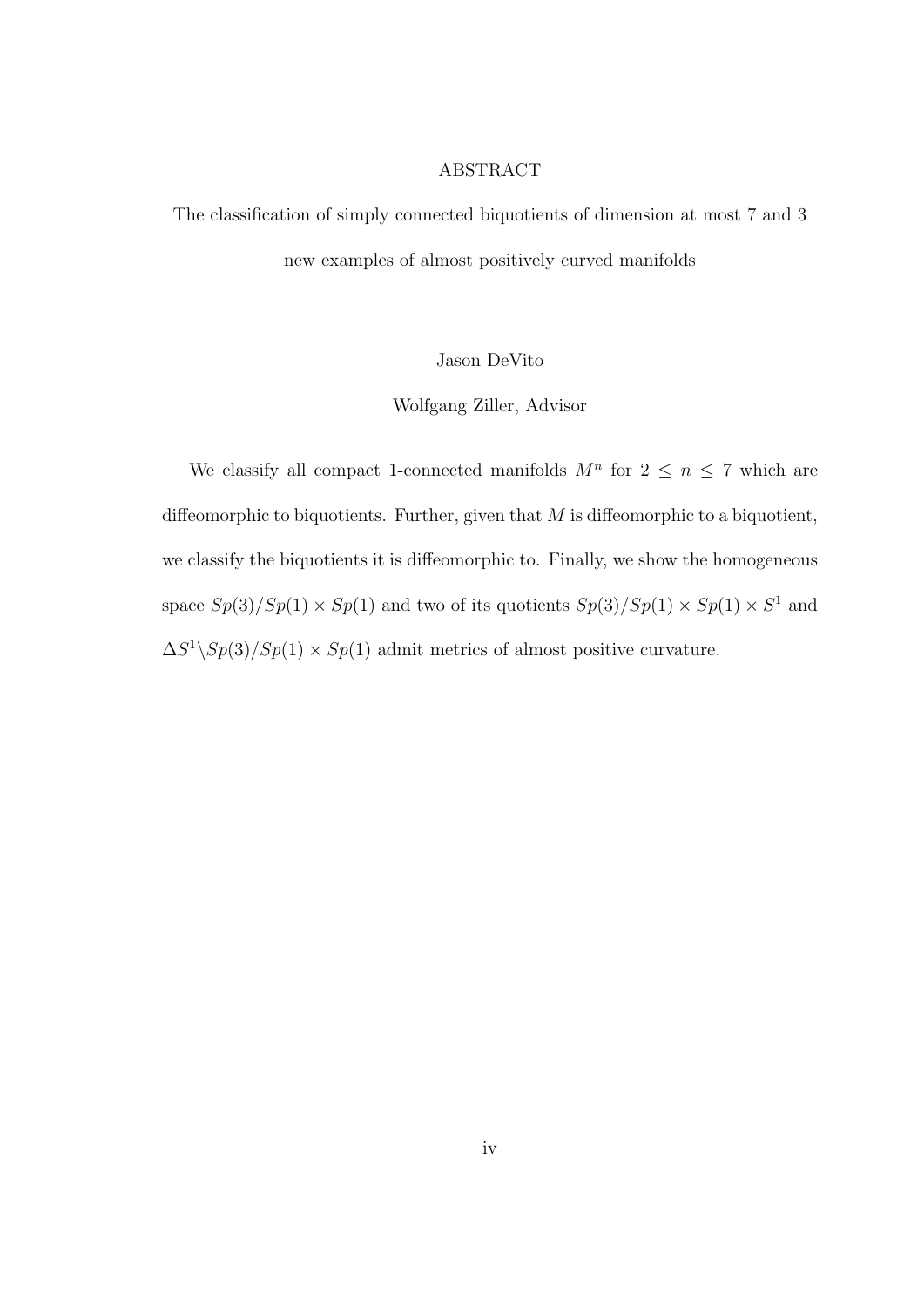## **Contents**

| $\mathbf{1}$   |     | Introduction                                                            | 1  |
|----------------|-----|-------------------------------------------------------------------------|----|
| $\overline{2}$ |     | Preliminaries                                                           | 8  |
|                | 2.1 |                                                                         | 8  |
|                | 2.2 |                                                                         | 10 |
| 3              |     | Possibilities for $\bigoplus_k \pi_k(G/\hspace{-0.1cm}/ U)_{\mathbb Q}$ | 19 |
|                |     |                                                                         | 21 |
|                |     |                                                                         | 24 |
|                |     |                                                                         | 27 |
|                |     | 4 All possible pairs of groups                                          | 31 |
|                |     |                                                                         | 35 |
|                | 4.2 |                                                                         | 38 |
|                |     |                                                                         | 39 |
|                |     |                                                                         | 50 |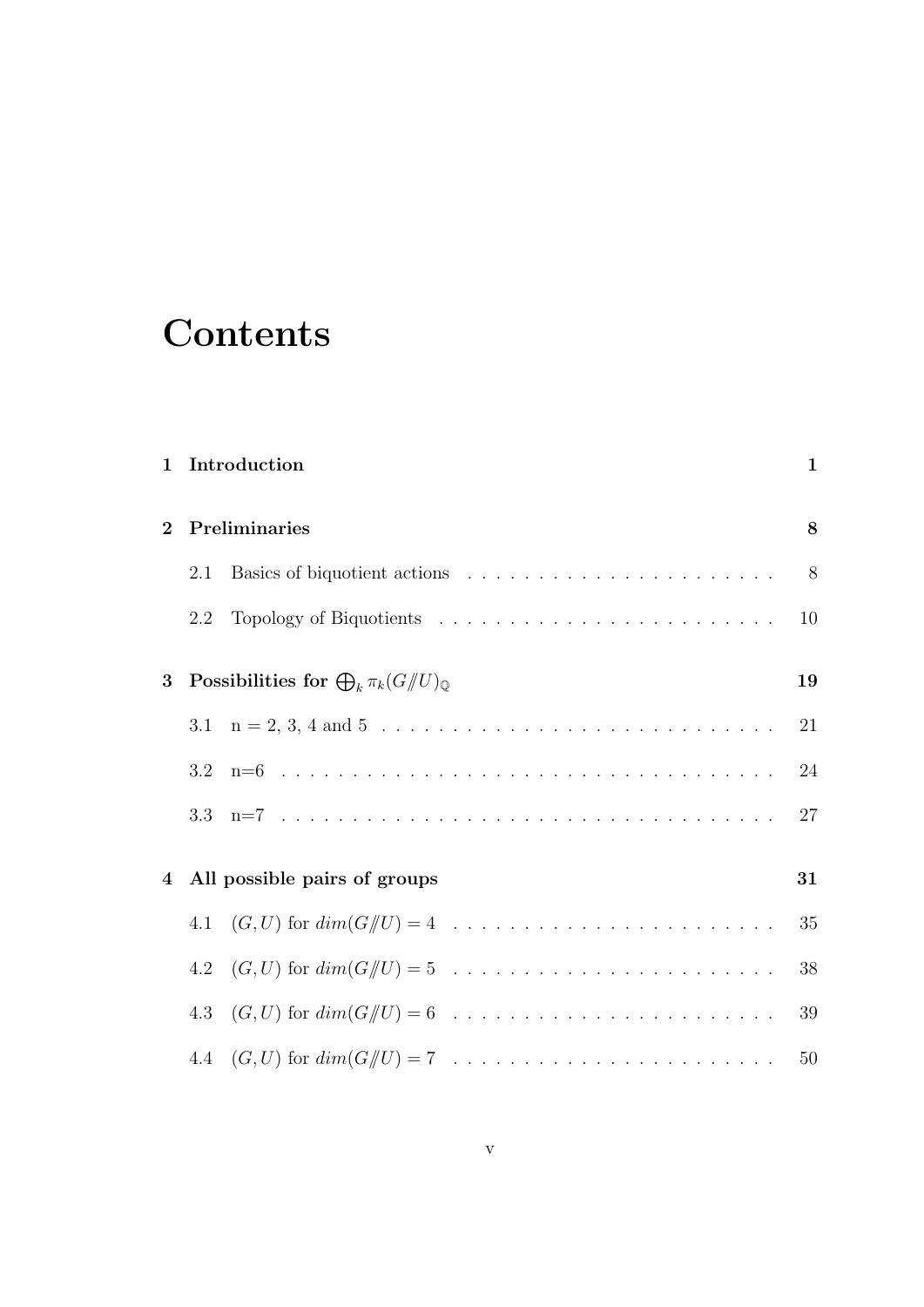| $5^{\circ}$ |         | Classifying Free Actions and Quotient Diffeomorphism Type                              | 62  |
|-------------|---------|----------------------------------------------------------------------------------------|-----|
|             | 5.1     |                                                                                        | 62  |
|             | 5.2     |                                                                                        |     |
|             | 5.3     |                                                                                        |     |
|             |         | 5.3.1                                                                                  |     |
|             |         |                                                                                        |     |
| 6           |         | Almost positive curvature on $Sp(3)/Sp(1) \times Sp(1)$                                | 172 |
|             | 6.1     |                                                                                        |     |
|             | $6.2\,$ |                                                                                        |     |
|             | 6.3     | Distinguishing the new examples $\ldots \ldots \ldots \ldots \ldots \ldots \ldots 187$ |     |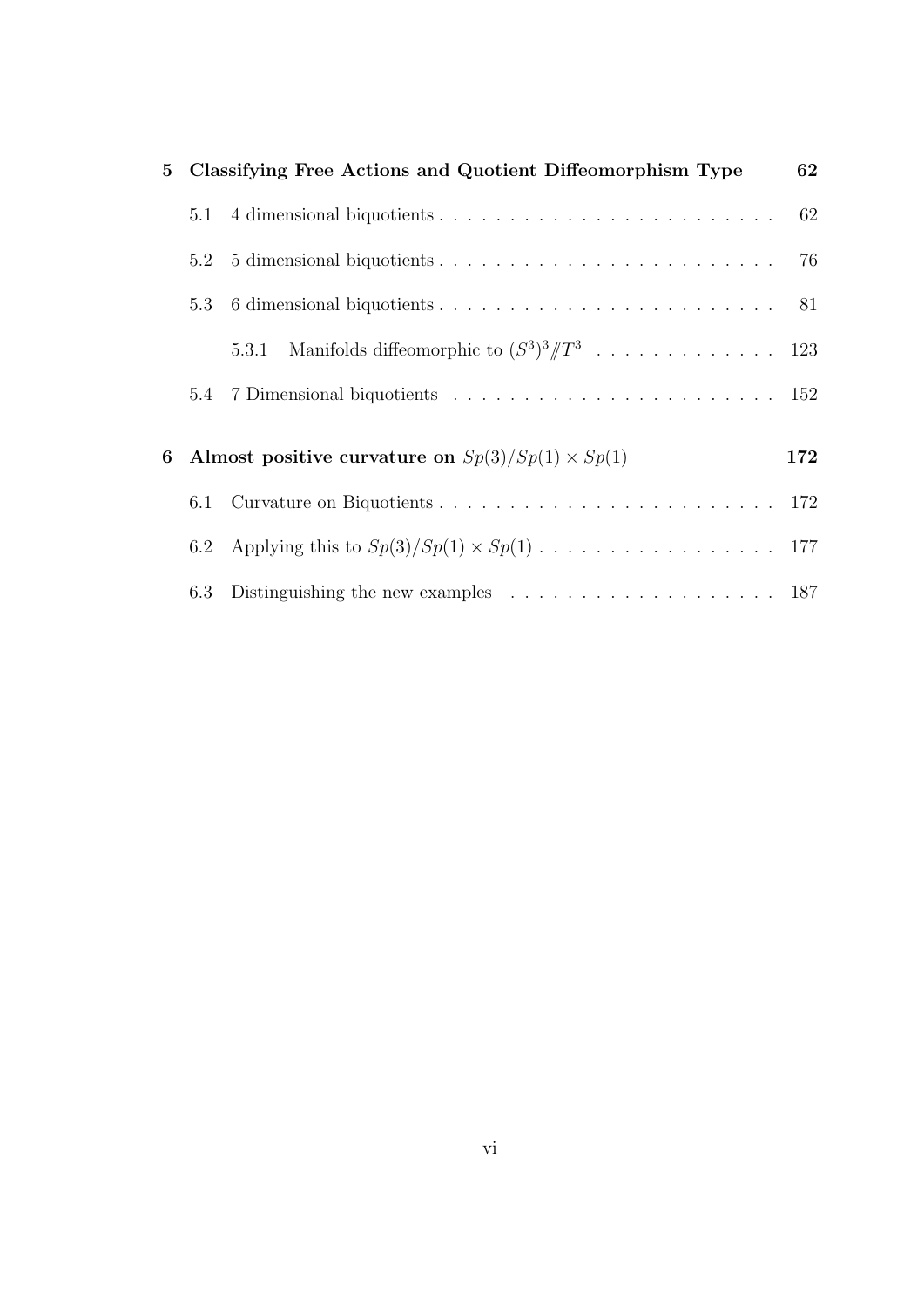## List of Tables

| 3.1 | Possible dimensions of the rationally homotopy groups of a rationally                 |    |
|-----|---------------------------------------------------------------------------------------|----|
|     |                                                                                       | 24 |
| 3.2 | Possible dimensions of the rational homotopy groups of a rationally                   |    |
|     |                                                                                       | 28 |
| 4.1 | Potential pairs $(G, U)$ with the same rational homotopy groups as $S4$               | 35 |
| 4.2 | Potential pairs $(G, U)$ with the same rational homotopy groups as                    |    |
|     |                                                                                       | 43 |
| 4.3 | Potential pairs $(G, U)$ with the same rational homotopy groups as $\mathbb{C}P^3$ 47 |    |
| 4.4 | Potential pairs $(G, U)$ with the same rational homotopy groups as                    |    |
|     |                                                                                       | 49 |
| 4.5 | Potential pairs $(G, U)$ with the same rational homotopy groups as $S^7$              | 50 |
| 4.6 | Potential pairs $(G, U)$ with the same rational homotopy groups as                    |    |
|     | $S^3 \times S^4$                                                                      | 51 |
| 4.7 | Potential pairs $(G, U)$ with the same rational homotopy groups as $N_2^7$ 55         |    |
| 4.8 | Potential pairs $(G, U)$ with the same rational homotopy groups as $N_4^7$ 57         |    |
|     |                                                                                       |    |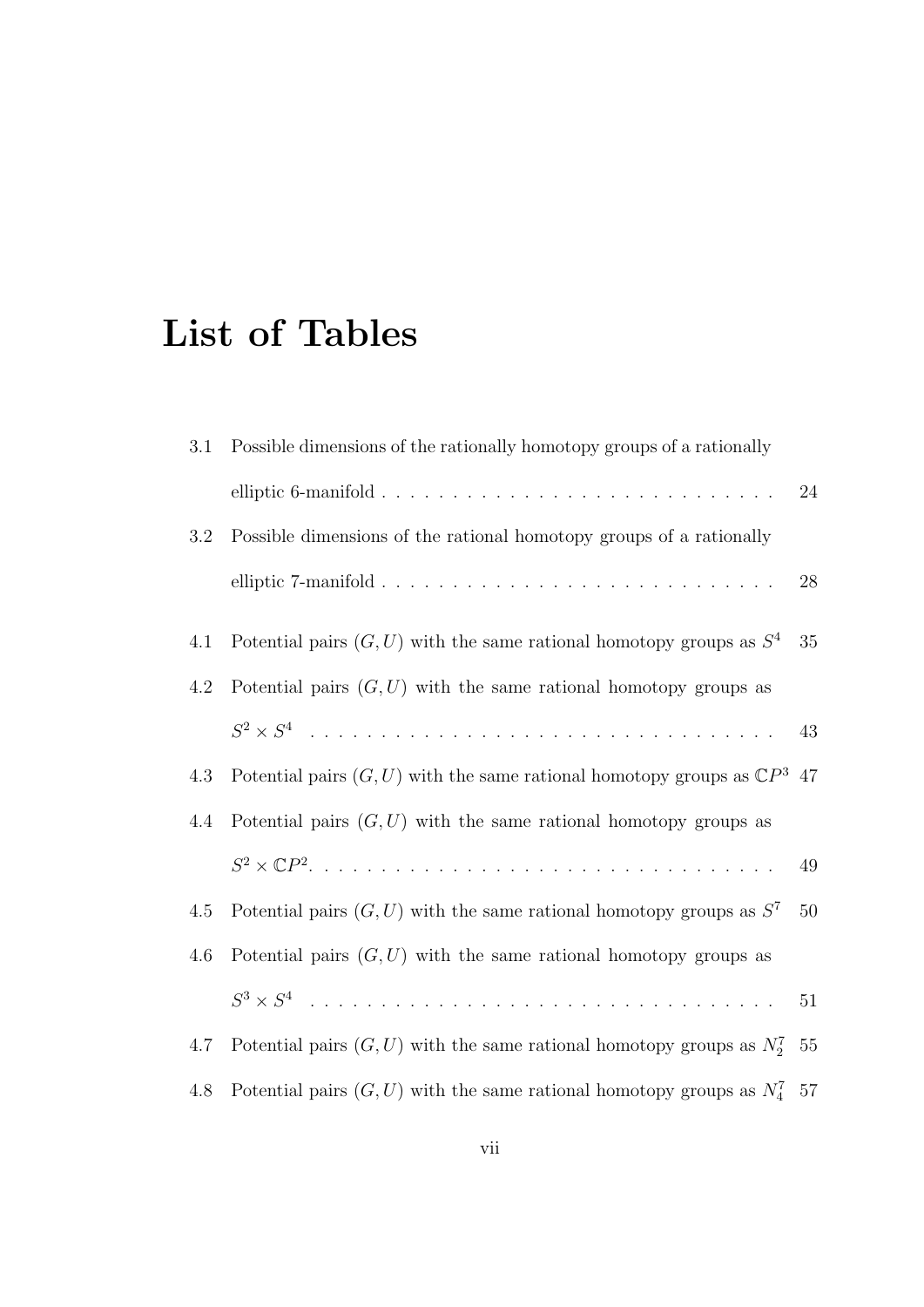| 4.9 Potential pairs $(G, U)$ with the same rational homotopy groups as                          |  |
|-------------------------------------------------------------------------------------------------|--|
|                                                                                                 |  |
|                                                                                                 |  |
| 5.2 The relations in the cohomology rings of the sporadic $(S^3 \times S^3 \times S^3)/T^3$ 133 |  |
| 5.3 The characteristic classes of the sporadic $(S^3 \times S^3 \times S^3)/T^3$ 134            |  |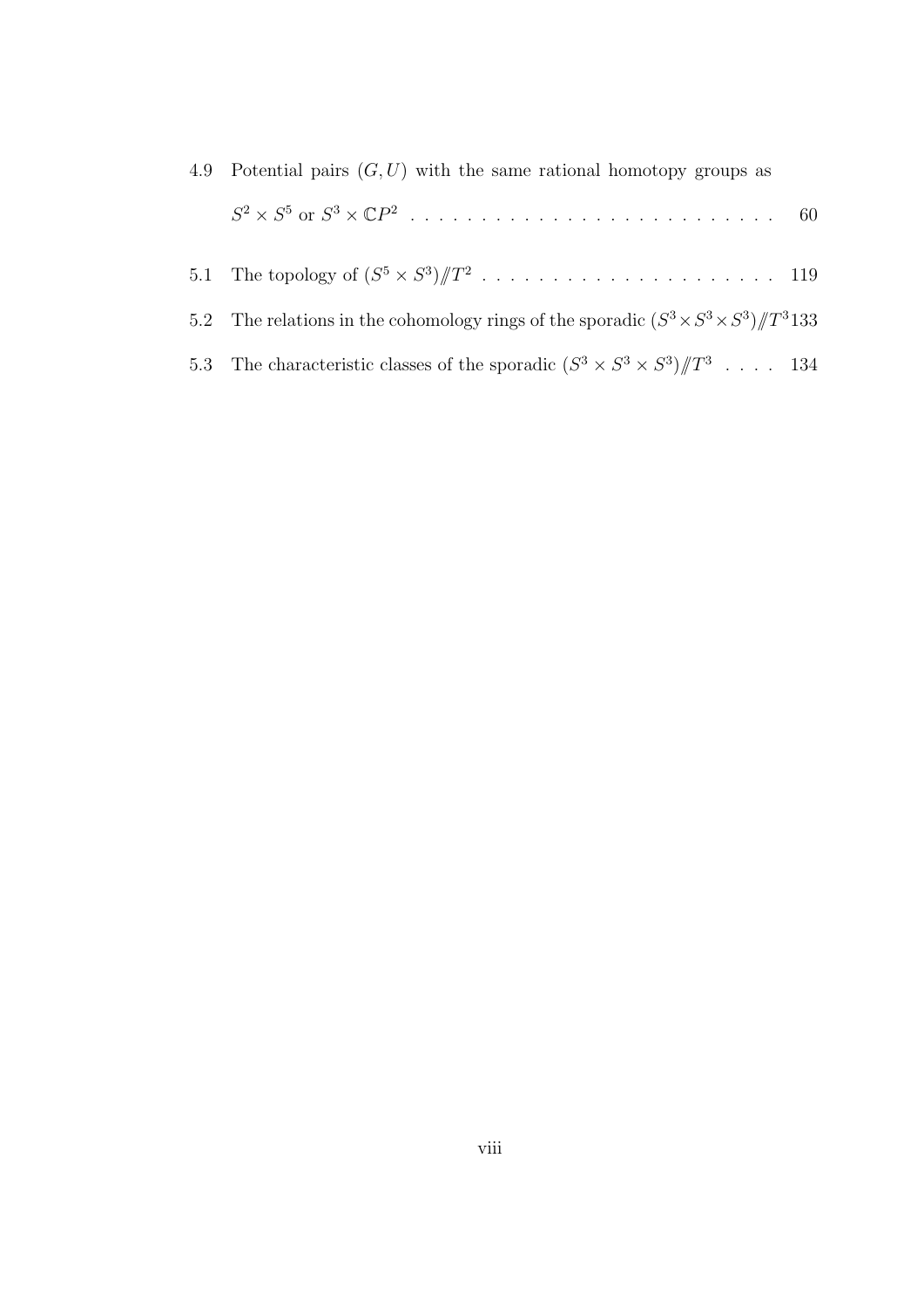### Chapter 1

## Introduction

Geometrically, a biquotient is the quotient of a Riemannian homogeneous space by a free isometric group action. Taking the free isometric group action to be the trivial action by the trivial group, we see that biquotients encompass the whole class of homogeneous spaces. Equivalently, if  $U \, \subseteq \, G \times G$  is a subgroup, then  $U$ naturally acts on G by  $(u_1, u_2) * g = u_1 g u_2^{-1}$ . When the action is (effectively) free, the orbit space  $G/U$  naturally has the structure of a smooth manifold with canonical submersion  $G \to G/\hspace{-3pt}/ U$ . If G is given a biinvariant metric, then U acts by isometries so  $G/U$  inherits a metric from G which is, by the O'Neill formulas [22], nonnegatively curved. When  $U = H \times K \subseteq G \times G$ , the orbit space is sometimes denoted  $H\backslash G/K$ .

Biquotients were introduced by Gromoll and Meyer [14] in 1974 when they showed that an exotic 7-dimensional sphere  $\Sigma^7$  is diffeomorphic to a biquotient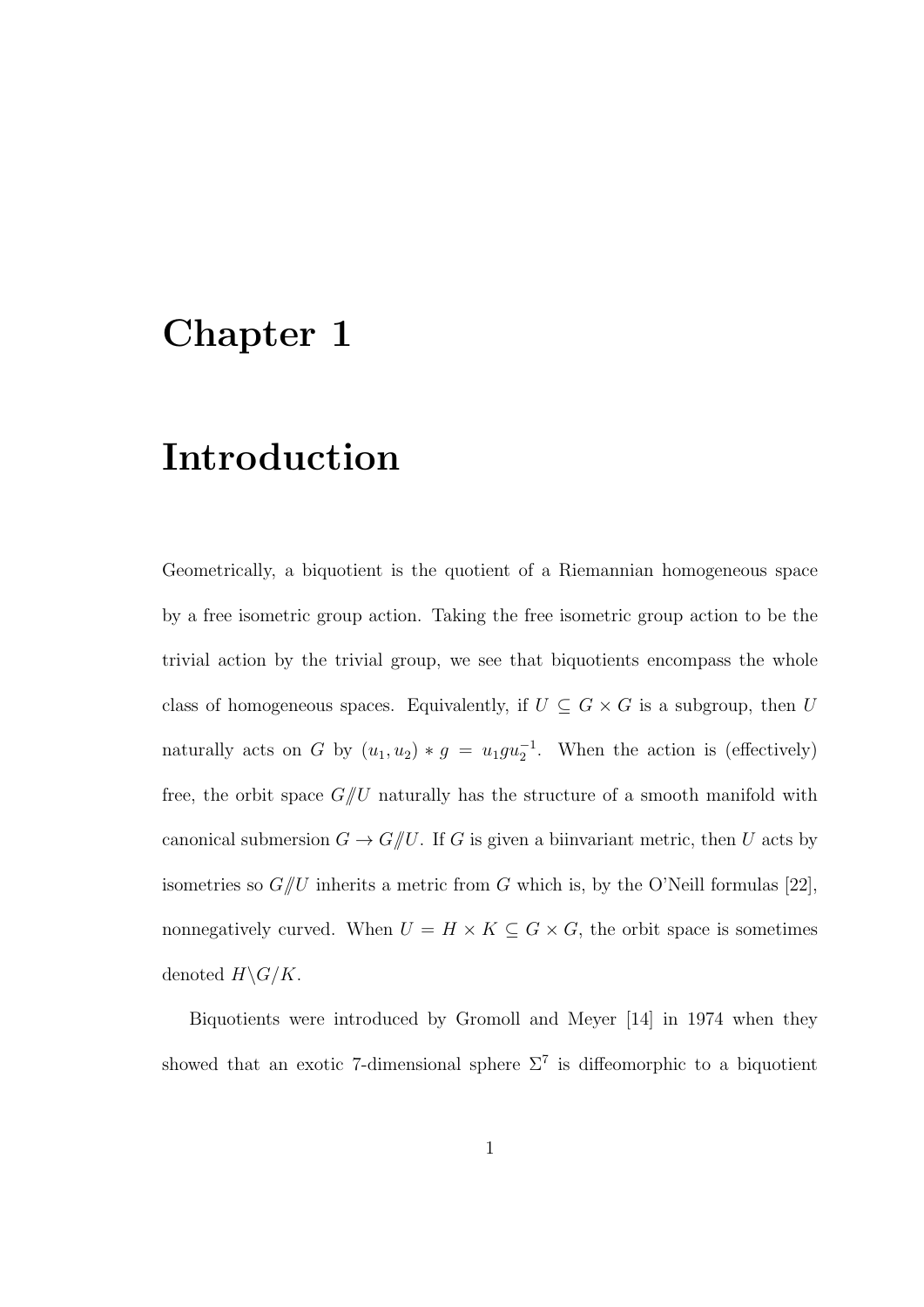$Sp(2)/[Sp(1)]$ . In fact, in this example, the biinvariant metric on  $Sp(2)$  induces a metric on  $\Sigma^7$  with quasi-positive curvature - nonnegative sectional curvature and a point  $p \in \Sigma^7$  for which all sectional curvatures are positive. This was the first example of metric on an exotic sphere of nonnegative sectional curvature and the first nontrivial example of a metric with quasi positive curvature. Recently, it was shown by Petersen and Wilhelm [24] that this sphere in fact has a metric of positive sectional curvature. However, it was also shown by Totaro [29] as well as Kapovitch and Ziller [18], that the Gromoll-Meyer sphere is the unique exotic sphere of any dimension which is diffeomorphic to a biquotient.

Biquotients have also been very fruitful in the search for new examples of positively curved manifolds. In fact, every known example of a positively curved manifold, with the exception of one, is diffeomorphic to a biquotient. The one exception, due to Grove, Verdiani, and Ziller [15] and independently Dearricott [7] is known to be homeomorphic but not diffeomorphic to a biquotient. Further, every known examples of an almost positively curved manifold, a manifold which has an open dense set of points of positive curvature, and every known example of a quasipositively curved manifold is diffeomorphic to a biquotient.

Further, it turns out that biquotients share two of the key properties which make homogeneous spaces so useful: their topology is computable and often their geometry is as well. Also, as mentioned above, the O'Neill formulas [22] imply every biquotient has a metric of nonnegative sectional curvature. This makes them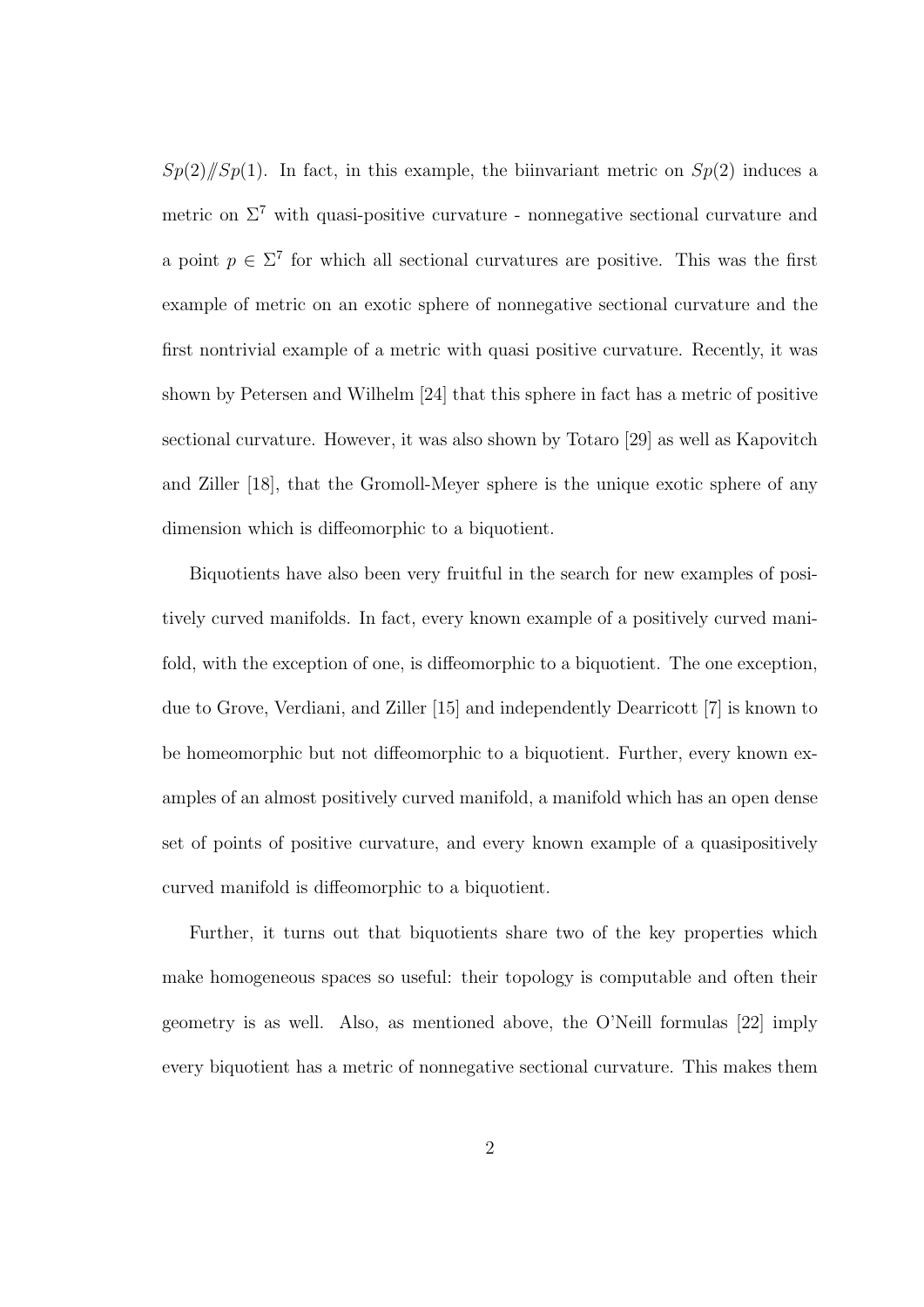ideal for study as a means of creating and testing conjectures about the relationship between the topology and geometry of manifolds, especially for nonnegatively and positively curved manifolds.

Because of all of this, it seems useful to have a classification of the low dimensional simply connected biquotients. Further, since each description of a manifold as a biquotient gives rise to a new Riemannian metric on it, it is also worth classifying all the ways a given manifold can be written as a biquotient. Unfortunately, given a biquotient  $G/U$  the biquotient  $\Delta G \backslash (G \times G)/U$  is canonically diffeomorphic to  $G/\!\!/ U$  via the map sending  $(g_1, g_2)$  to  $g_1^{-1}g_2$ . By iterating this, we see that, unlike in the homogeneous case, there are always infinitely many biquotients diffeomorphic to a given one and the dimension of groups involved go to infinity.

However, according to Totaro [29] every simply connected biquotient is diffeomorphic to one of the form  $G/U$  where G is simply connected, U is connected, and no simple factor of  $U$  acts transitively on any simple factor of  $G$ . It turns out that when restricted to this setting, only finitely many pairs of groups  $(G, U)$  can lead to the same diffeomorphism type of biquotient, though infinitely many different embeddings of U into  $G \times G$  may still give the same diffeomorphism type. When we refer to classifying biquotients, we will mean in this seemingly stricter sense, where we further insist that no simple factor of  $U$  acts trivially.

We now summarize our results. There are no simply connected compact 1 dimensional manifolds. In dimension 2, there is a unique simply connected compact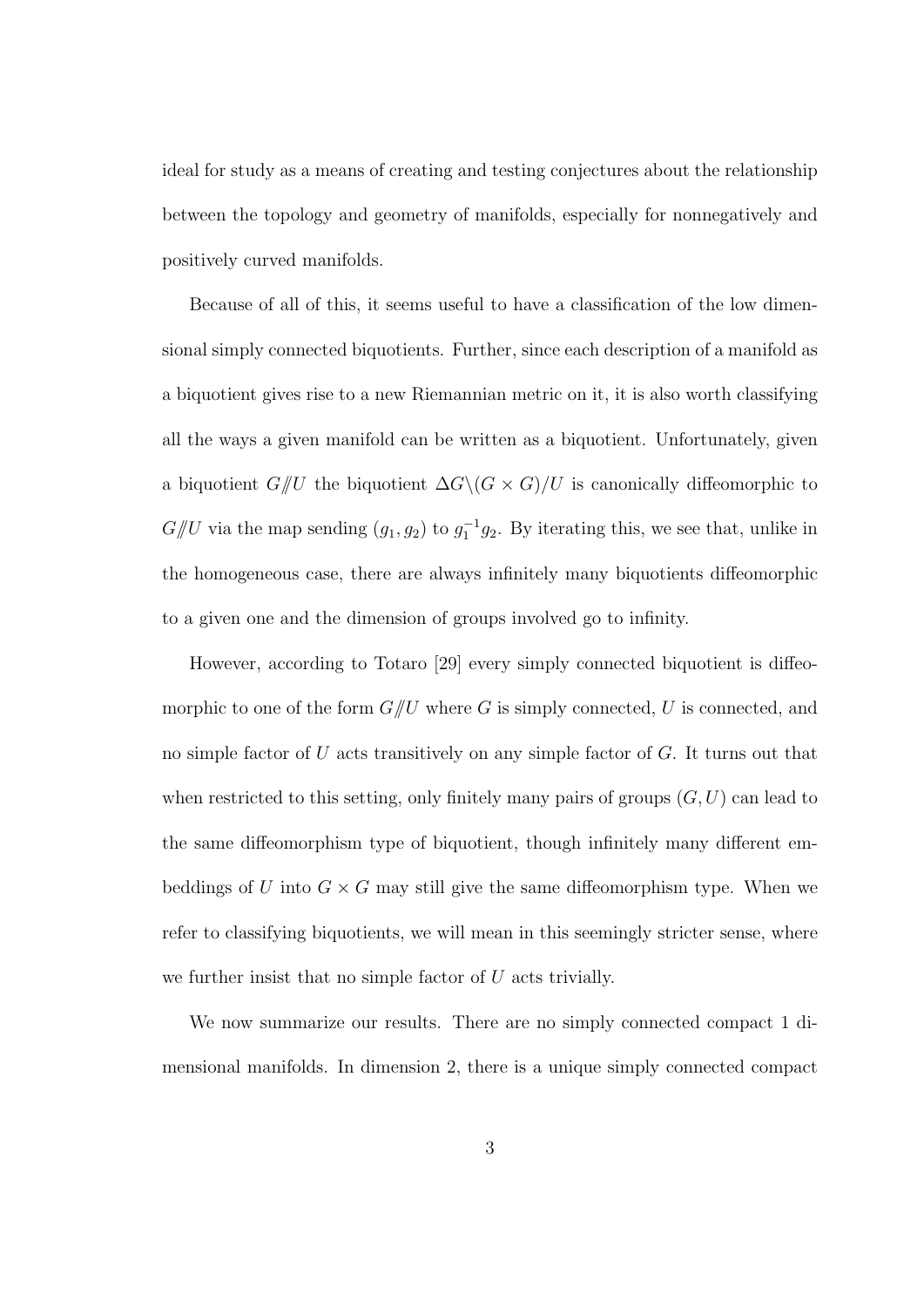manifold,  $S^2$  which is diffeomorphic only to the biquotient  $S^3/S^1$ . In dimension 3, there is again a unique simply connected compact manifold,  $S<sup>3</sup>$ , which is diffeomorphic only to the biquotient  $S^3/\{e\}.$ 

In dimension 4, we have

Theorem 1.0.1. The simply connected compact 4-dimensional biquotient are precisely  $S^4$ ,  $\mathbb{C}P^2$ ,  $S^2 \times S^2$ , or  $\mathbb{C}P^2\sharp \pm \mathbb{C}P^2$ . The manifolds  $S^2 \times S^2$  and  $\mathbb{C}P^2\sharp - \mathbb{C}P^2$ are diffeomorphic to infinitely many biquotients, while the other 3 manifolds are diffeomorphic to only finitely many biquotients.

Of course, the homogeneous spaces  $S^4$ ,  $\mathbb{C}P^2$ , and  $S^2 \times S^2$  are classically known. Totaro [29] showed that the other two manifolds  $\mathbb{C}P^2\sharp \pm \mathbb{C}P^2$  are each diffeomorphic to a biquotient. We show that this list is complete and classify all actions giving rise to these quotients.

In dimension 5, Pavlov [23] has already completed the classification of diffeomorphism types:

Theorem 1.0.2. (Pavlov) The simply connected compact 5-dimensional biquotients are precisely  $S^5$ , the Wu manifold  $SU(3)/SO(3)$ ,  $S^2 \times S^3$ , and  $S^3 \times S^2$ , the unique nontrivial  $S^3$  bundle over  $S^2$  with structure group  $SO(4)$ .

We show that both  $S^3 \times S^2$  and  $S^3 \times S^2$  are diffeomorphic to infinitely many different biquotients while the other 2 manifolds are diffeomorphic to only finitely many.

Before stating the results for dimension 6 and 7, we need the following definition.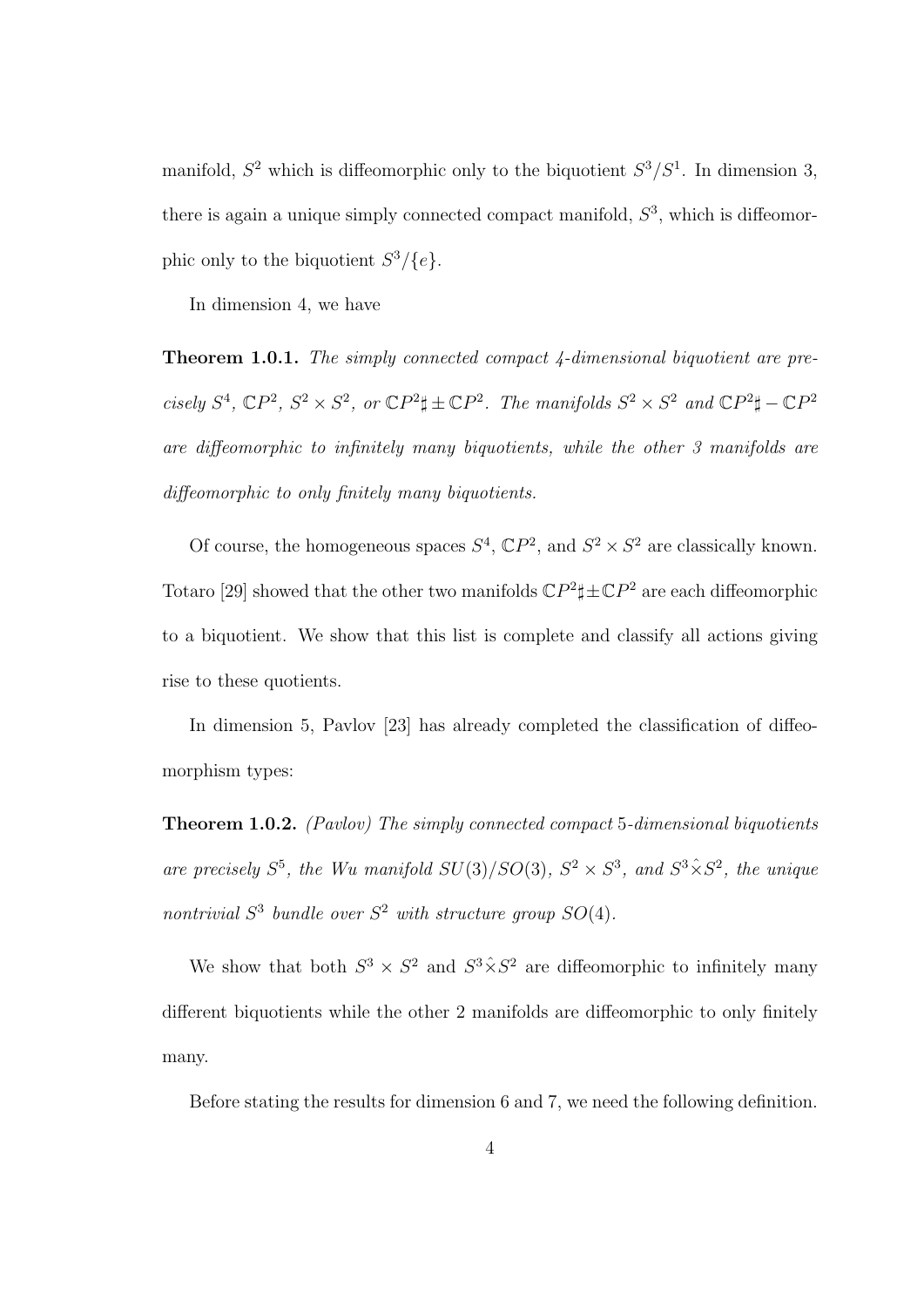**Definition 1.0.3.** We say a biquotient  $G/\!\!/ U$  is naturally the total space of a fiber bundle if  $G = G_1 \times G_2$  with both  $G_1$  and  $G_2$  nontrivial,  $U = U_1 \times U_2$ ,  $U_1$  acts trivially on  $\{e\} \times G_2$  and  $U_2$  acts freely on  $\{e\} \times G_2$ .

When  $G/U$  is naturally the total space of a fiber bundle the projection map  $\pi: G_1 \times G_2 \to G_2 \to G_2/\hspace{-3pt}/ U_2$  gives  $G/\hspace{-3pt}/ U$  the structure of a fiber bundle over  $G_2/\hspace{-3pt}/ U_2$ with fiber  $G_1/\!\!/ U_1$ .

For example, suppose  $G = G_1 \times S^3$  and  $U = S^1$  which acts arbitrarily on the first factor and as the Hopf action on the  $S^3$  factor. Then  $G/\!\!/ U$  naturally is the total space of a fiber bundle over  $S^2$  with fiber  $G_1$ .

More generally, if one has two biquotient  $G_1/\!\!/ U_1$  and  $G_2/\!\!/ U_2$ , then one can form a  $G_1/\!\!/ U_1$  bundle over  $G_2/\!\!/ U_2$  by considering  $(G_1/\!\!/ U_1) \times_{U_2} G_2$  where  $U_2$  acts diagonally with an arbitrary action on  $G_1/U_1$  and the given effectively free action on  $G_2$ .

With this definition in hand, we can state

Theorem 1.0.4. Suppose M is a simply connected 6 dimensional biquotient. Then one of the following holds:

- a) M is homogeneous or Eschenburg's inhomogeneous flag manifold.
- b)  $M$  is naturally the total space of a fiber bundle.
- c) M is diffeomorphic to  $\mathbb{C}P^3 \sharp \mathbb{C}P^3$ ,  $S^5 \times_{T^2} S^3$ , or  $S^3 \times S^3 \times S^3 / T^3$ .

The manifolds in b) include both  $S^4$  bundles over  $S^2$ , all 3  $\mathbb{C}P^2$  bundles over  $S^2$ , and many fiber bundles  $S^2 \to G/\!\!/ U \to B^4$  with  $B^4$  a 4 dimensional biquotient. When  $B^4 \neq S^4$ , we show that every such bundle with structure group a circle is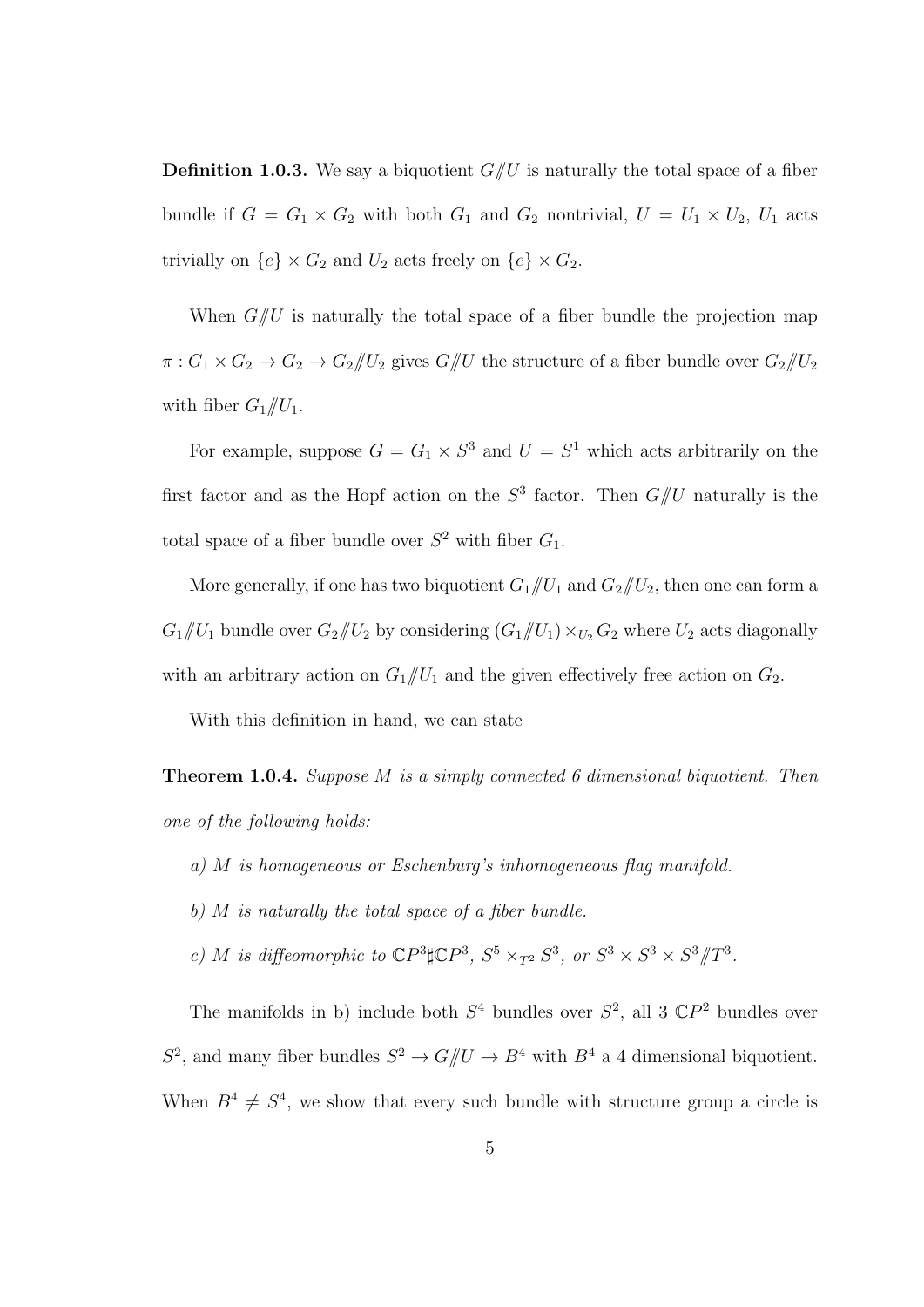a biquotient. There are only 4 free isometric  $T^2$  actions on  $S^5 \times S^3$  which do not naturally give  $G/U$  the structure of a fiber bundle. There are only 12 free isometric  $T^3$  actions on  $(S^3)^3$  which do not naturally give  $G /\!\!/ U$  the structure of a fiber bundle.

We also classify which actions give rise to which quotients.

Finally, in dimension 7, we have

**Theorem 1.0.5.** Suppose M is a simply connected  $\gamma$  dimensional biquotient. Then one of the following holds:

a) M is homogeneous or an Eschenburg Space.

b) M is either the Gromoll-Meyer sphere or M is naturally the total space of fiber bundle with fiber  $S^3$  and base either  $S^4$  or  $\mathbb{C}P^2$ .

c) M is diffeomorphic to  $S^5 \times_{S^1} S^3$  or  $(SU(3)/SO(3)) \times_{S^1} S^3$ .

d) M is diffeomorphic to a biquotient of the form  $S^3 \times S^3 \times S^3 / T^2$ .

Unlike in dimension 6, there are infinitely many examples in  $c$  and  $d$  which are not naturally the total space of a fiber bundle.

One of the goals of this thesis was to find new examples of almost positively or quasipositively curved manifolds. While this particular hope did not come to fruition, studying these examples led to

**Theorem 1.0.6.** The manifold  $Sp(3)/Sp(1) \times Sp(1)$  has a metric with almost positive curvature. In this metric, there are precisely 4 free isometric actions by nontrivial connected compact Lie groups, 2 by  $S<sup>3</sup>$  and the other 2 coming from the circle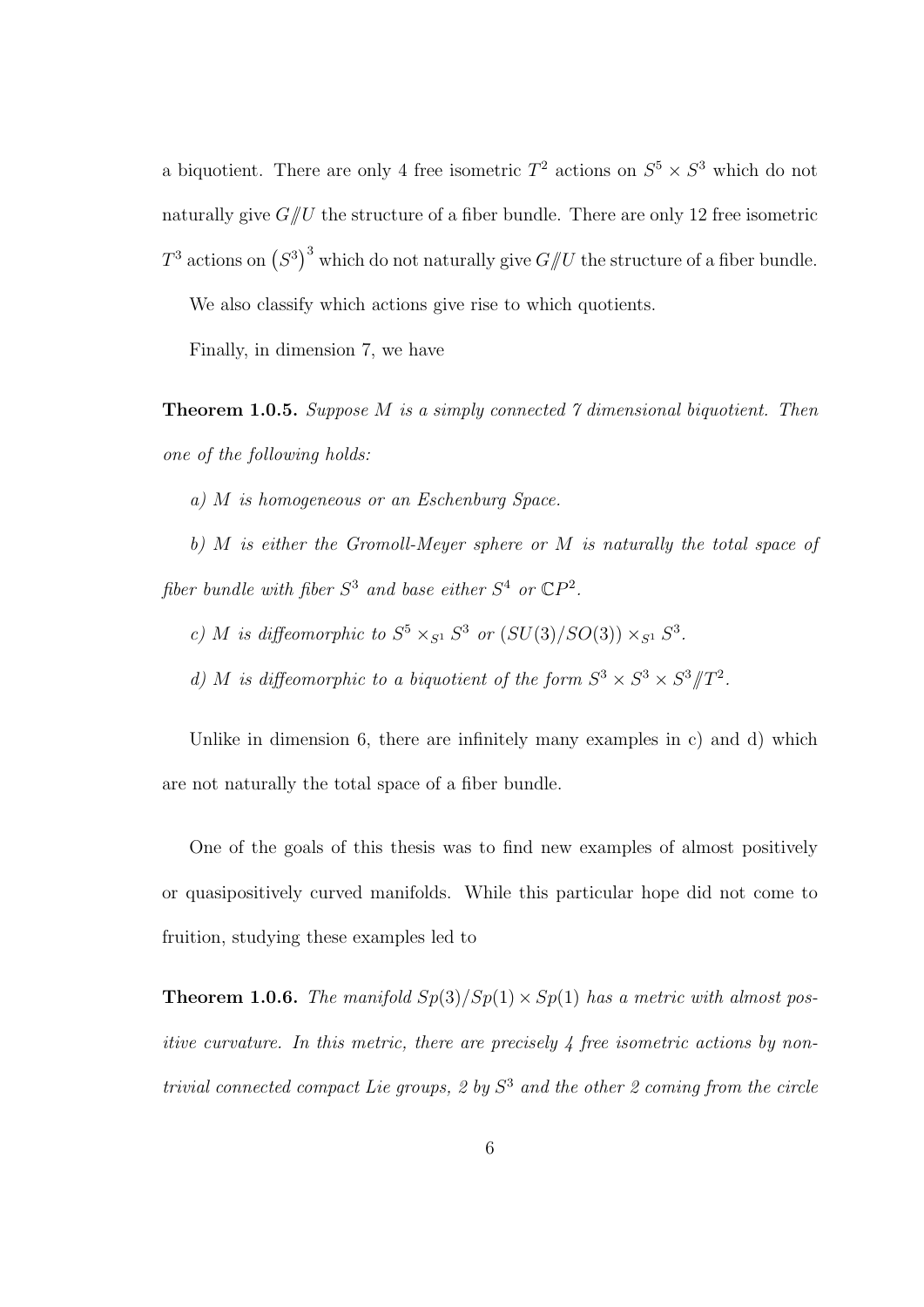subgroups in each  $S^3$ . Hence, the 4 quotient manifolds also inherit metrics of almost positive curvature.

The manifold  $Sp(3)/Sp(1) \times Sp(1)$  was shown by Tapp [27] to have a metric of quasipositive curvature. The manifold  $Sp(3)/Sp(1)^3$  was shown by Wallach [1] to have a homogeneous metric of positive curvature. Wilking [32] has shown  $\Delta Sp(1)\backslash Sp(3)/Sp(1)\times Sp(1)$  has a metric of almost positive curvature. It is not known whether the metric we endow  $\Delta Sp(1)\backslash Sp(3)/Sp(1)\times Sp(1)$  is isometric to his, nor whether or not this metric has any 0 curvature planes.

This paper is organized as follows. The Chapter 2 will cover preliminaries on biquotients, including the computation of their cohomology rings and characteristic classes. Chapter 3 will cover the rational homotopy theory which will lead to a short list of the possible structures of  $\pi_*(M) \otimes \mathbb{Q}$  when M is a low dimensional simply connected biquotient. By making repeated use of a theorem of Totaro's, chapter 4 will translate the list of possible rational homotopy groups into a list of pairs of groups  $(G, U)$  so that any low dimensional simply connected biquotient is diffeomorphic to  $G/U$  for some  $(G, U)$  on the list. We will also rule out many of the potential cases by elementary representation theory. Chapter 5 will, dimension by dimension, carry out the classification of all embeddings of U into  $G \times G$  inducing effectively free actions and will characterize the diffeomorphism type of the quotients. Chapter 6 will talk about the three new examples of almost positively curved manifolds.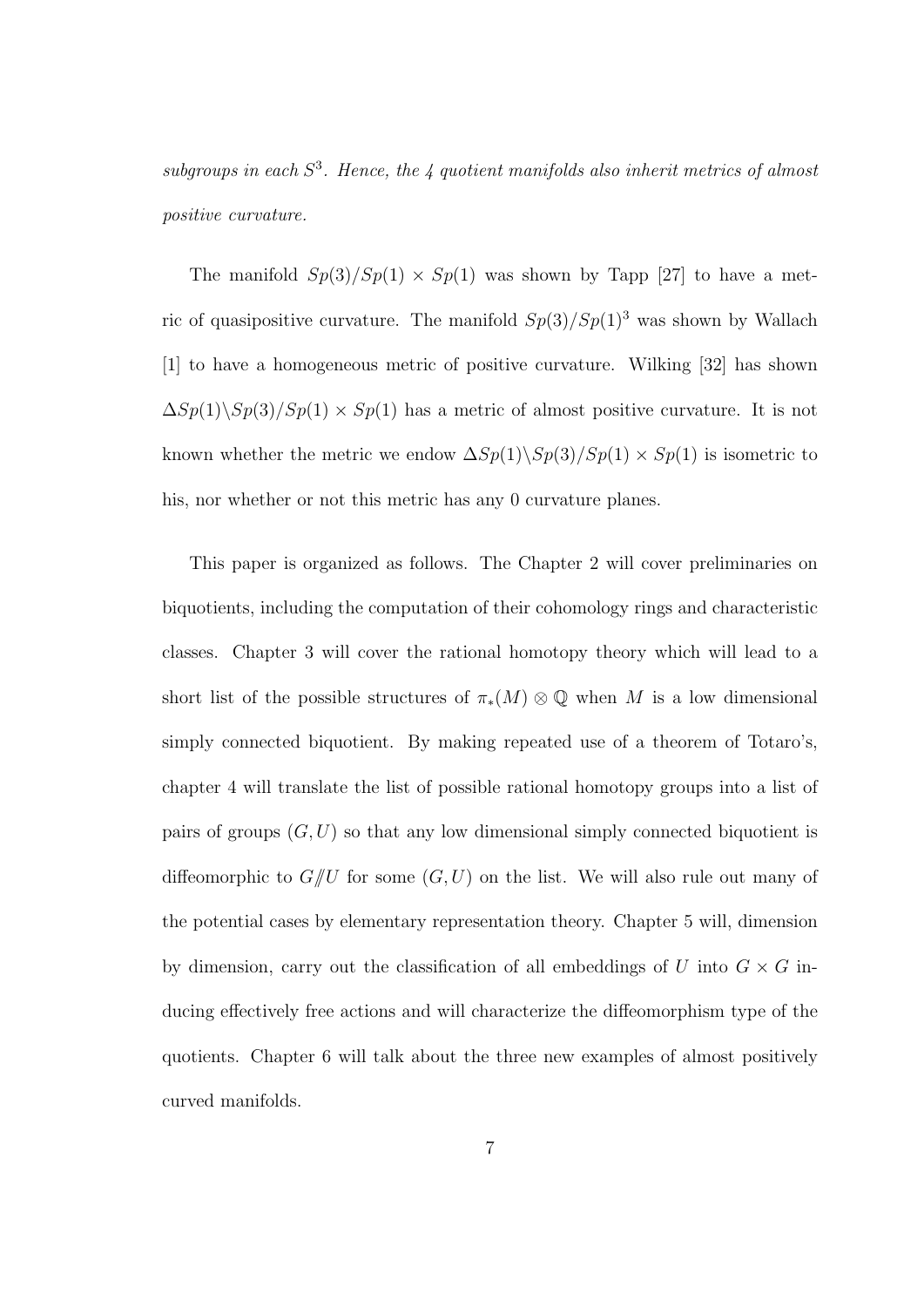### Chapter 2

## Preliminaries

#### 2.1 Basics of biquotient actions

The basics of biquotients are covered in detail in Eschenburg's Habilitation [10] (in German). We recall some of it here.

**Definition 2.1.1.** We say the action of a group G on a set X is effectively free if for all  $g \in G$ , if there is an  $x \in X$  so that  $gx = x$ , then for all  $y \in X$ ,  $gy = y$ .

If we let  $G' = \{ g \in G | gx = x \,\forall x \in X \}$ , then G' is a normal subgroup of G and  $G/G'$  acts freely on X.

**Proposition 2.1.2.** A biquotient action defined by  $U \subseteq G \times G$  is effectively free iff for all  $(u_1, u_2) \in U \subseteq G \times G$ , if  $u_1$  is conjugate to  $u_2$  in  $G$ , then  $u_1 = u_2 \in Z(G)$ .

We have an immediate corollary: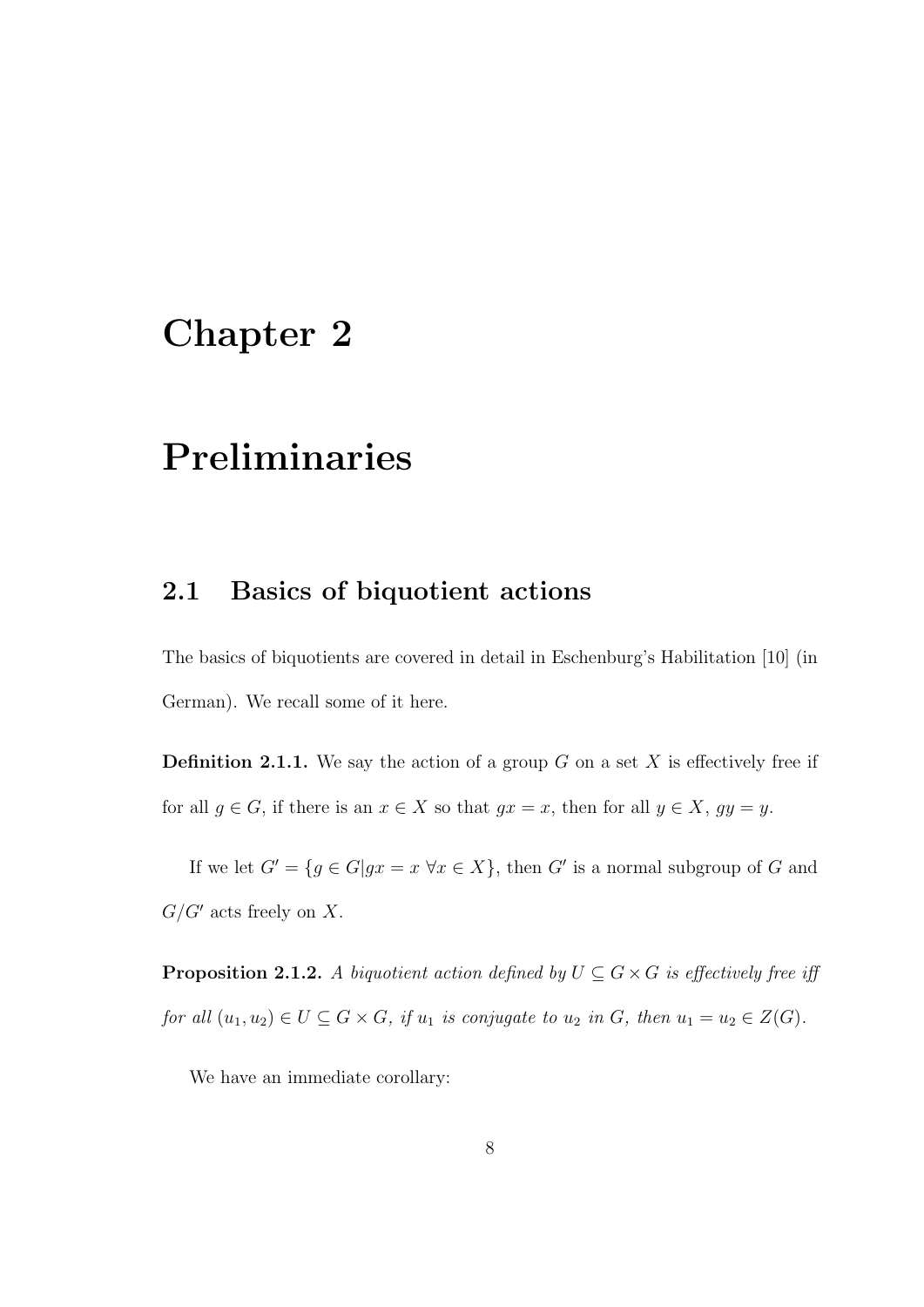Corollary 2.1.3. A biquotient action is free iff the action is free when restricted to the maximal torus of U.

We also have

**Proposition 2.1.4.** Consider the inner automorphism  $C = C_{k_1,k_2} : G \times G \rightarrow G \times G,$ conjugation by  $(k_1, k_2)$ . Suppose  $U \subseteq G \times G$ . Then U acts effectively freely on G iff  $C(U)$  acts effectively freely on G and the quotients are canonically diffeomorphic.

*Proof.* Suppose initially that U acts effectively freely on G. Suppose  $k_1u_1k_1^{-1}$  is conjugate to  $k_2 u_2 k_2^{-1}$  in G, so there is a  $g \in G$  with  $g k_1 u_1 k_1^{-1} g^{-1} = k_2 u_2 k_2^{-1}$ . Rearranging gives  $u_2 = (k_2^{-1} g k_1) u_1 (k_2^{-1} g k_1)^{-1}$  so that  $u_1$  and  $u_2$  are conjugate. Hence, we conclude  $u_1 = u_2 \in Z(G)$  so  $k_i u_i k_i^{-1} = u_i \in Z(G)$ . Thus, the action of  $C(U)$  is also effectively free.

The map sending  $gU$  to  $k_1 g k_2^{-1} C(U)$  is easily seen to be well defined diffeomorphism between the quotients.  $\Box$ 

In particular, for any biquotient, we may assume without loss of generality that  $T_U \subseteq T_{G \times G}$ , where  $T_K$  denotes the maximal torus of the compact Lie group K.

Note that as a simple corollary, we have that if  $G/\!\!/ U$  is a biquotient, then  $rk(U) \leq rk(G)$ . For, if U acts freely on G, then so does  $T_U$ . But the action of  $T_U$ preserves a maximal torus  $T_G$  of G which must be free. But then  $0 \le \dim(T_G/T_U) =$  $dim(T_G) - dim(T_U) = rk(G) - rk(U).$ 

The profit of these facts is that, for a given pair  $(G, U)$ , we can reduce the classification of all biquotients  $G/U$  to a representation theory problem.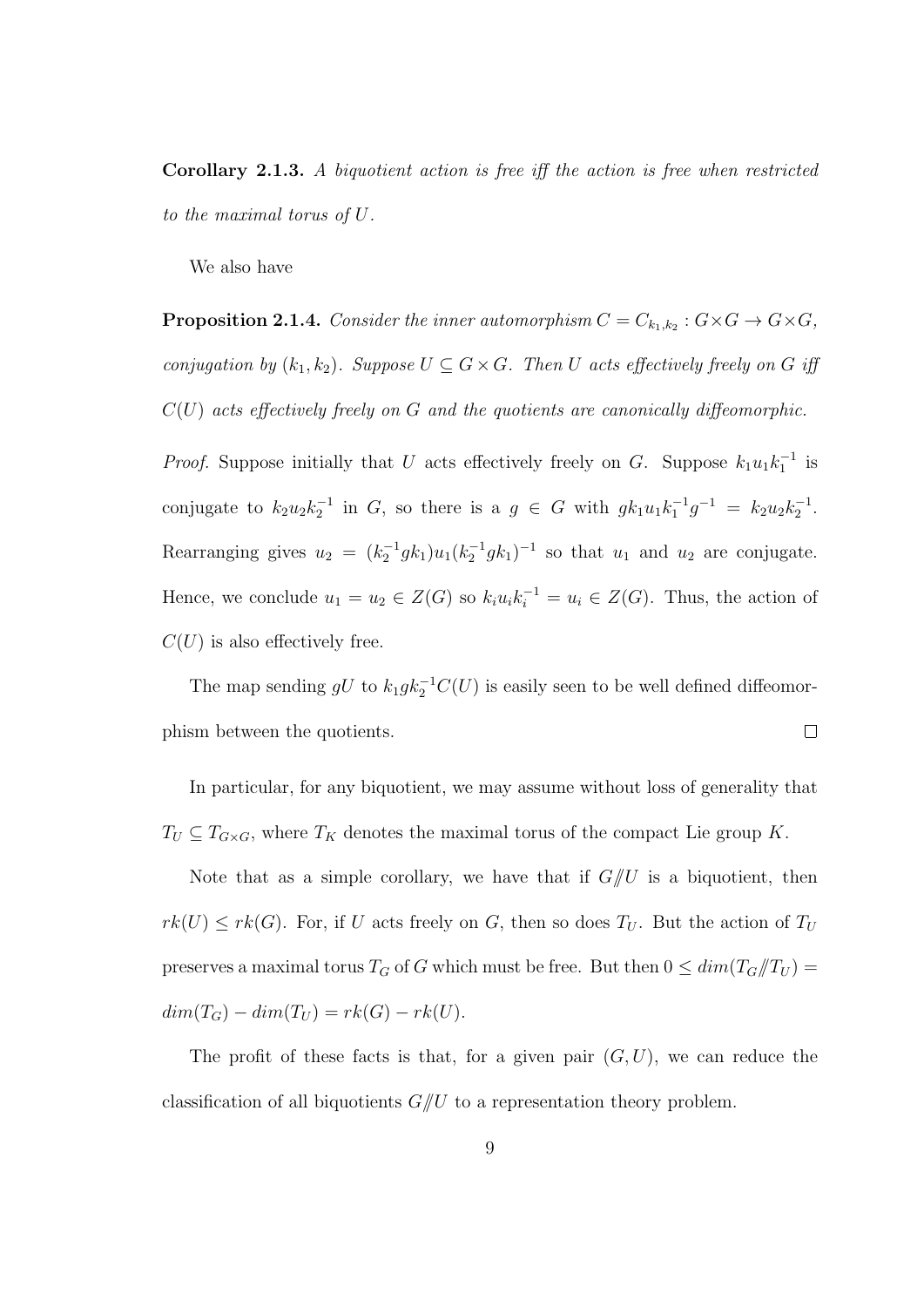That is, a homomorphism  $f : G \to SU(n)$  is the same as a complex representation, a homomorphism  $G \to SO(n)$  is a real representation, and a homomorphism  $G \to Sp(n)$  is a symplectic representation. Further, if two embeddings are conjugate, then the representations they define are equivalent, and the converse is almost true.

More specifically, we have

**Theorem 2.1.5.** (Mal'cev [21]) If two complex representations are equivalent, then the corresponding images in  $SU(n)$  are conjugate. If two odd dimensional real representations are equivalent, then the corresponding images in  $SO(2n+1)$  are conjugate. Likewise, if two symplectic representations are equivalent, then the corresponding images in  $Sp(n)$  are conjugate. If two even dimensional real representations are equivalent, then they are conjugate in  $O(2n)$ , but not necessarily in  $SO(2n)$ . In fact, they will be conjugate in  $SO(2n)$  unless every irreducible subrepresentation is even dimensional.

#### 2.2 Topology of Biquotients

In this section, we explain a method due to Eschenburg [11] for computing the cohomology rings of biquotients and one due to Singhoff [25] for computing characteristic classes. We will compute the cohomology rings of biquotients from a spectral sequence associated to a fibration given as the pullback of a canonical fibration. This will allow us to compute differentials in the spectral sequence.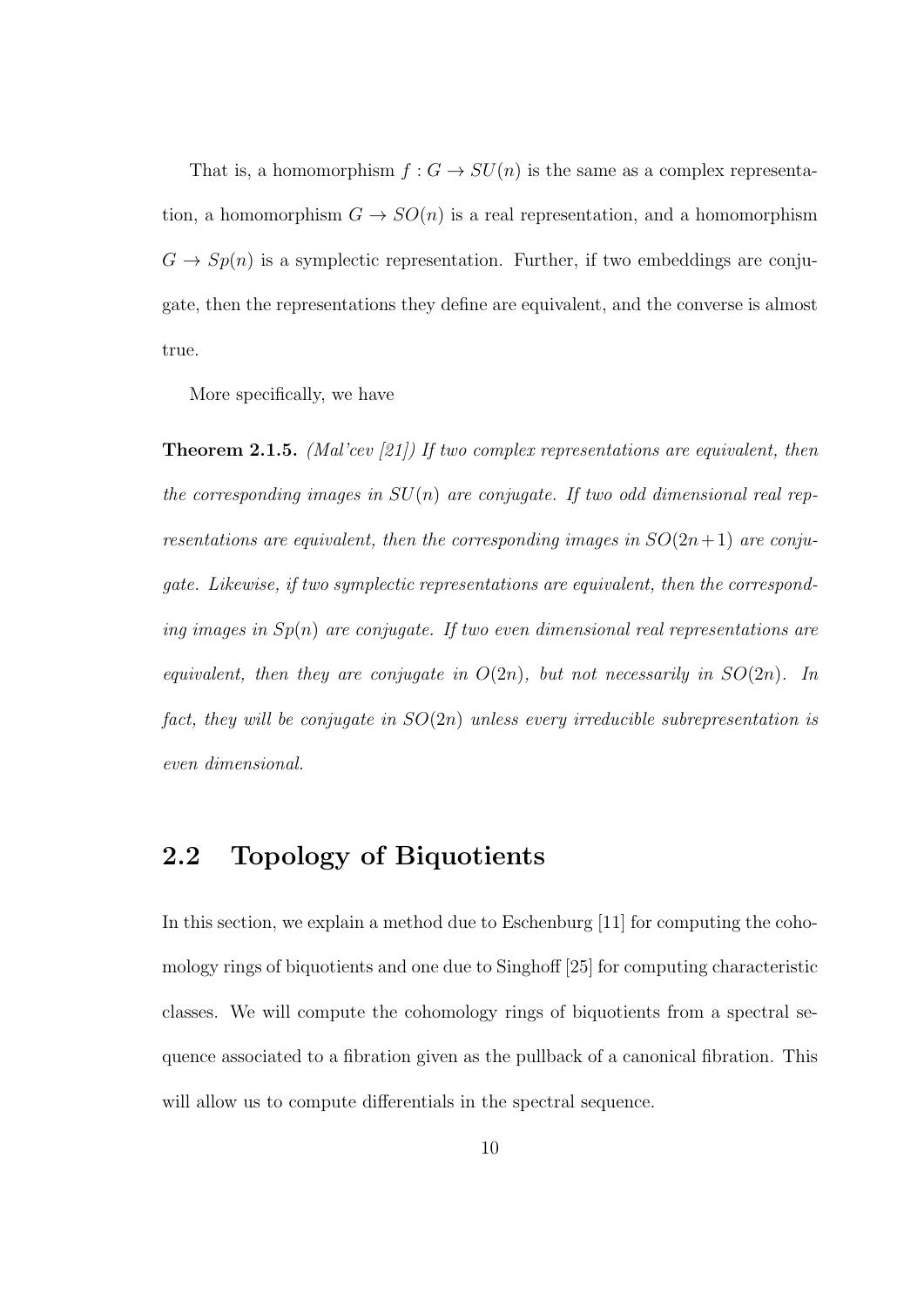**Theorem 2.2.1.** (Eschenburg) Assume  $U \subseteq G \times G$  defines a free biquotient action.

Then there is a map  $\phi_G : G/\!\!/ U \to B(\Delta G)$  and commutative diagram of fibrations



where the map from  $G/U$  to BU is the classifying map of the U principal bundle  $U \to G \to G/\!\!/ U$ , the map from  $B\Delta G$  to  $BG \times BG$  is induced from the inclusion  $\Delta G \rightarrow G \times G$ , and the map from BU to BG × BG is induces from the inclusion of U in  $G \times G$ .

Remark 2.2.2. Eschenburg's theorem unfortunately doesn't directly apply when the action of U on G is merely effectively free. In these cases, we'll have to use a trick to apply this.

Thus, if we can understand both the differential in the Serre spectral sequence for the fibration  $G \to BG \to BG \times BG$ , and if we can understand the map  $Bf$  on cohomology, we can compute the differentials in the Serre spectral sequence for the fibration  $G \to G /\!\!/ U \to BU.$  To carry this out, we must make a further assumption: we fix a coefficient ring R so that  $H^*(G;R)$  is a free exterior algebra in generators  $x_1, ..., x_n$  of degree  $|x_k| = 2r_k - 1$ . For example,  $R = \mathbb{Q}$ .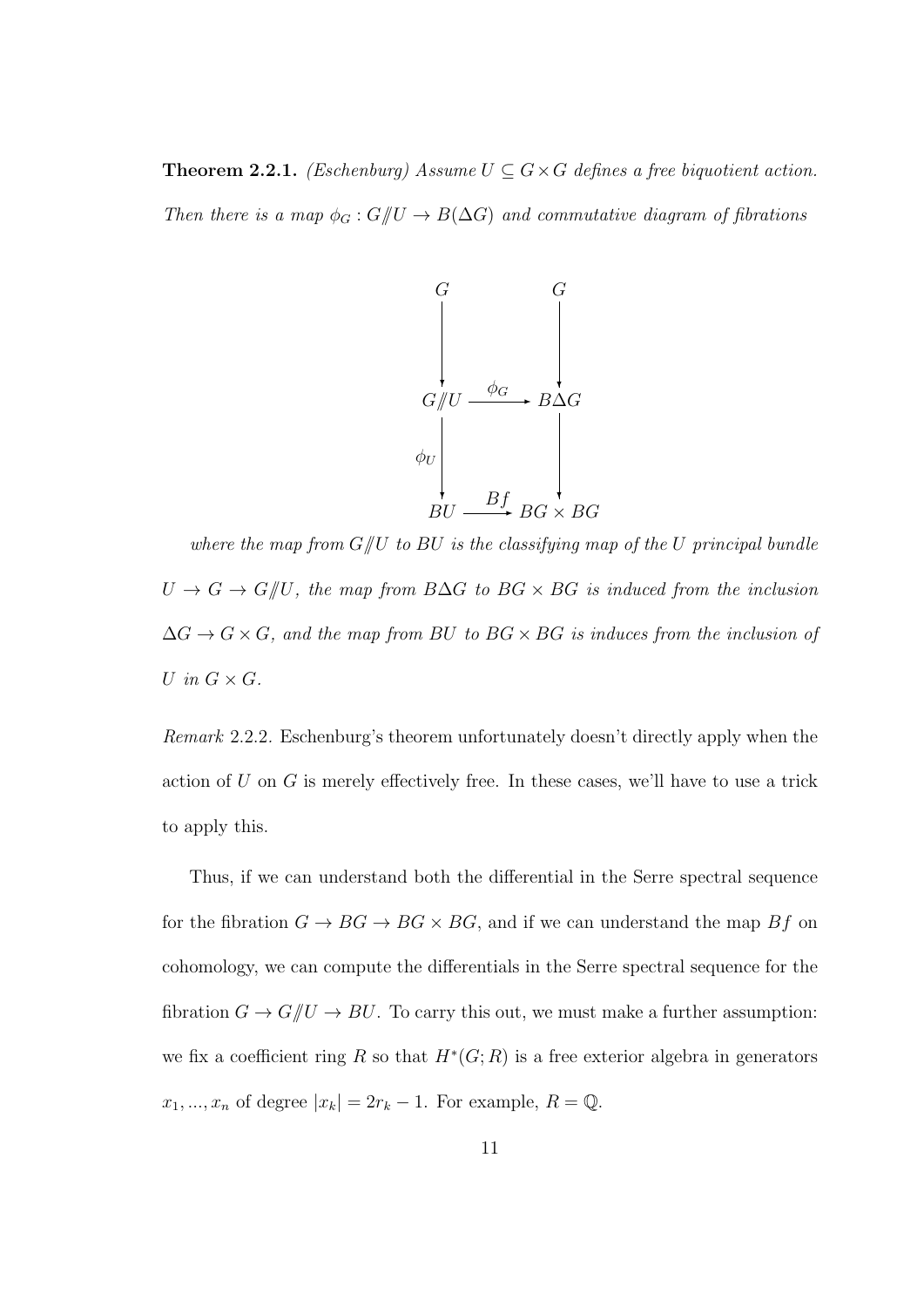The next two propositions show how to compute the differential in the Serre spectral sequence for  $G \to BG \to BG \times BG$ .

**Proposition 2.2.3.** Suppose  $H^*(G; R) = \Lambda_R[x_1, ... x_k]$  with  $|x_k| = 2r_k - 1$ . Then cohomology ring  $H^*(BG; R)$  is isomorphic to  $R[\overline{x_1},...,\overline{x_k}]$  with  $|\overline{x_i}| = |x_i| + 1$ . The generators  $\overline{x_i}$  can be chosen so that  $dx_i = \overline{x_i}$  in the spectral sequence of the fibration  $G \to EG \to BG$ .

**Theorem 2.2.4.** (Eschenburg) Consider the fibration  $G \rightarrow B_{\Delta G} \rightarrow B_G \times B_G$ where the second map is induced from the inclusion of  $\Delta G$  into  $G \times G$ . Then in the spectral sequence for this fibration the elements  $x_i$  are totally transgressive and  $dx_i = \overline{x_i} \otimes 1 - 1 \otimes \overline{x_i}$  with notation as in the previous lemma.

We now try to understand the pullback  $f^*$  on cohomology. First note that for a torus  $T = T^n$ , we have  $H^1(T; R) \cong Hom(\pi_1(T), R)$ . Letting t denote the Lie algebra to T, we set  $\Gamma = exp^{-1}(e)$ , where  $exp : t \to T$  is the group exponential. Because every loop in T is homotopic to one of the form  $t \to exp(t(a_1, ..., a_n))$ uniquely, we have  $\Gamma \cong \pi_1(T)$ . Hence, we may think of  $H^1(T) = Hom(\Gamma, R)$ . By using the transgressions of elements of  $H^1(T;R)$  as generators for  $H^2(BT;R)$ , we can think of every root and weight of T as an element of  $H^2(BT)$ .

The next lemma is useful for actually computing the pullback  $f^*$ :

**Lemma 2.2.5.** Suppose  $T_G \subseteq G$  is the maximal torus and let  $i : T_G \to G$  be the inclusion map. Then the map  $i^*$ :  $H^*(BG; R) \rightarrow H^*(BT; R)$  is 1-1 with image precisely  $H^*(BT;R)^W$ , the Weyl group invariant elements.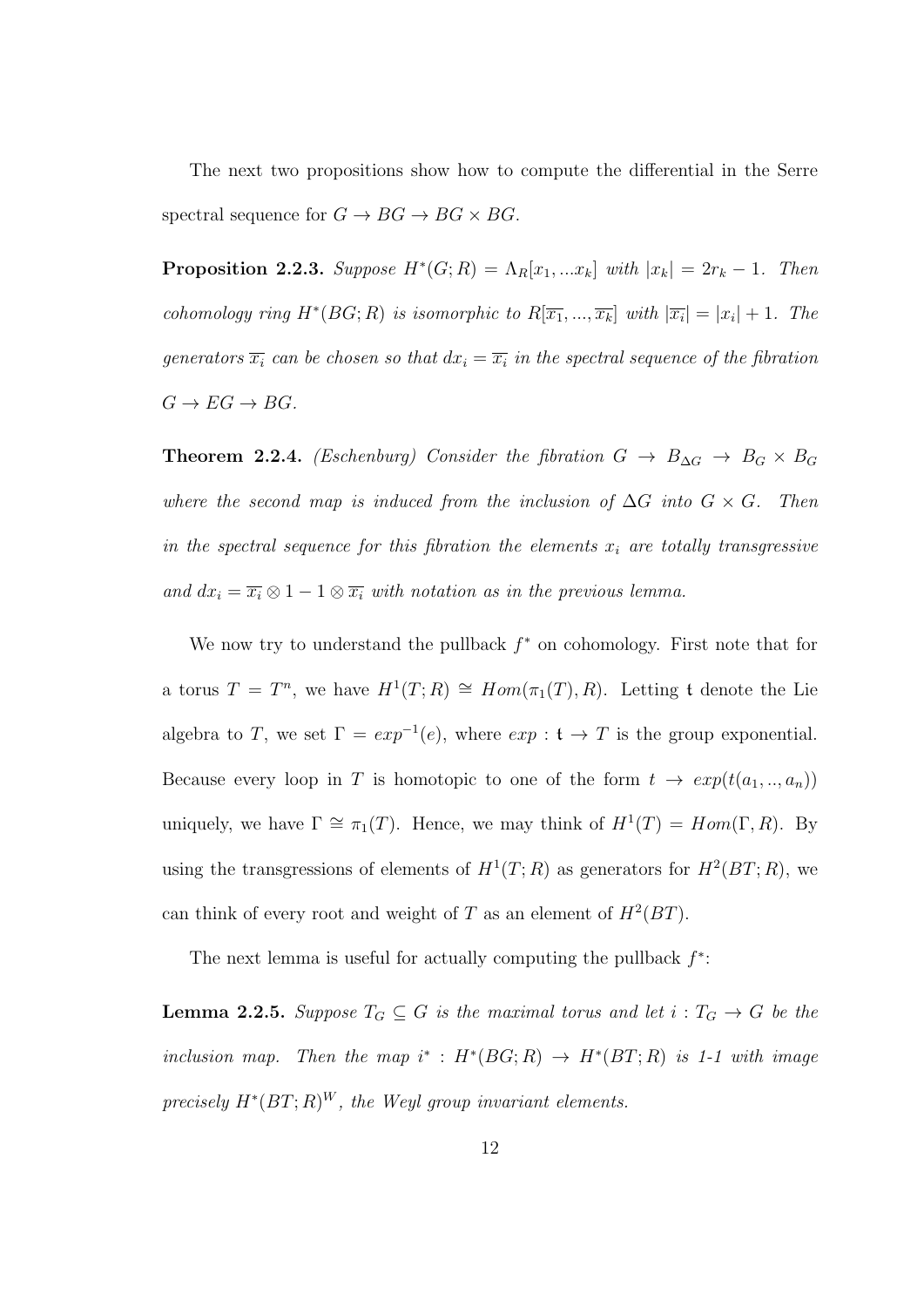Specializing this to the classical groups we have

**Corollary 2.2.6.** Suppose  $T^n \subseteq G$  where

$$
G \in \{U(n), SU(n+1), Sp(n), SO(2n), SO(2n+1)\}.
$$

Let  $x_1, ..., x_n$  be the generators of  $H^1(T^n; R)$  and  $\overline{x_i}$  be the corresponding generators of  $H^2(BT^n;R)$ . Then

if  $G = U(n)$ ,

$$
H^*(BG; R) = R[\sigma_1(\overline{x_i}), ..., \sigma_n(\overline{x_i})].
$$

If  $G = SU(n + 1)$ ,

$$
H^*(BG; R) = R[\sigma_2(\overline{x_i}), \dots, \sigma_{n+1}(\overline{x_i})].
$$

$$
If G = Sp(n),
$$

$$
H^*(BG;R) = R[\sigma_1(\overline{x_i}^2), ..., \sigma_n(\overline{x_i}^2)].
$$

If  $G = SO(2n)$ ,

$$
H^*(BG;R) = R[\sigma_1(\overline{x_i}^2), ..., \sigma_{n-1}(\overline{x_i}^2), \sigma_n(\overline{x_i})].
$$

And if  $G = SO(2n + 1)$ ,

$$
H^*(BG;R) = R[\sigma_1(\overline{x_i}^2), ..., \sigma_n(\overline{x_i}^2)].
$$

Here,  $\sigma_i(\overline{x_i})$  denotes the ith elementary symmetric polynomial in the variables  $\overline{x_i}.$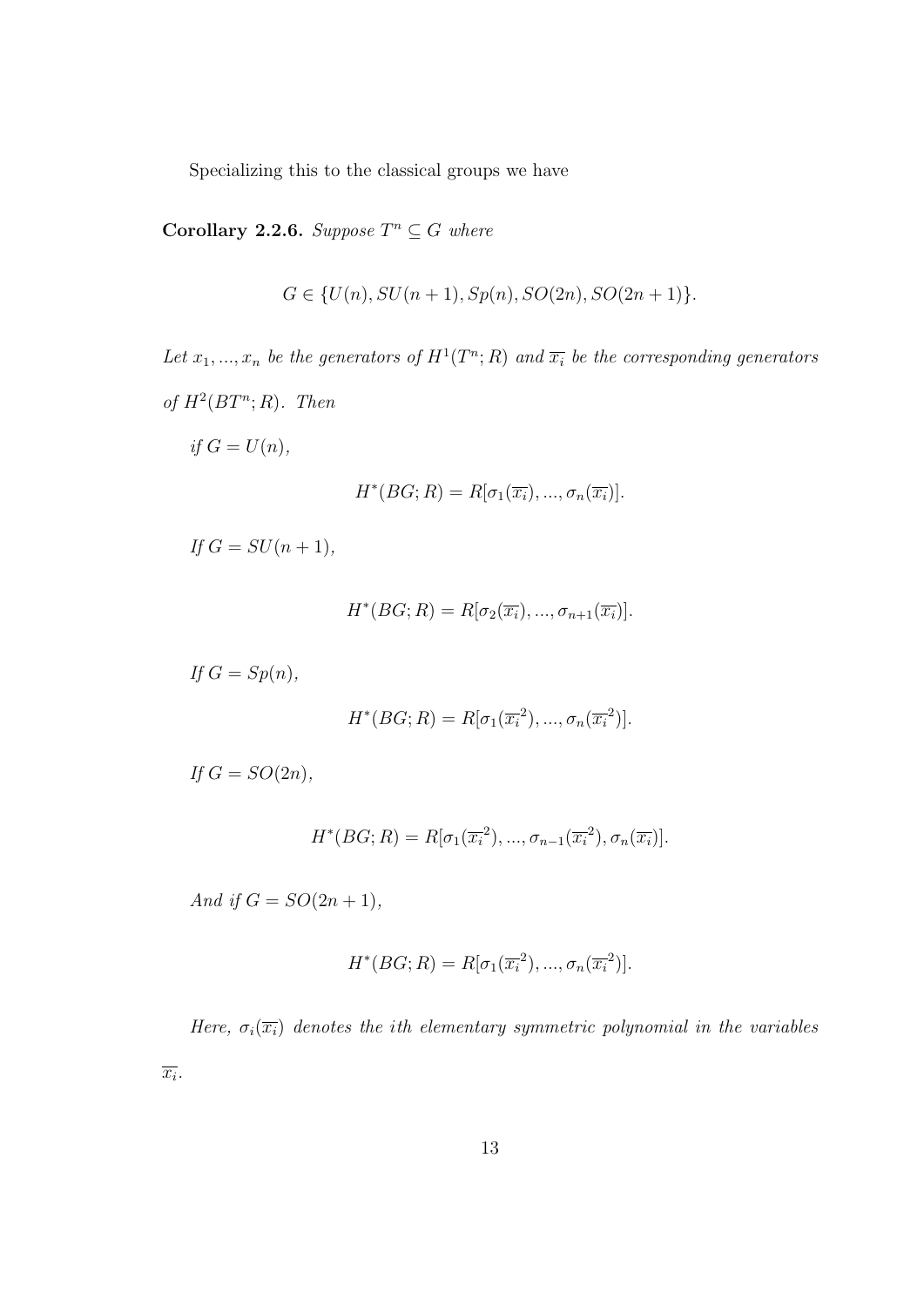*Remark* 2.2.7. Note that the final generator of the cohomology ring of  $BSO(2n)$  is not in terms of the square of the  $\overline{x_i}$ s.

There is a similar statement for computing the  $\mathbb{Z}/2\mathbb{Z}$  cohomology of a biquotient. Here, one replaces the maximal torus with the maximal 2-group. The details can be found in [4].

Because of this and the fact that we can assume that for  $U \subseteq G \times G$  that  $T_U \subseteq T_G \times T_G$ , it follows that we can simply compute  $f^* : H^*(B(T_G \times T_G); R) \to$  $H^*(BT_U; R)$  and restrict it to  $H^*(B(G \times G); R) \to H^*(BU; R)$ .

Finally, note that we can easily compute the map  $f^* : H^*(BT_{G\times G};R) \to$  $H^*(BT_U;R)$  in terms of the induced map  $f^*H^*(T_{G\times G};R) \to H^*(T_U;R)$  by using naturality of



In fact, we find that using  $x_i$  to denote the generators of  $H^1(T_{G\times G};R)$  and  $y_i$ for the generators of  $H^1(T_U; R)$ , if  $f^*(x_i) = \sum a_i y_i$ , then  $Bf^*\overline{x_i} = \sum a_i \overline{y_i}$  where  $\overline{x_i}$ are the transgressions of the  $x_i$  in the Serre spectral sequence for  $T^l \to ET^l \to BT^l$ and likewise for the  $\overline{y_i}$ .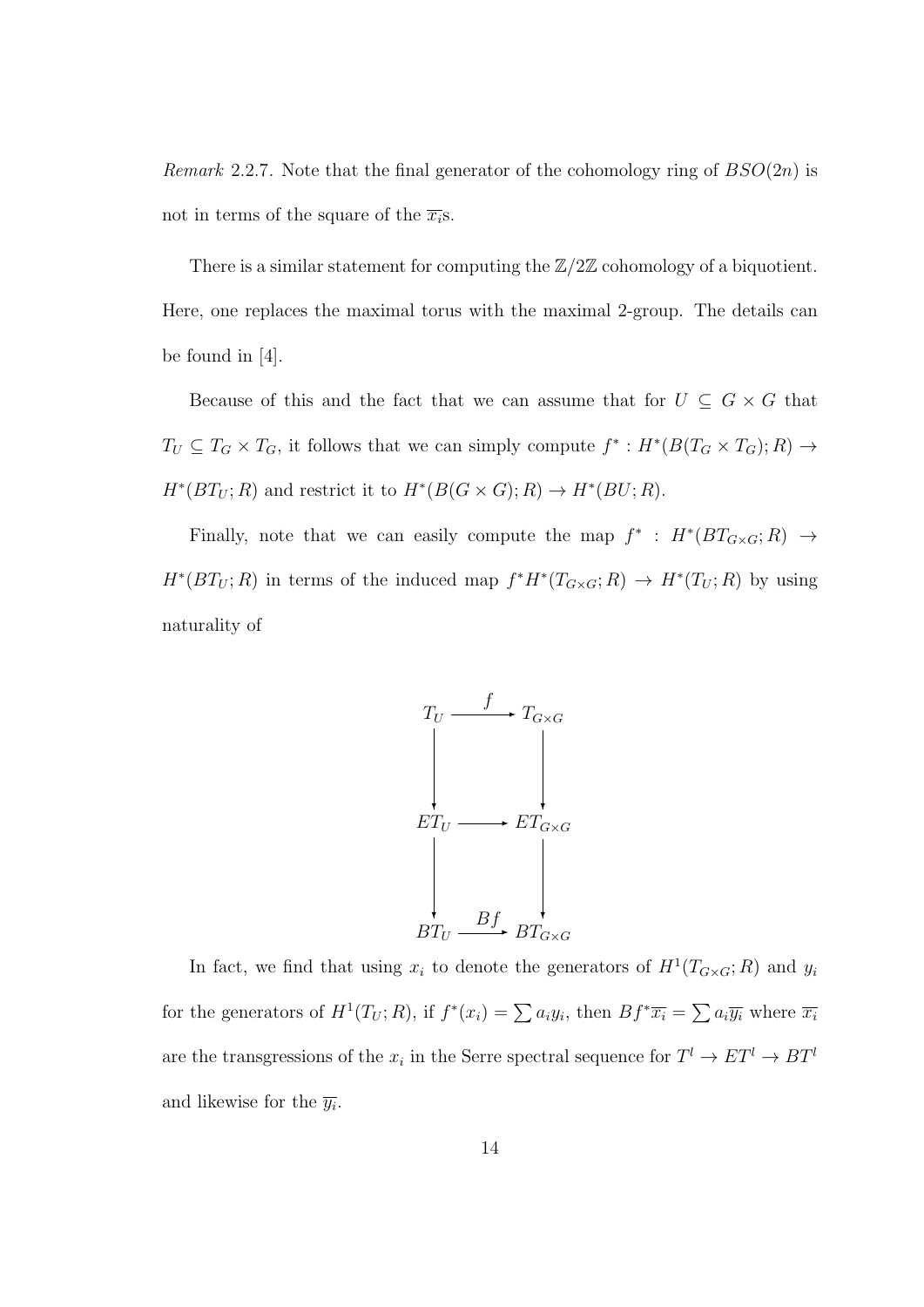Now, to compute characteristic classes, we turn to the work of Singhoff.

#### Theorem 2.2.8.  $(Singhoff)$

For  $U \subseteq G \times G$  defining a free biquotient action, the total Pontryagin class of (the tangent bundle to)  $G/\!\!/ U$  is

$$
p(G/\!\!/ U) = \phi_G \big( \Pi_{\lambda \in \Delta G} (1 + \lambda^2) \big) \phi_U \big( \Pi_{\mu \in \Delta U} (1 + \mu^2) \big)^{-1}
$$

where  $\Delta K$  denotes the set of positive roots of K, and where  $\phi_H$  and  $\phi_G$  are the maps in the fibration at the beginning of this section. Likewise, the total Stiefel-Whitney class is given as

$$
w(G/\!\!/ U)=\phi_G\big(\Pi_{\lambda\in\Delta^2 G}(1+\lambda)\big)\phi_U\big(\Pi_{\mu\in\Delta^2 U}(1+\mu)\big)^{-1}
$$

where  $\Delta^2 G$  denotes the 2-roots of G.

The roots of the classical groups and  $G_2$  are well known and are catalogued, for example, in [13]. The 2-roots are less well known, but can be found, for example, in [5].

In practice, the map  $\phi_U$  on cohomology is computable as it's the edge homomorphism in the Serre spectral sequence for  $G \to G /\!\!/ U \to BU.$  On the other hand, directly computing  $\phi_G$  is difficult, but it's easy to see that, if  $j:G\rightarrow G\times G$  is the diagonal map, then  $Bj^* : H^*(B(G \times G); R) \to H^*(BG; R)$  is surjective, and the commutativity in the initial diagram shows  $\phi_G^* B j^* = \phi_H^* B f^*$ , so we can compute  $B_i^*$  using this.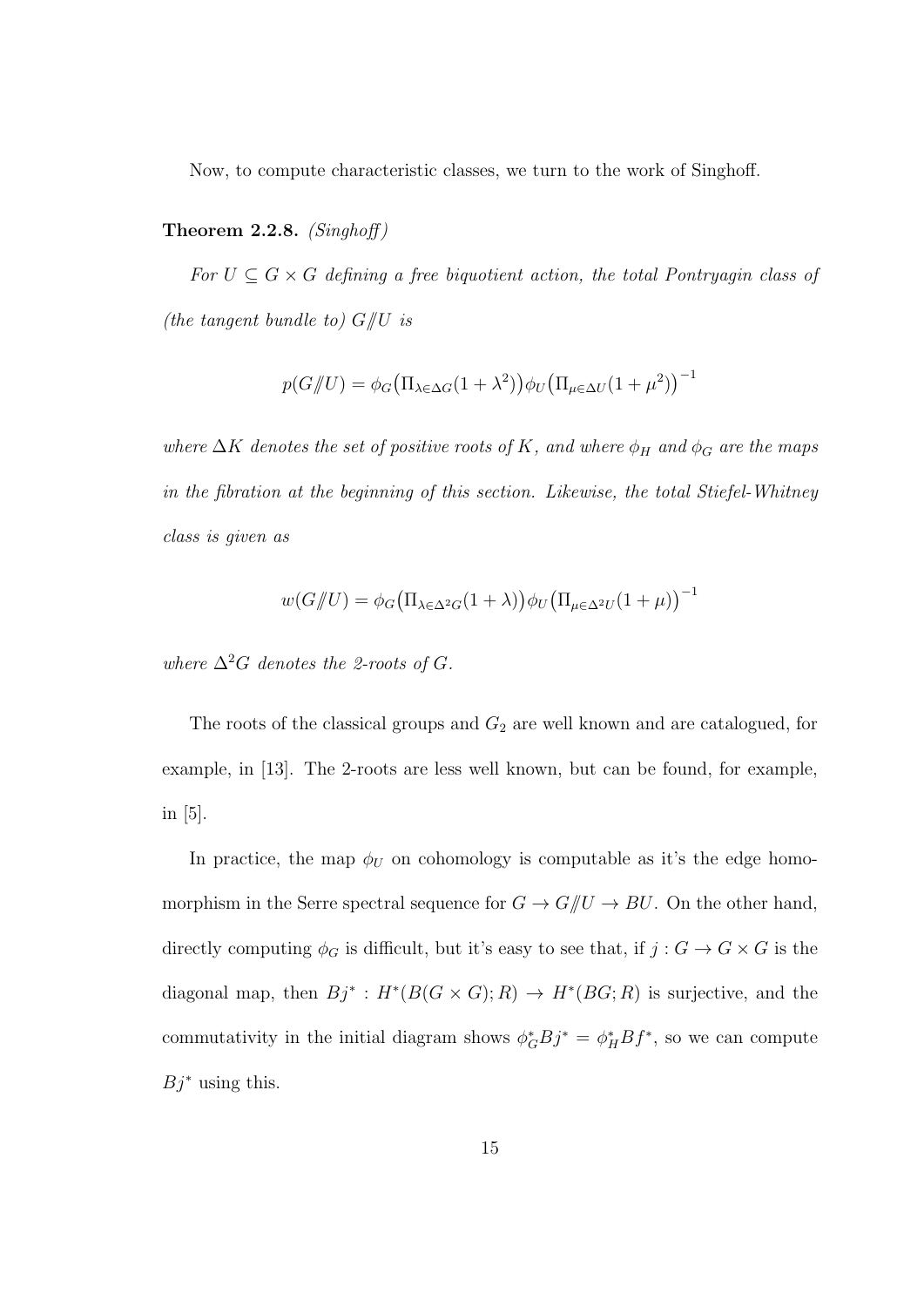Both Eschenburg's and Singhoff's results require the action be free, while we are allowing effectively free actions. As an example of where this discrepancy arises, consider the  $S^1$  action on  $S^3 \times S^3$  induced by the map  $z \to ((z, z^2), (z, 1)) \in$  $(S^3 \times S^3)^2$ . This map is clearly injective. However, the map induces the action  $z * (p,q) = (zp\overline{z}, z^2q)$  where  $p,q \in S^3$ . If  $z \notin {\pm 1}$ , then  $z^2q \neq q$  so these z act freely. If  $z = \pm 1$ , we see that z fixes every point of  $S^3 \times S^3$ . Hence the  $S^1$  action on  $S^3 \times S^3$  is effectively free, but not free, despite the fact that the embedding defining the action is injective.

The solution is to find a new action defined by  $S^1 \to (U(2) \times U(2))^2$  which preserves  $SU(2) \times SU(2)$  and has the same orbits through  $SU(2) \times SU(2)$  as the original action. In this case, we map z to  $(\text{diag}(z, 1), \text{diag}(z, \overline{z}))$ ,  $(\text{diag}(z, 1), \text{diag}(1, 1))$ .

For the remainder of this section, let  $G = SU(k_1) \times ... \times SU(k_n)$  and  $G' =$  $U(k_1) \times ... \times U(k_n),$ 

By investigating the commutative diagram



and using naturality, it is easy to see that the differentials for the left most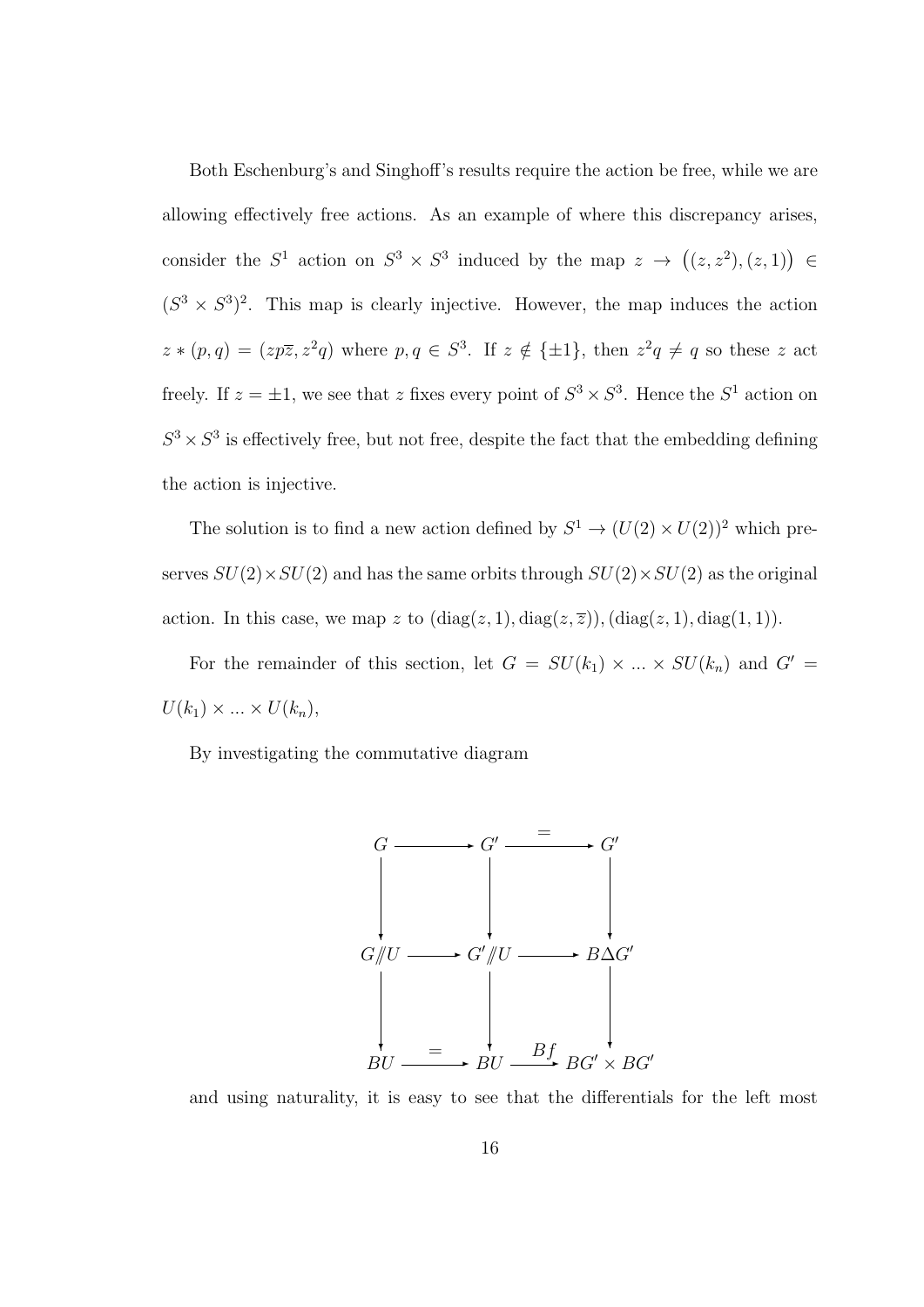spectral sequence can be computed just as above, in terms of the induced map from  $H^*(BT_{G'\times G'};R)$  to  $H^*(BT_U;R)$ .

As far as characteristic classes are concerned, we have

**Proposition 2.2.9.** The normal bundle of  $G/\!\!/ U$  in  $G'/\!\!/ U$  is trivial.

Proof. First note that every 1 (real) dimensional representation of a compact Lie group is trivial. We know the normal bundle of  $G$  in  $G'$  is trivial - take a basis of normal vectors at  $T_eG \subseteq T_eG'$  and use the group operation in G to translate this around. By the slice theorem, the normal bundle of  $G/\!\!/ U$  in  $G'/\!\!/ U$  is  $G\times_U \mathbb{R}^n$ .

We claim that the U action on  $\mathbb{R}^n$  is trivial, so that the normal bundle of  $G/\!\!/ U$ is trivial in  $G'/U$ . More precisely,  $\mathbb{R}^n$  breaks into a sum of trivial one dimensional representations of U. This is because we have a chain of codimension one subgroups

$$
G \subseteq S(U(k_1) \times U(k_2)) \times \dots \times SU(k_n)
$$
  
\n
$$
\subseteq \dots
$$
  
\n
$$
\subseteq S(U(k_1) \times \dots \times U(k_n))
$$
  
\n
$$
\subseteq G'
$$

and each one is preserved by the  $U$  action, and hence, each  $(1 -$ dimensional) normal bundle is preserved.  $\Box$ 

As a simple corollary,  $i^*(TG'/U)$  is stably isomorphic to  $TG/U$  and hence they have the same characteristic classes. Further, Singhoff's work guarantees we can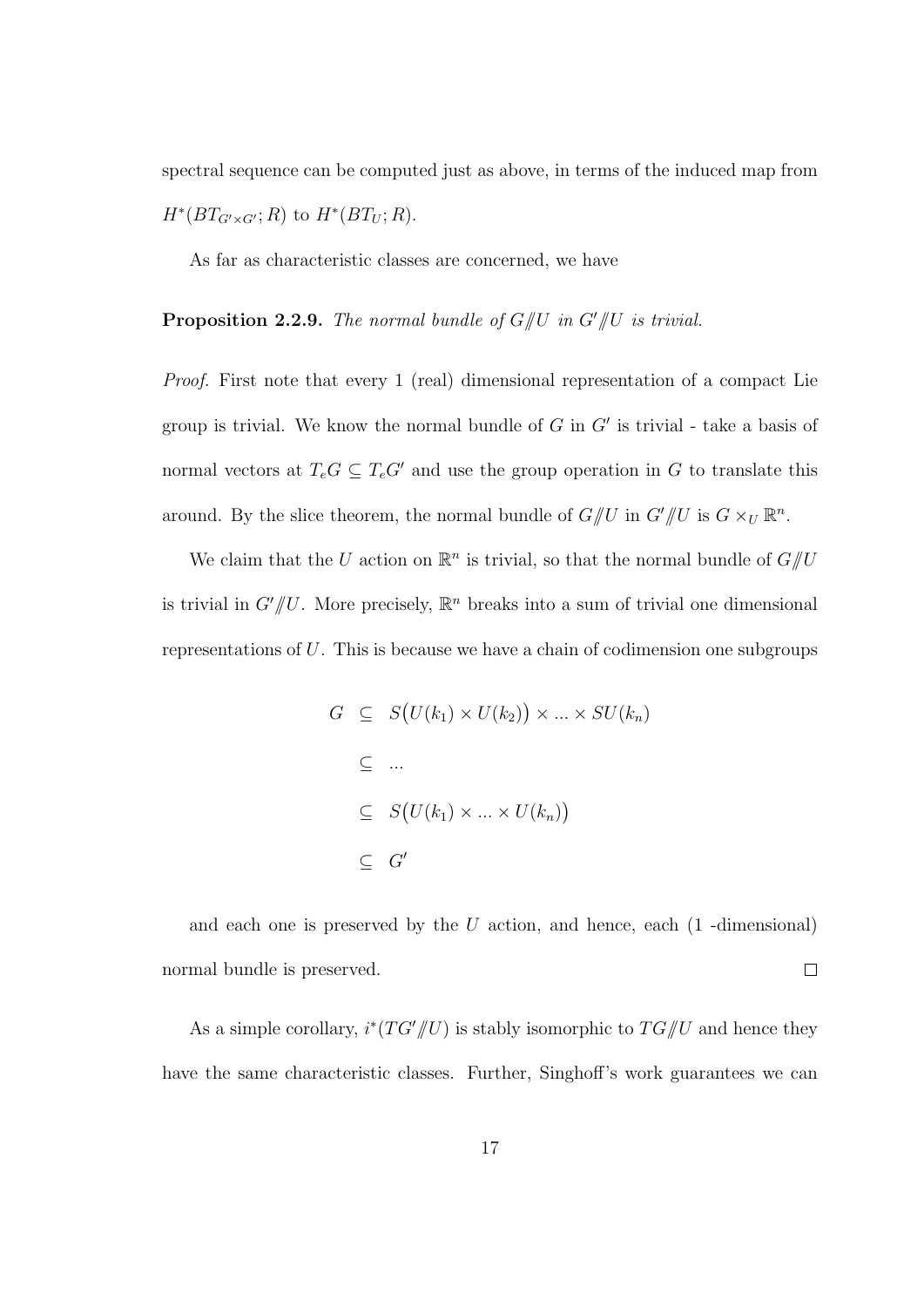compute the characteristic classes for  $G'/\!\!/ U$ , and hence we can compute them for  $G/\!\!/ U.$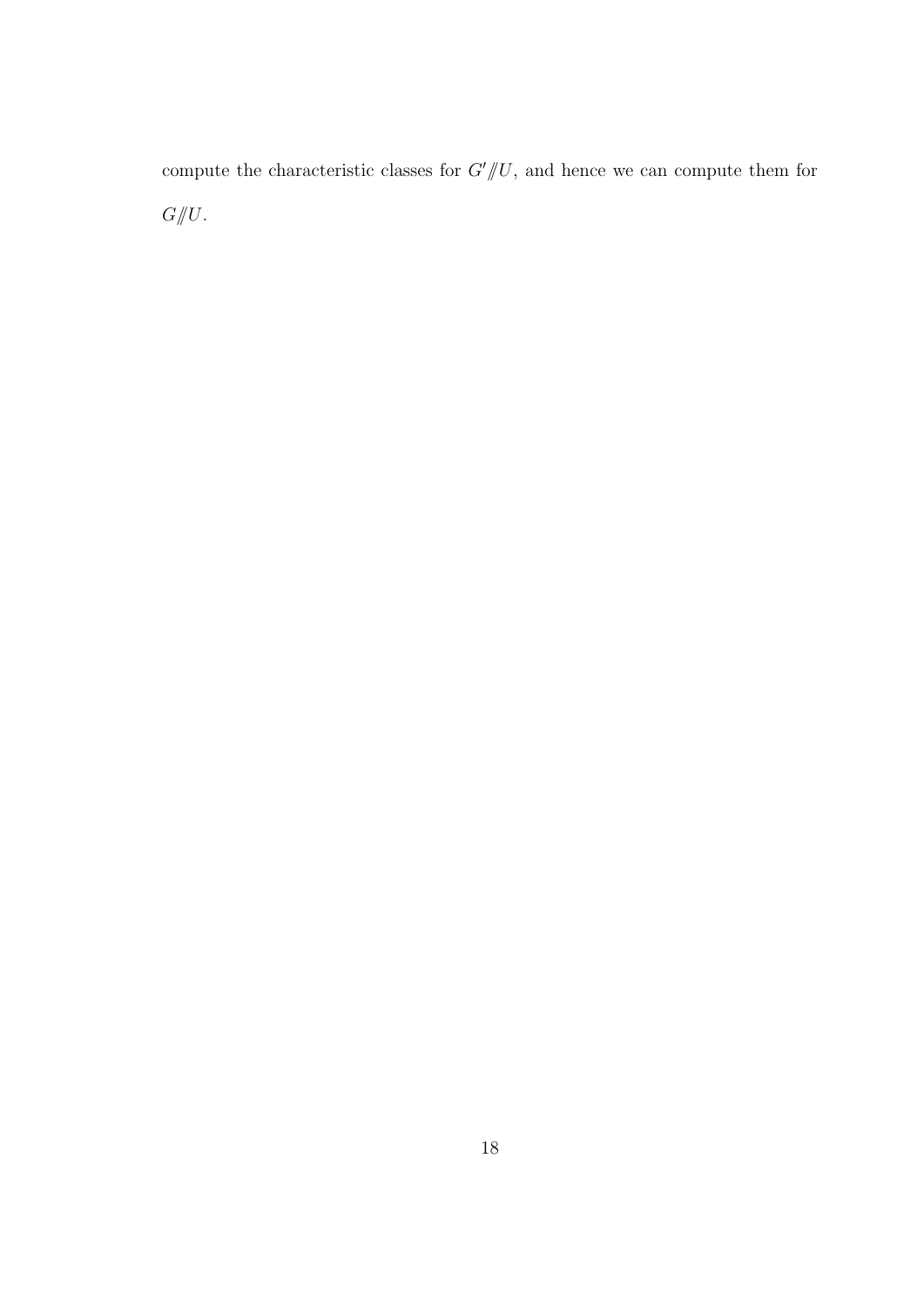### Chapter 3

# $\operatorname{\textbf{Possibilities}} \ \textbf{for} \ \bigoplus_k \pi_k (G /\!\!/ U)_{\mathbb Q}$

In this section, we tabulate a list of all possible rational homotopy groups for all biquotients  $G/\!\!/ U$  of dimension smaller than or equal to 7 using rational homotopy theory.

Definition 3.0.10. A topological space X is called rationally elliptic if

$$
dim(H_*(X)\otimes\mathbb{Q})<\infty
$$

and

.

$$
dim(\pi_*(X)\otimes\mathbb{Q})<\infty
$$

We'll use the notation  $A_{\mathbb{Q}}$  to denote  $A \otimes \mathbb{Q}$  for a  $\mathbb{Z}$  module A.

Proposition 3.0.11. Every biquotient is rationally elliptic.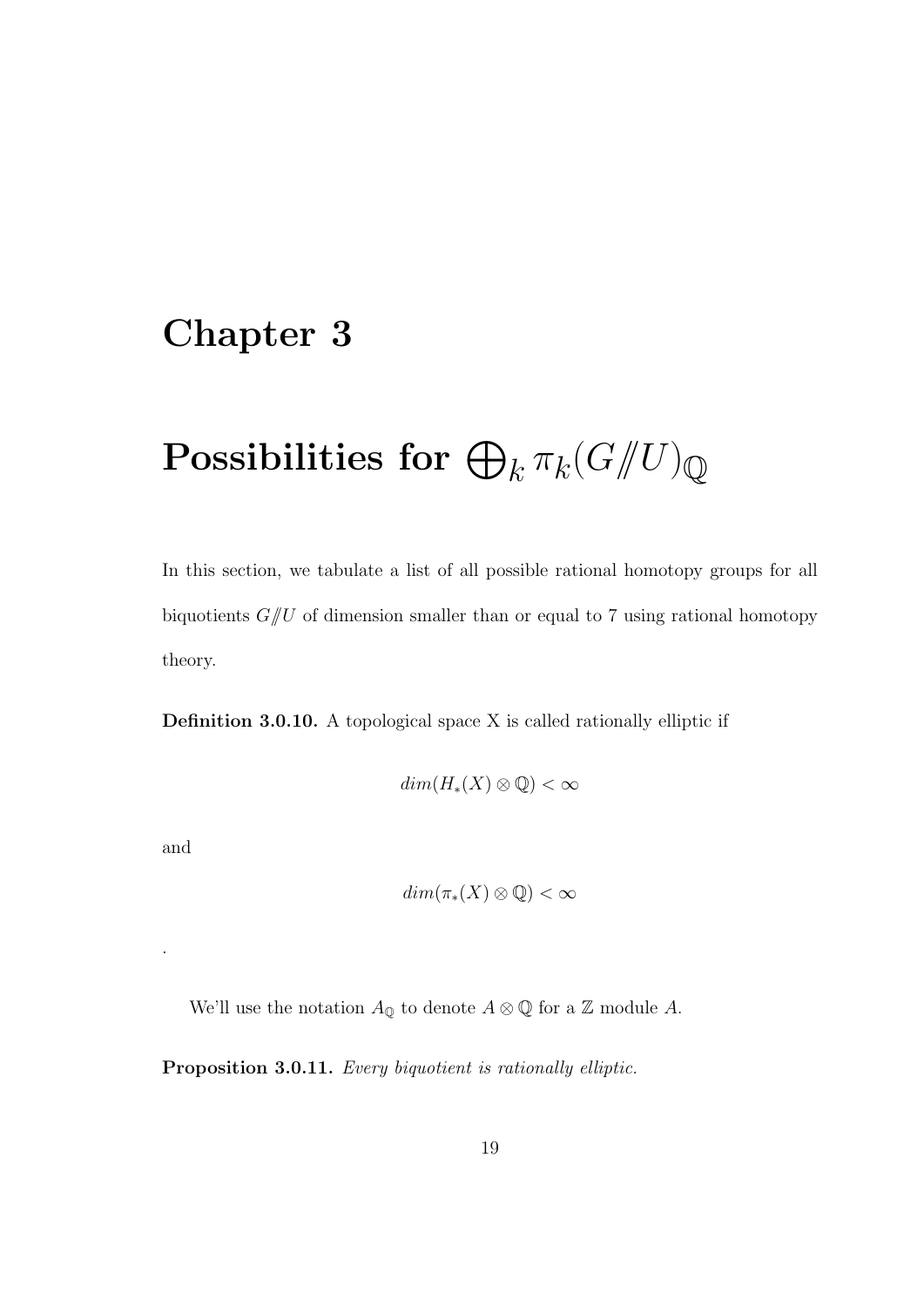*Proof.* Since biquotients are compact,  $dim(H_*(G/\hspace{-0.1cm}/ U)) < \infty$ .

Next, given a biquotient  $G/U$ , we know that U acts on G effectively freely. If we let  $U' = \{u \in U \mid u * g = g \,\forall g \in G\}$ , the ineffective kernel of the action, then U' is a (discrete) normal subgroup of U and  $U/U'$  acts freely on G. Hence, we get a  $U/U'$ principal fiber bundle  $G \to G/\!\!/ U$ . The long exact sequence of rational homotopy groups, together with the well known fact that all Lie groups are rationally elliptic implies the rational homotopy groups  $\pi_k(G/\hspace{-0.1cm}/ U)_\mathbb{Q}$  of  $G/\hspace{-0.1cm}/ U$  are 0 for sufficiently large k.  $\Box$ 

Our chief tool for tabulating the possible rational homotopy groups of biquotients is the following which can be found in Félix, Halperin, and Thomas' book [12]:

**Theorem 3.0.12.** Let X be a rationally elliptic topological space. Let n be the greatest integer so that  $H^n(X)_{\mathbb{Q}} \neq 0$  (If X is a simply connected manifold, n is simply its dimension). Let  $x_i$  be a basis of  $\pi_{odd}(X)_{\mathbb{Q}}$  and  $y_j$  a basis of  $\pi_{even}(X)_{\mathbb{Q}}$ . Then

- (1)  $\sum deg(x_i) \leq 2n 1$
- (2)  $\sum deg(y_i) \leq n$
- (3)  $\pi_i(X)_{\mathbb{Q}} = 0$  for  $i \geq 2n$
- (4)  $\dim(\pi_*(X))_{\mathbb{Q}} \leq n$
- (5)  $n = \sum deg(x_i) \sum (deg(y_j) 1)$
- (6)  $dim(\pi_{odd}(X))_{\mathbb{Q}} dim(\pi_{even}(X))_{\mathbb{Q}} \geq 0$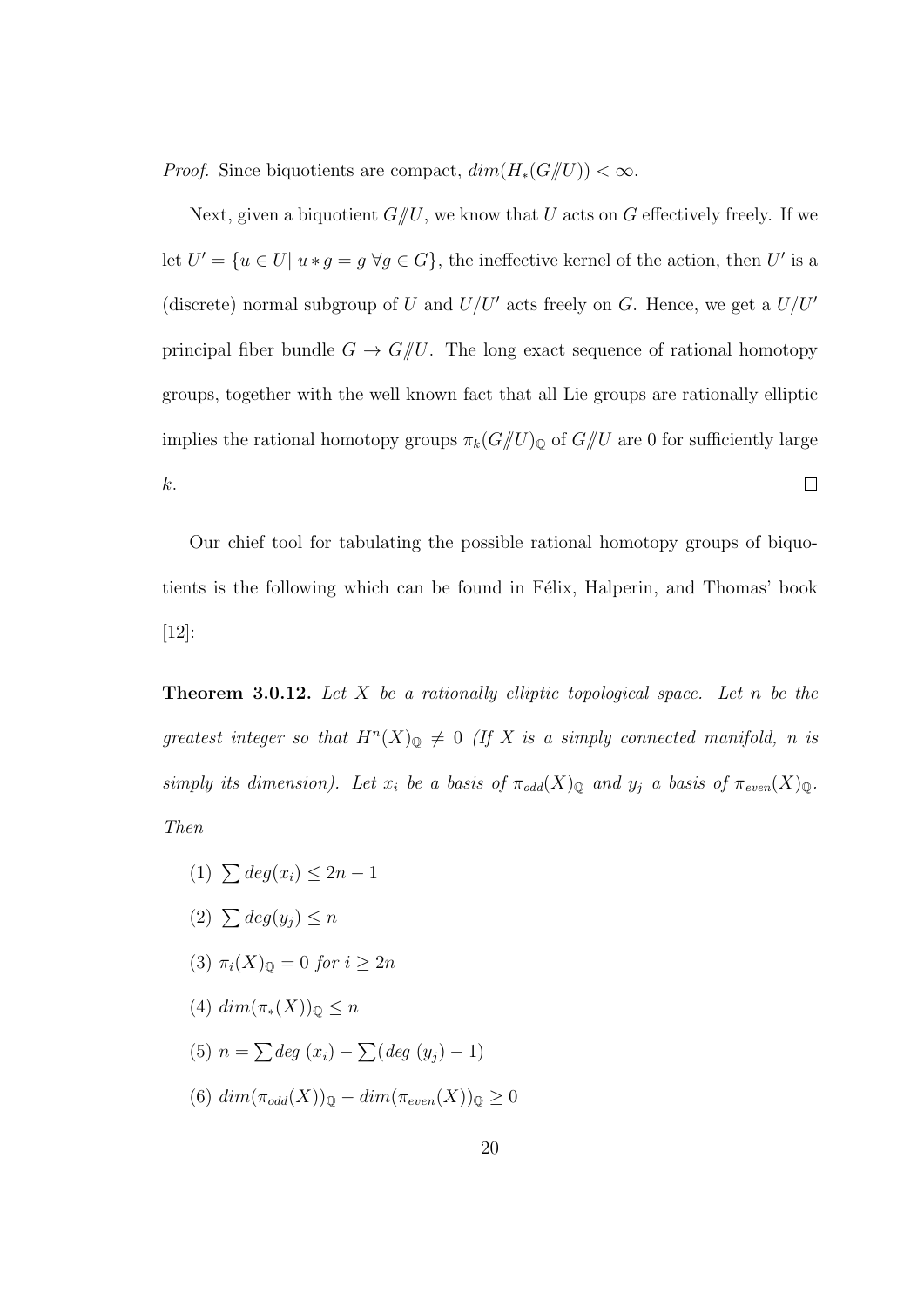$$
(7) \ \chi(X) = \sum (-1)^i \dim(H_i(X))_{\mathbb{Q}} \ge 0
$$

(8) We have equality in (6) iff we do not have equality in  $(7)$ 

Here, the dim refers to the dimension thought of as a  $\mathbb Q$  vector space and the degree of  $x_i \in \pi_k(X)_{\mathbb{Q}}$  is k.

We will also find the rational Hurewicz theorem useful. The proof can be found, for example, in [20].

**Theorem 3.0.13.** Let X be a simply connected topological space with  $\pi_i(X)_{\mathbb{Q}} = 0$ for  $0 < i < r$ . Then the Hurewicz map induces an isomorphism  $\pi_i(X)_{\mathbb{Q}} \cong H_i(X)_{\mathbb{Q}}$ for  $1 \leq i < 2r - 1$  and is a surjection for  $i = 2r - 1$ .

We now handle each dimension one at a time.

### 3.1  $n = 2, 3, 4$  and 5

Proposition 3.1.1. If M is a rationally elliptic 1-connected 2-manifold, then M has the same rational homotopy groups as the 2-sphere.

*Proof.* By the Hurewicz theorem,  $\pi_2(M)_{\mathbb{Q}} = \mathbb{Q}$ . Now, since  $\chi(M) = 2 > 0$ , we have by  $(8)$ , that there is precisely one odd degree element x. Then, using  $(5)$ , we see that  $2 = \text{deg}(x) - 1$  so that deg  $(x) = 3$ 

 $\Box$ 

Proposition 3.1.2. If M is a rationally elliptic 1-connected 3-manifold, then M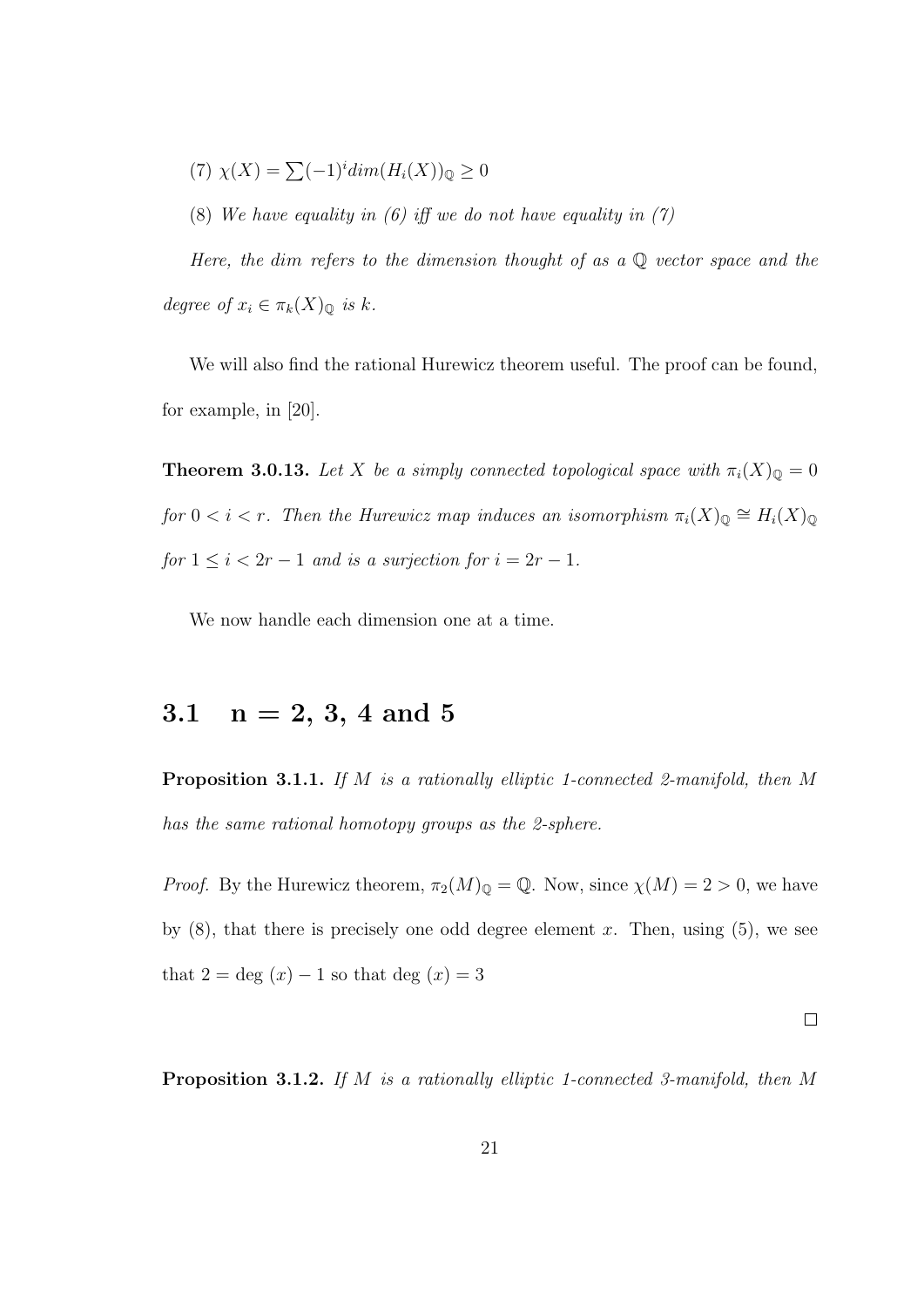has the same rational homotopy groups as the 3-sphere. In fact, M is a homotopy 3-sphere.

Proof. By Poincare duality and the Hurewicz theorem, M is a simply connected homology sphere, which implies M is a homotopy sphere by Whitehead's theorem.

 $\Box$ 

**Proposition 3.1.3.** If M is a rationally elliptic 1-connected 4-manifold, them M has the same rational homotopy groups as either  $S^4$ ,  $\mathbb{C}P^2$ , or  $S^2 \times S^2$ .

*Proof.* We separate the proof into cases depending on  $dim(\pi_2(M)_{\mathbb{Q}}) = k$ . First notice that by (2),  $0 \le k \le 2$ . Also, since every simply connected 4-manifold has positive Euler characteristic, by (8),  $dim(\pi_{odd}(M)_{\mathbb{Q}}) = dim(\pi_{even}(M)_{\mathbb{Q}})$ .

If  $k = 0$ , then M is a rational homotopy sphere, so by the rational Hurewicz theorem,  $\pi_4(M)_{\mathbb{Q}} = H_4(M)_{\mathbb{Q}} = \mathbb{Q}$ . By (2), there are no more nonzero even rational homotopy groups and then, by (8),  $dim(\pi_{odd}(M)_{\mathbb{Q}} = 1)$  with basis, say, x. Using (5), we can solve for the degree of x, to find that deg  $(x) = 4 + 3 = 7$ . Thus, M has the same rational homotopy groups as  $S<sup>4</sup>$ .

If  $k = 1$ , we have by (2) that there are no other nonzero even homotopy groups. Further, since  $\chi(M) > 0$ , we again have that the dimension of the odd rational homotopy groups is 1, generated by  $x$  again. Then, using  $(5)$  we can solve for the degree of x to find that  $deg(x) = 4 + 1 = 5$ . Thus M has the same rational homotopy groups as  $\mathbb{C}P^2$ .

If  $k = 2$ , we have by (2) that there are no other nonzero even homotopy groups.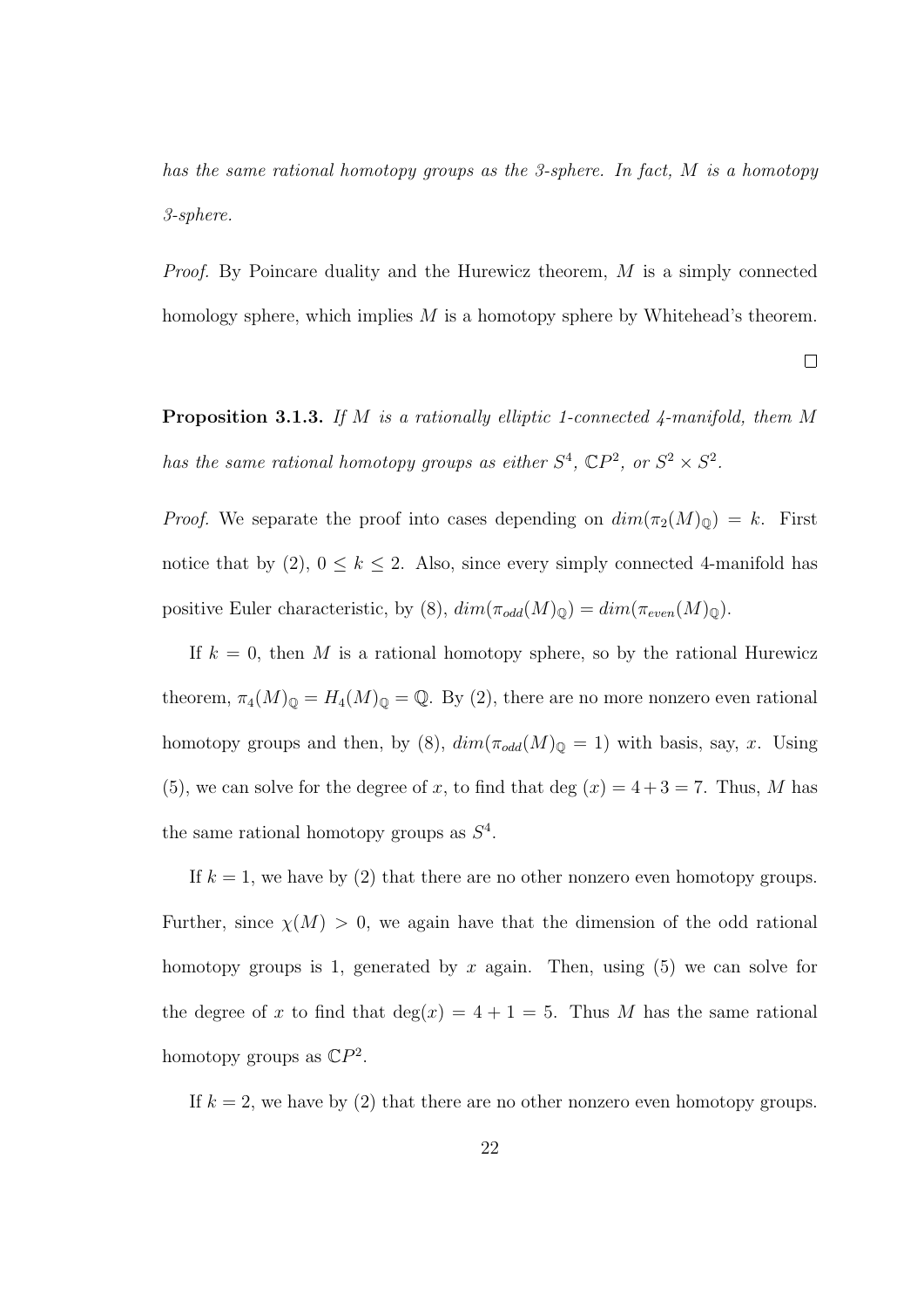Further, since  $\chi(M) > 0$ , we again have that the dimension of the odd rational homotopy groups is 2, generated by, say,  $x_1$  and  $x_2$ . Then, using (5), we see that  $deg(x_1) + deg(x_2) = 4 + 2 = 6$ . Since  $deg(x_i) \geq 3$ , it follows that  $deg(x_1) =$  $deg(x_2) = 3$ . Thus, M has the same rational homotopy groups as  $S^2 \times S^2$ .  $\Box$ 

Proposition 3.1.4. Let M be a rationally elliptic 1-connected 5-manifold. Then M has the same rational homotopy groups as either  $S^5$  or  $S^2 \times S^3$ 

*Proof.* We again break it down into cases depending on  $k = dim(\pi_2(M)_{\mathbb{Q}})$ . By (2),  $0 \leq k \leq 2$ . Also, notice that since M is a 5-manifold, its euler characteristic is 0. So, by (8), the dimension of the odd rational homotopy groups is strictly larger than the dimension of the even rational homotopy groups.

If  $k = 0$ , then by Poincare duality and the rational Hurewicz theorem, we have  $\pi_3(M)_{\mathbb{Q}} = \pi_4(M)_{\mathbb{Q}} = 0$ . Then by (2), there can be no other nonzero even rational homotopy groups. But then, if  $x_i$  is a basis for the odd rational homotopy groups, (5) says that  $5 = \sum \text{deg}(x_i)$ . Since  $\text{deg}(x_i) \geq 3$ , it follows that  $i = 1$  and the  $deg(x_i) = 5$ . Thus, M has the same rational homotopy groups as  $S^5$ .

If  $k = 1$ , then by (2), there can be no other nonzero even rational homotopy groups. But then, if  $x_i$  is a basis for the odd rational homotopy groups, (5) says that  $6 = \sum \text{deg}(x_i)$ . Again, since  $\text{deg}(x_i) \geq 3$ , it follows that  $i = 2$  and  $\text{deg}(x_1) =$  $deg(x_2) = 3$ . Thus, we see that M has the same rational homotopy groups as  $S^2 \times S^3$ .

If  $k = 2$ , then by (8),  $dim(\pi_{odd}(M)_{\mathbb{Q}}) \geq 3$  with basis  $x_1, x_2, x_3$ . But then by (1),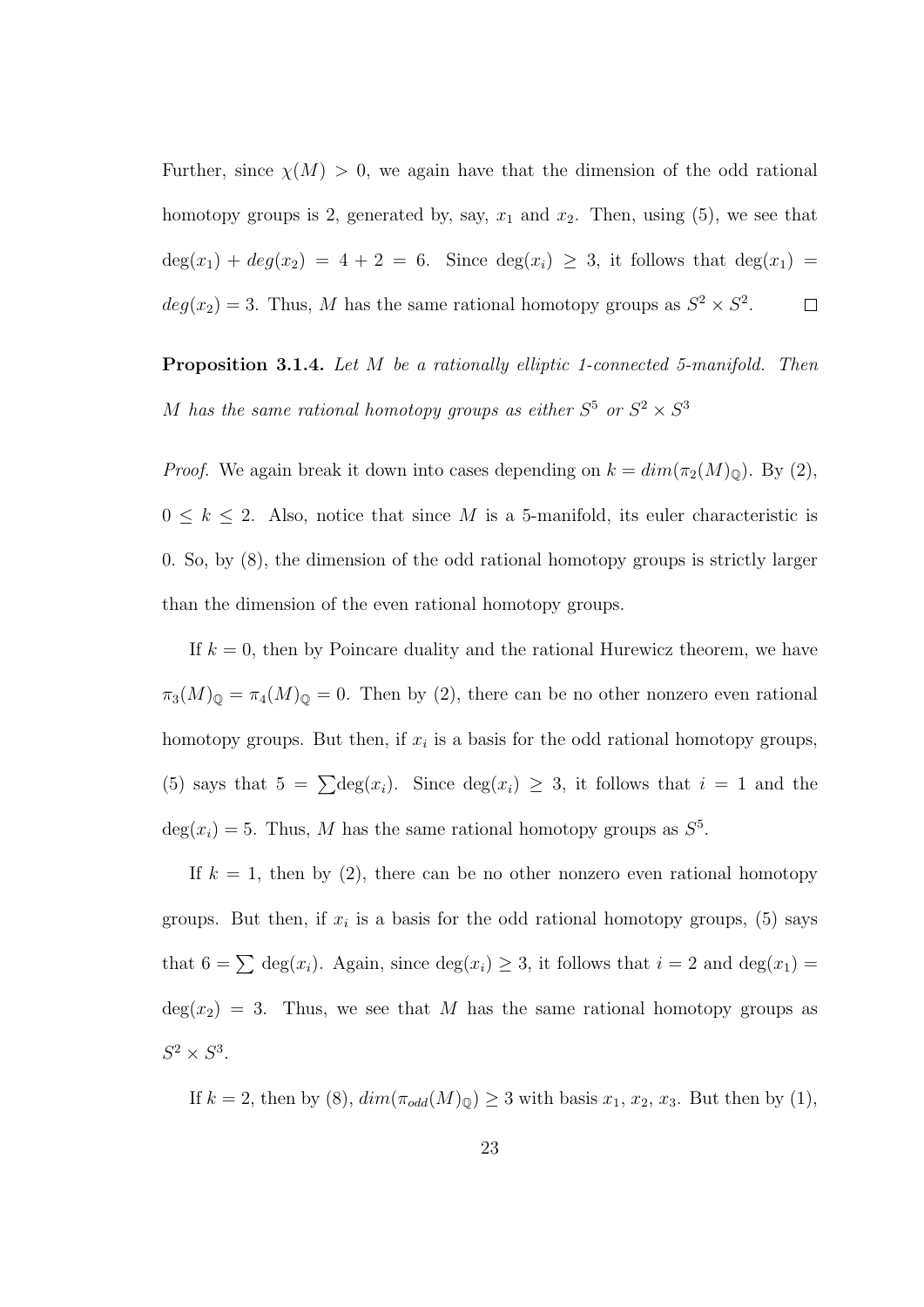we need  $\deg(x_1) + \deg(x_2) + \deg(x_3) \leq 9$ . Since  $\deg(x_i) \geq 3$ , this forces  $\deg(x_i) = 3$ for each i. But then, (5) tells us that  $5 = 9 - 2$ , giving a contradiction,

 $\hfill \square$ 

#### 3.2 n=6

Proposition 3.2.1. Let M be a rationally elliptic 1-connected 6-manifold. Then the dimension of the rational homotopy groups of M are given by the following chart, where a blank indicates the dimension is 0.

| $\overline{2}$ | 3              | $\overline{4}$ | $\overline{5}$ | 6            | $\overline{7}$ | 8 | 9 | 10 | 11           | Example                      |  |
|----------------|----------------|----------------|----------------|--------------|----------------|---|---|----|--------------|------------------------------|--|
|                |                |                |                | $\mathbf{1}$ |                |   |   |    | $\mathbf{1}$ | S <sup>6</sup>               |  |
|                | $\overline{2}$ |                |                |              |                |   |   |    |              | $S^3 \times S^3$             |  |
|                | $\overline{2}$ |                | $\mathbf{1}$   | $\mathbf{1}$ |                |   |   |    |              | $M_1^6$                      |  |
| $\mathbf{1}$   | $\mathbf{1}$   | $\mathbf{1}$   |                |              | $\mathbf{1}$   |   |   |    |              | $S^2 \times S^4$             |  |
| $\mathbf{1}$   |                | $\mathbf{1}$   | $\overline{2}$ |              |                |   |   |    |              | $M_2^6$                      |  |
| $\mathbf{1}$   |                |                |                |              | $\mathbf{1}$   |   |   |    |              | $\mathbb{C}P^3$              |  |
| $\overline{2}$ | $\mathbf{1}$   |                | $\mathbf{1}$   |              |                |   |   |    |              | $S^2\times {\mathbb{C}} P^2$ |  |
| 3              | 3              |                |                |              |                |   |   |    |              | $S^2 \times S^2 \times S^2$  |  |

Table 3.1: Possible dimensions of the rationally homotopy groups of a rationally elliptic 6-manifold

To our knowledge, the manifolds  $M_1^6$  and  $M_2^6$  do not have more common de-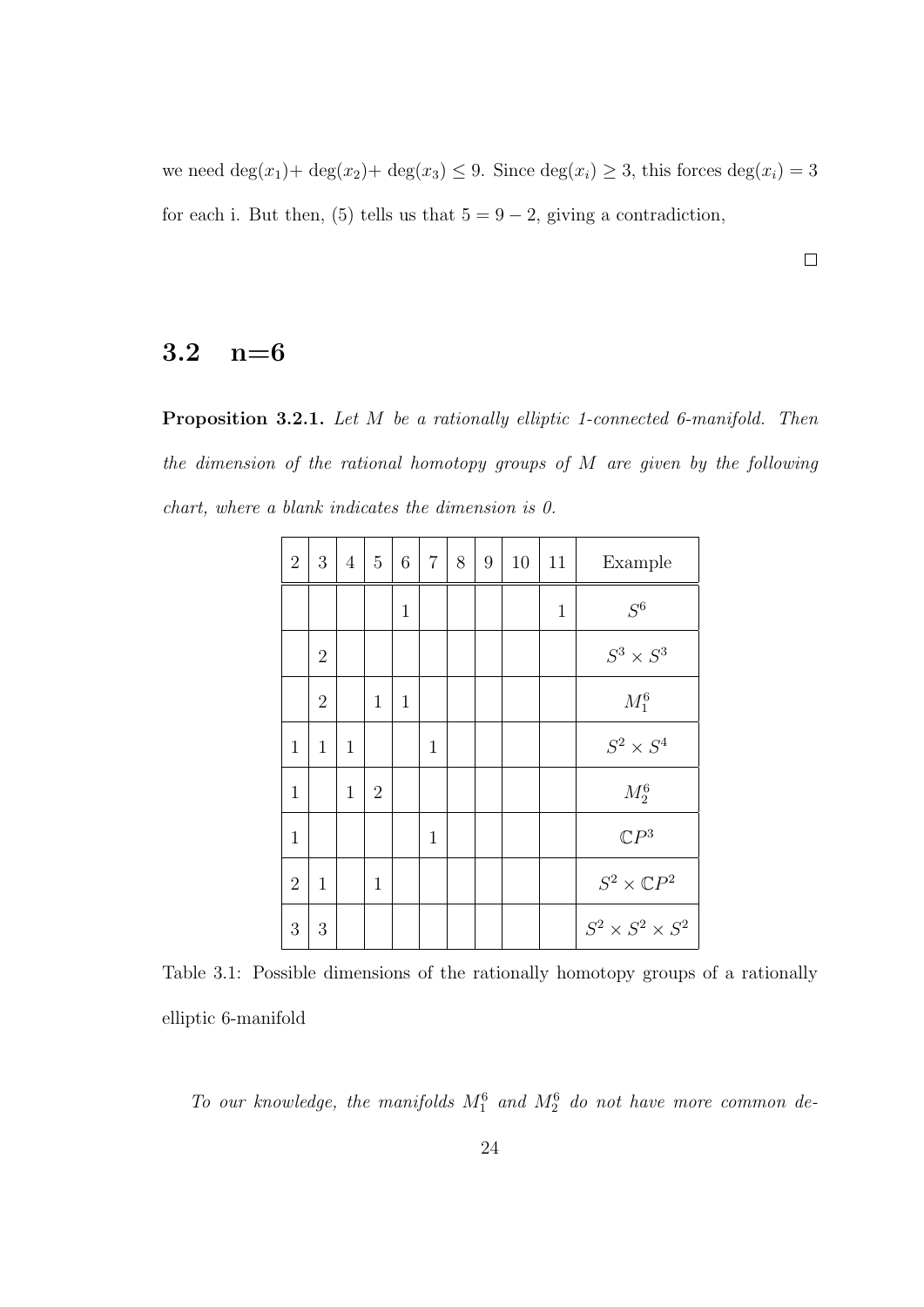scriptions.

We will later show that no biquotient has the same rational homotopy groups as  $M_1^6$  and  $M_2^6$ .

*Proof.* Again, we break it down into cases depending on  $k = dim(\pi_2(M)_{\mathbb{Q}})$ . Before doing that, notice that  $\chi(M) = 2 + 2dim(H_2(M)_{\mathbb{Q}}) - dim(H_3(M)_{\mathbb{Q}}) = 2 + 2k$  –  $dim(H_3(M)_{\mathbb{Q}})$  by Poincare duality and Hurewicz. Also, by (2),  $k \leq 3$ .

If  $k = 0$ , then by Hurewicz,  $H_3(M)_{\mathbb{Q}} = \pi_3(M)_{\mathbb{Q}}$  so that they have the same dimension, say l. Then (7) implies that  $l \leq 2$ . We further break into subcases depending on l.

If  $k = 0$  and  $l = 0$ , then we have  $H_3(M)_{\mathbb{Q}} = 0$ . Then, by Poincare duality and Hurewicz, we find that  $\pi_i(M)_{\mathbb{Q}} = 0$  for  $1 \leq i \leq 5$ . But then  $H_6(M)_{\mathbb{Q}} = \mathbb{Q} =$  $\pi_6(M)_{\mathbb Q}$ . By (2), there can be no other nonzero even rational homotopy groups. But now  $\chi(M) > 0$  so (8) tells us the dimension of the odd rational homotopy groups is 1. Using (5), one can solve for the degree of this homotopy group to find it's 11. This gives the first entry in the table.

If  $k = 0$  and  $l = 1$ , then we have  $\chi(M) > 0$ , so that by (8), the even and odd rational homotopy groups have the same dimension, which is at least 1 since  $l = 1$ . Since the smallest nontrivial even degree is 4, and since by (2) we have the sum of the even degrees is less than or equal to 6, it follows that the dimension of the evens is less than or equal to 1, so that the dimension of the evens and odds is 1. Then we can solve for the degree of the even piece using (5) to find that it's -2, given us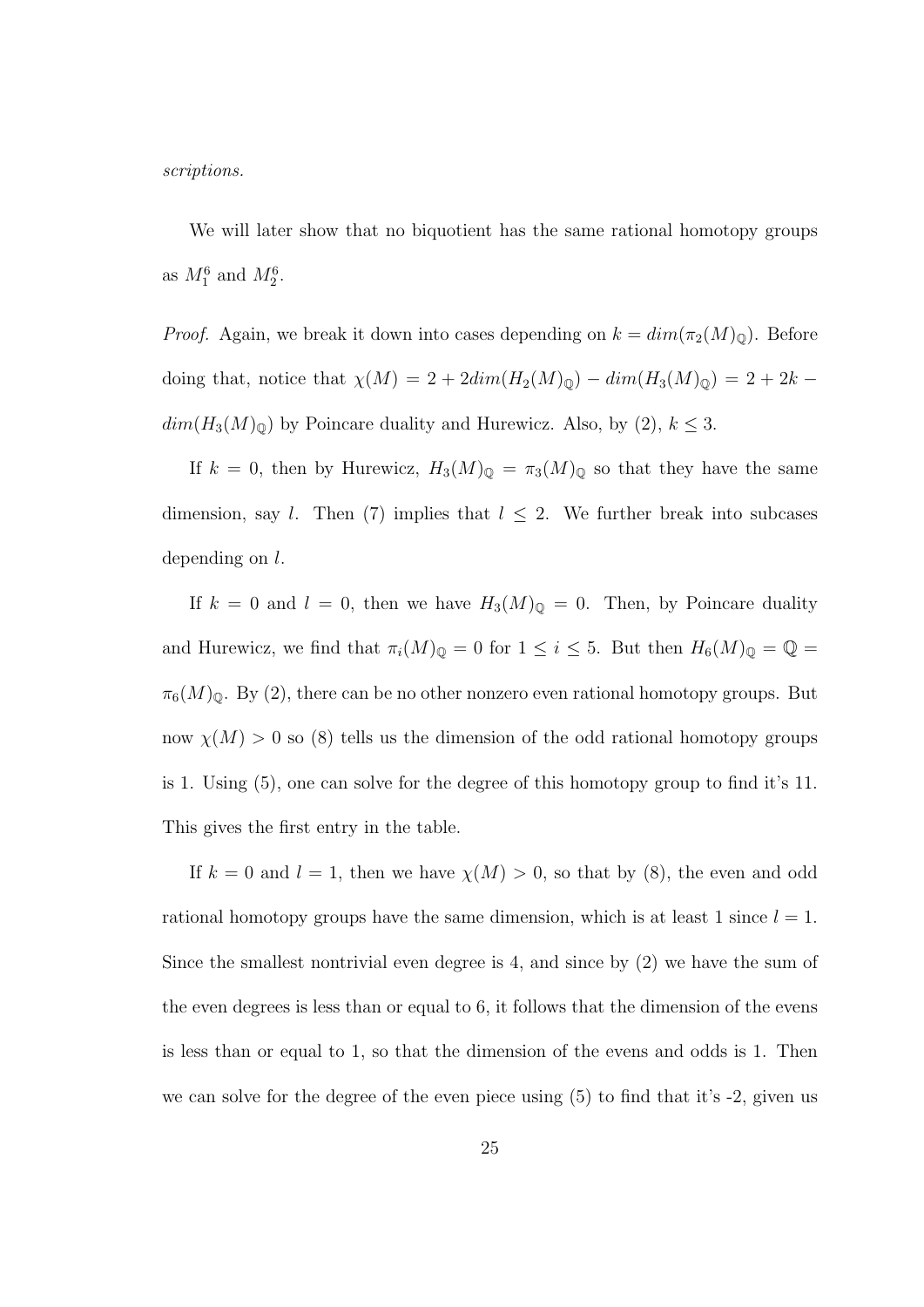a contradiction. Thus, this case can't happen.

If  $k = 0$  and  $l = 2$ , then  $\chi(M) = 0$ , so we have more odds than evens. Now, by (1), there can be at most other one other nonzero odd rational homotopy group -  $\pi_5$ . If  $\pi_5(M)_{\mathbb{Q}} = 0$ , then by using (5), we have  $6 = 6 + \sum(y_j - 1)$ , so that there are no even degree nonzero rational homotopy groups. Thus, in this case we'd find that  $\pi_3(M)_{\mathbb{Q}} = \mathbb{Q} + \mathbb{Q}$  while all others are 0. This fills in the second table entry. If  $\pi_5(M)_{\mathbb{Q}} = \mathbb{Q}$ , then by (5) we'll have  $6 = 11 - \sum (\deg(y_j) - 1)$ , so that  $\sum(\deg(y_j) - 1) = 5$ . Since each term  $deg(y_j) - 1$  is odd and the sum is odd, it follows that there must be an odd number of summands. Since we know the number is less than 3, there must be precisely one. Thus, we can solve for the degree and find that it's 6. This fills in the third entry.

We now move on to the  $k = 1$  case. By (2), the only other possible even degree nonzero rational homotopy group is 4. If  $\pi_4(M)_{\mathbb{Q}}$ , then by (6), we have at least 2 odds. By (5) we can solve for the sum of the degrees to find  $\sum deg(x_i) = 6+1+3 =$ 10. But for a sum of odd terms to be even, there must be an even number of them. If there are 4 or more, we'll have  $\sum \text{deg}(x_i) \geq 4 * 3 = 12 > 11$ , contradiction (1). Thus, there are precisely two odd degree pieces. Then, it's clear that they must have degrees 3 and 7, or 5 and 5, filling in the 4th and 5th rows in the table.

Again with  $k = 1$ , if  $\pi_4(M)_{\mathbb{Q}} = 0$ , then again using (5) we find that  $\sum \text{deg}(x_i) =$ 7, but this can only happen if there is a single summand with  $deg(x) = 7$ . This fills in the 6th row of the table, and finishes up the  $k = 1$  case.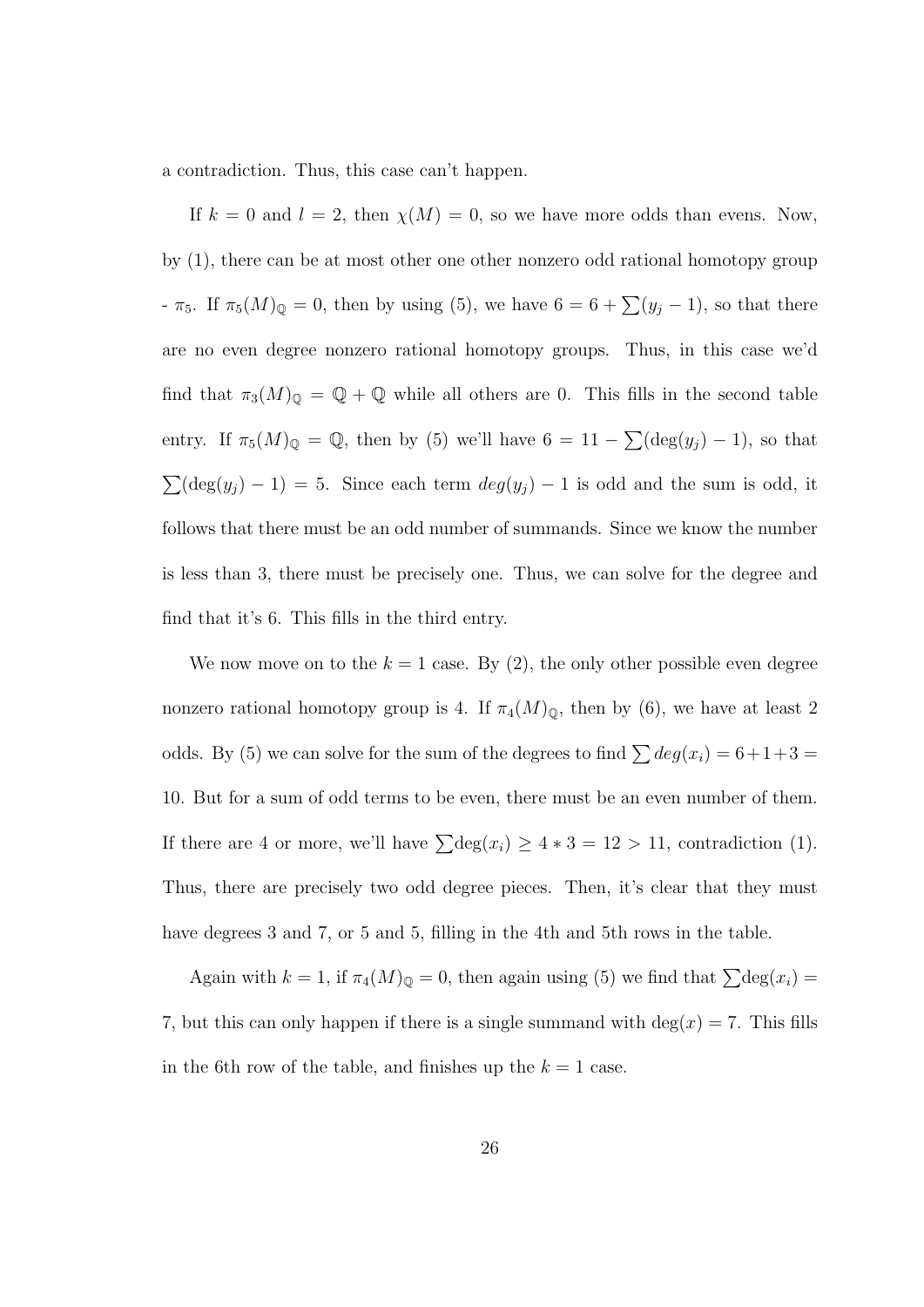If  $k = 2$ , then by (2), there are no other even degree pieces. Using (5) to solve for the degrees of the  $x_i$  (and noting there's at least 2 by (6)), we find  $\sum deg(x_i) = 8$ , so they must have degree 3 and 5, filling in the second to last row of the table.

Finally, if  $k = 3$ , then by (5), we have  $\sum \deg(x_i) = 9$ . Since there must be at least 3 odd degrees, we find that we have exactly 3, all of dimension 3, filling in the last row.

#### 3.3 n=7

Proposition 3.3.1. Let M be a rationally elliptic 1-connected 7-manifold. Then the rational homotopy groups of M are given in the table at the top of the next page.

As in the previous case, the manifolds  $N_i^7$  are not commonly known by other names.

As in the  $n = 6$  case, we'll see that no biquotient has the same rational homotopy groups as any of the  $N_i^7$ .

*Proof.* Once again, we break it into cases depending on  $k = dim(\pi_2(M)_{\mathbb{Q}})$ . Since M is odd dimensional,  $\chi(M) = 0$ , so we know we always have more odd degree pieces then even degree pieces. We'll start with the  $k = 0$  piece, and once again let  $l = dim(\pi_3(M)_{\mathbb{Q}})$  in order to further break into subcases. By (1),  $l \leq 4$ .

If  $k = 0$  and  $l = 0$ , then by Poincare duality and Hurewicz, the first nonzero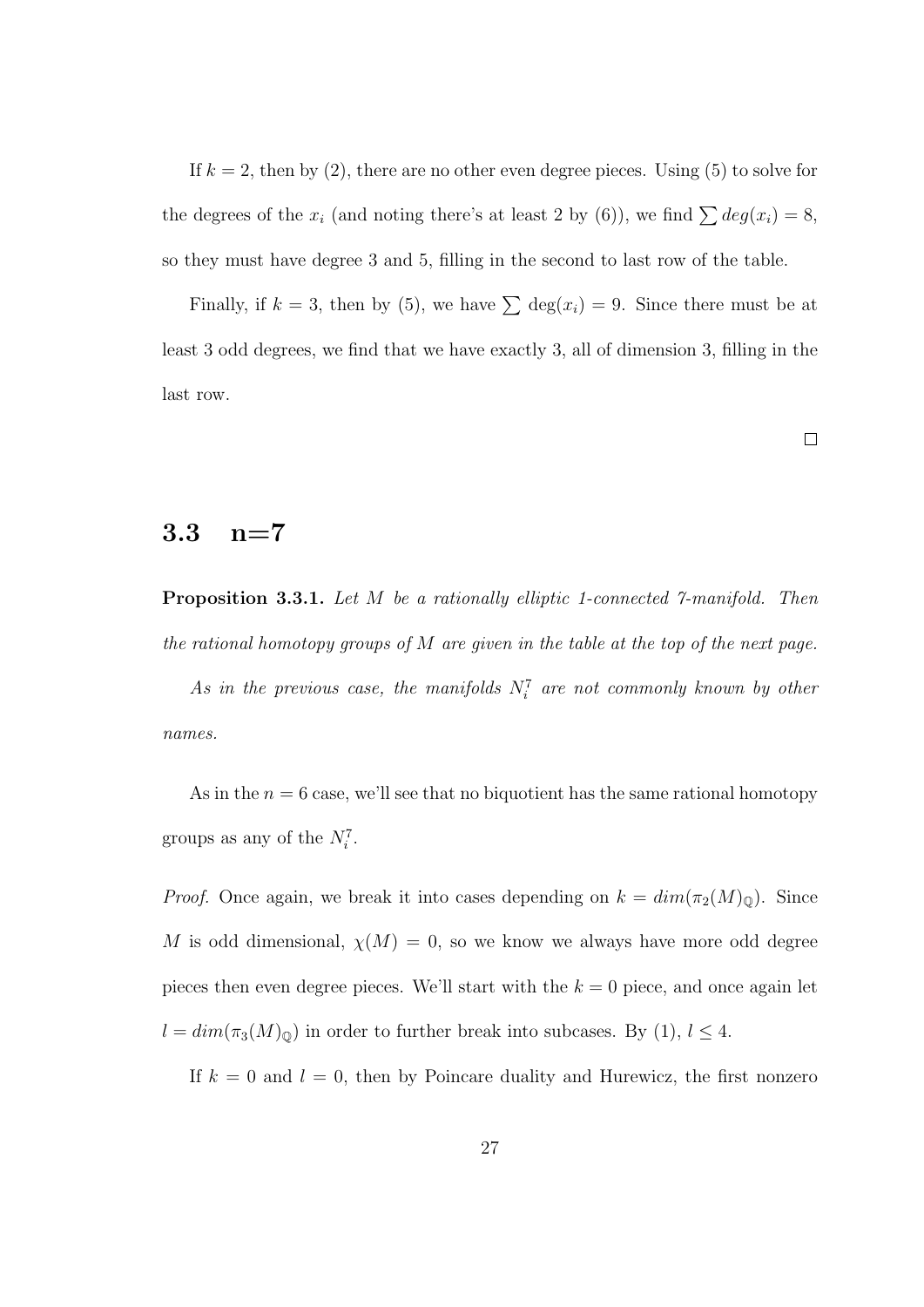| $\overline{2}$ | 3              | $\overline{4}$ | $5\,$        | $\,6\,$      | $\overline{7}$ | 8 | $\boldsymbol{9}$ | Example                                        |
|----------------|----------------|----------------|--------------|--------------|----------------|---|------------------|------------------------------------------------|
|                |                |                |              |              | $\mathbf 1$    |   |                  | $S^7$                                          |
|                | $\mathbf{1}$   | $\mathbf{1}$   |              |              | $\mathbf{1}$   |   |                  | $S^3 \times S^4$                               |
|                | $\mathbf{1}$   |                |              | $\mathbf{1}$ |                |   | $\mathbf 1$      | $N_1^7$                                        |
|                | $\overline{2}$ | $\overline{2}$ |              |              | $\mathbf 1$    |   |                  | $N_2^7$                                        |
|                | $\overline{4}$ |                |              | $\mathbf{1}$ |                |   |                  | $N_3^7$                                        |
| $\mathbf{1}$   | $\overline{2}$ | $\mathbf{1}$   | $\mathbf{1}$ |              |                |   |                  | $N_4^7$                                        |
| $\mathbf{1}$   | $\mathbf{1}$   |                | $\mathbf 1$  |              |                |   |                  | $S^2 \times S^5$ or $\mathbb{C}P^2 \times S^3$ |
| $\overline{2}$ | 3              |                |              |              |                |   |                  | $S^2 \times S^2 \times S^3$                    |

Table 3.2: Possible dimensions of the rational homotopy groups of a rationally elliptic 7-manifold

rational homotopy group is  $\pi_7(M)_{\mathbb{Q}} = \mathbb{Q}$ . By (1), there can be no other odd degree pieces. Thus, there are no even degree pieces, filling in the first row.

If  $k = 0$  and  $l = 1$ , then by (1) we can either have no other odd nonzero rational homotopy groups, or  $\pi_5(M)_{\mathbb{Q}} = \mathbb{Q}$ ,  $\pi_7(M)_{\mathbb{Q}} = \mathbb{Q}$ , or  $\pi_9(M)_{\mathbb{Q}} = \mathbb{Q}$ . If both are 0, then we have no even degree nonzero rational homotopy groups. But then by (5),  $7 = 3 + 0$  an obvious contradiction. Thus, precisely one of  $\pi_5(M)_{\mathbb{Q}}$  and  $\pi_7(M)_{\mathbb{Q}}$  is nonzero. If  $\pi_5(M)_{\mathbb{Q}} = \mathbb{Q}$ , then by (5), we have that  $\sum (\deg(y_j) - 1) = 1$  with the sum having either zero or one term. If 0, we have  $0 = 1$ , giving us a contradiction. If 1 term, we find deg $(y) = 2$ , contradiction  $k = 0$ .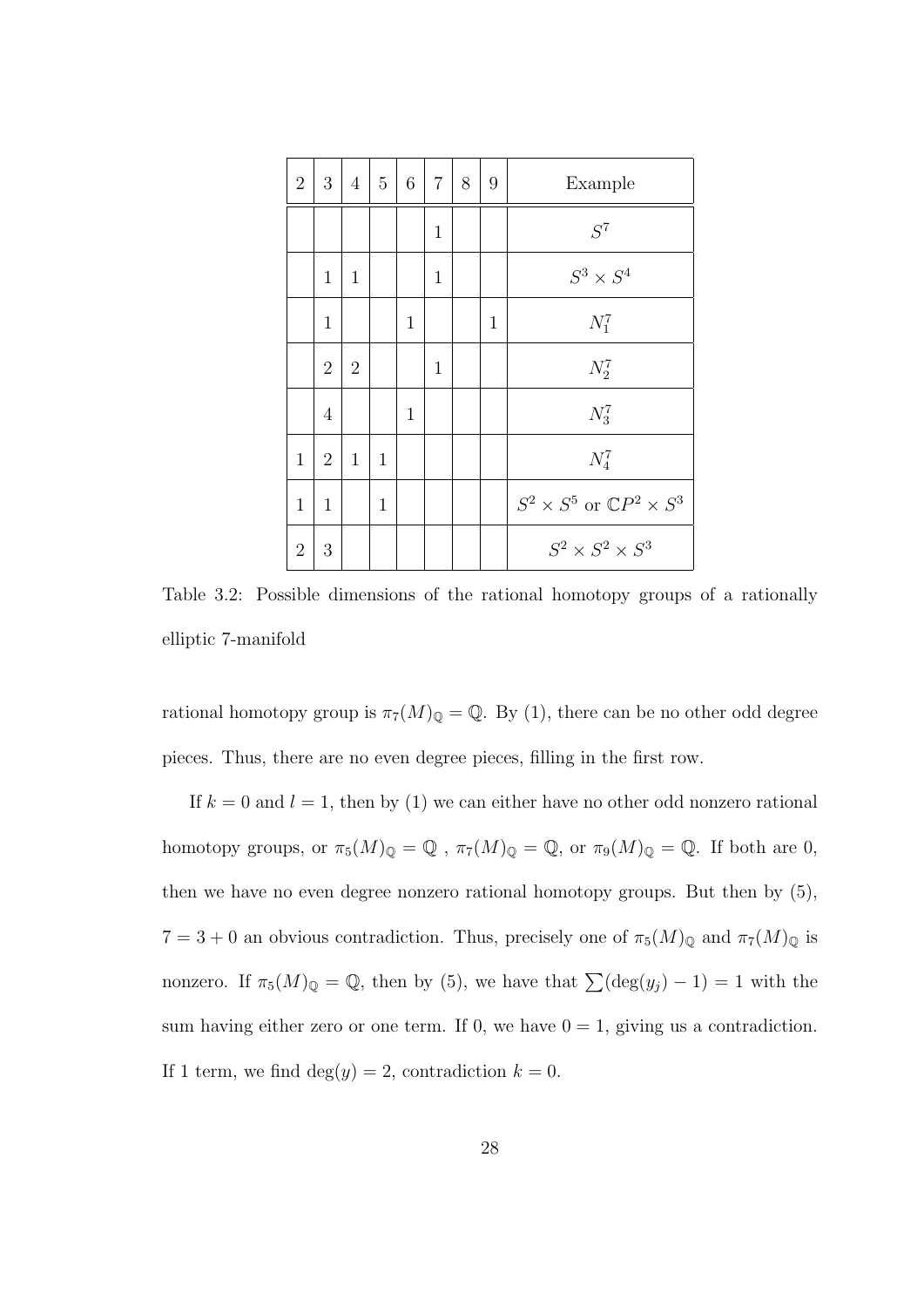If  $\pi_7(M)_{\mathbb{Q}} = \mathbb{Q}$  then by (5), we find  $\pi_4(M)_{\mathbb{Q}} = \mathbb{Q}$  and all the rest are 0. If  $\pi_9(M)_{\mathbb{Q}} = \mathbb{Q}$ , then we see that  $\pi_6(M)_{\mathbb{Q}} = \mathbb{Q}$  with all others 0. These fill in the second two entries in the table, completing the  $k = 0, l = 1$  case.

If  $k = 0$  and  $l = 2$ , by (1), we find that either there are no other odd nonzero rational homotopy groups, or  $\pi_5(M)_{\mathbb{Q}} = \mathbb{Q}$  or  $\pi_7(M)_{\mathbb{Q}} = \mathbb{Q}$ . If both are 0, then by (5), we have  $\sum(\deg(y_j) - 1) = -1$ , which can't happen. If  $\pi_5(M)_{\mathbb{Q}} = \mathbb{Q}$ , then we have  $\sum(\deg(y_j) - 1) = 4$ . But this sum has at most 2 summands by (8) and since the sum is even, we must have exactly two summands. But then the only choices are clearly  $deg(y_1) = 2$  and  $deg(y_2) = 4$ . But  $k = 0$ , so this is a contradiction.

If  $k = 0$ ,  $l = 2$ , and  $\pi_7(M)_{\mathbb{Q}} = \mathbb{Q}$ , then (5) gives us  $\sum(\deg(y_j) - 1) = 6$ , again with precisely two summands. Thus we find the degrees are both 4, giving the 4th entry in the table.

If  $k = 0$  and  $l = 3$ , we have by (1) that there can be no other odd degree terms. Then (5) gives  $2 = \sum (\deg(y_j) - 1)$ , with at most two summands. The only way this can happen is if  $\deg(y_1) = \deg(y_2) = 2$ , but  $k = 0$ , giving us a contradiction.

If  $k = 0$  and  $l = 4$ , we have by (1) that there are no other odd terms and by (5)  $\sum(\deg(y_j) - 1) = 5$ , where we sum at most 3 terms. Since the sum is odd, we must have an odd number of summands, so we have 1 or 3 summands. But since they each have degree at least 4, 3 summands is too many. Thus, there is a single summand of degree 6, filling in the 5th entry in the table and concluding the  $k = 0$ case.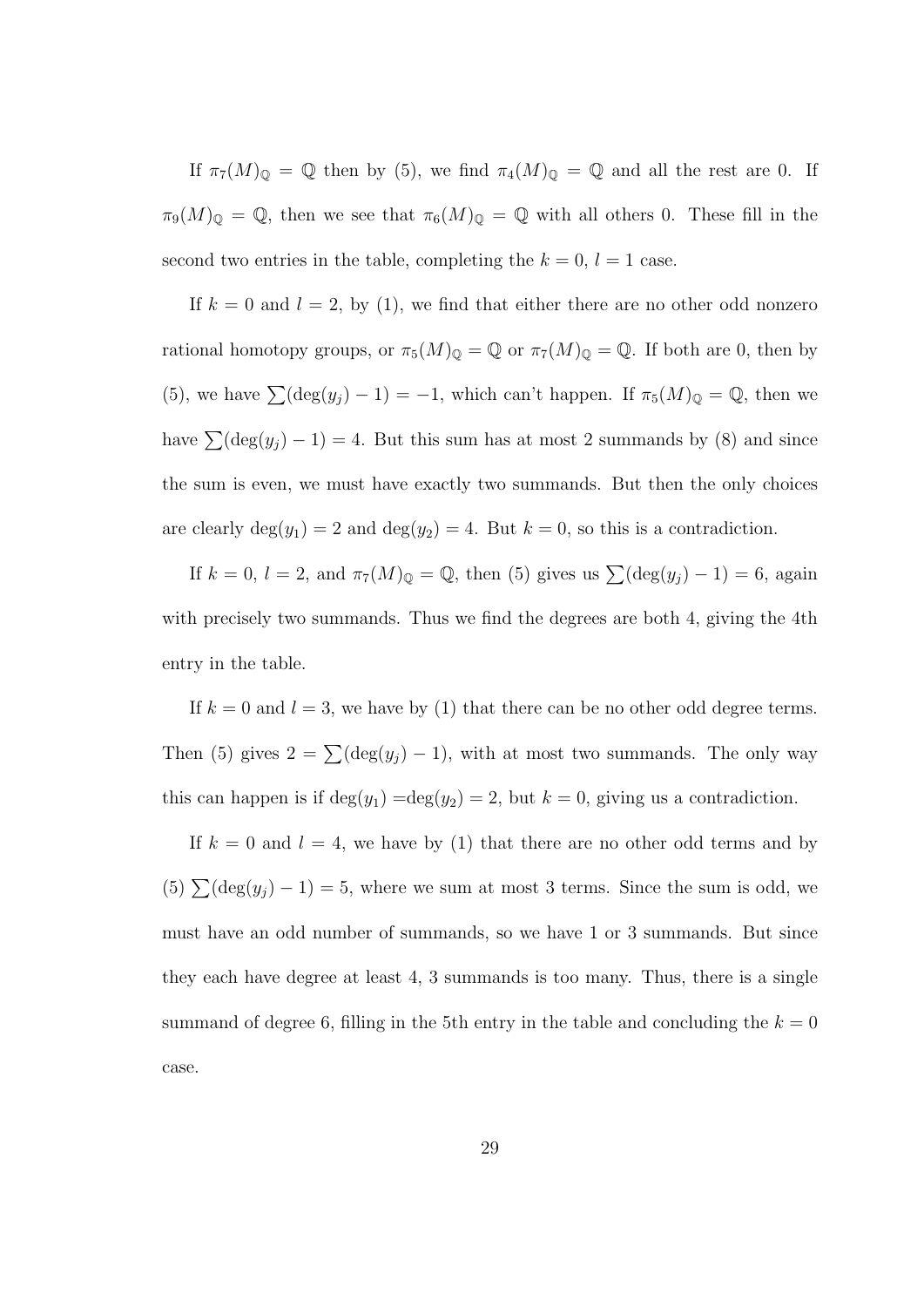If  $k = 1$ , then there at least 2 odd degree nonzero rational homotopy groups. Further, by (2), either  $\pi_4(M)_{\mathbb{Q}} = \mathbb{Q}$  or all other even degree rational homotopy groups are 0. If  $\pi_4(M)_{\mathbb{Q}} = \mathbb{Q}$ , then by (5),  $\sum \text{deg}(x_i) = 11$ , and there are at least 3 summands by  $(8)$ . From here, it's clear that they summands must have degree 3, 3, and 5, giving the 6th entry.

If  $k = 1$  and  $\pi_4(M)_{\mathbb{Q}} = 0$ , then we have by (5) that  $\sum \text{deg}(x_i) = 8$ , with at least 2 summands. Thus we find the summands have degree 3 and 5, filling in the 7th row of the table. This also completes the  $k = 1$  case.

If  $k = 2$ , then by (2), there are no other even degree nonzero rational homotopy groups and thus there are at least 3 odd degree nonzero rational homotopy groups. Then (5) gives  $\sum \text{deg}(x_i) = 9$ , from which it follows that there are precisely 3 summands each of degree 3, filling in the final entry in the table.

It remains to show that  $k = 3$  cannot occur. If  $k = 3$ , then again by (2), there can be no other nonzero even degree rational homotopy groups. But then by (8) there must be at least 4 nonzero odd degree rational homotopy groups. By (1), the sum of the degrees must be less than 14, so that clearly there are exactly 4 nonzero odd degree rational homotopy groups, each of degree 3. But then (5) says that  $7 = 12 - 3$ , which is obviously false. Thus  $k = 3$  cannot occur.

 $\Box$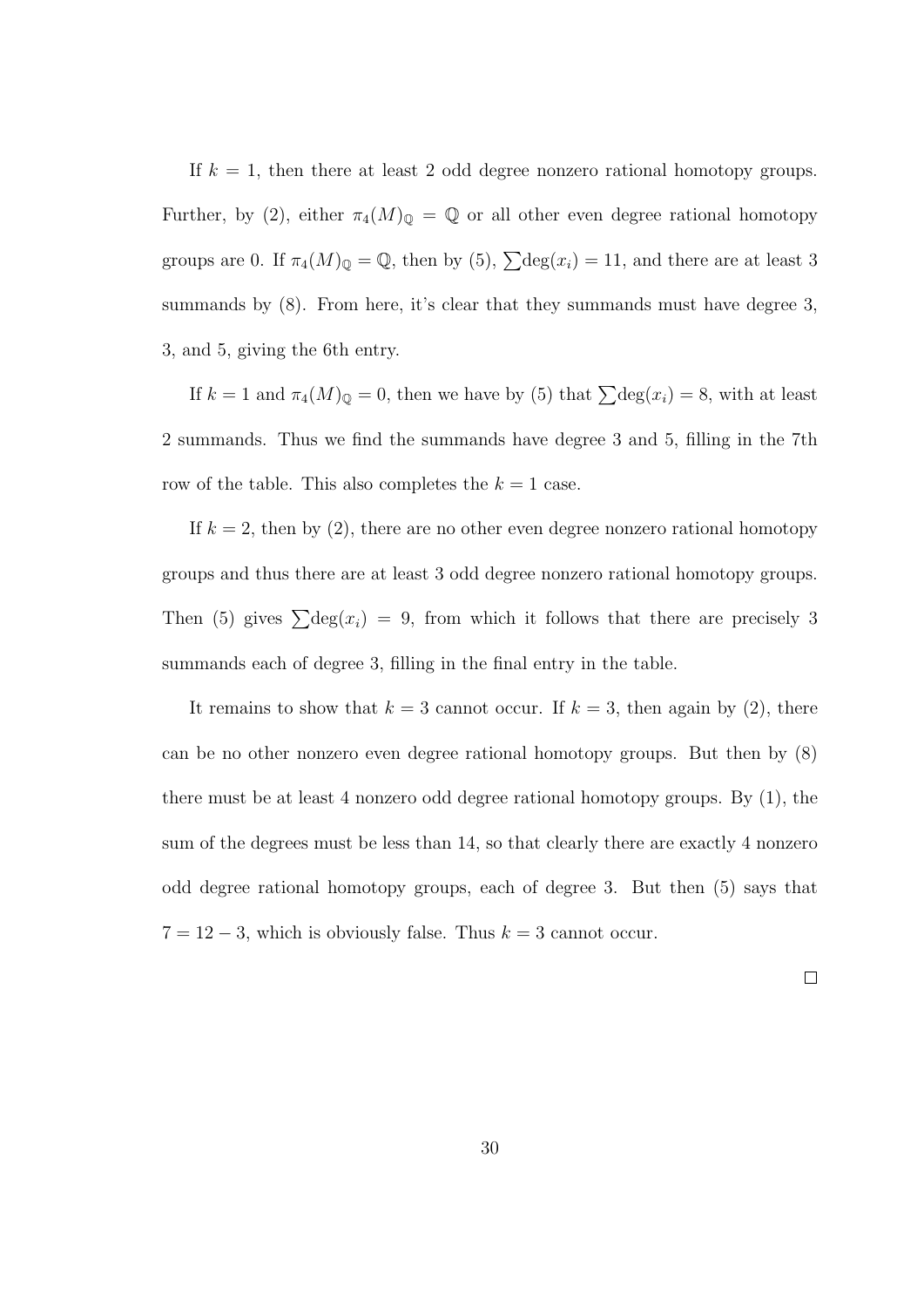# Chapter 4

# All possible pairs of groups

In this section, we present the classification of possible pairs of groups  $(G, U)$  for which there could possibly be a biquotient  $G/U$  of dimension less than or equal to 7. The results will only depend on the rational homotopy types of G and U.

Since  $Sp(n)$  and  $Spin(2n+1)$  have the same rational homotopy type this means that the existence of a pair  $(G, U)$  involving  $Spin(2n+1)$  automatically implies the existence of a pair involving  $Sp(n)$ . Since  $Spin(3) = Sp(1)$  and  $Spin(5) = Sp(2)$ , this new pair is actually the same as the old pair. However,  $Sp(n)$  and  $Spin(2n+1)$ for  $n \geq 3$  are distinct compact Lie groups. Note that in many cases where  $Spin(7)$ occurs, it's a simple factor of G and  $G_2$  or  $Spin(6) = SU(4)$  is a simple factor of U where the  $G_2$  or  $SU(4)$  can only act on  $Spin(7)$ . Since there are no  $G_2 \subseteq Sp(3)$  nor  $SU(4) \subseteq Sp(3)$ , this extra case doesn't really arise. Likewise,  $Spin(7)$  also often occurs as a simple factor of U with  $Spin(8)$  the only simple factor of G on which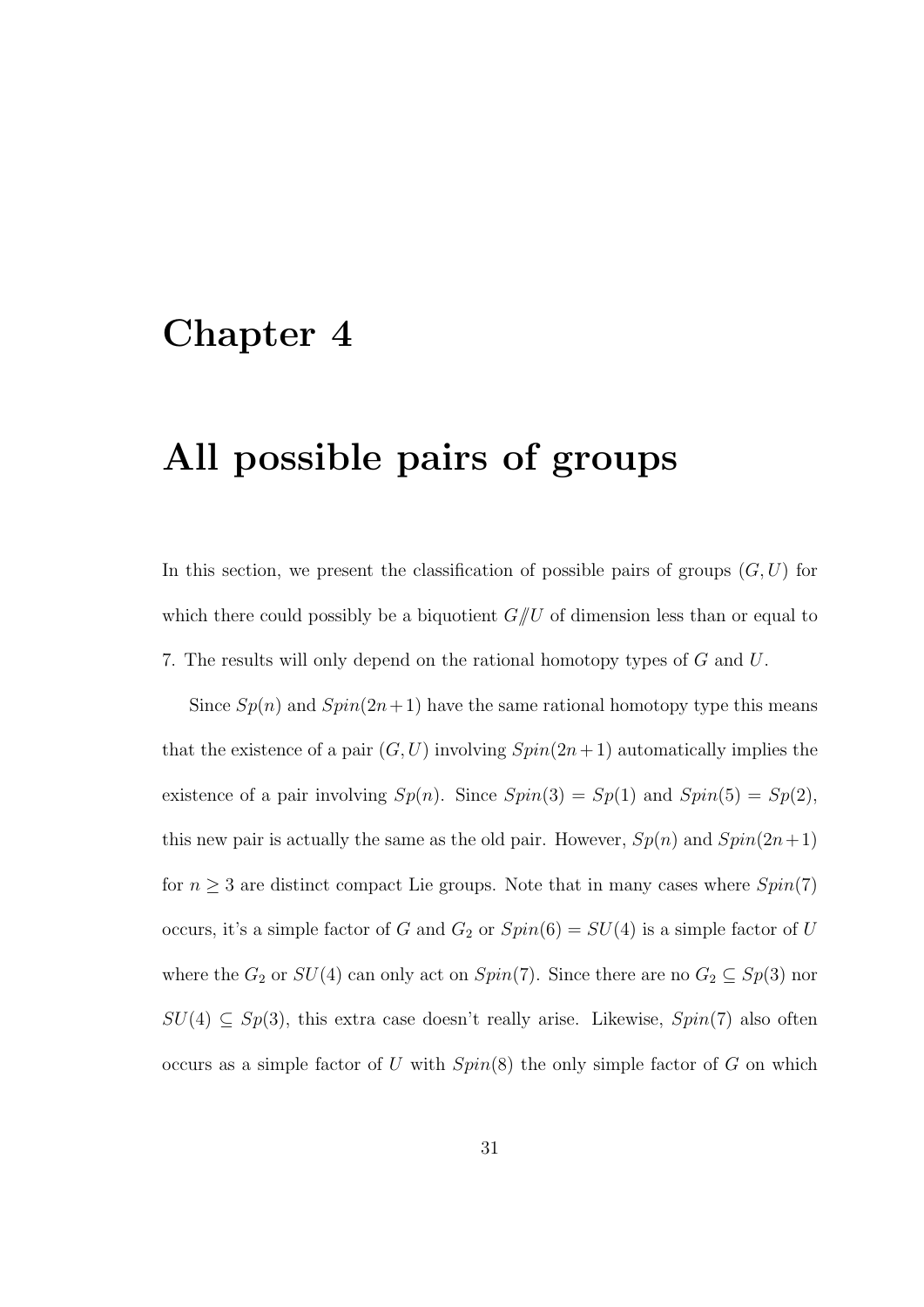$Spin(7)$  can act. Since there are no  $Sp(3) \subseteq Spin(8)$ , this extra case doesn't really arise either.

Because of this, when classifying the pairs  $(G, U)$ , we will leave off some pairs if they cannot be biquotients for the above reason.

Our main tools for the classification of pairs are the following two theorems due to Totaro [29]. Note that in the classification, the group  $U$  is only given up to finite cover.

**Theorem 4.0.2.** Let M be compact and simply connected and assume  $M = G/U$ . Then there is a 1-connected compact group  $G'$ , and a connected group  $U'$  such that U' doesn't act transitively on any simple factor of G, such that  $M = G'/U'$ .

**Definition 4.0.3.** Given  $M = G/U$ , let  $G_i$  be a simple factor of G. We say  $G_i$ contributes degree k to M if the homomorphism  $\pi_{2k-1}(U) \to \pi_{2k-1}(G_i)$  in the long exact sequence of rational homotopy groups is not surjective.

The possible degrees every simple  $G_i$  could contribute have been previously tabulated. See, for example, [29]. We will later see that the exceptional groups  $F_4, E_6, E_7$  and  $E_8$  will not come up in the classification, so we'll ignore them in our table.

**Proposition 4.0.4.**  $SU(n)$  has degrees  $2,3,4,...,n$ ,

 $SO(2n+1)$  and  $Sp(n)$  have degrees  $2,4,6,...,2n$ ,  $SO(2n)$  has degrees  $2,4,\ldots,2n-2, n, and$  $G_2$  has degrees 2,6.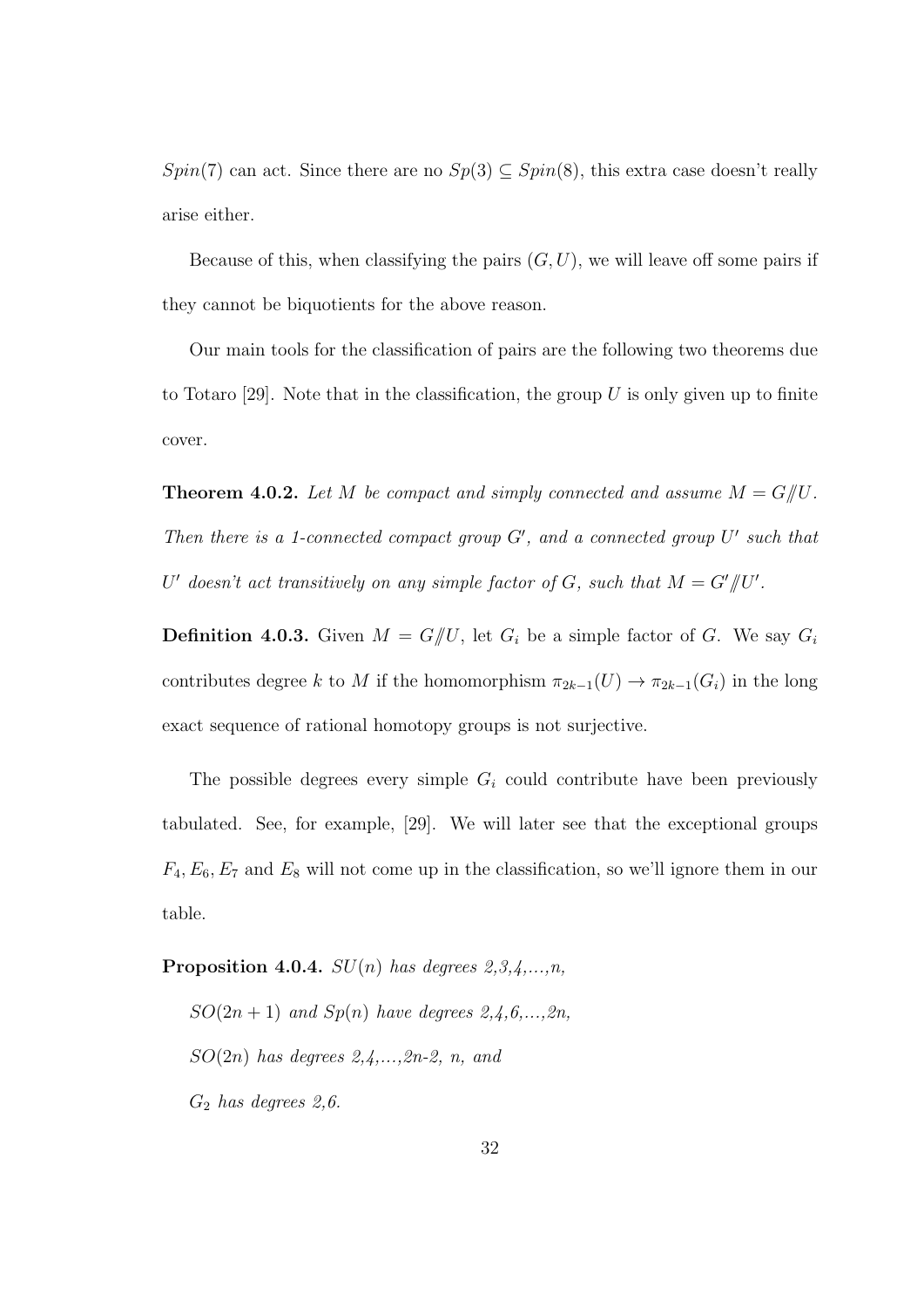**Theorem 4.0.5.** Let M be compact and simply connected and assume  $M = G/U$ with G 1 connected, U connected and such that U doesn't act transitively on any simple factor of  $G$ . Let  $G_i$  be any simple factor of  $G$ . Then at least one of the following  $\frac{1}{4}$  occurs.

(1)  $G_i$  contributes its maximal degree.

(2)  $G_i$  contributes its second highest degree and there is a simple factor  $U_i$  of  $U$ such that  $U_i$  acts on one side of  $G_i$  and  $G_i/U_i$  is isomorphic to either  $SU(2n)/Sp(n)$ for  $n \geq 2$ , or  $Spin(7)/G_2 = S^7$ ,  $Spin(8)/G_2 = S^7 \times S^7$ , or  $E_6/F_4$ . In each of the four cases, the second highest degree is  $2n - 1$ , 4, 4, or 9 respectively.

(3)  $G_1 = Spin(2n)$  with  $n \geq 4$ , contributing degree n and there is a simple factor  $U_1$  of U such that  $U_1 = Spin(2n-1)$  acts on  $G_1$  on one side in the usual way so that  $G_1/U_1 = S^{2n-1}$ .

(4)  $G_1 = SU(2n + 1)$  and there is a simple factor  $U_1$  of U such that  $U_1 =$  $SU(2n+1)$  and  $U_1$  acts on  $G_1$  via  $h(g) = hgh^t$ . In this case,  $G_1$  contributes degrees 2, 4, 6, ..., 2n to M.

From this, an easy corollary is:

**Corollary 4.0.6.** Let  $M = G/U$  with G 1-connected, U connected, and U not acting transitively on any simple factor of  $G$ . Then each simple factor of  $G$  contributes at least one odd degree. In particular, the number of simple factors of G is bounded by  $dim(\pi_{odd}(M_{\mathbb{Q}})).$ 

From here on, when we write  $M = G/\!\!/ U$ , we will always assume G is 1-connected,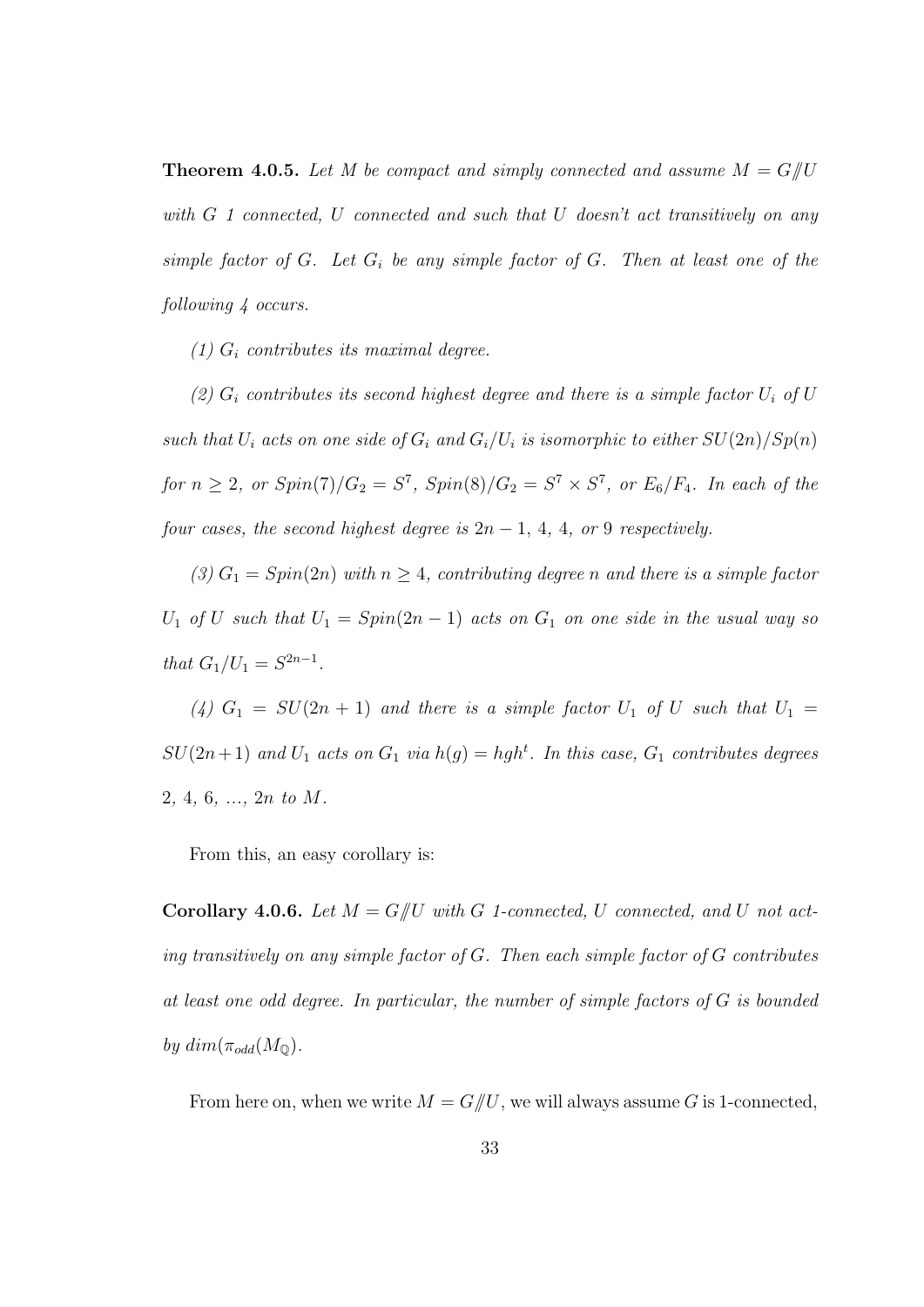U is connected, and U doesn't act transitively on any simple factor of  $G$ .

At this stage, we are ready to complete the biquotient classification in dimension 2 and 3.

Theorem 4.0.7. Let M be a simply connected two or three dimensional biquotient,  $M = G/U$ . Then M is diffeomorphic to  $S^2$  or  $S^3$ ,  $G = SU(2)$ ,  $U = S^1$  or  $\{e\}$ , and if  $U = S^1$ , the action is the Hopf action.

*Proof.* Since we've already showed M has exactly one odd homotopy group in degree 3, it follows that  $G = G_1$  is simple. It is easy to see that the only case of Totaro's theorem which can apply is  $(1)$ , so G contributes its highest degree of 1. But this implies  $G = SU(2)$ . It follows that U is 0 or 1 dimensional, so  $U = \{e\}$  or  $U = S^1$ .

Now, note that the only linear free action of  $S^1$  on  $S^{2n-1}$  is, up to equivalence, the Hopf action. For, if we think of  $S^{2n-1} \subseteq \mathbb{C}^n$  with complex coordinates  $(p_1, ..., p_n)$ , then any linear action, up to conjugacy, looks like  $z(p_1, ..., p_n) = (z^{k_1}p_1, ..., z^{k_n}p_n)$ where we may assume without loss of generality that  $gcd(k_1, ..., k_n) = 1$ . Now, if z is a  $k_i$ th root of 1, then z fixes  $(0, ..., 1, ..., 0)$  where the 1 is in the *i*th coordinate and there are 0s elsewhere. Since the action is free, we must have  $k_i = \pm 1$ . But then, switching coordinates  $p_i \to \overline{p_i}$  whenever  $k_i = -1$  shows this action is equivalent to the Hopf action.

 $\Box$ 

Remark 4.0.8. Since, by Synge's theorem,  $S<sup>1</sup>$  cannot act freely and linearly on an even dimensional sphere, we get, as an immediate corollary to the proof, that the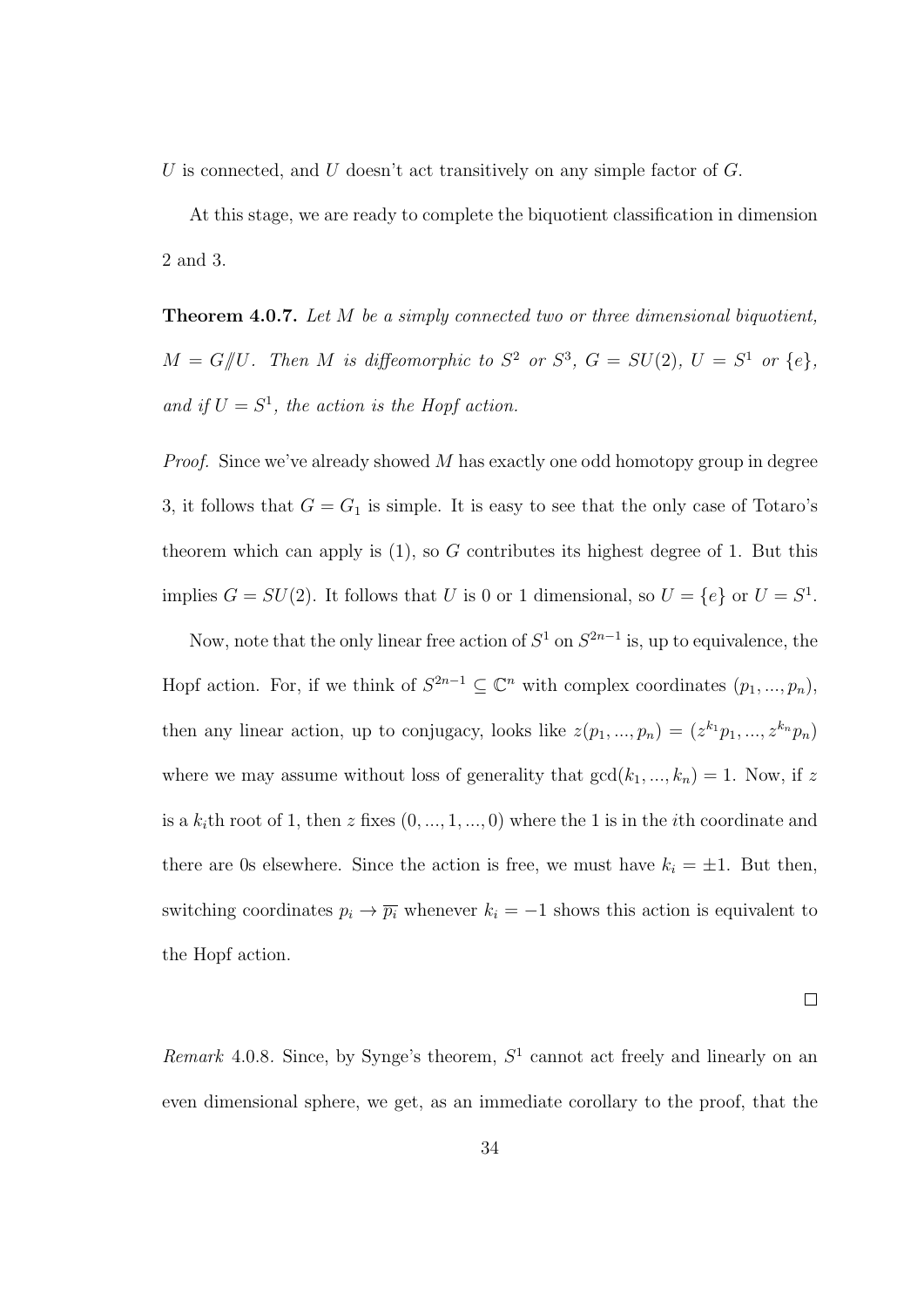only free linear action of  $S<sup>3</sup>$  on a sphere (up to reparamaterization) is the Hopf action on  $S^{4k-1}$ . This follows because given any linear action of  $S^3$  on a sphere, the action must restrict to the Hopf action of the circle subgroup. Hence, all the weights of the representation are  $\pm 1$ , so the representation of  $S^3$  is the direct sum of copies of the standard representation, i.e., the  $S<sup>3</sup>$  action is the Hopf action on  $\mathbb{C}^{2k}$ .

## 4.1 (G, U) for  $dim(G)/U = 4$

**Proposition 4.1.1.** Suppose  $M^4$  is simply connected and has the same rational homotopy groups as  $S^4$  and suppose further that  $M = G/U$  is a biquotient. Then G and U are one of the pairs in the following table.

| G       | H                      |
|---------|------------------------|
| SU(4)   | $SU(2) \times SU(3)$   |
| Sp(2)   | $SU(2) \times SU(2)$   |
| Spin(7) | $G_2 \times SU(2)$     |
| Spin(8) | $G_2 \times Sp(2)$     |
| Spin(8) | $Spin(7) \times SU(2)$ |

Table 4.1: Potential pairs  $(G, U)$  with the same rational homotopy groups as  $S<sup>4</sup>$ 

*Proof.* Since  $dim(\pi_{odd}(M)_{\mathbb{Q}}) = 1$ , it follows from Totaro's theorem that G is simple. Then, since M is 3-connected and  $\pi_4(M)_{\mathbb{Q}} = \mathbb{Q}$ , it follows from the long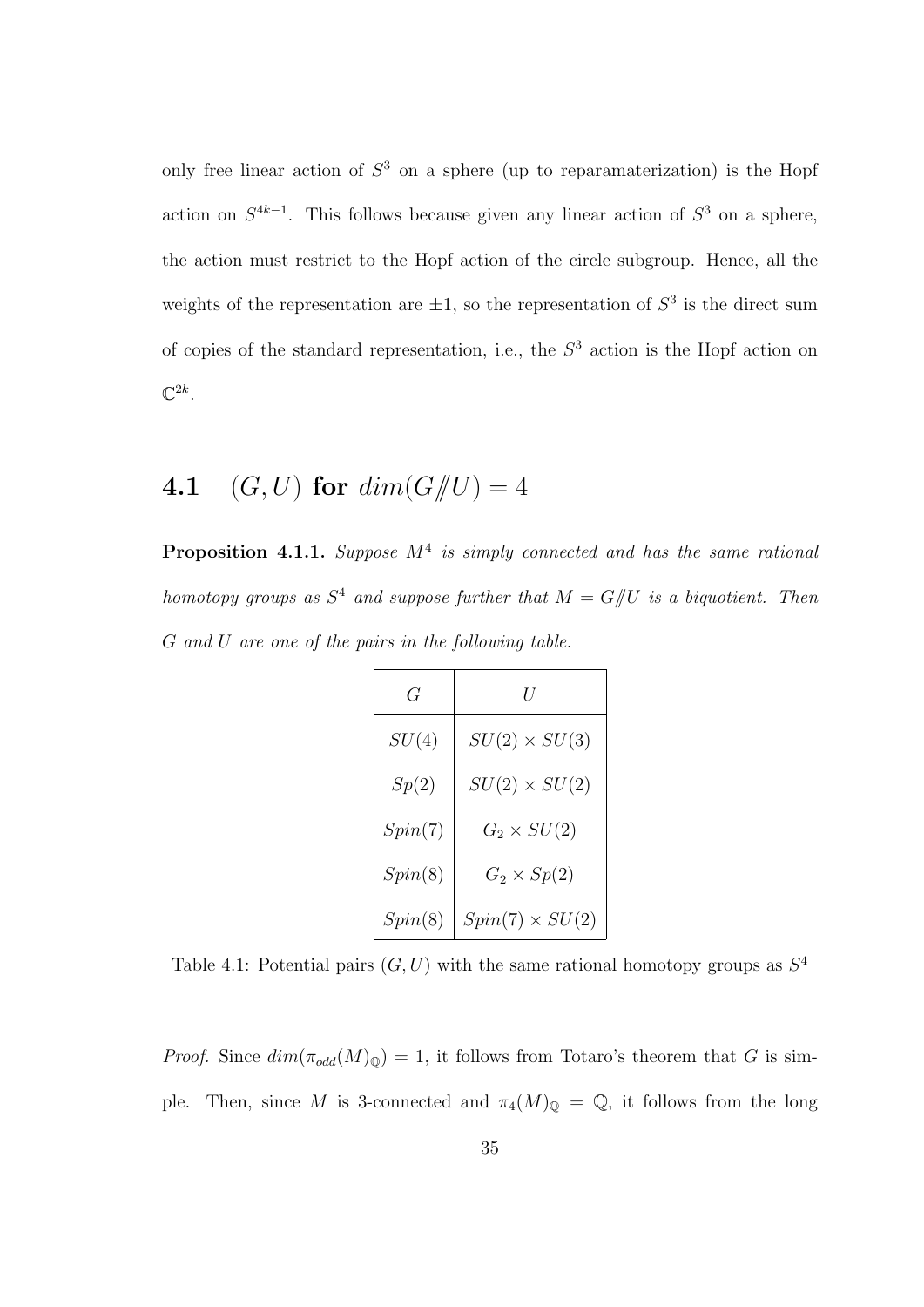exact sequence of rational homotopy groups that  $U = U_1 \times U_2$  is simply connected, consisting of precisely two simple factors.

Now, assume initially that G contributes it's maximum degree of 4 to  $M$ . Then  $G = SU(4)$  or  $G = Sp(2)$ . If  $G = SU(4)$ , then by the long exact sequence in rational homotopy groups, we have  $\pi_7(U)_\mathbb{Q} = 0$ ,  $\pi_5(U)_\mathbb{Q} = \mathbb{Q}$ , and  $\pi_3(M)_\mathbb{Q} = \mathbb{Q} + \mathbb{Q}$ , so that  $U = SU(3) \times SU(2)$ . If instead,  $G = Sp(2)$ , then we find that  $\pi_7(U)_{\mathbb{Q}} = \pi_5(U)_{\mathbb{Q}} = 0$ , so that  $U = SU(2) \times SU(2)$ . This completes the first two entries in the table.

Now, assume that G doesn't contribute its highest degree (so we're in case 2 or 3 of Totaro's theorem). Then  $G = SU(5), Spin(7), Sp(3),$  or  $Spin(8)$  (but the case of  $Sp(3)$  can't happen). Further, we know that one simple factor, say  $U_1$  acts on G on one side and  $G/U = S^7$  or  $S^7 \times S^7$ . First notice that unless  $G = Spin(8)$ ,  $G/U \neq S^7 \times S^7$  by looking at the long exact sequence of rational homotopy groups at degree 4.

If  $G = SU(5)$ , then if  $G/U_1 = S^7$ , we find from the long exact sequence of rational homotopy groups that  $\pi_9(U_1)_{\mathbb{Q}} = \mathbb{Q}$  while  $\pi_7(U_1)_{\mathbb{Q}}$ , but this is impossible, so  $G \neq SU(5)$ .

If  $G = Spin(7)$ , we find that  $U_1 = G_2$ , the exceptional lie group of dimension 14. Then since  $dim(G) - dim(U_1) - dim(U_2) = 4$ , it follows that  $U_2 = SU(2)$ . Thus,  $G = Spin(7)$  and  $U = G_2 \times SU(2)$  works. This fills the next entry in the table

Finally, let  $G = Spin(8)$ . If  $G/U_1 = S^7 \times S^7$ , then it follows that  $U_1 = G_2$ . Then, again from dimension count, we have that  $dim(U_2) = 10$  so that  $U_2 = Sp(2)$ .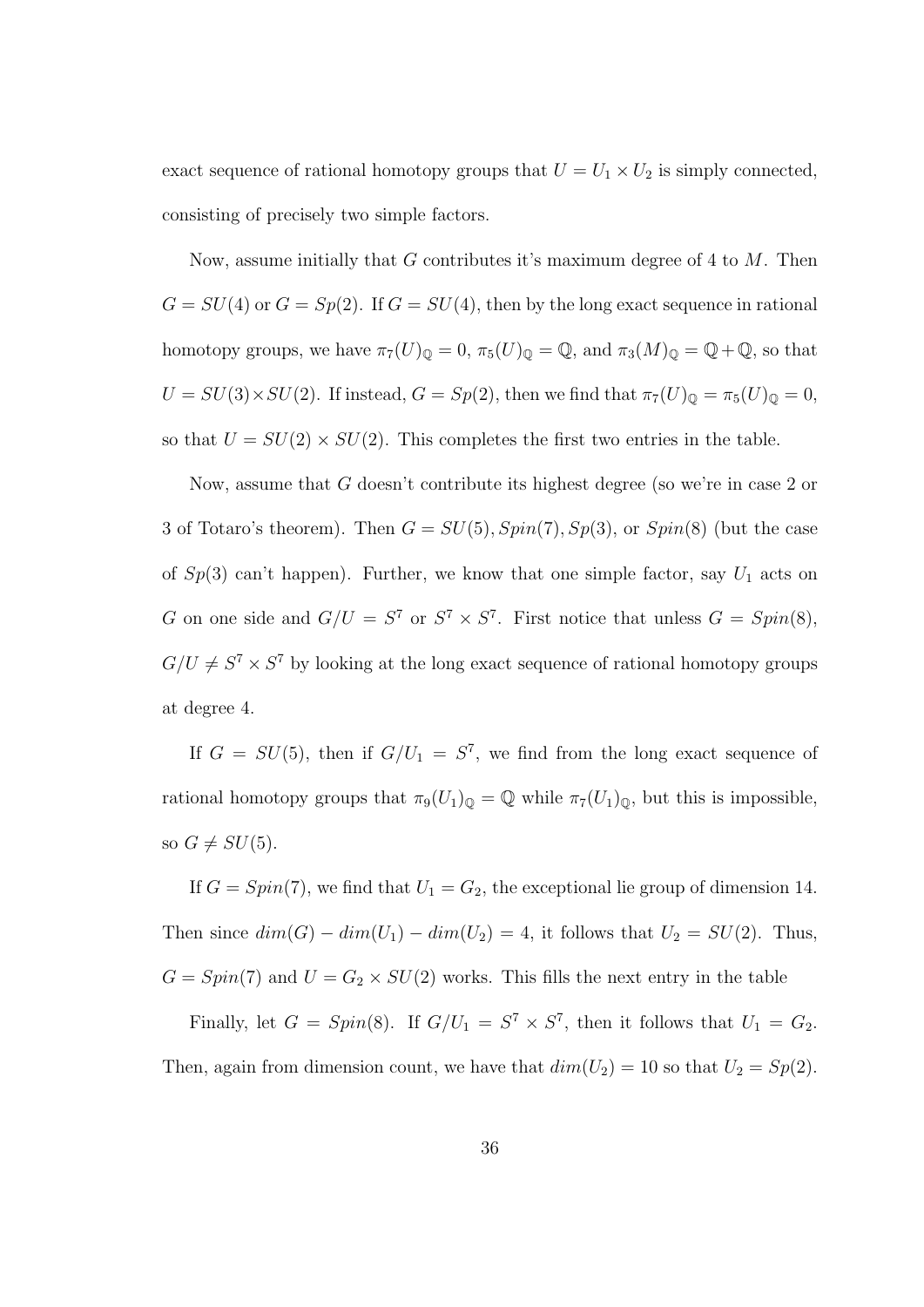If  $G/U_1 = S^7$ , it follows that  $U_1 = Spin(7)$ . Then again from dimension count,  $U_2 = SU(2)$ , filling in the last entry in the table.

**Proposition 4.1.2.** Let  $M^4$  be simply connected with the same rational homotopy groups as  $\mathbb{C}P^2$ . Suppose  $M = G/U$  is a biquotient. Then either  $G = SU(3)$  and U is  $SU(2) \times S^1$ , or  $G = SU(4)$  and U is  $Sp(2) \times S^1$ .

Proof. Since  $dim(\pi_{odd}(M)_{\mathbb{Q}}) = 1$ , it follows that G is simple. Since  $\pi_2(M)_{\mathbb{Q}} = \mathbb{Q}$ , it follows that  $U = S^1 \times U'$ , where U' is a product of simple factors. Further, since  $\pi_3(M)_{\mathbb{Q}} = \pi_4(M)_{\mathbb{Q}} = 0$ , it follows that U' is simple.

Now, suppose G contributes is maximum degree of 3, so that  $G = SU(3)$ . Then from the long exact sequence of rational homotopy groups we see that  $\pi_k(U)_{\mathbb{Q}} = 0$ for  $k > 3$ , so that  $U' = SU(2)$ . Thus, if  $G = SU(3)$ ,  $U = S^1 \times SU(2)$ .

If G does not contribute its highest degree, then we must be in case 2. Thus,  $G = SU(4)$  so the simple factor U' is a group acting on one side of G such that  $G/U = SU(4)/Sp(2)$ , i.e.,  $U' = Sp(2)$ .  $\Box$ 

**Proposition 4.1.3.** Let  $M^4$  be simply connected with the same rational homotopy groups as  $S^2 \times S^2$ . Suppose  $M = G/U$ . Then  $G = SU(2) \times SU(2)$  and  $U = S^1 \times S^1$ .

*Proof.* Since  $dim(\pi_{odd}(M)_{\mathbb{Q}} = 2$ , it follows that G has at most two simple factors. Since  $\pi_3(M)_{\mathbb{Q}} = \mathbb{Q} + \mathbb{Q}$ , it follows that G has at least two simple factors. Thus  $G = G_1 \times G_2$ . Then it again follows from the long exact sequence of rational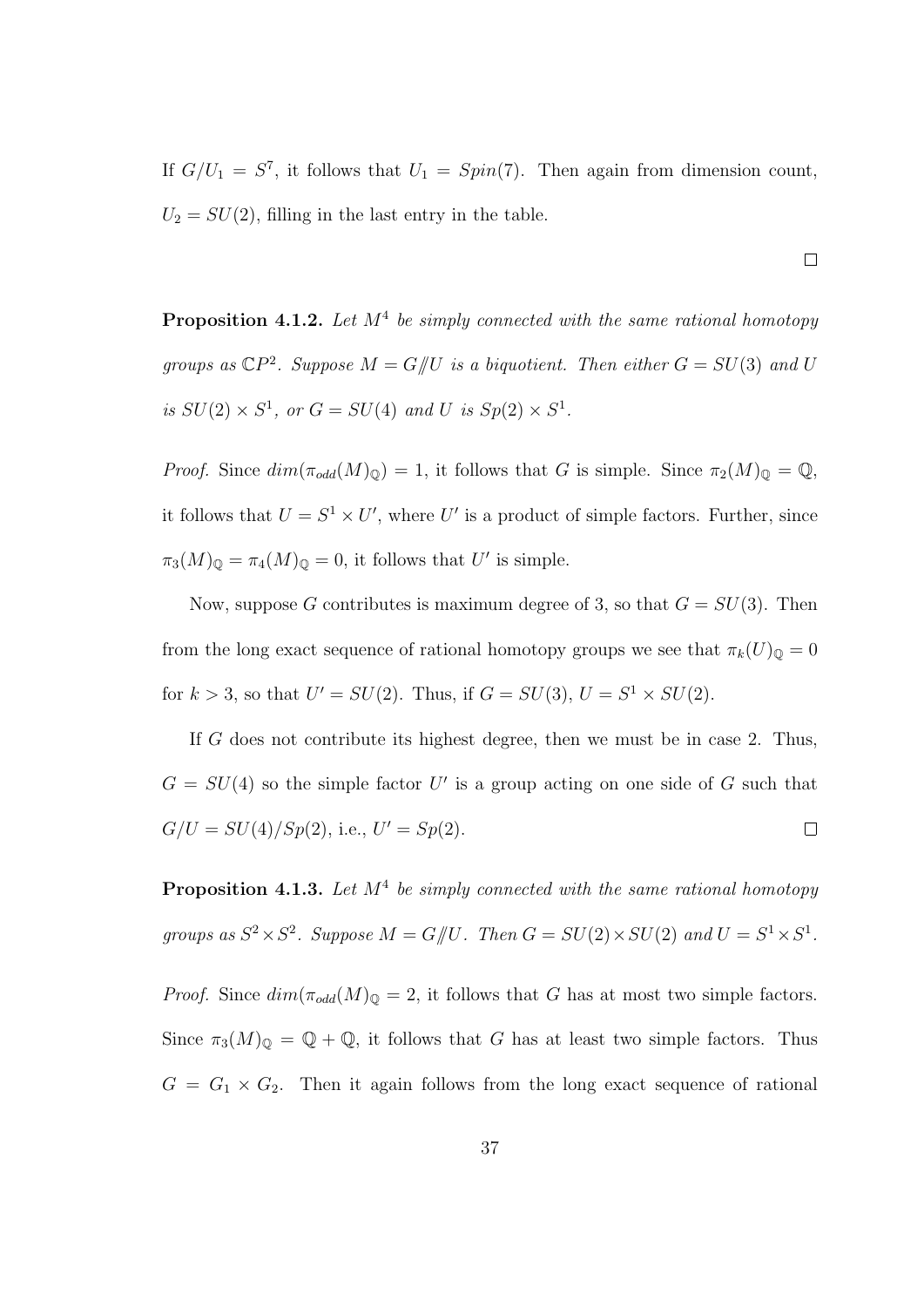homotopy groups that  $\pi_3(U)_{\mathbb{Q}} = 0$ , so that U is a product of circles. In particular, U has no simple factors so only case 1) of Totaro's theorem can occur. Thus,  $G_1$ and  $G_2$  contribute their maximum degree of 3, so that  $G_1 = G_2 = SU(2)$ . From dimension count, we see that  $U = S^1 \times S^1$ .  $\Box$ 

## 4.2 (G, U) for  $dim(G/\!\!/ U) = 5$

**Proposition 4.2.1.** Let  $M^5$  be simply connected with the same rational homotopy groups as  $S^5$ . Assume  $M = G/U$  is a biquotient. Then we have either  $G = SU(3)$ and  $U = SU(2)$  or  $G = SU(4)$  and  $U = Sp(2)$ .

*Proof.* Since  $dim(\pi_{odd}(M)_{\mathbb{Q}}) = 1$ , G is simple. Since  $\pi_3(M)_{\mathbb{Q}} = 0$ , it follows that U has precisely one simple factor. Further since  $M$  is 4-connected,  $U$  is simple. Now, first assume G contributes is max degree of 3, so that  $G = SU(3)$ . Then, from dimension count, it follows that  $U = SU(2)$ . If G does not contribute its highest degree, then we're in the first part of the second case of Totaro's theorem. Thus, U acts on one side of  $G = SU(4)$  and by the long exact sequence of rational homotopy groups,  $U = Sp(2)$ .  $\Box$ 

Proposition 4.2.2. Let M be simply connected with the same rational homotopy groups as  $S^2 \times S^3$ . Suppose  $M = G/\!\!/ U$  is a biquotient. Then  $G = SU(2) \times SU(2)$ and  $U = S^1$ .

*Proof.* Since  $dim(\pi_{odd}(M)_{\mathbb{Q}} = 2$ , it follows that G has at most two simple factors.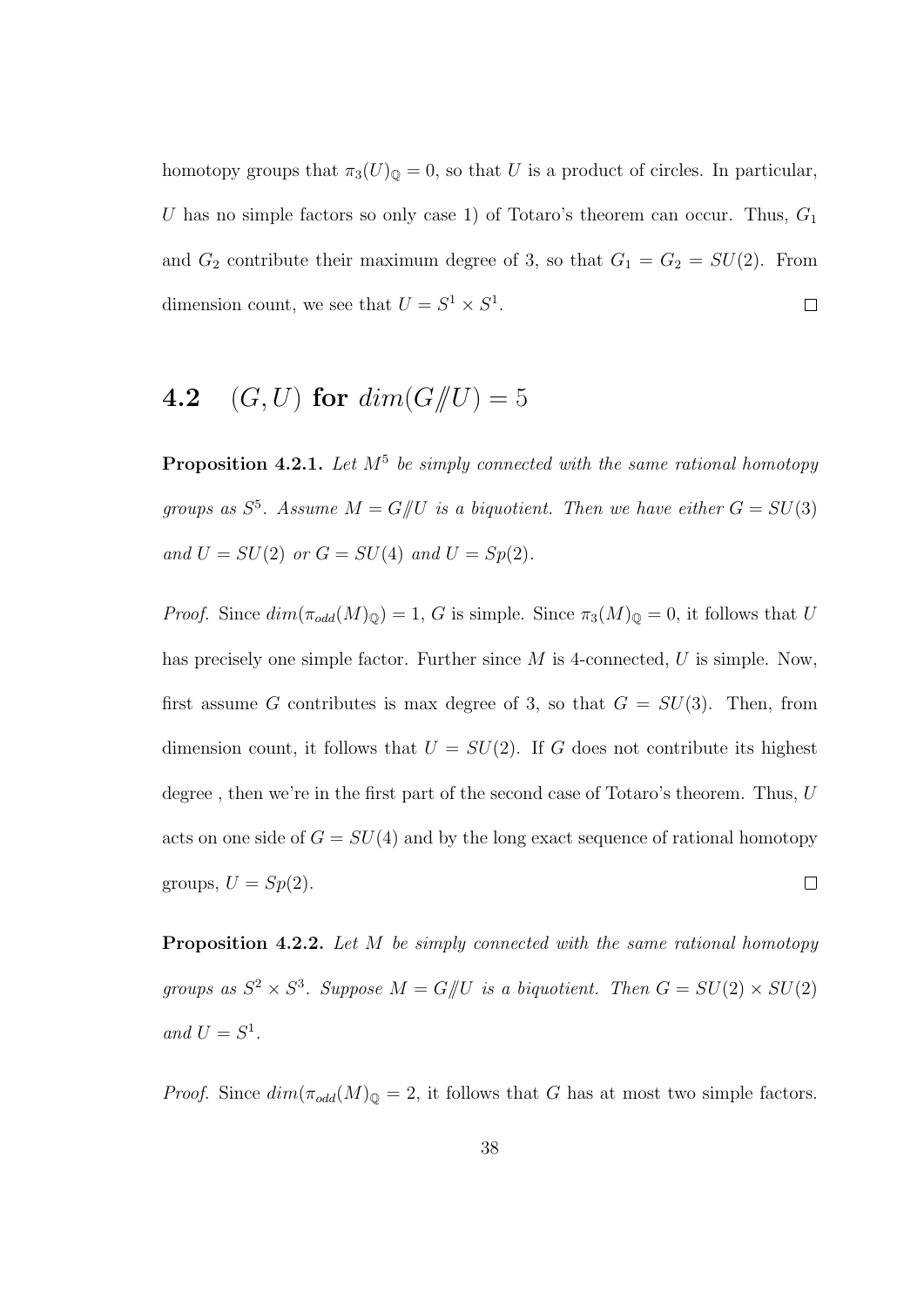Since  $dim(\pi_3(M)_{\mathbb{Q}} = 2$ , it follows that G has at least two simple factors so that  $G = G_1 \times G_2$ . Then, since  $\pi_4(M)_{\mathbb{Q}} = 0$ , it follows that U has no simple factors. Thus, we can only be in case (1) of Totaro's theorem. Thus,  $G_1 = G_2 = SU(2)$ . Then, by dimension count,  $U = S^1$ .  $\Box$ 

## 4.3 (G, U) for  $dim(G/\!\!/ U) = 6$

In this subsection, we again catalogue which  $G$  and  $U$  are possible strictly from rational homotopy and dimension concerns.

Proposition 4.3.1. Let M be simply connected with the same rational homotopy groups as  $S^6$ . Suppose  $M = G/U$  is a biquotient. Then either  $G = G_2$  with  $U = SU(3)$  or  $G = Spin(7)$  with  $U = Spin(6)$ .

*Proof.* Since  $dim(\pi_{odd}(M)_{\mathbb{Q}}) = 1$ , G is simple. Since  $\pi_2(M)_{\mathbb{Q}} = \pi_3(M)_{\mathbb{Q}} = 0$ , U is simple.

Now, assume G contributes its highest degree of 6. Then  $G = G_2$ ,  $SU(6)$ ,  $Spin(7)$ or  $Spin(8)$  (the case  $G = Sp(3)$  can't happen). If  $G = G_2$ , then from the long exact sequence in rational homotopy groups we have  $\pi_5(U)_{\mathbb{Q}} = \pi_3(U)_{\mathbb{Q}} = Q$ , so that  $U = SU(3)$ .

If  $G = SU(6)$ , we find that  $\pi_9(U)_\mathbb{Q} = \mathbb{Q}$  while  $\pi_7(U)_\mathbb{Q} = 0$ , but this is impossible, so that  $G \neq SU(6)$ .

If  $G = Spin(7)$  (or  $Sp(3)$ ), we find that  $\pi_7(U)_{\mathbb{Q}} = \pi_5(U)_{\mathbb{Q}} = \mathbb{Q}$  so that  $U =$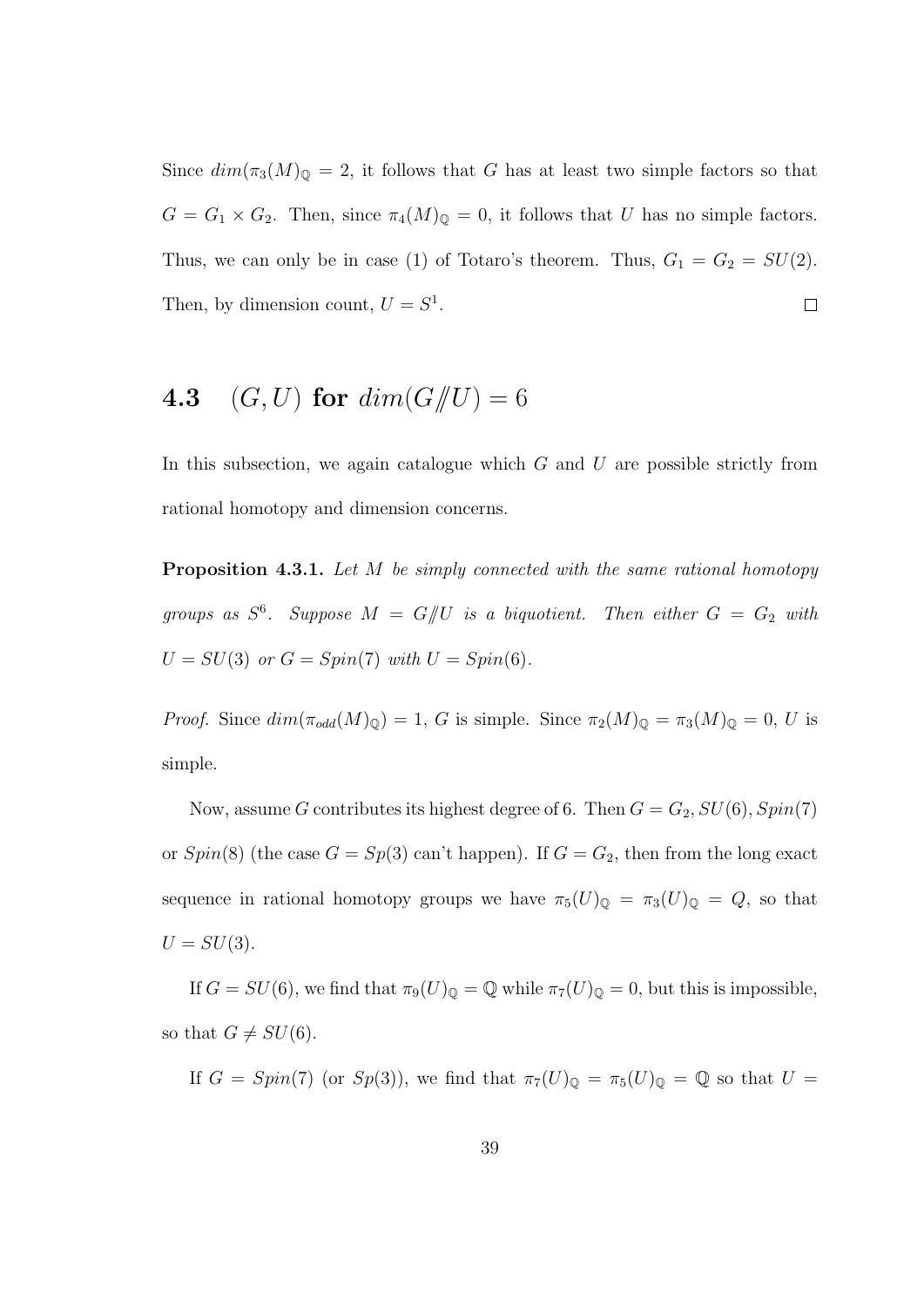$SU(4) = Spin(6)$ .

Finally, if  $G = Spin(8)$ , we find  $\pi_7(U)_{\mathbb{Q}} = \mathbb{Q} + \mathbb{Q}$  while  $\pi_5(U)_{\mathbb{Q}} = \mathbb{Q}$ . But this is impossible. This handles the case of  $G$  contributing its maximal degree.

Note however, G cannot contribute a nonmaximal degree of 6 - if G contributes as in (2) of Totaro's theorem, then its second highest degree is of the form  $2n - 1$ or is 4, so this can't happen. If  $G$  contributes as in  $(3)$  of Totaro's theorem, then  $G = Spin(6)$  and  $G/U = S<sup>1</sup>1$ , giving an obvious contradiction. Further G can't contribute as in 4) since there is only a single simple factor. Thus, all examples come from case 1).  $\Box$ 

Proposition 4.3.2. Let M be simply connected with the same rational homotopy groups of  $S^3 \times S^3$ . Suppose that  $M = G/U$ . Then  $G = SU(2) \times SU(2)$  and U is trivial.

*Proof.* Since  $dim(\pi_{odd}(M)_{\mathbb{Q}}) = 2$ , G has at most 2 simple factors. Since  $\pi_3(M)_{\mathbb{Q}} =$  $\mathbb{Q} + \mathbb{Q}$ , G must have at least 2 simple factors. Thus  $G = G_1 \times G_2$ . Further, since  $\pi_2(M)_{\mathbb{Q}} = 0$  it follows that U is simply connected with no simple factors. Thus  $U = \{e\}$  as claimed. But cases (2),(3), and (4) of Totaro's theorem require U to contain a simple factor, so we see that both  $G_1$  and  $G_2$  contribute their maximum degree of 2. Thus  $G_1 = G_2 = SU(2)$ .  $\Box$ 

Proposition 4.3.3. Let M be simply connected with the same rational homotopy groups as the  $M_1^6$ . That is,  $\pi_3(M)_{\mathbb{Q}} = \mathbb{Q} + \mathbb{Q}$ ,  $\pi_5(M)_{\mathbb{Q}} = \pi_6(M)_{\mathbb{Q}} = \mathbb{Q}$  with all other rational homotopy groups trivial. Further, assume  $M = G/U$  is a biquotient.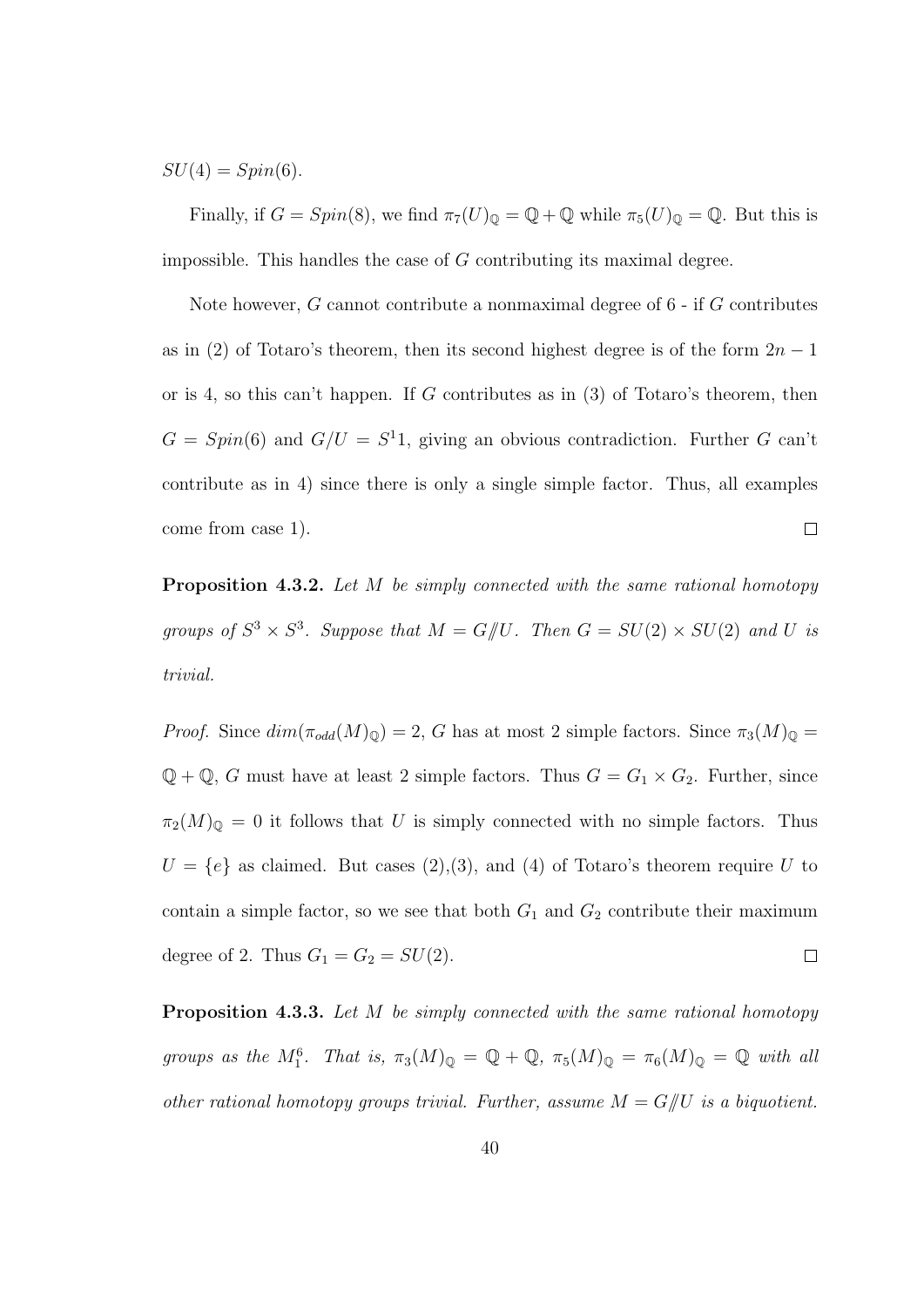Then  $G = SU(3) \times SU(2) \times SU(2)$  and  $U = SU(3)$ .

*Proof.* Since  $dim(\pi_{odd}(M)_{\mathbb{Q}}) = 3$ , we have that G has at most 3 simple factors. Since  $dim(\pi_3(M)_{\mathbb{Q}}) = 2$ , we have that G has at least 2 simple factors. Further, if G has 2 simple factors, U has none, while if G has 3 simple factors, U has precisely 1. Also, since M is rationally 2-connected, U is simply connected.

So, initially assume that  $G = G_1 \times G_2$ , that is, G has 2 simple factors. Since in this case U has no simple factors, but since  $\pi_6(M)_{\mathbb{Q}} = \mathbb{Q}$ , we must have that  $dim(\pi_5(U)_{\mathbb{Q}}) \geq 1$ , so that U contains at least one simple factor. This gives us a contradiction so this case cannot occur.

Now, assume  $G = G_1 \times G_2 \times G_3$  and thus that U is simple. Now, since  $\pi_6(M)_{\mathbb{Q}} =$ Q, it follows that  $dim(\pi_5(U)_\mathbb{Q}) \geq 1$ , so that  $U = SU(n)$  for some  $n \geq 3$ . Now, assume without loss of generality that  $G_1$  contributes degree 3 to  $M$ , so we must be in case (1) or (2) of Totaro's theorem. Then,  $G_1$  contributes either its maximum degree or second highest, so that  $G_1 = SU(3)$  or  $SU(4)$ . If  $G = SU(4)$  contributes it's second highest degree of 5, then we're in the first part of the second case of Totaro's theorem. Thus,  $U = Sp(2)$ , contradicting the fact that  $U = SU(n)$  for some n. Thus,  $G_1 = SU(3)$ .

Now,  $G_2$  contributes a degree 2 and this is either the highest or second highest degree of  $G_2$ . If second highest,  $G_2$  is coming from case 4 of Totaro's theorem, so that  $G_2 = U = SU(3)$ . But then  $dim(M) = dim(SU(3)) + dim(SU(3)) + dim(G_3)$  $dim(SU(3)) > 8$ , giving a contradiction. This similarly applies to  $G_3$ . Thus we find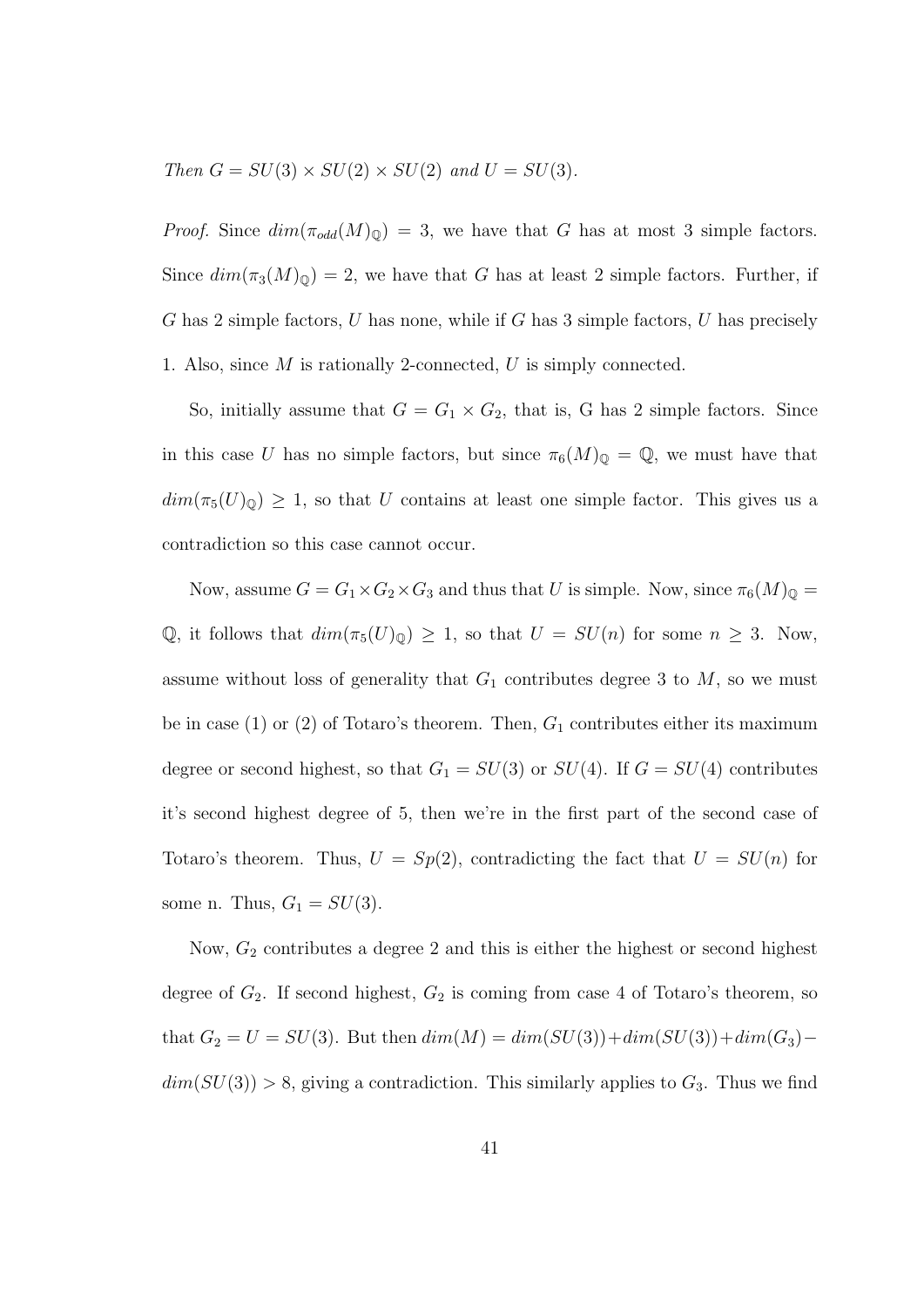that  $G_2 = G_3 = SU(2)$ . Then, from dimension count, we find that  $U = SU(3)$ .  $\Box$ 

We have as an easy corollary

Corollary 4.3.4.  $M_1^6$  cannot be diffeomorphic to a biquotient.

*Proof.* If  $M_1^6 = G/U$  were a biquotient, we have  $G = SU(3) \times SU(2) \times SU(2)$  and  $U = SU(3)$ . But  $SU(3)$  cannot act on  $SU(2) \times SU(2)$  and the only free action on itself is transitive.

 $\Box$ 

**Proposition 4.3.5.** Let  $M = G/U$  be a simply connected biquotient with the same rational homotopy groups as  $S^2 \times S^4$ . Then G and U are on the table on the following page:

*Proof.* Since  $dim(\pi_{odd}(M)_{\mathbb{Q}}) = 2$ , G has at most 2 simple factors. First assume that G is simple (so we can't be in case 4 of Totaro's theorem). By looking at the long exact sequence in rational homotopy groups, we see that U must contain precisely one simple factor U'. Now, if G contributes its max degree of 4 to M, then  $G = SU(4)$ or  $G = Sp(2)$ . Then, from the long exact sequence in rational homotopy groups, we find that in the first case,  $U = SU(3) \times S^1$  and in the second that  $U = SU(2) \times S^1$ . If G doesn't contribute its highest degree, then  $G = SU(5)$ ,  $Spin(7)$ ,  $Sp(3)$ , or  $Spin(8)$ from case (2) and (3) of Totaro's theorem which implies  $G/U' = S^7$  or  $S^7 \times S^7$ , ruling out  $Sp(3)$ . However, in either case, since there are no more simple factors in U, we'll find that, for example,  $\pi_4(M)_{\mathbb{Q}} = \pi_4(G/U')_{\mathbb{Q}} = 0$ , giving a contradiction.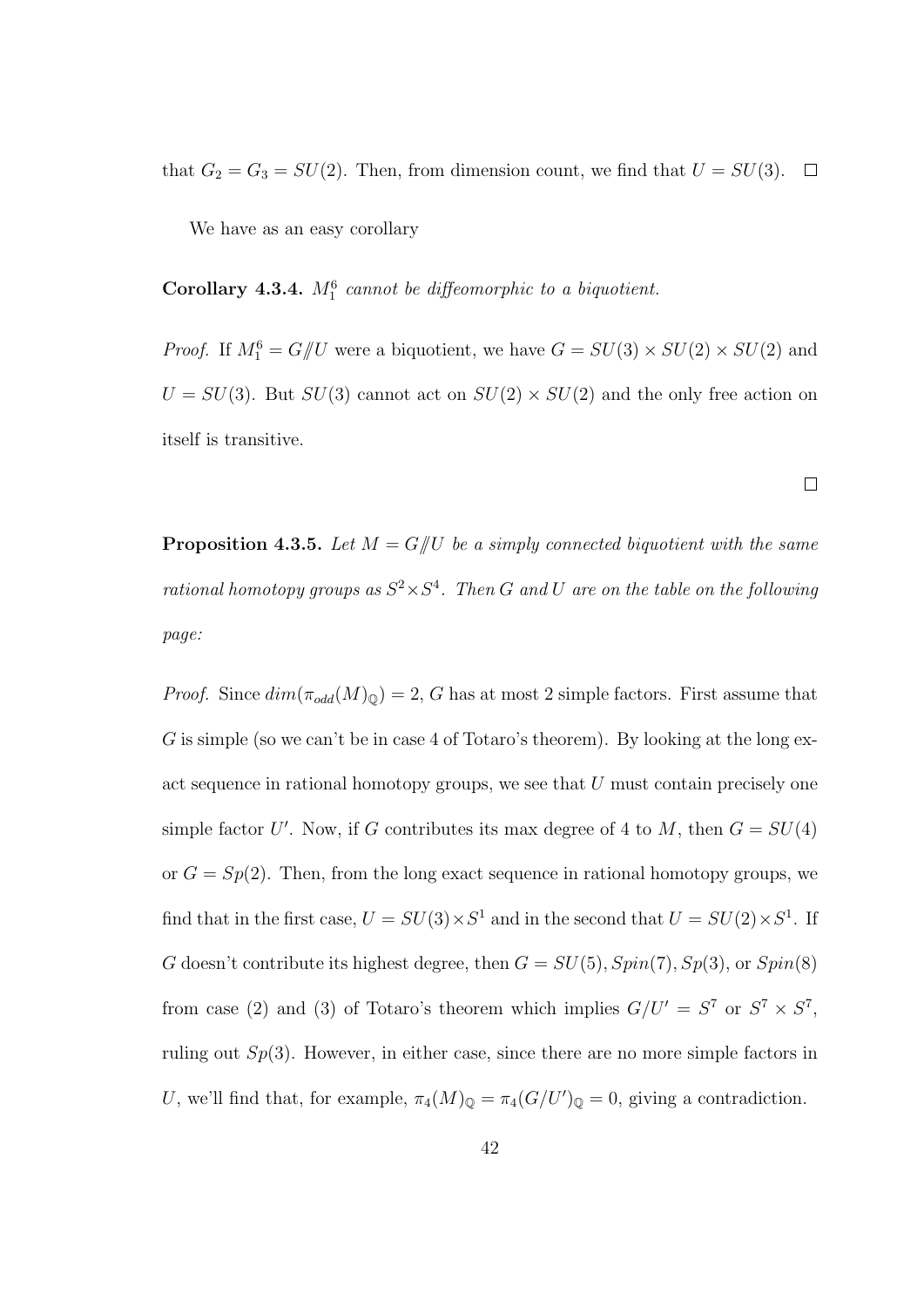| $G\,$                  | $\,$                              |
|------------------------|-----------------------------------|
| SU(4)                  | $SU(3) \times S^1$                |
| Sp(2)                  | $SU(2) \times S^1$                |
| $SU(4) \times SU(2)$   | $SU(3)\times SU(2)\times S^1$     |
| $Sp(2) \times SU(2)$   | $SU(2)\times SU(2)\times S^1$     |
| $Spin(7) \times SU(2)$ | $G_2 \times SU(2) \times S^1$     |
| $Spin(8) \times SU(2)$ | $Spin(7) \times SU(2) \times S^1$ |
| $Spin(8) \times SU(2)$ | $G_2 \times Sp(2) \times S^1$     |
| $SU(4) \times SU(3)$   | $SU(3)\times SU(3)\times S^1$     |
| $Sp(2) \times SU(3)$   | $SU(3) \times SU(2) \times S^1$   |
| $Spin(7) \times SU(3)$ | $G_2 \times SU(3) \times S^1$     |
| $Spin(8) \times SU(3)$ | $Spin(7) \times SU(3) \times S^1$ |

Table 4.2: Potential pairs  $(G, U)$  with the same rational homotopy groups as  $S^2 \times S^4$ 

Next, assume  $G = G_1 \times G_2$ , and assume without loss of generality that  $G_1$ contributes the degree 4 piece while  $G_2$  contributes the degree 2 piece. From the long exact sequence in rational homotopy groups, we see that  $U = U_1 \times U_2 \times S^1$ , that is  $U$  contains precisely two simple factors. If both  $G_1$  and  $G_2$  contribute their maximal degrees, then  $G_2 = SU(2)$  while  $G_1 = SU(4)$  or  $Sp(2)$ . If  $G_1 = SU(4)$ , then we see that  $\pi_5(U)_{\mathbb{Q}} = \mathbb{Q}$  and  $\pi_3(U)_{\mathbb{Q}} = \mathbb{Q} + \mathbb{Q}$ , so that  $U = SU(3) \times SU(2) \times S^1$ . We also see that if  $G_1 = Sp(2)$ , then U is  $SU(2) \times SU(2) \times S^1$ .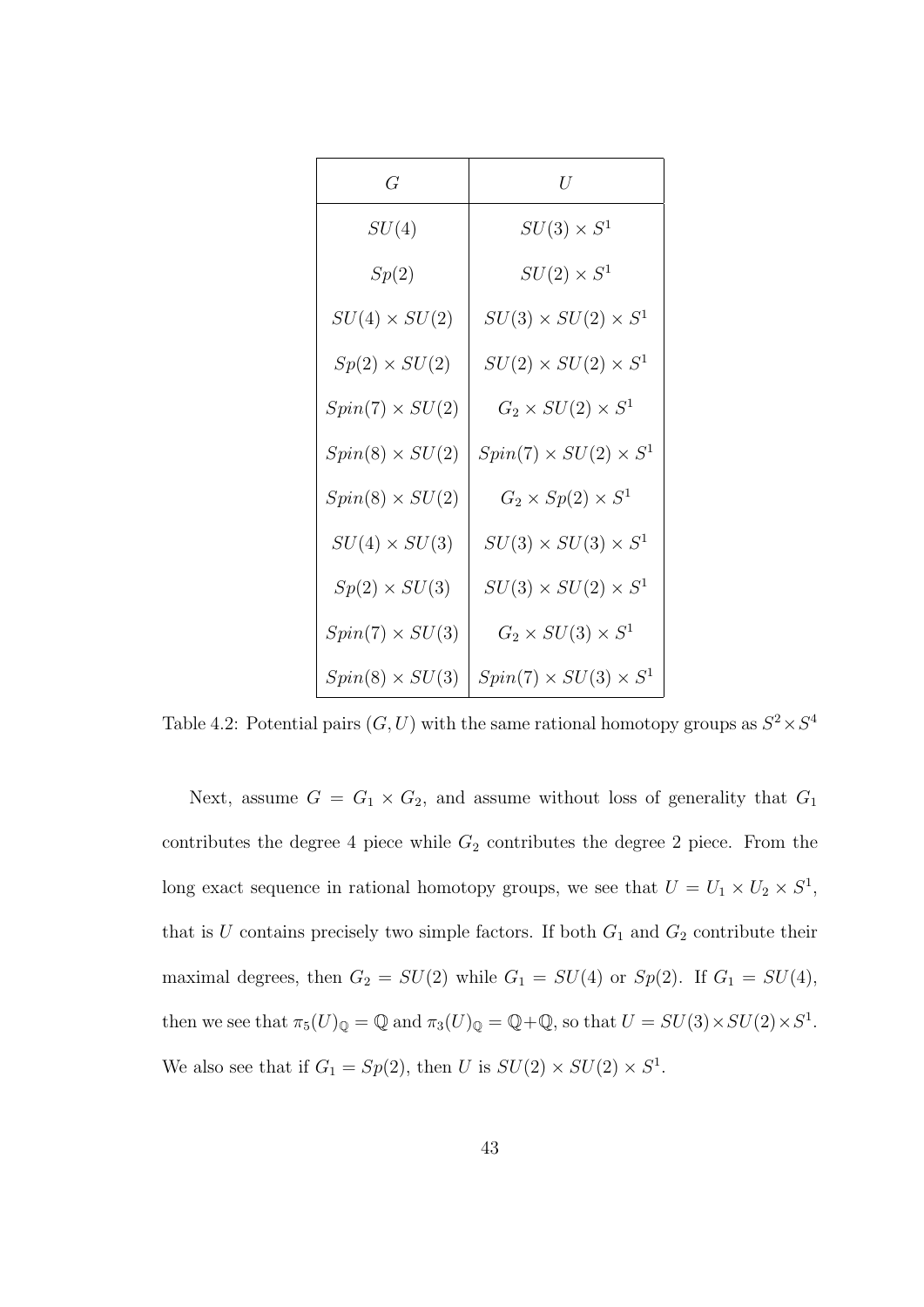Now, assume that  $G_1$  does not contribute its maximal degree while  $G_2 = SU(2)$ contributes its maximal degree of 2. Then recalling we've already ruled out  $G_1 =$  $SU(4)$ , we see  $G_1 = Spin(7), Sp(3)$ , or  $Spin(8)$ , though, as usual, the  $Sp(3)$  case can't happen. Further, Totaro's theorem tells us  $G_1/U_1 = S^7$  or  $S^7 \times S^7$ . Thus, if  $G_1 = Spin(7)$ , we see that  $U_1 = G_2$ , the exception Lie group. Then, from dimension count, we have that  $dim(U_2) = 3$  so that  $U_2 = SU(2)$ . Thus, we have  $G = Spin(7) \times SU(2)$  while  $U = G_2 \times SU(2) \times S^1$ .

If  $G_1 = Spin(8)$ , then  $U_1 = Spin(7)$  (if  $G_1/U_1 = S^7$ ) or  $G_2$  (if  $G_1/U_1 = S^7 \times S^7$ . If  $U_1 = Spin(7)$ , then again by dimension count, we have  $dim(U_2) = 3$  so that  $U_2 = SU(2)$ . If instead,  $U_1 = G_2$ , then we have that  $dim(U_2) = 10$  so that  $U_2 = Sp(2)$ .

If  $G_1$  does not contribute from case (1) or (2) of Totaro's theorem, it must contribute by case (3) and then we'll have  $G_1 = Spin(8)$  with  $U_1 = Spin(7)$ , and this has already been handled.

Now, if  $G_2$  doesn't contribute its maximal degree, then  $G_2$  must come from case 4 of Totaro's theorem. Thus,  $G_2 = SU(3)$  and  $U_1 = SU(3)$ . We now figure out what  $G_1$  can be. If  $G_1$  contributes its highest degree of 4, then  $G_1 = SU(4)$  or  $Sp(2)$ . Thus we find that  $U_2 = SU(3)$  or  $SU(2)$  respectively.

If  $G_1$  does not contribute its maximal degree, then we see that  $G_1$  is either  $SU(5), Spin(7)$ , or  $Spin(8)$ . Further, if  $G_1$  comes from case 2 of Totaro's theorem, we have that there is a simple factor U' such that  $G_1/U = S^7$  or  $S^7 \times S^7$ . Notice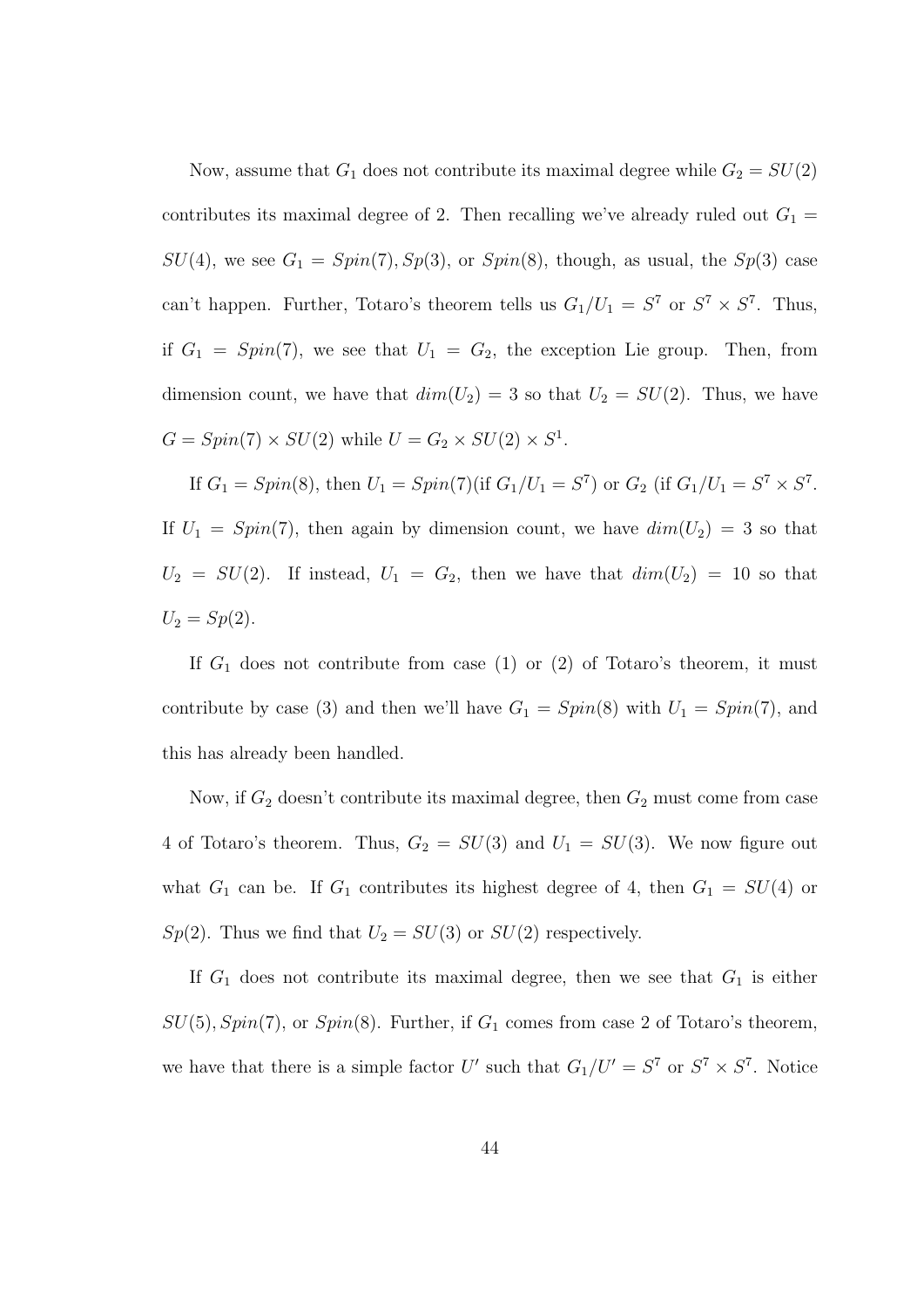that if  $G_1/U' = S^7 \times S^7$ , then  $dim(\pi_7(M)_{\mathbb{Q}}) = 2$ , giving a contradiction. We've also already seen that if  $G_1 = SU(5)$ , then there is no U' such that  $G_1/U' = S^7$ . If  $G_1 = Spin(7)$ , then we must have  $U' = G_2$ , the exceptional Lie group. In particular, in this case we have  $U = SU(3) \times G_2 \times S^1$ . Finally, if  $G_1 = Spin(8)$ , then we have  $U' = Spin(7)$ , so that  $U = SU(3) \times Spin(7) \times S^1$ .

Next, assume  $G_1$  comes from case 3 of Totaro's theorem. Then we see that  $G = Spin(8)$ , and we've already handled this case. Since  $G_1$  doesn't contribute degree 3,  $G_1$  can't come from case 4 of Totaro's theorem and so we're done.

 $\Box$ 

**Proposition 4.3.6.** Let M be simply connected with the same rational homotopy groups as  $M_2^6$  - that is  $\pi_2(M)_{\mathbb{Q}} = \pi_4(M)_{\mathbb{Q}} = \mathbb{Q}$ ,  $\pi_5(M)_{\mathbb{Q}} = Q + Q$ , and all other rational homotopy groups are trivial. Suppose  $M = G/U$  is a biquotient. Then either  $G = SU(3) \times SU(3)$  with  $U = SU(2) \times SU(2) \times SU(2) \times S^1$  or  $G = SU(4) \times$  $SU(3)$  with  $U = Sp(2) \times SU(2) \times SU(2) \times S^1$ .

*Proof.* Since  $dim(\pi_{odd}(M)_{\mathbb{Q}}) = 2$  while  $dim(\pi_3(M)_{\mathbb{Q}}) = 0$ , we conclude that either G is simple or  $G = G_1 \times G_2$ . However, if G is simple, then we have  $dim(\pi_5(G)_{\mathbb{Q}}) \geq 5$ , which is impossible for simple G. Thus, we have  $G = G_1 \times G_2$  is a product of 2 simple factors. We also conclude from the long exact sequence in rational homotopy groups that U contains precisely 3 simple factors and so  $U = U_1 \times U_2 \times U_3 \times S^1$ .

Now, if both  $G_1$  and  $G_2$  contribute their maximum degrees of 3, then we conclude that  $G_1 = G_2 = SU(3)$ . Then from dimension count, we have  $dim(U_1) + dim(U_2) +$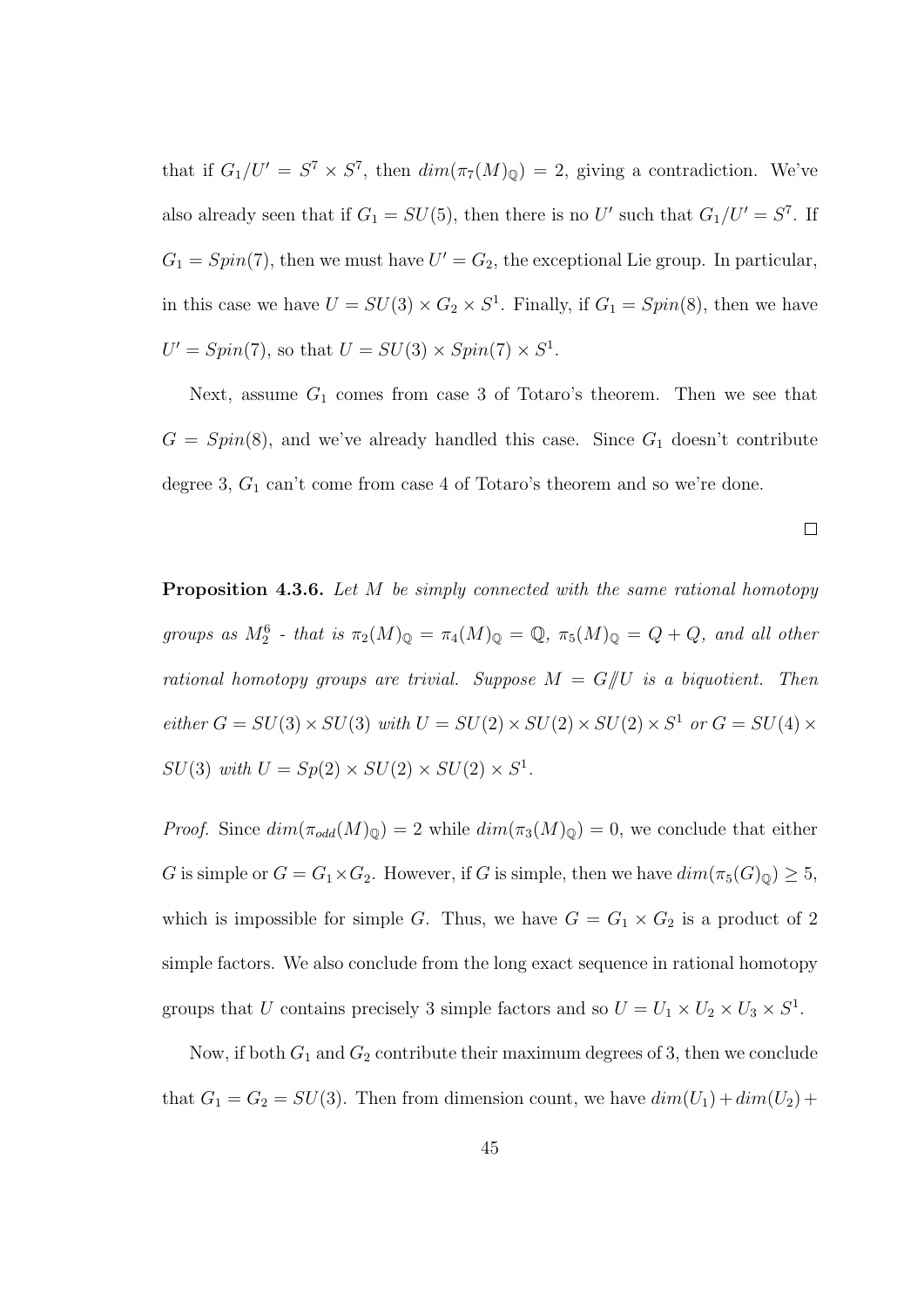$dim(U_3) = 9$ , so that  $U_1 = U_2 = U_3 = SU(2)$ .

If one, say  $G_1$  doesn't contribute its maximal degree, then we have  $G_1 = SU(4)$ and  $G_2 = SU(3)$ . Further, in order to contribute a nonmaximal degree of 5, this case must be the first part of case 2 of Totaro's theorem. Thus, we know a simple factor, say  $U_1 = Sp(2)$ . Then we find  $dim(U_2) + dim(U_3) = 6$ , so that  $U_1 = U_2 = SU(2)$ .

If both  $G_1$  and  $G_2$  fail to contribute their maximal degree, then we know that  $G_1 = G_2 = SU(4)$ . Further, we'd again be in the first part of case 2) of Totaro's theorem, so that  $U_1 = Sp(2)$ . But then we find that  $\pi_5(U_1 \times U_2)_{\mathbb{Q}} = \mathbb{Q} + \mathbb{Q}$  while  $\pi_k(U_1 \times U_2)_{\mathbb{Q}} = 0$  for all higher k so that  $U_2 = U_3 = SU(3)$ . But then computing dimension gives  $6 = dim(M) = 2dim(SU(5)) - dim(Sp(2)) - 2dim(SU(3))$  $dim(S^1) = 3$ , so we have a contradiction.  $\Box$ 

#### Corollary 4.3.7.  $M_2^6$  cannot be a biquotient.

*Proof.* By the previous proposition, if  $M = G/U$ , then  $G = SU(3) \times SU(3)$  and  $U = SU(2)^3 \times S^1$  or  $G = SU(4) \times SU(2)$  and  $U = Sp(2) \times SU(2)^2 \times S^1$ . We will show none of these gives rise to free actions, even forgetting the  $S<sup>1</sup>$  factor of U.

Assume initially that  $G = SU(3) \times SU(3)$  and  $U = SU(2)^3$ . There are precisely 2 nontrivial embeddings of  $SU(2)$  into  $SU(3)$ , the block embedding and the map  $SU(2) \rightarrow SO(3) \subseteq SU(3)$ . It follows that 2 of the  $SU(2)$ s in U must act only on one  $SU(3)$  each. If they act on the same one, then we either must have a free action of  $SU(2)$  or  $SO(3)$  on  $SU(2)\backslash SU(3) = S^5$ , but we've seen that this can't happen. Hence, we may assume the first two  $SU(2)$ s in U act on the left of  $SU(3) \times SU(3)$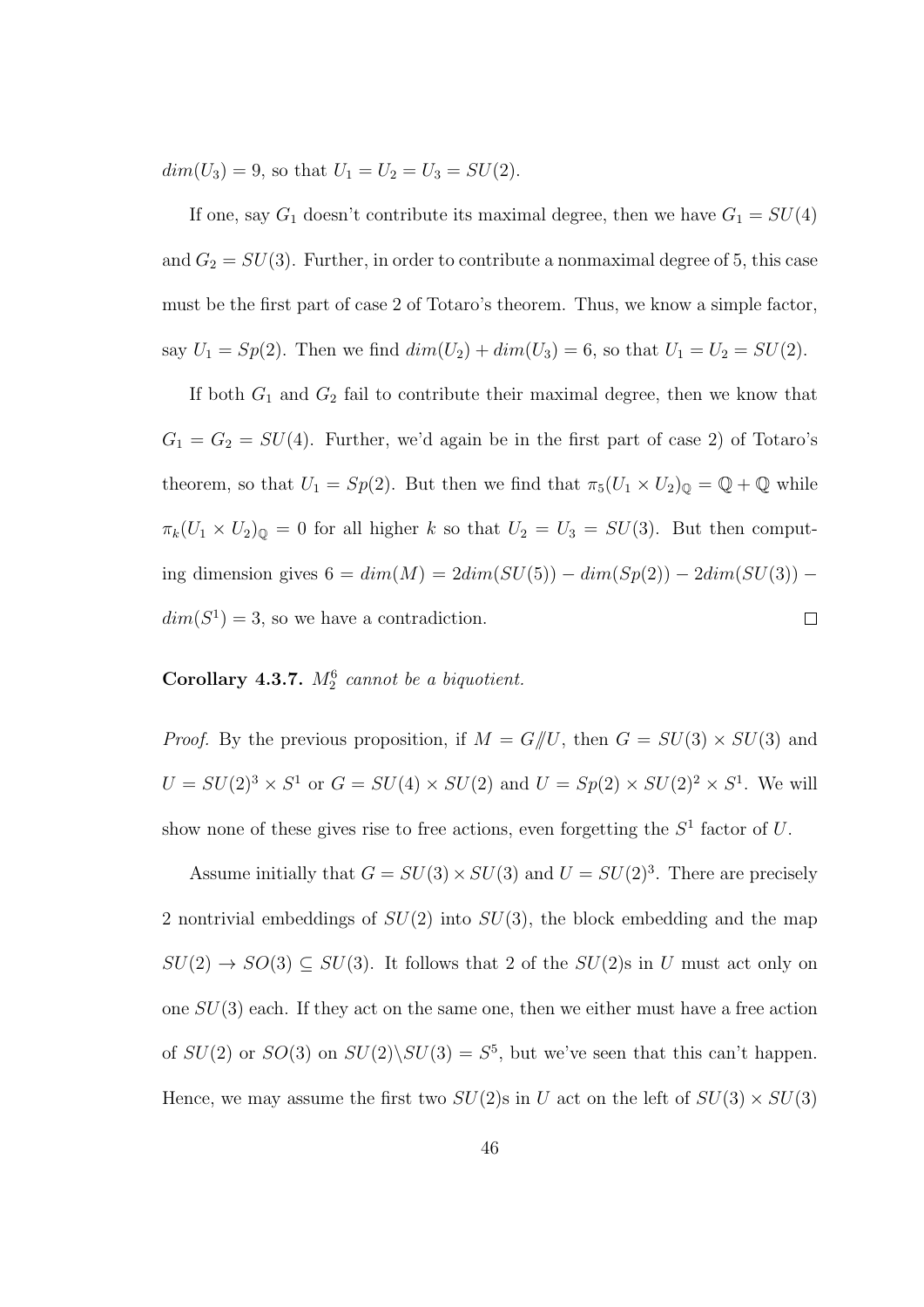and the other  $SU(2)$  in U acts diagonally on the right. But this can't happen either just by checking cases.

Next, assume that  $G = SU(4) \times SU(2)$  and  $U = Sp(2) \times SU(2)^2$ . We already know that  $Sp(2)$  can only act on one side of  $SU(4)$  and can't act on  $SU(2)$ , so the biquotient must look like  $S^5 \times_{SU(2) \times SU(2)} SU(2)$ . At most one  $SU(2)$  can act on the  $SU(2)$  factor of G by conjugation (because it can't act transitively by convention), so the other  $SU(2)$  factor of U must act freely on  $S^5$ . But we've already seen this is impossible.

 $\Box$ 

Proposition 4.3.8. Let M be simply connected with the same rational homotopy groups as  $\mathbb{C}P3$ . Assume  $M = G/U$  is written according to our conventions. Then G and U are given, up to finite cover, in the following table:

| G       |                      |
|---------|----------------------|
| SU(4)   | $SU(3)\times S^1$    |
| Sp(2)   | $SU(2)\times S^1$    |
| Spin(7) | $G_2 \times S^1$     |
| Spin(8) | $Spin(7) \times S^1$ |

Table 4.3: Potential pairs  $(G, U)$  with the same rational homotopy groups as  $\mathbb{C}P^3$ 

*Proof.* Since  $\dim(\pi_{odd}(M)_{\mathbb{Q}}) = 1$ , G is simple. Then from the long exact sequence of rational homotopy groups we conclude  $U$  has exactly one simple factor.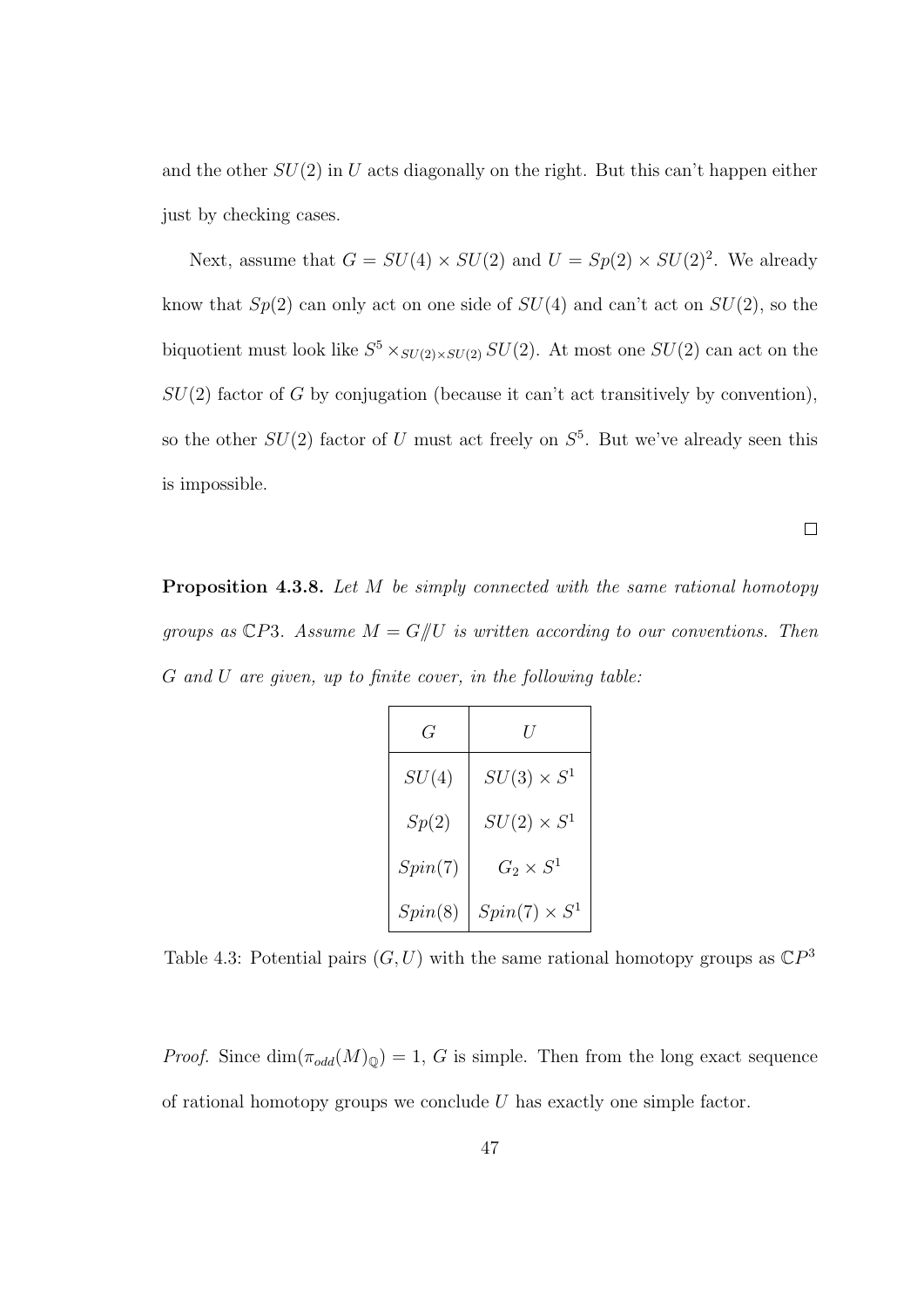If G contributes its maximum degree of 4, then  $G = SU(4)$  or  $Sp(2)$  and the long exact sequence of rational homotopy groups shows that U is  $SU(3)$  or  $SU(2)$ respectively.

If G does contribute its maximal degree, then  $G = SU(5), Spin(7)$  or  $Spin(8)$ and the simple factor U' of U acts only on one side of G with  $G/U = S^7$  or  $S^7 \times S^7$ . Since there are no other simple factors, we can't have  $G/U = S^7 \times S^7$ , since otherwise  $\pi_7(M)_{\mathbb{Q}} = \mathbb{Q} + \mathbb{Q}$ , giving a contradiction. We have now handled this problem several times, so we know that  $G = Spin(7)$  with  $U = G_2$ , or  $G = Spin(8)$ with  $U = Spin(7)$ . Case 3) of Totaro's theorem is subsumed in the previous case, and case 4) can't happen as there is no degree 3 term.

 $\Box$ 

**Proposition 4.3.9.** Let M be simply connected with the same rational homotopy groups as  $S^2 \times \mathbb{C}P^2$ . Assume  $M = G/\hspace{-3pt}/ U$  written according to our conventions. Then G and U are given in the following table:

*Proof.* Since  $dim(\pi_{odd}(M)_{\mathbb{Q}}) = 2$ , either G is simple or  $G = G_1 \times G_2$ . We also see from the long exact sequence of rational homotopy groups that U has one less simple factor than  $G$ . If  $G$  is simple, then  $U$  is a product of two circles. But then  $\pi_5(G)_{\mathbb{Q}} = Q$  and  $\pi_k(G)_{\mathbb{Q}} = 0$  for larger k, so that  $G = SU(3)$ . G cannot contribute via case 2), 3), or 4) of Totaro's theorem since in this case  $U$  has no simple factors. Thus, we're done with the case of G being simple.

So, assume  $G = G_1 \times G_2$  with  $G_1$  contributing degree 3 and  $G_2$  contributing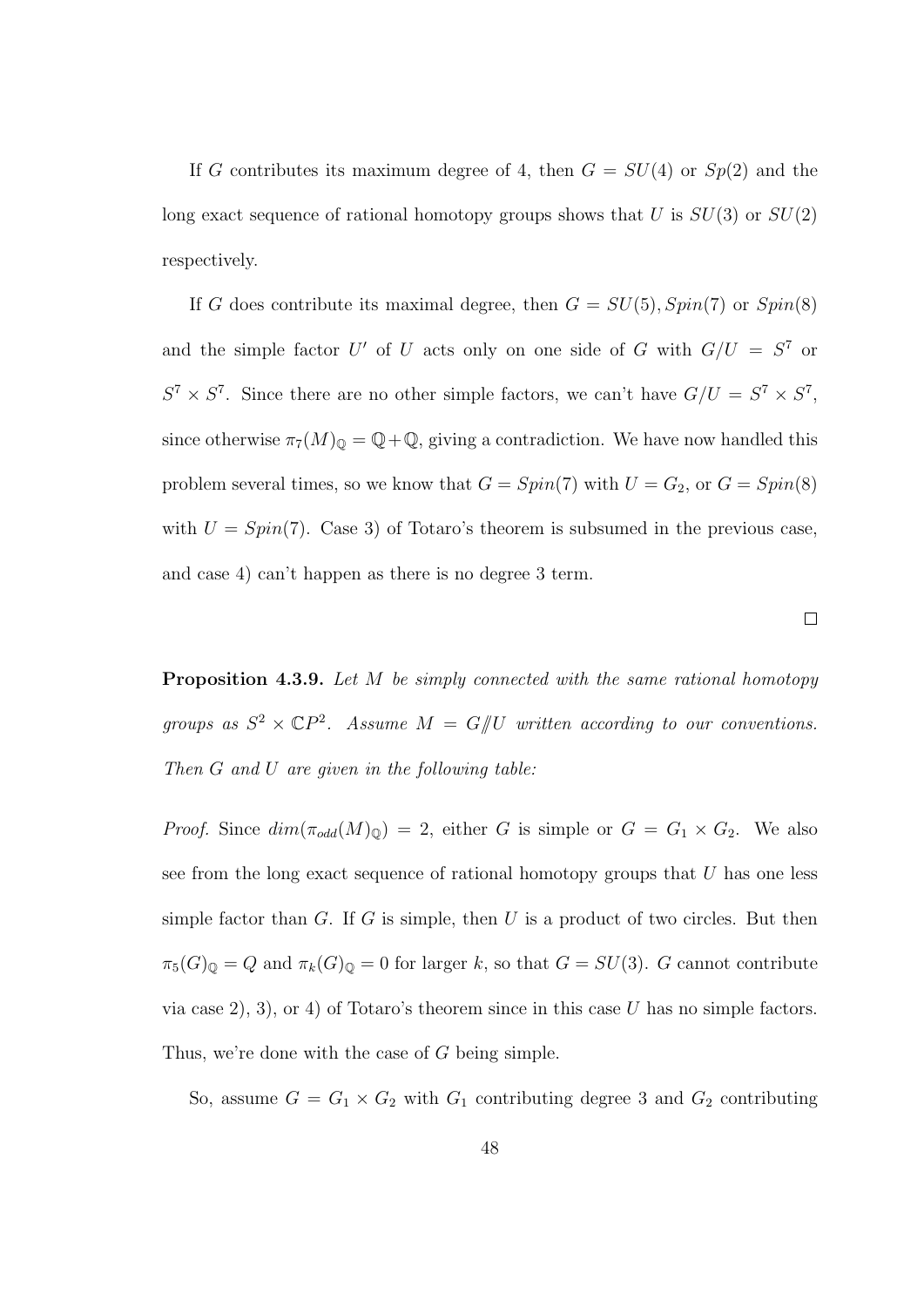| G                    |                               |
|----------------------|-------------------------------|
| SU(3)                | $S^1 \times S^1$              |
| $SU(3) \times SU(2)$ | $SU(2) \times S^1 \times S^1$ |
| $SU(4) \times SU(2)$ | $Sp(2)\times S^1\times S^1$   |
| $SU(3) \times SU(3)$ | $SU(3) \times S^1 \times S^1$ |

Table 4.4: Potential pairs  $(G, U)$  with the same rational homotopy groups as  $S^2$  ×  $\mathbb{C}P^2$ .

degree 2. If they both contribute their maximal degrees, then  $G_1 = SU(3)$  and  $G_2 = SU(2)$ . Then by dimension count (since U has precisely 1 simple factor) we have  $U = SU(2) \times S^1$ , up to cover.

If  $G_1$  doesn't contribute its maximal degree, then  $G = SU(4)$  and we're in the first part of case 2) of Totaro's theorem. Thus, the simple factor  $U'$  of  $U$  is equal to  $Sp(2)$ . Then, we have  $dim(G_2) = 6 - dim(G_1) + dim(U) = 6 - 15 + 12 = 3$ , so that  $G_2 = SU(2)$ .

If  $G_2$  does not contribute its maximal degree, then  $G_2 = SU(3)$  and the simple factor U' of U is equal to  $SU(3)$  also. Notice that if  $G_1$  doesn't contribute its highest degree, we have  $U' = Sp(2)$  so that  $G_1$  must contribute it's highest degree of 5. Then  $G_1 = SU(3)$  $\Box$ 

**Proposition 4.3.10.** Let M be simply connected with the same rational homotopy groups as  $S^2 \times S^2 \times S^2$ . Assume  $M = G/\!\!/ U$  is a biquotient. Then  $G = SU(2) \times$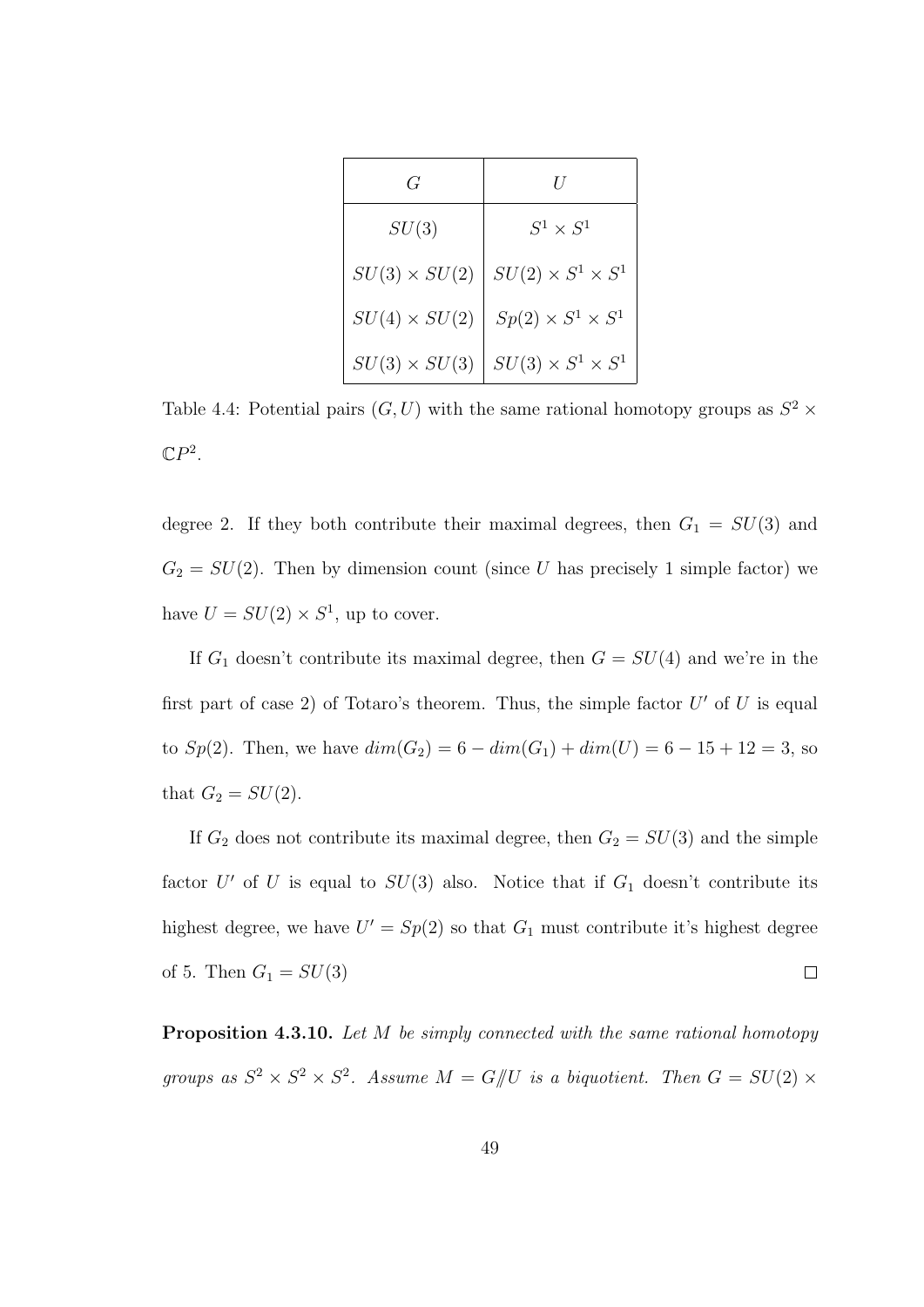$SU(2) \times SU(2)$  and  $U = S^1 \times S^1 \times S^1$ .

*Proof.* Since  $dim(\pi_{odd}(M)_{\mathbb{Q}}) = dim(\pi_3(M)_{\mathbb{Q}}) = 3$ , we have that  $G = G_1 \times G_2 \times G_3$ contains precisely three simple factors. Further, U must contain none. Thus, case 2), 3), and 4) of Totaro's theorem can't happen, so that each  $G_i$  contributes its maximum degree. Thus,  $G_i = SU(2)$  for each i, and so by dimension count, or by  $dim(\pi_2(M)_{\mathbb{Q}})$ , we have that  $U = S^1 \times S^1 \times S^1$ .  $\Box$ 

## 4.4 (G, U) for  $dim(G)/U = 7$

Proposition 4.4.1. Let M be simply connected with the same rational homotopy groups as  $S^7$ . Assume  $M = G/U$  is a biquotient. Then G and U appear on the following table:

| G       | U       |
|---------|---------|
| SU(4)   | SU(3)   |
| Sp(2)   | SU(2)   |
| Spin(7) | $G_2$   |
| Spin(8) | Spin(7) |

Table 4.5: Potential pairs  $(G, U)$  with the same rational homotopy groups as  $S<sup>7</sup>$ 

*Proof.* Since  $dim(\pi_{odd}(M)_{\mathbb{Q}}) = 1$ , G is simple. Further, from the long exact sequence of rational homotopy groups we see that  $U$  is simple and simply connected.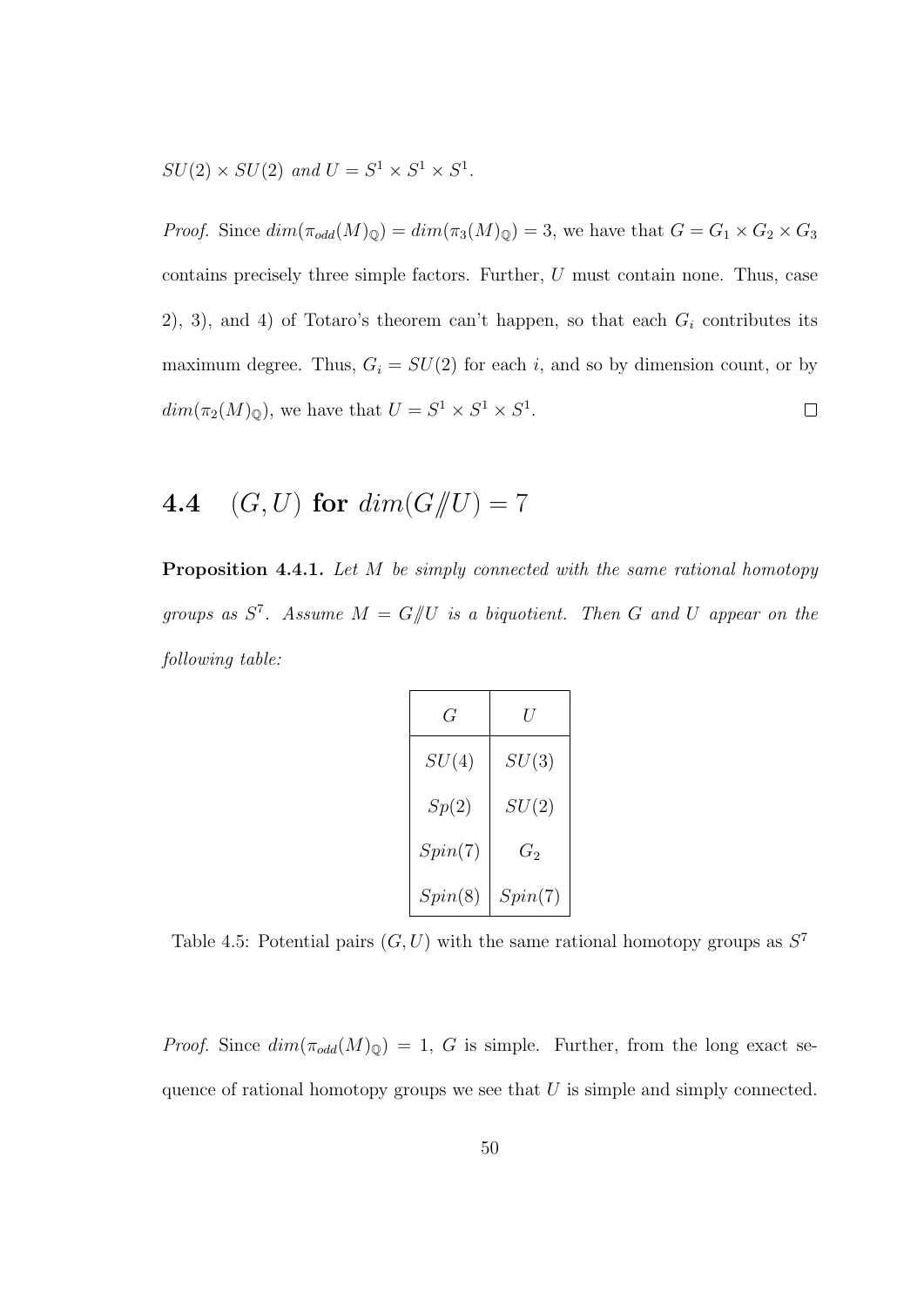If G contributes its max degree 0f 4, then we have  $G = SU(4)$  or  $G = Sp(2)$ . Correspondingly, we see that  $U = SU(3)$  or  $U = SU(2)$ .

If instead, G does not contribute its maximal degree, then we know that  $G/U =$  $S<sup>7</sup>$  and  $G = SU(5), Spin(7),$  or  $Spin(8)$ . We done this several times now, giving the above result.  $\Box$ 

Proposition 4.4.2. Let M be simply connected with the same rational homotopy groups as  $S^3 \times S^4$ . Assume  $M = G/\!\!/ U$  is a biquotient. Then G and U are given in the following table:

| G                      | U                      |
|------------------------|------------------------|
| SU(4)                  | SU(3)                  |
| Sp(2)                  | SU(2)                  |
| $SU(4) \times SU(2)$   | $SU(3) \times SU(2)$   |
| $Sp(2) \times SU(2)$   | $SU(2) \times SU(2)$   |
| $Spin(7) \times SU(2)$ | $G_2 \times SU(2)$     |
| $Spin(8) \times SU(2)$ | $Spin(7) \times SU(2)$ |
| $Spin(7) \times SU(3)$ | $G_2 \times SU(3)$     |
| $Spin(8) \times SU(3)$ | $Spin(7) \times SU(3)$ |
| $Spin(8) \times SU(2)$ | $G_2 \times Sp(2)$     |

Table 4.6: Potential pairs  $(G, U)$  with the same rational homotopy groups as  $S^3 \times S^4$ 

*Proof.* Since  $dim(\pi_{odd}(M)_{\mathbb{Q}}) = 2$ , we have that either G is simple or  $G = G_1 \times G_2$ .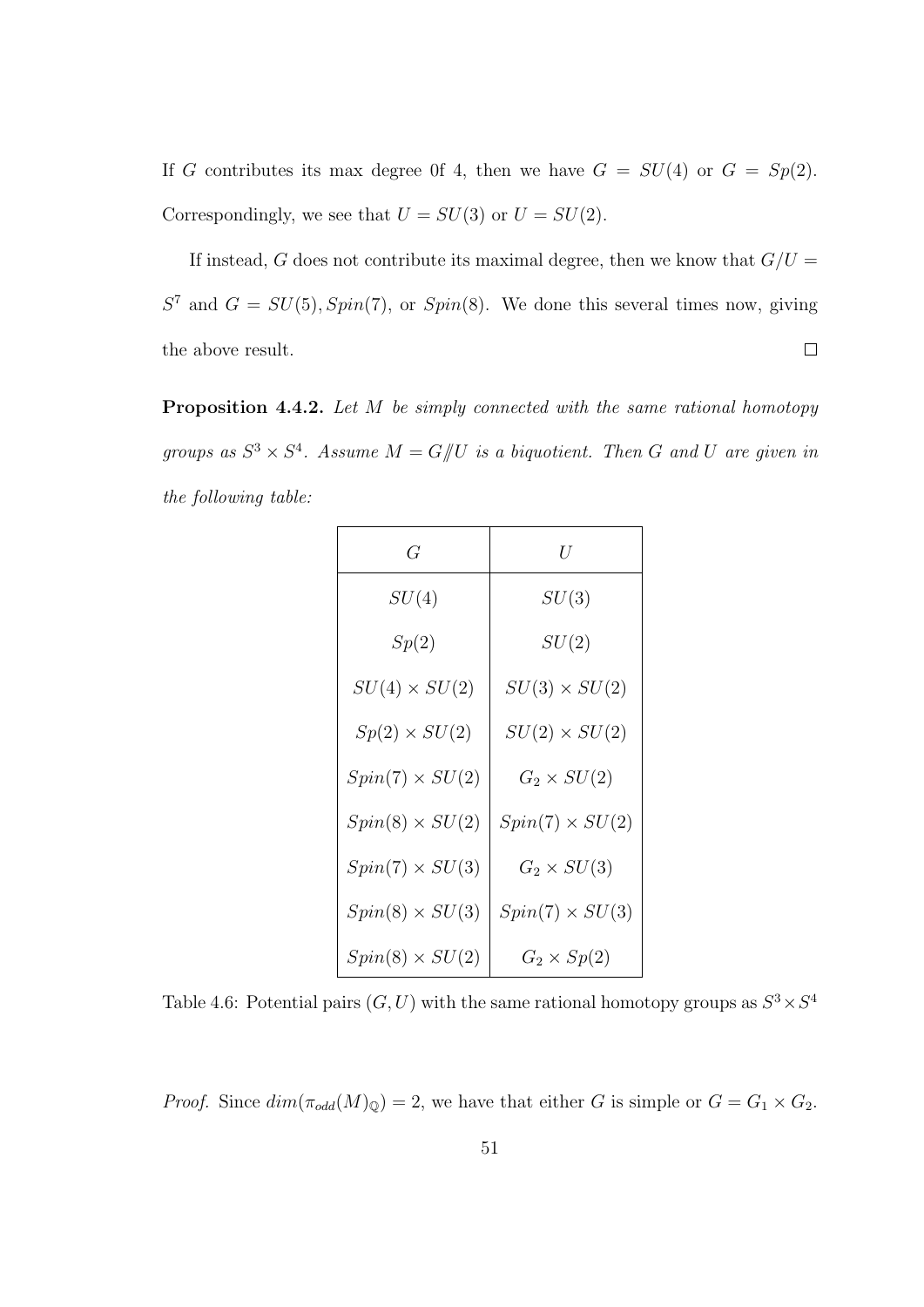Notice that U has the same number of simple factors as G.

If  $G$  is simple, assume first that  $G$  contributes its maximum degree of 4. Then  $G = SU(4)$  or  $Sp(2)$ . From the long exact sequence of rational homotopy groups, we'll have that  $U = SU(3)$  or  $SU(2)$ , respectively (with Dynkin index 0). Case 2) and 3) can't happen, because then we'd have  $G/U = S^7$  or  $S^7 \times S^7$ , so that M would have the same rational homotopy groups as  $S^7$ , giving a contradiction. Finally, case 4) can't happen because  $G$  is simple.

Now, assume  $G = G_1 \times G_2$  and  $U = U_1 \times U_2$ ., with  $G_1$  contributing degree 4 and  $G_2$  contributing degree 2. If both  $G_1$  and  $G_2$  contribute their maximum degrees, we have that  $G_1 = SU(4)$  or  $Sp(2)$  and  $G_2 = SU(2)$ . Then we see that  $U = SU(3) \times SU(2)$  or  $U = SU(2) \times SU(2)$  respectively. If instead,  $G_2$  does not contribute its maximal degree, then we find that  $G_2 = SU(3)$  (only case 4 of Totaro's theorem allows a degree 2 contribution). In this case, U must contain  $SU(3)$  as a simple factor as well as an  $S<sup>1</sup>$ . By dimension count, the remaining factor must be either  $SU(3)$  or  $SU(2)$  for  $G_1 = SU(4)$  or  $Sp(2)$ , respectively.

Next assume that  $G_1$  does not contribute its maximal degree. We've seen several times then that  $G_1 = Spin(7)$  with  $U_1 = G_2$ , the exceptional Lie group or  $G_1$  $Spin(8)$  with  $U_1 = Spin(7)$  or  $G_2$ . In every case except  $Spin(8)/G_2 = S^7 \times S^7$ , we have that  $dim(G_2) = dim(U_2)$ . If  $G_2$  contributes its highest degree, then  $G_2 =$  $SU(2) = U_2$ . If instead,  $G_2$  does not contribute its maximal degree, then by case 4) of Totaro's theorem,  $G_2 = SU(3) = U_2$ . In the  $Spin(8)/G_2 = S^7 \times S^7$  case, we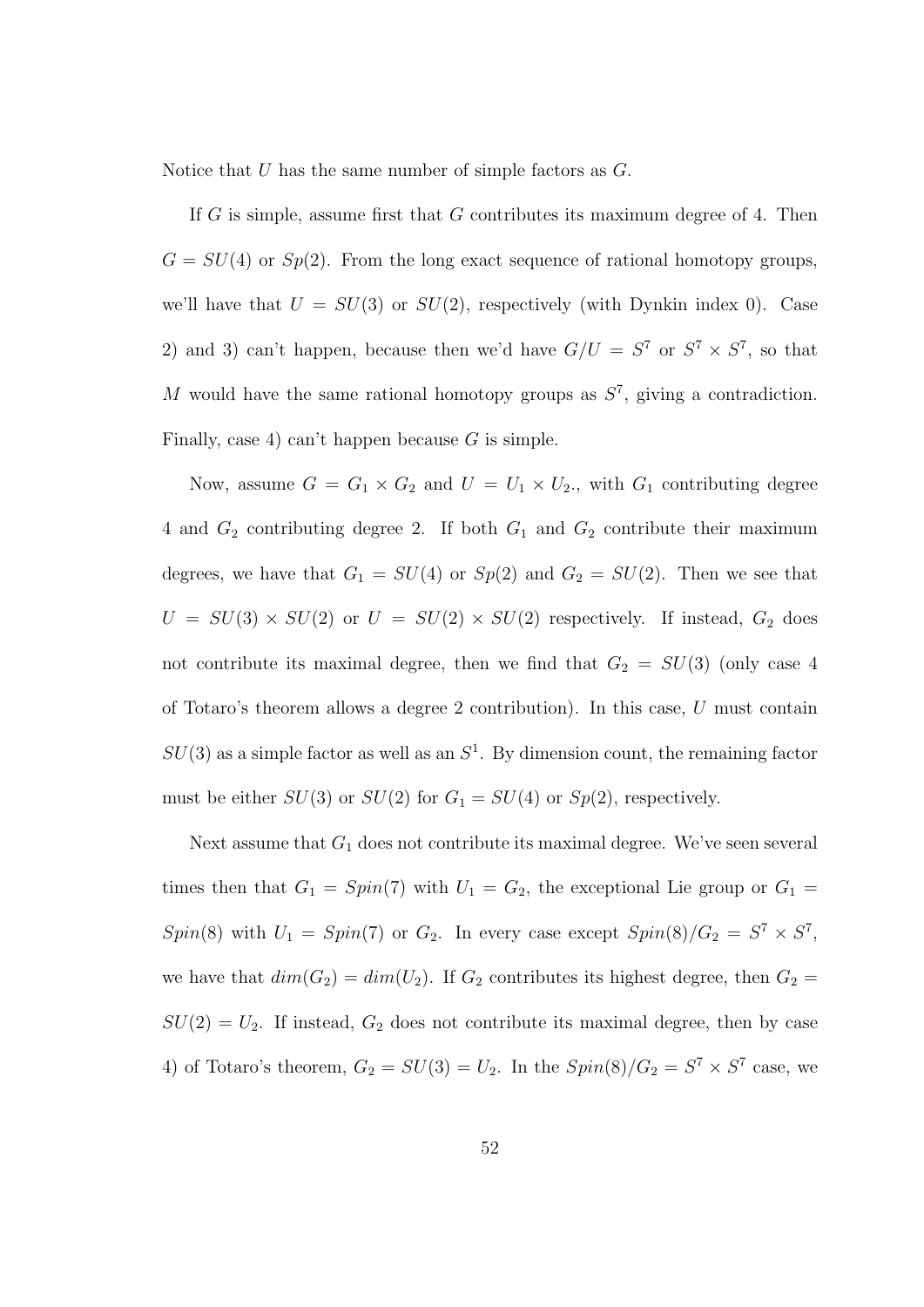must have  $\pi_7(U_2)_{\mathbb{Q}} = \mathbb{Q}$ , so that we rule out case 4) for  $G_2$ . Thus,  $G_2 = SU(2)$ . Then by dimension considerations, we see that  $U_2 = Sp(2)$ .  $\Box$ 

Proposition 4.4.3. Let M be simply connected with the same rational homotopy groups as  $N_1^7$ , that is, with  $\pi_3(M)_{\mathbb{Q}} = \pi_6(M)_{\mathbb{Q}} = \pi_9(M)_{\mathbb{Q}} = \mathbb{Q}$  with all other rational homotopy groups trivial. Then M cannot be diffeomorphic to a biquotient.

*Proof.* Assume for a contradiction that  $M = G/U$ . Since  $dim(\pi_{odd}(M)_{\mathbb{Q}}) = 2$  while  $\dim(\pi_3(M)_{\mathbb{Q}}) = 1$ , we have that G is either simple or  $G = G_1 \times G_2$ , and U is simply connected with one less simple factor than  $G$ . Thus, if  $G$  is simple, then  $U$  is trivial. But then we'll have  $\pi_6(M)_{\mathbb{Q}} = 0$ , giving a contradiction. Thus,  $G = G_1 \times G_2$  and U is simple. Assume without loss of generality that  $G_1$  contributes degree 5 while  $G_2$  contributes degree 2.

If  $G_1$  contribute its maximal degree, then  $G_1 = SU(6)$ . But then we'll have  $\pi_5(G)_{\mathbb{Q}} = \mathbb{Q}$  so that we'll need  $\pi_5(U)_{\mathbb{Q}} = \mathbb{Q} + \mathbb{Q}$ , but this is impossible since U is simple. Thus  $G_1$  must contribute a nonmaximal degree of 5 so that  $G_1 = SU(6)$ . In order to contribute degree 5, we must be in the first part of case 2 of Totaro's theorem, so that U has the same rational homotopy groups as  $Sp(3)$ , so  $U = Sp(3)$ or  $Spin(7)$ . Then by dimension count, we have  $dim(G_2) = 7 - 35 + 21 < 0$ , giving a contradiction.  $\Box$ 

**Proposition 4.4.4.** Let  $M = G/U$  be simply connected with the same rational homotopy groups as  $N_2^7$  - that is  $\pi_3(M)_{\mathbb{Q}} = \pi_4(M)_{\mathbb{Q}} = \mathbb{Q} + \mathbb{Q}$ ,  $\pi_7(M)_{\mathbb{Q}} = \mathbb{Q}$ , and all others are trivial. Then G and U are given, up to finite cover, in the following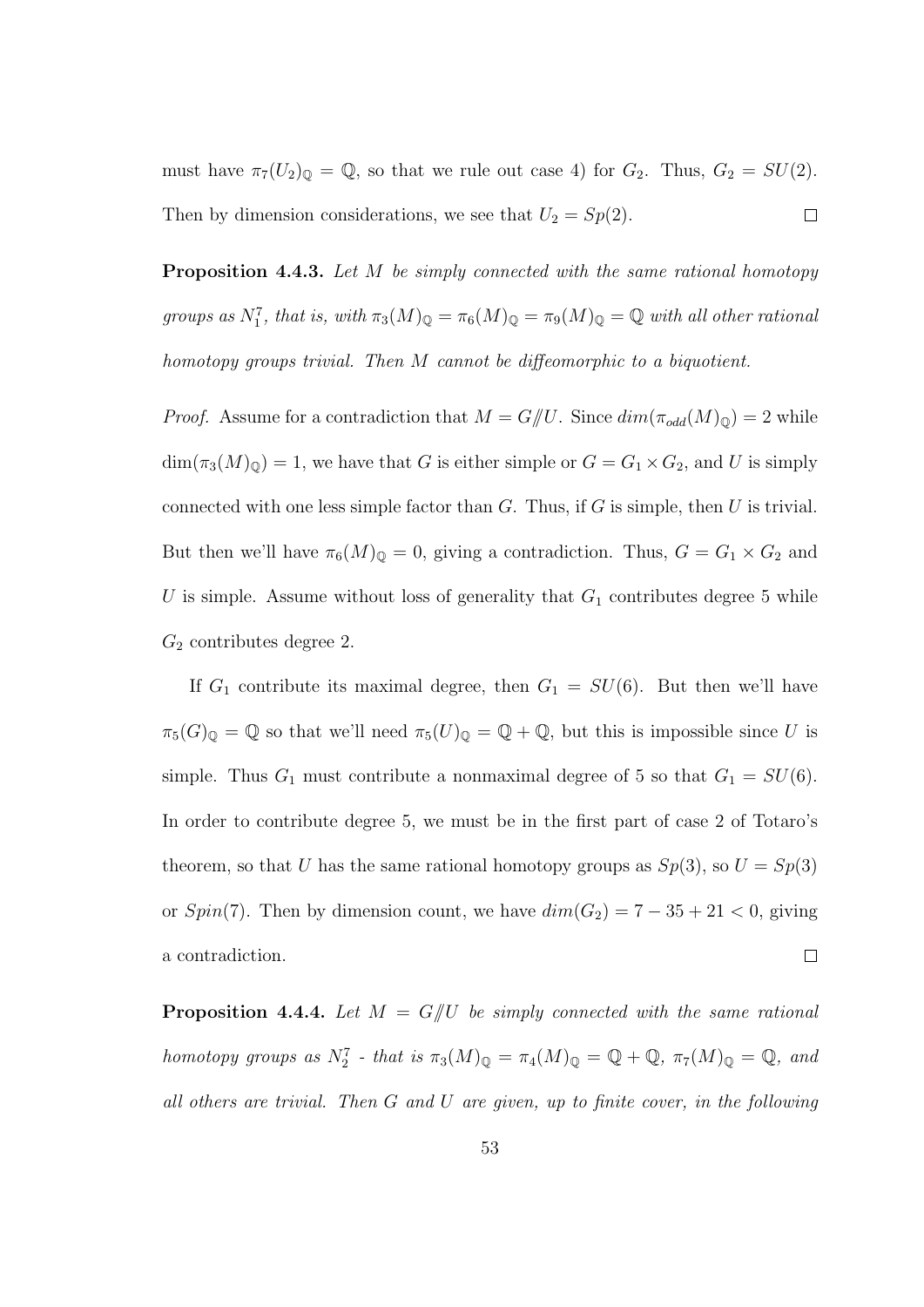table: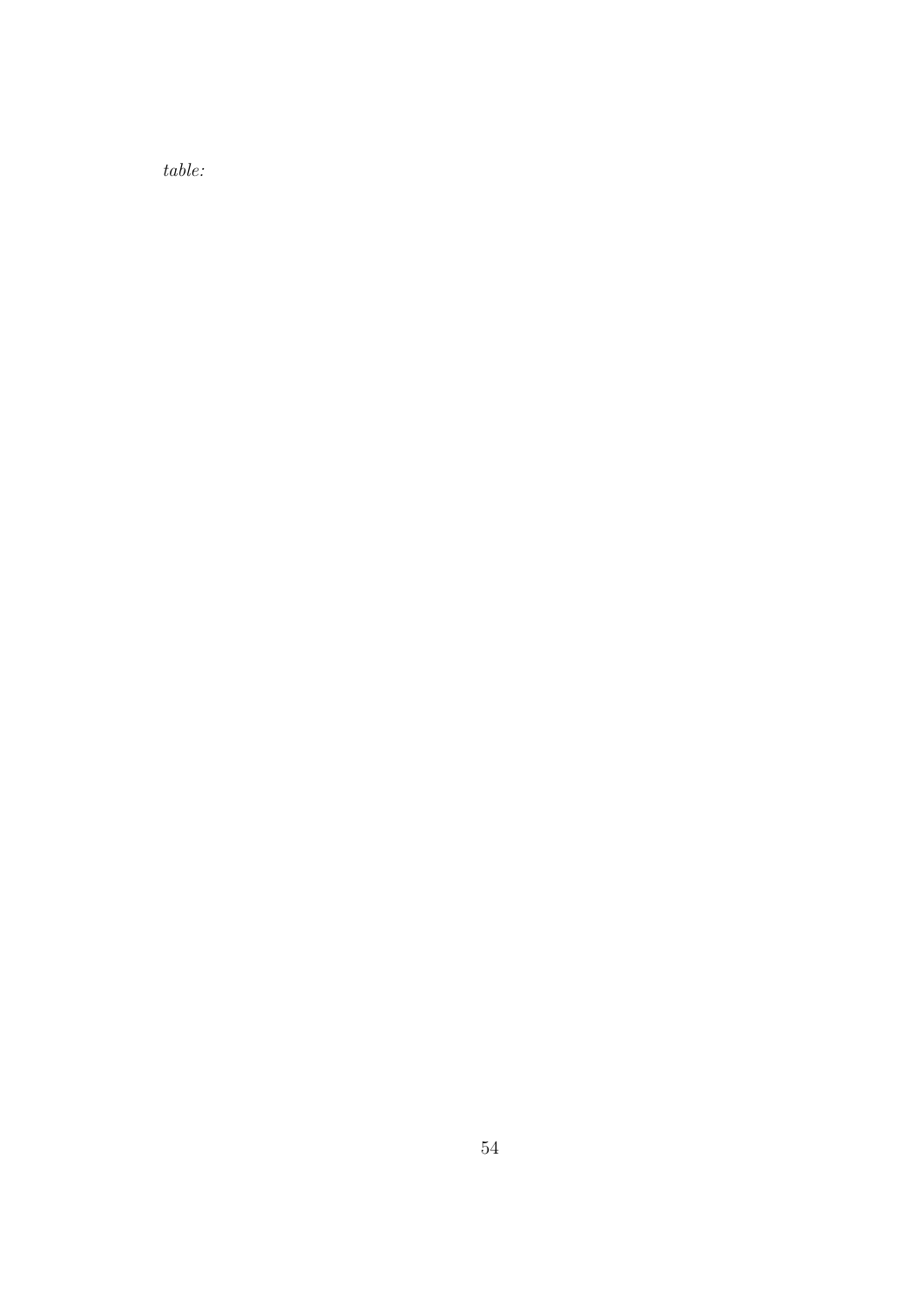| G                      | $\cal U$               |
|------------------------|------------------------|
| $SU(4)\times SU(2)$    | $SU(3) \times SU(2)$   |
| $Sp(2) \times SU(2)$   | $SU(2)\times SU(2)$    |
| $SU(4) \times SU(3)$   | $SU(3) \times SU(3)$   |
| $Sp(2) \times SU(3)$   | $SU(2) \times SU(3)$   |
| $Spin(7) \times SU(2)$ | $G_2 \times SU(2)$     |
| $Spin(8) \times SU(2)$ | $Spin(7) \times SU(2)$ |
| $Spin(7) \times SU(3)$ | $G_2 \times SU(3)$     |
| $Spin(8) \times SU(3)$ | $Spin(7) \times SU(3)$ |
| $Spin(8) \times SU(2)$ | $G_2 \times Sp(2)$     |

Table 4.7: Potential pairs  $(G, U)$  with the same rational homotopy groups as  $N_2^7$ 

*Proof.* Again, from  $dim(\pi_{odd}(M)_{\mathbb{Q}})$  and  $dim(\pi_3(M)_{\mathbb{Q}})$ , we conclude that G is a product of either 2 or 3 simple groups. So, assume initially that  $G = G_1 \times G_2$ . It follows that  $U = U_1 \times U_2$  is 1- connected. Assume without loss of generality that  $G_1$  contributes degree 4 while  $G_2$  contributes degree 2.

Now, assume initially that  $G_1$  contributes its maximal degree of 4 so that  $G_1$  =  $SU(4)$  or  $Sp(2)$ . If  $G_2$  contributes its maximal degree, then  $G_2 = SU(2)$ . Then we find  $\pi_7(U)_\mathbb{Q} = 0$  (for either choice of  $G_1$ ), and  $\pi_5(M)_\mathbb{Q} = \mathbb{Q}$  or 0 for  $G_1 = SU(4)$ or  $Sp(2)$  respectively. Thus we find that  $U = SU(3) \times SU(2)$  or  $SU(2) \times SU(2)$ respectively. If  $G_2$  doesn't contribute its maximal degree, then we're in case 4 of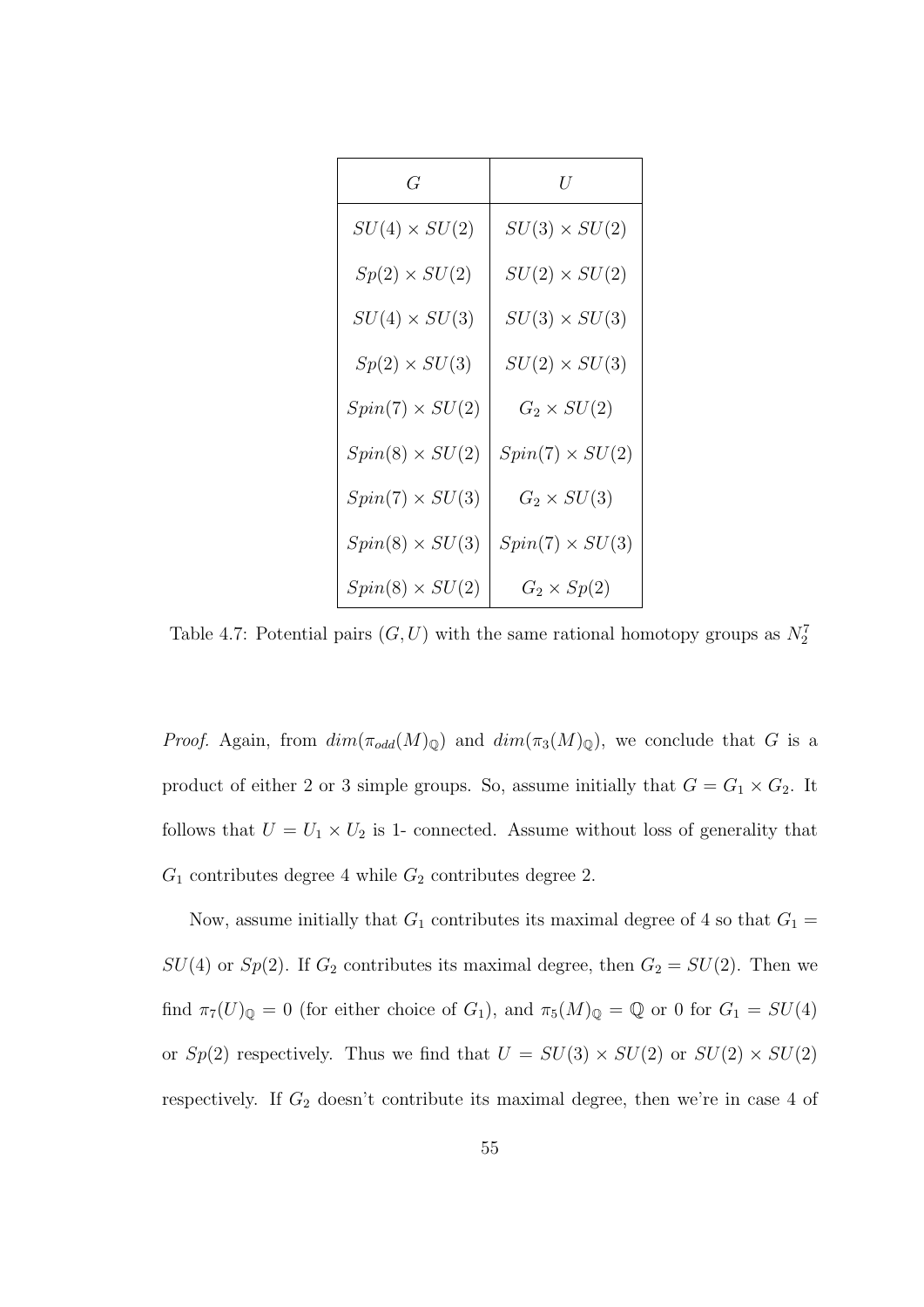Totaro' theorem so  $G_2 = SU(3)$  and  $U_1 = SU(3)$ . Then we find  $dim(U_2) = 8$  so that  $U_2 = SU(3)$  or  $dim(U_2) = 3$ , so that  $U_2 = SU(2)$ .

If instead  $G_1$  does not contribute its maximal degree, then (as we've seen several times now),  $G_1 = Spin(7)$  or  $Spin(8)$  and there is a simple factor  $U_1$  of U such that  $G_1/U_1 = S^7$  or  $S^7 \times S^7$ . Thus, if  $G_1 = Spin(7)$ , then  $U_1 = G_2$ , the exceptional Lie group. If  $G_1 = Spin(8)$ , then  $U_1 = Spin(7)$  or  $G_2$ . So, assume initially that  $G_1/U_1 = S^7$ . It follows from this that  $dim(G_2) = dim(U_1)$ . Since  $G_2$  contributes degree 2, we must have  $G_2 = U_1 = SU(2)$  or  $SU(3)$ .

If  $G_1/U_1 = S^7 \times S^7$ , then we have  $G_1 = Spin(8)$  and  $U_1 = G_2$ , the exceptional Lie group. If  $G_2$  does not contribute its maximal degree, then we'll have  $U_2 =$  $SU(3) = G_2$ , so that  $dim(M) = 14$ , a contradiction. Thus  $G_2 = SU(2)$ . Then, from dimension count, we see that  $U_2 = Sp(2)$ .

 $\Box$ 

#### **Corollary 4.4.5.** The manifold  $N_2^7$  is not a biquotient.

*Proof.* Because in each of the possibilities above,  $G$  and  $U$  both consist of 2 simple factors, the only way to have  $\pi_3(M)_{\mathbb{Q}} = \mathbb{Q} = \mathbb{Q}$  is if the map  $\pi_3(U)_{\mathbb{Q}} \to \pi_3(G)_{\mathbb{Q}}$  is the 0 map, but this map is given as the differences in the Dynkin indices of the left and right embeddings. Since, in every case it is easy to see that there is a simple factor of U which acts only one side of one factor of  $G$ , it follows that the difference in the Dynkin indices cannot be 0.  $\Box$ 

Proposition 4.4.6. Let M be simply connected with the same rational homotopy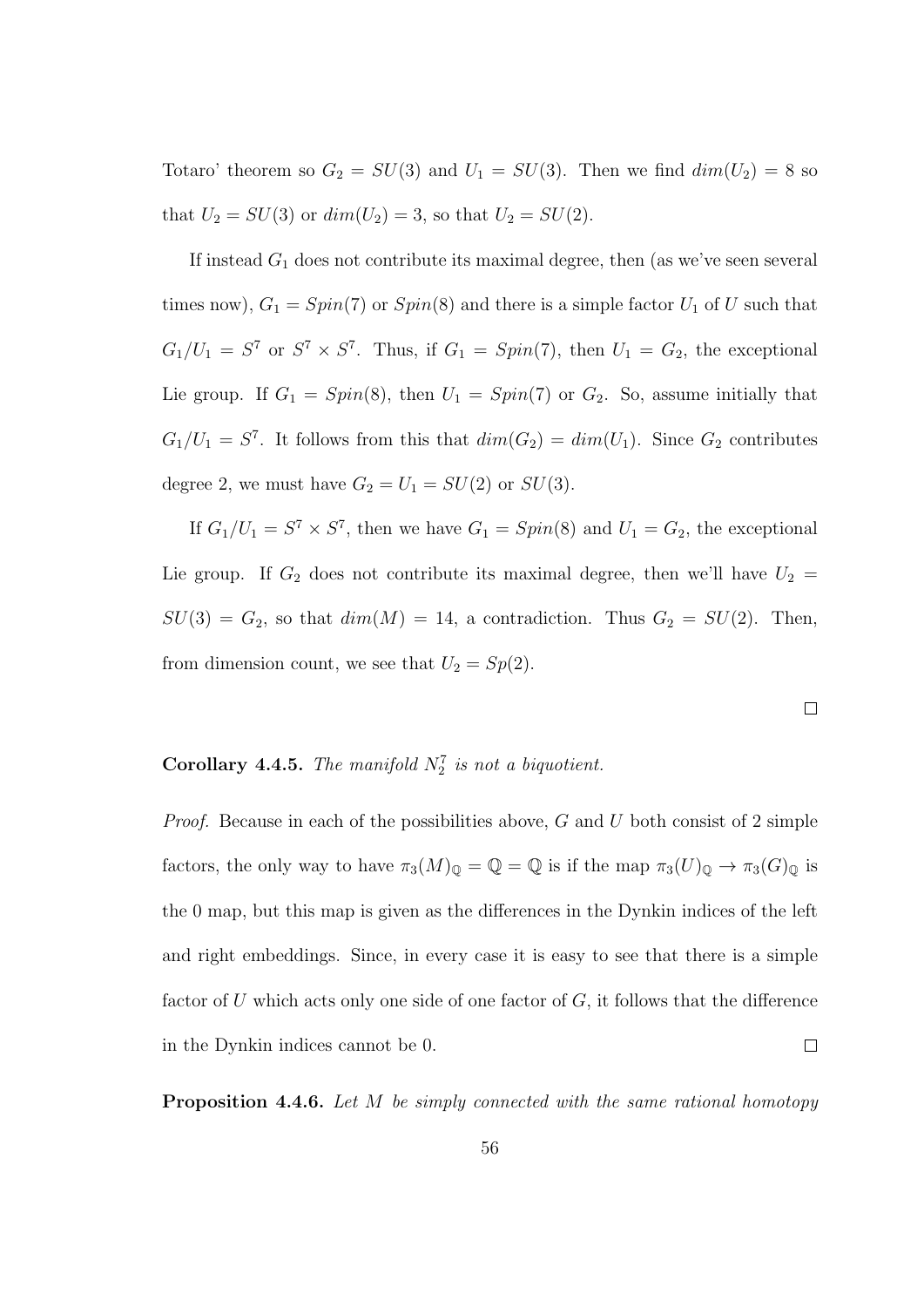groups as  $N_3^7$  -  $\pi_3(M)_{\mathbb{Q}} = \mathbb{Q}^4$ ,  $\pi_6(M)_{\mathbb{Q}} = \mathbb{Q}$  with all others trivial. Then M is not diffeomorphic to a biquotient.

*Proof.* Assume that  $M = G/U$ . Since  $dim(\pi_{odd}(M)_{\mathbb{Q}}) = dim(\pi_3(M)_{\mathbb{Q}}) = 4$ , we see that  $G = G_1 \times G_2 \times G_3 \times G_4$ , with each  $G_i$  simple. Further, from the long exact sequence in rational homotopy groups, it follows that U contains no simple factors. Thus,  $\pi_6(M)_{\mathbb{Q}} \neq \mathbb{Q}$ , a contradiction.  $\Box$ 

Proposition 4.4.7. Let M be simply connected with the same rational homotopy groups as  $N_4^7$  -  $\pi_2(M)_{\mathbb{Q}} = \pi_4(M)_{\mathbb{Q}} = \pi_5(M)_{\mathbb{Q}} = \mathbb{Q}$  and  $\pi_3(M)_{\mathbb{Q}} = \mathbb{Q} + \mathbb{Q}$ , with all others trivial. Assume  $M = G/U$ . Then G and U appear in the following table:

| G                                 | U                               |
|-----------------------------------|---------------------------------|
| $SU(3) \times SU(2)$              | $SU(2) \times S^1$              |
| $SU(4) \times SU(2)$              | $Sp(2) \times S^1$              |
| $SU(3) \times SU(3)$              | $SU(3) \times S^1$              |
| $SU(3) \times SU(2) \times SU(2)$ | $SU(2) \times SU(2) \times S^1$ |
| $SU(4) \times SU(2) \times SU(2)$ | $Sp(2) \times SU(2) \times S^1$ |
| $SU(3) \times SU(3) \times SU(2)$ | $SU(3)\times SU(2)\times S^1$   |
| $SU(3) \times SU(3) \times SU(3)$ | $SU(3) \times SU(3) \times S^1$ |
| $SU(4) \times SU(3) \times SU(2)$ | $Sp(2) \times SU(3) \times S^1$ |

Table 4.8: Potential pairs  $(G, U)$  with the same rational homotopy groups as  $N_4^7$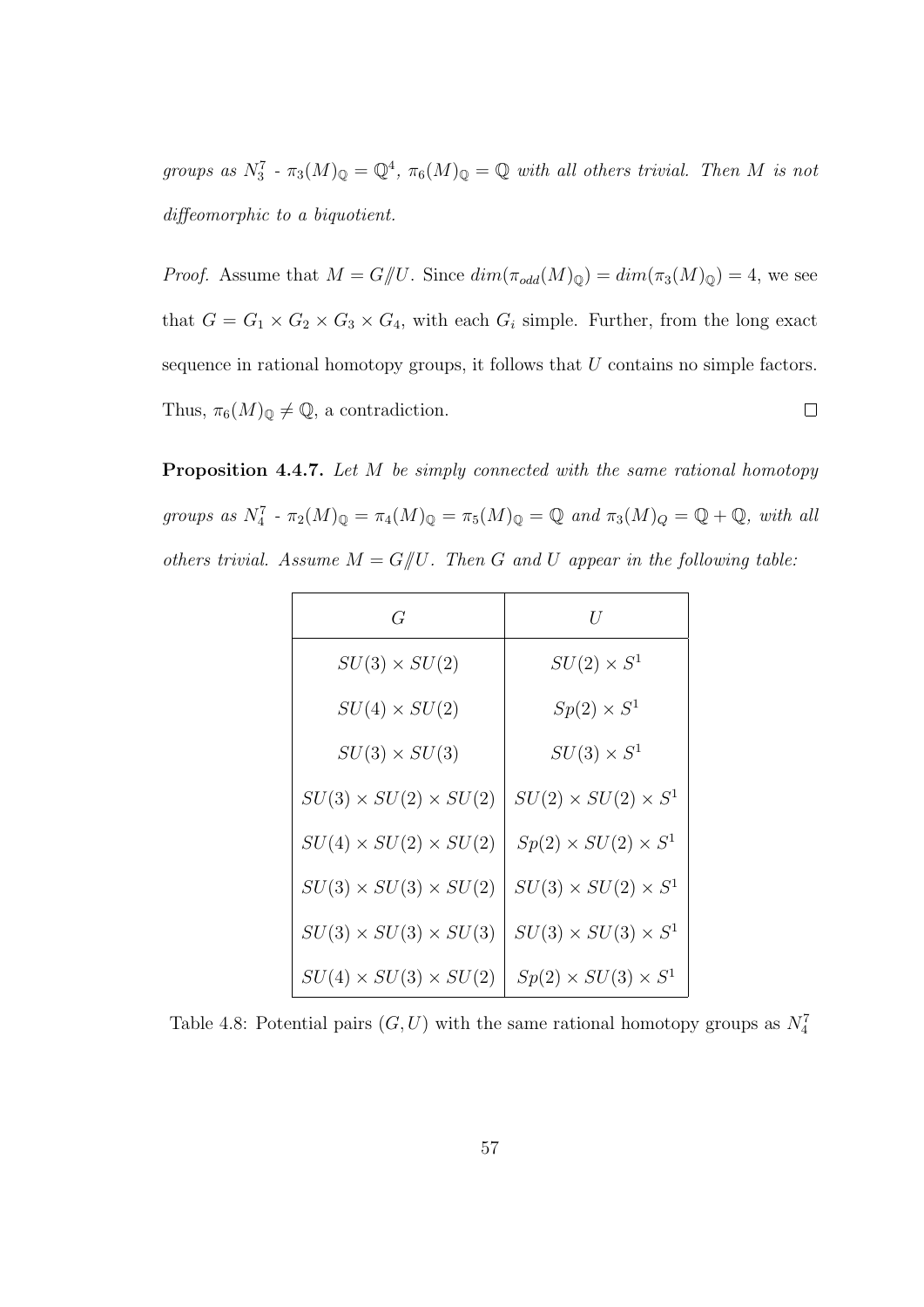*Proof.* We have that  $G = G_1 \times G_2$  or  $G = G_1 \times G_2 \times G_3$  with each  $G_i$  simple. Further, U has one less simple factor than G.

So, assume initially that  $G = G_1 \times G_2$  so that  $U = U_1 \times S^1$  up to finite cover. Assume without loss of generality that  $G_1$  contributes degree 5 and  $G_2$  contributes degree 3. Then if both contribute their top degree, we have  $G_1 = SU(3)$  and  $G_2 = SU(2)$ . Then it follows from dimension count that  $U_1 = SU(2)$ . If instead  $G_1$  contributes it's second highest degree, then we are in the first part of case 2 of Totaro's theorem so that  $G_1 = SU(4)$  and  $U_1 = Sp(2)$ . Notice in this case,  $G_2$ must contribute its top degree (or else  $U_1 = SU(3)$  coming from case 4 of Totaro's theorem, a contradiction). Conversely, assume  $G_2$  contributes its second highest degree (and thus,  $G_1$  contributes its highest) so we're in case 4 of Totaro's theorem. Thus,  $G_2 = U_1 = SU(3)$ . This concludes the case where  $G = G_1 \times G_2$  is a product of 2 simple factors.

So, now assume that  $G = G_1 \times G_2 \times G_3$ , with  $G_1$  contributing only degree 5 and  $G_2$  and  $G_3$  contributing only degree 3. Write  $U = U_1 \times U_2 \times S^1$ . If all three contribute their maximum degree, then we have  $G_1 = SU(3)$ ,  $G_2 = G_3 = SU(2)$ . Then we find  $dim(U_1) + dim(U_2) = 6$ , so that  $U_1 = U_2 = SU(2)$ . If  $G_1$  contributes its second highest degree, then we have  $G_1 = SU(4)$  and  $U_1 = Sp(2)$ . If  $G_2$  and  $G_3$  contribute their max, then  $G_2 = G_3 = SU(2)$  and by dimension count, we find  $U_2 = SU(2)$ .

If  $G_2$  contributes its second highest degree, then we find that  $G_2 = U_1 = SU(3)$ .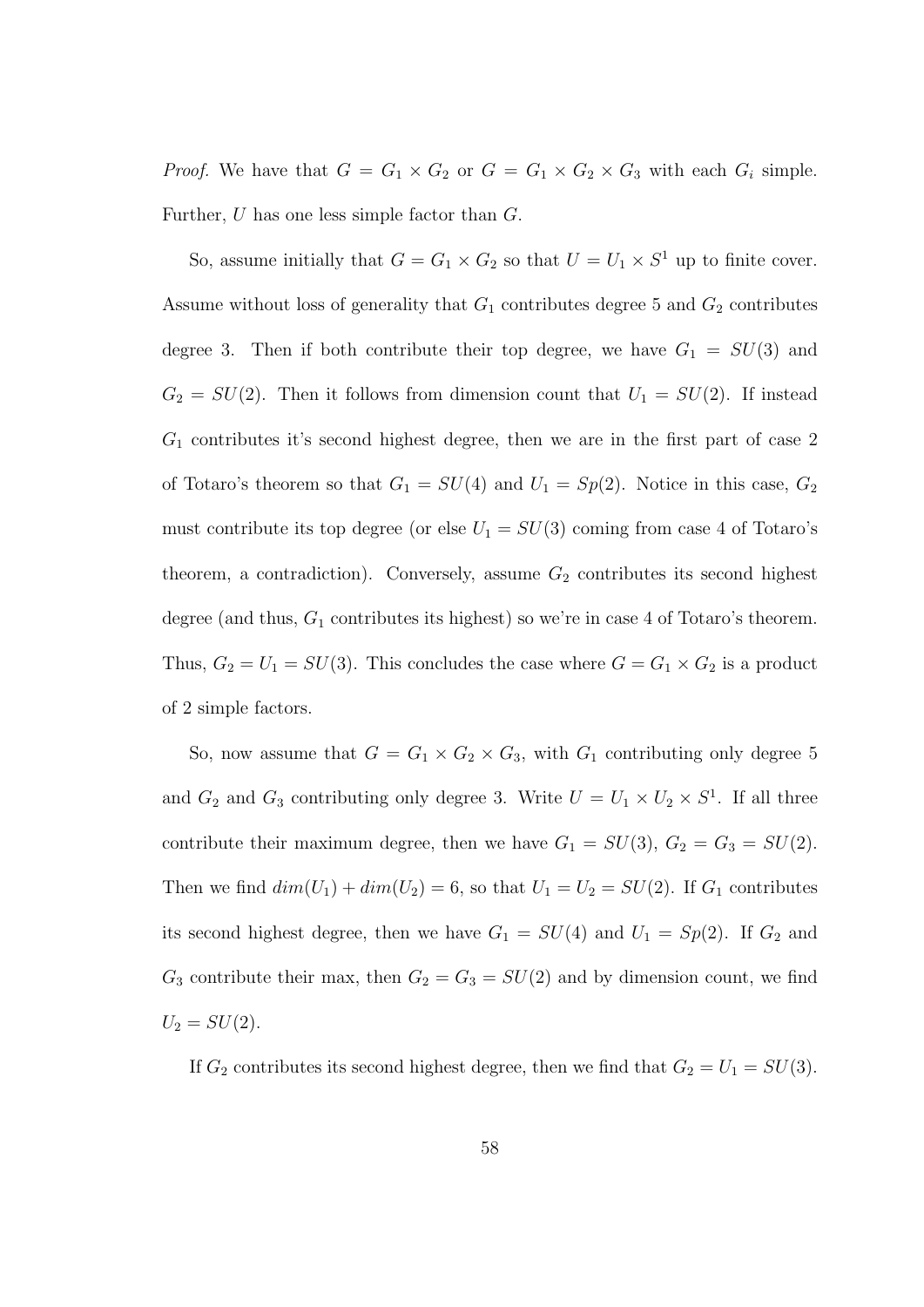If  $G_1$  contributes its highest,  $G_1 = SU(3)$ . But then we have that  $dim(G_3)$  $dim(U_2)$ . Thus we find that  $G_3 = U_2$  and these are equal to either  $SU(2)$  or  $SU(3)$ . If  $G_2$  contributes its second highest degree while  $G_1$  contributes its highest, we find that  $U = Sp(2) \times SU(3) \times S^1$ , so by dimension count  $G_3 = SU(2)$ .  $\Box$ 

#### **Corollary 4.4.8.** The manifold  $N_4^7$  cannot be a biquotient.

*Proof.* Since  $\pi_3(N_4^7)_{\mathbb{Q}} = \mathbb{Q} + \mathbb{Q}$ , if G has precisely two simple factors, then the map  $\pi_3(U)_{\mathbb{Q}} \to \pi_3(G)_{\mathbb{Q}}$  must be the 0 map. But just as in the case of  $N_2^7$ , this can't happen.

Now we handle the case where  $G$  has three simple factors. For the first two entries, there is always a simple factor of U isomorphic to  $SU(2)$  which must act freely on  $SU(3)/SU(2)$  or  $SU(3)/SO(3)$ , but it's easy to see there are no such free action of  $SU(2)$  on these spaces. For the remaining three entries, there is always a simple factor  $SU(3)$  which either has to act freely on  $SU(3)$  or  $SU(4)/Sp(2) = S^5$ , but in the first case the only such free actions are transitive and in the second, there are no free actions by dimension counting.  $\Box$ 

Proposition 4.4.9. Let M be simply connected with the same rational homotopy groups as  $S^2 \times S^5$  (or  $S^3 \times \mathbb{C}P^2$ ). Assume  $M = G/\!\!/ U$ . Then G and U are in the table on the following page:

*Proof.* Since  $dim(\pi_{odd}(M)_{\mathbb{Q}}) = 2$  while  $dim(\pi_3(M)_{\mathbb{Q}}) = 1$ , we have that G is simple or  $G = G_1 \times G_2$ . Further U has one less simple factor than G.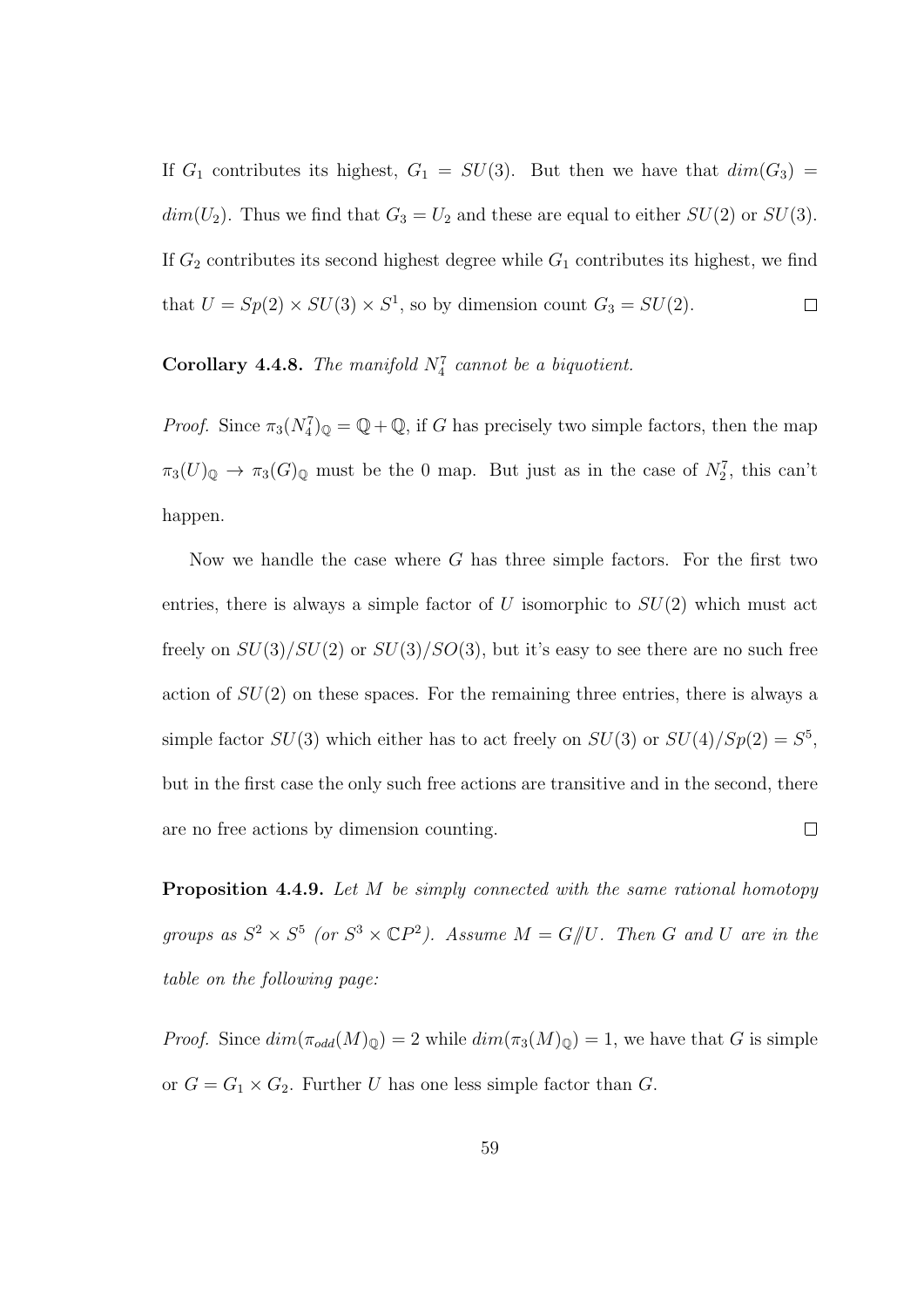| G                    |                    |  |
|----------------------|--------------------|--|
| SU(3)                | $S^1$              |  |
| $SU(3) \times SU(2)$ | $SU(2) \times S^1$ |  |
| $SU(3) \times SU(3)$ | $SU(3) \times S^1$ |  |
| $SU(4) \times SU(2)$ | $Sp(2) \times S^1$ |  |

Manifold Model:  $S^3 \times \mathbb{C}P^2$  or  $S^2 \times S^5$ 

Table 4.9: Potential pairs  $(G, U)$  with the same rational homotopy groups as  $S^2 \times S^5$ or  $S^3 \times \mathbb{C}P^2$ 

If G is simple, then  $U = S^1$  has no simple factors and hence we must be in case 1 of Totaro's theorem. Then G contributes its maximal degree of 3 so  $G = SU(3)$ .

If instead  $G = G_1 \times G_2$ , then  $U = U_1 \times S^1$ . Assume without loss of generality that  $G_1$  contributes degree 3 while  $G_2$  contributes degree 2. Notice that if  $G_1$ does not contribute its maximal degree, then  $U_1 = Sp(2)$  and likewise, if  $G_2$  doesn't contribute its maximal degree, then  $U_1 = SU(3)$ . Thus, at least one must contribute its maximal degree.

So assume initially that  $G_1$  contributes its max degree of 3 so that  $G_1 = SU(3)$ . It follows then that  $dim(U_1) = dim(G_2)$ . Then  $G_2 = U_1 = SU(2)$  or  $SU(3)$ depending on whether or not  $G_2$  contributes its maximal degree.

If  $G_1$  does not contribute its maximum degree, then it falls under the first part of case 2 of Totaro's theorem so that  $G_1 = SU(4)$  and  $U_1 = Sp(2)$ . Then  $G_2$  must contribute its maximal degree so  $G_2 = SU(2)$ .  $\Box$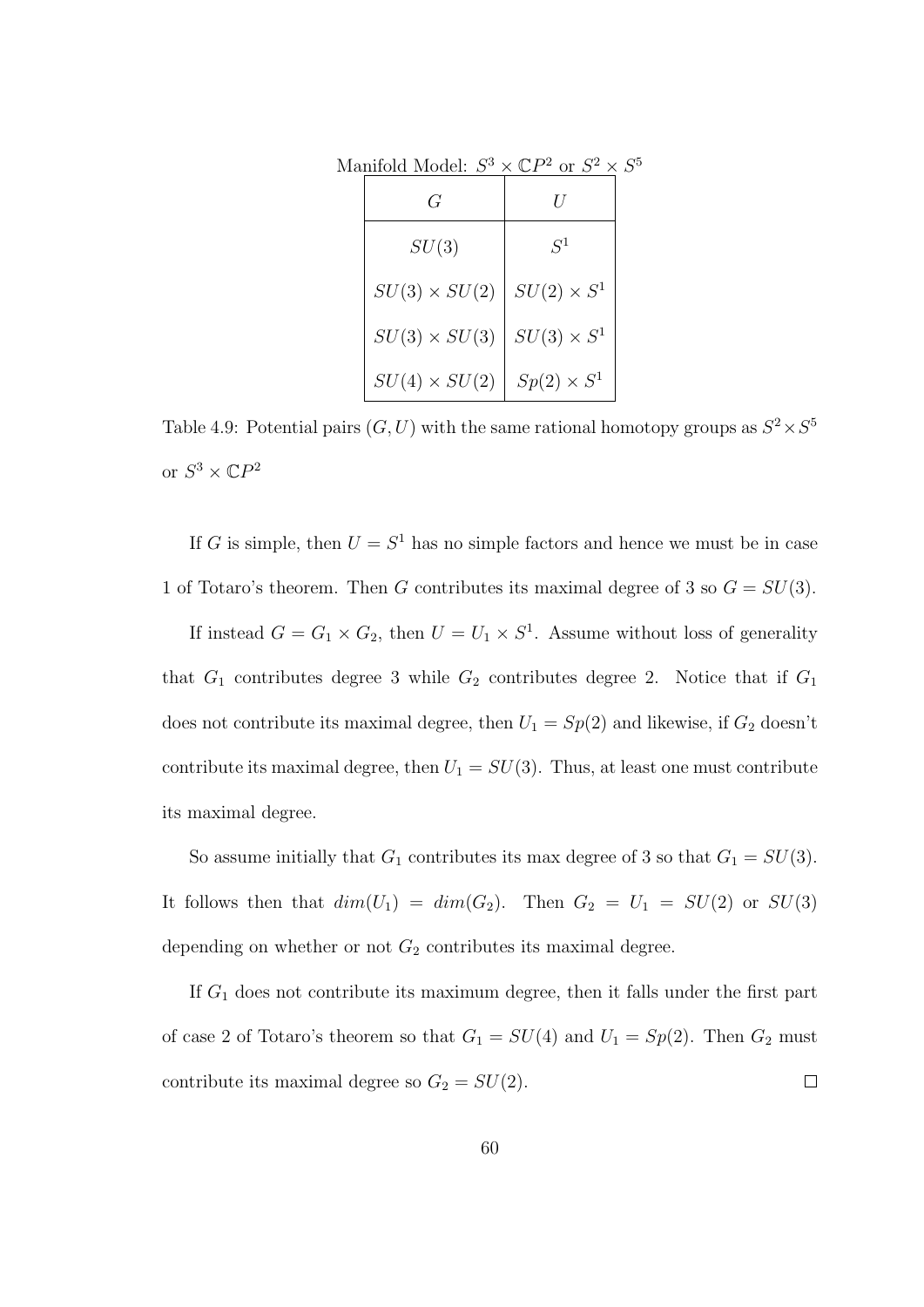Proposition 4.4.10. Suppose M is simply connected with the same rational homotopy groups as  $S^2 \times S^2 \times S^3$ . Assume that  $M = G/U$  is a biquotient. Then  $G = SU(2) \times SU(2) \times SU(2)$  and  $U = S^1 \times S^1$ .

*Proof.* Since  $\dim(\pi_{odd}(M))_{\mathbb{Q}} = \dim(\pi_3(M)_{\mathbb{Q}}) = Q, G = G_1 \times G_2 \times G_3$  is a product of 3 simple groups. From the long exact sequence in rational homotopy groups it follows that  $U$  has no simple factors. Thus each  $G_i$  contributes its maximal degree of 2, so each  $G_i = SU(2)$ . Then, counting dimensions give  $U = S^1 \times S^1$ .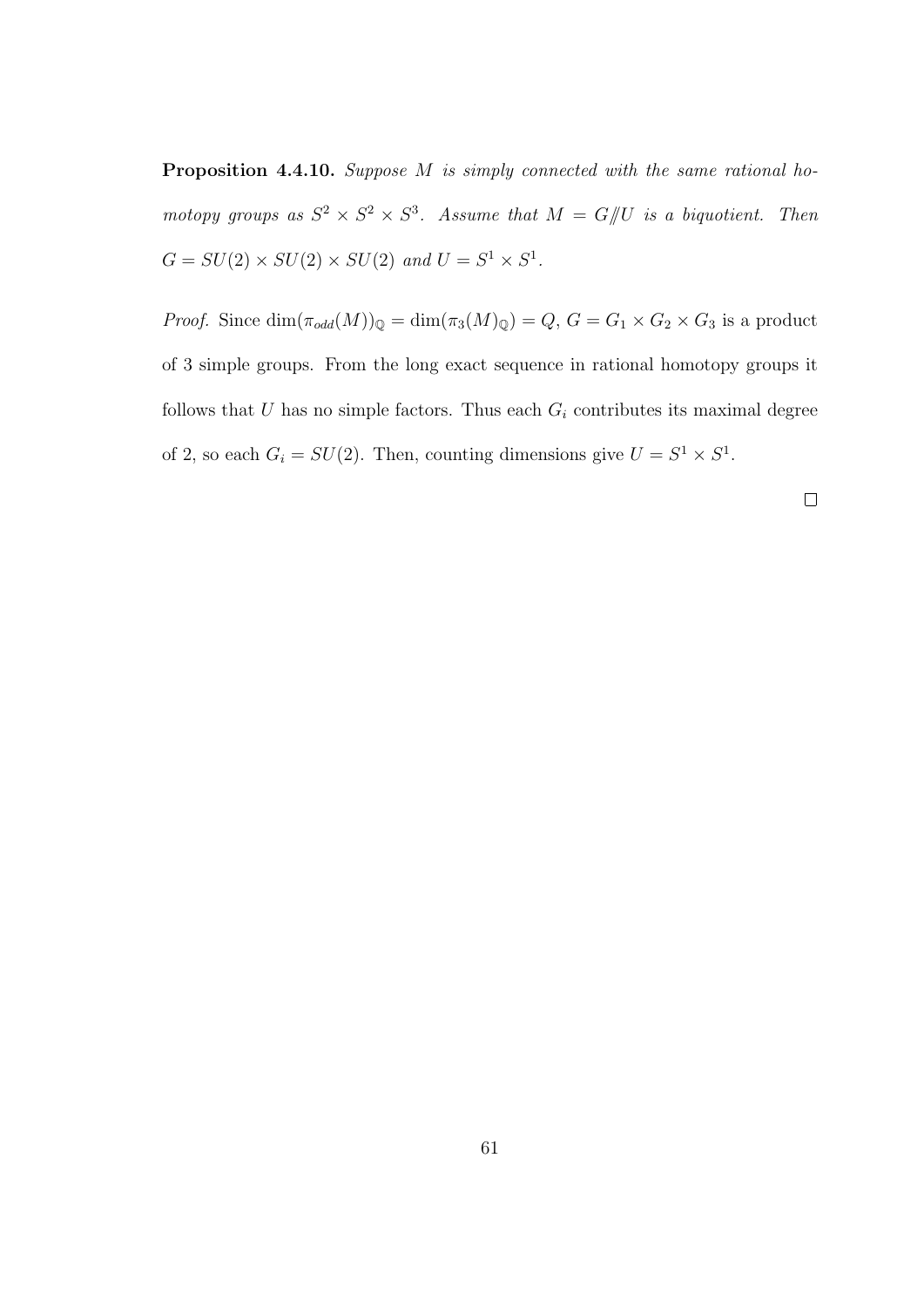# Chapter 5

# Classifying Free Actions and Quotient Diffeomorphism Type

#### 5.1 4 dimensional biquotients

In this section, we'll handle the different  $G$  and  $U$  in the  $S<sup>4</sup>$  chart.

**Proposition 5.1.1.** If  $G = SU(4)$  and  $U = SU(2) \times SU(3)$ , then the only biquotient is of the form  $SU(2)\setminus SU(4)/SU(3)=S^3\setminus S^7=S^4$ . The embedding of  $SU(3)$  into  $SU(4)$  is the block embedding and the embedding of  $SU(2)$  into  $SU(4)$  is the diagonal block embedding.

*Proof.* There is no almost faithful  $f : SU(2) \times SU(3) \rightarrow SU(4)$  since the smallest almost faithful representation of  $SU(2) \times SU(3)$  has dimension 5.

Thus, the biquotient will be of the form  $SU(2)\setminus SU(4)/SU(3)$ .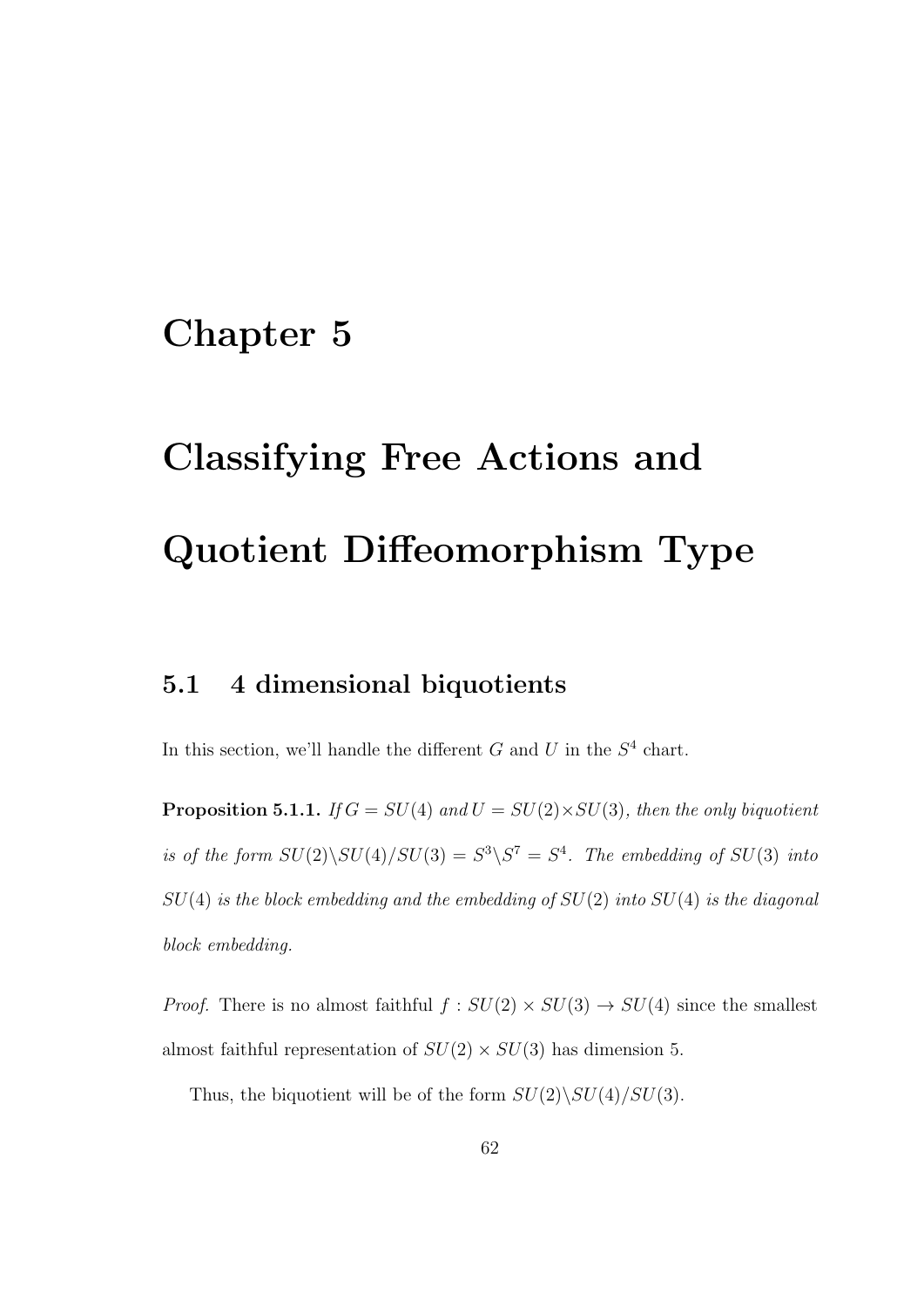Now,  $SU(3)$  has precisely 2 nontrivial 4-dimensional representations, up to equivalence - the standard plus one trivial, and the conjugate of the standard plus one trivial. Regardless of which representation we use, the quotient is the homogeneous space  $SU(4)/SU(3) = S<sup>7</sup>$ . Choosing a particular left invariant right  $SU(3)$ invariant metric on  $SU(4)$ , we may assume  $S^7$  is round. Then  $SU(2)$  (or  $SO(3)$ ) will act isometrically and must act freely on a round  $S<sup>7</sup>$ . This implies the action is that of  $SU(2)$  and is the Hopf action. In particular, there is a unique free  $SU(2)$ action. To express this as a biquotient, it is easy to see the action of  $SU(2) \times SU(3)$ on  $SU(4)$  given by  $(A, B) * C = diag(A, A)C diag(B, 1)^{-1}$  is easily seen to be free

**Proposition 5.1.2.** If  $G = Sp(2)$  and  $U = Sp(1) \times Sp(1)$ , then there are precisely two biquotients given by the two maps  $f : Sp(1) \times Sp(1) \rightarrow Sp(2) \times Sp(2)$ with  $f(a, b) = (diag(a, b), I)$  and  $g : Sp(1) \times Sp(1) \rightarrow Sp(2) \times Sp(2)$  with  $g(a, b) =$  $(diag(a, a), diag(b, 1)).$  In the first case, we get the homogenous space  $Sp(2)/Sp(1) \times$  $Sp(1) = S<sup>4</sup>$  and in the second we get a biquotient  $\Delta Sp(1)\backslash Sp(2)/Sp(1)$  also diffeomorphic to  $S^4$ .

 $\Box$ 

Proof. We first check for homogeneous spaces. This is the same as asking which 4 dim representations of  $Sp(1) \times Sp(1) = SU(2) \times SU(2)$  are symplectic. There are only 2.4 dimensional almost faithful representations of  $SU(2) \times SU(2)$  - the standard block embedding and  $SU(2) \times SU(2) \rightarrow SO(4) \rightarrow SU(4)$ . The second is an outer tensor product of irreducible representations and hence is irreducible. Since it is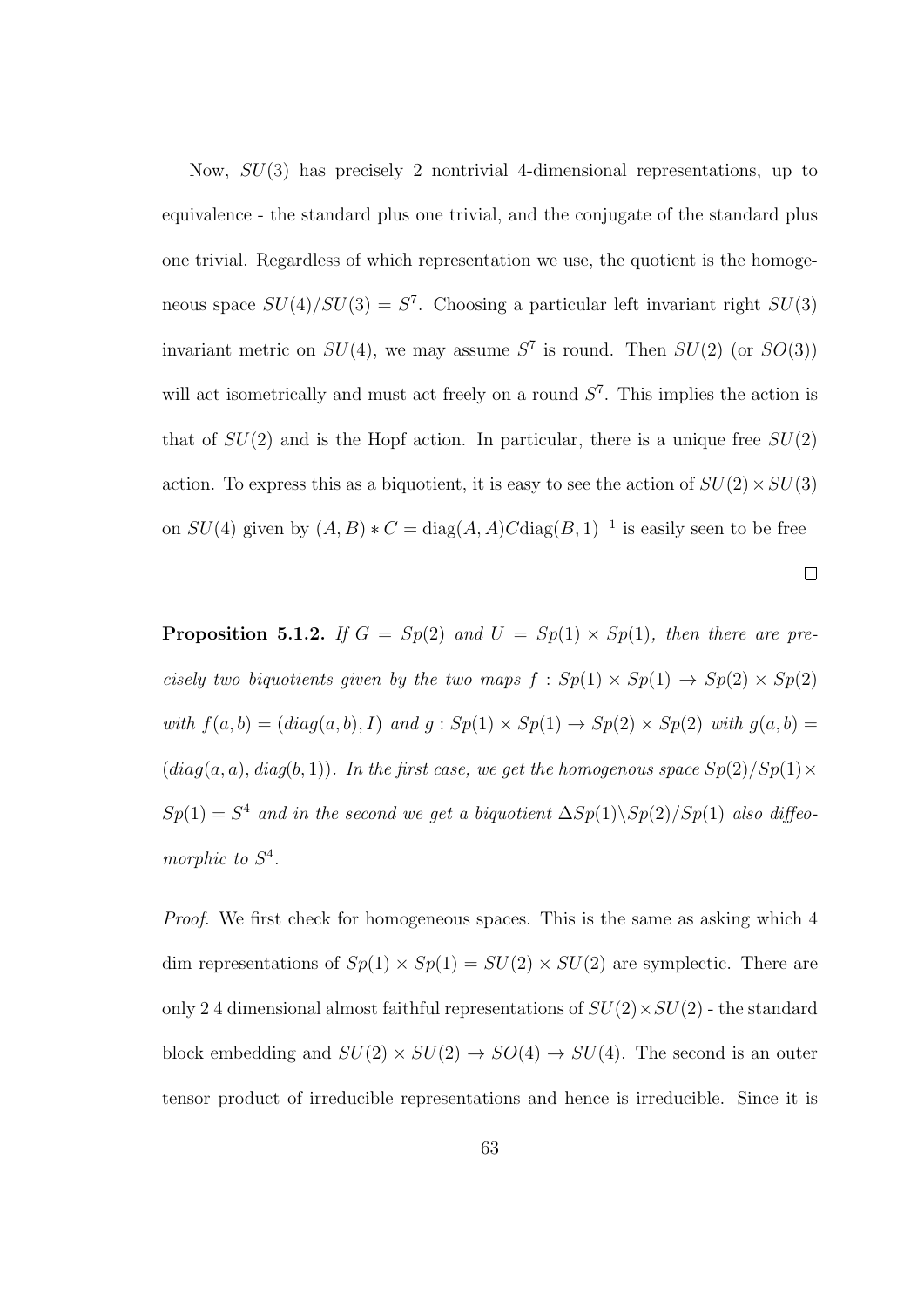clearly orthogonal, it cannot be symplectic. The standard block embedding, on the other hand, is a sum of 2 symplectic representations and is thus symplectic. It is well known that  $Sp(2)/Sp(1) \times Sp(1) = S^4$ .

We now look for biquotients. To do this, we must first list all the symplectic representations  $f: Sp(1) \to Sp(2)$ . It's easy to see that the only choices are

- 1) The unique 4 dimensional representation of  $SU(2)$ .
- 2) The map sending  $a \in Sp(1)$  to  $diag(a, a)$  in  $Sp(2)$ .
- 3) The map sending  $a \in Sp(1)$  to  $diag(a, 1)$  in  $Sp(2)$ .

Thus, we need to figure out for which pairs of  $(1), (2), (3)$  we get a free biquotient action. The freeness condition in this case is equivalent to asking that no noncentral element in the image of one map be conjugate to any noncentral element in the image of the second map. Notice that two elements in  $Sp(2)$  are conjugate iff after conjugating them separately to the standard maximal tori, the eigenvalues agree up to order and complex conjugation.

Thus, it's clear we may restrict to choosing two different maps. Further, to check this condition, it's enough to check where the maximal tori of the images intersect. Eigenvalues on the maximal tori are respectively given by:

- 1)  $\lambda^3, \lambda$
- 2)  $\mu, \mu$
- 3)  $\eta$ , 1

It easily follows that 1) and 2) together do not give a biquotient action. To see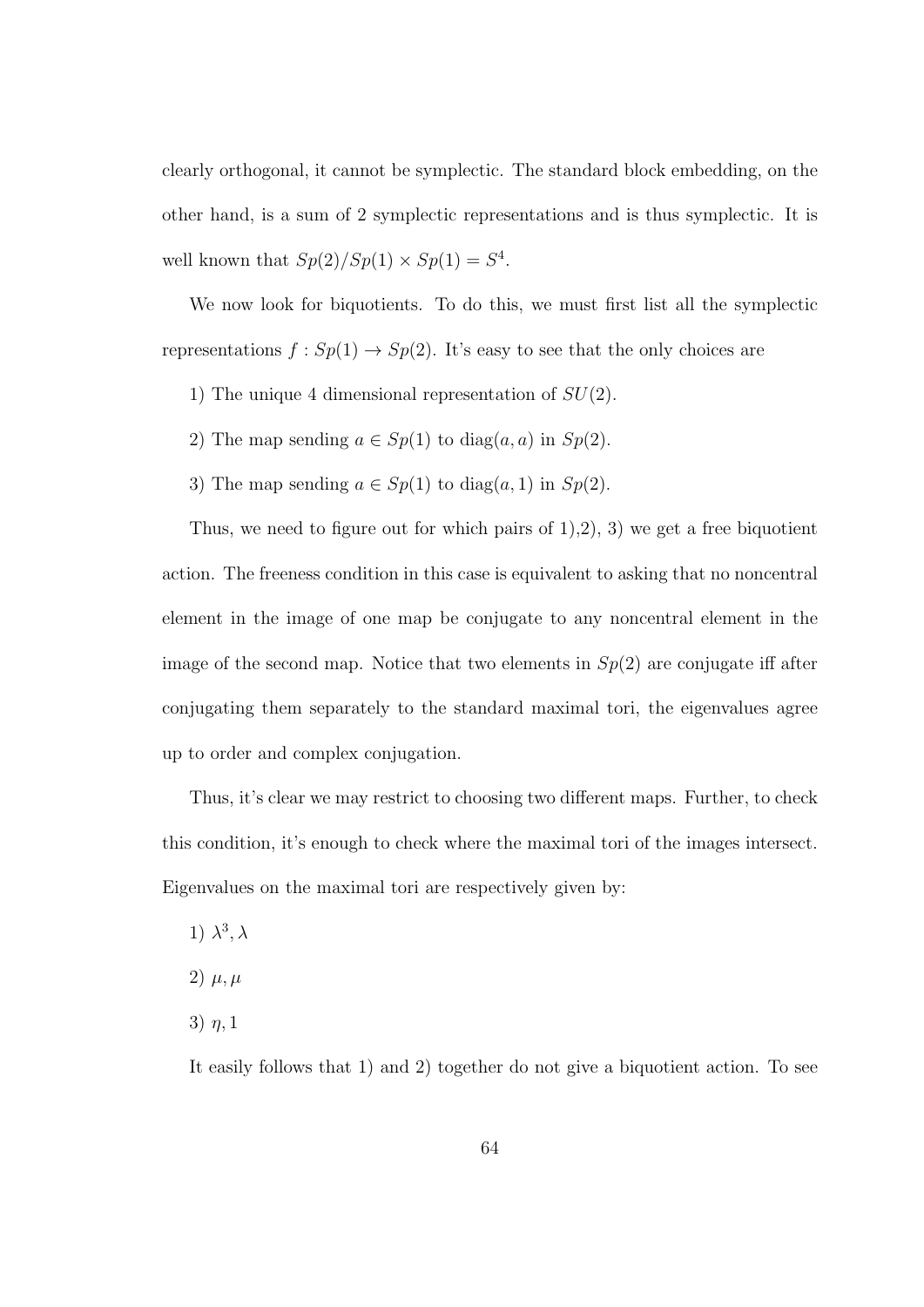this, let  $\lambda = i$ . Then the eigenvalues we get for 1) are  $-i, i$ . If we let  $\mu = i$ , then we get *i*, *i* for the eigenvalues. But these two elements of  $T^2 \subseteq Sp(2)$  are conjugate and noncentral.

Likewise, 1) and 3) do not give a biquotient action, which can be seen by choosing  $\lambda = \mu = \zeta_3$ , a primitive 3rd root of unity. Hence the eigenvalue lists are both 1,  $\lambda$ , giving a noncentral conjugacy.

However, for 2) and 3), do give a biquotient action. This is because if the list  $\mu, \mu$  is the same as the list  $\eta$ , 1 up to order and complex conjugacy, then we clearly have  $\mu = 1$  which implies  $\eta = 1$ . But the only element of  $T^2 \subseteq Sp(2)$  with both eigenvalues 1 is the identity element.

Finally, we note that  $\Delta Sp(1)\backslash Sp(2)/Sp(1)$  is diffeomorphic to  $S^4$ . In fact, by viewing this as  $\Delta Sp(1)[Sp(2)/Sp(1)]$ , we see that this is an  $S^3$  action on  $S^7$ . By choosing the metric on  $Sp(2)$  appropriately, the induced metric on  $Sp(2)/Sp(1)$  is round, so the  $S<sup>3</sup>$  action is linear. We've already seen this must be the Hopf action and the quotient is  $\mathbb{H}P^1 = S^4$ .

 $\Box$ 

**Proposition 5.1.3.** If  $G = Spin(7)$  and  $U = G_2 \times SU(2)$  up to finite cover, then the only biquotient is given as  $G_2 \setminus Spin(7)/SU(2)$  where  $G_2$  embeds into  $Spin(7)$ in the standard way and  $SU(2)$  is embedded into  $Spin(7)$  via the lift of the map  $SU(2) \rightarrow SO(3) \rightarrow SO(7)$  mapping an element B of  $SO(3)$  to  $diag(B, 1, 1, 1, 1)$ . The biquotient is also diffeomorphic to  $S^4$ .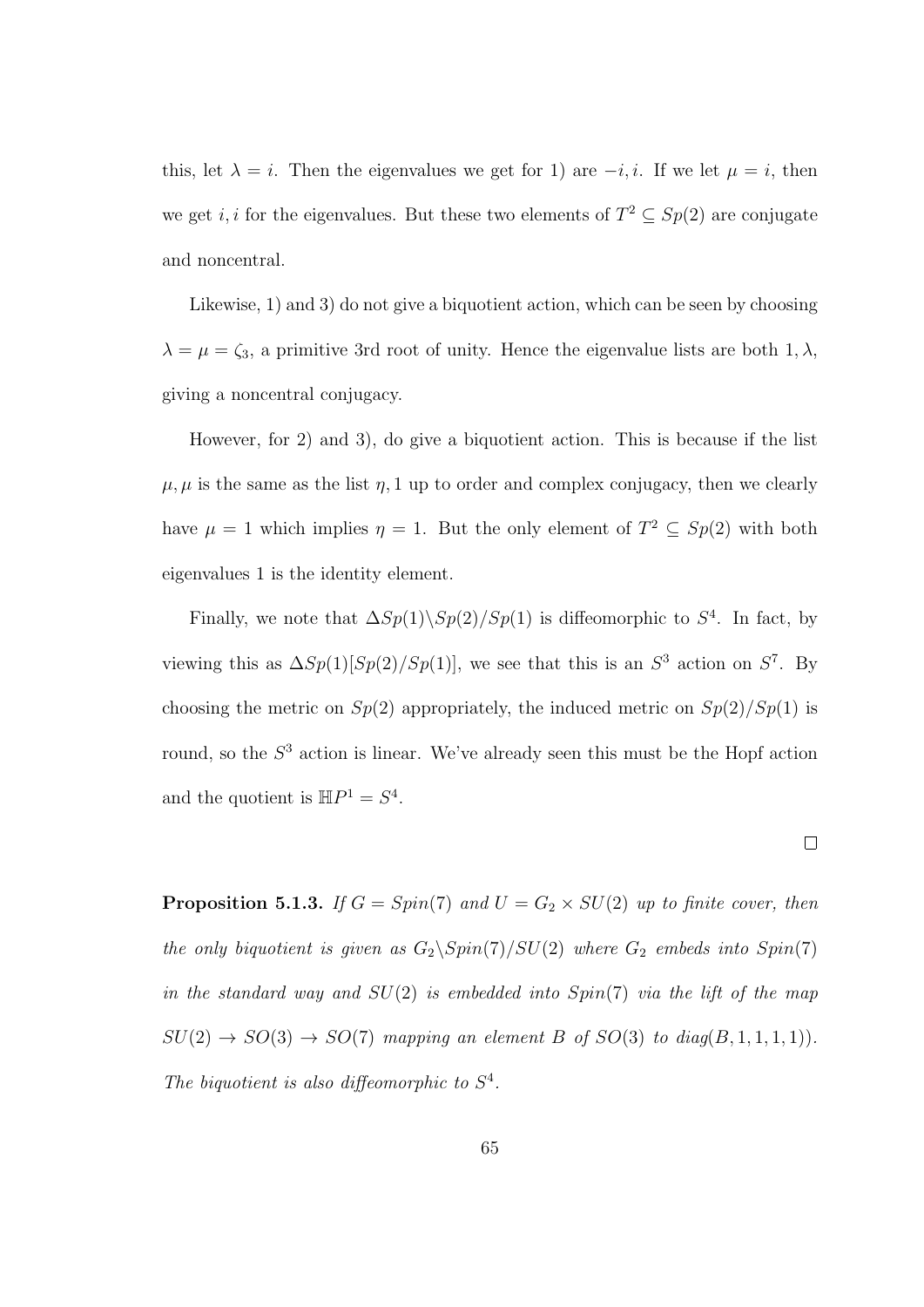*Proof.* First note that there is precisely one  $G_2$  in  $SO(7)$  since  $G_2$  has a unique nontrivial 7 dimensional representation. It follows that there are no homogeneous spaces of the form  $Spin(7)/(G_2 \times SU(2))$ . Thus, any biquotients must be of the form  $G_2\backslash Spin(7)/SU(2)$ .

The unique embedding of  $G_2$  into  $Spin(7)$  gives the space  $G_2\backslash Spin(7) = S^7$ with a round metric if the metric on  $Spin(7)$  is biinvariant. This implies the  $SU(2)$ action must be the Hopf action and the quotient diffeomorphic to  $S<sup>4</sup>$ . In particular the  $SU(2)$  action must be unique.

So, despite the fact that there are 6 nontrivial immersions of  $SU(2)$  into  $SO(7)$ , there is a unique one giving a free action. To see that it's the map  $SU(2) \rightarrow$  $SO(3) \rightarrow SO(7)$ , the second map being the usual block embedding, we consider the eigenvalues of the maximal torus of the image. For  $G_2$  the eigenvalues of the maximal torus are  $\lambda$ ,  $\overline{\lambda}$ ,  $\mu$ ,  $\overline{\mu}$ ,  $\lambda$  $\mu$ ,  $\overline{\lambda}$  $\overline{\mu}$ , 1 while for  $SU(2)$  the eigenvalues of the maximal torus are  $\eta^2$ ,  $\overline{\eta}^2$ , 1, 1, 1, 1, 1. Two entries in  $SO(7)$  are conjugate iff they have the same eigenvalues up to order. Equating the two lists of eigenvalues, we see that since 5 of the eigenvalues of the  $SU(2)$  list are 1, we must have without loss of generality that  $\lambda = 1$ . This implies that either  $\mu = 1$  or  $\lambda \mu = 1$  which implies  $\mu = 1$ . This then implies that  $\eta^2 = \pm 1$ , so that both elements are the identity.

 $\Box$ 

**Proposition 5.1.4.** There are no biquotients with  $G = Spin(8)$  and  $U = G_2 \times$  $Sp(2)$ .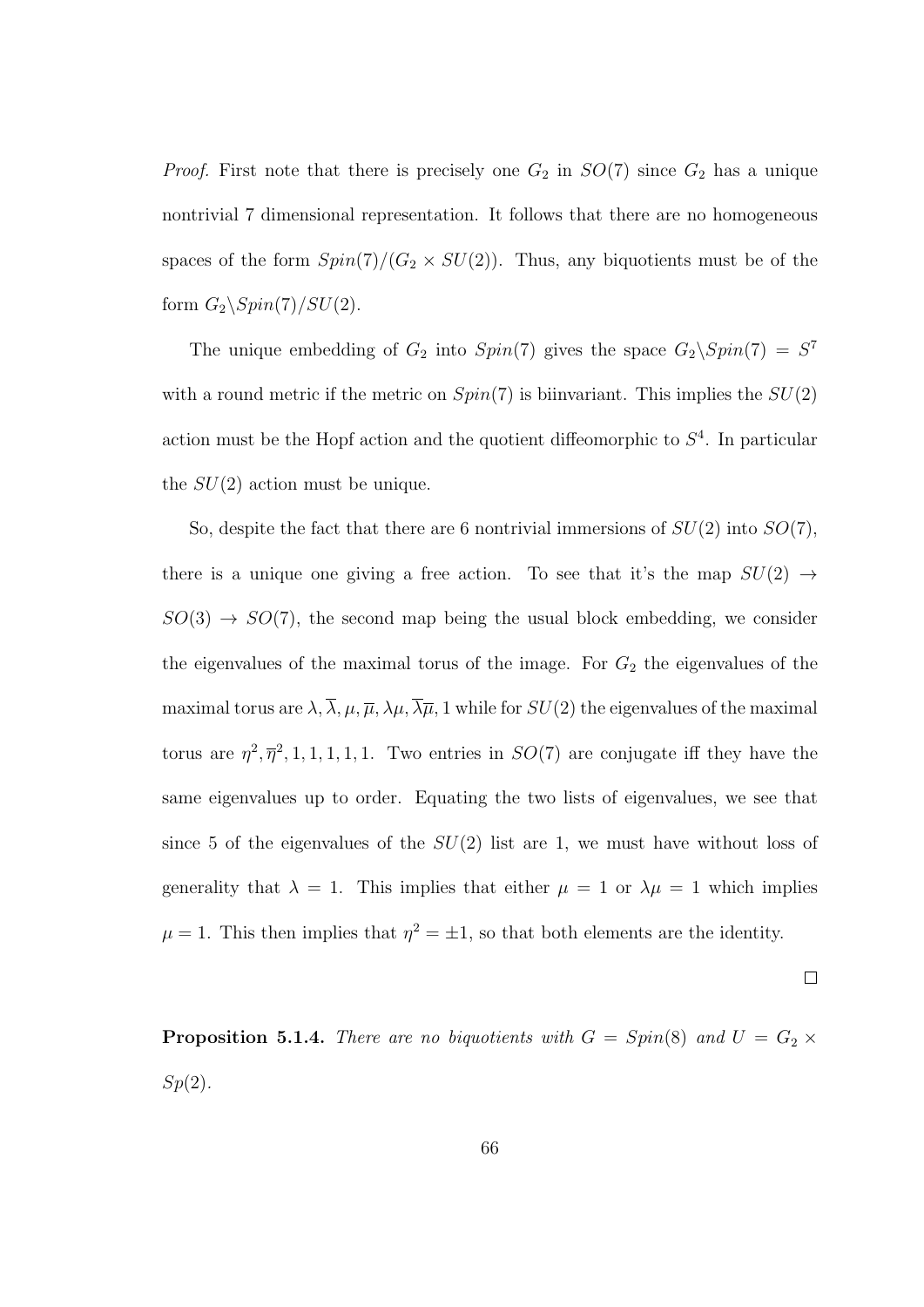*Proof.* First note there are no homogeneous spaces of the form  $Spin(8)/G_2 \times Sp(2)$ because the minimal representation of  $G_2 \times Sp(2)$  has dimension 11.

Now,  $G_2$  only embeds in  $Spin(8)$  one way, coming from  $7dim + 1dim$ . Hence, the eigenvalues of the maximal torus of  $G_2$  in  $Spin(8)$  are  $\lambda, \mu, \lambda\mu, \overline{\lambda}, \overline{\mu}, \overline{\lambda\mu}, 1, 1$ .

On the other hand  $Sp(2)$  immerses in  $Spin(8)$  in precisely two ways: first via  $Sp(2) \rightarrow SO(5) \rightarrow SO(8)$ , where the first map is the double cover and the second is the block embedding, and second the embedding induced from the map  $\mathbb{H}^2 \to \mathbb{C}^4 \to$  $\mathbb{R}^8$ . The first has eigenvalues  $\eta^2, \nu^2, \overline{\eta^2}, \overline{\nu^2}, 1, 1, 1, 1$  and the second has eigenvalues  $\eta, \eta, \overline{\eta}, \overline{\eta}, \nu, \nu, \overline{\nu}, \overline{\nu}.$ 

In the first case, choosing  $\mu = \overline{\lambda}$  and  $\eta = \nu = \mu$ , we see the eigenvalues lists agree up to order, and hence we get a noncentral conjugacy, and hence do not get a biquotient action. Likewise, in the second case, setting  $\lambda = \overline{\mu} = \eta$  and  $\nu = 1$ , we  $\Box$ get a noncentral conjugacy so do not get a biquotient.

**Proposition 5.1.5.** If  $G = Spin(8)$  and  $U = Spin(7) \times SU(2)$ , then the only biquotient is of the form  $Spin(7)\S{pin(8)}/SU(2) = S^7/SU(2) = S^4$  with the  $Spin(7)$  in  $Spin(8)$  coming from the standard block embedding of  $SO(7)$  into  $SO(8)$ and the  $SU(2)$  embedded via  $SU(2) \rightarrow SU(4) \rightarrow SO(8)$ , the first map sending  $A \rightarrow diag(A, A)$  and the second the standard inclusion induced from the map  $\mathbb{C}^4 \to \mathbb{R}^8$ .

*Proof.* There are no homogeneous actions since the smallest representation of  $U$  is 9 dimensional. Hence, all biquotients must be of the form  $Spin(7)\S{pin(8)}/SU(2)$ .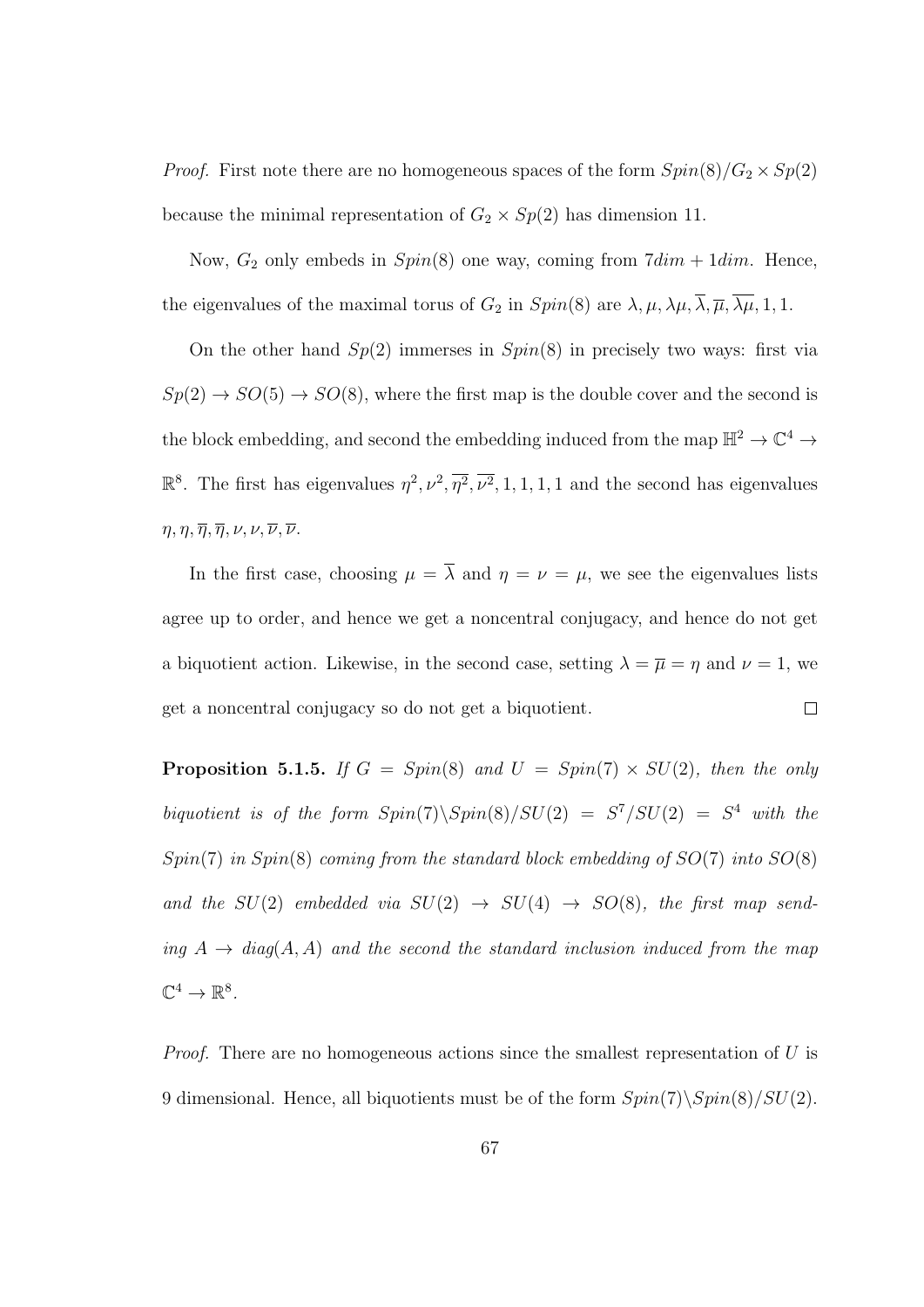Now,  $Spin(7)$  embeds into  $Spin(8)$  in the 3 different ways. The first is the lift of the usual embedding of  $SO(7)$  into  $SO(8)$  and the other two are given by the 2 spin representations. However,  $Spin(8)$  is unique in that is has extra outer automorphisms (via triality) so that the three  $Spin(7)$  are actually brought into each other via these outer automorphisms. Hence,  $Spin(7)\backslash Spin(8) = S^7$  regardless of the embedding of  $Spin(7)$  in  $Spin(8)$ . Thus, as usual, we need a free isometric  $SU(2)$  action on a round  $S^7$ , so it must be the Hopf action with quotient  $S^4$ . It remains to determine which embedding of  $SU(2)$  into  $Spin(8)$  induces the Hopf action.

We may assume without loss of generality that  $Spin(7)$  is embedded into  $Spin(8)$ via the lift of the standard block embedding. Hence, the list of eigenvalues of the image maximal torus are  $\lambda, \nu, \eta, \overline{\lambda}, \overline{\nu}, \overline{\eta}, 1, 1$ . For the proposed embedding of  $SU(2)$ into  $Spin(8)$ , the eigenvalues are  $\mu, \mu, \mu, \mu$  and their complex conjugates. If these two lists are equal up to order, then clearly  $\mu = 1$ , so the only conjugacy is at the identity element. Hence, this action gives the free action.

 $\Box$ 

Putting this altogether gives the following theorem:

**Theorem 5.1.6.** Suppose  $M = G/U$  has the same rational homotopy groups as  $S<sup>4</sup>$ . Then M is diffeomorphic to  $S<sup>4</sup>$  and we either have U simple with  $G/\!\!/ U = G/U$ homogeneous or  $U = U' \times SU(2)$  with  $U' \backslash G = S^7$  homogeneous.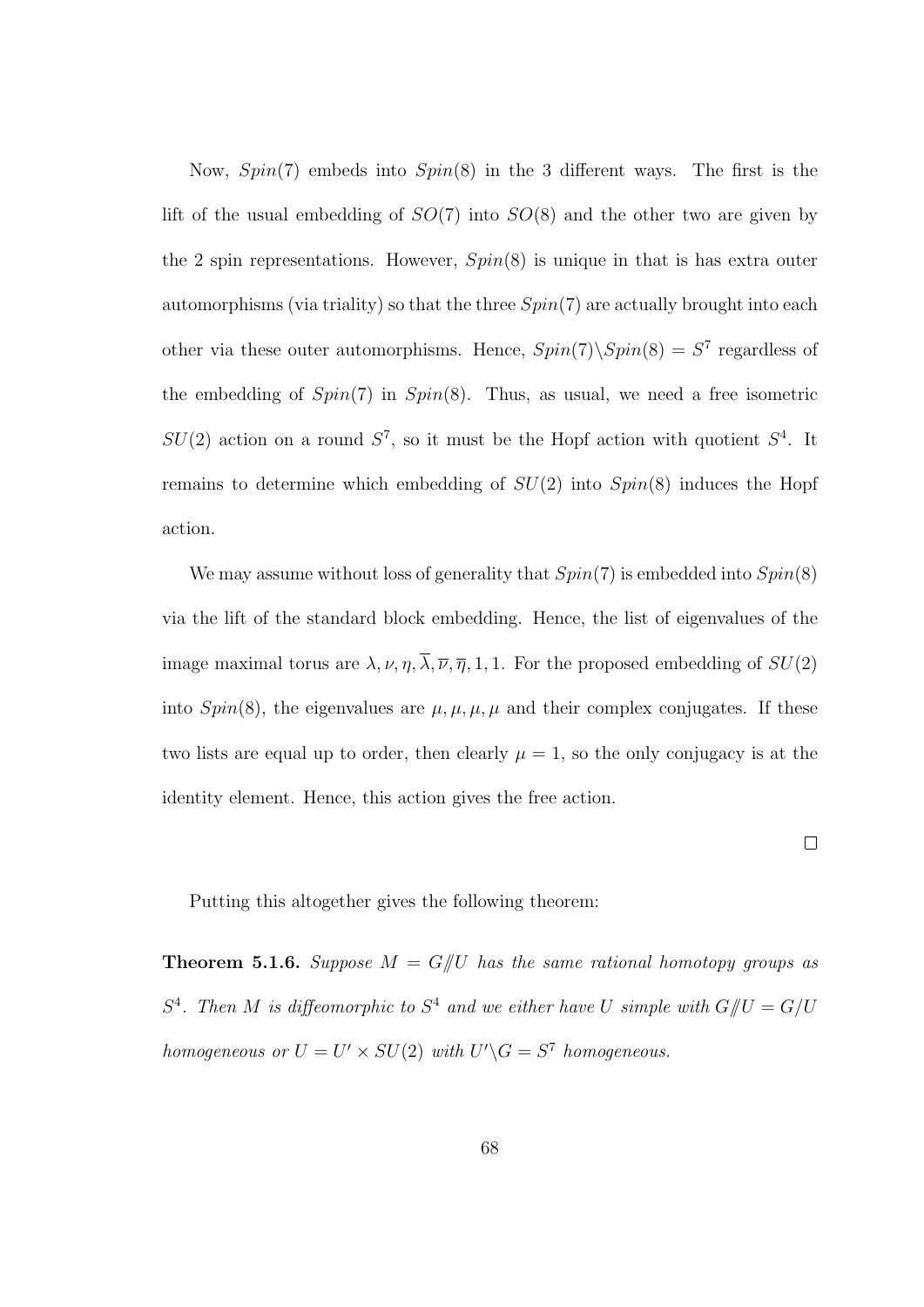We now handle the case of biquotients with the same rational homotopy groups as  $\mathbb{C}P^2$ .

**Proposition 5.1.7.** Suppose  $M = G/U$  with  $G = SU(3)$  and  $U = SU(2) \times$  $S^1$ . There is a unique homogeneous action with  $SU(3)/U(2) = \mathbb{C}P^2$  and a unique nonhomogeneous action

$$
(A, z) * B = diag(zA, \overline{z}^{2})B diag(z^{4}, z^{4}, z^{-8})^{-1}.
$$

The quotient in the nonhomogeneous case is diffeomorphic to  $\mathbb{C}P^2$  just as in the homogeneous case.

*Proof.* First, we check for homogenous spaces.  $SU(2)$  has a 2 nontrivial 3 dimensional representations, the first given as the block embedding  $SU(2) \subseteq SU(3)$  and the second given by  $SU(2) \rightarrow SO(3) \subseteq SU(3)$ . It is easy to see that since the second case determines an irreducible 3 dimensional representation, that there is no almost faithful extension of this map to a map  $S^1 \times SU(2) \rightarrow SU(3)$ . Hence, in the homogeneous case, we must use the block embedding. From here, it's clear that the only extension of  $SU(2) \subseteq SU(3)$  to  $S^1 \times SU(2) \rightarrow SU(3)$  is given by  $U(2) \subseteq SU(3)$ .

Now we check for biquotients. If we use the map  $SU(2) \rightarrow SO(3) \subseteq SU(3)$ , then the eigenvalues of the maximal torus of the image are  $\lambda^2$ ,  $\overline{\lambda}^2$ , 1. The circle  $S^1$ must act on the other side via a map  $z \to \text{diag}(z^a, z^b, z^c)$  with  $a + b + c = 0$  and without loss of generality  $gcd(a, b, c) = 1$ . Note that we cannot have  $|a| = |b| = |c|$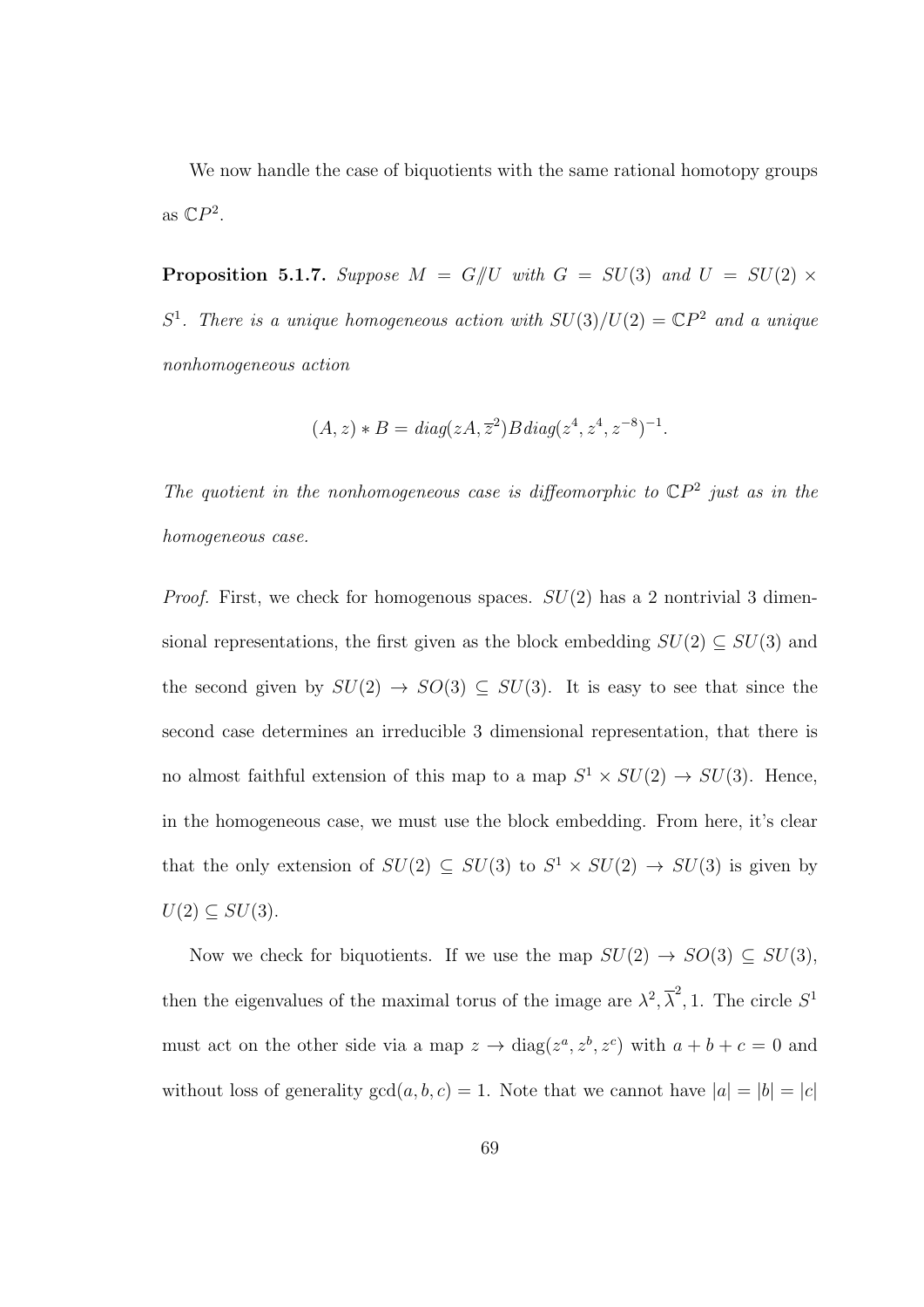by the condition on greatest common divisors. Suppose without loss of generality that |c| is the largest. Letting z be a primitive cth root of 1, we see that the image of z is diag( $z^a, z^b, 1$ ) where  $z^a$  neq1 and the determinant condition implies  $z^a = \overline{z^b}$ . Setting  $\lambda^2 = z^a$ , we get a noncentral conjugacy.

Hence, we must use the block embedding of  $SU(2)$  in  $SU(3)$ . Since we know  $SU(2)\backslash SU(3) = S^5$  and that by choosing the metric on  $SU(3)$  appropriately  $S^5$  is round, it follows that the circle must act as the Hopf action. So, consider the action of  $S^1 \times SU(2)$  on  $SU(3)$  given by  $(z, A) * B = \text{diag}(z^a A, \overline{z}^{2a}) B \text{diag}(z^b, z^c, z^d)^{-1}$  with  $gcd(a, b, c, d) = 1$ . We can identify  $SU(2) \setminus SU(3)$  with  $S<sup>5</sup>$  by taking the last row of  $SU(3)$ . Using this, the induced circle action is

$$
z * (p_1, p_2, p_3) = (z^{-2a-b}p_1, z^{-2a-c}p_2, z^{-2a-d}p_3).
$$

Since we already know this must be, up to change of coordinates, the Hopf action, this implies that either  $2a + b = 2a + c = 2a + d$  or  $2a + b = 2a + c = -2a - d$ (up to reordering b, c, and d.) The first case implies  $b = c = d = 0$ , so recovers the homogeneous action. For the second case, it is easy to see that  $(a, b, c, d)$  $(1, 4, 4, -8)$  generates all the solutions over Z. The fact that  $gcd(a, b, c, d) = 1$ implies this is the only solution.  $\Box$ 

**Proposition 5.1.8.** If  $M = G/U$  and  $G = SU(4)$  and  $U = Sp(2) \times S^1$ , then  $G/\!\!/ U = Sp(2) \backslash SU(4)/S^1$  is diffeomorphic to  $\mathbb{C}P^2$ .

*Proof.* First note that  $Sp(2)$  only has one nontrivial representation of  $dim \leq 4$ , given by the usual embedding of  $Sp(2)$  in  $SU(4)$  induced from the forgetful map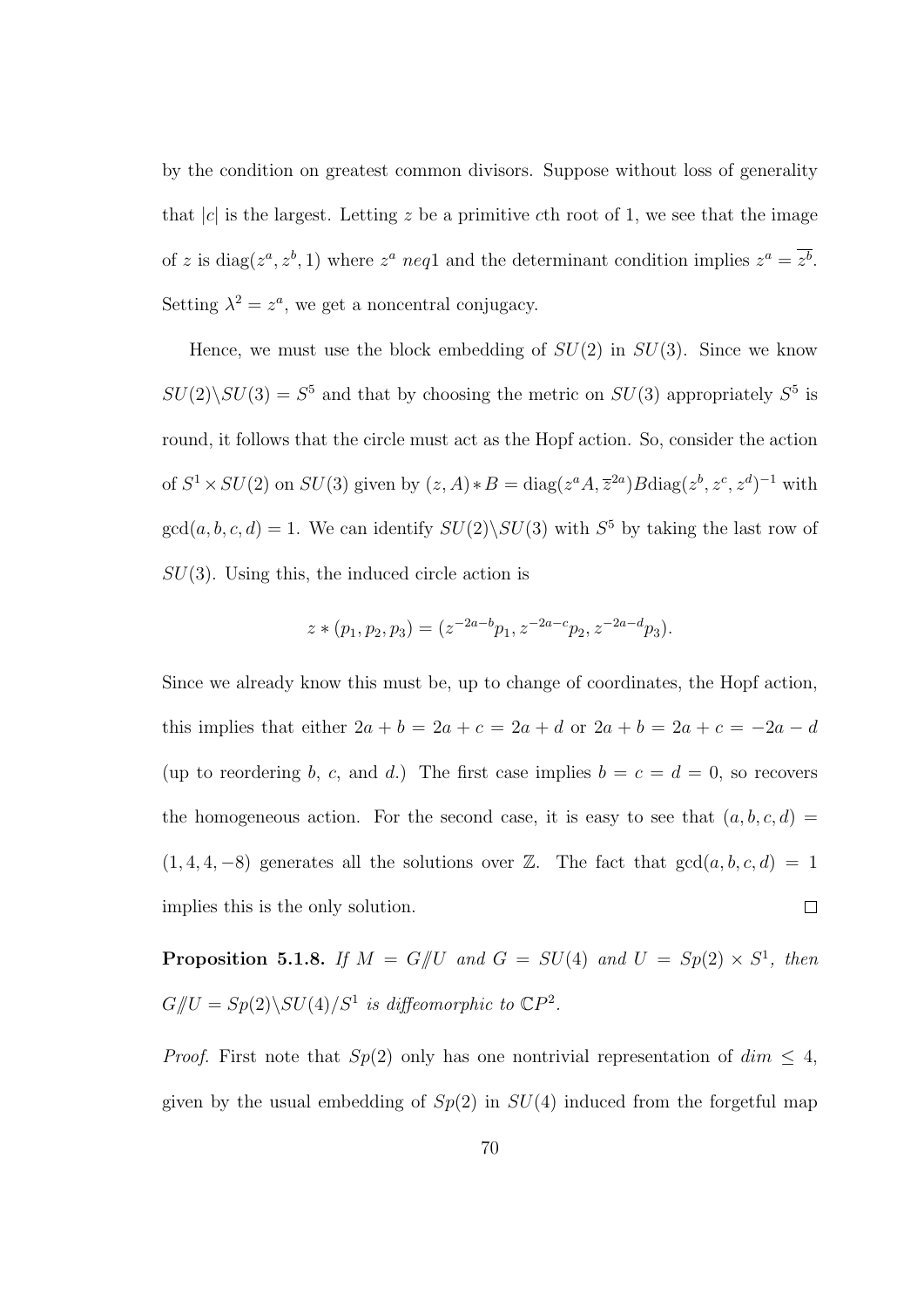$f : \mathbb{H} \to \mathbb{C}^2$ . It follows that there can be no homogeneous actions for there is no extension of this map to an almost faithful map  $f : Sp(2) \times S^1 \to SU(4)$ . It is well known that  $Sp(2)\setminus SU(4) = Spin(5)\setminus Spin(6) = SO(5)\setminus SO(6) = S^5$  which is round. Hence, the circle must act as the Hopf map, so the quotient is diffeomorphic to  $\mathbb{C}P^2$ .

To see what this  $S^1$  looks like in  $SU(4)$ , notice first that the maximal torus of  $Sp(2)$  in  $SU(4)$  has eigenvalues  $\lambda, \overline{\lambda}, \eta, \overline{\eta}$ . If the circle embeds into  $SU(4)$  as  $diag(z, z, z, \overline{z}^3)$ , then we'll get a free action. For setting the two lists equal, up to order, we see that, possibly renaming  $\lambda$  and  $\eta$ , that  $\lambda = z = \overline{\lambda}$  so that  $z = \pm 1$ . This implies  $\overline{z}^3 = \pm 1$  as well, which implies  $\lambda = z = \eta = \pm 1$ . The choice of  $-1$  gives to elements which are both in the center, so we merely get an effectively free action, not a free action.

 $\Box$ 

Summarizing these results, we see

**Theorem 5.1.9.** If  $M = G/U$  with M having the same rational homotopy groups as  $\mathbb{C}P^2$ , then M is diffeomorphic to  $\mathbb{C}P^2$ . Further, up to ineffective kernel, every nonhomogeneous biquotient is of the form  $U = U' \times S^1$  with  $U' \backslash G = S^5$  an the  $S^1$ acting as the Hopf action.

We now handle the case of biquotients with the same rational homotopy groups as  $S^2 \times S^2$ .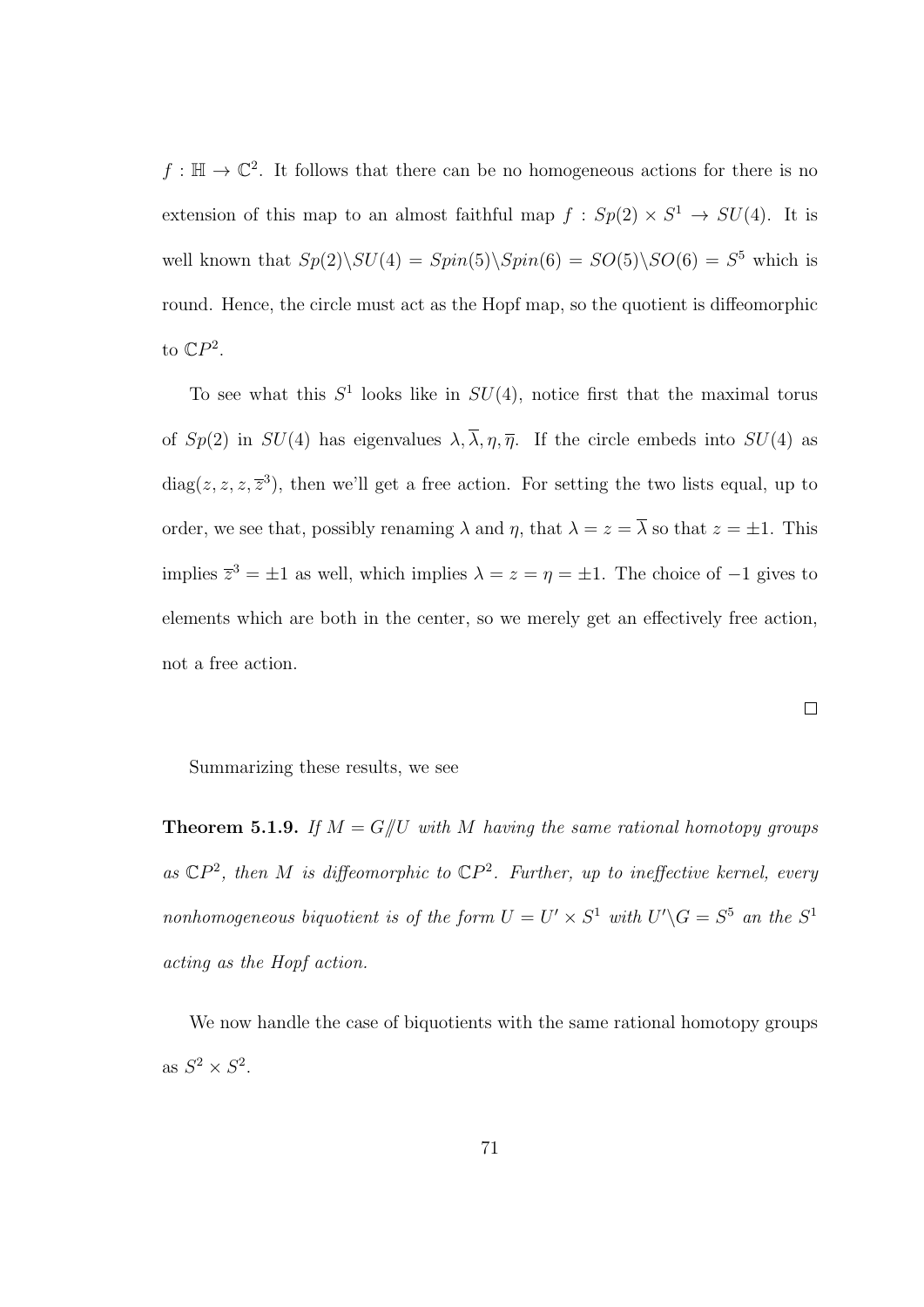**Proposition 5.1.10.** If  $M = G/U$  with  $G = SU(2) \times SU(2)$  and  $U = S^1 \times S^1$ , then the embedding of  $S^1 \times S^1 \to SU(2)^4$  is, up to outer equivalence, given by either

 $(z, w) \rightarrow (diag(z^l, \overline{z^l}), diag(z^2, \overline{z^2}), diag(w, \overline{w}), Id)$  with  $l > 0$  an arbitrary odd integer or

$$
(z, w) \rightarrow (diag(z^l, \overline{z^l}), diag(z, \overline{z}), diag(w, \overline{w}), Id)
$$
 with  $l$  an arbitrary integer or  $(z, w) \rightarrow (diag(z, \overline{z}), diag(z\overline{w}, \overline{z}w), diag(w, \overline{w}), diag(zw, \overline{z}\overline{w}))$ . In the first case, all quotients are diffeomorphic to  $\mathbb{C}P^2 \# - \mathbb{C}P^2$ , the (unique) nontrivial  $S^2$  bundle over  $S^2$ . In the second case, all quotients are diffeomorphic to  $S^2 \times S^2$ . In the last case, the quotient is diffeomorphic to  $\mathbb{C}P^2 \# \mathbb{C}P^2$ .

Remark 5.1.11. For the first two actions, by taking the quotient with respect to the w coordinate first, we see these look like  $S^1$  actions on  $S^3 \times S^2$ . Geometrically, in the first case, the  $S^1$  acts on  $S^3$  as the Hopf action while rotating the  $S^2$  l times. In the second case, the  $S^1$  acts on  $S^3$  as the Hopf action while rotation  $S^2$  2l times.

*Proof.* A general linear action of  $T^2$  on  $S^3 \times S^3$  looks like

$$
(z, w) * ((p_1, p_2), (q_1, q_2)) = ((z^a w^b p_1, z^c w^d p_2), (z^e w^f q_1, z^g w^h q_2)).
$$
  
Notice that if  $det \begin{bmatrix} a & b \\ e & f \end{bmatrix} = 0$ , then there are infinitely many solutions to the  
subspaces equations.

simultaneous equations

$$
au + bv = 0 \tag{5.1.1}
$$

$$
eu + fv = 0 \tag{5.1.2}
$$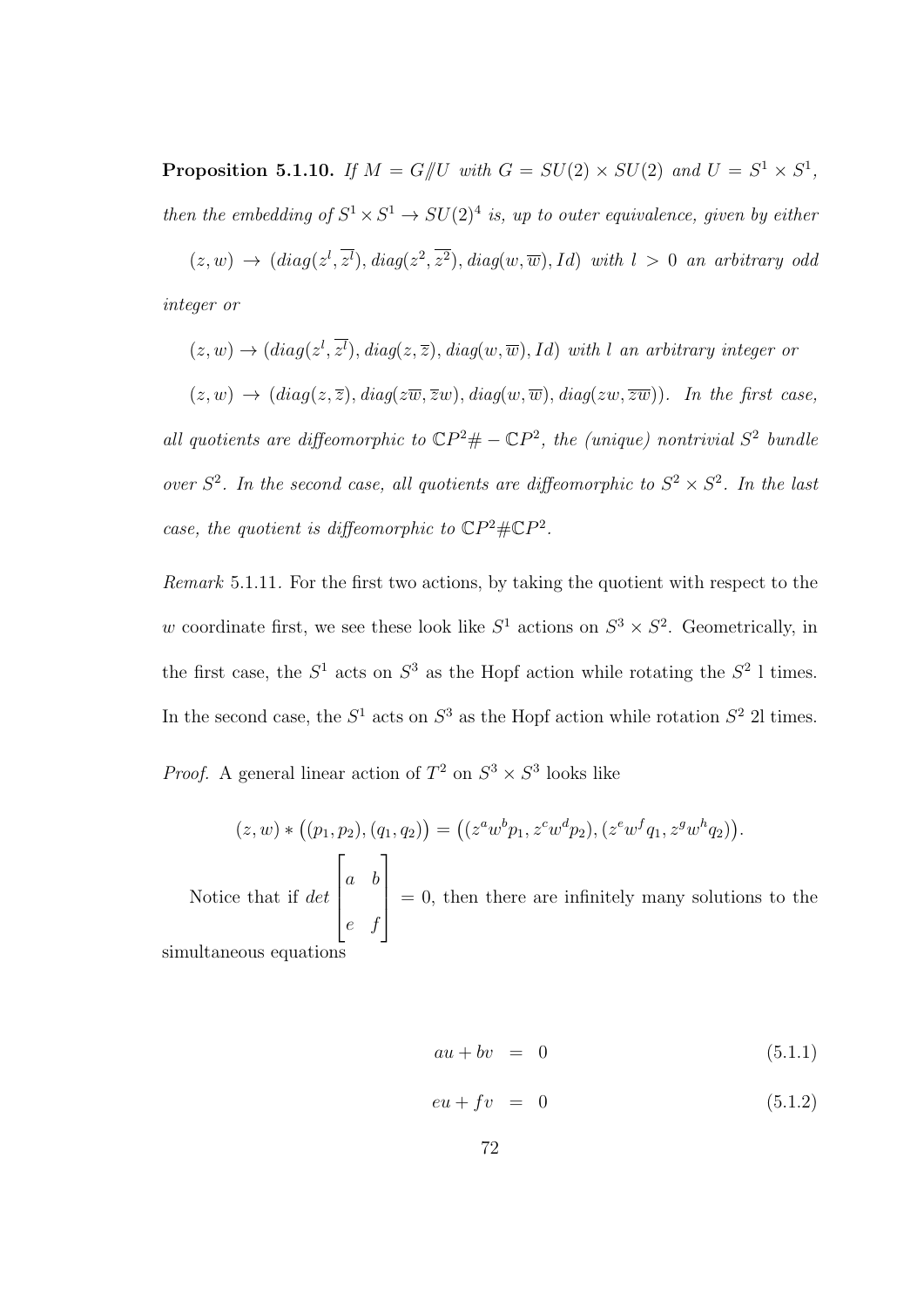If, say,  $(u, v) = (n_1, n_2)$  is a nontrivial integral solution, then

$$
(z^{n_1}, z^{n_2}) * ((1,0), (1,0)) = ((1,0), (1,0))
$$

for all z. Thus, we cannot have an effectively free action in this case.

Hence, we must assume the above determinant is nonzero. It follows by making the action ineffective that we may change coordinates to  $(u', v') = (u^a v^b, u^e v^f)$ . In these coordinates, the action now looks like

$$
(u',v') * ((p_1,p_2),(q_1,q_2)) = ((u'^a p_1, u'^b v'^c p_2), (v'^d q_1, u'^e v'^f q_2))
$$

for some new  $a, b, c, d, e$ , and f. We will abuse notation and reuse  $(u, v)$  for  $(u', v')$ . We may assume without loss of generality that  $gcd(a, b, e) = gcd(c, d, f) = 1$ .

Freeness implies  $a = \pm d = \pm 1$ , for if  $u = \zeta_a$  is an ath root of 1, then  $(u, 1)$  fixes  $((1, 0), (1, 0))$ . By swapping  $p_1$  with  $\overline{p_1}$  and likewise for  $q_1$ , we may assume that  $a = d = 1$ . Now, we also see that  $b = \pm f \pm 1$  for any bth root of unity u,  $(u, 1)$  fixes  $((0, 1), (1, 0))$ . Again, by replacing  $p_2$  with  $\overline{p_2}$  and likewise for  $q_2$ , we may assume that  $b = f = 1$ .

Finally, we claim that such an action is free iff  $1 - ec = \pm 1$ . This is necessary because this is precisely the condition which guarantees that no  $(u, v)$  fixes  $((0, 1), (0, 1))$ . Conversely, if  $(u, v)$  fixes any point, then it must fix one of the 4 pairs of points we've already checked.

By possibly swapping u and v (and thus, e and c), we see the only possible solutions to  $1 - ec = \pm 1$  are when  $c = 0$  and e is arbitrary or  $e = 1, c = 2$  or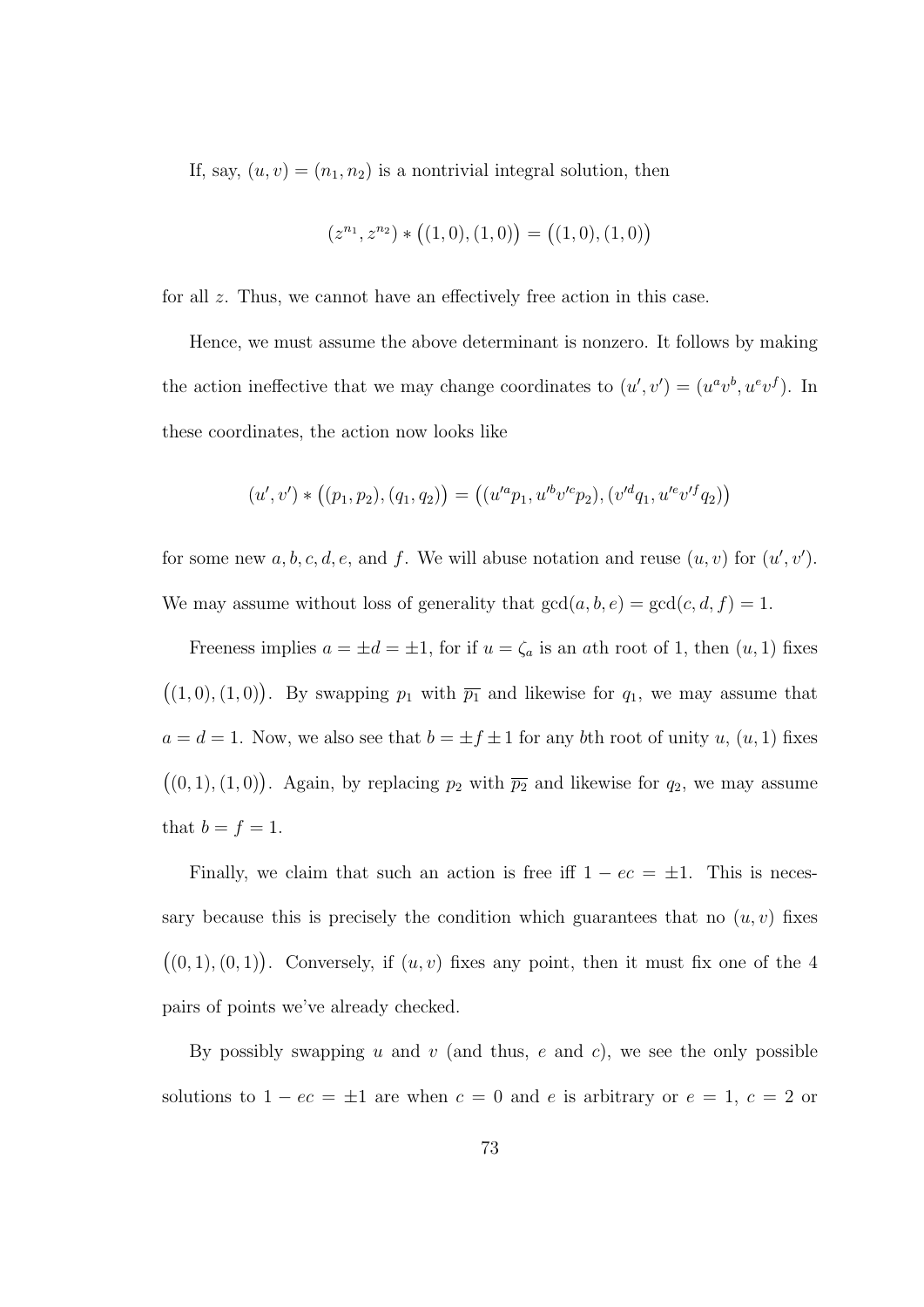$e = -1, c = -2.$  By sending v to  $-v$ ,  $q_1$  to  $\overline{q_1}$ , and  $q_2$  to  $\overline{q_2}$ , we may assume c is nonnegative, so our solutions are  $c = 0, e \ge 0$  or  $e = 1, c = 2$ .

Totaro [29] has already shown that the sporadic example is diffeomorphic to  $\mathbb{C}P^2\sharp \mathbb{C}P^2$ .

We now focus on the  $c = 0$  case. Note that when  $e = 0$ ,  $G/\!\!/ U$  is naturally the total space of a fiber bundle coming from projection onto the first factor  $SU(2)$  ×  $SU(2) \rightarrow SU(2) \rightarrow SU(2)/S^1 = S^2$ , so that  $G/\!\!/ U$  has the structure of an  $S^2$  bundle over  $S^2$ . Since the fiber  $S^2$  is round, the structure group of this bundle is  $SO(3)$  and a simple clutching function argument shows there are precisely two such bundles. These bundles may be identified with  $S^2 \times S^2$  and  $\mathbb{C}P^2\sharp - \mathbb{C}P^2$ . Note that their cohomology rings distinguish them.

We will compute these cohomology rings using the techniques of chapter 2, but first we must convert these actions into effective biquotient actions. To that end, consider the map  $T^2 \to (SU(2) \times SU(2)) \times (SU(2) \times SU(2))$  sending  $(u, v)$ to  $((\text{diag}(u^2, \overline{u}^2), \text{diag}(u^{-e}v, \overline{u^{-e}v})), (Id, \text{diag}(u^{-e}, \overline{u}^{-e}))$ . This action has the same orbits but has ineffective kernel because  $-1$  is in the kernel of the map if l is even and -1 is in the kernel of the action if l is odd.

To convert this to an effective biquotient action, multiply the first and third matrices by the element diag( $u^2, u^2$ )  $\in Z(U(2))$  and the second and fourth by diag( $u^{-e}, u^{-e}$ ) and then replacing  $u^2$  by u everywhere. One obtains the new map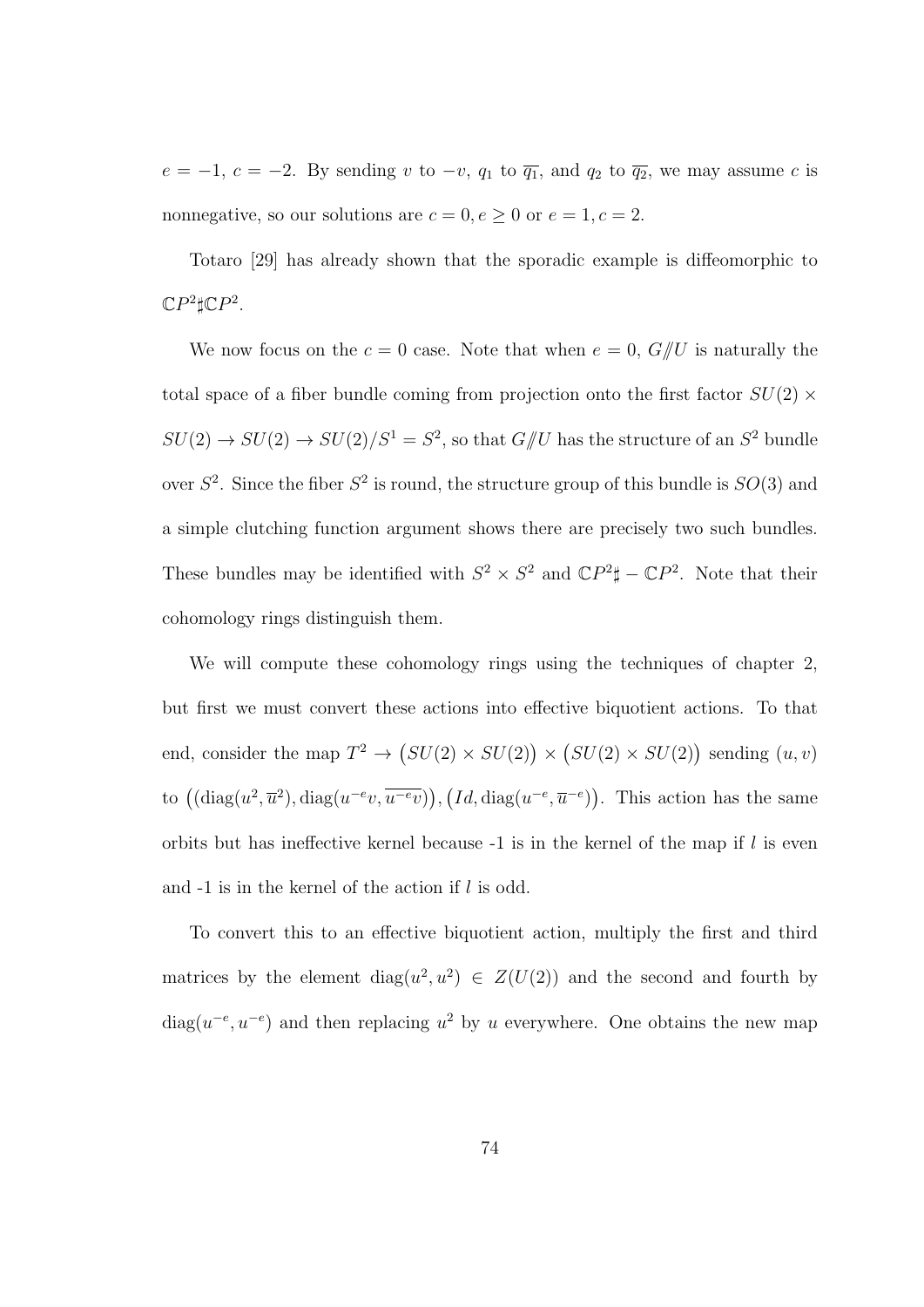sending  $(u, v)$  to

$$
(\text{diag}(u^2, 1), \ \text{diag}(u^{-e}v, \overline{v})), (\text{diag}(u, u), \text{diag}(u^{-e}, 1)).
$$

We claim this new map now induces a free action. Since we already know its effectively free, we need only show that the only element which fixes every point is  $(e, e)$ . So, assume  $(u, v)$  fixes every point. Then, it fixes a point of the form  $(Id, A)$ which implies that  $diag(u^2, 1)diag(u, u)^{-1} = Id$  which, of course, implies  $u = 1$ . Fixing a point of the form  $(A, Id)$  now easily implies  $v = 1$ .

With the description, we are in a position to apply the formalism from chapter 2. Let u and v denote the coordinates of  $T^2$  and let  $x_1, x_2, y_1, y_2$  be the coordinates on  $T^4 \subseteq U(2) \times U(2)$ . Since  $H^*(U(2); \mathbb{Z}) = \Lambda_{\mathbb{Z}}[r_1, r_3]$  we can compute with  $\mathbb{Z}$ coefficients. Here we see that

$$
H^*(B(U(2)\times U(2));\mathbb{Z})\subseteq H^*(BT_{U(2)\times U(2)};\mathbb{Z})=\mathbb{Z}[\overline{x_1},\overline{x_2},\overline{y_1},\overline{y_2}]
$$

can be identified with the subalgebra

$$
\mathbb{Z}[\overline{x_1} + \overline{x_2}, \overline{y_1} + \overline{y_2}, \overline{x_1x_2}, \overline{y_1y_2}].
$$

Hence, we see that  $H^*(B(SU(2)\times SU(2)); Z)$  can be identified with  $\mathbb{Z}[\overline{x_1x_2}, \overline{y_1y_2}]$ . Letting  $f = (f_1, f_2) : T^2 \to (U(2) \times U(2))^2$  be the two maps defining the biquotient action, we see that  $f_1^*x_1 = 2u$ ,  $f_1^*x_2 = 0$ ,  $f_1^*y_1 = -eu + v$ ,  $f_1^*y_2 = -v$ and that  $f_2^*x_1 = u$ ,  $f_2^*x_2 = u$ ,  $f_2^*y_1 = -eu$ , and  $f_2^*y_2 = 0$ .

It follows that  $Bf^*(\overline{x_1x_2}\otimes 1-1\otimes \overline{x_1x_2})=-u^2$ ,  $Bf^*(\overline{y_1y_2}\otimes 1-1\otimes \overline{y_1y_2})=euv-v^2$ .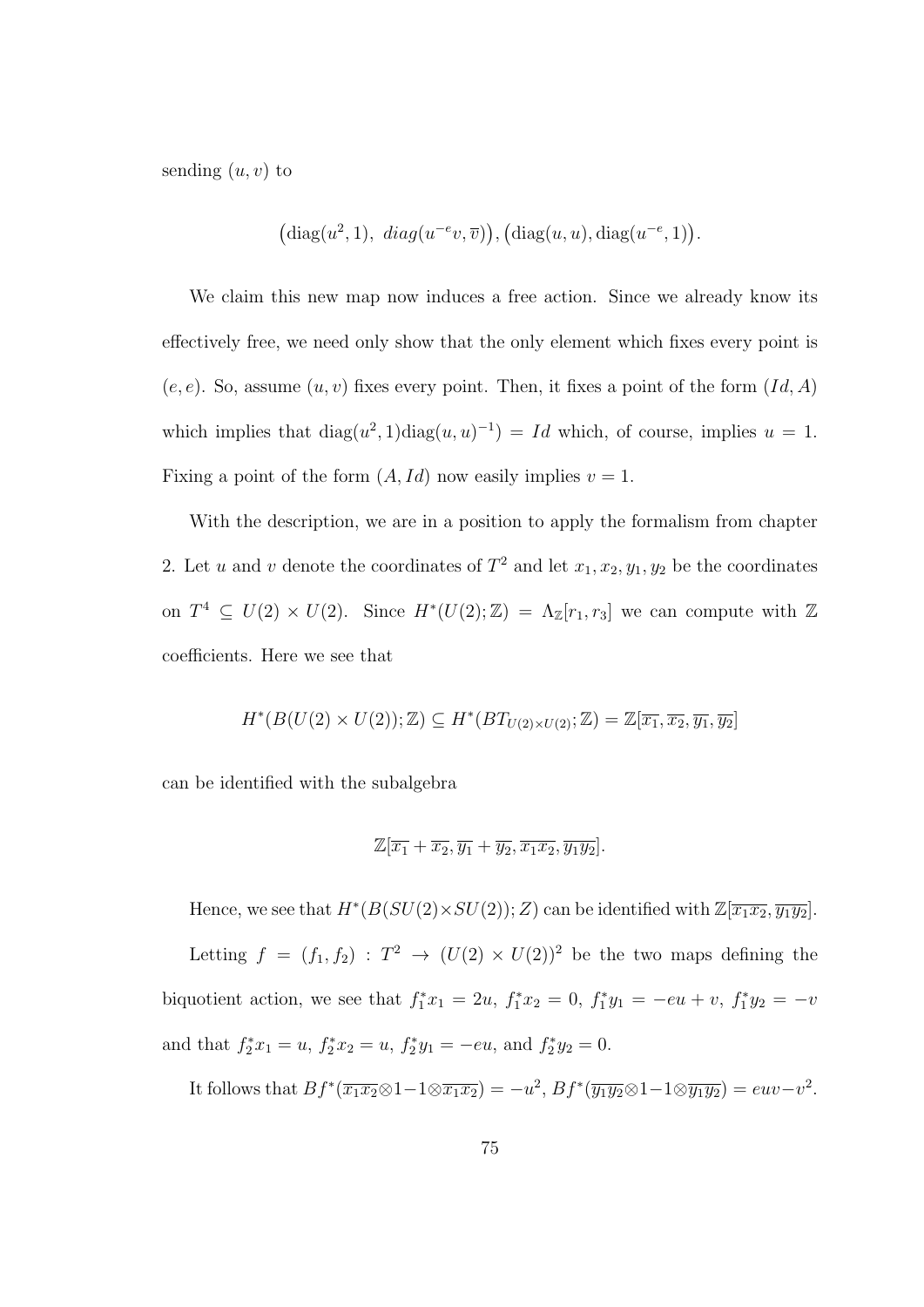Now, if e is even, one can change basis to  $\{u, v - e/2u\}$ . Then one immediately sees that  $(v - e/2u)^2 = v^2 - euv = 0$  so in this basis, we see the cohomology ring is that of  $S^2 \times S^2$ .

If, instead,  $e$  is odd, then use the basis  $\{[1 + (e-1)/2]u - v, v - [(e-1)/2]u\}$ . A computation shows the product of the two basis elements is 0 and that the square of one is minus the square of the other, i.e., this is the cohomology ring of  $\mathbb{C}P^2\sharp = \mathbb{C}P^2$ .

 $\Box$ 

## 5.2 5 dimensional biquotients

**Proposition 5.2.1.** Assume a 1-connected biquotient  $M = G/U$ , has the same rational homotopy groups as  $S^5$ . Then  $M = SU(4)/Sp(2), SU(3)/SU(2)$ , or the Wu manifold  $SU(3)/SO(3)$ . All cases are homogeneous. The first two are diffeomorphic to  $S^5$  while the Wu manifold is not homotopy equivalent to  $S^5$ .

*Proof.* We've already seen that either  $G = SU(3)$  and U is given, up to finite cover, as  $SU(2)$  or  $G = SU(4)$  and  $U = Sp(2)$  given by a homogenous action. In the second case, notice simply that  $SU(4)/Sp(2) = Spin(6)/Spin(5) = SO(6)/SO(5) = S<sup>5</sup>$  as there is a unique embedding of  $Sp(2)$  into  $SU(4)$ .

Now, assume  $G = SU(3)$  and U is  $SU(2)$ . A biquotient action is given by a map  $SU(2) \rightarrow SU(3) \times SU(3)$ . However, there are, up to conjugacy, only 2 nontrivial homomorphisms  $SU(2) \rightarrow SU(3)$  given by 1) the block embedding and 2)  $SU(2) \rightarrow SO(3) \rightarrow SU(3)$ . A nonhomogeneous biquotient action can only occur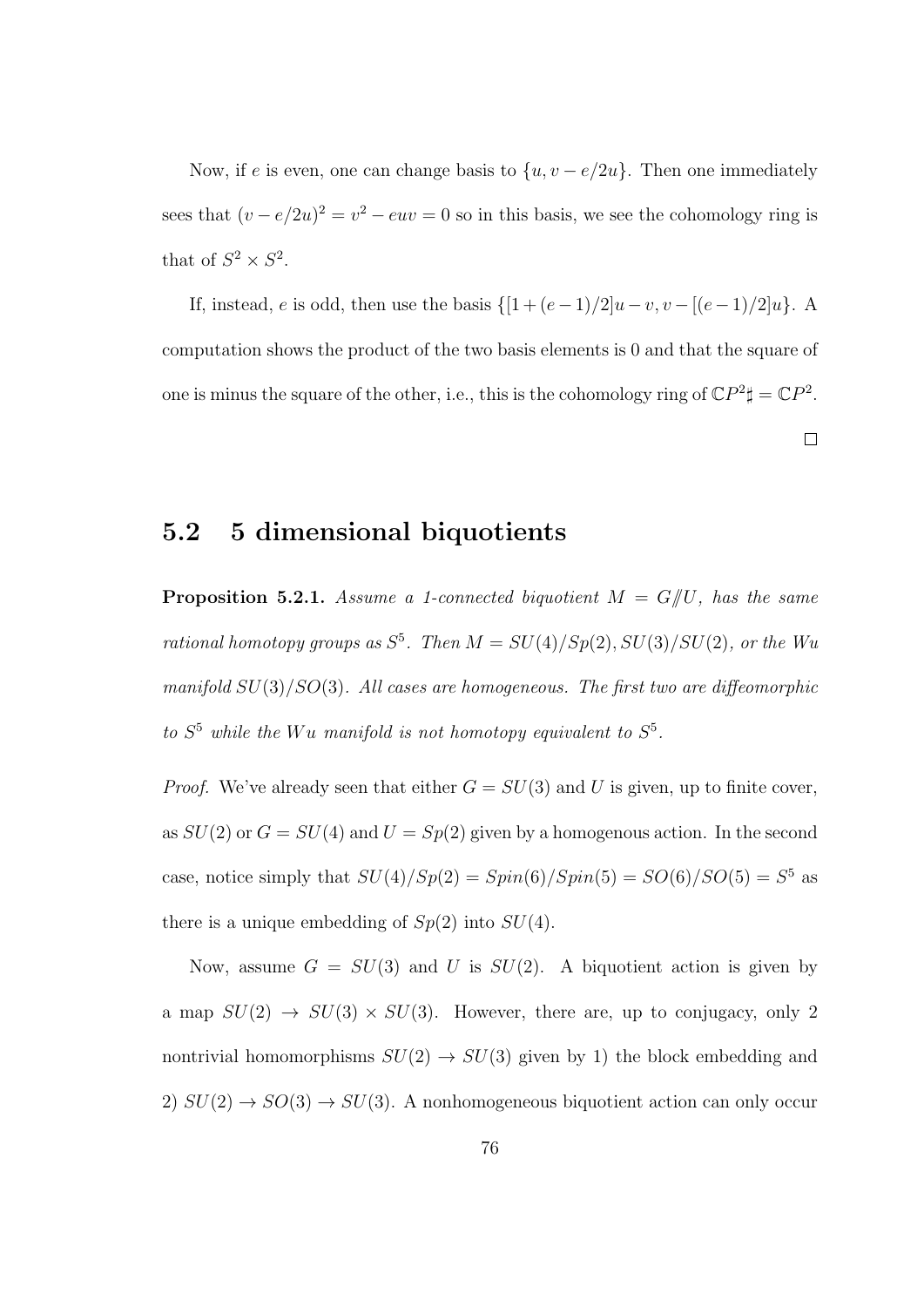by using 1) for the left action and 2) for the right action. However, this won't work because the eigenvalues of the image torus are  $\lambda$ ,  $\overline{\lambda}$ , and 1 for the block embedding and  $\lambda^2$ ,  $\overline{\lambda}^2$ , 1 for the  $SO(3)$  embedding. Choosing  $\lambda = \zeta_3$ , a 3rd root of unity gives a noncentral conjugacy.

Thus, the only options are homogeneous, giving  $SU(3)/SU(2) = S<sup>5</sup>$  and the Wu manifold  $SU(3)/SO(3)$ . The long exact sequence of homotopy groups shows  $\pi_2(SU(3)/SO(3)) = \mathbb{Z}/2\mathbb{Z}$ , showing this example is distinct up to homotopy from  $S^5$ .

Proposition 5.2.2. Suppose M is a 1-connected biquotient and that M has the same rational homotopy groups as  $S^3 \times S^2$  so  $G = SU(2) \times SU(2)$  and  $U = S^1$ . The action is, up to equivalence, given by

$$
z \rightarrow (diag(z^a, z^{-a}), diag(z^b, z^{-b}), diag(z^c, z^{-c}), diag(z^d, z^{-d}))
$$

where we may assume without loss of generality that  $gcd(a, b, c, d) = 1$ . The action is free iff  $gcd(a^2 - c^2, b^2 - d^2) = 1$  or 4. The quotient  $G/U$  is diffeomorphic to  $S^2 \times S^3$  when this gcd is 1 and is diffeomorphic to the unique nontrivial  $S^3$  bundle over  $S^2$  when the gcd is 4.

*Proof.* We first check for effective freeness. So, assume diag( $z^a$ ,  $\overline{z}^a$ ) is conjugate to diag( $z^c, \overline{z}^c$ ) and that diag( $z^b, \overline{z}^b$ ) is conjugate to diag( $z^d, \overline{z}^d$ ). Then this implies  $z^a = z^{\pm c}$  and  $z^b = z^{\pm d}$ . For now, assume we use the  $+$  sign, the other cases being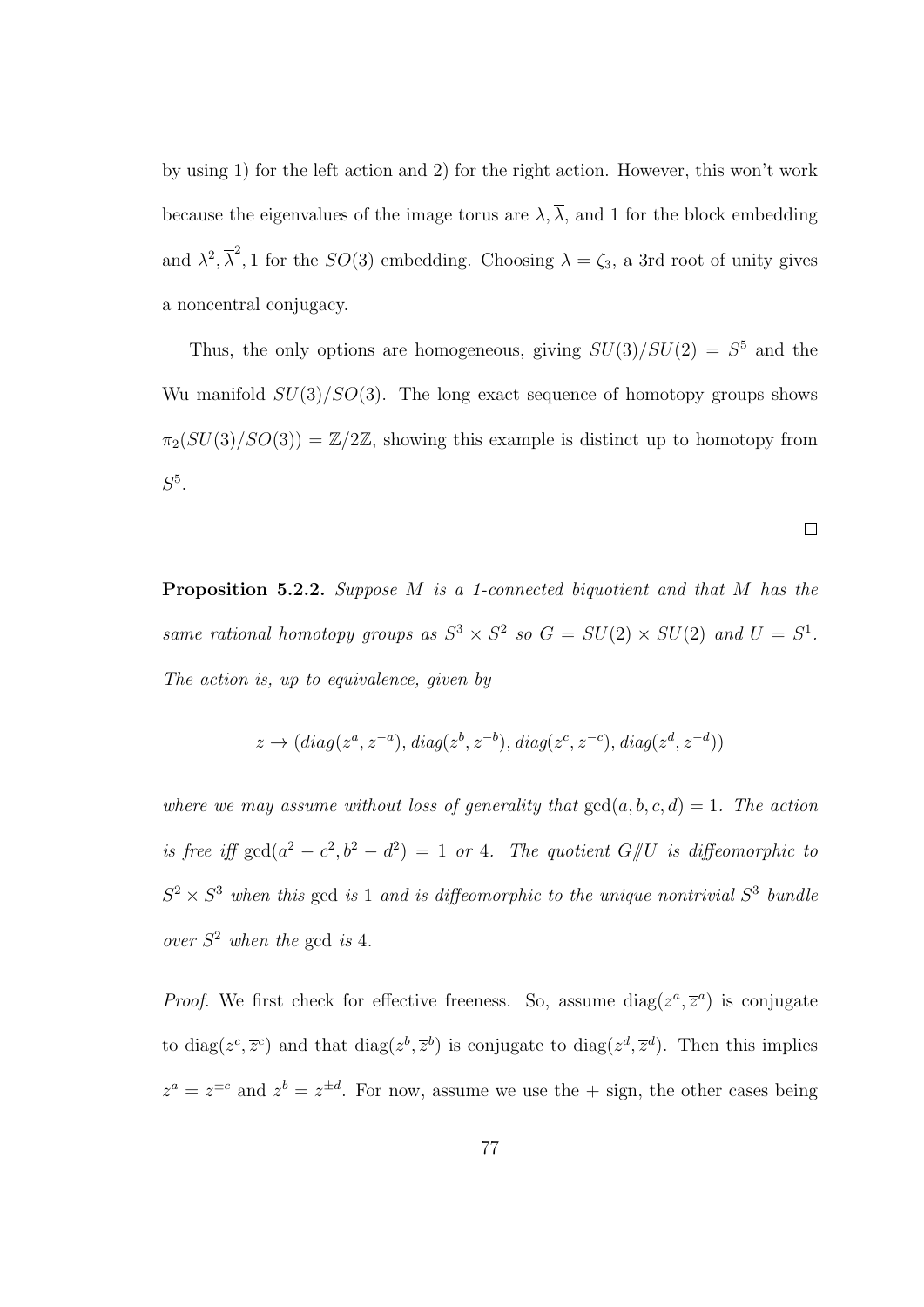similar. Sice  $z^a = z^c$  and  $z^b = z^d$ , then it follows that  $z^{a-c} = z^{b-d} = 1$ , so that z must be a  $\gcd(a-c, b-d)$ th root of unity. Conversely, any  $\gcd(a-c, b-d)$ th root of unity satisfies both equations. Note that if  $gcd(a - c, b - d) = 0$ , then U fixes the usual maximal torus of  $SU(2) \times SU(2)$  so does not act freely. Hence, in order to get an effectively free action, we need  $0 < \gcd(a-c, b-d)$  and that for every  $gcd(a-c, b-d)$ th root of 1,  $\zeta$ , that  $\zeta^a = \zeta^c = \pm 1 \in Z(SU(2))$  and likewise for b and d. But this implies that  $gcd(a-c, b-d)| gcd(2a, 2b, 2c, 2d)$  so  $gcd(a-c, b-d)|2$ . Doing this for the other choices of plus and minus clearly gives the necessary and sufficient condition for freeness that  $gcd(a \pm c, b \pm d) = 1$  or 2.

Note that the parity of  $a - c$  is the same as that of  $a + c$ . This implies that all 4 of these gcds are equal. Finally, it is easy to see that if the gcd of all of them is 1, then so is  $gcd(a^2 - c^2, b^2 - d^2)$  and if all the gcds are 2, then  $gcd(a^2 - c^2, b^2 - d^2) = 4$ .

Pavlov [23] has already shown that all of these quotients are diffeomorphic to either  $S^2 \times S^3$  or  $S^3 \times S^2$ , the unique nontrivial  $S^3$  bundle over  $S^2$ . The idea is that  $\pi_2(G/\hspace{-3pt}/ U)=\mathbb{Z}$  by the long exact sequence of homotopy groups and so  $H_2(G/\hspace{-3pt}/ U)=\mathbb{Z}$ by Hurewicz. Poincare duality then shows the ring structure of  $H^*(G/\!\!/ U)$  is that of  $S^2 \times S^3$ . One then appeals to the work of Smale [26] and Barden [3] which shows that compact simply connected 5-manifolds are classified up to diffeomorphism by their cohomology rings and second Stiefel-Whitney classes. Hence, our goal is to compute  $w_2$  of all of these biquotients.

We now break into 2 cases depending on whether or not  $S<sup>1</sup>$  acts effectively on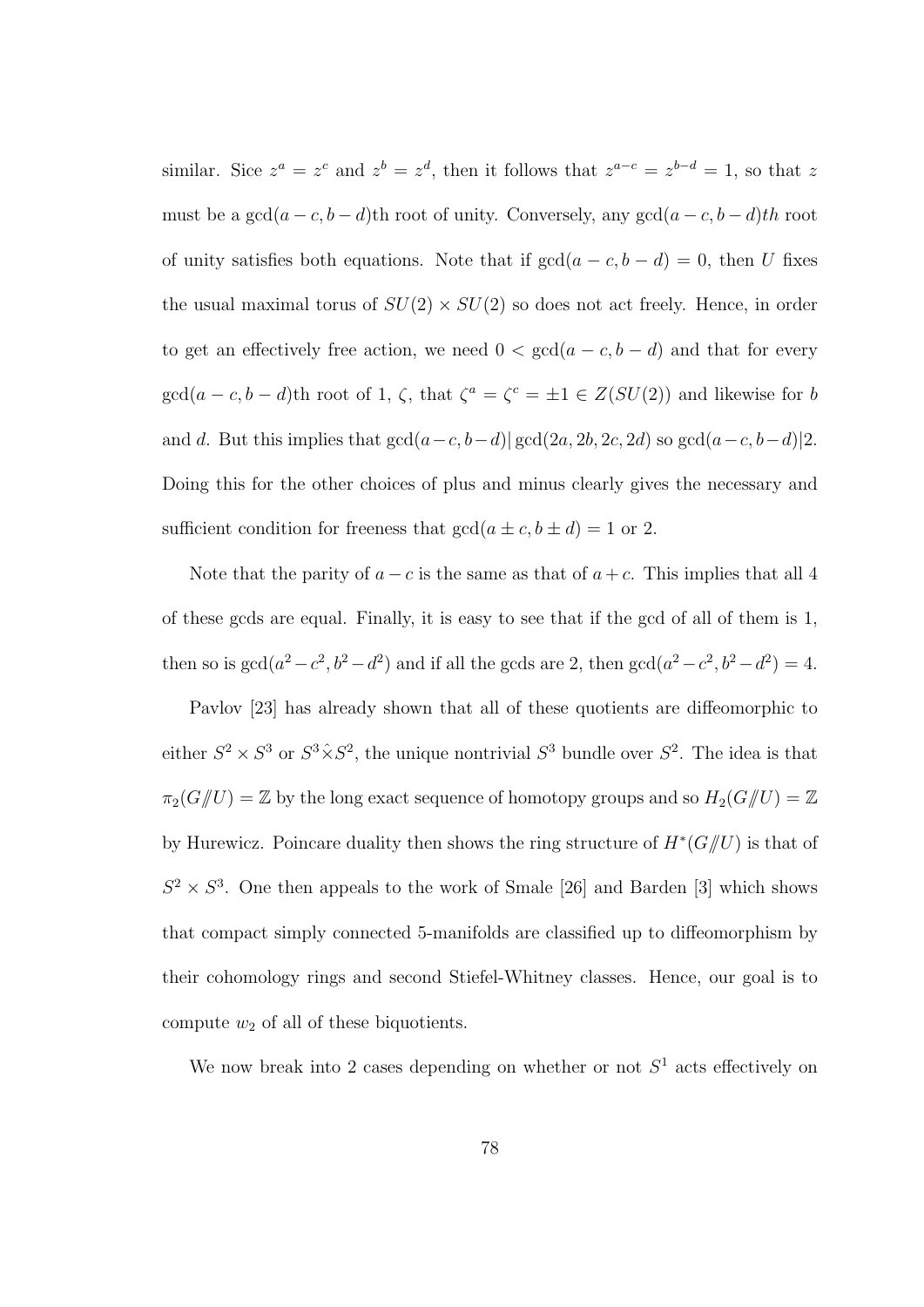$SU(2) \times SU(2)$ : the action is effective iff  $gcd(a^2 - c^2, b^2 - d^2) = 1$ . If the action is effective, then we can actually apply Singhoff's formula for computing the Stiefel-Whitney classes immediately. Since neither  $SU(2)$  nor  $S<sup>1</sup>$  have any 2-roots, all the products in the formula are the empty products, giving total Stiefel-Whitney class of 1. Hence, in these cases the biquotient is diffeomorphic to  $S^2 \times S^3$ .

So, we may now assume we're in the case where  $gcd(a^2 - c^2, b^2 - d^2) = 4$ , i.e., when  $gcd(a \pm c, b \pm d) = 2$  independent of the choice of signs. Notice that this implies a and b have different parities, for we know  $a \cong c$  (2) and  $b \cong d$  (2), so if  $a \cong b$  (2), it's easy to see that for some choice of signs  $gcd(a \pm c, b \pm d) = 4$ , giving a contradiction. We will thus assume without loss of generality that  $a$  is odd and  $b$ is even.

We modify the biquotient action to an effective one in the usual way, getting the embedding

$$
z \to \text{diag}(z^a, 1), \text{diag}(z^b, 1), \text{diag}(z^{\frac{a+c}{2}}, z^{\frac{a-c}{2}}), \text{diag}(z^{\frac{b+d}{2}}, z^{\frac{b-d}{2}})
$$

which is easily seen to be effective having the same orbits as the original action.

For computing Stiefel-Whitney classes, we use the slightly modified 2-group version of the techniques in chapter 2. The maximal 2-group of  $U(2) \times U(2)$  is generated by  $(\text{diag}(-1, 1), Id)$ ,  $(\text{diag}(1, -1), Id)$ ,  $(Id, \text{diag}(-1, 1))$ , and  $(Id, \text{diag}(1, -1)$ . Let  ${r_1, r_2, s_1, s_2}$  denote the dual basis to these 4 elements. Then, since the maximal 2-group of  $U(2)$  is contained in the maximal torus of  $U(2)$ , we see that we can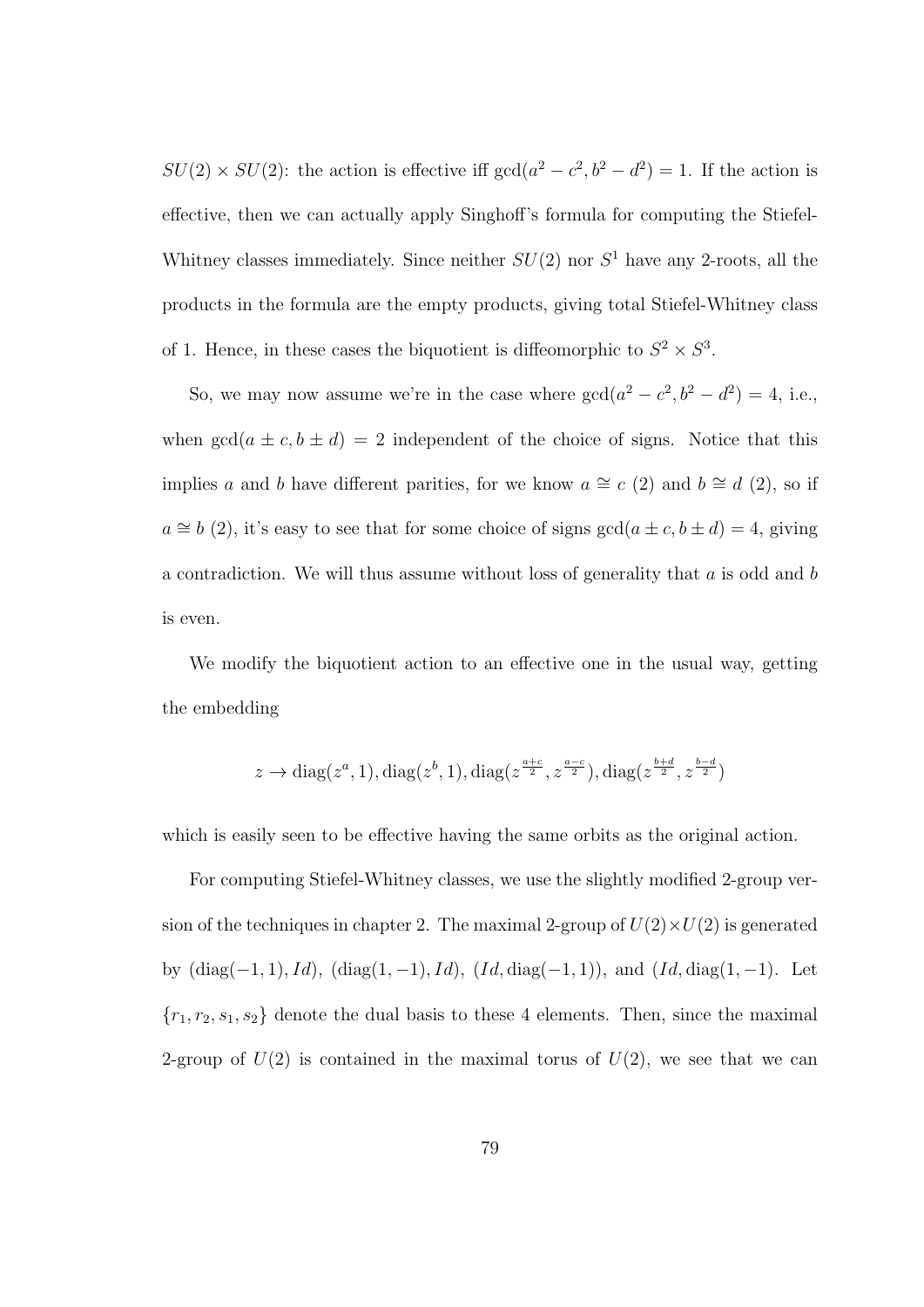identify  $H^*(B(U(2) \times U(2)); \mathbb{Z}/2\mathbb{Z})$  with the subalgebra

$$
\mathbb{Z}/2\mathbb{Z}[\sigma_1(r_i^2),\sigma_2(r_i^2),\sigma_1(s_i^2),\sigma_2(s_i^2)\subseteq \mathbb{Z}/2\mathbb{Z}[r_1,r_2,s_1,s_2]
$$

, the cohomology ring of the classifying space of the maximal 2-group. By forgetting the  $\sigma_1$  terms, we get the subalgebra isomorphic to  $H^*(BSU(2); \mathbb{Z}/2\mathbb{Z})$ . Likewise, we can identify  $H^*(BU; \mathbb{Z}/2\mathbb{Z}) = \mathbb{Z}/2\mathbb{Z}[z^2]$  where  $z^2$  is the dual to  $-1 \in S^1$ . Note that we already know  $H^2(G/\hspace{-3pt}/ U;\mathbb{Z}/2\mathbb{Z})=\mathbb{Z}/2\mathbb{Z}$ . It is easy to see that in the spectral sequence,  $z^2$  is the only element of degree 2. It follows that  $z^2$  generates  $H^2(G/\!\!/ U;\mathbb{Z}/2\mathbb{Z}).$ 

Now, recalling that  $a \cong b+1 \cong 0$  (2), we see that  $Bf_1^*(r_1) = z$  while  $Bf_1^*(x) = 0$ for any other basis element x. Recall that the 2-roots of  $U(2)$  are  $r_1 + r_2$  with multiplicity 2.

It follows that

$$
w(G\#U) = \phi_G(\Pi_{\lambda \in \Delta^2 G}(1+\lambda))\phi_U(\Pi_{\mu \in \Delta^2 U}(1+\mu))^{-1}
$$
  
\n
$$
= \phi_G^*((1+r_1^2+r_2^2)(1+s_1^2+s_2^2))
$$
  
\n
$$
= \phi_U^* Bf^*((1+r_1^2 \otimes 1+r_2^2 \otimes 1)(1+s_1^2 \otimes 1+s_2^2 \otimes 1))
$$
  
\n
$$
= \phi_U^*(1+z^2)
$$
  
\n
$$
= 1+z^2
$$

Thus, we see the second Stiefel-Whitney class is nontrivial, so all these biquotients are diffeomorphic to  $S^3 \hat{\times} S^2$ .

 $\Box$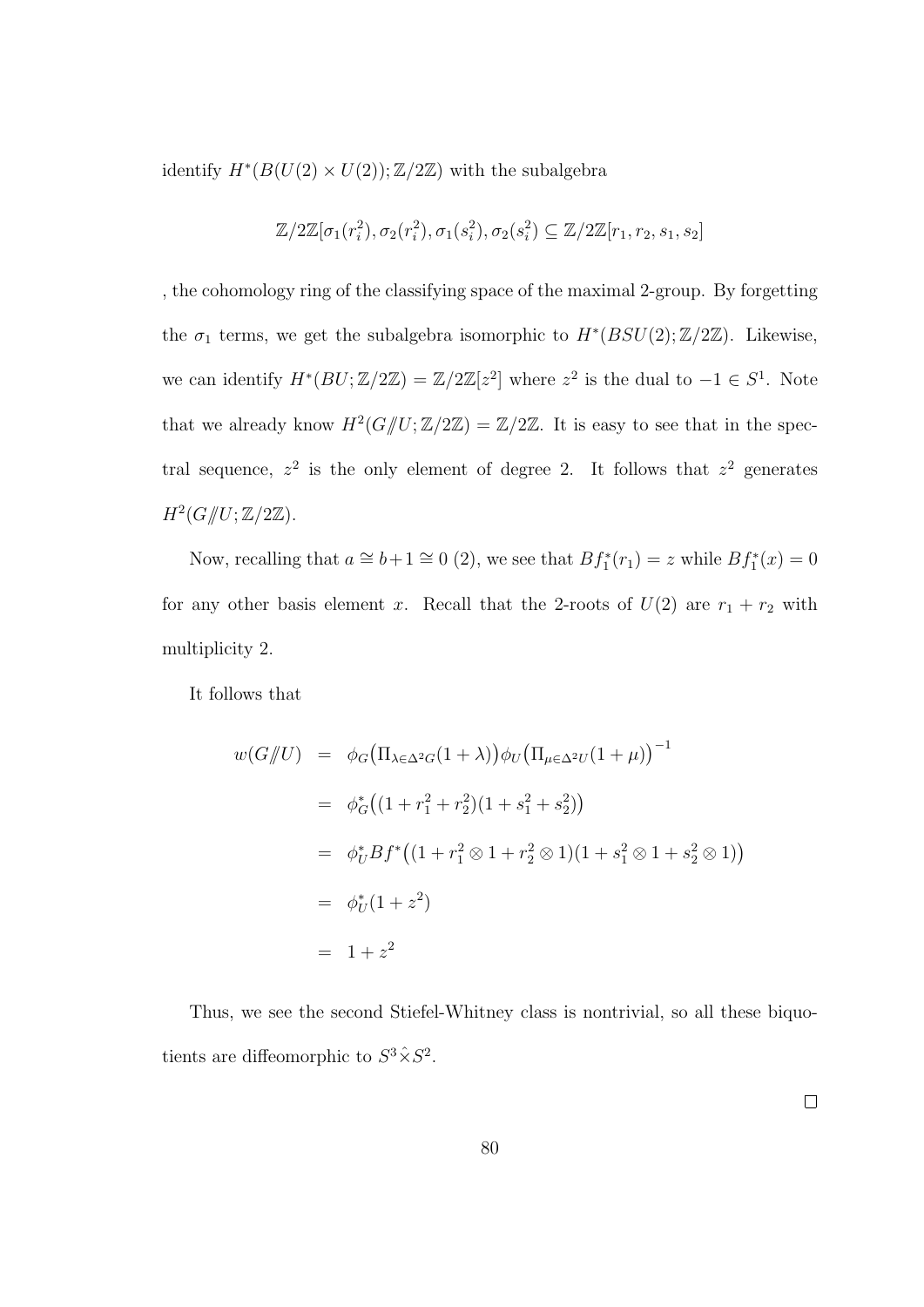Remark 5.2.3. Pavlov [23] previously showed that the nontrivial  $S^3$  bundle over  $S^2$ arises. The action he describes in words corresponds to the above choosing  $a = 2$ ,  $c = 0, b = d = 1$ . A much quicker proof of his result using our result in dimension 4 is this: Notice that this action preserves the equatorial  $S^2 \times S^3$ . By restricting the action there, we find that  $S^2 \times_{S^1} S^3 \subseteq M$ . However, using our analysis in dimension 4 we see that  $S^2 \times_{S^1} S^3$  is diffeomorphic to  $\mathbb{C}P^2 \# - \mathbb{C}P^2$ . Then, using Pavlov's trick, it follows that  $w_2(M) \neq 0$  since  $w_2(\mathbb{C}P^2 \# - \mathbb{C}P^2) \neq 0$ .

Finally, the action Pavlov writes down in terms of matrices doesn't actually give the desired biquotient as it rotates the  $S<sup>2</sup>$  fiber around too many times.

## 5.3 6 dimensional biquotients

Proposition 5.3.1. Suppose M is 1-connected and diffeomorphic to a biquotient  $G/\!\!/ U$  and suppose M and has the same rational homotopy groups at  $S^6$ . Then,  $G/U$  is homogeneous with either  $G = G_2$  and  $U = SU(3)$  or  $G = Spin(7)$  and  $U = Spin(6)$ . In each case, the embedding of U into G is unique up to outer automorphism.

*Proof.* From the classification of pairs in chapter 4, we have that  $G = G_2$  or  $Spin(7)$ and U is given respectively as  $SU(3)$  or  $Spin(6)$ .

Now, there is, up to outer automorphism, only a single almost faithful image of  $SU(3)$  in  $G_2$ . This is because such a map of  $SU(3)$  must land in  $SO(7)$ , but the only map from  $SU(3)$  into  $SO(7)$  is given by  $\Gamma_{1,0} + \Gamma_{0,1} + \Gamma_{0,0}$ , where  $\Gamma_{i,j}$  denotes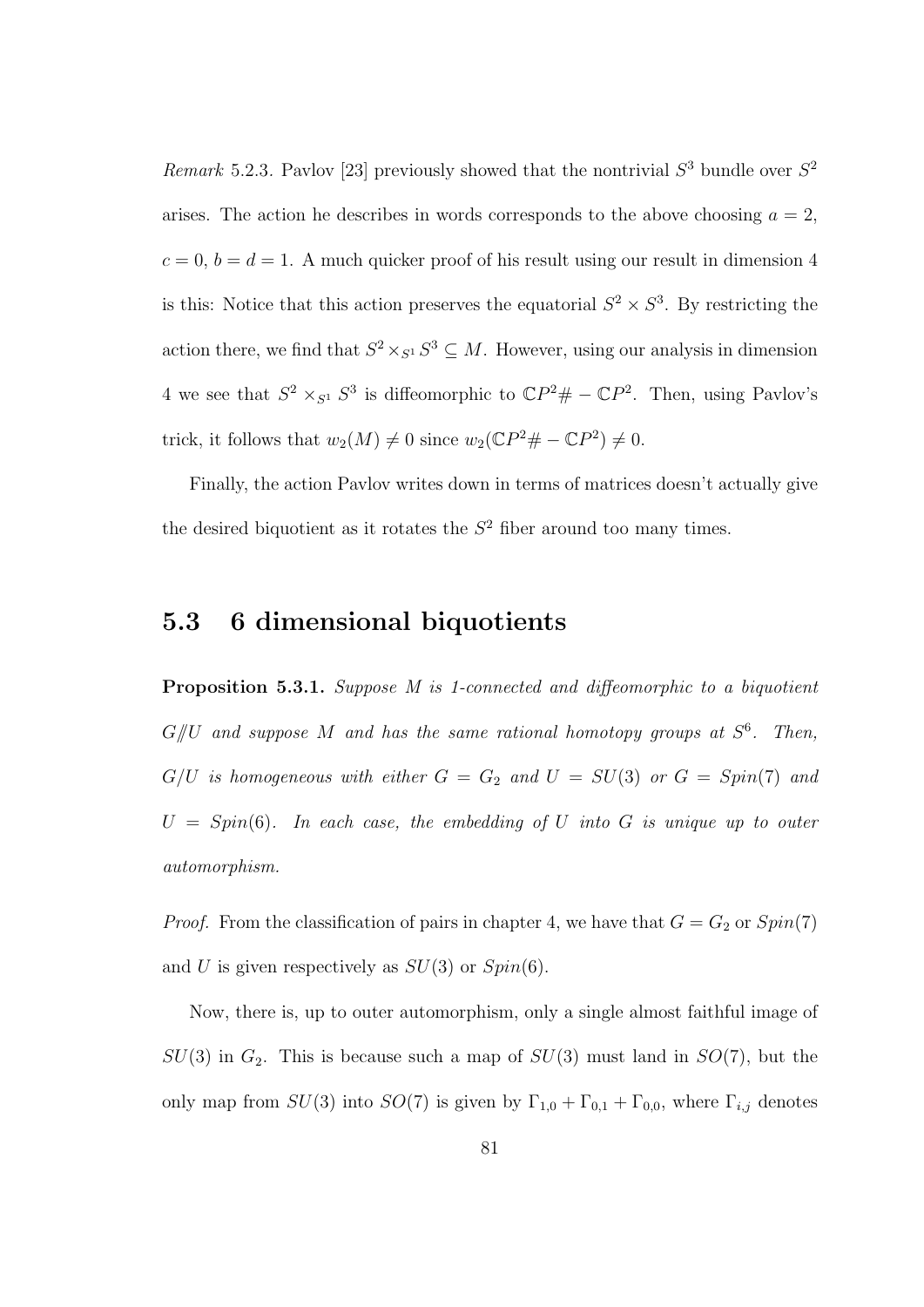the unique irreducible representation of  $SU(3)$  labeled by integers over the root diagram. Hence, there is, at most, one  $SU(3)$  inside of  $G_2$ . The fact that there is at least one follows from the description of  $G_2$  as the automorphism group of the Cayley numbers. It is well established that  $G_2$  acts transitively on  $S^6$  =unit imaginary Cayley numbers, with stabilizer  $SU(3)$ . Hence, since there is only one map from  $SU(3)$  into  $G_2$ , the only possible biquotient action is homogeneous and  $G/\!\!/ U = G_2/SU(3) = S^6.$ 

Likewise, there is a unique nontrivial map from  $Spin(6) = SU(4)$  into  $Spin(7)$ . This follows because every map from  $SU(4)$  to  $Spin(7)$  gives a map from  $SU(4)$ to  $SO(7)$ . However, the smallest orthogonal irreducible representations of  $SU(4)$ are  $\Gamma_{1,0,1}$  which has dimension 8 and  $\Gamma_{0,1,0}$  which has dimension 6. The smallest reducible orthogonal representation of  $SU(4)$  is given by  $\Gamma_{1,0,0} + \Gamma_{0,0,1}$  which also has dimension 8.

Thus, the only way of mapping  $SU(4)$  to  $SO(6)$  comes from  $\Gamma_{0,1,0}$ , but this is the usual identification of  $SU(4)$  with  $Spin(6)$ . Hence, the only embedding of  $SU(4)$  into  $Spin(7)$  is the usual embedding of  $Spin(6)$  into  $Spin(7)$  induced from the usual embedding of  $SO(6)$  into  $SO(7)$ . In particular, the only biquotient actions are actually homogeneous actions and  $G/\hspace{-3pt}/ U = Spin(7)/Spin(6) = SO(7)/SO(6) = S^6$ .

 $\Box$ 

**Proposition 5.3.2.** If  $M = G/U$  with  $G = SU(4)$  and  $U = SU(3) \times S^1$ , then there are precisely two only non-homogeneous biquotients: one of the form  $SU(4)/U(3)$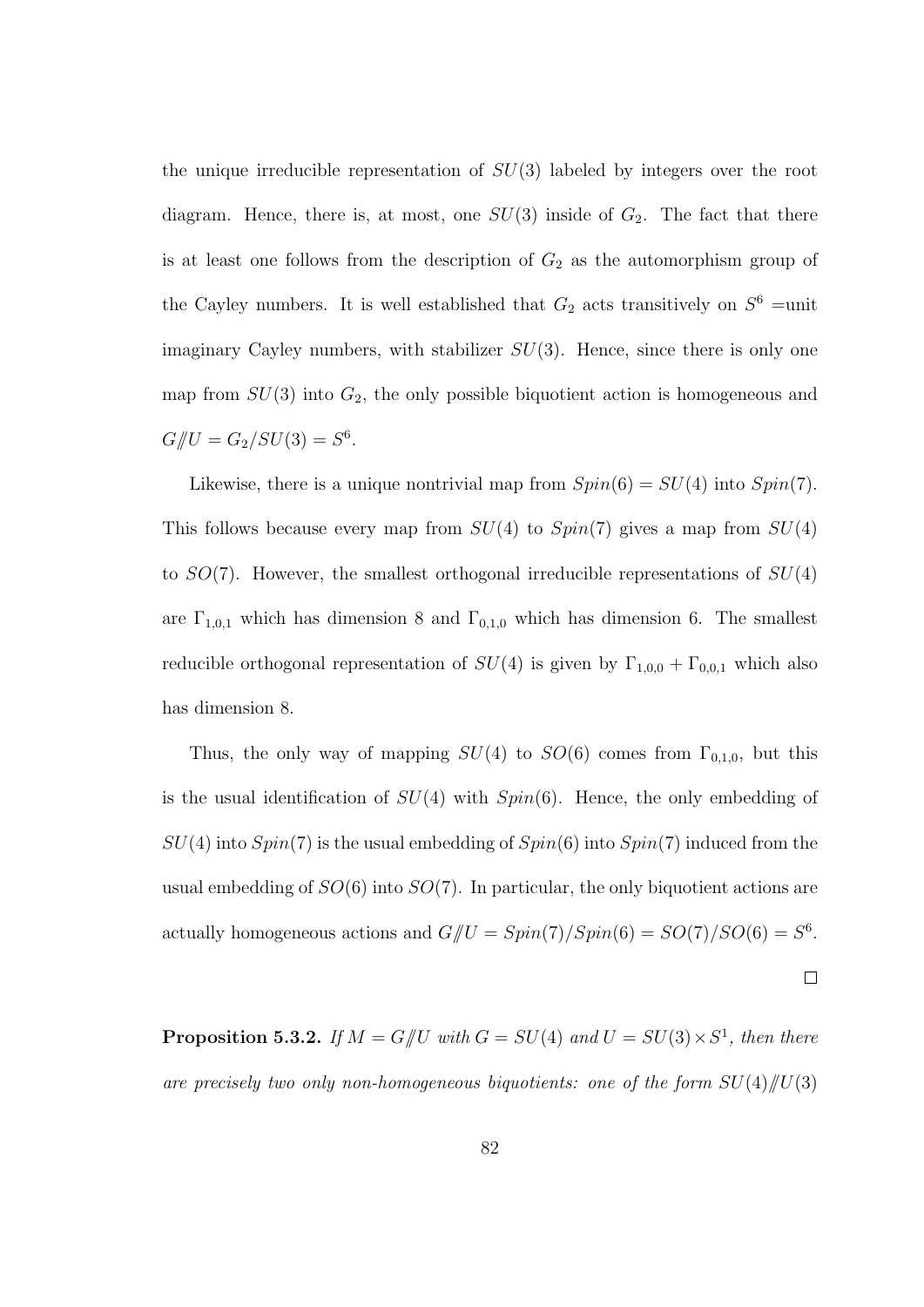and the other in the form  $SU(4)/\!\!/S^1 \times SU(3)$ . The action of the first is  $A * B =$  $diag(A, \det A^{-1})B(\det(A)^{-1}, \det(A)^{-1}, \det(A)^{-1}, \det(A)^3)^{-1}$  and the action of the second is  $(z, A) * B = diag(A, 1)B(z^{-1}, z^{-1}, z, z)^{-1}$ . In all cases (including the homogeneous cases), the quotient is diffeomorphic to  $\mathbb{C}P^3$ .

*Proof.* First notice that the only nontrivial map from  $SU(3)$  into  $SU(4)$  is given by either the block embedding or by first precomposing by complex conjugation and then embedding via the block embedding. In either case, the quotient  $SU(3)\backslash SU(4)$ is diffeomorphic to  $S^7$ , and by choosing the appropriate metric on  $SU(4)$ , we may assume  $S<sup>7</sup>$  is round. It follows that the circle must act via the Hopf action, so the quotient will always be diffeomorphic to  $\mathbb{C}P^3$ . Just as in the case of  $G = SU(3)$ and  $U = SU(2) \times S<sup>1</sup>$ , we need only find which actions actually look like the Hopf action on the last row of a matrix in  $SU(4)$ , up to complex conjugation on some of the coordinates. That is, if the last row of a matrix in  $SU(4)$  is  $[v_1, v_2, v_3, v_4]$ , then we're looking for actions which look like

$$
z * [v_1, v_2, v_3, v_4] = [z^{k_1}v_1, z^{k_2}v_2, z^{k_3}v_3, z^{k_4}v_4]
$$

where each  $k_i$  is  $\pm 1$ . We may assume without loss of generality that the number of  $k_i = -1$  is at most 2.

It is easy to verify that when the number of  $k_i = -1$  is 0, then the action can only come from the usual homogeneous action. The case where precisely one  $k_i = -1$  comes from the action of  $SU(3) \times S^1$  on  $SU(4)$  given as

$$
(A, z) * B = diag(zA, \overline{z}^{3})Bdiag(z^{3}, z^{3}, z^{3}, \overline{z}^{9})^{-1}.
$$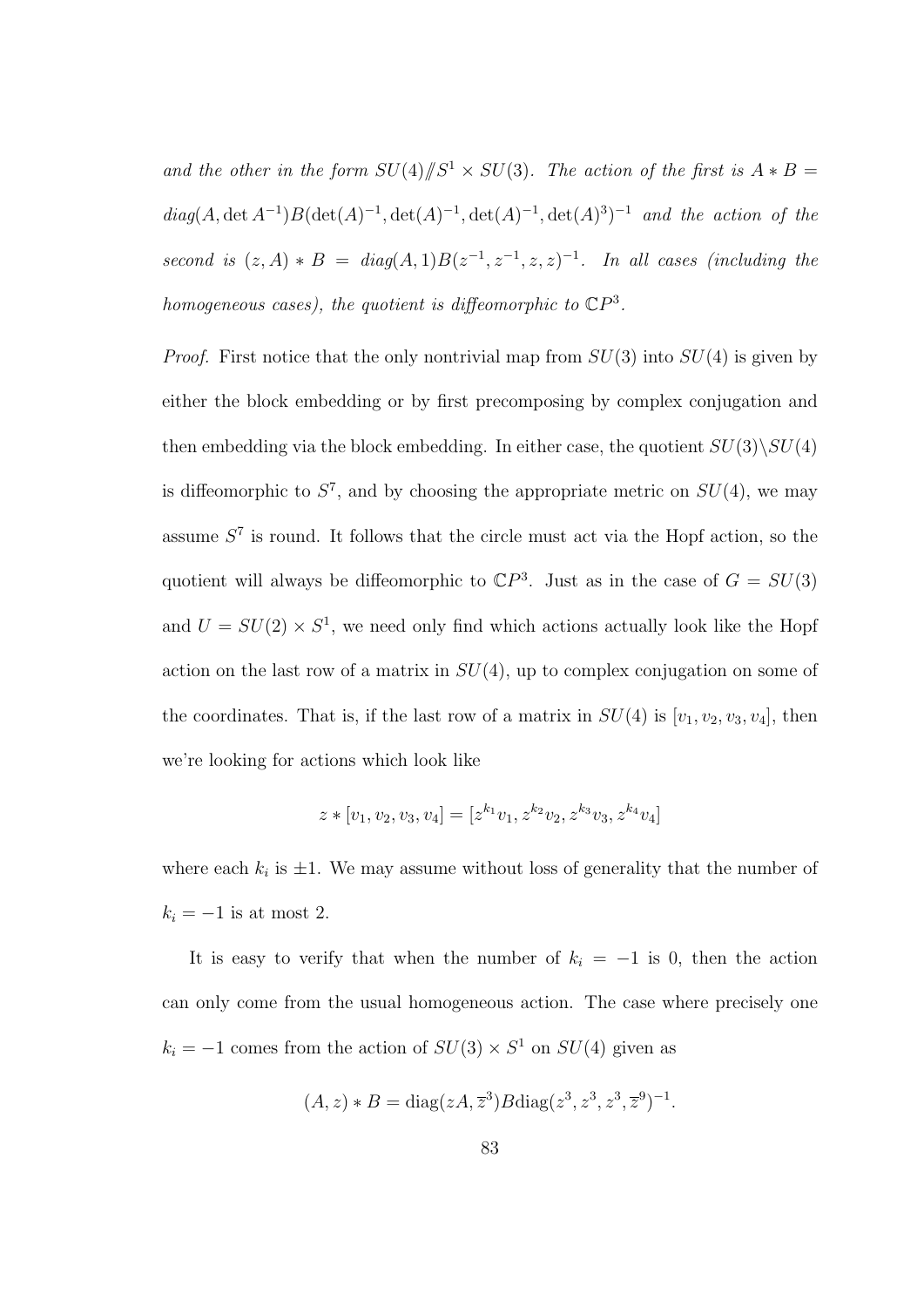Finally, when precisely two  $k_i$  are  $-1$ , the action comes from

$$
(A, z) * B = diag(A, 1)Bdiag(z, z, \overline{z}, \overline{z})^{-1}.
$$

 $\Box$ 

**Proposition 5.3.3.** If  $M = G \parallel U$  is nonhomogeneous with  $G = Sp(2)$  and U is  $S^1 \times$  $SU(2)$ , then there is a unique free action given by  $(z, q) \in S^1 \times Sp(1) \rightarrow diag(q, 1)$ , diag(z,z). Further  $G/\!\!/ U = \mathbb{C}P^3$ .

*Proof.* We begin by classifying maps from  $S^1 \times Sp(1)$  into  $Sp(2)$ . The first thing to notice is that there are precisely 4 maps of  $SU(2)$  into  $Sp(2)$ . The only ones which admit extensions to  $S^1$  are given as the inclusion  $U(2) \subseteq Sp(2)$  and  $Sp(1) \times S^1 \subseteq$  $Sp(2)$  as the block embedding. It follows that all of the nontrivial symplectic 4dimensional representations of  $S^1 \times SU(2)$  are

 $1)(q)$  (the unique irreducible 4-d representation of  $SU(2)$  is symplectic)  $2)diag(z^a, z^b)$ 3)diag( $z^a A$ ) thought of as  $U(2) \subseteq Sp(2)$  and  $4)diag(q, z^a)$ 

This will give us several cases to check. But first note that in all of the representations above, the maximal torus is actually embedded in  $U(2) \subseteq Sp(2)$ . Conjugacy in  $Sp(2)$  of elements in  $U(2) \subseteq Sp(2)$  is simple: two elements are conjugate (in  $Sp(2)$ ) iff the eigenvalues of each element are correspondingly the same, up to both order and complex conjugation.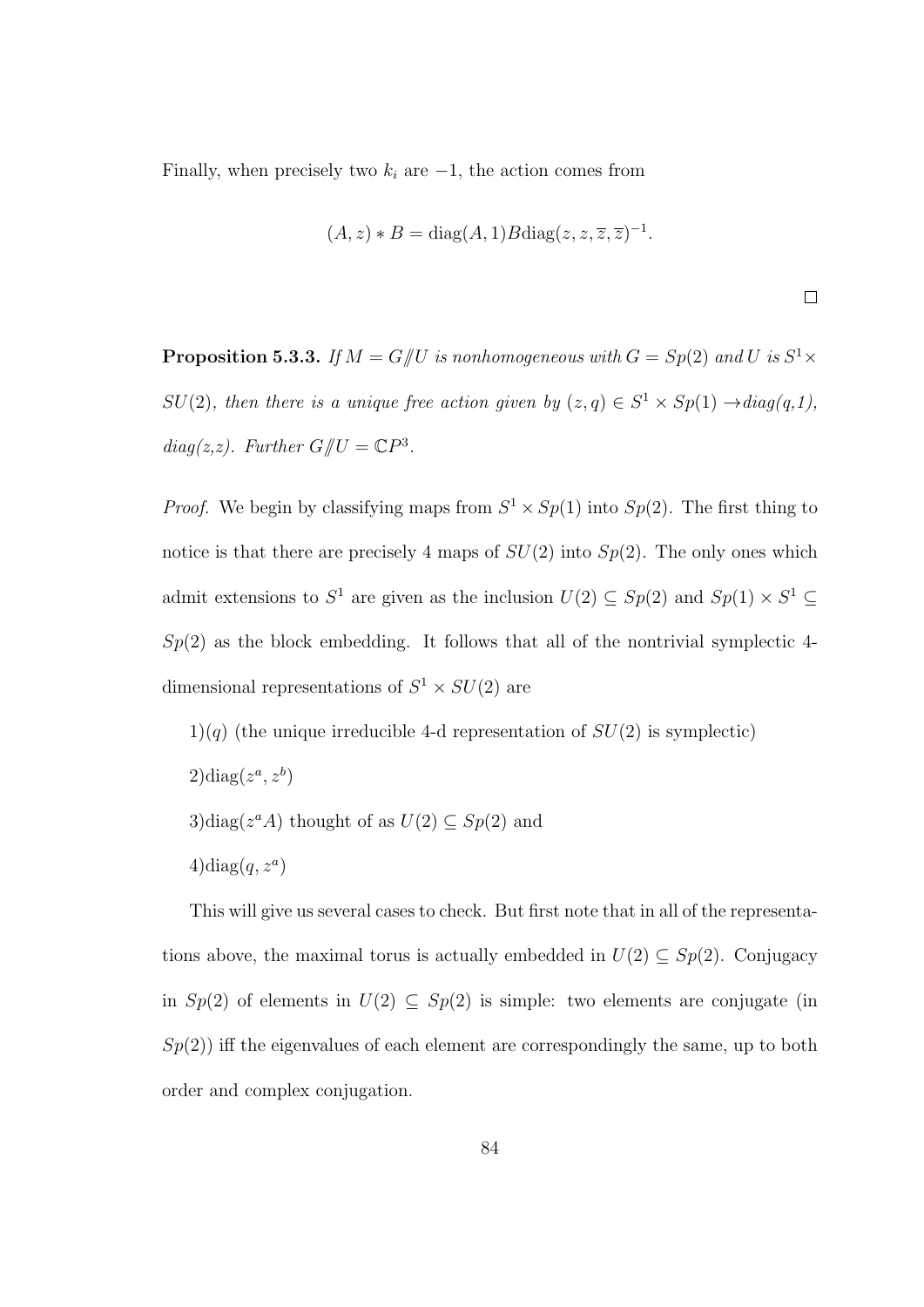For now, we want to rule out 1) paired with anything. To this end, notice that when restricted to maximal tori, we find that the eigenvalues of 1) are  $\lambda$  and  $\lambda^3$ . If we pair with 2), then notice we can assume  $(a,b)=1$ . Further, if  $b=3a$ , it's clear we don't get a free action. Now, let z be a primitive  $b - 3ab$  root of unity and set  $\lambda = z^a$ . Then it's easy to see that this solves

$$
z^{a} = \lambda
$$

$$
z^{b} = \lambda^{3}
$$

To maintain a free action, we need  $z^a = z^b = \pm 1$ . This forces  $b - 3a/a$  and  $b - 3a|b$  so we have  $b - 3a|\gcd(a, b)$ , that is,  $|b - 3a| = 1$ . Repeating the same argument using z a primitive  $3a + b$ th root of unity we see  $|b + 3a| = 1$ . Of course, it follows that  $a = 0$  and so, without loss of generality,  $b = 1$ . Finally, set  $\lambda = \zeta_3$  a third root of unity to get another noncentral conjugacy.

Choosing 1) and 3), simply set  $z = 1$  and let  $\lambda = i$ . Then this clearly solves

$$
\lambda = \lambda
$$
  

$$
\overline{\lambda} = \lambda^3
$$

Hence, we get a conjugacy. But  $\text{diag}(i,-i) \notin Z(Sp(2))$  so we won't get a free action.

Finally, choosing 1) and 4). Set  $z = 0$  and  $\lambda = \zeta_3$  a 3rd root of unity. This clearly also gives a conjugacy which isn't in the center of  $Sp(2)$ , hence we don't get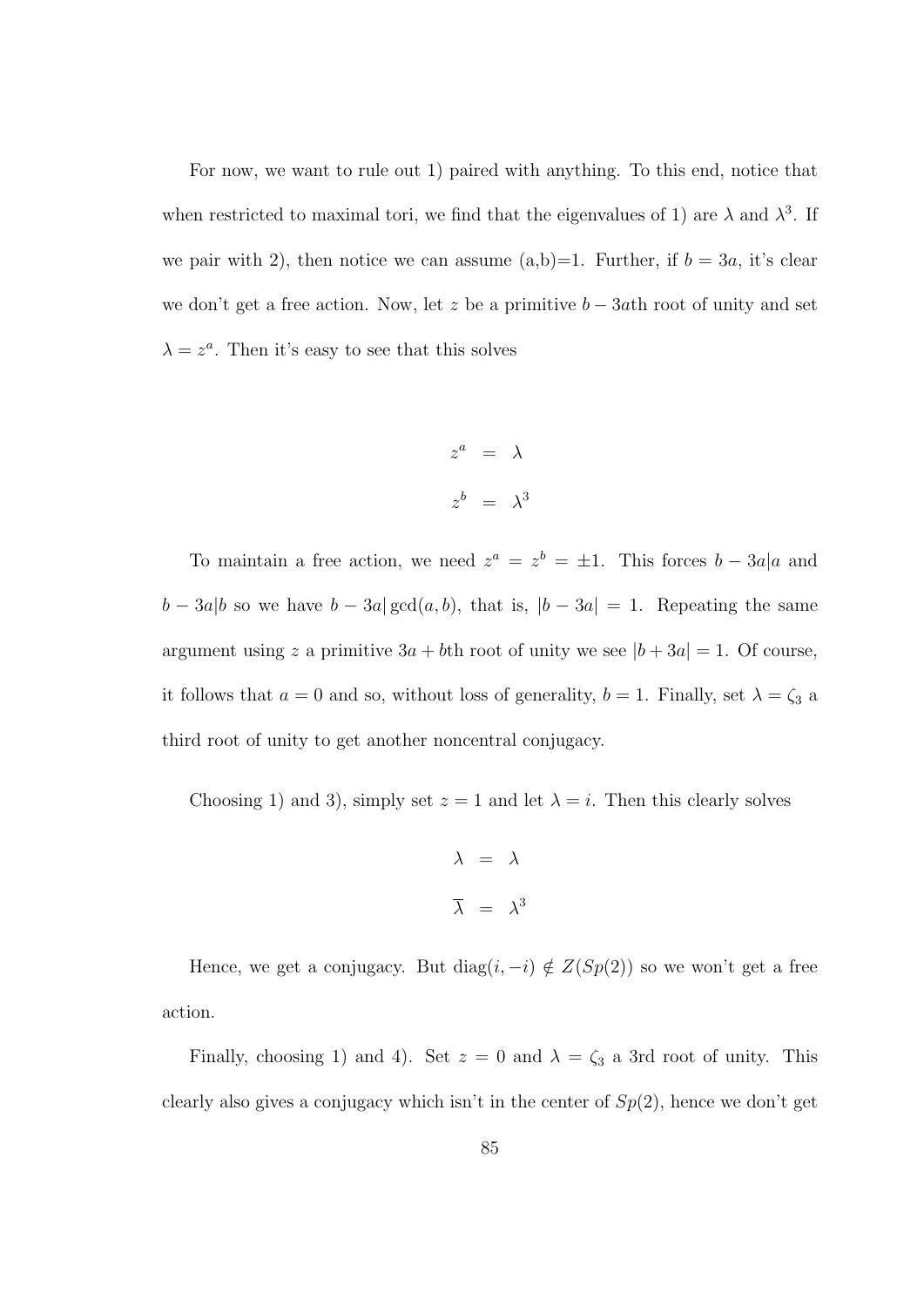a free action.

Hence, we only have 3 cases left: 2) and 3), 2) and 4), and 3) and 4). We start with 3) and 4). We may assume  $gcd(a, b) = 1$ . Further, we can assume  $a \neq 0$ , for if  $a = 0$ , then  $b \neq 0$  and setting  $z^b = \overline{\lambda}$  gives infinitely many of conjugacies.

On the maximal torus, elements look like  $diag(z^a\lambda, z^a\overline{\lambda}), diag(\lambda, z^b)$ . So, let z be an ath root of unity and set  $\lambda = z^{-b}$ . This clearly solves

$$
z^{a} \lambda = \lambda
$$

$$
z^{a} \overline{\lambda} = z^{b}
$$

In order to have the action be free, we must have  $z^b = \pm 1$ , i.e.,  $a|2b$ . But since  $(a, b) = 1$  this actually forces a|2. Further, by precomposing with  $z \to -z$ , we may assume that  $a = 1$  or  $a = 2$ .

Assume initially that  $a = 1$ . Now, setting z a 2b – 3th root of unity and  $\lambda = z^{b-1}$ solves

$$
z\overline{\lambda} = \lambda
$$
  

$$
z\lambda = z^b
$$

Thus, to maintain a free action, we must have  $\pm 1 = \lambda = z^{b-1}$ , so we conclude that  $2b - 3|2(b-1)$ . But  $2b - 3$  is odd, and hence this forces  $2b - 3|b-1$ , so in particular, we must have  $|2b - 3| \le |b - 1|$ . This clearly forces  $|b| \le 2$ . For  $|b| \le 2$ ,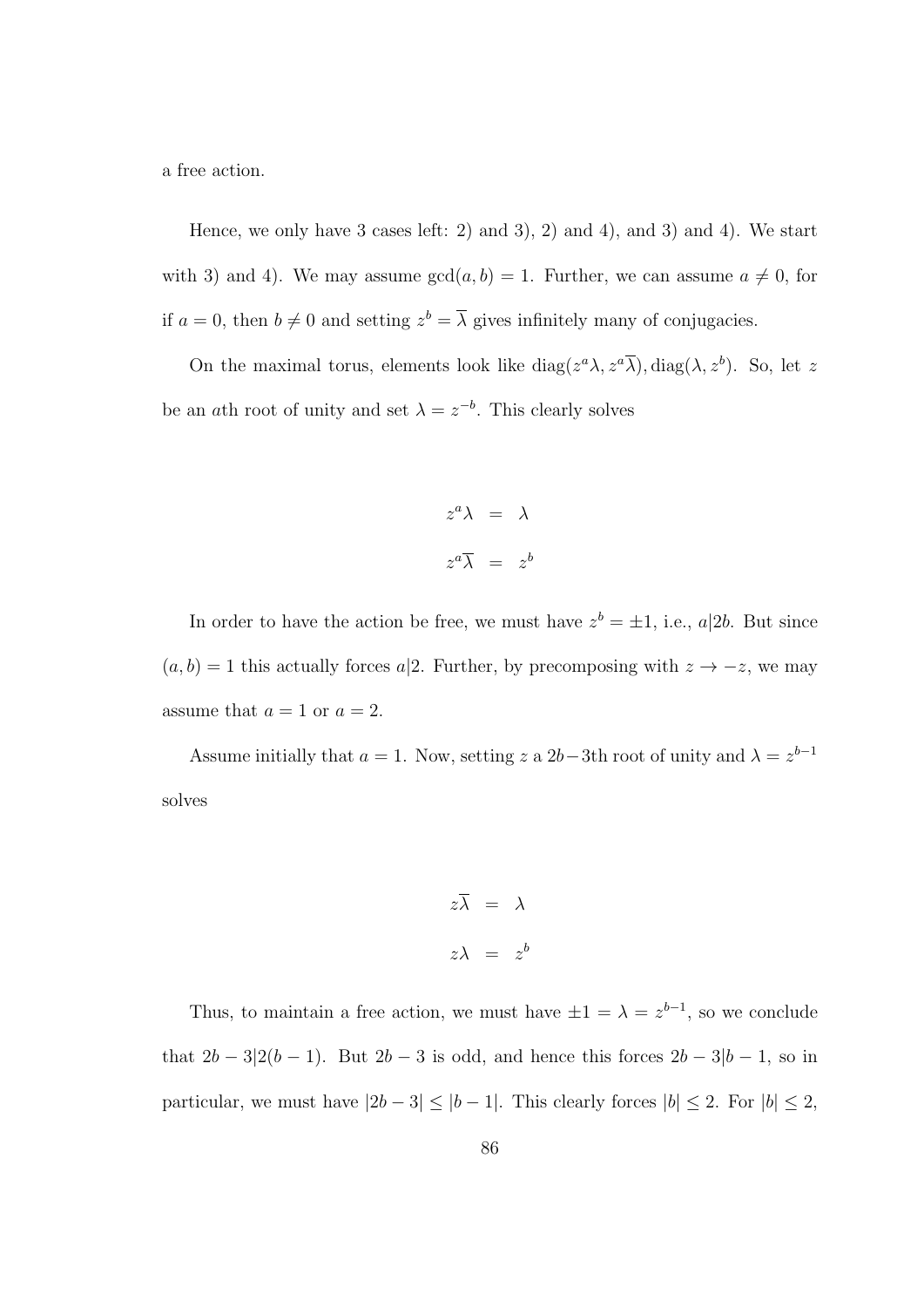checking whether or not  $|2b - 3| \le |b - 1|$  shows that we must have  $b = 1$  or  $b=2$ . Hence, when  $a = 1$ , we must have  $b = 1$  or  $b = 2$ .

Next, assume  $a = 2$ . Running through a similar computation as above, we conclude that  $6 - 2b/2 - b$ . Thus, we immediately conclude that  $|b| \leq 4$ . For each  $|b| \leq 4$ , computing whether or not  $6 - 2b|2 - b$  shows that  $b = 2, 3$ , or 4. However,  $a = 2$  and we have  $(a, b) = 1$ , so we may assume  $b = 3$ .

Hence, we've narrowed it down the checking 3 cases:  $a = 1$  and  $b = 1$  or 2,  $a = 2$ and  $b = 3$ .

For the  $a = b = 1$  case, set z a primitive 5th root of unity and set  $\lambda = z^2$ . Then this clearly solves

$$
z\lambda = \overline{\lambda}
$$

$$
z\overline{\lambda} = \overline{z}
$$

But then  $\lambda$  is also a primitive 5th root of unity, and hence  $diag(\lambda, *) \notin Z(Sp(2)).$ 

Next, we rule out  $a = 1$  and  $b = 2$ . To this end, let z be a primitive 7th root of unity and set  $\lambda = z^3$ . As above, this element won't be in the center of  $Sp(2)$ . Now, it's easy to see that this solves

$$
z\lambda = \lambda
$$

$$
z\overline{\lambda} = \overline{z^2}
$$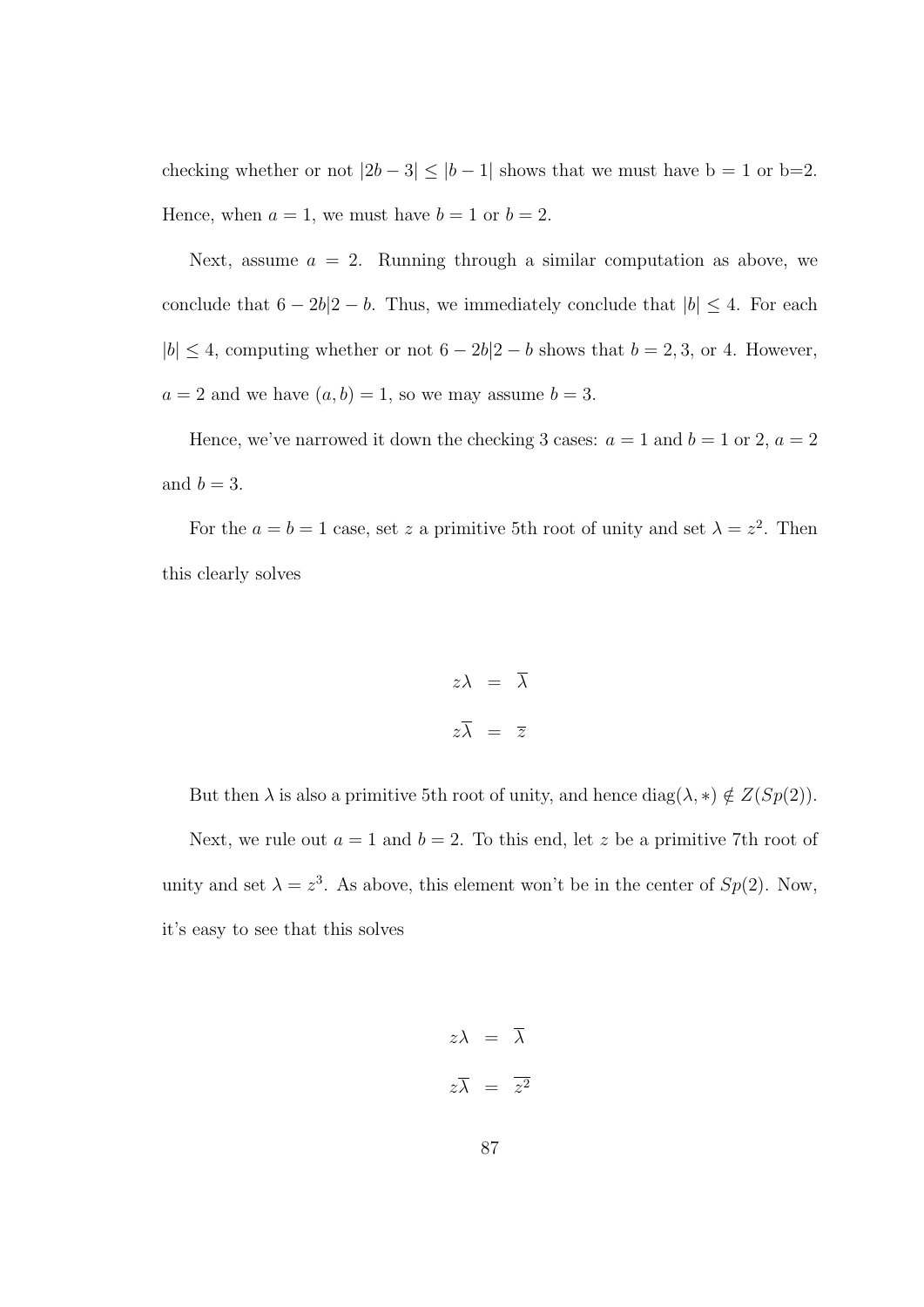Hence we don't get a free action in this case.

Finally, we rule out  $a = 2$  and  $b = 3$ . For any z at all, set  $\lambda = \overline{z}$ . Then the two matrices look like  $diag(z, z^3)$  and  $diag(\overline{z}, z^3)$  which are clearly conjugate. Thus, there is no choice of a and b which give a free action. This completes the 3) and 4) case.

To handle the remaining cases ( 2) and 3), as well as 2) and 4) ), we again turn to Eschenburg's Habilitation [10] where he classifies all possible maximal tori actions on  $Sp(n)$ . The key observation, as in the  $SU(n)$  case is that a single  $S^1$  acts on the right. In fact, again according to Eschenburg, the action on the right, up to conjugacy, is given as  $diag(1, z)$  or  $diag(z, z)$ . Hence, when studying conjugacy of diag( $z^a, z^b$ ), diag( $z^c \lambda, z^c \overline{\lambda}$ ) (with  $(a, b, c) = 1$ ) we may assume that either  $a = 0$ or  $a = b \neq 0$ , simplifying things greatly. Note that if we assume  $a = 0$ , we may assume  $b \neq 0$ , since otherwise we get the homogenous action  $Sp(2)/U(2)$ .

Now, assume  $a = 0$ . Let z be any 2c-bth root of unity. Set  $\lambda = \overline{z^c}$  (if  $2c - b = 0$ , this will give infinitely many conjugacies, contradicting freeness). Then this clearly solves

$$
z^{c} \lambda = 1
$$

$$
z^{c} \overline{\lambda} = z^{b}
$$

To maintain a free action, we must then have  $z^b = 1$  and  $z^{2c} = 1$ . Together, this implies  $2c - b|(b, 2c)$  so that  $2c - b|2$ .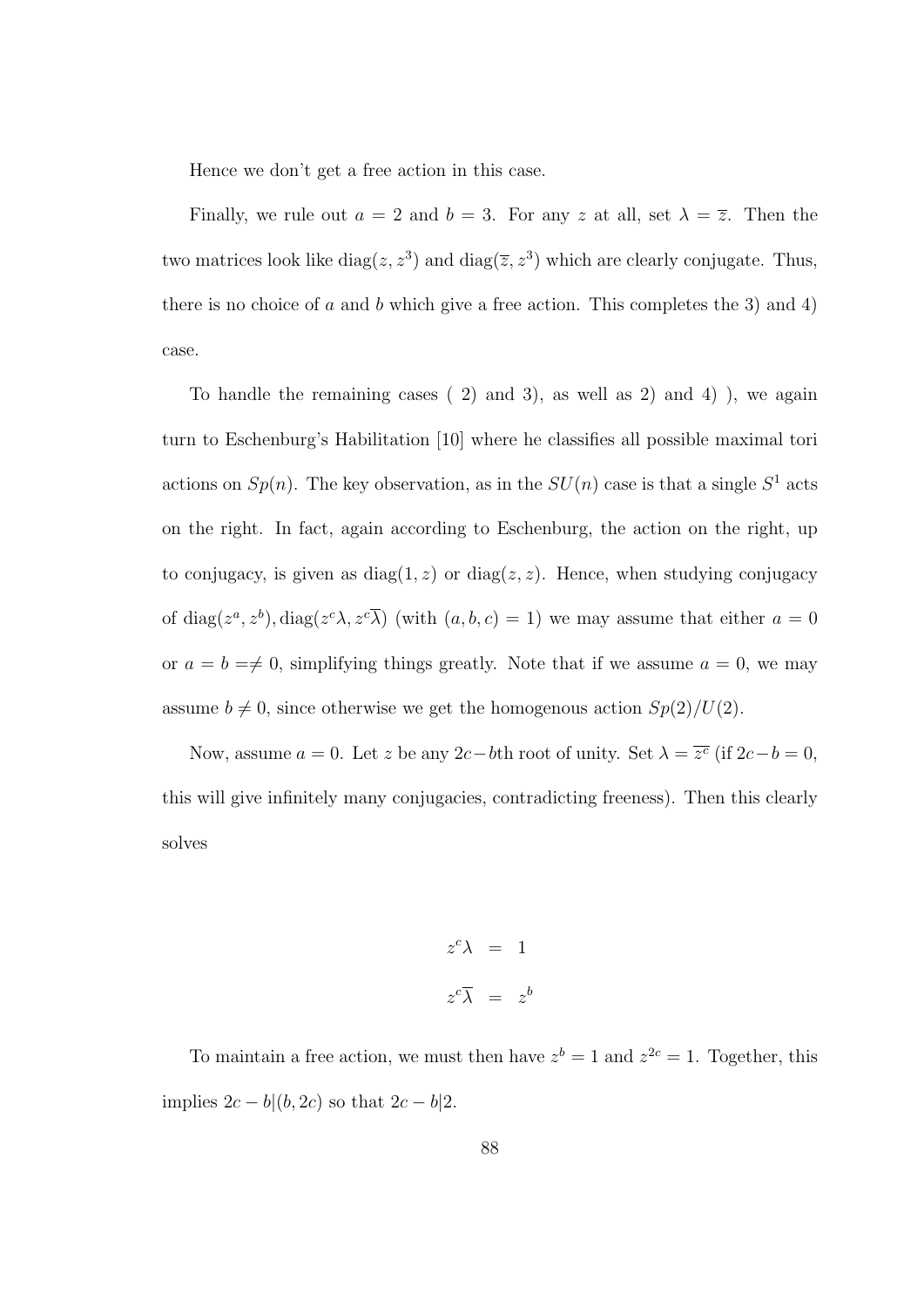If we instead set  $z = a(2c + b)$ th root of unity and set  $\lambda = \overline{z^c}$ , this solves

$$
z^{c} \lambda = 1
$$

$$
z^{c} \overline{\lambda} = \overline{z}^{b}
$$

Hence, by the same reasoning, we'll conclude that  $2c + b/2$ . But then we have  $|2c \pm b| \leq 2$  which clearly forces b= 0 (so we're in the homogenous case).

Next, assume that  $a = b \neq 0$ . Setting  $\lambda = 1$ , conjugacy implies that z with  $z^a = z^{\pm c}$  gives a conjugacy. In order to maintain a free action, we must therefore have  $(a \pm c)|2(a, c)| = 2$ . This immediately implies that  $|a| \leq 2$  and we can assume  $a = 1$ or2 by precomposing with  $z \to -z$ . If  $a = 2$ , we must clearly have  $c = 0$ , but this contradicts  $(a, c) = 1$ . Hence, we may assume  $a = 1$ . Clearly this implies that  $b = -1, 0$ , or 1. If  $b = \pm 1$ , then again by setting  $\lambda = 1$ , we see that any z gives a conjugacy, and hence does not give a free action.

So, assume  $b = 0$ . Then by setting  $\lambda = z^a$ , we see that for any z we get a conjugacy, so this isn't free either. This concludes the case of choosing 2) and 3).

We only have the case of 2) and 4) left. So, consider elements of the form  $diag(z^a, z^b)$  and  $diag(\lambda, z^c)$  where  $(a, b, c) = 1$ . Again, as can be found in Eschenburg's Habilitation, we may assume either  $a = 0$ , or  $a = b \neq 0$ . Assume initially that  $a = 0$ .

Set  $\lambda = z^a$  and  $z^c = 1$ . This gives a conjugacy. In order to keep a free action, we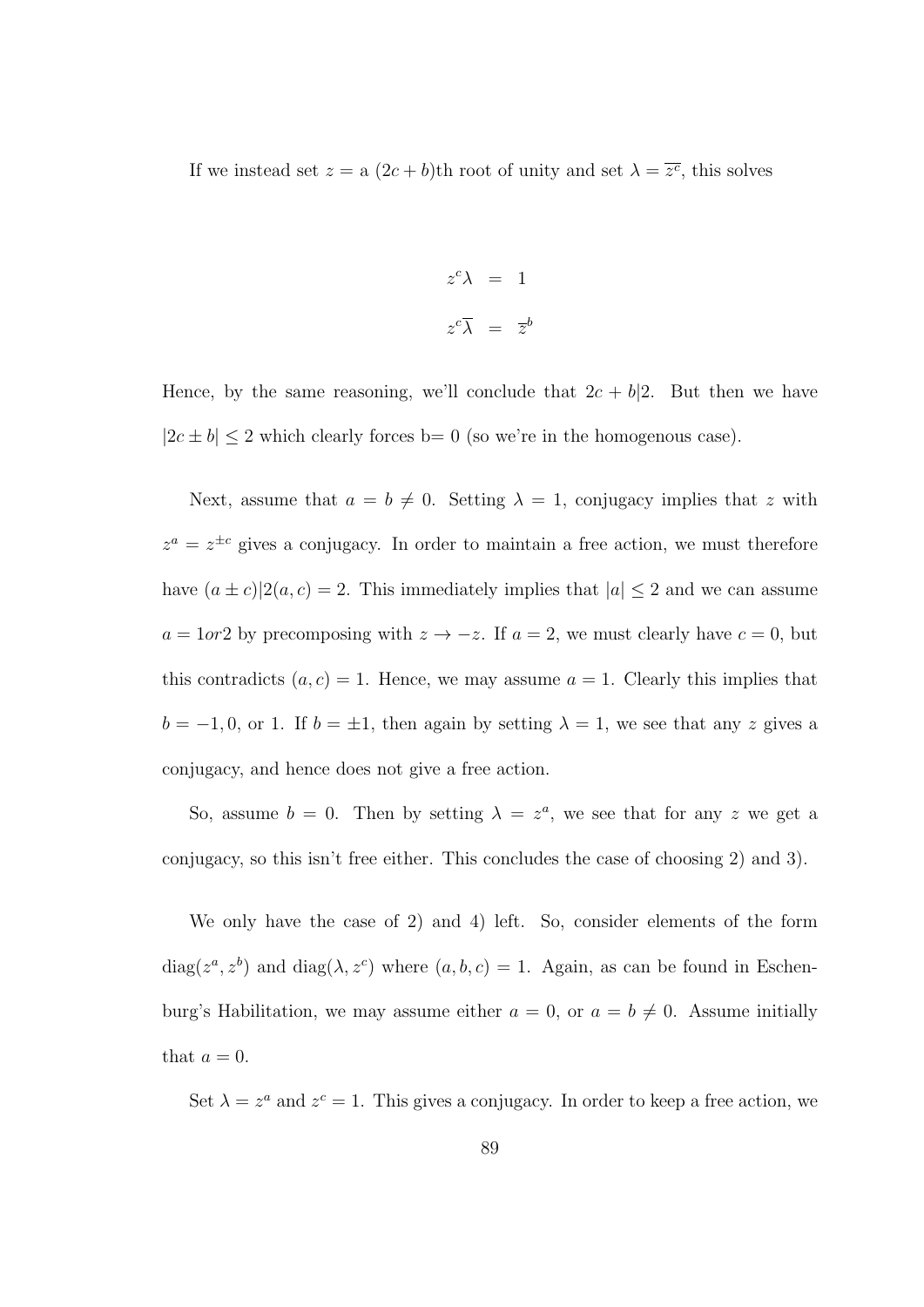must have  $z^a = 1$ , so that  $c|a$ . But  $(a, c) = 1$  so this implies that  $a = \pm 1$  (and we can assume  $a = 1$ ) and  $c = \pm 1$  or 0. If  $c = \pm 1$ , the setting  $\lambda = 1$  gives a conjugacy for all z, and hence won't give a free action. If  $c = 0$ , setting  $\lambda = z^a$  for any z also gives a conjugacy. Hence, when  $a = 0$ , there are no free actions.

Finally, assume  $a = b \neq 0$  and  $(a, c) = 1$ . As above, setting z any  $(a \pm c)$ th root of unity and letting  $\lambda = z^a$ , we'll get a conjugacy. freeness then requires that  $a \pm c|(2a, 2c) = 2$ . Hence, we conclude that  $a = 2$  and  $c = 0$  (contradicting  $(a, c) = 1$  or  $a = 1$  and  $c = \pm 1$  or 0.

For  $c = \pm 1$ , setting  $\lambda = z$  gives a conjugacy for all z, so we won't get a free action in this case. Hence, the only possible free action is given by  $a = 1$  and  $c = 0$ . I claim that this does, in fact, give a free action and the quotient is  $\mathbb{C}P^3$ .

To see this, notice we're comparing diag( $z, z$ ) with  $(\lambda, 1)$ . Conjugacy implies that  $z = 1$  and hence both matrices are equal to the identity. Thus, we actually get a free action (as opposed to free).

To understand the quotient, simply map  $B \in Sp(2)$  to the class of it's last row. Here, if the last row  $(b_{2,1}, b_{2,2})$  is expanded as  $(z_{2,1} + w_{2,1}j, z_{2,2} + w_{2,2}j)$ , then we declare it to be equivalent to  $(z_{2,1}\overline{z}+w_{2,1}z_j, z_{2,2}\overline{z}+w_{2,2}z_j)$ . This is clearly equivalent to the Hopf action, and hence the quotient is diffeomorphic to  $\mathbb{C}P^3$ .

$$
\qquad \qquad \Box
$$

**Proposition 5.3.4.** Suppose  $M = G/U$  with  $G = SU(4) \times SU(2)$  and  $U = S^1 \times$  $SU(3)\times SU(2)$ . Then there are infinitely many actions of the form  $G/\!\!/S^1 \times SU(3) \times$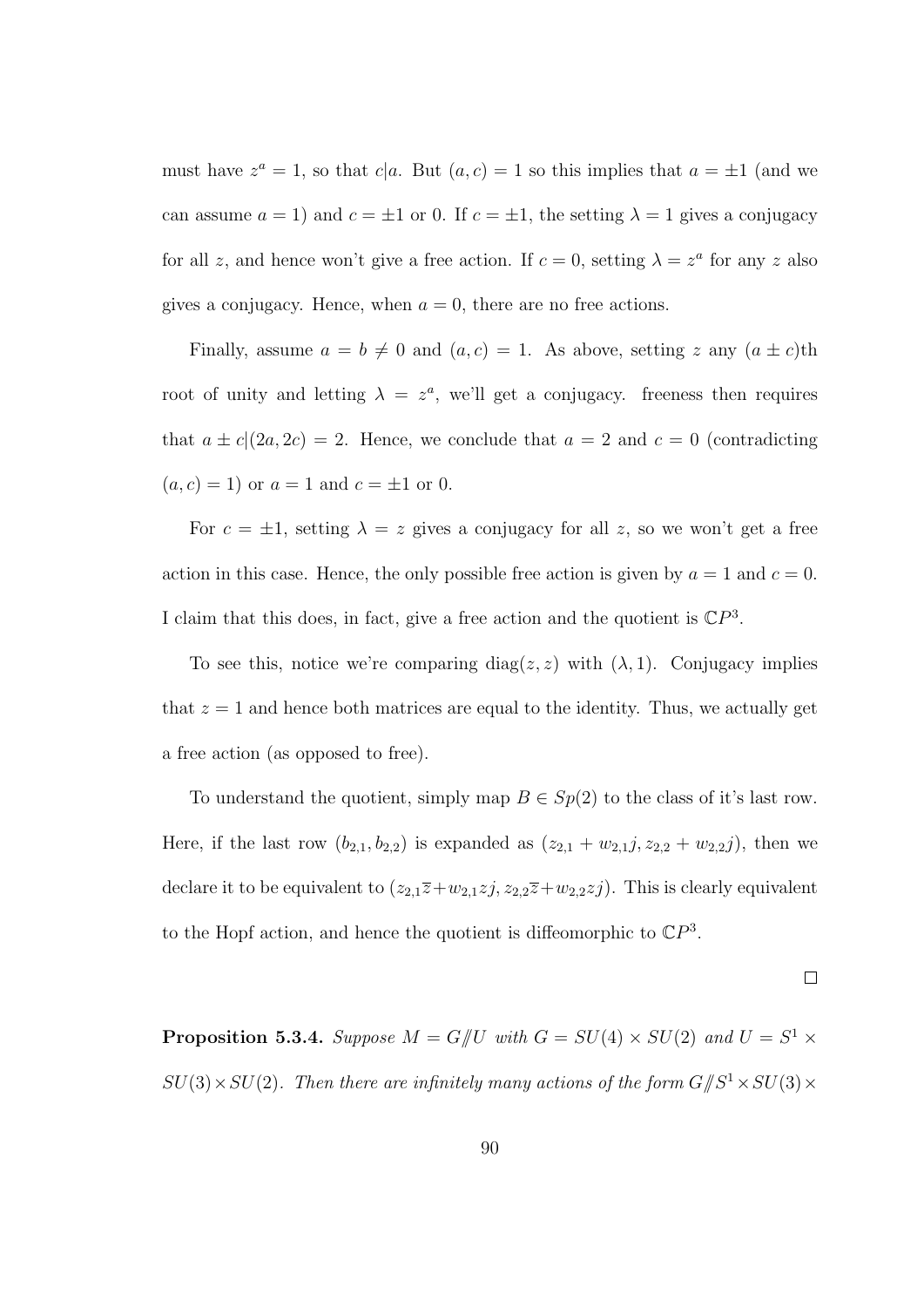$SU(2), G/\!\!/ U(3) \times SU(2), G/\!\!/ SU(3) \times U(2)$  or  $G/\!\!/ S(U(3) \times U(2))$ . In all cases the quotient is either diffeomorphic to  $S^4 \times S^2$  or to the unique nontrivial  $S^4$  bundle over S 2 .

*Proof.* Notice first that there are precisely 2 embeddings of  $SU(3)$  into  $SU(4)$  ×  $SU(2) \times S^1$  given by  $A \to (\text{diag}(A, 1), Id, 1)$  and  $A \to (\text{diag}(\overline{A}, 1), Id, I)$ .

There are several embeddings of  $SU(2)$  into  $SU(4)$  given by  $\Gamma_3$ ,  $\Gamma_2 \oplus \Gamma_3$ ,  $\Gamma_1 \oplus \Gamma_2$  $2\Gamma_0$ ,  $2\Gamma_1$ , and  $4\Gamma_0$ . The eigenvalues of the embedded maximal torus are given, respectively as,  $\lambda, \lambda^3, \lambda^{-3}, \lambda^{-1}$ ;  $\lambda^2, \lambda^{-2}, 1, 1$ ;  $\lambda, \lambda-1, 1, 1$ ;  $\lambda, \lambda, \lambda^{-1}, \lambda^{-1}$ ; and 1, 1, 1, 1.

An embedding of  $SU(2)$  into  $SU(4) \times SU(2)$  is given by  $\Gamma \otimes \Gamma_1$  or  $\Gamma \otimes 2\Gamma_0$ where  $\Gamma$  is any entry on the previous list. The fact that no simple factor of U acts transitively on G implies that if  $f_1, f_2 : U \to G$  define the biquotient action, then when restricted to  $SU(2)$ , we must have the same representation into the  $SU(2)$ factor.

We start by ignoring the  $S^1$  factor and classify possible which of the reps of  $SU(2)$ are compatible with the  $SU(3)$  reps. The first thing to note is that there is no almost effective map from  $SU(2) \times SU(3) \rightarrow SU(4)$  since the smallest almost effective rep of  $SU(2) \times SU(3)$  is  $\Gamma_1 \otimes \Gamma_{0,0} \oplus \Gamma_0 \otimes \Gamma_{1,0}$  which has dimension 5. Further, if both  $f_{1|_{SU(3)}}$  and  $f_{2|_{SU(3)}}$  are non trivial, then the element  $(A, B) = (\text{diag}(i, -i, 1), Id)$ gives a noncentral conjugacy, so we don't get a free action in this case.

Thus, all maps we must consider are of the form

$$
(A, B) \to ((diag(A), 1), B^{\delta}, \Gamma, B^{\delta})
$$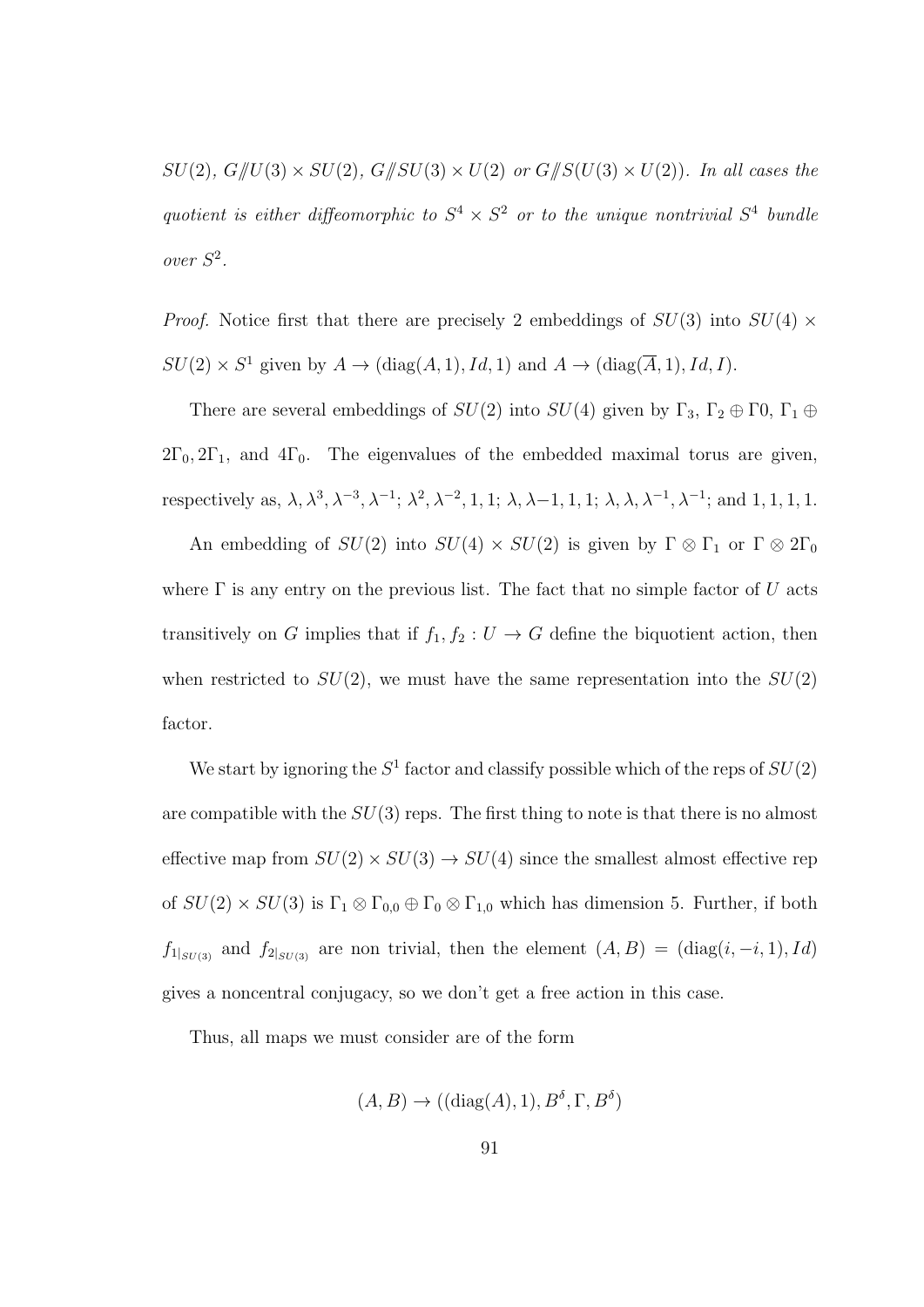where  $\delta = 0$  or 1. For any choice of B, we clearly have  $B^{\delta}$  and  $B^{\delta}$  conjugate, so checking for conjugacy here amounts to checking in the  $SU(4)$  piece.

To this end, I claim that the only way to have a free action is if  $\Gamma = 2\Gamma_1$ . Now, the eigenvalues of an element in  $SU(3)$  look like  $(\rho, \eta, \nu)$  with  $\rho \eta \nu = 1$ . For if  $\Gamma = \Gamma_3$ , set let  $\lambda^3 = 1$  and set  $\rho = \lambda$ ,  $\eta = \overline{\lambda}$ ,  $\nu = 1$ . Then this gives a noncentral conjugacy.

If  $\Gamma = \Gamma_2 \oplus \Gamma_2$ , then  $B \subseteq SU(3) \subseteq SU(4)$ , so there are infinitely many conjugacies. Likewise, if  $\Gamma = \Gamma_1 \oplus 2\Gamma_0$ , then  $B \subseteq SU(3) \subseteq SU(4)$ , so there are infinitely many conjugacies.

If  $\Gamma = 4\Gamma_0$ , then in order to have an effective embedding of  $SU(2)$  which doesn't act transitively on the  $SU(2)$  in G, we must have  $\delta = 1$  in both cases. But then  $(Id, B)$  gives a conjugacy for all B.

Finally, consider  $\Gamma = 2\Gamma_1$ . Conjugacy implies that  $\lambda$  or  $\overline{\lambda} = 1$ , so either way we conclude that  $\lambda = 1$ . This implies  $B = Id$  and hence that  $A = Id$ . Thus, we do get a free action in this case.

We now try to add the  $S<sup>1</sup>$  action. The first point to make is that by setting if we find a free action of  $S^1 \times SU(3) \times SU(2)$ , then by setting  $z = 1$ , we obtain a free action of  $SU(3) \times SU(2)$  on  $SU(4)$ , but we just classified those above. Then thing to note is that if  $\delta = 1$ , then we cannot fit  $S^1$  into  $SU(2)$  along side  $SU(2)$ . More precisely, there are no maps  $S^1 \times SU(2) \rightarrow SU(2)$  which, when restricted to  $SU(2)$ are the identity and which are almost effective on the  $S<sup>1</sup>$  factor.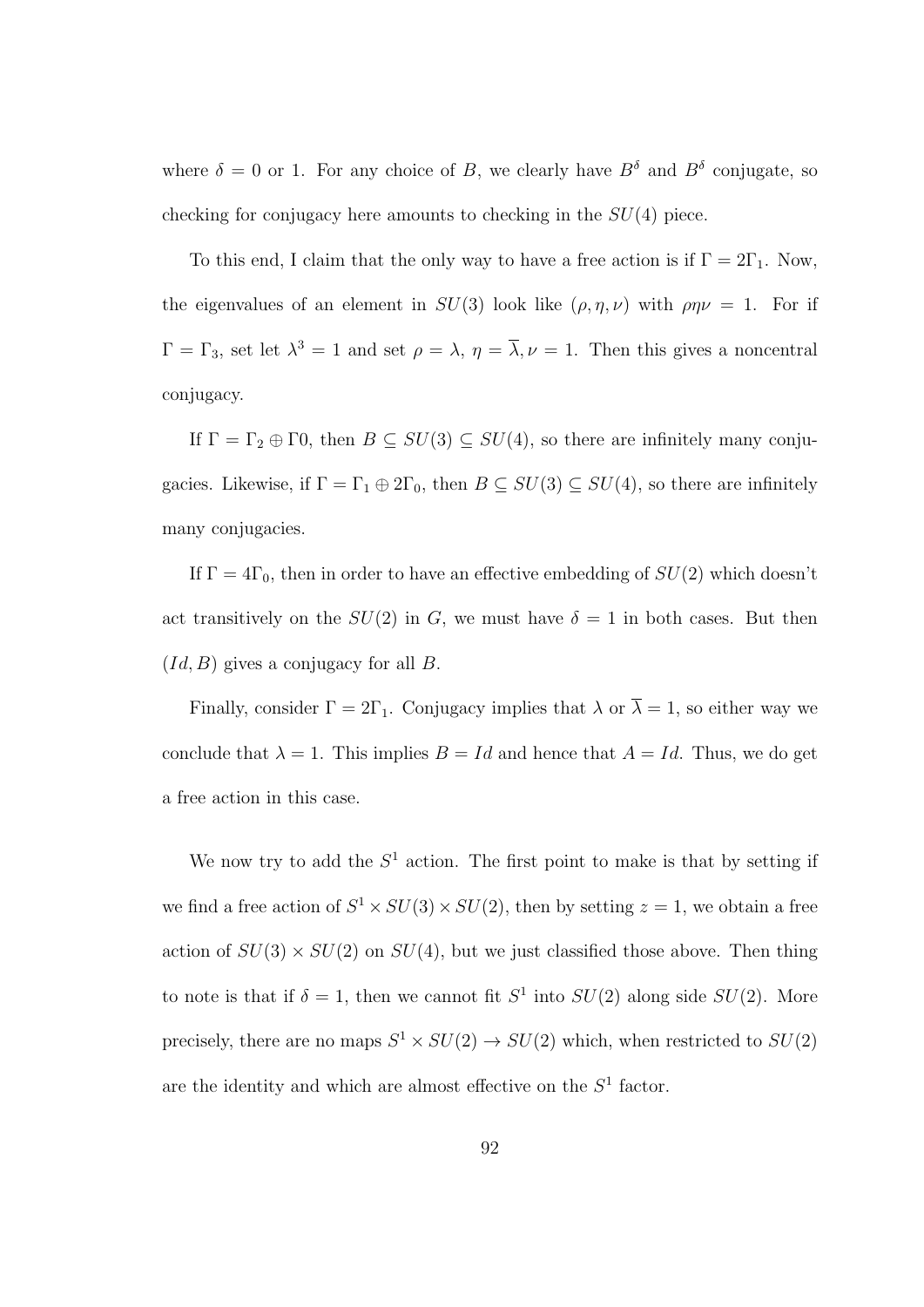But we have  $rk(U) > rkSU(4)$ , so there are no biquotient actions of U on  $SU(4)$ . Hence, we are forced to take  $\delta = 0$ . The most general map satisfying all of this is given by  $f: S^1 \times SU(3) \times SU(2) \rightarrow SU(4) \times SU(2) \times SU(4) \times SU(2)$  with

$$
f(z, A, B) = (\text{diag}(z^a A, \overline{z^{3a}}), \text{diag}(z^c, \overline{z^c}), \text{diag}(z^b B, z^{-b} B), \text{diag}(z^d, \overline{z^d}))
$$

Now, since the  $S^1$  action and the  $SU(3) \times SU(2)$  action commute, then assume we have a free action, we can write the quotient as  $(G/(SU(3) \times SU(2)))/S^1$  where the  $S<sup>1</sup>$  acts freely and isometrically.

However, if G is given a round  $\times$  round metric, then  $G/\!\!/SU(3) \times SU(2) =$  $\mathbb{H}P^1 \times S^3 = S^4 \times S^3$  with a round  $\times$  round metric. To see this up to diffeomorphism, first notice that  $SU(3) \times SU(2)$  acts trivially on the  $SU(2)$  factor in G, and hence  $G/\!\!/SU(3) \times SU(2) = \left(SU(4)/\!\!/SU(3) \times SU(2)\right) \times SU(2)$ . Further, in the 4dimension, we found an explicit diffeomorphism between  $SU(4)/SU(3) \times SU(2)$ and  $\mathbb{H}P^1 = S^4$  - send a matrix  $C \in SU(4)$  the class of it's last row, where  $[w_1, w_2] = [w_1B, w_2B]$  for any  $B \in SU(2)$ . Further, by first dividing by the  $SU(3)$ factor, we get the usual Hopf fibration  $S^3 \to S^7 \to S^4$ . The metric on  $S^7$  induced from a biinvariant metric on  $SU(4)$  is not round, but rather a Berger metric. However,  $SU(2)$  still acts by isometries in the usual way and the quotient is still a round  $S<sup>4</sup>$ . The easiest way to see this is simply to notice that with a Berger metric looks like the normal round sphere metric in the directions orthogonal to the (1-dimensional) Hopf fibration. Since the  $S<sup>1</sup>$  Hopf fibration is naturally included in the  $S<sup>3</sup>$  fibration we get here, the metric looks the same as the round metric normal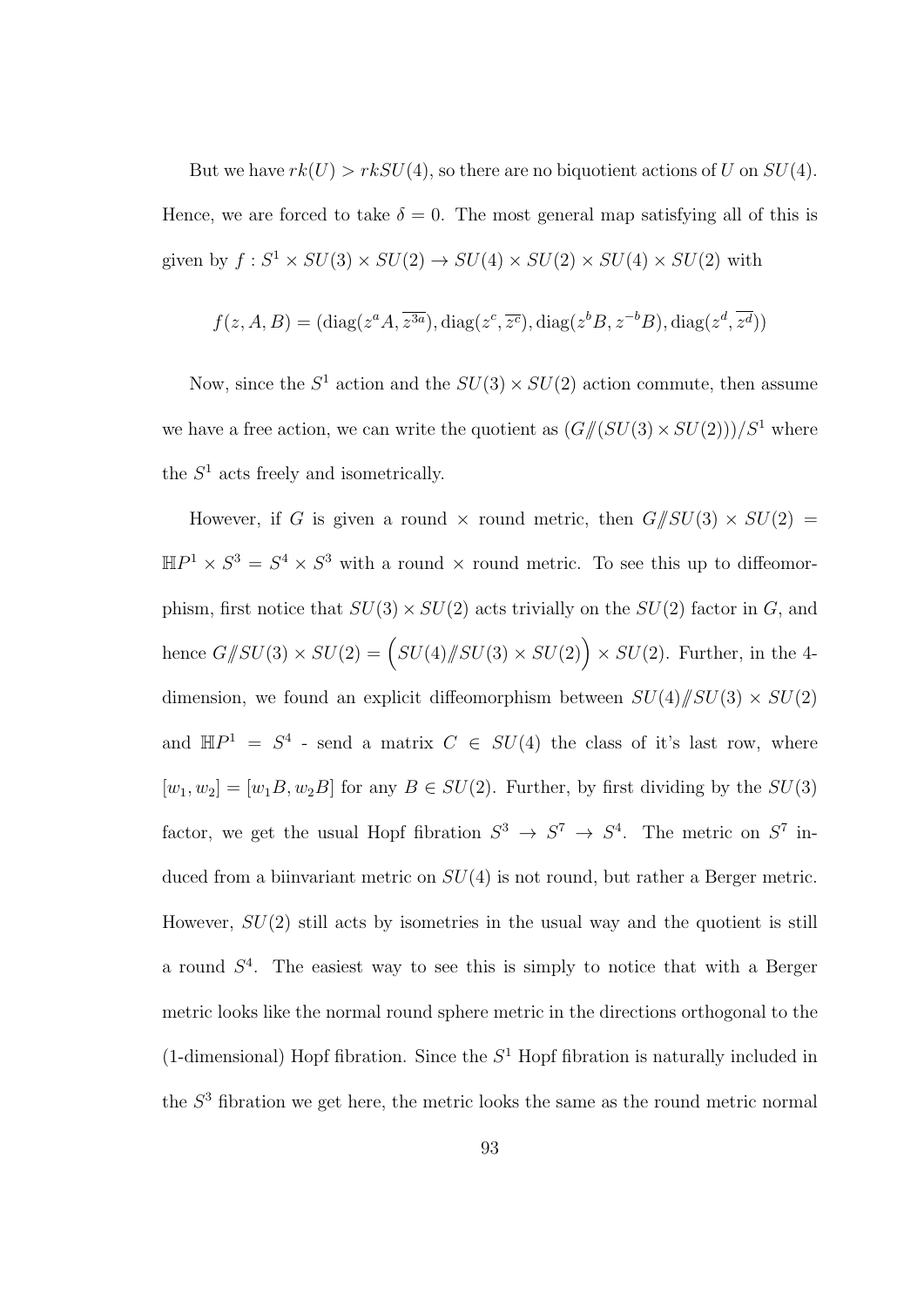to the orbits, and hence, round in the base.

When we make these identifications, how does  $S^1$  act on  $S^4 \times S^3$ ? On  $S^3$  it acts just as it did above on  $SU(2)$ :  $z(z_1, z_2) = (z^c z_1 z^{-d}, z^c z_2 z^d) = (z^{c-d} z_1, z^{c+d} z_2)$ .

The action on  $S<sup>4</sup>$  is takes some work to describe. By writing the last row of an element of  $SU(4)$  as a pair of 1x2 complex vectors  $w_1$  and  $w_2$ , we see that as elements of  $\mathbb{H}P^1$ , the  $z^{\pm b}$  terms act by complex multiplication. Thus, if  $w_1 = [z_1, z_2]$ and we think of this as  $z_1 + z_2j$ , then  $w_1 z^b = [z_1 z^b, z_2 z^b]$  and this becomes  $z_1 z^b + z_2 z^b j$ on the quaternionic level.

Now, since  $z * [1 : 0] = [z^{-3a}z^b, 0] = [1 : 0]$  and  $z * [0 : 1] = [0 : z^{-3a}z^{-b}] = [0 : 1]$ , we find that the circle fixes these two points (which we'll take to be the north and south poles of  $S<sup>4</sup>$ ). The action is thus determined by it's action on the equatorial  $S^3$ , which can be identified with points in  $\mathbb{H}P^1$  of the form  $[q:1]$  with  $q = u + vj$ a unit quaternion (with  $u, v \in \mathbb{C}$  and  $|u|^2 + |v|^2 = 1$ ). Then the  $S^1$  action is given as  $z * [q : 1] = [z^{-3a}uz^b + z^{-3a}vz^b j : z^{-3a-b}] = [(z^{-3a}uz^b + z^{-3a}vz^b j)z^{b+3a} : 1] =$  $[z^{2b}u + z^{-6a}vj : 1].$ 

Thus, we see the action on  $S^4$  is the suspension of the action of  $S^3$  given by  $z*(z_1, z_2) = (z^{2b}z_1, z^{-6a}z_2).$ 

Hence, using  $(t, z_1, z_2)$  for coordinates on  $S^4 = \sum S^3$  and using  $w_1, w_2$  as coordinates on  $SU(2)$  (the other factor of G), we see that the  $S<sup>1</sup>$  action is  $z *$  $(t, z_1, z_2, w_1, w_2) = (t, z^{2b}z_1, z^{-6a}z_2, z^{c+d}w_1, z^{c-d}w_2)$  with  $(a, b, c, d) = 1$ . We still need to find necessary and sufficient conditions so that the action of  $S^1$  on  $S^4 \times S^3$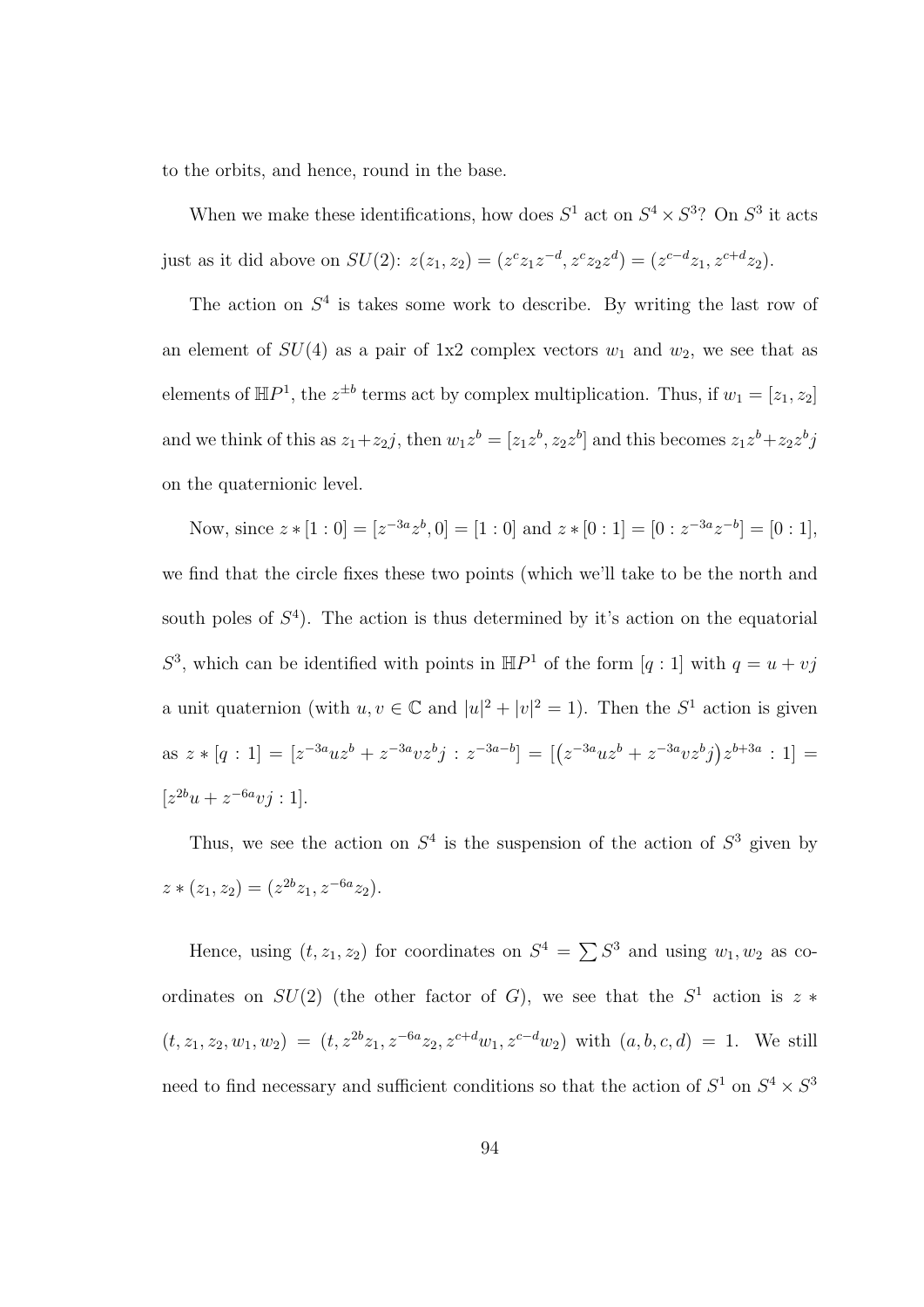is free.

To begin with, consider the action on points of the form  $(1, 0, 0, w_1, w_2)$ . The  $S<sup>1</sup>$ action clearly preserves these. To have a free action on  $S^4 \times S^3$ , it must restrict to a free action on these points, but that means the action of  $S^1$  on the  $S^3 = SU(2)$ factor must be free. Hence, we conclude that the action must be some multiple of the Hopf action, so that either  $d = 0$  or  $c = 0$ . Without loss of generality, we may assume  $d = 0$ .

Thus, our action must be of the form

$$
z*(t, z_1, z_2, w_1, w_2) = (t, z^{2b}z_1, z^{-6a}z_2, z^c w_1, z^c w_2).
$$

Now, suppose z is a primitive cth root of unity. Then  $z*(1, 0, 0, 1, 0) = (1, 0, 0, 1, 0)$ . Thus, in order for the action to be free, z must fix all points. Thus, we conclude that, for example,  $(0, 1, 0, 1, 0) = z * (0, 1, 0, 1, 0) = (0, z^{2b}, 0, 1, 0)$ , so that  $z^{2b} = 1$ . Since z is a primitive cth root of unity, we conclude that  $c|2b$ . Likewise, since  $(0, 0, 1, 1, 0) = z * (0, 0, 1, 1, 0)$ , we conclude that  $c|6a$ .

Hence  $c|(2b, 6a)$  so that  $c|2(b, 3a)$ . I claim that this condition is also sufficient to guarantee a free action. For suppose  $c|2(b, 3a)$  and  $(t, z_1, z_2, w_1, w_2)$  =  $z*(t, z_1, z_2, w_1, w_2) = (t, z^{2b}z_1, z^{-6a}z_2, z^c w_1, z^c w_2).$  Since  $(w_1, w_2) \in S^3$ , we cannot have both  $w_1$  and  $w_2$  equal to 0. Hence, assume without loss of generality that  $w_1 \neq 0$ . Then, since  $w_1 = z^c w_1$  and  $w_1 \neq 0$ , we conclude that  $z^c = 1$ .

Thus this implies  $z^c = z^{2b} = z^{-6a} = 1$ , and hence that z acts trivially on  $S^4 \times S^3$ . Thus, the action is free.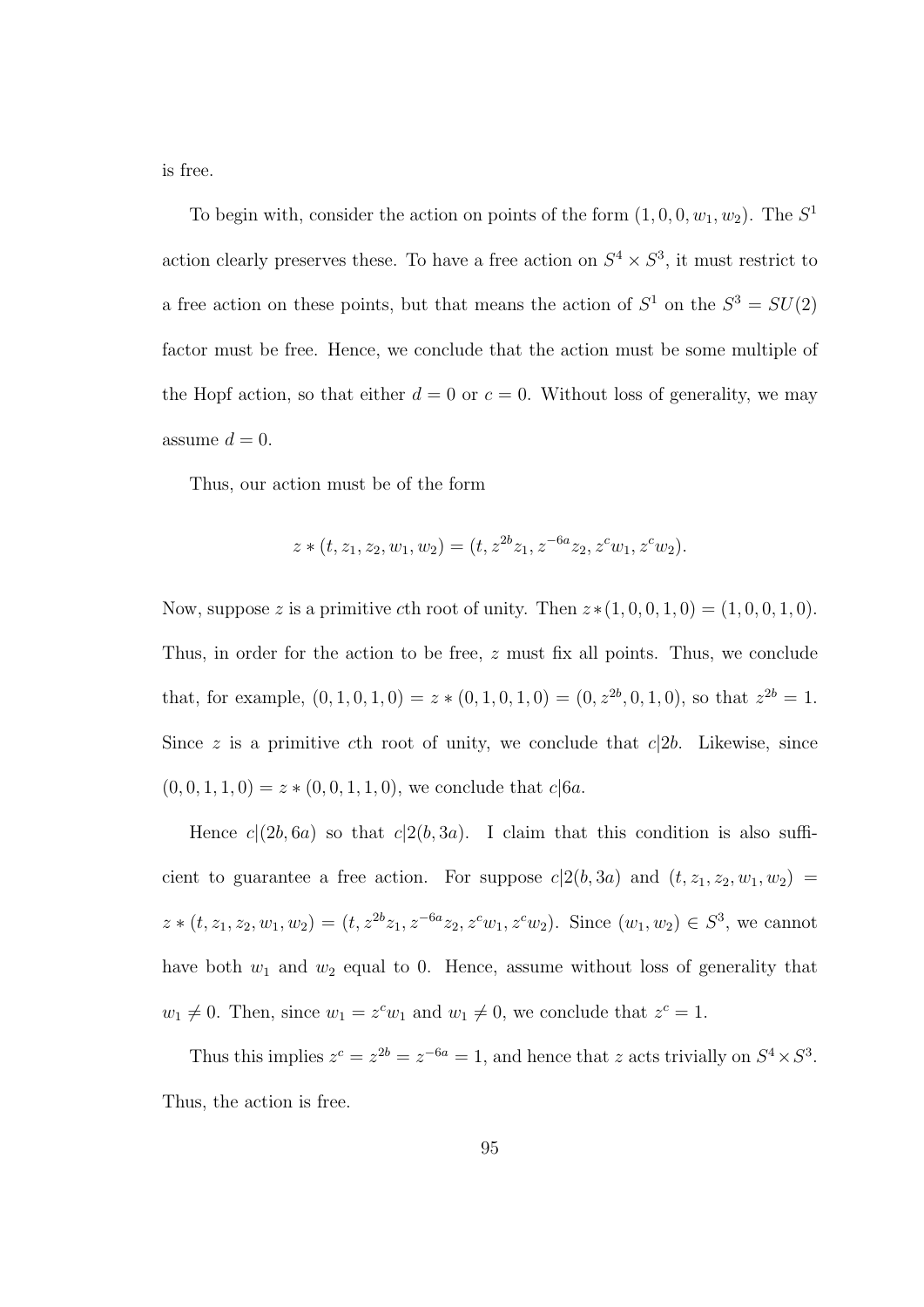From here, there are 2 goals: first, for each action, we want to classify what the ineffective kernel of the action is. Second, for each allowable action, we want to classify the quotient, up to diffeomorphism.

Towards the first goal, notice first that we may assume without loss of generality that  $c > 0$  (if  $c = 0$ , then we have free action of  $S^1 \times SU(3) \times SU(2)$  on  $SU(4)$ , which is impossible by rank reasons). Further, since  $(b, 3a) \leq 3(b, a) = 3$ , we have  $c|2(b, 3a)$  so that  $c \leq 6$ .

Further, notice that  $c = 4$  and  $c = 5$  cannot occur. For if  $c = 4$ , then  $c|2b$ implies that 2|b. Likewise, c|6a implies that 2|a. But then  $2|(a, b, c)$ , contradicting  $(a, b, c) = 1$ . Likewise, if  $c = 5$ , then  $5|2b$  implies  $5|b$  and  $5|6a$  implies  $5|a$ , and hence  $5|(a, b, c)$  so  $5|1$ , a contradiction.

Thus, we simply go through the cases  $c = 1, 2, 3$ , or 6.

If  $c = 1$ , then the action is effective for  $S<sup>1</sup>$  acts effectively on  $SU(2)$ . Thus, in this case U is isomorphic to  $S^1 \times SU(3) \times SU(2)$ .

If  $c = 2$ , then, going back to the  $G = SU(4) \times SU(2)$  action we see that if b is odd, then  $(-1, Id, -Id) \in S^1 \times SU(3) \times SU(2)$  acts ineffectively. If b is even, then only  $(-1, Id, Id)$  acts ineffectively. Hence, if b is even, then U is isomorphic to  $S^1 \times SU(3) \times SU(2)$  while if b is odd, then U is isomorphic to  $SU(3) \times U(2)$ .

If  $c = 3$ , then since 3 doesn't divide 2, we must have  $3(b, 3a)$ . Since  $(a, b, c) = 1$ , 3 cannot divide a. Looking at the action of U on  $SU(4)$ , and using the fact that for any 3rd root of unity z, we must have  $z^b = z^{-3a} = 1$ , it follows that the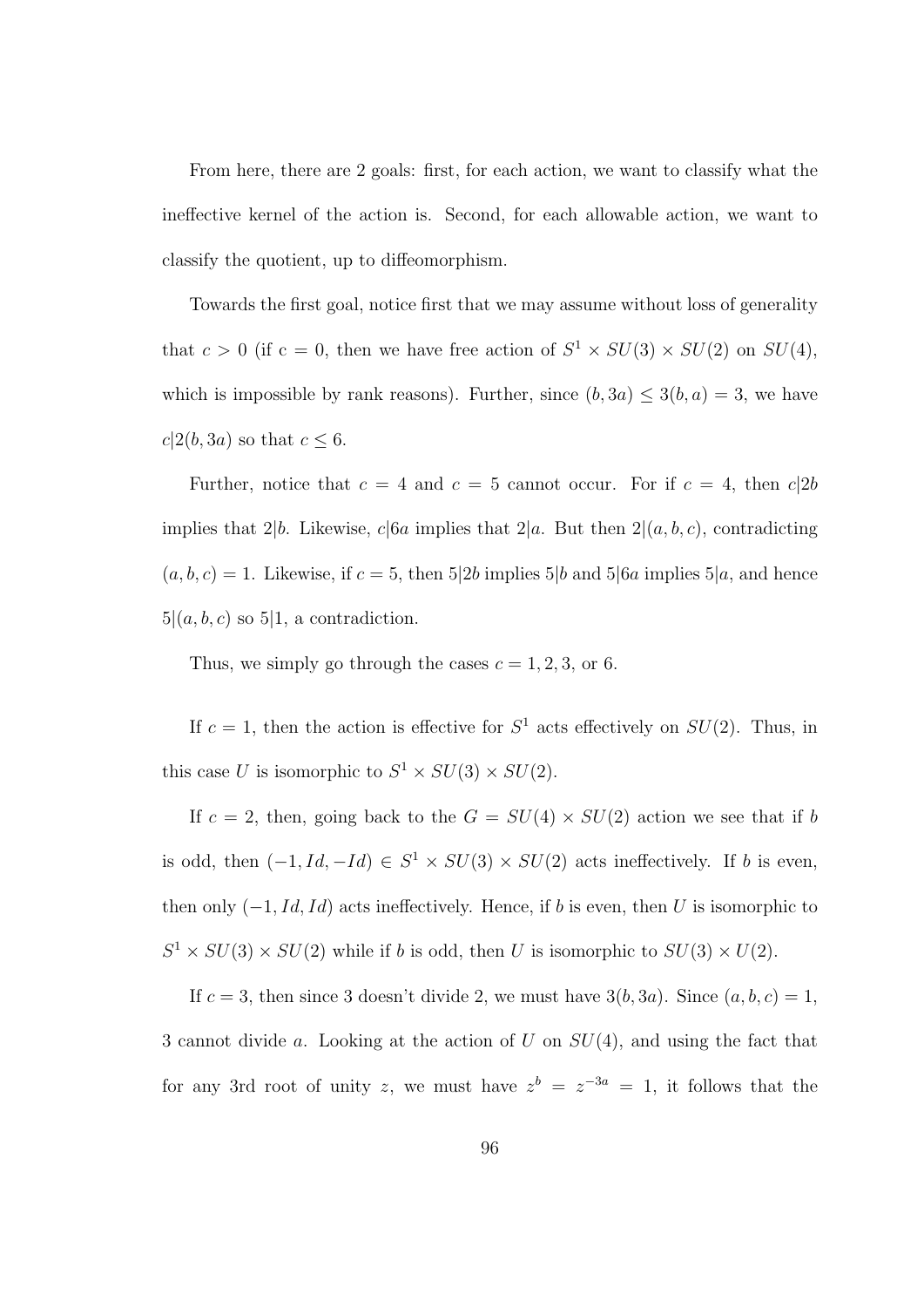ineffective kernel of the action is generated by  $(z, \overline{z}Id, Id)$ . Hence, in this case,  $U = U(3) \times SU(2)$ .

Finally, if  $c = 6$ , then we have  $6|2(b, 3a)$  so that  $3|(b, 3a)$  and again we conclude that 3 cannot divide a. From here we break into cases depending on the parity of a and b (which cannot both be even since this would violate  $(a, b, c) = 1$ ).

If a and b are both odd, then we find that if  $z = \zeta_6$  is a primitive 6th root of unity,  $z^a$  is also a primitive 6th root of unity, and hence  $-z^a$  is a 3rd root of unity. So, setting  $A = \overline{-z^a}Id \in SU(3)$  and  $B = -Id \in SU(2)$ , we find  $(z, A, B)$  acts ineffectively. Further, it's clear that this is the only choice. Hence, the kernel of the action is generated by this. It is easy to see that  $S^1 \times SU(3) \times SU(2)$  divided by this kernel is  $S(U(3) \times U(2))$ , for example, by consider the map sending  $(z, A, B)$ to  $(z^2A, z^{-3}B)$ . Hence, in this case,  $U = S(U(3) \times U(2))$ .

If a is odd and b is even, then the ineffective kernel is generated by  $(\zeta_6, \overline{-\zeta_6}Id, Id)$ , so again  $U = U(3) \times SU(2)$ .

Finally, if a is even and b is odd (and divisible by 3), then similar reasoning shows that  $U = SU(3) \times U(2)$ .

All we have left is determining the diffeomorphism type. The first thing to notice is that we essentially have an ineffective Hopf action on the  $SU(2)$  factor of G. Nonetheless, the projection onto the second factor gives  $G/U$  the structure of an  $S<sup>4</sup>$  bundle over  $S<sup>2</sup>$ . There are precisely 2  $S<sup>4</sup>$  bundles over  $S<sup>2</sup>$  corresponding to the choice of clutching function in  $\pi_1(SO(5)) = \mathbb{Z}/2\mathbb{Z}$ . Further, these two manifolds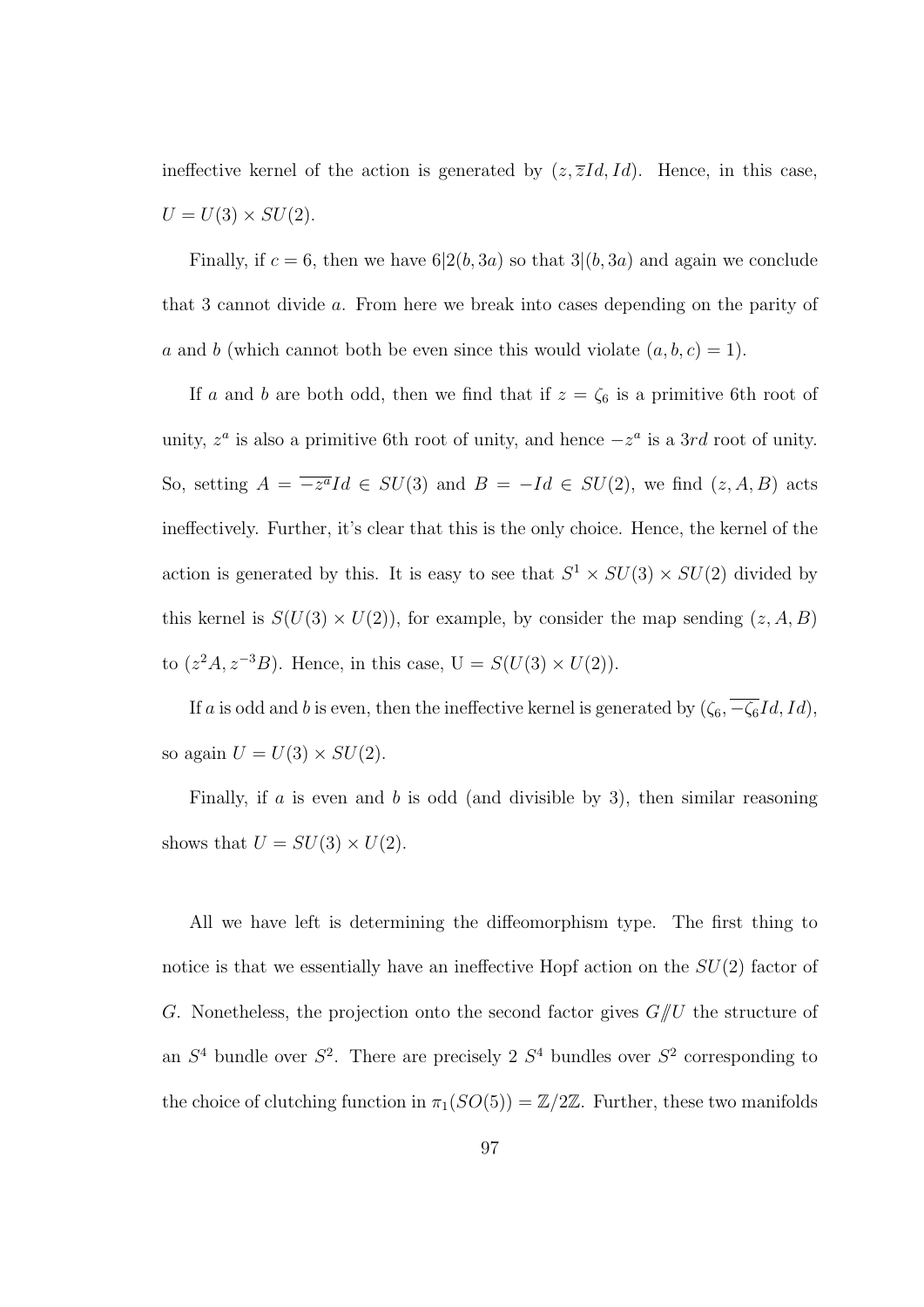are distinguished by their second Stiefel-Whitney class, as in the  $S<sup>3</sup>$  bundle over  $S<sup>2</sup>$ case. However, in this case, computing the Stiefel-Whitney class in terms of  $a, b$ , and c will be significantly easier than it was in the 5-dimensional case.

The key observation can be found in Pavlov's paper  $[23]$ : the  $S<sup>1</sup>$  action on  $S<sup>4</sup>$  preserves the equatorial  $S<sup>3</sup>$ , and hence we see that the  $S<sup>1</sup>$  action on  $S<sup>4</sup> \times S<sup>3</sup>$ preserves an  $S^3 \times S^3 \subseteq S^4 \times S^3$ . This will give us a codimension 1 submanifold  $N = S^3 \times_{S^1} S^3 \subseteq M = S^4 \times_{S^1} S^3$ . The computation of  $w_2(N)$  is accomplished via the section on 5-dimensional biquotients. Then, we'll argue that  $w_2(N) = w_2(M)$ .

We'll actually start by arguing that  $w_2(M) = w_2(N)$ . To be more precise, we'll see that  $H^2(N, \mathbb{Z}/2\mathbb{Z}) = \mathbb{Z}/2\mathbb{Z} = H^2(M, \mathbb{Z}/2\mathbb{Z})$  and that  $w_2(N) \neq 0$  iff  $w_2(M) \neq 0$ . The first part of the argument is almost entirely general and due to Pavlov [23] - if N and M are both orientable, and if  $w_2(N) \neq 0$  then  $w_2(M) \neq 0$ . Notice that our N and M are both orientable because they're simply connected.

For the converse, we'll have to do a little more work and actually use the structure of the manifolds a bit. In particular, it's not generally true that if a codimension 1 submanifold has  $w_2 = 0$ , then the whole manifold must also have  $w_2 = 0$ . A quick counterexample is provided by the inclusion  $\mathbb{R}P^1 \subseteq \mathbb{R}P^2$ .  $\mathbb{R}P^1 = S^1$  has trivial tangent bundle hence  $w_2 = 0$ , but  $\mathbb{R}P^2$  has  $w_2 = a^2$  where  $H^*(\mathbb{R}P^2, \mathbb{Z}/2\mathbb{Z}) = \mathbb{Z}/2\mathbb{Z}[a]/a^3.$ 

So, Consider the inclusion of  $i : N \to M$  and assume  $w_2(N) \neq 0$ . The inclusion gives the following:  $i^*(TM) \cong TN \oplus \nu$  where  $\nu$  is a trivial one dimensional bundle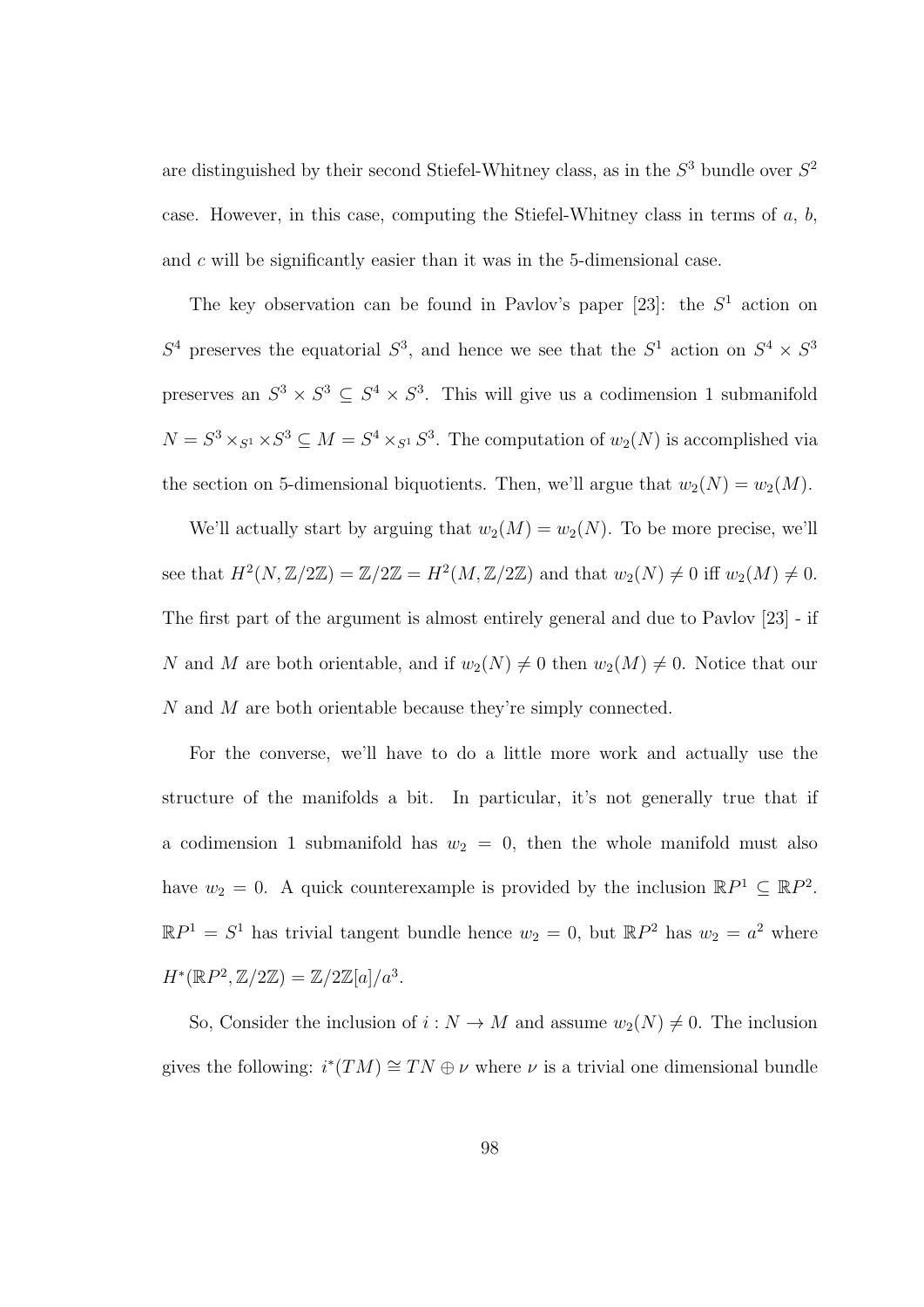(it's trivial because both  $N$  and  $M$  are orientable). The Whitney sum formula then gives  $w_2(i^*(TM)) = w_0(TN) \cup w_2(\nu) + w_1(TN) \cup w_1(\nu) + w_2(TN) \cup w_0(\nu)$ . However,  $w_2(\nu) = 0$  since  $\nu$  has rank 1 and  $w_1(\nu) = 0$  since  $\nu$  is a trivial bundle. Hence, we conclude  $i^*(w_2(M)) = w_2(i^*(TM)) = w_2(N)$ . It's immediate now that if  $w_n(N) \neq 0$ , then we must have  $i^*(w_2(M)) \neq 0$ , so that  $w_2(M) \neq 0$ .

For the converse, we must work harder. First notice that the induced  $S<sup>1</sup>$  action on  $S^3 \times S^3$  is effectively Hopf on the right  $S^3$  and hence  $pi_2|_{S^3 \times_{S^1} S^3}$  is the map defining the bundle structure of the  $S^3$  bundle over  $S^2$ . In other words, if we call  $\pi$ the map from  $S^3 \times_{S^1} S^3 \to S^2$  defining the bundle structure, then we have  $\pi \circ i = \pi_2$ . Thus, we'll show  $i^*$  is an isomorphism on  $H^2(M) \to H^2(N)$  by showing  $\pi$  and  $\pi_2$ are. From here, if  $i^*(w_2) = 0$ , of course we must conclude  $w_2 = 0$ . I'll only work out the proof for  $\pi$  is an isomorphism since the proof that  $\pi_2$  is almost exactly the same.

Using the Gysin sequence associated to  $S^3 \to S^3 \times_{S^1} S^3 \to S^2$ , one sees that

$$
H^{1-3}(S^2) \to H^2(S^2) \to H^2(N) \to H^{2-3}(S^2)
$$

where the map  $H^2(S^2) \to H^2(N)$  is  $\pi^*$ . However, clearly the terms on the end are 0, so  $\pi$  is an isomorphism as claimed.

Thus, we have shown that M is diffeomorphic to the nontrivial  $S<sup>4</sup>$  bundle over  $S^2$  iff N is diffeomorphic to the nontrivial  $S^3$  bundle over  $S^2$ , and likewise M is diffeomorphic to  $S^4 \times S^2$  iff N is diffeomorphic to  $S^3 \times S^2$ .

In order to compute the diffeomorphism type of  $N$ , we'll go back to our classi-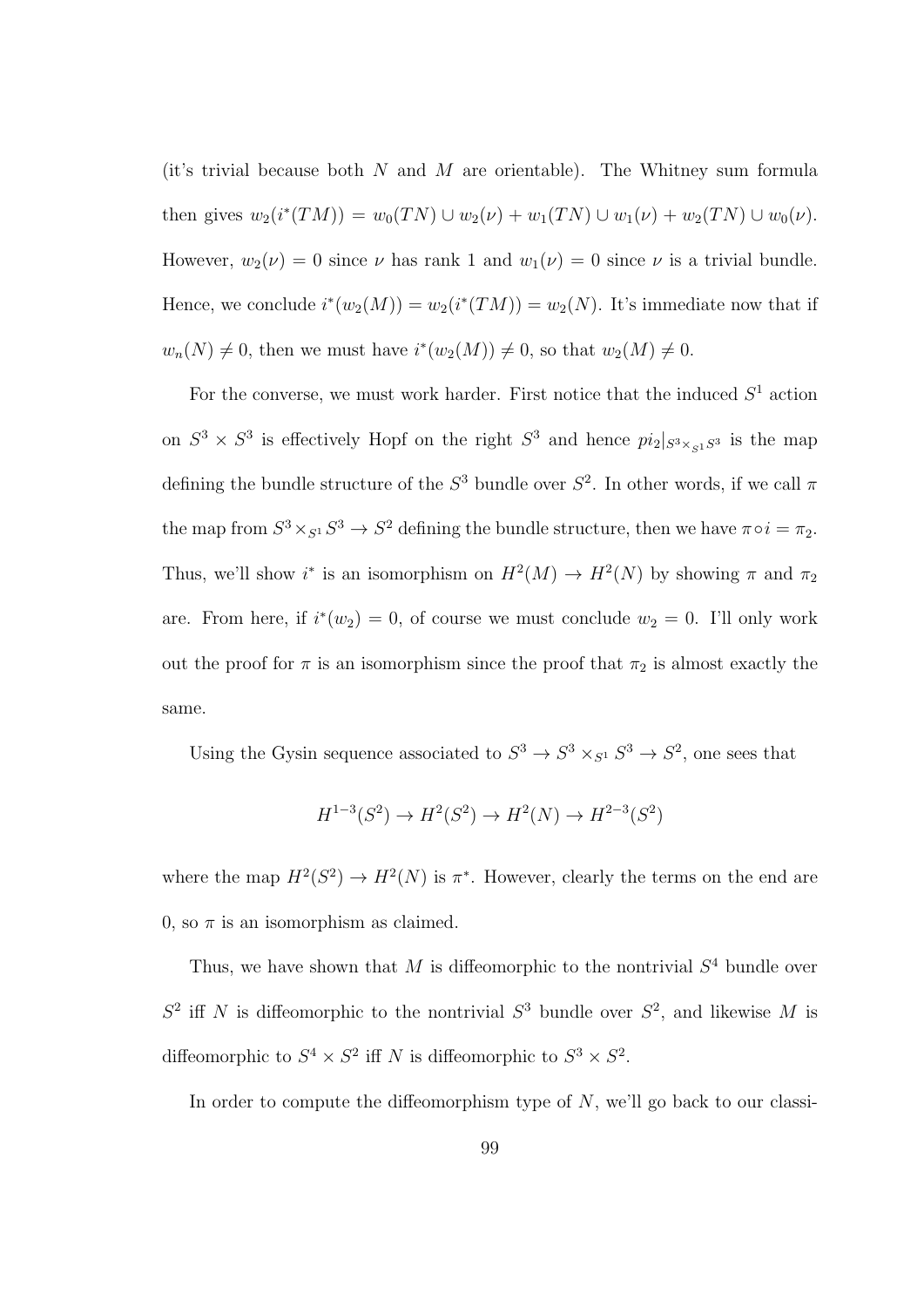fication in dimension 5. We must write the action as

$$
z*(z_1, z_2, w_1, w_2) = (z^{k_1+k_2}z_1, z^{k_1-k_2}z_2, z^{n_1+n_2}w_1, z^{n_1-n_2}w_2).
$$

Solving this system of equations gives  $k_1 = b - 3a$ ,  $k_2 = b + 3a$ ,  $n_1 = c$  and  $n_2 = 0$ . Since  $n_2 = 0 \approx 0 \mod 4$ , we see that N is diffeomorphic iff  $n_1 \approx 2 \mod 4$  and  $k_1$ and  $k_2$  are both odd. It is clear that  $k_1$  is odd iff  $k_2$  is, so we'll just check one.

Thus, for  $c = 1$  or 3, we have N is diffeomorphic to  $S^3 \times S^2$  and hence M is diffeomorphic to  $S^4 \times S^2$ .

If  $c = 2$  or  $c = 6$ , then if a and b are both odd, we have M is diffeomorphic to the nontrivial  $S^4$  bundle over  $S^2$ . If precisely one is odd, then M is diffeomorphic to  $S<sup>4</sup>$ . Both can't be even, since this would contradict  $(a, b, c) = 1$ .

 $\Box$ 

**Proposition 5.3.5.** There are 2 families of actions of  $U = SU(2) \times SU(2) \times S^1$ on  $G = Sp(2) \times SU(2)$  (where neither  $SU(2)$  in U acts transitively on the  $SU(2)$  in G). The first action, under the identification of  $SU(2) \times SU(2)$  with  $Sp(1) \times Sp(1)$ is given by  $f(p,q,z) = (diag(p,q), diag(z^a, \overline{z^a}), diag(z^b, z^b), Id)$  where  $p, q \in Sp(1)$ and  $z \in S^1$ . In this case, we have  $(a, b, c) = 1$  and  $a|(b \pm c)$ . The second action is  $f(p,q,z) = (R(a\theta))diag(p,p), diag(z^b, \overline{z^b}), diag(q,z^c), Id)$  with  $(a, b, c) = 1$  and  $b|(a, 2c)$ .

In the first case, the conditions imply that  $a = 1$  or  $a = 2$ . If  $a = 1$ , all quotients are diffeomorphic to  $S^4 \times S^2$ . If  $a = 2$ , then c and d must both be odd and the quotient is diffeomorphic to the unique nontrivial  $S<sup>4</sup>$  bundle over  $S<sup>2</sup>$ .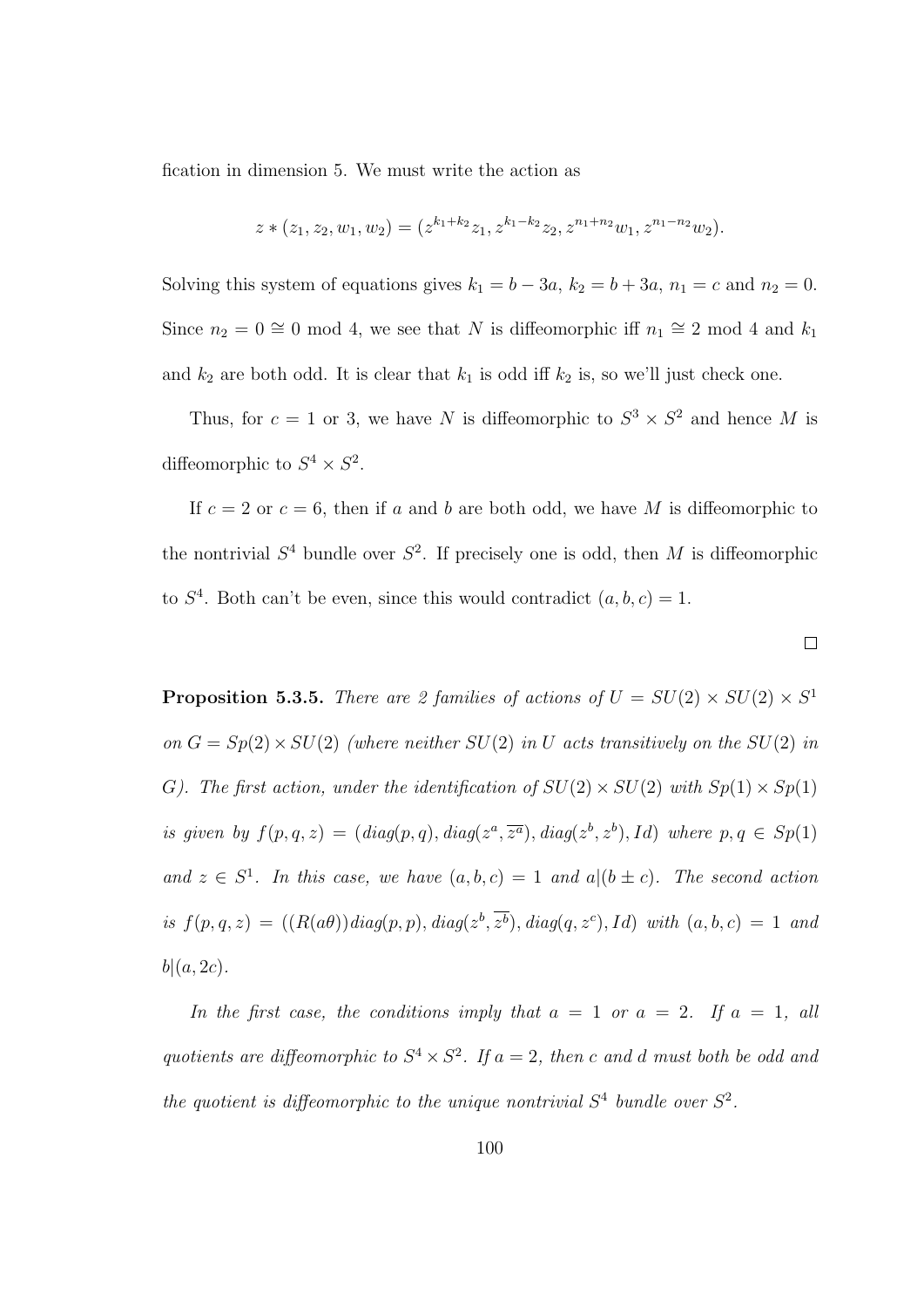In the second case, we must have  $b = 1$  or  $b = 2$ . No matter what, the quotient is diffeomorphic to  $S^4 \times S^2$ .

*Proof.* The first thing to realize is that both  $SU(2) \times e$  and  $e \times SU(2)$  must act almost effectively on  $Sp(2)$ . For if, say  $SU(2) \times e$  doesn't act almost effectively on  $Sp(2)$ , then it must act on  $SU(2)$  by conjugation (point 4 of Totaro's theorem). But then the action, when restricted to  $SU(2) \times e$ , won't be free. But if the action is free, the restriction of the action to any subgroup of  $U$  must also be free.

Biquotients of the form  $Sp(2)/Sp(1) \times Sp(1)$  were classified in the 4-dimensional case. There are precisely two: the homogeneous action and

$$
(p, q) \rightarrow (diag(p, p), diag(q, 1)).
$$

In either case, the quotient is  $S<sup>4</sup>$ . Hence, as in the previous case, we must have  $G/\!\!/ U = S^4 \times_{S^1} S^3$ . We'll classify exactly which  $S^1$  actions arise from this construction in each case, and then use the previous case to determine the diffeomorphism type of the quotient.

Assume we're in the homogeneous case. Since  $Sp(1) \times Sp(1)$  is maximal, the  $S^1$ can only be mapped into  $e \times SU(2) \times Sp(2) \times SU(2)$ . Thus, the general map is of the form

$$
(p, q, z) \rightarrow (diag(p, q), diag(z^a, \overline{z}^a), diag(z^b, z^c), diag(z^d, \overline{z}^d)).
$$

As before, the action of  $S^1$  on the  $SU(2)$  factor of G will have to be effectively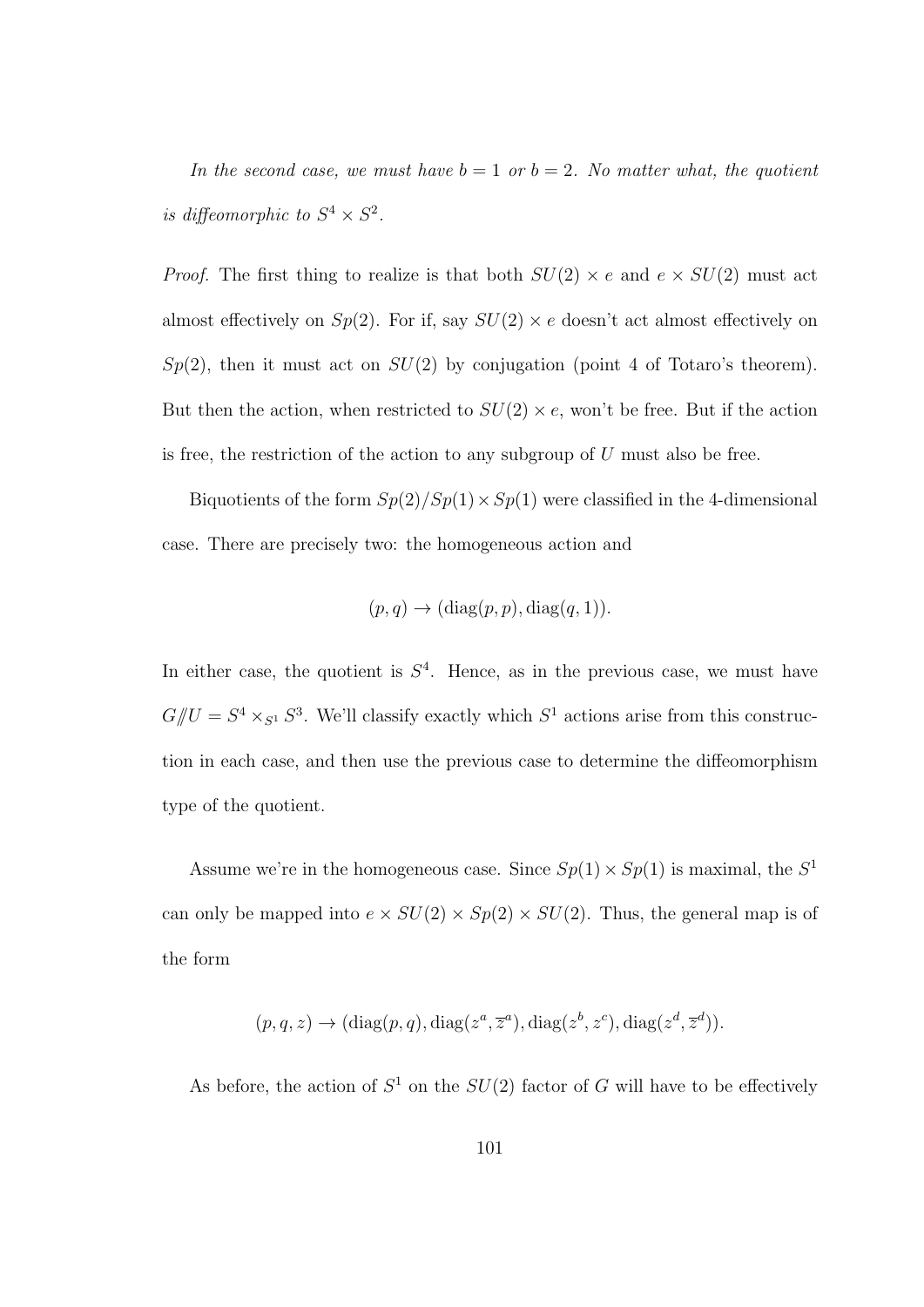Hopf, so we need  $d = 0$ . We now identify  $Sp(2)/Sp(1) \times Sp(1)$  with  $S<sup>4</sup>$  and see exactly how the  $S<sup>1</sup>$  action looks.

To map  $Sp(2)/Sp(1) \times Sp(1)$  to  $S^4$ , send  $B \in Sp(2)$  to the class o the last row under left multiplication by  $S^3$ . Then, we see that  $S^1$  acts on the first column of B by right multiplication with  $z^{-b}$  and it acts on the second column by right multiplication with  $z^{-c}$ .

Hence, for  $[q_1 : q_2] \in \mathbb{H}P^1$ , we have  $z * [q_1 : q_2] = [q_1z^{-b} : q_2z^{-c}]$ . Then this action clearly fixes  $[1:0]$  and  $[0:1]$ , which we identify with the north and south poles of  $S^4$ . Then the equatorial  $S^3$  in  $S^4$  is, in  $\mathbb{H}P^1$ , given by points of the form  $[q_1:1]$  with  $|q_1|=1$ . Then the  $S^1$  action on such points is  $z*[q_1:1] = [q_1z^{-b}$ :  $z^{-c}$ ] = [ $z^c q_1 z^{-b}$ : 1]. Writing  $q_1 = u + vj$  with  $u, v \in \mathbb{C}$ , we see the action is given by  $z*(u, v) = (z^{c-b}u, z^{c+b}v)$ . Putting this all together, we conclude that the  $S<sup>1</sup>$  action on  $S^4 \times S^3$  is given by  $z*(t, z_1, z_2, w_1, w_2) = (t, z^{c-b}z_1, z^{c+b}z_2, z^a w_1, z^a w_2)$ . Freeness, as in the previous case, is equivalent to  $a|(b-c, b+c)$ . Note that if  $a|b-c$  and  $a|b+c$ , then  $a|2b$  and  $a|2c$ , so that  $a|(2b, 2c) = 2(b, c)$ , so that  $a|2$ . We may assume without loss of generality that  $a > 0$  by precomposing with the automorphism  $z \to -z$ . Hence,  $a = 1$  or  $a = 2$ . If  $a = 1$ , we recognize, following the argument in the previous case, that the quotient is  $S^4 \times S^2$ . If  $a = 2$ , then since  $2|c - b$  we must have b and c of the same parity. If they're both even, we contradict  $(a, b, c) = 1$ , so they're both odd. As in the previous case, we conclude that these quotients are diffeomorphic to the unique nontrivial  $S<sup>4</sup>$  bundle over  $S<sup>2</sup>$ .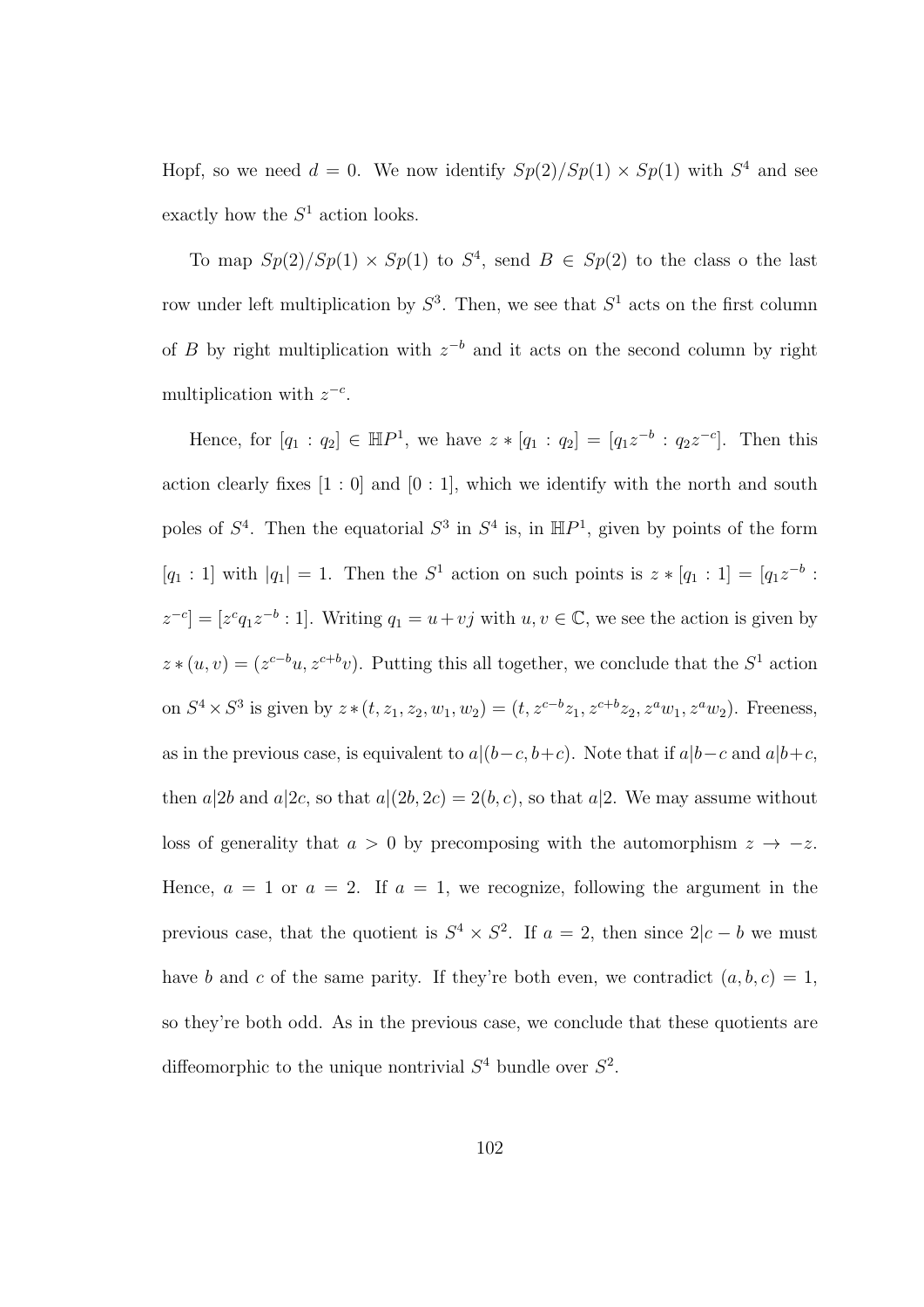We now handle the other map  $f(p,q) \to \text{diag}(p, p)$ ,  $\text{diag}(q, 1)$ . We now try to fit in an  $S^1$  action (which will be significantly messier in this case). An  $S^1$  fits on both sides, but on the left, it must fit in as  $R(a\theta)$ . Hence, a general action is given by  $(p, q, z) \rightarrow ((R(a\theta))\text{diag}(p, p), \text{diag}(z^b, \overline{z^b}), \text{diag}(q, z^c), \text{diag}(z^d, \text{overline}z^d))$  with  $z = e^{i\theta}$ . As above, in order to have a free action, we must have  $d = 0$ .

Now, we again identify  $Sp(2)/Sp(1) \times Sp(1)$  with  $S<sup>4</sup>$ . This time, it occurs by sending an element  $B \in Sp(2)$  to the class of its 2nd column under left quaternionic multiplication. The  $S^1$  action on  $[q_1, q_2]$  then looks like

$$
z * [q_1, q_2] = [\cos(a\theta)q_1\overline{z}^c + \sin(a\theta)q_2\overline{z}^c : -\sin(a\theta)q_1\overline{z}^c + \cos(a\theta)q_2\overline{z}^c]
$$

Identifying this with  $S<sup>4</sup>$  and understanding the action will take some work. First note that  $[\pm i: 1]$  is fixed by this action:

$$
z * [i : 1] = [\cos(a\theta)iz^{-c} + \sin(a\theta)z^{-c} : -\cos(a\theta)iz^{-c} + \sin(a\theta)z^{-c}]
$$
  

$$
= [\cos(a\theta)i + \sin(a\theta) : -\sin(a\theta) + \cos(a\theta)]
$$
  

$$
= [(\cos(a\theta) + i\sin(a\theta))(\cos(a\theta)i + \sin(a\theta)) : 1]
$$
  

$$
= [i : 1]
$$

Under this identification, it's natural to identify the equatorial  $S^3$  with  $[n_1 +$  $n_2 j + n_3 k : n_4$  for  $n_1^2 + n_2^2 + n_3^2 = 1$ . We claim that the  $S^1$  action preserves this set. In fact, by linearity, it's enough to show that the  $S<sup>1</sup>$  action preserves points of the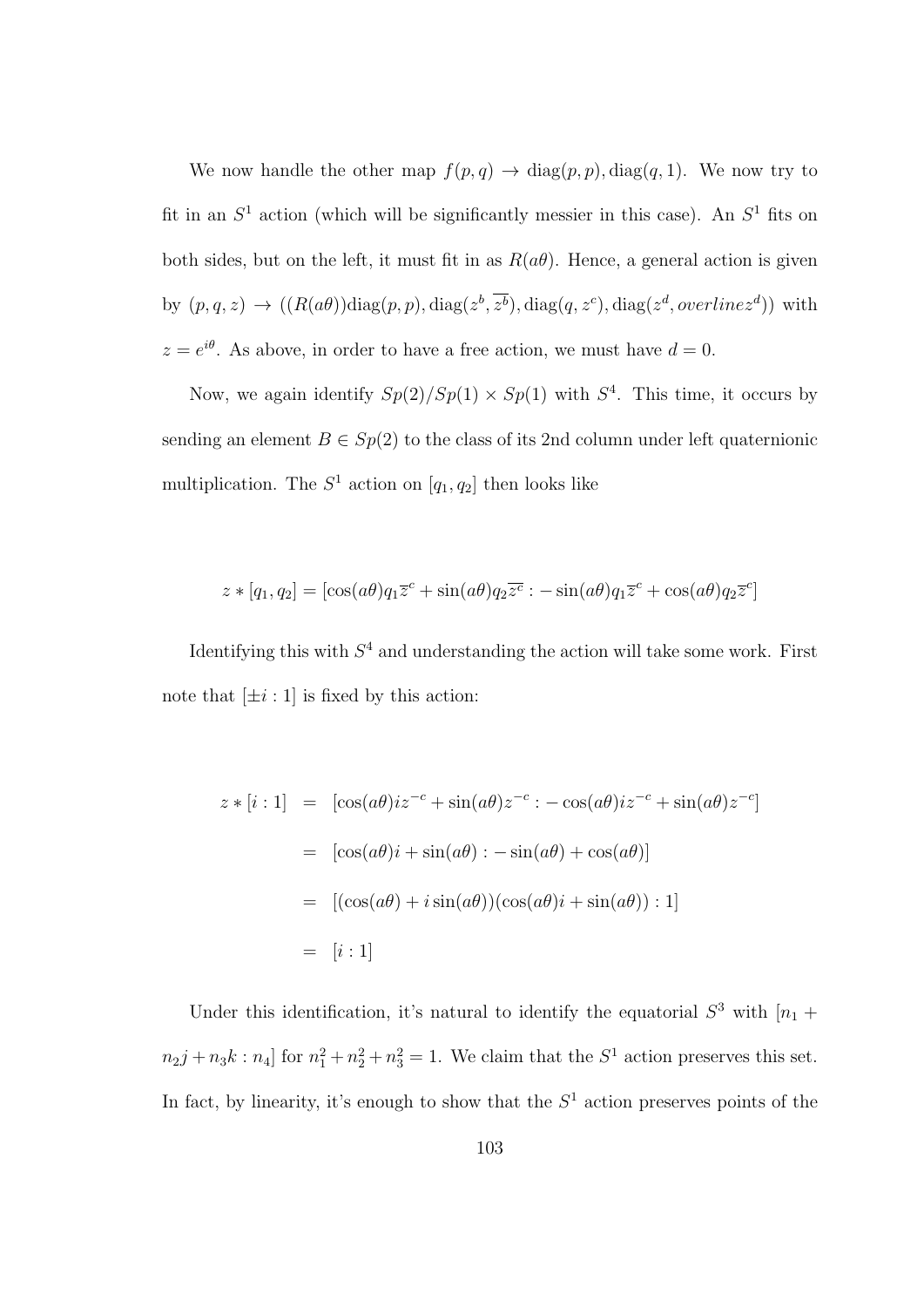form  $[1:n_4]$  (or  $([0:1])$  and  $[n_2j+n_3k:1]$  with  $n_2^2+n_3^2=1$ .

For the first, we compute:

$$
z * [1 : n_4] = [\cos(a\theta)z^{-c} + \sin(a\theta)n_4z^{-c} : -\sin(a\theta)z^{-c} + \cos(a\theta)n_4z^{-c}]
$$

$$
= [1 : (\cos(a\theta) + \sin(a\theta)n_4)(-\sin(a\theta) + \cos(a\theta)n_4)]
$$

which is clearly of the right form.

For the second, we compute again:

$$
z * [n_2 j + n_3 k : 1] = [\cos(a\theta)n_2 j z^{-c} + \cos(a\theta)n_3 kz^{-c} + \sin(a\theta) z^{-c}
$$
  

$$
:- \sin(a\theta)n_2 j z^{-c} - \sin(a\theta)n_3 kz^{-c} + \cos(a\theta) z^{-c}]
$$
  

$$
= [\cos(a\theta)n_2 j + \cos(a\theta)n_3 k + \sin(a\theta) z^{-2c}
$$
  

$$
:- \sin(a\theta)n_2 j - \sin(a\theta)n_3 k + \cos(a\theta) z^{-2c}]
$$
  

$$
= [z^{2c}(n_2 j + n_3 k) : 1]
$$

Hence, we conclude that the action on  $S^4$  is  $z*(t, z_1, z_2) = (t, z^a z_1, z^{2c} z_2)$ . Hence the  $S^1$  action on  $S^4 \times S^3$  is  $z*(t, z_1, z_2, w_1, w_2) = (t, z^a z_1, z^{2c} z_2, z^b w_1, z^b w_2)$ . Freeness, as we showed earlier, is equivalent to  $b|(a, 2c)$ . Since  $(a, b, c) = 1$ , this implies  $b = 1$ or  $b = 2$ . If  $b = 1$ , the quotient is  $S<sup>4</sup> \times S<sup>2</sup>$  and if  $b = 2$ , then we must have a even, and hence,  $a \pm 2c$  is even, and hence, by the above classification, the quotient is diffeomorphic to  $S^4 \times S^2$ .  $\Box$ 

**Proposition 5.3.6.** There is a unique family of biquotient actions of  $U = G_2 \times$  $SU(2) \times S^1$  on  $G = Spin(7) \times SU(2)$ , which we can study by using  $G = SO(7) \times$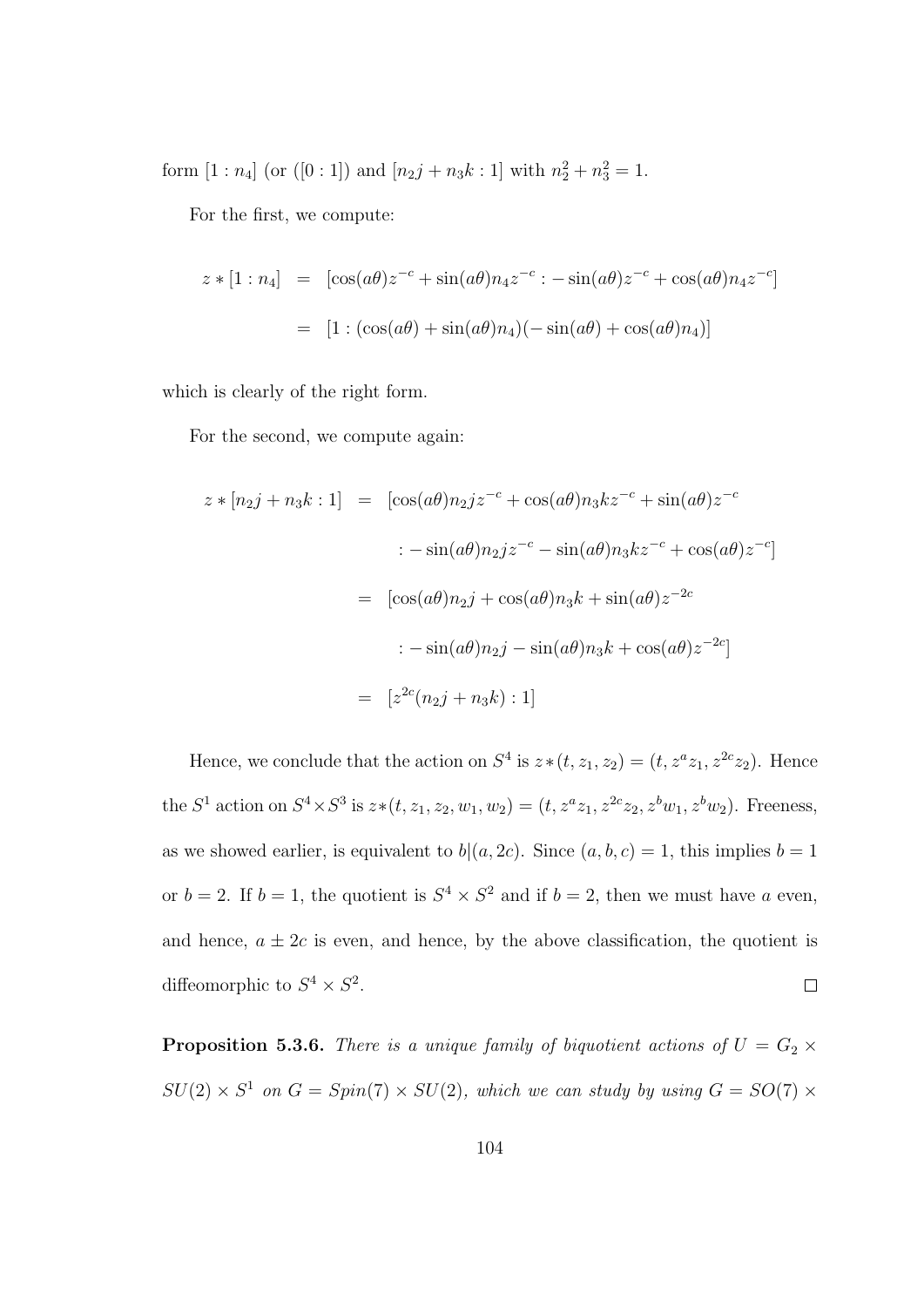$SU(2)$  and  $U = G_2 \times SO(3) \times S^1$ . The  $G_2$  and  $SO(3)$  in U only act on the  $SO(7)$ , so that the biquotient is diffeomorphic to  $S^4 \times_{S^1} S^3$ . The  $S^1$  acts on  $S^3$  by the Hopf action. The  $S^1$  action on  $S^4$  is determined from a map  $S^1 \rightarrow SO(7)$  and is parameterized by 2 integers. The quotient  $S^4 \times_{S^1} S^3$  is diffeomorphic to  $S^4 \times S^2$  when the 2 parameters have the same parity and is diffeomorphic to the unique nontrivial  $S<sup>4</sup>$  bundle over  $S<sup>2</sup>$  when the two parameters have opposite parity.

*Proof.* We first show that every biquotient with  $G = Spin(7) \times SU(2)$  descends to a biquotient with  $G = SO(7)$ . The converse follows from Totaro's proof that we can write a biquotient according to the conventions.

Let  $\pi : Spin(7) \rightarrow SO(7)$  be the canonical projection. Then  $\pi$  clearly induces a covering map  $\overline{pi}$ :  $(Spin(7) \times SU(2)) \ll U \rightarrow (SO(7) \times SU(2)) \ll \pi(U)$ . Since  $\pi$  is two sheeted,  $\bar{\pi}$  is at most two sheeted. We claim that, in fact,  $\bar{\pi}$  is single sheeted, i.e., a diffeomorphism. To see this, we will argue that  $\ker(\pi)$  is contained in one orbit.

The  $SU(2)$  in U cannot act on the  $SU(2)$  in G without acting transitively. This is because the only nontransitive nontrivial action of  $SU(2)$  on itself is via conjugation. Further, there is no almost effective action of  $S^1 \times SU(2)$  on  $SU(2)$ extending this action. It follows that if  $U$  acts on  $G$  freely, then  $U$  must act freely on  $Spin(7)$ , but this is impossible by rank reasons. Likewise, the  $G_2$  factor of U cannot act on  $SU(2)$ . It follows that  $G_2 \times SU(2)$  acts freely on  $Spin(7)$ .

Since  $G_2 \setminus Spin(7) = S^7$  and since the  $SU(2)$  must act freely on this, it follows that the  $SU(2)$  factor (which is, a priori, only defined up to cover), must actually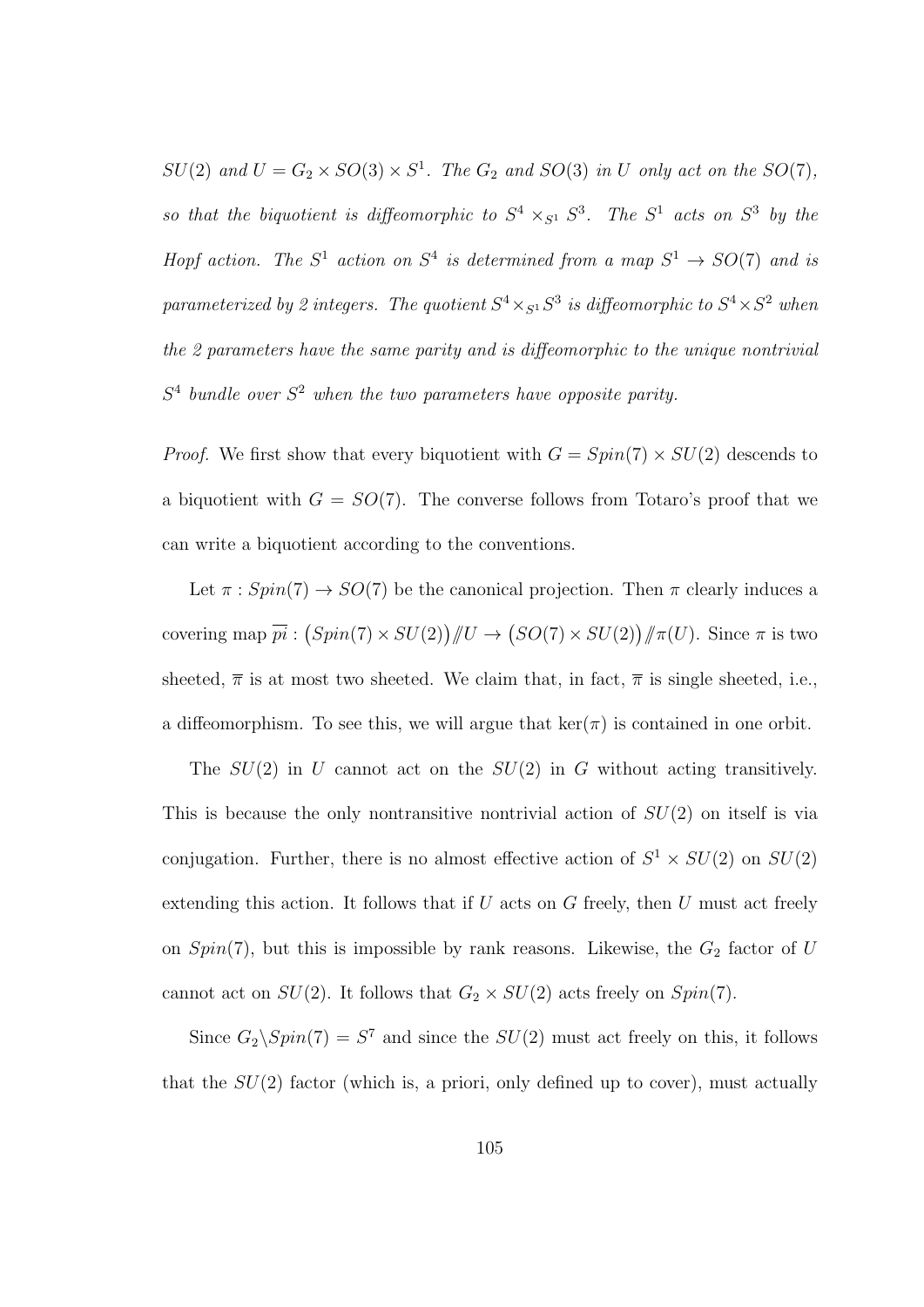be isomorphic to  $SU(2)$ . Finally, since  $\pi(G_2) = G_2$ ,  $G_2$  being centerless, we see the induced quotient is  $G_2 \backslash SO(7) = \mathbb{R}P^7$  and since  $\pi(SU(2))$  must act freely on this,  $\pi(SU(2)) = SO(3)$ . It follows that ker( $\pi$ )  $\subseteq SU(2) * e$  for  $e \in Spin(7)$  the identity element.

Since the  $SU(2)$  has a unique free action on  $S^7$ , if we find one free action of  $G_2 \times$  $SO(3)$  on  $SO(7)$ , we've found the only one. The eigenvalues of the maximal torus of  $G_2$  in  $SO(7)$  are  $\lambda$ ,  $\overline{\lambda}$ ,  $\nu$ ,  $\overline{\nu}$ ,  $\lambda \nu$ ,  $\overline{\lambda \nu}$ , and 1, and the eigenvalues of the standard block embedding of  $SO(3)$  into  $SO(7)$  are  $\mu^2$ ,  $\overline{\mu^2}$ , 1, 1, 1, 1, and 1, we can easily compare eigenvalues. For  $G_2$ , it is easy to see that it cannot have exactly 5 eigenvalues equal to 1, since if  $\lambda \neq 1$  and  $\nu = 1$ , the  $\lambda \nu \neq 1$ . Thus, a conjugacy can only occur when  $\lambda = \nu = \mu^2 = 1$ , so this action is effectively free.

All of this together implies that any biquotient of the form  $Spin(7)\times SU(2)/\!\!/G_2\times$  $SU(2) \times S^1$  is diffeomorphic to  $S^4 \times_{S^1} S^3$  for some action of  $S^1$  on  $S^4$ . Since every circle action on  $S^4$  has a fixed point, the  $S^1$  must act (effectively) freely on  $S^3$ , i.e., it must be (effectively) the Hopf action.

Going back to our previous description, we see that the map  $SO(3) \times S^1 \rightarrow$  $SO(7)$  is  $(A, \theta) \rightarrow diag(A, R(p\theta), R(q\theta))$  where R denotes the standard  $2 \times 2$  rotation matrix.

Unfortunately, it seems difficult to determine how  $p$  and  $q$  relate to the weights of the representation of  $S^1$  into  $SO(5)$  defined by a general linear action on  $S^4$ . Thus, we must actually compute the diffeomorphism type from the biquotient description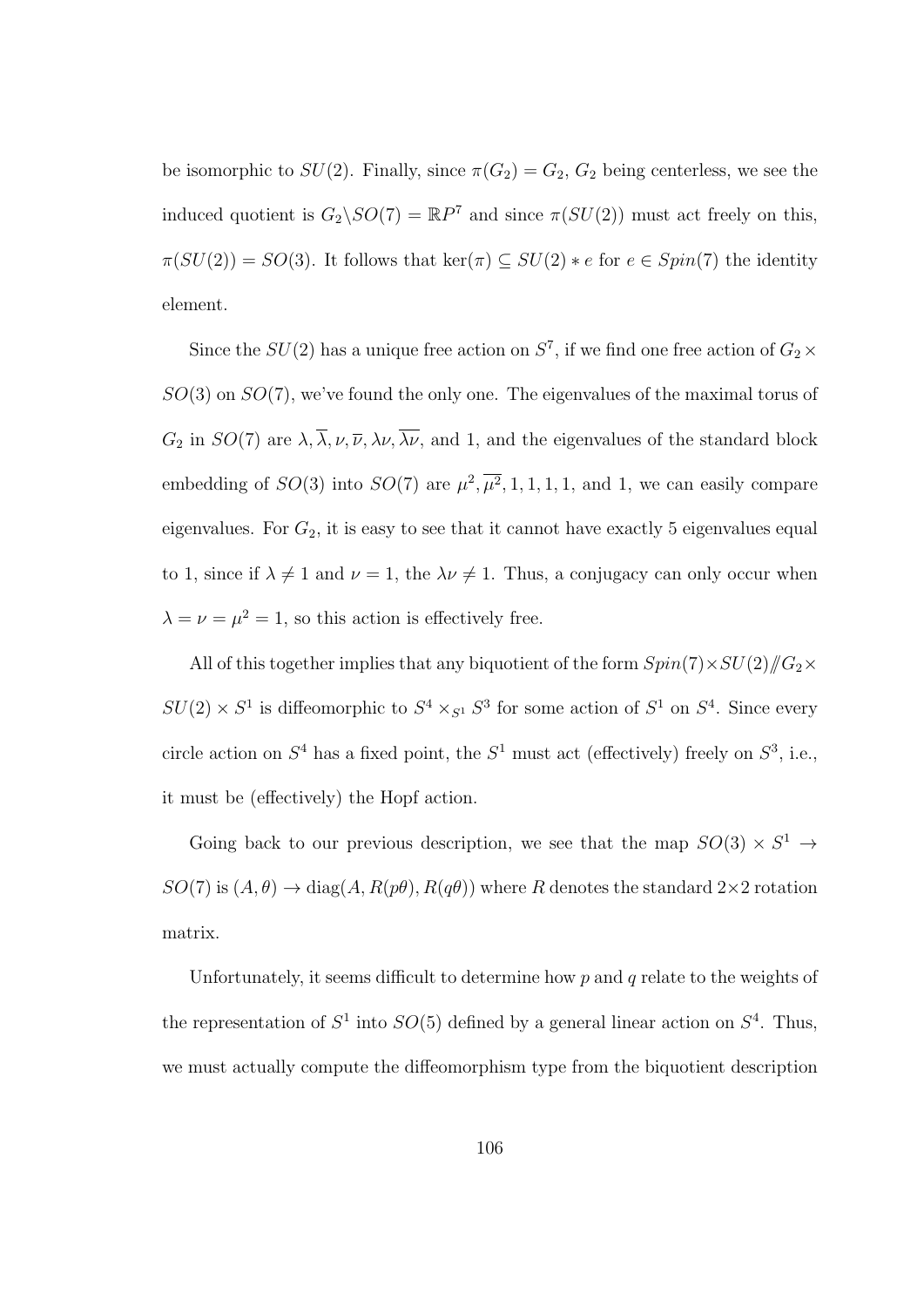itself.

To this end, we notice that every manifold of the form  $S^4 \times_{S^1} S^3$  is naturally an  $S<sup>4</sup>$  bundle over  $S<sup>2</sup>$ , and that there are two such bundles, distinguished by their second Stiefel-Whitney classes. Thus, we really only need to determine  $w_2$  for each of our biquotients.

To this end, we note that the previously developed machinery for computing Pontryagin classes can be applied, but instead of using root systems, one must use 2-roots.

For definiteness, we use the map  $f_1: G_2 \times SO(3) \times S^1 \to SO(7) \times SU(2)$  with  $f_1(A, B, z) = (A, I)$  where  $A \subseteq SO(7)$  is the standard embedding. We also use the map  $f_2: G_2 \times SO(3) \times S^1$  with  $f_2(A, B, \theta) = (diag(B, R(p\theta), R(q\theta), z)$ , where  $z=e^{i\theta}$ .

According to Borel and Hirzebruch [5], the maximal 2-group of  $G_2$  is  $\mathbb{Z}/2\mathbb{Z}^3 \subseteq G_2$ generated by  $\langle s_1, s_2, s_3 \rangle$  where, letting  $e_i$  be the standard basis of  $\mathbb{R}^7$ , we have  $s_i(e_j) =$  $\sqrt{ }$  $\int$  $\overline{\mathcal{L}}$  $e_j$   $j = i + 1, i + 5, \text{ or } i + 6$  $-e_j$  otherwise .

The maximal 2-group of  $SO(n)$  is a  $\mathbb{Z}/2\mathbb{Z}^{n-1}$  consisting of all diagonal matrices with  $\pm 1$  on the diagonal, subject to the determinant being 1.

We let  $y_i$  for  $i = 1...7$  denote generators of the maximal 2-group of  $SO(7)$ corresponding to the diagonal matrix with a -1 in the ith position and 1s elsewhere. They satisfy the relation that  $y_1 \cdot y_7 = 1$ . We'll let t be the generator for the unique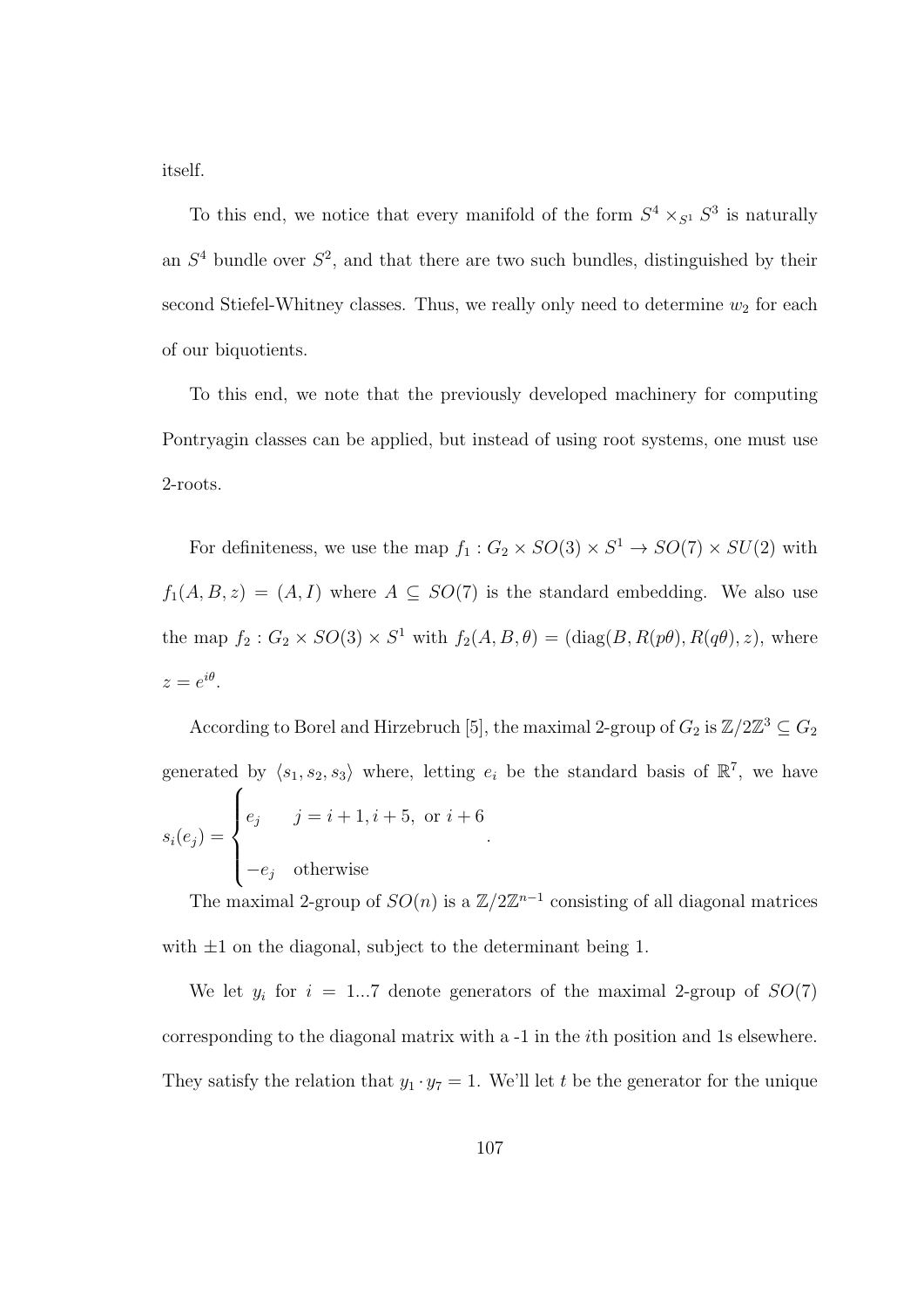$\mathbb{Z}/2\mathbb{Z}$  in  $SU(2)$ , generated by  $-Id$ . Finally, define  $p_i$  for  $i = 1, 2, 3$  analogously for  $SO(3)$  and let z denote the generator of the 2-group of  $S^1$ .

In this notation, we see that  $f_1^*(y_1) = s_1$ ,  $f_1^*(y_2) = s_2$ ,  $f_1 * (y_3) = s_1 + s_3$ ,  $f_1^*(y_4) = s_1 + s_2$ ,  $f_1^*(y_5) = s_1 + s_2 + s_3$ ,  $f_1^*(y_6) = s_2 + s_3$ ,  $f_1^*(y_7) = s_3$  and  $f_1^*(t) = 0$ . Likewise, we see that  $f_2^*(y_1) = p_1$ ,  $f_2^*(y_2) = p_2$ ,  $f_2^*(y_3) = p_3$ ,  $f_2^*(y_4) = f_2^*(y_5) =$ 

 $pz, f_2^*(y_6) = f_2^*(y_7) = qz \text{ and } f_2^*(t) = z.$ 

Now, we can identify  $H^*((BSO(7) \times BSU(2)) \times (BSO(7) \times BSU(2)); \mathbb{Z}/2\mathbb{Z}) \subseteq$  $H^*(B\mathbb{Z}/2\mathbb{Z}^{12}; \mathbb{Z}/2\mathbb{Z}) = \mathbb{Z}/2\mathbb{Z}[y_i \otimes 1, 1 \otimes y_i]$  where i ranges from 1 to 7. It's isomorphic to  $\mathbb{Z}/2\mathbb{Z}[\sigma_j(y_i\otimes 1), \sigma_j(1\otimes y_i)]$  where j ranges from 2 to 7.

Likewise, we can identify

$$
H^*(B(G_2 \times SO(3) \times S^1); \mathbb{Z}/2\mathbb{Z}) \subseteq H^*(B\mathbb{Z}/2\mathbb{Z}^7; \mathbb{Z}/2\mathbb{Z}) = \mathbb{Z}/2\mathbb{Z}[s_1, s_2, s_3, p_1, p_2, p_3, z]
$$

as the subalgebra generated by the elements

$$
[\sigma_2(s_i) + \sigma_1(s_i)^2]^2 + \sigma_1(s_i)\sigma_3(s_i),
$$
  
\n
$$
[\sigma_3(s_i) + \sigma_1(s_i)\sigma_2(s_i)]^2 + [\sigma_2(s_i) + \sigma_1(s_i)^2]\sigma_1(s_i)\sigma_3(s_i),
$$
  
\n
$$
\sigma_1(s_i)\sigma_3(s_i)[\sigma_3(s_i) + \sigma_1(s_i)\sigma_2(s_i)],
$$
  
\n
$$
\sigma_2(p_i),
$$
  
\n
$$
\sigma_3(p_i),
$$
 and  
\n
$$
z^2.
$$

Now, just as with  $\mathbb Z$  coefficients, this information tells us the differentials in the spectral sequence  $G \to G/\!\!/ U \to BU$ . If  $x_1$  is the generator of  $H^1(G;\mathbb{Z}/2\mathbb{Z})$ , the we know that  $d_2(x_1) = f^*(\sigma_2(y_i) \otimes 1 + 1 \otimes \sigma_2(y_i))$ . The first piece is easy to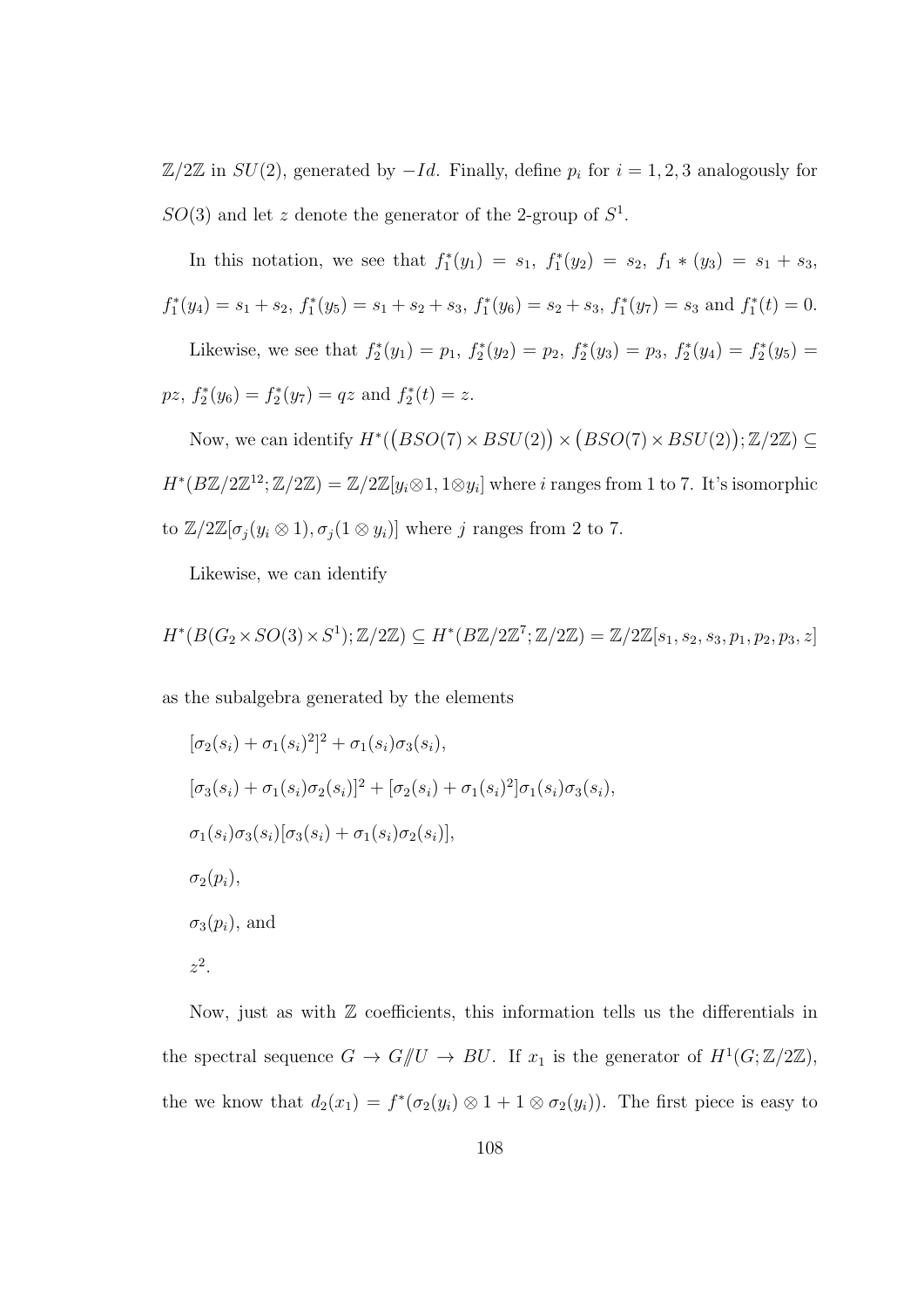evaluate since  $f^*(\sigma_2(y_i) \otimes 1) \subseteq H^2(BG_2; \mathbb{Z}/2\mathbb{Z}) = 0$ . For the second, following a computation, we see that  $d_2(x_i) = \sigma_2(p_i) + (p+q)z^2$ .

Thus,  $d_2$  is injective and we see that

$$
H^2(G/\hspace{-0.1cm}/ U;\mathbb{Z}/2\mathbb{Z}) \cong \langle \sigma_2(p_i), z^2 \rangle / \sigma_2(p_i) + (p+q)z^2.
$$

Now, to compute the characteristic classes, we first list the nonzero 2-roots of each of the participating groups. The 2-roots of  $G_2$  are  $s_1$ ,  $s_2$ ,  $s_3$ ,  $s_1 + s_2$ ,  $s_1 + s_3$ ,  $s_2 + s_3$ , and  $s_1 + s_2 + s_3$ , all with multiplicity 2. The 2-roots of  $SO(3)$  are  $p_1 + p_2$ ,  $p_2 + p_3$ , and  $p_1 + p_3$ , and for  $SO(7)$  there are all  $y_i + y_j$  with  $1 \leq i \leq j \leq 7$ , all with multiplicity 1. The other participating groups,  $SU(2)$  and  $S<sup>1</sup>$ , have no nonzero 2-roots.

Following Singhoff [25], the Stiefel-Whitney classes of  $G/U$  is the pullback of the class  $\Pi_{\lambda_i}$  a 2-root of  $G(1+\lambda_i)$  in BG times the pullback of the class  $(\Pi_{\mu_i}$  a 2-root of  $U(1+\lambda_i)$  $(\mu_i)\big)^{-1}$  in *BU*. We can write this element as

$$
\phi_U^*\big(f_2^* \Pi(1+1\otimes\lambda_i\big)\Pi(1+1\otimes\mu_i)^{-1}\big)
$$

Now,  $\phi_U^*$  is trivial on elements coming from  $G_2$  in  $H^2$ , and since we only care about the degree 2 piece of this product, we can ignore the 2-roots of  $G_2$ .

Computing the product is made simpler because  $f_2^*(1 + y_i + y_4)(1 + y_i + y_5) =$  $(1 + f_2^* y_i + pz)(1 + f_2^* y_i + pz) = (1 + f_2^* y_1^2 + pz^2)$  we see that and similarly replacing  $y_4$  and  $y_5$  by  $y_6$  and  $y_7$  (and if  $i = 4$ , then the sum cancels out). So, all the factors have degree 2, so the degree 2 piece is the sum of elements, which is  $(p+q)z^2$ .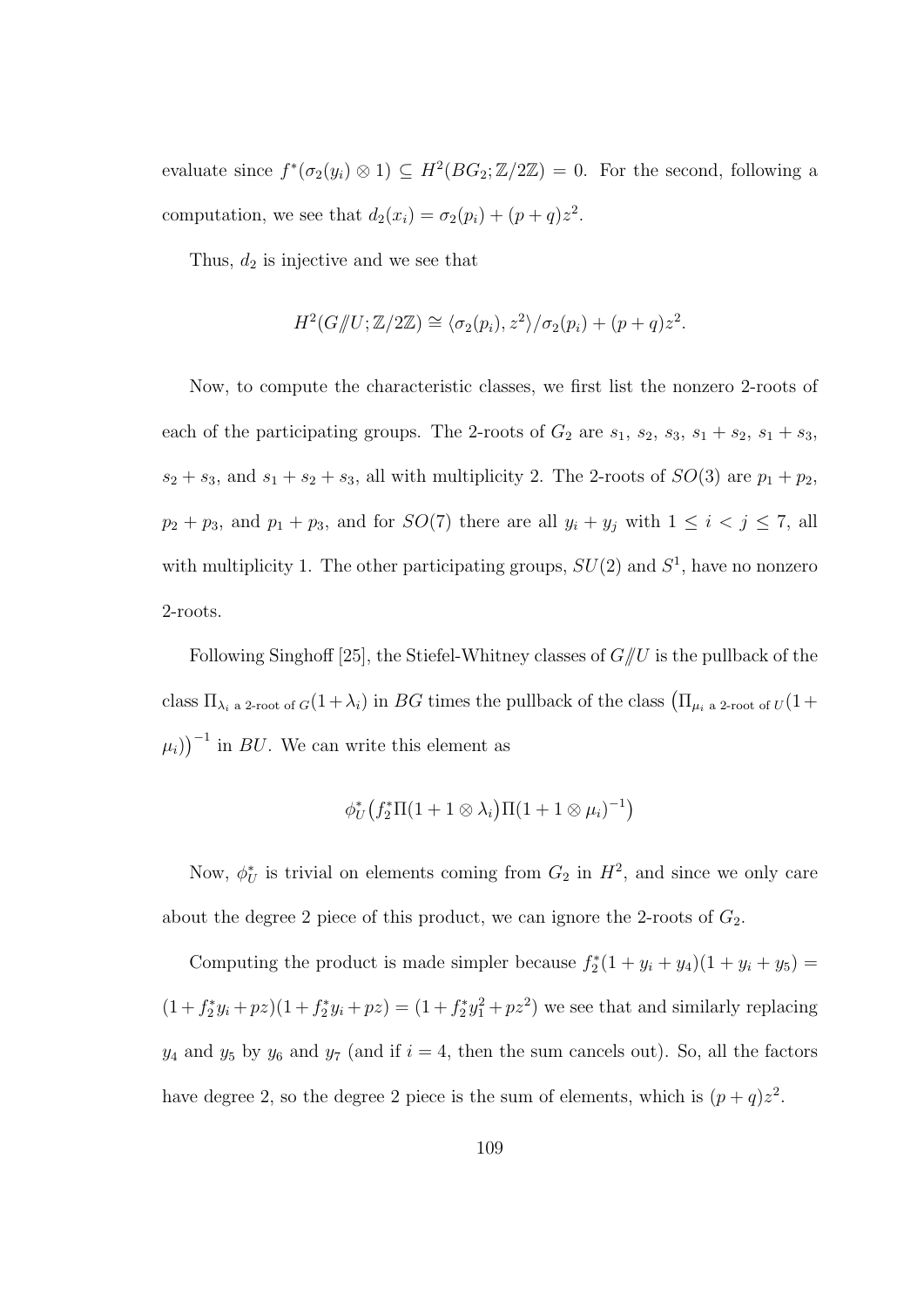Finally, recalling that  $H^2(G/\hspace{-0.1cm}/ U;\mathbb{Z}/2\mathbb{Z}) = \mathbb{Z}/2\mathbb{Z}[\sigma_2(p_i), z^2]/\sigma_2(p_i) + (p+q)Z^2$  we see that if  $(p+q)$  is even, then  $w_2(G/\!\!/ U) = 0$ , while if  $p+q$  is odd, then  $w_2(G/\!\!/ H)$ is the unique nontrivial element of  $H^2(G/\hspace{-0.1cm}/ U;\mathbb{Z}/2\mathbb{Z}).$ 

In short, if  $p$  and  $q$  have the same parity, the biquotient is diffeomorphic to  $S^4 \times S^2$ , while if p and q have different parities, then the biquotient is diffeomorphic to the unique nontrivial  $S^4$  bundle over  $S^2$ .  $\Box$ 

**Proposition 5.3.7.** There are infinitely man biquotients with  $G = Spin(8) \times SU(2)$ and  $U = Spin(7) \times SU(2) \times S^1$ , which are all diffeomorphic to  $S^4 \times_{S^1} S^3$  for some linear  $S^1$  action on  $S^4$ .

*Proof.* The point is that the  $SU(2)$  factor in U can only act on the  $Spin(7)$  part. For it either acts transitively on  $SU(2)$  or by conjugation. The first case is ruled out by convention while in the second, there is no room for an  $S^1$  action on  $SU(2)$ . Since the  $SU(2)$  must also act on  $Spin(8)$  to keep a free action, it follows that U must act freely on  $Spin(8)$ , but this is impossible by rank reasons. Hence, the  $SU(2)$  acts only on  $Spin(8)$ . Since we know  $Spin(7)$  only acts only on one side of  $Spin(8)$  and all embeddings of  $Spin(7)$  into  $Spin(8)$  are outer conjugate to the lift of the usual embedding of  $SO(7)$  into  $SO(8)$ . Hence, the biquotient looks like  $((Spin(7)\setminus Spin(8))/SU(2)) \times_{S^1} SU(2) = (S^7/SU(2)) \times_{S^1} SU(2) = S^4 \times_{S^1} SU(2)$  $SU(2)$ .  $\Box$ 

**Proposition 5.3.8.** There are no biquotients with  $G = Spin(8) \times SU(2)$  and  $U =$  $G_2 \times Sp(2) \times S^1$ .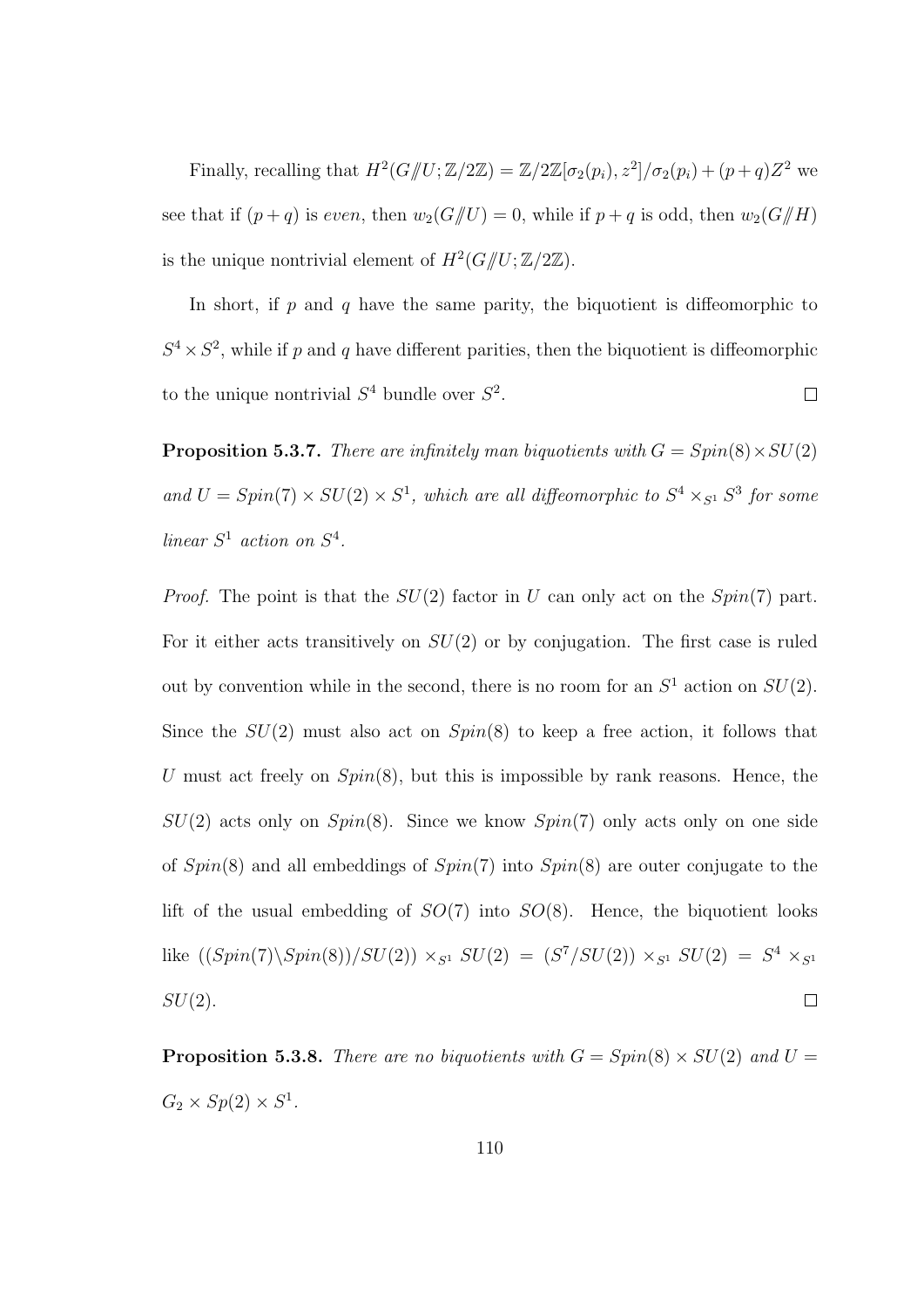*Proof.* As there are no  $G_2$  nor  $Sp(2) \subseteq Spin(8)$ , the action of  $G_2 \times Sp(2) \times 1$  on  $Spin(8)$  must be free, but this is impossible by a previous theorem in the classification when  $G/\!\!/ U$  has the same rational homotopy groups as  $S^4$ .  $\Box$ 

Proposition 5.3.9. There are no biquotients of the form

$$
(SU(4) \times SU(3)) \# SU(3)^2 \times S^1,
$$
  
\n
$$
(Sp(2) \times SU(3)) \# (SU(3) \times SU(2) \times S^1),
$$
  
\n
$$
(Spin(7) \times SU(3)) \# (G_2 \times SU(3) \times S^1), \text{ nor}
$$
  
\n
$$
(Spin(8) \times SU(3)) \# (Spin(7) \times SU(3) \times S^1).
$$

*Proof.* In each case, let  $U' \times S^1 = U$ . Then in every case we must have U' acting freely on the first factor of  $G$ , but this can't happen due to elementary representation theory.  $\Box$ 

**Proposition 5.3.10.** *(Eschenburg)* If  $G = SU(3)$  and  $U = T<sup>2</sup>$ , there are precisely two biquotients. The first is the homogenous space while the second is a biquotient  $SU(3)/T^2$  which is not even homotopy equivalent to  $SU(3)/T^2$ . Interestingly, both of these spaces admit metrics with positive sectional curvature.

**Proposition 5.3.11.** Suppose  $G = SU(3) \times SU(2)$  and  $U = SU(2) \times T^2$ . Then the  $SU(2)$  in U must act solely on the  $SU(3)$  in G, so that the biquotient is diffeomorphic to  $S^5 \times_{T^2} S^3$  for some free  $T^2$  action on  $S^5 \times S^3$ . Likewise, if  $G = SU(4) \times SU(2)$ and  $U = Sp(2) \times T^2$ , then all free actions are equivalent to free  $T^2$  actions on  $S^5 \times S^3$ .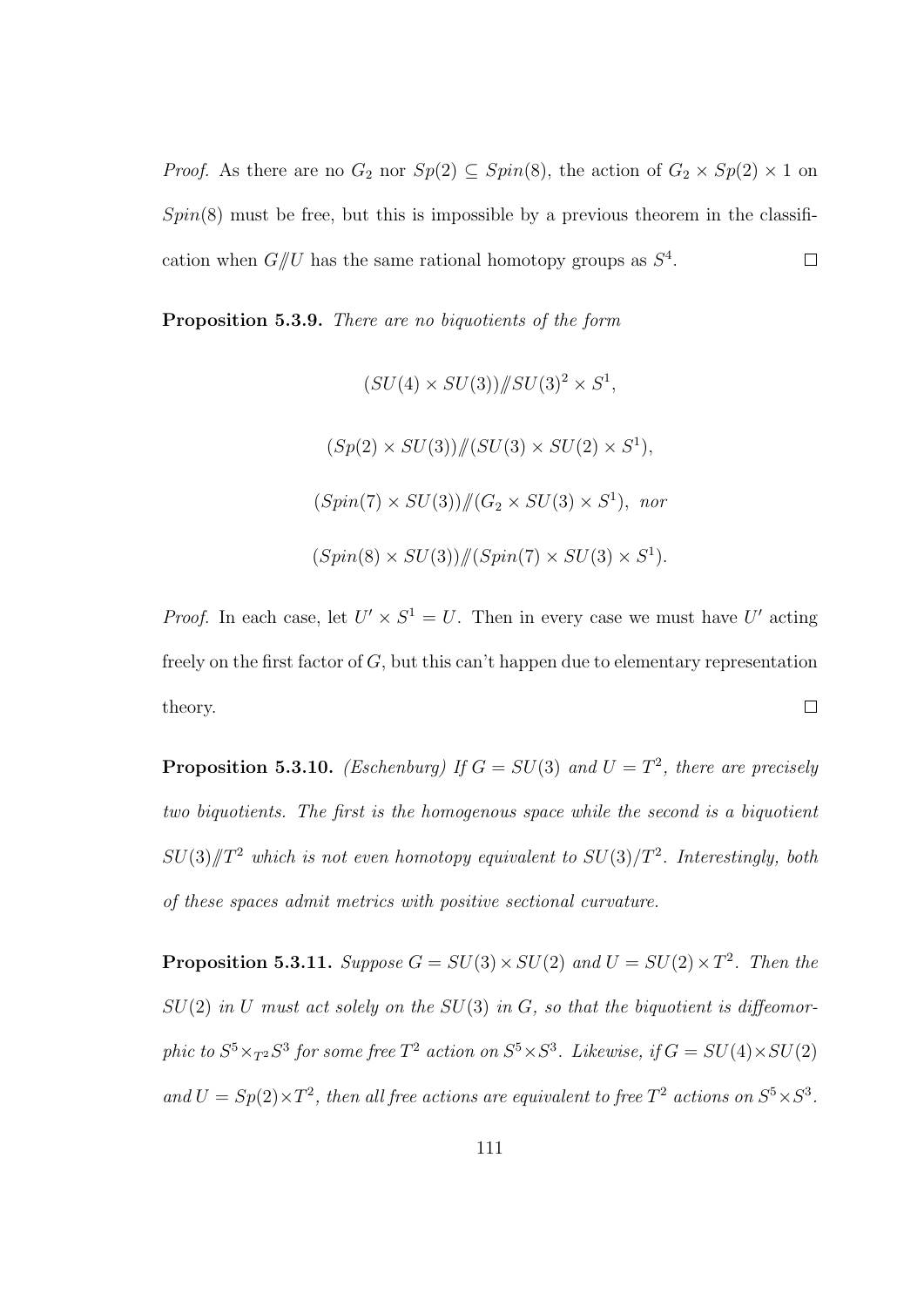*Proof.* There are, up to conjugacy, there are only 2 maps  $f : SU(2) \rightarrow SU(2)$  given by  $f(A) = A$  and  $f(A) = Id$ . We must show that  $f(A) = A$  cannot be used to define the biquotient action. The point is that if  $f(A) = A$  describes the left side of the action of  $SU(2)$  on  $SU(2)$ , then in order to stay within our conventions, we must also have  $f(A) = A$  describe the right side of the action. However, these two maps have maximal images in the  $SU(2)$  in G, and so the  $T^2$  in U must act solely on the  $SU(3)$  in G. Further, in order to have the  $SU(2)$  in U acting freely, it must act freely on  $SU(3)$ . Hence, assuming  $f(A) = A$ , we must have U acting freely on  $SU(3)$ , but this is impossible by rank reasons.

Thus, we know that the  $SU(2)$  in U must act freely on  $SU(3)$ . We've already classified these actions: there are 2 and both are homogeneous. One gives  $SU(3)/SU(2) = S<sup>5</sup>$  while the other gives  $SU(3)/SO(3)$ , the Wu manifold. Now we show the Wu manifold can not occur.

The reason the Wu manifold can not occur is that  $SO(3)$  is maximal in  $SU(3)$ , so the  $T^2$  must act on the  $SU(2)$  and on the Wu manifold simultaneously. So, parameterizing the torus  $T^2$  by z and w, we may assume without loss of generality that the  $z$  factor acts nontrivially on the Wu manifold, for if not, then we must have a free  $T^2$  action on  $S^3$ , which is impossible. Set  $w = 1$  so as to focus on z. The embedding of z into  $SU(3)$  is given as  $diag(z^a, z^b, z^c)$  with  $a+b+c=0$ . From this equation, it follows that we cannot have  $|a| = |b| = |c|$ , so, assume  $|a| < |b|$ . Let z be an *ath* root of unity. Then the matrix looks like diag $(1, z<sup>b</sup>, z<sup>c</sup>)$  with both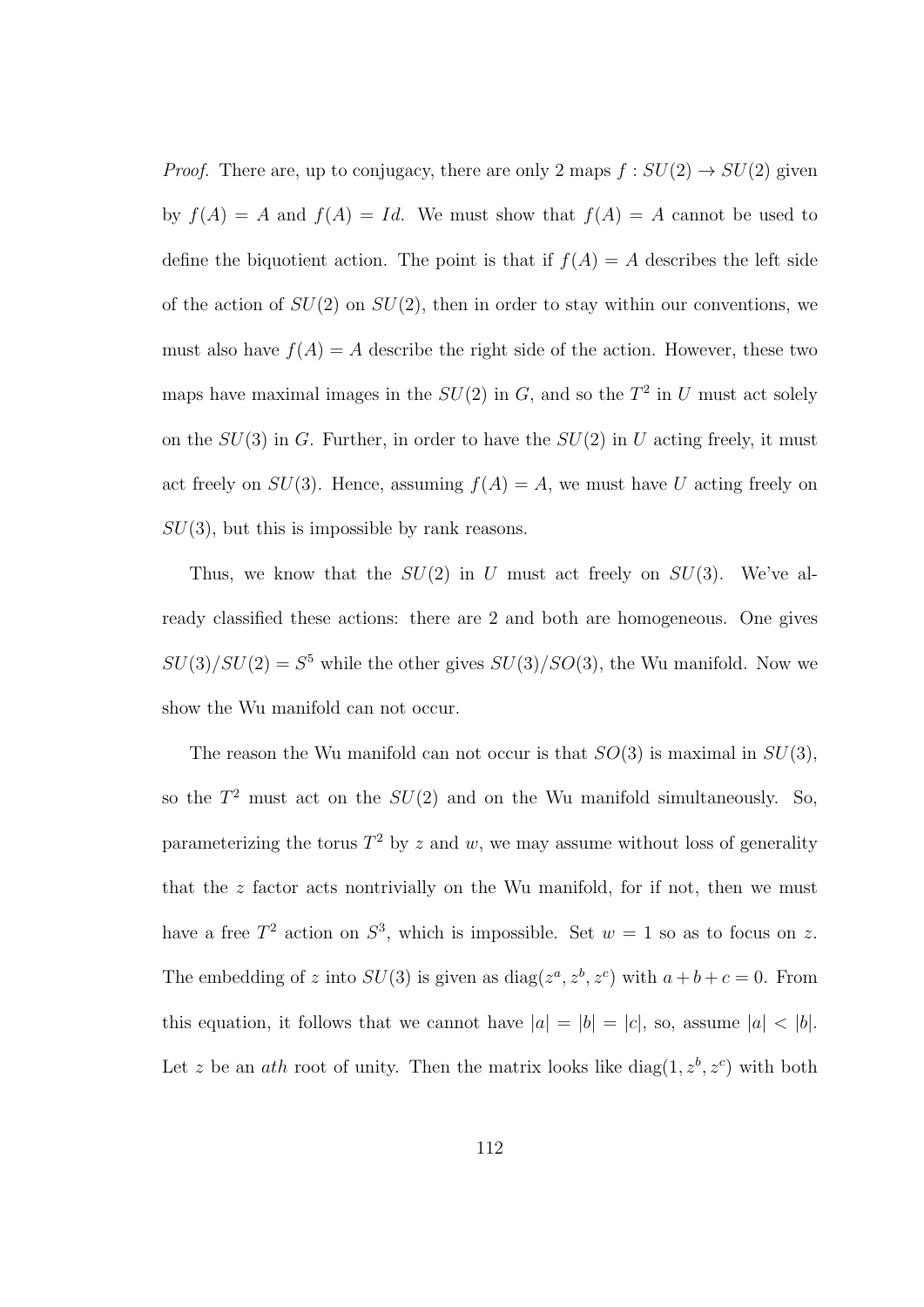$z^{b} \neq 1$  and  $z^{c} \neq 1$ . Such a matrix is conjugate to one in  $SO(3)$ , which shows that this element fixes a point, but not all points. Thus, there are no free actions of  $T^2$ on  $[SU(3)/SO(3)] \times SU(2)$ .

Thus, the only possible action we're left with is an action of  $T^2$  on  $S^5 \times S^3$ . Explicitly, consider the map  $SU(2) \times T^2 \to G \times G$  sending  $(A, z, w)$  to

$$
(\mathrm{diag}(z^a w^b A), \overline{z}^{2a} \overline{w}^{2b}), \mathrm{diag}(z^c w^d, \overline{z}^c \overline{w}^d), \mathrm{diag}(z^e w^f, z^g w^h, z^i w^j), \mathrm{diag}(z^k w^l, \overline{z}^k \overline{w}^l)
$$

(with  $e + g + i = f + h + j = 0$ ) then the induced  $T^2$  action on  $S^5 \times S^3$  is given by

$$
(z, w) * (p_1, p_2, p_3, q_1, q_2) =
$$
  

$$
(z^{2a-e}w^{2b-f}p_1, z^{2a-g}w^{2b-h}p_2, z^{2a-i}w^{2b-j}p_3, z^{c-k}w^{d-l}q_1, z^{c+k}w^{d+l}q_2).
$$

Here, we're treating  $S^5 = \{(p_1, p_2, p_3) \in \mathbb{C}^3 | |p_1|^2 + |p_2|^2 + |p_3|^2 = 1\}$  and  $S^3 = \{ (q_1, q_2) \in \mathbb{C}^2 \mid |q_1|^2 + |q_2|^2 = 1 \}.$ 

It is clear from this description that, possibly by adding ineffective kernel, any linear action of  $T^2$  on  $S^5 \times S^3$  can be obtained as a biquotient action.

The case where  $G = SU(4) \times SU(2)$  and  $U = Sp(2) \times T^2$  is even easier, as we know we must have  $SU(4)/Sp(2) = S^5$ . The  $Sp(2)$  in  $SU(4)$  is maximal, so any map from U to G must send  $(A, z, w)$  to

$$
(\text{diag}(A),\text{diag}(z^a w^b,\overline{z}^a \overline{w}^b),\text{diag}(z^c w^d,z^e w^f,z^g w^h,z^i w^j),\text{diag}(z^k w^l,\overline{z}^k \overline{w}^l))
$$

with  $c + e + g + i = d + f + h + j = 0$ . The induced  $T^2$  action on  $S^5 \times S^3$  is

$$
(z, w) * (p_1, p_2, p_3, q_1, q_2) =
$$
  

$$
z^{c+e}w^{d+f}p_1, z^{c+g}w^{d+h}p_2, z^{e+g}w^{f+h}p_3, z^{a-k}w^{b-l}q_1, z^{a+k}w^{b+l}q_2).
$$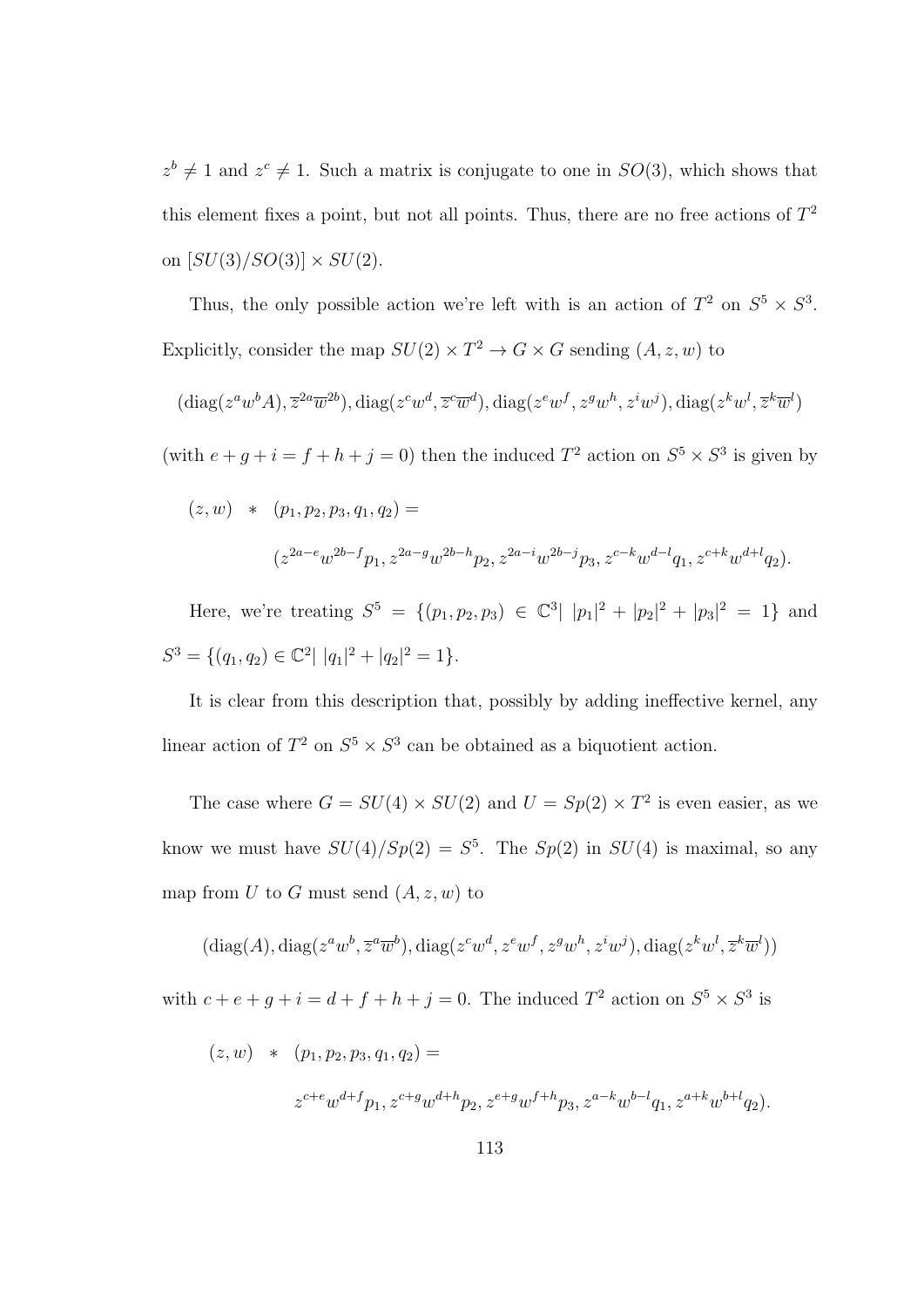Again, it's clear that, possibly by adding ineffective kernel, we may achieve any  $\Box$ linear action at all.

We now classify which  $T^2$  actions on  $S^5 \times S^3$  are free and analyze the quotients.

**Proposition 5.3.12.** Suppose  $T^2$  acts on  $S^5 \times S^3$  linearly and freely. Then the action is equivalent to  $(z, w) * (p_1, p_2, p_3, q_1, q_2) = (zp_1, zw^c p_2, zw^e p_3, wq_1, z^g wq_2)$ with the  $p_i$  complex coordinates in  $\mathbb{C}^3$  and the  $q_i$  are complex coordinates in  $\mathbb{C}^2$ . Further, we have that either  $g = 0$ ,  $c = e = 0$ , or we have

$$
(g, c, e) \in \{(1, 1, 2), (2, 2, 1), (0, 2, 1), (0, 1, 2)\}.
$$

In the case that  $c = e = 0$ , the projection onto the first factor gives  $G/\!\!/ U$  the structure of an  $S^2$  bundle over  $\mathbb{C}P^2$ . In the case that  $g=0$ , the projection onto the second factor gives  $G/\!\!/ U$  the structure of a $\mathbb{C}P^2$  bundle over  $S^2$ .

*Proof.* As above, we'll use  $(p_1, p_2, p_3)$  as complex coordinates on  $S^5$  (with  $|p_1|^2$  +  $|p_2|^2 + |p_3|^2 = 1$  and likewise, we'll use  $(q_1, q_2)$  as complex coordinates on  $S^3$ .

I first claim that any effective linear action of  $T^2$  on  $S^5 \times S^3$ , up to reparamaterization, must look like

$$
(z, w) * (p_1, p_2, p_3, q_1, q_2) = (z^a p_1, z^b w^c p_2, z^d w^e p_3, w^f q_1, z^g w^h q_2)
$$

with  $a \neq 0$  and  $f \neq 0$ . For, if not, then all circle actions must be dependent, which would contradict effectiveness. Further, we can obviously assume without loss of generality that  $(a, b, d, g) = (c, e, f, h) = 1$ .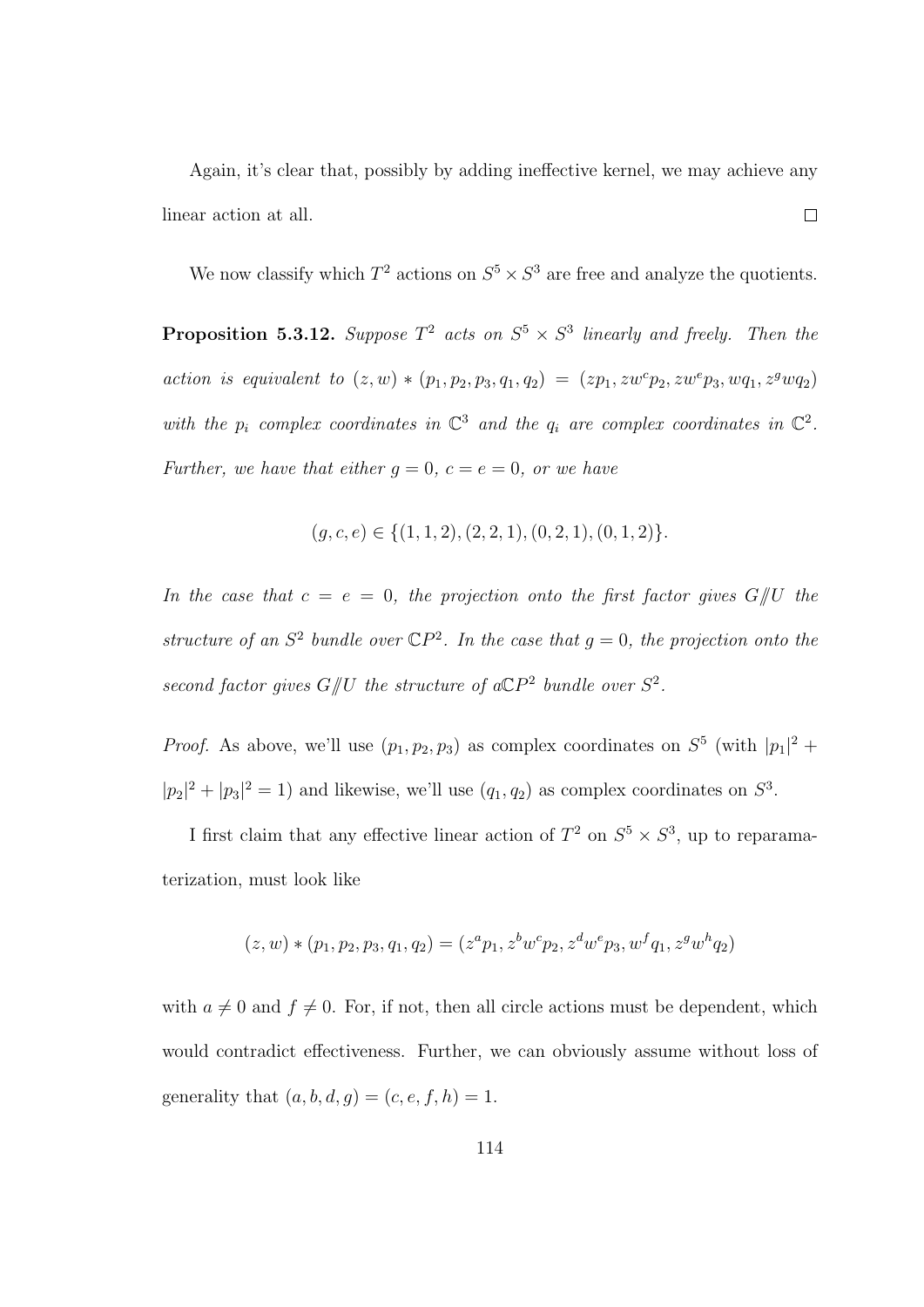From here, notice that if  $(z, w)$  fixes some point, then it fixes a point of the form  $(1, 0, 0, 1, 0)$ , with a 1 in one of the first the slots and a 1 in the last 2 slots and all else 0. This is because if  $(z, w)$  fixes  $(p_1, p_2, p_3, q_1, q_2)$ , then at least one of the  $p_i \neq 0$ and at least one  $q_j \neq 0$ . Assume without loss of generality that it's  $p_1$  and  $q_1$  which are nonzero. Then  $(z, w)$  will also fix  $(1, 0, 0, 1, 0)$ . Thus, in order to check that the action is (effectively) free, it's enough to show that any point  $(z, w)$  either moves all points  $(1, 0, 0, 1, 0)$ , etc. or fixes all points. It will turn out that when written like this, an effectively free action is automatically free.

First, I claim that  $a = f = 1$ . For, let z be an ath root of 1 and consider the point  $(z, 1)$ . This will fix  $(1, 0, 0, 1, 0)$ . To have an effectively free action, we must have  $(z, 1)$  fixing all points in  $S^5 \times S^3$ . In particular, it must fix the point  $(0, 1, 0, 1, 0)$  which implies a|b. Likewise, arguing with the point  $(0, 0, 1, 1, 0)$ , one learns that  $a|d$ . Finally, the point  $(1, 0, 0, 0, 1)$  shows that  $a|q$ . Thus, we have that  $a|(a, b, d, g) = 1$  so  $a = \pm 1$ . By using the automorphism  $z \to -z$ , one can assume  $a = 1$ . Carrying out the analogous argument with  $(1, w)$  for w an fth root of 1 shows that  $f = 1$ .

Now that we have pinned down a and f, I claim that  $b = d = h = 1$ . Let's focus on b, the other arguments being identical. If  $b = 0$ , then every point of the form  $(z, 1)$  fixes  $(0, 1, 0, 1, 0)$ . Having an effectively free action then requires that every point of the form  $(z, 1)$  fix every point. But this contradicts having finite ineffective kernel. Hence  $b \neq 0$ . Now, let z be a bth root of 1 and consider the point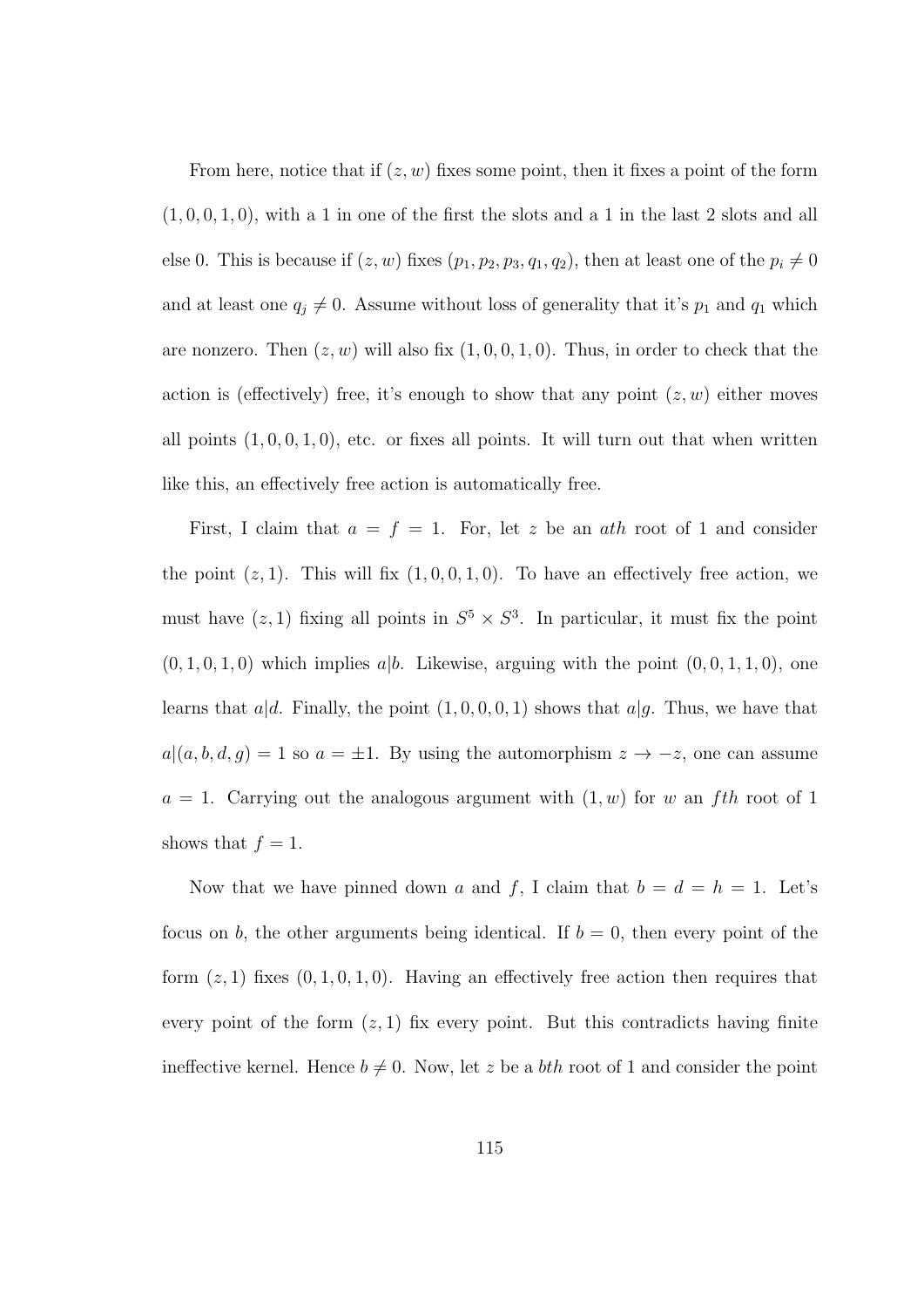$(z, 1)$ . This fixes  $(0, 1, 0, 1, 0)$  an so must fix every point. But it will not fix the point  $(1, 0, 0, 1, 0)$  unless  $b = \pm 1$ . Now, by sending  $p_2 \rightarrow \overline{p_2}$ , we may assume  $b = 1$ .

At this point, our action must look like

$$
(z, w) * (p_1, p_2, p_3, q_1, q_2) = (zp_1, zw^c p_2, zw^e p_3, w q_1, z^g w q_2).
$$

This is necessary an sufficient to guarantee that every nontrivial  $(z, w)$  moves  $(1, 0, 0, 1, 0), (1, 0, 0, 0, 1), (0, 1, 0, 1, 0)$  and  $(0, 0, 1, 1, 0)$ . Thus, in order to verify freeness, we must only find conditions guaranteeing every nontrivial  $(z, w)$  moves both  $(0, 1, 0, 0, 1)$  and  $(0, 0, 1, 0, 1)$ . If  $(z, w)$  fixes  $(0, 1, 0, 0, 1)$ , then the coordinates z and w must satisfy

$$
zw^c = z^g w = 1.
$$

If we can find a nontrivial  $(z, w)$  satisfying this, it will fix  $(1, 0, 0, 1, 0)$  giving a contradiction to freeness. Hence, we seek conditions on  $c$  and  $g$  which guarantee that the only solution is  $(z, w) = (1, 1)$ . Clearly the only way to guarantee that  $(z, w) = (1, 1)$  is if  $|1 - gc| = 1$ .

Carrying out this same argument on  $(0, 0, 1, 0, 1)$  shows that  $|1 - ge| = 1$ . It is clear that these conditions are also sufficient. Finally, we analyze what possibilities exist from  $g$ ,  $e$ , and  $c$ . First note that by simultaneously applying complex conjugation to z, w, all  $p_i$  and  $q_j$ , we may assume that  $g \geq 0$ .

If  $1 - gc = 1 - ge = 1$ , then  $gc = ge = 0$ . Hence, either  $g = 0$  with c and e arbitrary or both  $c = e = 0$  with g arbitrary. In the first case, the action looks like

$$
(z, w) * (p_1, p_2, p_3, q_1, q_2) = (zp_1, zw^c z p_2 w^e z p_3, w q_1, w q_2).
$$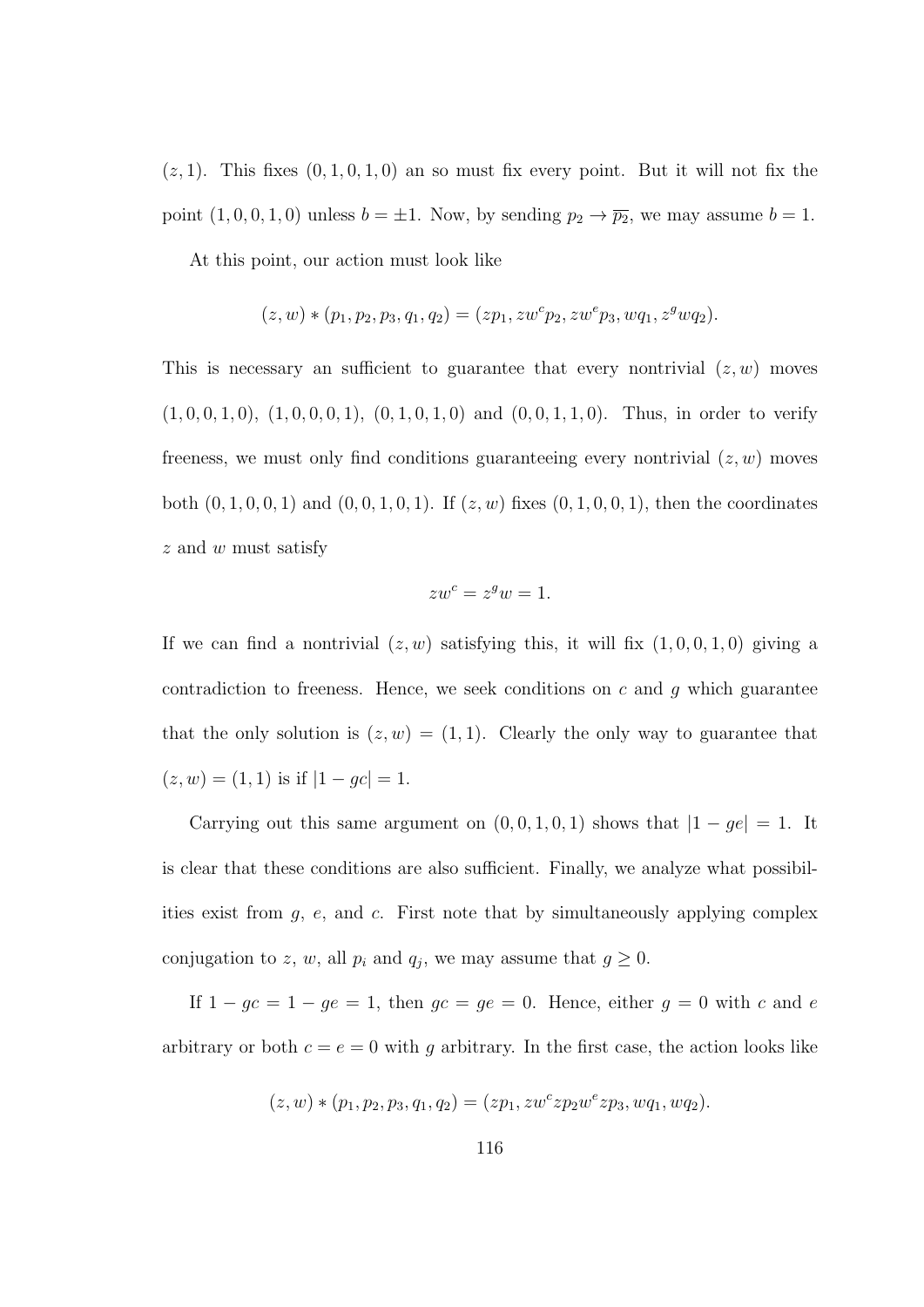Notice that the z coordinate only acts on the  $S<sup>5</sup>$  and it acts via the Hopf map. Hence, this action is equivalent to an  $S^1$  action on  $\mathbb{C}P^2 \times S^3$ . Since w is acting as the Hopf action on  $S^3$ , the projection map  $\mathbb{C}P^2 \times S^3 \to S^3 \to S^2$  gives the biquotient the structure of a  $\mathbb{C}P^2$  bundle over  $S^2$  associated the Hopf bundle.

Likewise, focusing on the case with  $c = e = 0$  and g arbitrary, one can show the projection  $S^5 \times S^2 \to S^5 \to \mathbb{C}P^2$  gives the biquotient the structure of an  $S^2$  bundle over  $\mathbb{C}P^2$ , associated to the Hopf bundle over  $\mathbb{C}P^2$ .

Next, assume  $1 - gc = 1$  but  $1 - ge = -1$ . In this case, we have  $gc = 0$  and  $ge = 2$ . Thus,  $g \neq 0$  so  $c = 0$ , and g and e have the same sign, one being, up to sign, 1 and the other being, up to the same sign, 2. Reversing the roles of  $1 - gc$ and  $1 - ge$ , we find that  $e = 0$  with g and c having the previous relationship

Finally, assume  $1 - gc = 1 - ge = -1$ . Then  $c = e$  and again, g and c have the same sign with one of them being, up to sign, 1 and the other being, up to the same sign, 2.  $\Box$ 

The action can be described as a biquotient action by the embedding  $SU(2)$  ×  $T^2 \to (SU(3) \times SU(2)) \times (SU(3) \times SU(2))$  by sending  $(A, z, w)$  to

$$
diag(\overline{z}(\overline{w})^{c+e}A, z^2), diag(z^gw^2, \overline{z}^g\overline{w}^2, diag(1, \overline{w}^{2c}, \overline{w}^{2e}), diag(z^g, \overline{z}^g).
$$

If we introduce the new variable  $z' = zw^{a+b}$  and simplify, thinking of  $z'A \in U(2)$ then mapping  $U(2) \times S^1$  into  $(SU(3) \times SU(2)) \times (SU(3) \times SU(2))$  by sending  $(A, w)$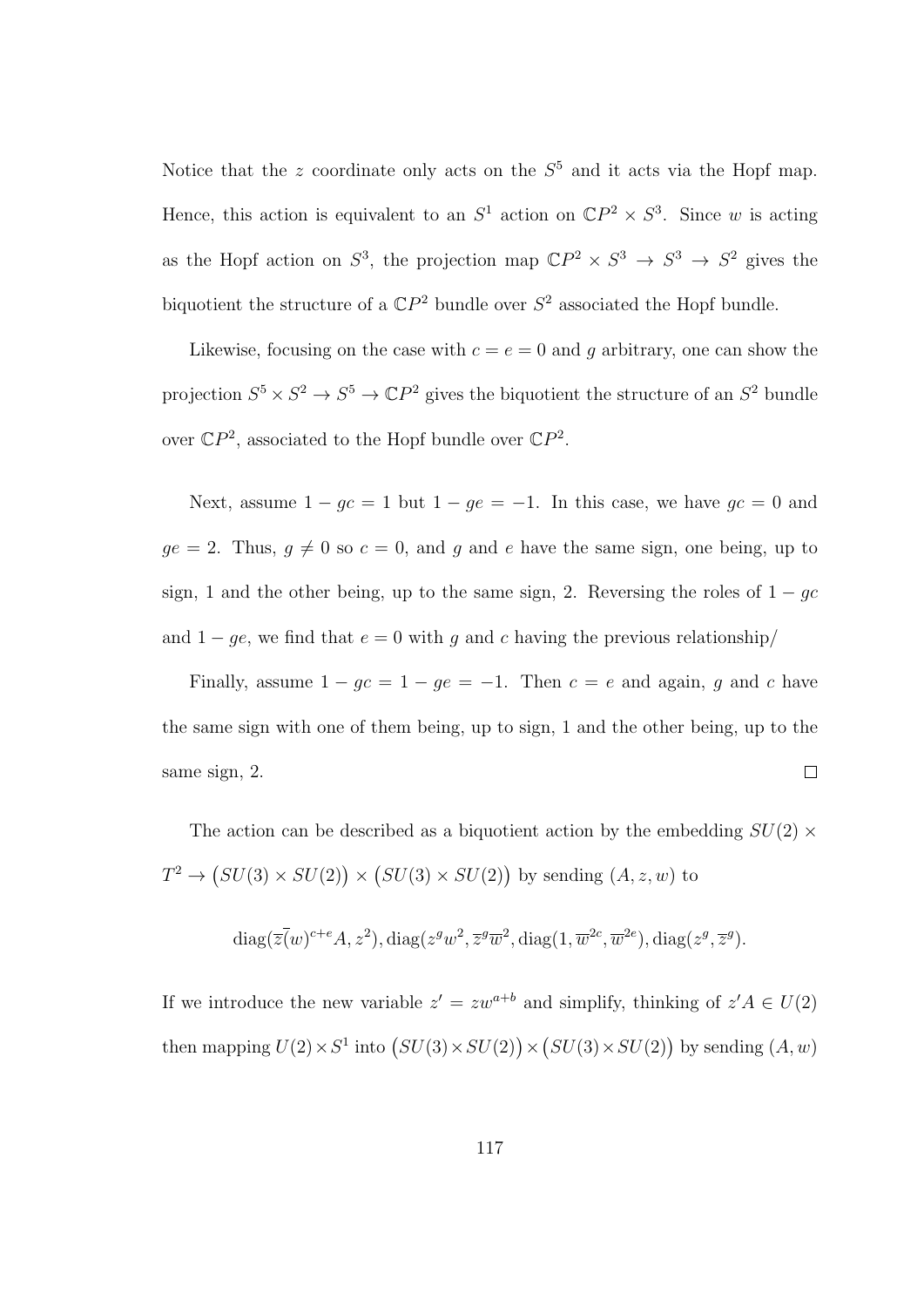$$
\text{diag}(A,\overline{detA}\overline{w}^{c+e}),\text{diag}(\overline{detA}^{g}w^{1-g(c+e)}),\text{diag}(1,\overline{w}^{c},\overline{w}^{e}),\text{diag}(\overline{detA}^{g}\overline{w}^{g(c+e)},1)
$$

gives an action with the same orbits.

It is easy to see that this new embedding is 1-1. The induced action is clearly effective since the right hand matrices can only intersect the center in the identity. Hence, we've found an equivalent description of this action as a free action.

When  $(c, e, g) = (1, 1, 2)$ , the spectral sequence is hard to compute. As a fix, we can instead use the action defined by  $U(2) \times S^1 \rightarrow (SU(3) \times SU(2))^2$  with

$$
(A, w) \rightarrow diag(\overline{w}A, \overline{detA}), diag(\overline{detA}w, detA\overline{w}), diag(1, \overline{w}, \overline{w}), diag(\overline{detA}, detA).
$$

Similarly, when  $(c, e, g) = (2, 2, 1)$ , we instead use

$$
(A, w) \rightarrow diag(\overline{w}^2 A, \overline{detA}), diag(\overline{detAw}, \overline{w}), diag(1, \overline{w}^2, \overline{w}^2), diag(\overline{detA}, 1).
$$

Using this description and the usual spectral sequence arguments, we now analyze the cohomology rings and characteristic classes of these examples.

**Proposition 5.3.13.** Let  $\sigma_1$  and w be two degree 2 elements. Then, for any allowable  $(c, e, g)$ ,  $H^*(G/\hspace{-3pt}/ U)$  is isomorphic to a quotient of  $\mathbb{Z}[\sigma_2, w]$  by two relations and has first Pontryagin class and total Stiefel-Whitney class as given in the table.

The rings together with characteristic classes in the first family only depend on  $(a+b)$  mod 3. These 3 rings are mutually nonisomorphic and not isomorphic to any of the other rings in this list (except for the case  $c = 0$  in the second family).

to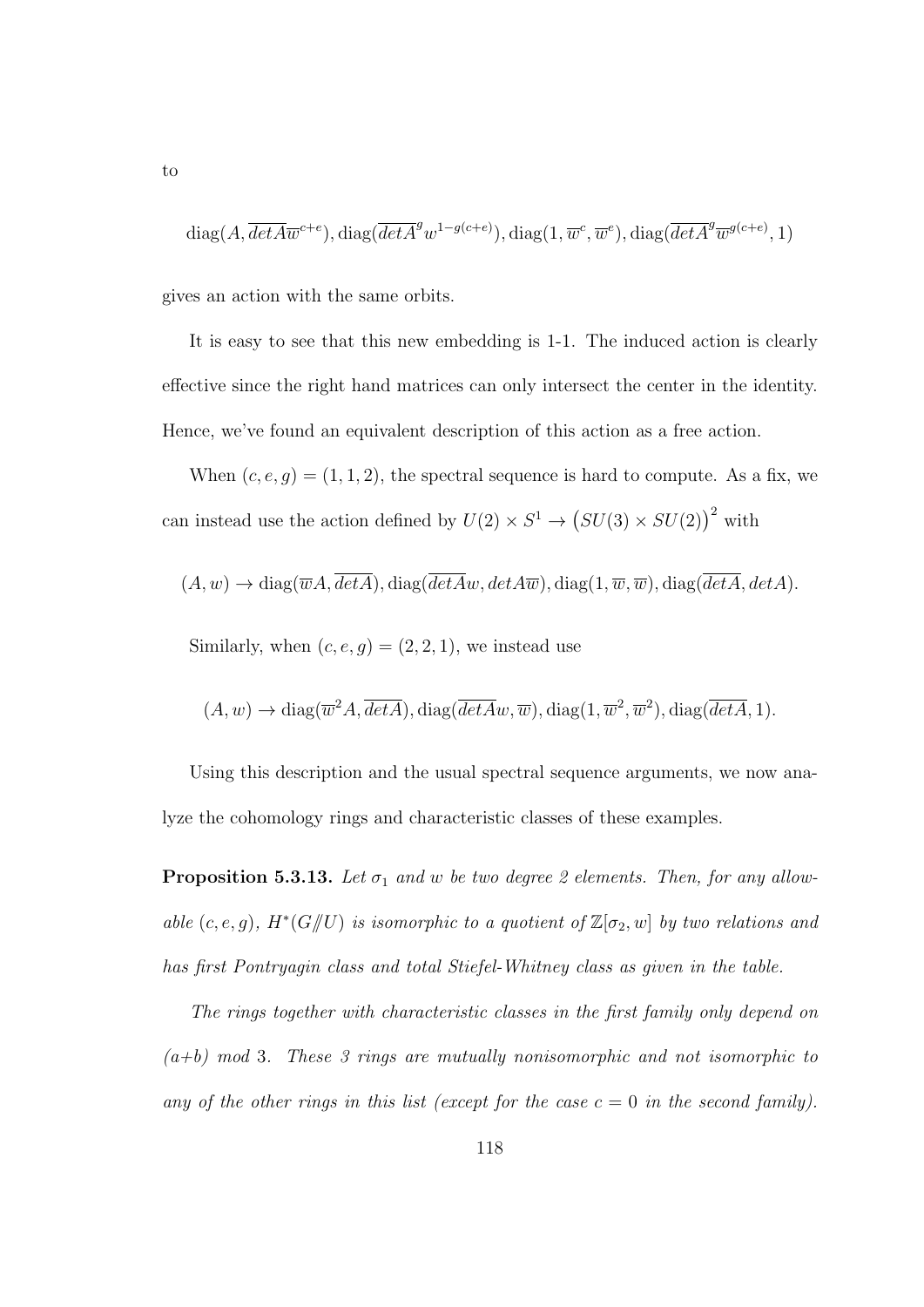| $w-1$                                                               | $p_1$                                                  | $\sigma_1^3$   | $w^2 =$        | (c, e, g) |
|---------------------------------------------------------------------|--------------------------------------------------------|----------------|----------------|-----------|
| $\sigma_1 + \sigma_1^2$                                             | $-2(c+e)\sigma_1^2w$   $3\sigma_1^2 + 4(c+e)\sigma_1w$ |                | $\overline{0}$ | (c, e, 0) |
| $(g^{2}+3)\sigma_{1}^{2}$   $(g+1)\sigma_{1} + (g+1)\sigma_{1}^{2}$ |                                                        | $\theta$       | $c\sigma_1w$   | (0, 0, g) |
| $\overline{0}$                                                      | $4\sigma_1^2$                                          | $\overline{0}$ | $-w\sigma_1$   | (0, 2, 1) |
| $\sigma_1 + \sigma_1^2$                                             | $7\sigma_1^2$                                          | $\theta$       | $-2w\sigma_1$  | (0, 1, 2) |
| $\overline{0}$                                                      | $4\sigma_1^2 + 28w^2$                                  | $4\sigma_1^2w$ | $= \sigma_1 w$ | (2,2,1)   |
| $\sigma_1 + \sigma_1^2$                                             | $8\sigma_1 w + 7\sigma_1^2$                            | $\theta$       | $2w\sigma_1$   | (1, 1, 2) |

Table 5.1: The topology of  $(S^5 \times S^3)/T^2$ 

The rings in the second family only depend on  $|c|$  and are mutually nonisomorphic otherwise.

There are characteristic class preserving ring isomorphisms between  $(0, 2, 1)$  and  $(0, 0, 1)$  and between  $(0, 1, 2)$  and  $(0, 0, 2)$ . There is an isomorphism between  $(1, 1, 2)$ and  $(0, 0, 2)$  which preserves the Stiefel-Whitney class, but not one which preserves the first Pontryagin class. There is no isomorphism between  $(2, 2, 1)$  and anything else on the list.

Proof. First, it easy to show that in all rings except in the first family (other than the  $c = 0$  case in the second family), the only element which squares to 0 is 0. This implies the first family is distinct from all the rest of the rings.

In the first family, it is easy to see that the only elements which square to 0 are multiples of  $w$ . This implies that any isomorphism between two such rings must take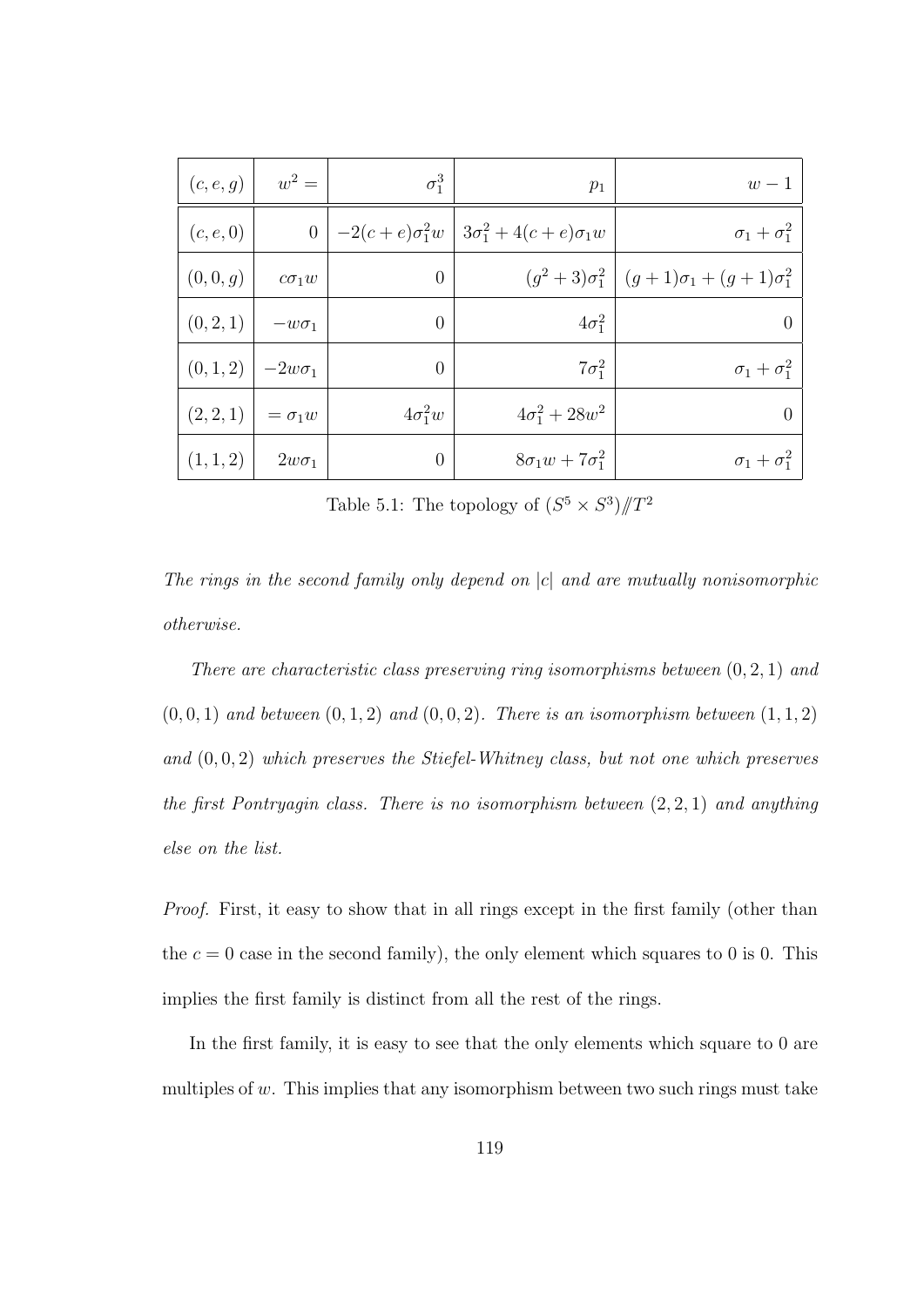w to  $\pm w = w'$ . This implies the isomorphism must take  $\sigma_1$  to  $\sigma'_1 = (-1)^a \sigma_1 + cw$ . Now one checks if there is an integer k such that  $-2k\sigma_1'^2w' = \sigma_1'^3$ . Computation shows there is such an integer k iff  $c = 2l$  is even. Then  $k = \pm (e + g) + 3l$ .

This implies that the rings in family one are isomorphic to each other iff  $2(e +$  $g$ ) = 2( $e' + g'$ ) mod 3, which is iff  $e + g = e' + g'$  as claimed.

Now one simply checks that the above isomorphism takes characteristic classes as claimed.

Next we analyze the second family. The map sending w to  $-w$  maps the ring with  $w^2 = c w \sigma_1$  to the ring with  $w^2 = -c w \sigma_1$  and it takes characteristic classes to characteristic classes. This shows the ring only depends on  $|c|$ . The see that for  $|c| \neq |c'|$ , these rings are not isomorphic, one first shows that only multiples of  $\sigma$ cube to 0. For if  $0 = (bw + a\sigma_1)^2$ , then one concludes  $b(a^2 - ac + b^2c^2) = 0$ , i.e., if  $b \neq 0$ , then  $c = \frac{a \pm a\sqrt{1-4b^2}}{2}$  $\frac{\sqrt{1-4b^2}}{2}$ , i.e., that c is NOT real.

This implies that any ring isomorphism must send  $\sigma_1$  to  $\pm \sigma_1$ . Writing down the general map as in the previous case, and using that  $H^4(G/\hspace{-3pt}/ U)$  is freely generated by  $\sigma_1^2$  and  $\sigma_1 w$ , we see that for  $w' = \pm w + b\sigma_1$  and  $\sigma_1' = \pm \sigma$ , that  $w'^2 = c'\sigma_1 w$  iff  $|c'| = |c|.$ 

Now one simply checks that this isomorphism takes characteristic classes to characteristic classes.

The proof that only multiples of  $\sigma_1$  cube to 0 clearly goes through for the rings  $(0, 2, 1), (0, 1, 2),$  and  $(1, 1, 2)$ . However, we'll see that no nonzero element of  $(2, 2, 1)$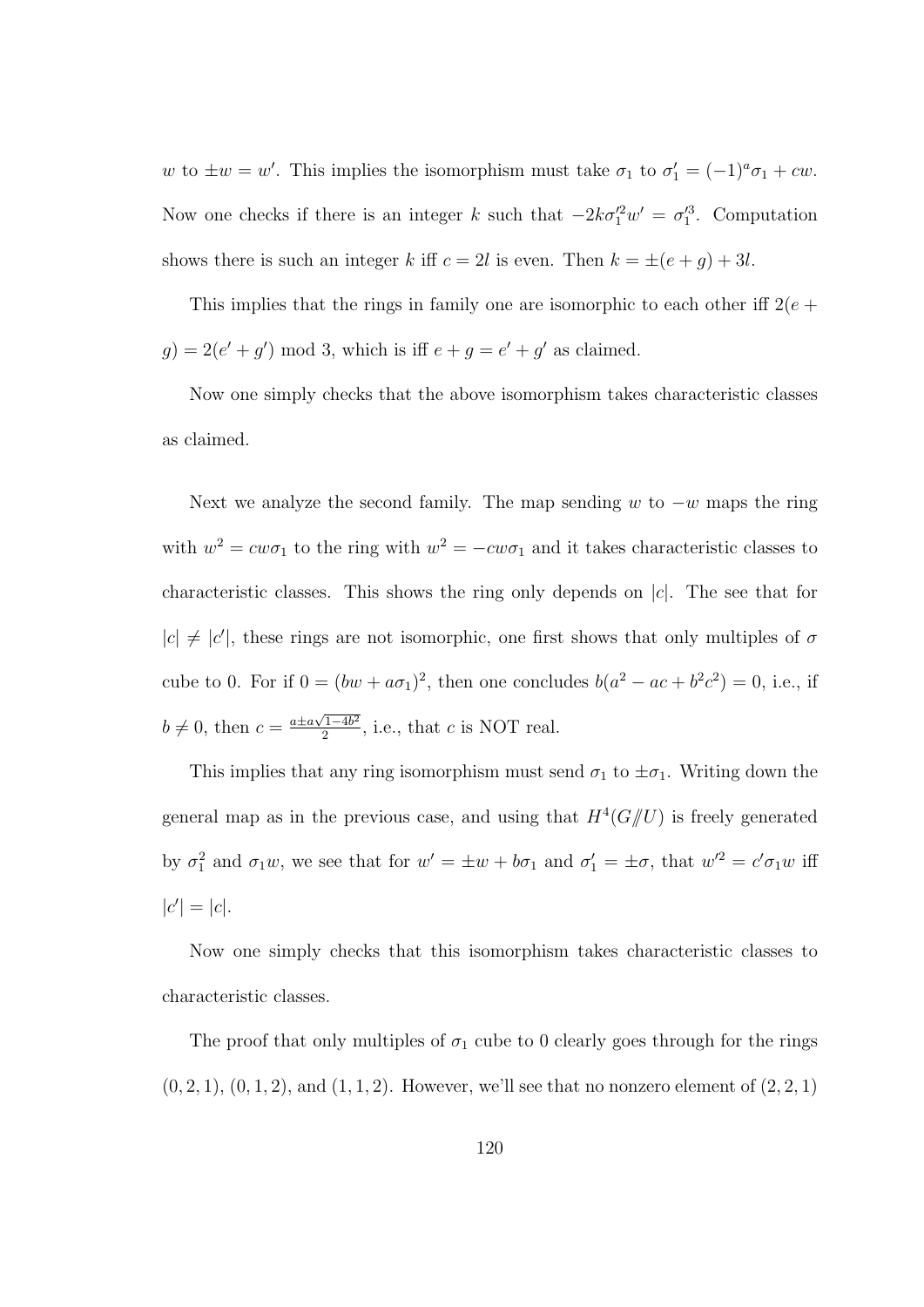cubes to 0, showing it is distinct from everything on the list.

To see this, consider  $0 = (a\sigma_1 + bw)^3 = (4a^3 + 3a^2b + 3ab^2 + b^3)\sigma_1^2w$  with  $gcd(a, b) = 1$ . Now, by reduction mod 2, we see that a and b cannot both be odd. If a is even, then reduction mod 2 shows  $b^3$  is even, contradicting  $gcd(a, b) = 1$ . Thus, we assume a is odd and b is even. Reduction mod 4 shows  $3a^2b = 0$  mod 4 so b is divisible by 4. Now, consider  $4a^3 + 3a^2b + 3ab^2 + b^3$  as a polynomial in b. By the rational roots theorem, any rational solution must be integral and divide  $4a^3$ . So, if b is the solution, then  $b|4a^3$ . Since we assume that  $gcd(a, b) = 1$ , this implies  $b|4$ . Since we already know  $4|b$ , we conclude that  $b = \pm 4$ . Finally, one just checks that  $4a^3 \pm 12a^2 + 48a \pm 64$  has no integral roots, say, using the rational roots theorem.

For  $(0, 2, 1)$  the map sending w to  $-w$  clearly matches  $(0, 2, 1)$ up with  $(0, 0, 1)$ . Similarly, the map sending w to  $-w$  matches  $(0, 1, 2)$  with  $(0, 0, 2)$ .

Finally, looking at  $(1, 1, 2)$  we see that the ring itself is clearly isomorphic to  $(0, 0, 2)$ . However, since  $\sigma_1$  must be taken to  $\pm \sigma_1$ , it's easy to see that, up to sign, the only possible isomorphism taking  $p_1$  to  $p_1$  sends  $\sigma_1$  to  $\sigma_1$  and sends w to  $-w+2\sigma_1$ (the other isomorphisms are simply flipping the sign on one or both of  $\sigma_1$  and w),  $\Box$ but this isomorphism doesn't map  $p_1$  to  $p_1$ .

Due to the classification of torsion free 6 manifolds [17] [31] [34], it follows that these cohomology rings uniquely determine the diffeomorphism type of the biquotient, with possibly the exception of  $(2, 0, 0)$  and  $(1, 1, 2)$ . We do not know if these two examples are homotopy equivalent or not, but they are not homeomorphic.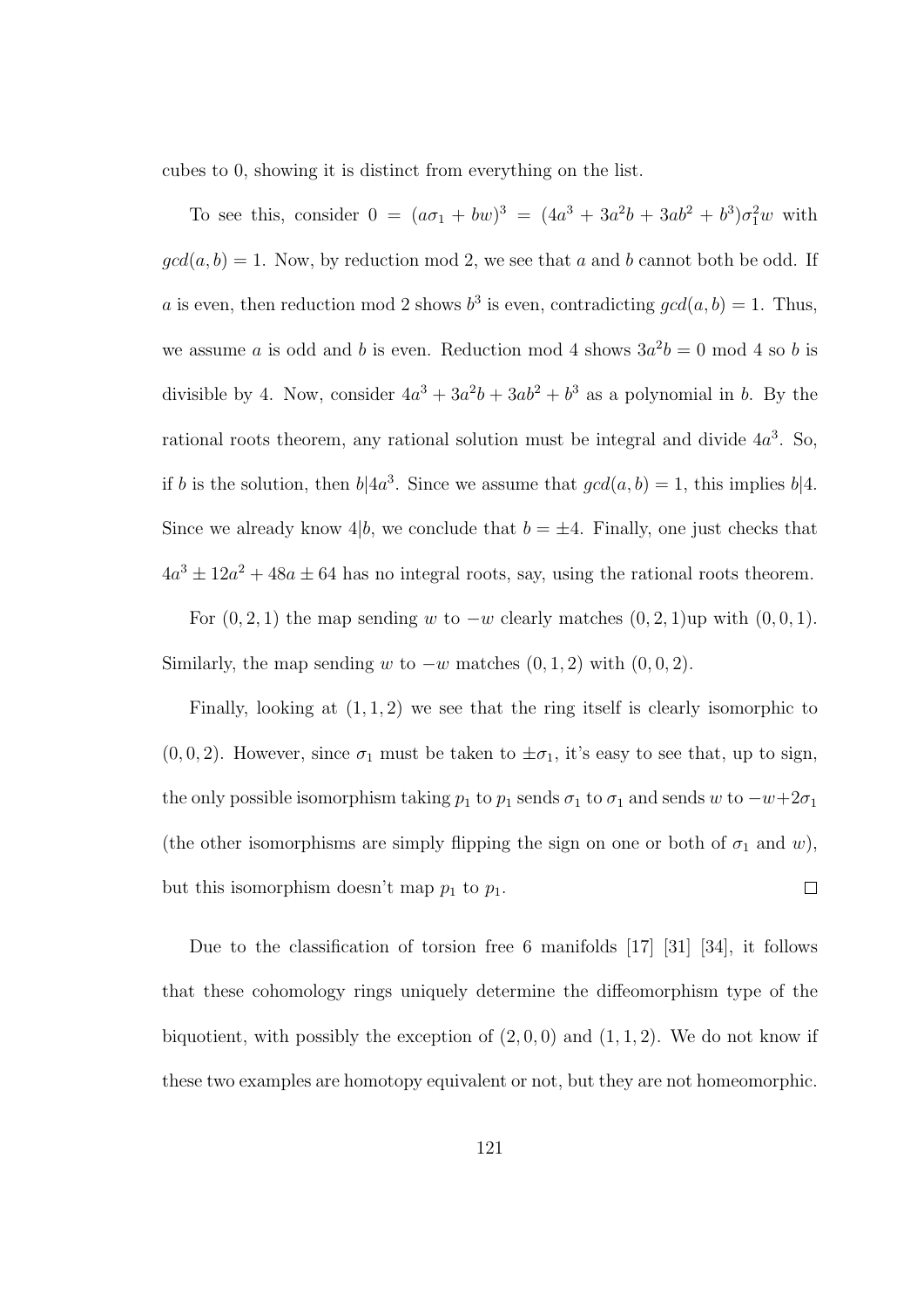As a remark, Totaro has shown that  $(0, 1, 2)$  is diffeomorphic to  $\mathbb{C}P^3\sharp\mathbb{C}P^3$ . The fact that this is diffeomorphic to  $(0,0,1)$  comes from the fact that  $\mathbb{C}P^3\sharp\mathbb{C}P^3$  is diffeomorphic to  $\mathbb{C}P^3\sharp - \mathbb{C}P^3$  and  $\mathbb{C}P^3\sharp - \mathbb{C}P^3$  is an  $S^2$  bundle over  $\mathbb{C}P^2$ .

As a corollary we have

**Theorem 5.3.14.** All 3 bundles of the form  $\mathbb{C}P^2 \to M \to S^2$  with finite dimensional structure group and all bundles of the form  $S^2 \to M \to \mathbb{C}P^2$  where the structure group reduces to a circle are diffeomorphic to biquotients.

Proof. For the first statement, there are 3 bundles since the identity component of  $Iso(\mathbb{C}P^2)$  is isomorphic to  $SU(3)/\mathbb{Z}/3\mathbb{Z}$  which has fundamental group  $\mathbb{Z}/3\mathbb{Z}$ . So, there are 3 such bundles. Since we found 3, we found them all.

For the second statement, we use a standard trick. If  $\pi : G/\!\!/ U \to \mathbb{C}P^2$  is the projection giving  $G/\!\!/ U$  the structure of an  $S^2$  bundle over  $\mathbb{C}P^2$ , and if  $\mathbb{R}^3 \to$  $X \to \mathbb{C}P^2$  is the real vector for which  $G/\!\!/ U$  is the sphere bundle, then we have  $T(G/\!\!/ U) \oplus 1 = \pi^* (X \to \mathbb{C} P^2) \oplus \pi^* (T \mathbb{C} P^2 \to \mathbb{C} P^2).$ 

Using this fact, we can read off the characteristic classes of the bundle  $S^2 \rightarrow$  $G/\!\!/ U \to \mathbb{C}P^2$  in terms of the characteristic classes of the tangent bundles to  $G/\!\!/ U$ and  $\mathbb{C}P^2$ . From this, it follows that  $p_1(S^2 \to G/\!\!/ U \to \mathbb{C}P^2) = c^2$  and  $w(S^2 \to G/\!\!/ U \to \mathbb{C}P^2)$  $G/\!\!/ U \to \mathbb{C}P^2$ ) = 1 +  $c\sigma_1$  +  $c\sigma_1^2$ .

Now, Dold and Whitney [8] proved that for oriented sphere bundles over a 4 manifold with finite dimensional structure group, their characteristic classes classify them. Further, they show that the structure group reduces to a circle precisely when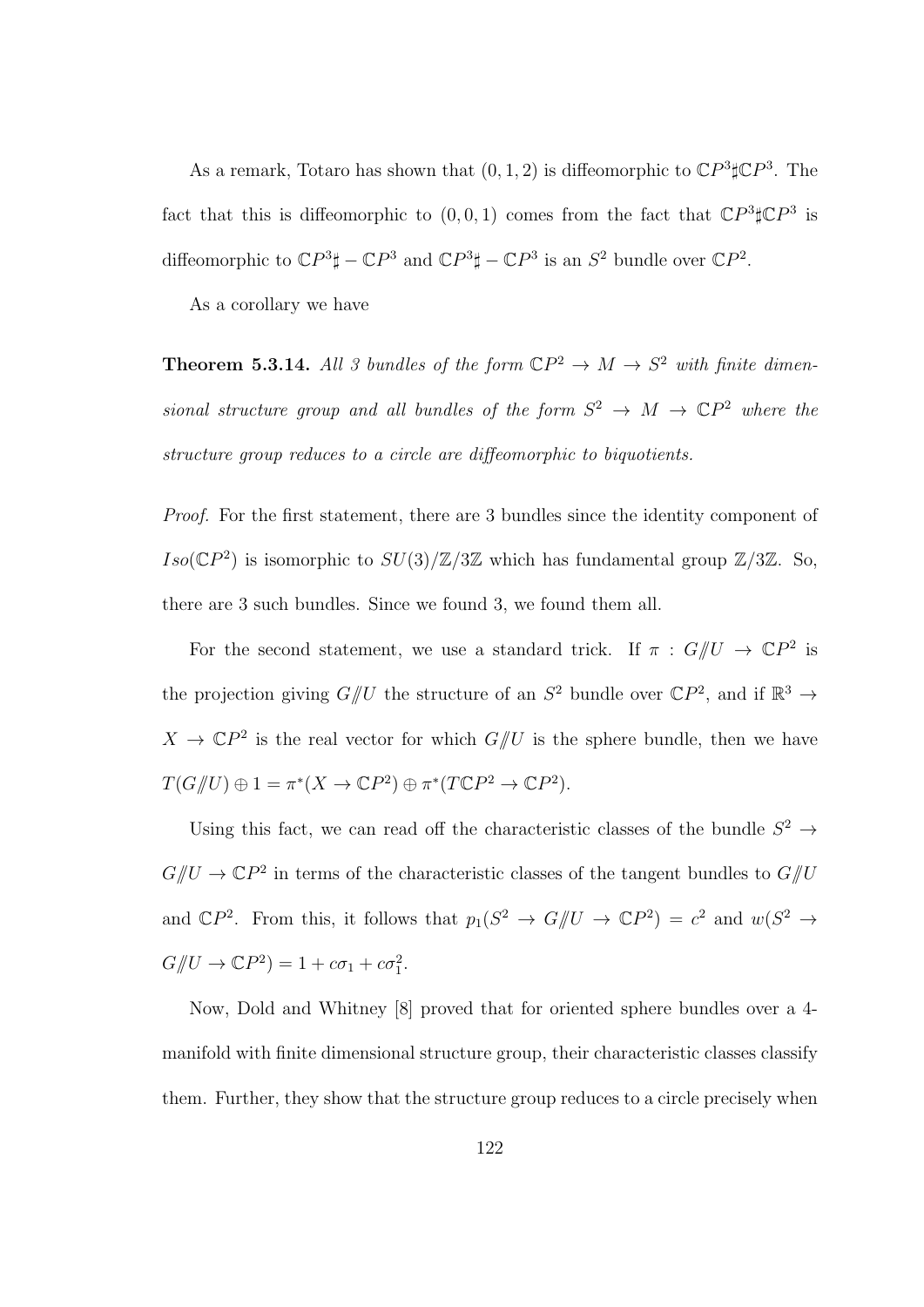$p_1$  is a square. Hence, we get all bundles  $S^2 \to G/U \to \mathbb{C}P^2$  where the structure group reduces to a circle.

 $\Box$ 

5.3.1 Manifolds diffeomorphic to  $(S^3)^3/\!\!/ T^3$ 

In this section, we analyze biquotients of the form  $(S^3)^3/T^3$ . These manifolds are all distinct from the previous examples because they'll have second Betti number 3.

Totaro [30] has already shown the following.

**Proposition 5.3.15.** Consider the matrix 
$$
\begin{bmatrix} a_1 & a_2 & a_3 \ b_1 & b_2 & b_3 \ c_1 & c_2 & c_3 \end{bmatrix}
$$
 corresponding to the *ac-*

tion

$$
(u, v, w) * ((p_1, p_2), (q_1, q_2), (r_1, r_2)) =
$$
  

$$
((up_1, u^{a_1}v^{a_2}w^{a_3}p_2), (vq_1, u^{b_1}v^{b_2}w^{b_3}q_2), (wr_1, u^{c_1}v^{c_2}w^{c_3}r_2)).
$$

Then this is a free action iff  $a_1, b_2$ , and  $c_3$  are  $\pm 1$ , and the 2 x 2 minors around the diagonal entries have determinant  $\pm 1$ , and the matrix itself has determinant  $\pm 1$ .

We now show that Totaro's result is completely general.

**Proposition 5.3.16.** Suppose  $T^3$  acts linearly and freely on  $(S^3)^3$ . Then, up to reparamaterization, the action is as above.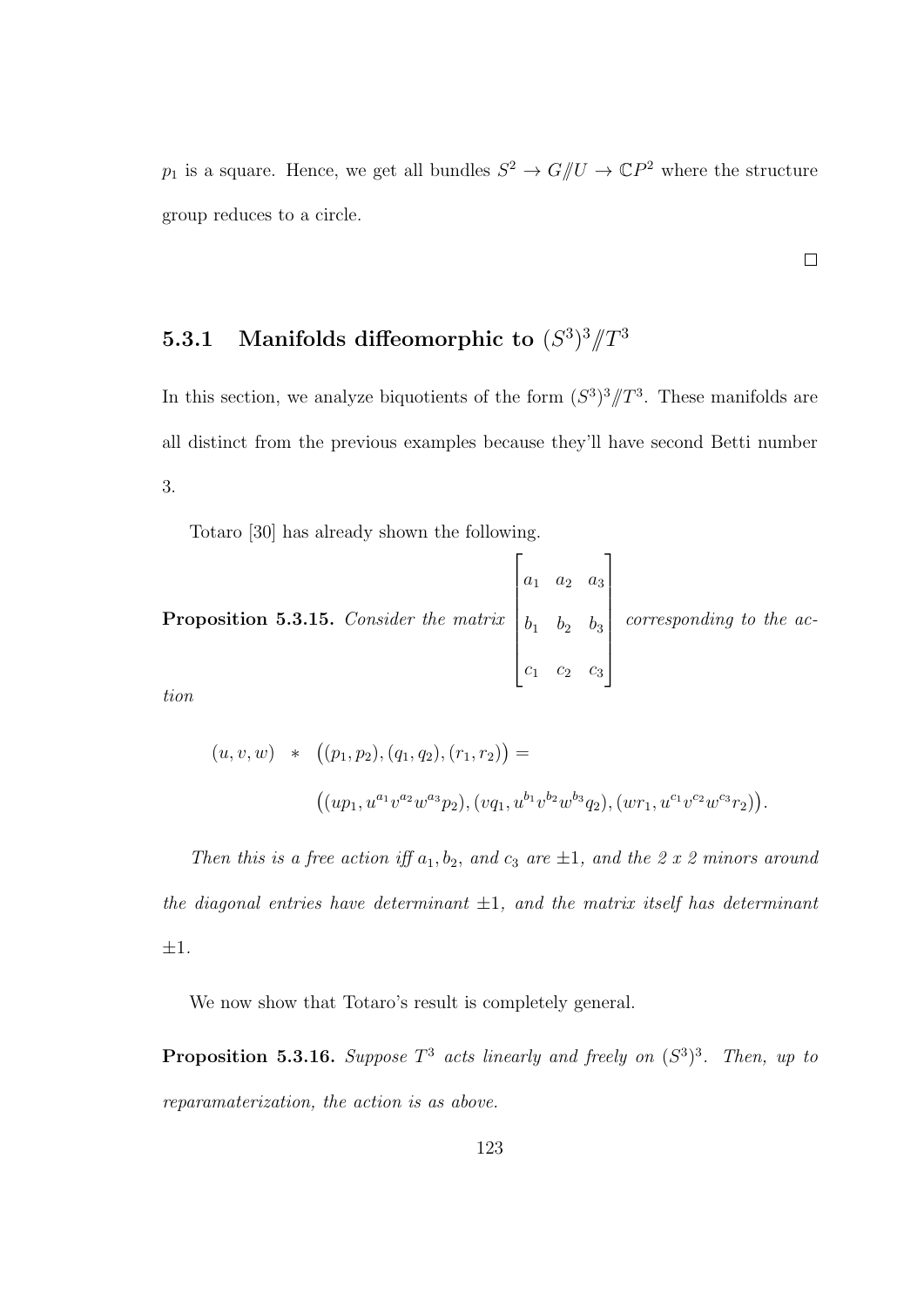*Proof.* The most general linear action of  $T^3$  on  $(S^3)^3$  is described by

$$
(u, v, w) * ((p_1, p_2), (q_1, q_2), (r_1, r_2)) =
$$

$$
\big( (u^{\alpha_1}v^{\alpha_2}w^{\alpha_3}p_1, u^{a_1}v^{a_2}w^{a_3}p_2), (u^{\beta_1}v^{\beta_1}w^{\beta_1}q_1, u^{b_1}v^{b_2}w^{b_3}q_2), (u^{\gamma_1}v^{\gamma_1}w^{\gamma_1}r_1, u^{c_1}v^{c_2}w^{c_3}r_2) \big).
$$

We seek conditions on all of exponents which guarantee the action is free. So, suppose  $(u, v, w)((1, 0), (1, 0), (1, 0)) = ((1, 0), (1, 0), (1, 0))$ . This is equivalent to solving the system of equations

$$
u^{\alpha_1}v^{\alpha_2}w^{\alpha_3} = 1
$$
  

$$
u^{\beta_1}v^{\beta_2}w^{\beta_3} = 1
$$
  

$$
u^{\gamma_1}v^{\gamma_2}w^{\gamma_3} = 1
$$

This is equivalent to asking that

$$
\alpha_1 u + \alpha_2 v + \alpha_3 w = 2\pi k_1
$$
  

$$
\beta_1 u + \beta_2 v + \beta_3 w = 2\pi k_2
$$
  

$$
\gamma_1 u + \gamma_2 v + \gamma_3 w = 2\pi k_3
$$

have all solutions  $(u, v, w) \cong (0, 0, 0) \text{ mod } 2\pi$  in each factor independently.

Now, assume for a contradiction that

$$
det \begin{bmatrix} \alpha_1 & \alpha_2 & \alpha_3 \\ \beta_1 & \beta_2 & \beta_3 \\ \gamma_1 & \gamma_2 & \gamma_3 \end{bmatrix} = 0.
$$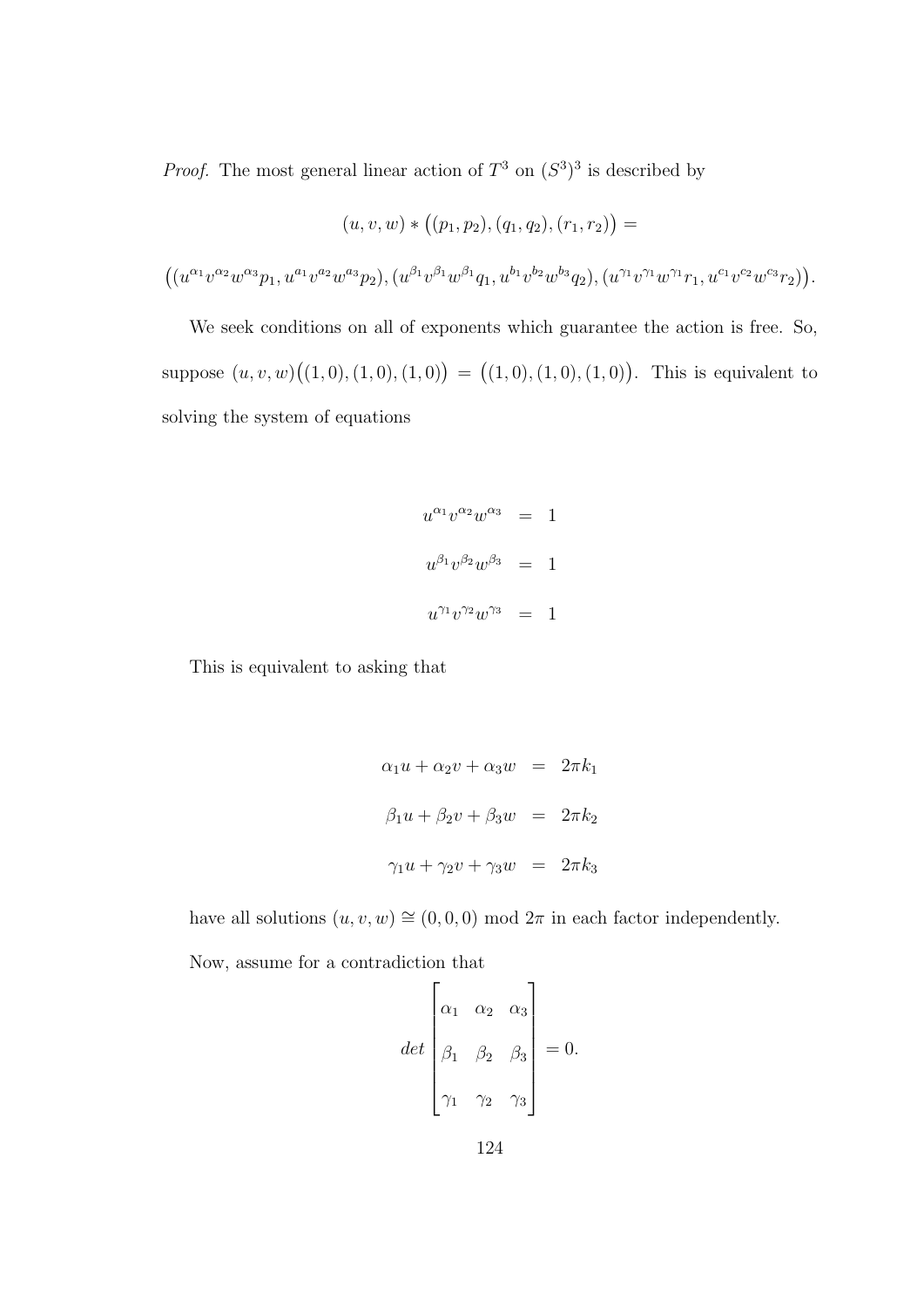Setting  $k_1 = k_2 = k_3$ , we find that since there is one solution  $(u, v, w) = (0, 0, 0)$ , there must be infinitely many solutions  $(u, v, w) = (n_1k, n_2k, n_3k)$  for some integers  $n_1, n_2, n_3$  and all real numbers k.

But then this implies that the circle  $(z^{n_1}, z^{n_2}, z^{n_3})$  simultaneously solves the first system of equations. This contradicts the freeness of the action. It follows that

$$
d = det \begin{bmatrix} \alpha_1 & \alpha_2 & \alpha_3 \\ \beta_1 & \beta_2 & \beta_3 \\ \gamma_1 & \gamma_2 & \gamma_3 \end{bmatrix} \neq 0.
$$

By first making the  $T^3$  action ineffective by replacing  $(u, v, w)$  with  $(u^d, v^d, w^d)$ , we can use the coordinate substitution

$$
(u', v', w') = (u^{alpha_1 v^{alpha_1} v^{\alpha_2} w^{\alpha_3}, u^{\beta_1} v^{\beta_2} w^{\beta_3}, u^{\gamma_1} v^{\gamma_2} w^{\gamma_3}).
$$

Then, in these new coordinates, the action will look like

$$
(u', v', w') * ((p_1, p_2), (q_1, q_2), (r_1, r_2)) =
$$
  

$$
((u'^{alpha}p_1, u'^{a_1}v'^{a_2}w'^{a_3}p_2), (v^{\beta}q_1, u'^{b_1}v'^{b_2}w'^{b_3}q_2), (w^{\gamma}r_1, u'^{c_1}v'^{c_2}w'^{c_3}r_2))
$$

and we may assume without loss of generality that

$$
\gcd(\alpha, a_1, b_1, c_1) = \gcd(\beta, a_2, b_2, c_2) = \gcd(\gamma, a_3, b_3, c_3) = 1.
$$

Here, we have abused notation by relabeling the new integers as  $a_1, a_2$ , etc.

Finally, we again check freeness at  $t = ((1,0), (1,0), (1,0))$ . If  $(u', v', w') * t = t$ , then we must conclude  $(u', v', w') = (1, 1, 1)$  But we see, for example, that any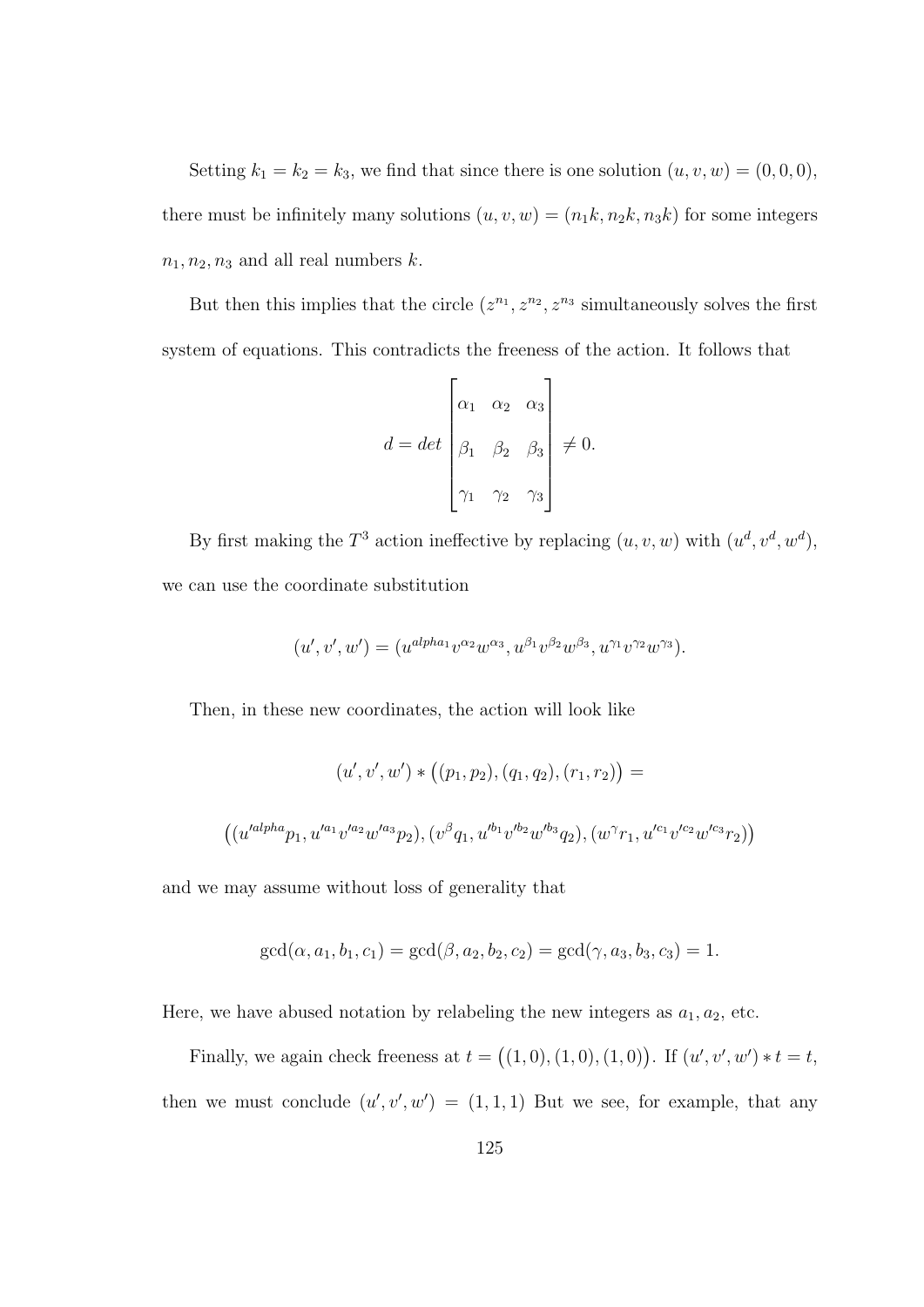$(\zeta_{\alpha}, 1, 1)$  fixes t (where  $\zeta_{\alpha}$  is a primitive  $\alpha$ th root of 1). Freeness implies we must have  $\alpha = 1$ . Analogously, we see  $\beta = \gamma = 1$ , so we've reduced the action to the form Totaro has already handled.

 $\Box$ 

Remark 5.3.17. Totaro's proof boils down to simply checking freeness at each point  $(p, q, r)$  where each of p, q, and r is  $(1, 0)$  or  $(0, 1)$ .

We've now reduced tabulating all free linear  $T^3$  action on  $(S^3)^3$  to a combinatorial question - we need to find all matrices

$$
A = \begin{bmatrix} a_{11} & a_{12} & a_{13} \\ a_{21} & a_{22} & a_{23} \\ a_{31} & a_{32} & a_{33} \end{bmatrix}
$$

which satisfy the property that all of the diagonal minors have determinant equal to  $\pm 1$ .

Note that by, say, conjugating the first  $S^3$  factor by j and mapping  $u' \to -u'$ , this sends  $a_{11} \rightarrow -a_{11}$ . Hence, we can (and do) assume  $a_{11} = a_{22} = a_{33} = 1$ . Further, by swapping, say,  $v'$  and  $w'$  and swapping the p coordinates with the q coordinates we see that the matrix  $\sqrt{ }$  1  $a_2$   $a_3$  $b_1$  1  $b_3$  $c_1$   $c_2$  1 1  $\begin{array}{c} \begin{array}{c} \begin{array}{c} \begin{array}{c} \end{array} \\ \begin{array}{c} \end{array} \end{array} \end{array} \end{array}$ and the matrix  $\sqrt{ }$  $\begin{array}{c} \begin{array}{c} \begin{array}{c} \end{array} \\ \begin{array}{c} \end{array} \end{array} \end{array}$ 1  $a_3$   $a_2$  $c_1$  1  $c_2$  $b_1$   $b_3$  1 1  $\begin{array}{c} \begin{array}{c} \begin{array}{c} \end{array} \end{array} \end{array}$ correspond to

the same action. Likewise, by doing the appropriate swapping, we can move  $a_2$  to any nondiagonal entry, but the rest of the entries are then determined. Finally,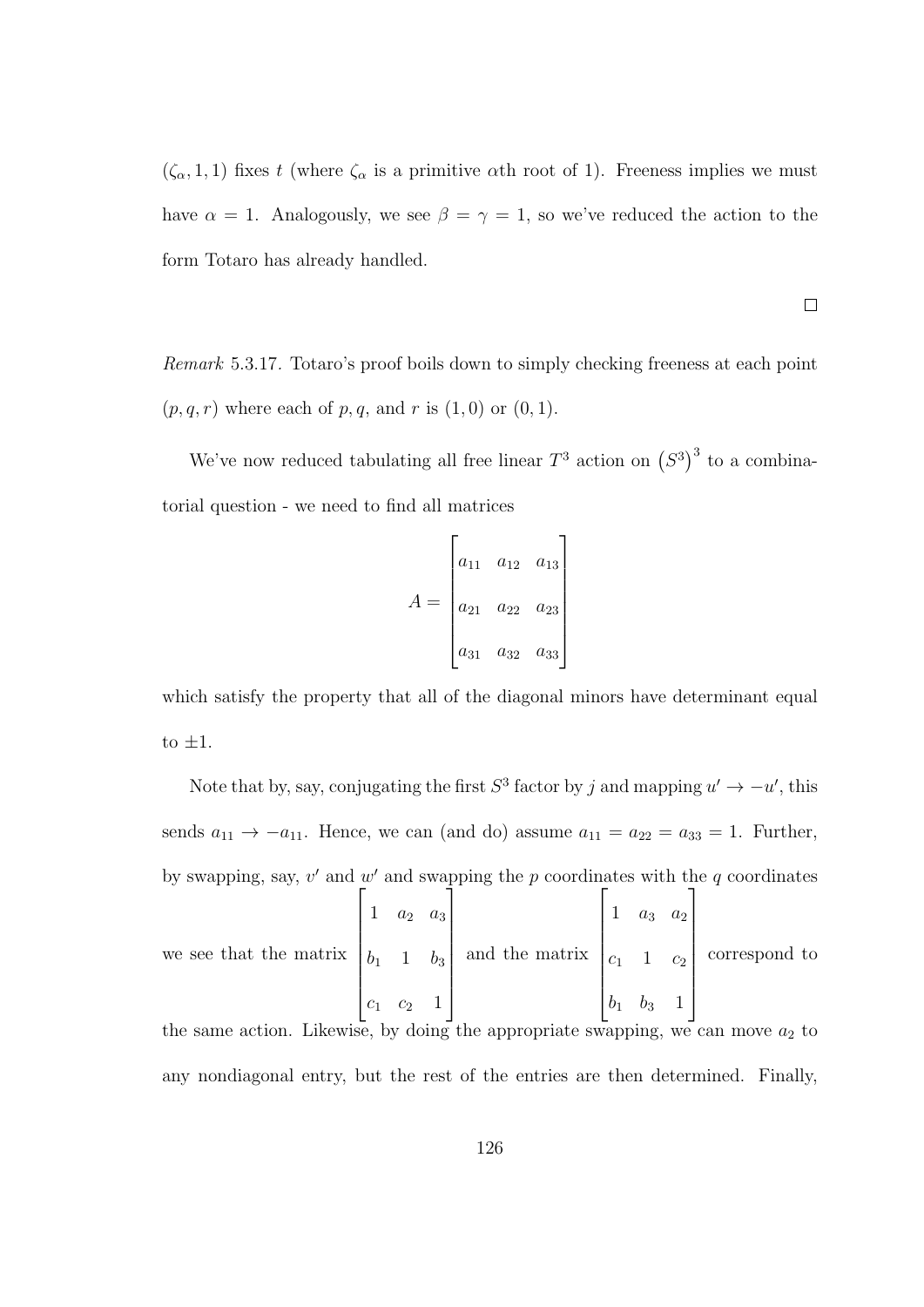by sending, say,  $p_1 \rightarrow \overline{p_1}$  and making similar changes elsewhere, we may assume  $a_2 \geq 0.$ 

**Proposition 5.3.18.** Assume  $A = (a)_{ij}$  is a 3 x 3 matrix with all diagonal entries 1 and all diagonal minors having determinant  $\pm 1$ . Then, up to the above equivalences, there are three infinite families

$$
\begin{bmatrix} 1 & 2 & 0 \ 1 & 1 & 0 \ c_1 & c_2 & 1 \end{bmatrix}, \begin{bmatrix} 1 & 2 & a_3 \ 1 & 1 & b_3 \ 0 & 0 & 1 \end{bmatrix}, and \begin{bmatrix} 1 & 0 & 0 \ b_1 & 1 & 0 \ c_1 & c_2 & 1 \end{bmatrix}
$$

and 12 other sporadic examples:

$$
\begin{bmatrix} 1 & 2 & 2 \\ 1 & 1 & 2 \\ 1 & 1 & 1 \end{bmatrix}, \begin{bmatrix} 1 & 2 & 0 \\ 1 & 1 & 1 \\ 1 & 2 & 1 \end{bmatrix}, \begin{bmatrix} 1 & 2 & 0 \\ 1 & 1 & 2 \\ 1 & 1 & 1 \end{bmatrix}, \begin{bmatrix} 1 & 2 & 0 \\ 1 & 1 & 1 \\ 2 & 2 & 1 \end{bmatrix}, \begin{bmatrix} 1 & 2 & 0 \\ 1 & 1 & 1 \\ 2 & 2 & 1 \end{bmatrix}, \begin{bmatrix} 1 & 2 & 2 \\ 1 & 2 & 1 \\ 2 & 2 & 1 \end{bmatrix}, \begin{bmatrix} 1 & 2 & 2 \\ 1 & 1 & 2 \\ 2 & 2 & 1 \end{bmatrix}, \begin{bmatrix} 1 & 2 & 2 \\ 1 & 1 & 2 \\ 2 & 2 & 1 \end{bmatrix}, \begin{bmatrix} 1 & 2 & 2 \\ 1 & 1 & 2 \\ 2 & 2 & 1 \end{bmatrix}, \begin{bmatrix} 1 & 2 & 2 \\ 1 & 1 & 2 \\ 2 & 2 & 1 \end{bmatrix}, \begin{bmatrix} 1 & 2 & 2 \\ 1 & 1 & 2 \\ 2 & 2 & 1 \end{bmatrix}, \begin{bmatrix} 1 & 2 & 2 \\ 1 & 2 & 1 \\ 2 & 2 & 1 \end{bmatrix}, \begin{bmatrix} 1 & 2 & 2 \\ 1 & 2 & 1 \\ 2 & 2 & 1 \end{bmatrix}, \begin{bmatrix} 1 & 0 & 2 \\ 1 & 1 & 0 \\ 2 & 2 & 1 \end{bmatrix}, \begin{bmatrix} 1 & 0 & 2 \\ 1 & 1 & 0 \\ 0 & -1 & 1 \end{bmatrix}
$$

.

Proof. The 2 x 2 determinant conditions are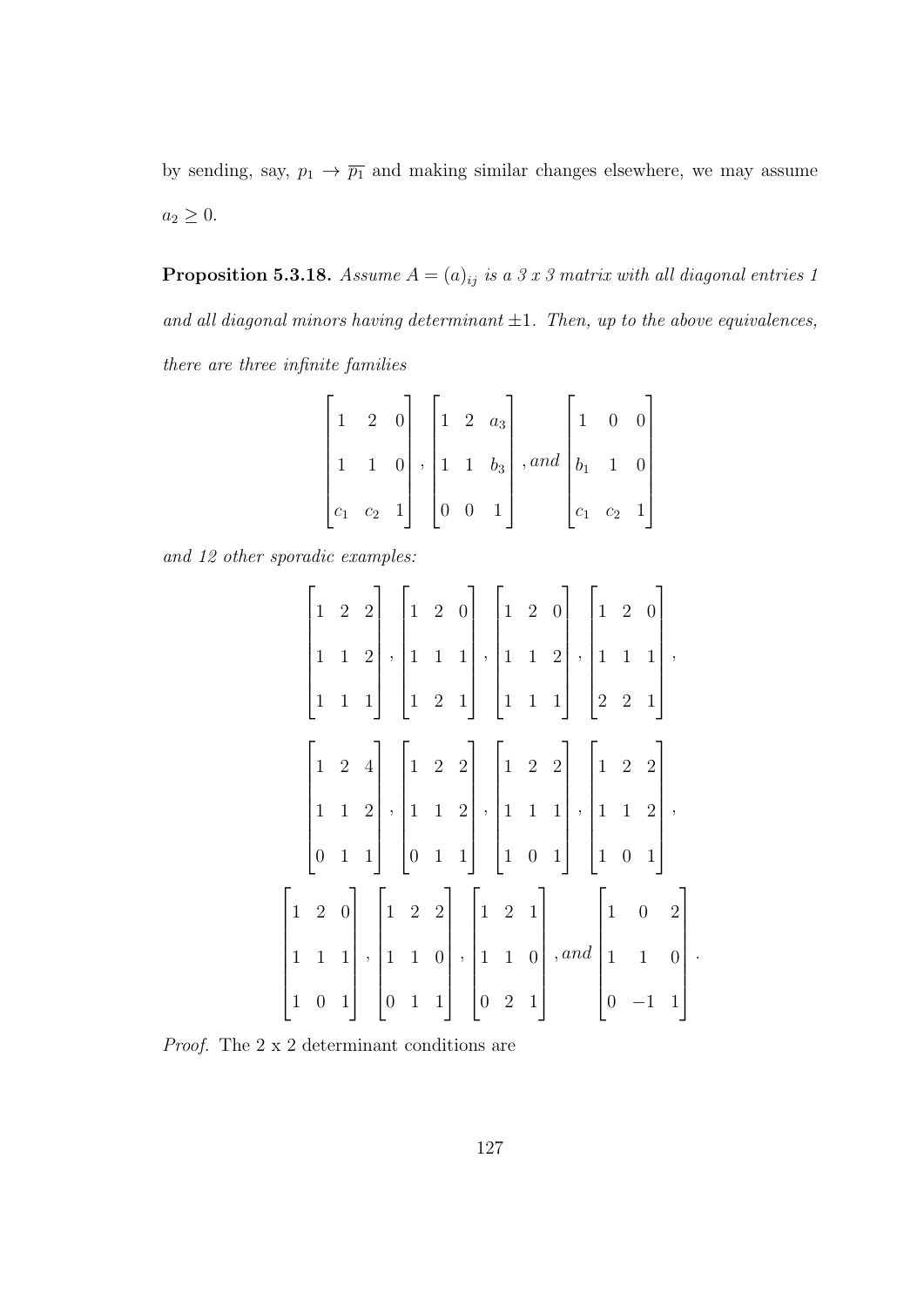$$
1 - a_2 b_1 = \pm 1 \tag{5.3.1}
$$

$$
1 - a_3 c_1 = \pm 1 \tag{5.3.2}
$$

$$
1 - c_2 b_3 = \pm 1 \tag{5.3.3}
$$

and the 3 x 3 determinant condition is

$$
1 - c_2b_3 - a_2(b_1 - c_1b_3) + a_3(b_1c_2 - c_1) = \pm 1.
$$

The 2 x 2 equations imply that  $a_2b_1 = 0$  or 2, and likewise for  $a_3c_1$  and  $c_2b_3$ . Assume for now that each of these are 2. We may assume without loss of generality that  $a_2 = 2$  and thus  $b_1 = 1$ . Reducing the 3 x 3 determinant condition mod 2, we see that either  $a_3$  is even or  $c_2$  and  $c_1$  have the same parity. We may assume without loss of generality that  $a_3 \geq 0$ .

Assume for now that  $a_3$  is even, so  $a_3 = 2$  and  $c_1 = 1$ . Then, again using the 3 x 3 determinant condition, we see that  $(c_2, b_3) = (2, 1)$  or  $(1, 2)$ . But these two actions are equivalent by swapping  $v$  and  $w$ .

Next, assume  $a_3$  is odd, to  $a_3 = 1$  and  $c_1 = 2$ . Since  $c_2$  has the same parity as  $c_1$ , we must have  $c_2 = \pm 2$ , which forces  $b_3 = \pm 1$ , with the same sign as  $c_2$ . Choosing minus signs for both doesn't give the right 3 x 3 determinant, so we must choose positive signs for both, but this action is also equivalent to the first action.

We next assume precisely one of the  $2 \times 2$  determinant equations is 1, while the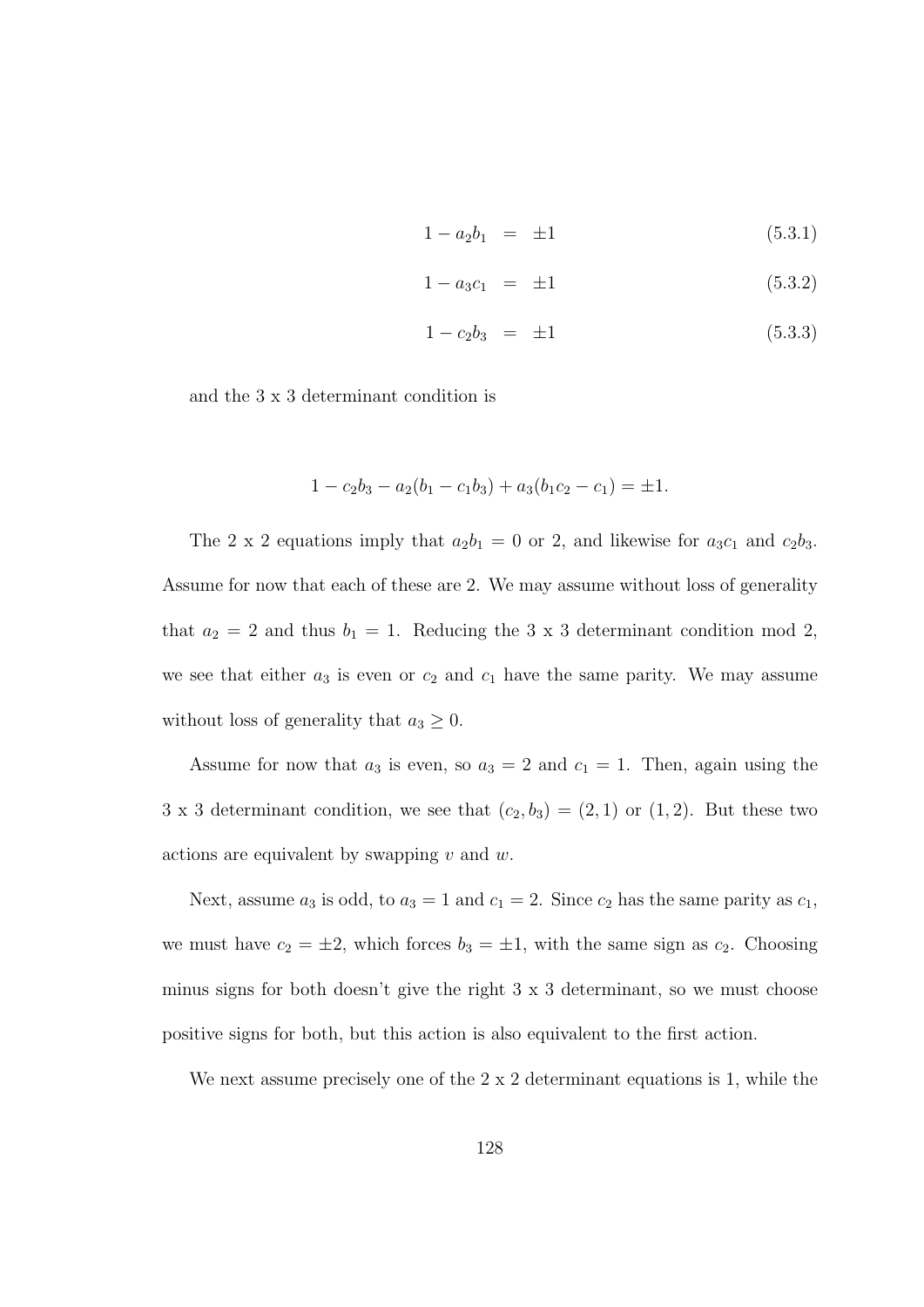other two are −1. We will continue to assume that  $a_2 = 2$  and  $b_1 = 0$ , but that either  $a_3c_1$  or  $c_2b_3$  is 0, but not both.

First, assume  $a_3c_1 = 0$  while  $c_2b_3 = 2$ . The first equation says either  $a_3$  is 0 or  $c_1$  is zero, so we begin by assuming  $a_3 = 0$ . The 3 x 3 determinant condition, if set equal to  $-1$ , together with the fact we can assume  $b_3 \geq 0$ , gives  $b_3 = c_1 = 1$  with  $c_2 = 2$ . The case where the 3 x 3 determinant is 1 gives either  $(b_3, c_1, c_2) = (2, 1, 1)$ or  $(1, 2, 2)$ .

Next, assume  $a_3$  is nonzero, so that  $c_1 = 0$ . We can assume  $a_3 > 0$  and then we see that from the 3 x 3 determinant condition that  $a_3c_2$  is 2 or 4. Since we must have  $c_2b_3 = 2$ , we get the following solutions:  $(a_3, b_3, c_2) = (4, 1, 2), (2, 1, 2),$  $(2, 2, 1)$ , or  $(1, 1, 2)$ . The action corresponding to  $(2, 1, 2)$  is equivalent to the action in the previous paragraph with  $(b_3, c_1, c_2) = (1, 2, 2)$  and the action corresponding to  $(1, 1, 2)$  is the same as in the previous paragraph when the  $3 \times 3$  determinant is -1. This completes the case where  $a_3c_1 = 0$ .

So, we now assume  $a_3c_1 = 2$  and  $c_2b_3 = 0$ . Assume further the  $c_2 = 0$ . Then the 3 x 3 determinant, if -1, gives  $(a_3, b_3, c_1) = (2, 1, 1)$ . If the 3 x 3 determinant if 1, then we get  $(a_3, b_3, c_1) = (2, 2, 1)$  or  $(1, 1, 2)$ , but this last action is equivalent to the action with  $(a_2, a_3, b_1, b_3, c_1, c_2) = (2, 0, 1, 2, 1, 1)$  we say previously. This completes the case when  $c_2 = 0$ .

We now assume  $c_2 \neq 0$ , so that  $b_3 = 0$ . As above, we get  $(a_3, c_1, c_2) = (2, 1, 1)$ or  $(1, 2, 2)$  (if the 3 x 3 determinant is −1) and we get  $(2, 1, 2)$  or  $(1, 2, 1)$  if the 3 x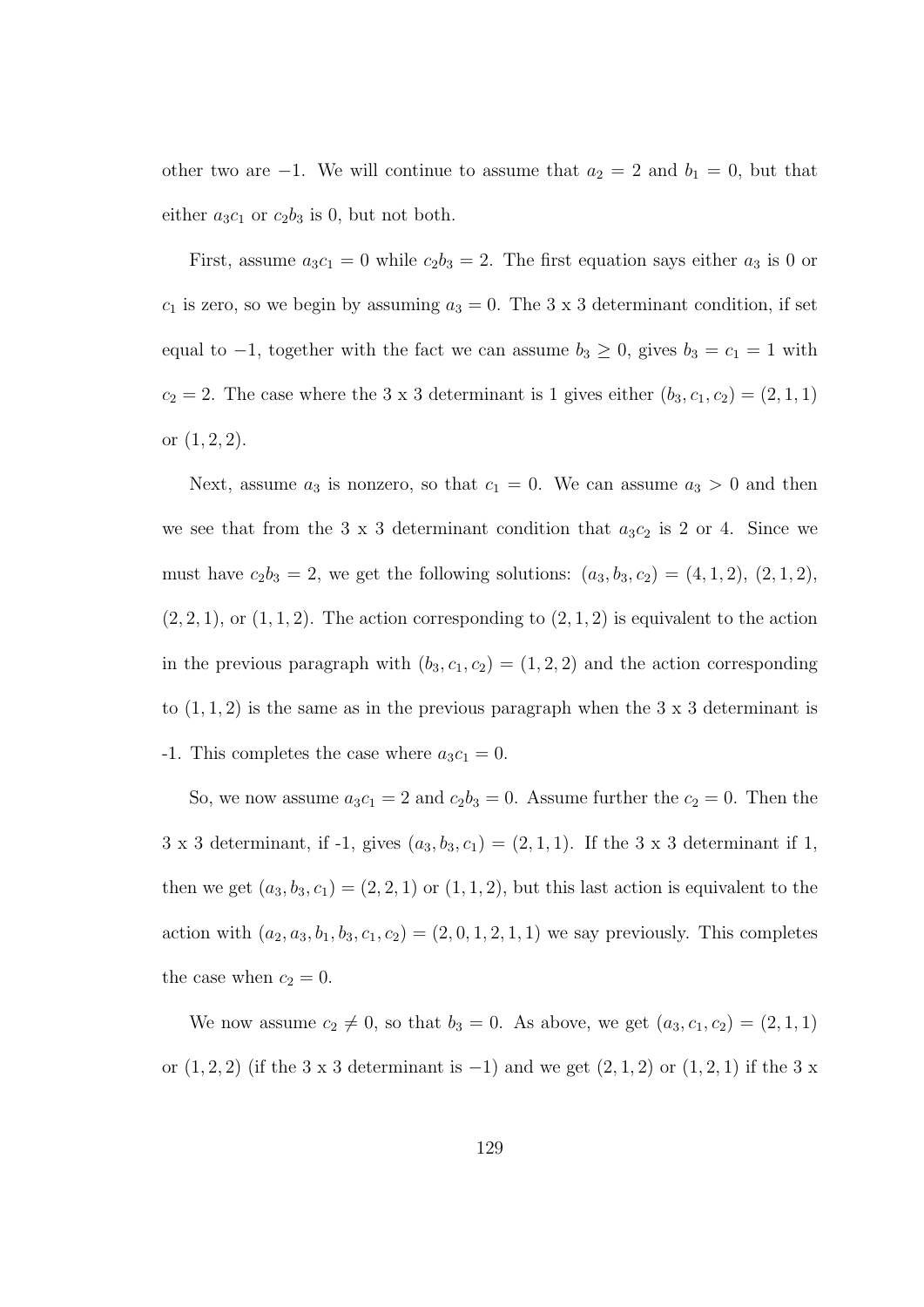3 determinant is 1, but these are all equivalent to previous actions on our list. This completes the case where precisely one of the 2 x 2 determinants is 1.

We now assume that precisely two of the 2 x 2 determinants are 1. We are still assuming without loss of generality that  $a_2 = 2$  and  $b_1 = 1$ . Thus, we have  $a_3c_1 = c_2b_3 = 0$ . We break into 4 cases depending on which of the variables are 0.

If  $a_3 = c_2 = 0$ , then the 3 x 3 determinant condition shows  $c_1b_3 = 0$  or  $c_1b_3 = 1$ . If  $c_1b_3 = 0$ , then we see that  $c_1 = 0$  and  $b_3$  is free or vice versa. These two infinite family will fit into larger infinitely families later. The case  $c_1b_3 = 1$  gives a new action.

If  $a_3 = b_3 = 0$ , then the 3 x 3 determinant is -1 automatically. This gives our first family, with  $c_1$  and  $c_2$  free.

If  $c_1 = c_2 = 0$ , then the determinant is  $-1$  automatically. This gives our second family, with  $a_3$  and  $b_3$  free.

If  $c_1 = b_3 = 0$ , then the 3 x 3 determinant condition forces  $a_3c_2 = 0$  or 2. If it's 0, we're back in one of the 2 previous cases, so we may as well assume it's 2. This gives  $(a_3, c_2) = (1, 2)$  or  $(2, 1)$ . This concludes the case that precisely 2 of the 2 x 2 determinants are 1.

Finally, assume all 3 2 x 2 determinants are 1. We may assume without loss of generality that  $a_2 = 0$ . We also have  $a_3c_1 = c_2b_3 = 0$ . Further, assume the 3 x 3 determinant is 1. This implies either  $a_3 = 0$  or  $b_1c_2 = c_1$ . Assuming that  $a_3 = 0$ , we see that  $b_3 = 0$  or  $c_2 = 0$ , with everything else free. It turns out that either choice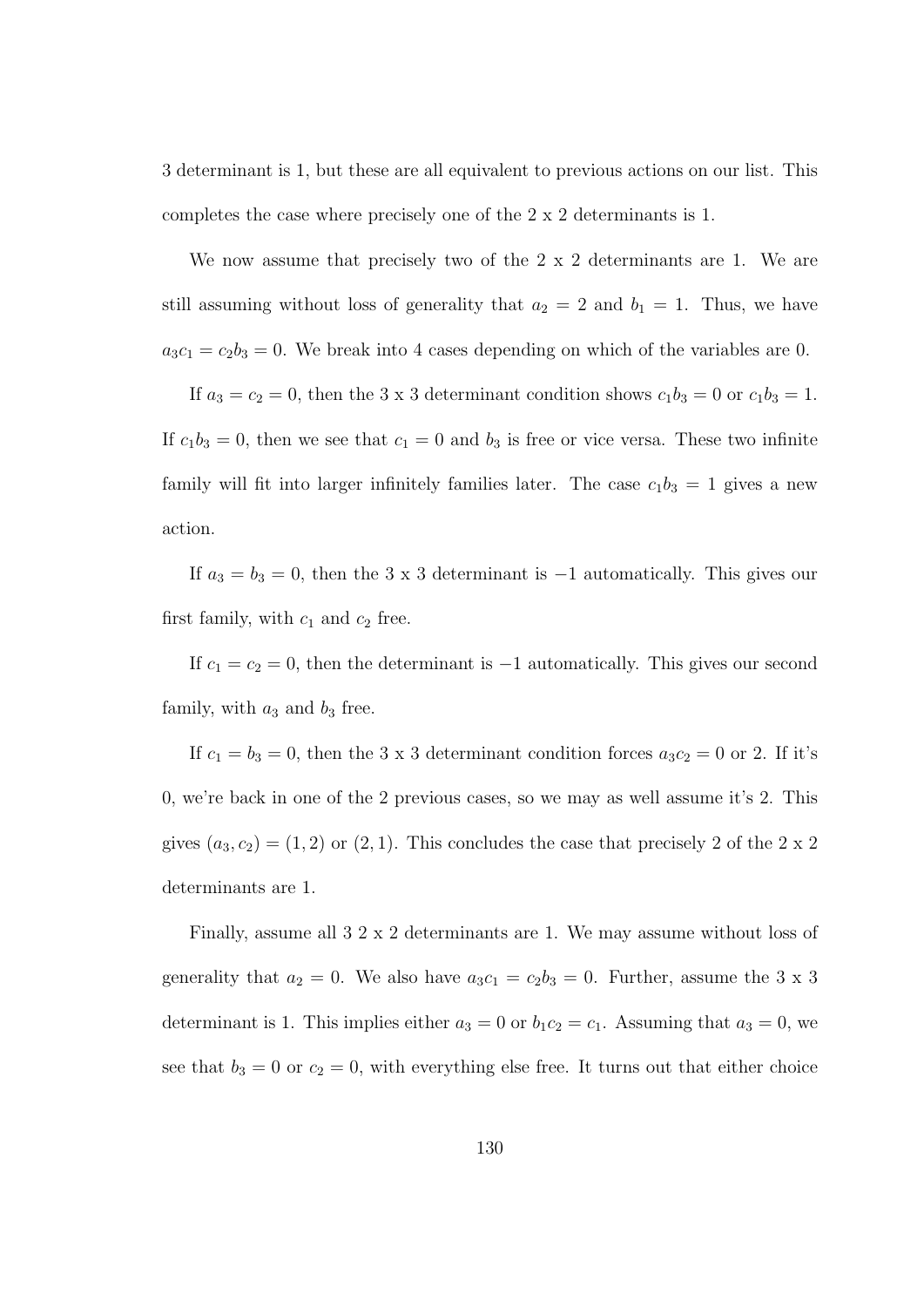gives an equivalent action, our third family.

Assume now that  $a_3 \neq 0$ , so  $c_1 = 0$ . So,  $b_1c_2 = 0$  (and we still have  $c_2b_3 = 0$ ), so either  $c_2 = 0$  with  $b_1$  and  $b_3$  are free or both  $b_1 = b_3 = 0$  with  $c_2$  free. In any case, this is subsumed under the third family.

Finally, we assume the 3 x 3 determinant it  $-1$ . This automatically implies  $a_3 \neq 0$  so  $c_1 = 0$  and that  $a_3b_1c_2 = -2$ , which implies  $c_2 \neq 0$  so  $b_3 = 0$ . Since we can assume without loss of generality that  $a_3 > 0$ , this leaves only  $(a_3, b_1, c_2) =$  $(2, 1, -1), (2, -1, 1), (1, 2, -1), (1, -2, 1), (1, 1, -2),$  or  $(1, -1, 2)$ , but these are all equivalent to  $(a_2, a_3, b_1, b_3, c_1, c_2) = (0, 2, 1, 0, 0, -1).$ 

 $\Box$ 

For computing cohomology, we must write down a corresponding biquotient action giving any of these matrices. The correct action is defined by a map

$$
T^3 \to (S^3 \times S^3 \times S^3) \times (S^3 \times S^3 \times S^3)
$$

and is given by sending  $(u, v, w)$  to

$$
\left((u^{1+a_1}v^{a_2}w^{a_3},u^{b_1}v^{1+b_2}w^{b_3},u^{c_1}v^{c_2}w^{1+c_3}),(u^{a_1-1}v^{a_2}w^{a_3},u^{b_1}v^{b_2-1}w^{b_3},u^{c_1}v^{c_2}w^{c_3-1})\right).
$$

While this embedding will be 1-1, the induced action may not be effective, so we'll use the usual trick of finding a new action with the same orbits which is effective.

Following the usual techniques for computing cohomology rings and characteristic classes in this setting, we see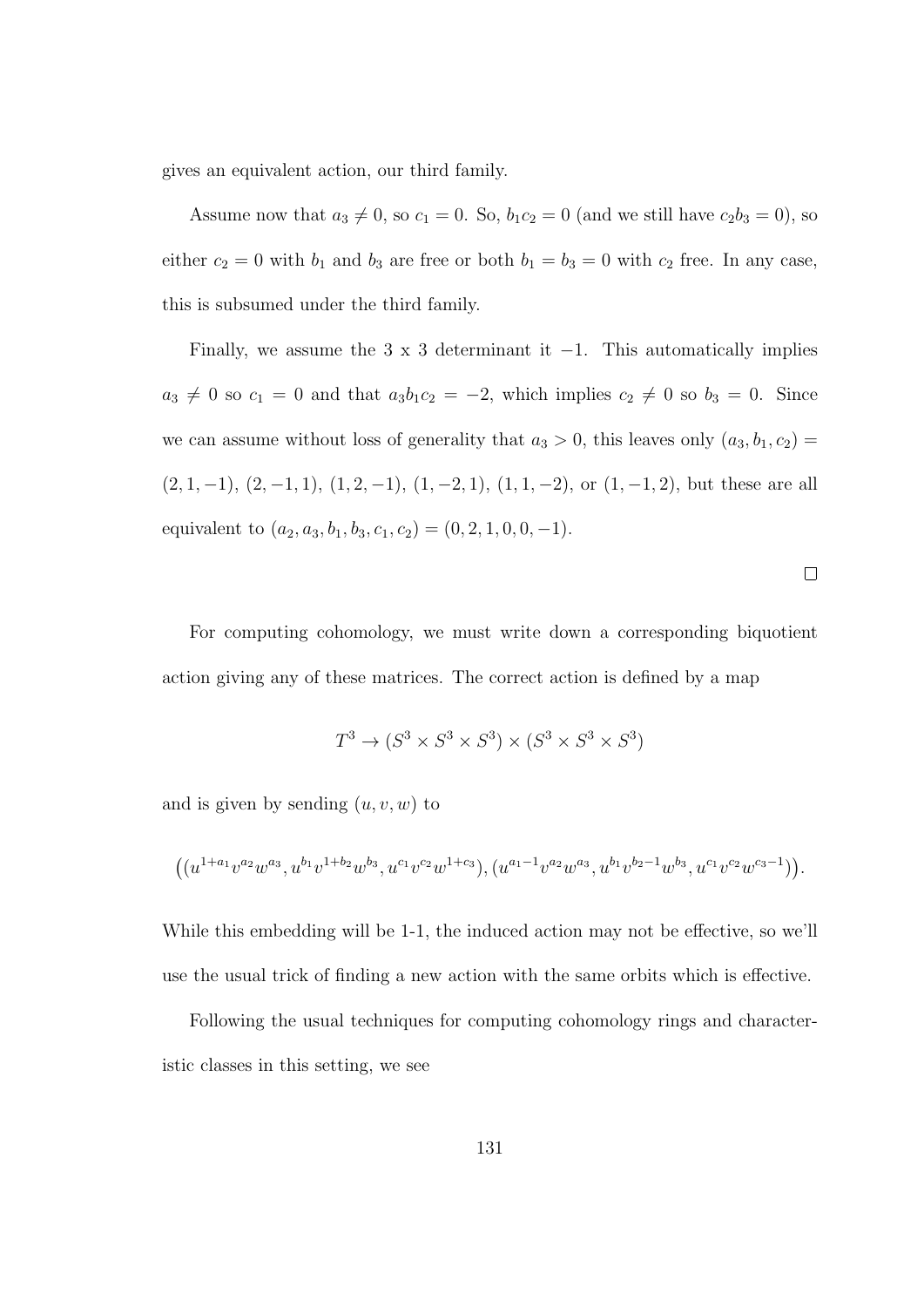Proposition 5.3.19. For the action corresponding to  $\sqrt{ }$  1 2 0 1 1 0  $c_1$   $c_2$  1 1  $\overline{\phantom{a}}$ , the quotient,

 $G/\!\!/ U$  naturally has the structure of an  $S^2$  bundle over  $\mathbb{C}P^2\sharp \mathbb{C}P^2$ . The cohomology  $ring$  is  $H^*(G/\!\!/ U) = \mathbb{Z}[u, v, w]/u^2 = -2uv, v^2 = -vu, w^2 = -c_1uw - c_2vw$  with  $|u| = |v| = |w| = 2$  and the characteristic classes are  $p_1 = (2c_1c_2 - 6 - 2c_1^2 - c_2^2)uv$ ,  $w_1 = (1 + c_1)u^2 + c_2v^2$ , and  $w_2 = c_2u^2v^2$ .

 $\sqrt{ }$ 

For the action corresponding to 1 1  $b_3$ 0 0 1  $\begin{array}{c} \hline \end{array}$ , the quotient  $G/U$  naturally has the

1

1 2  $a_3$ 

structure of an  $\mathbb{C}P^2\sharp\mathbb{C}P^2$  bundle over  $S^2$ . The cohomology ring is  $H^*(G/\!\!/ U) =$  $\mathbb{Z}[u, v, w]/u^2 = -2uv - a_3uw, v^2 = -vu - b_3vw, w^2 = 0 \text{ with } |u| = |v| = |w| = 2.$ The characteristic classes are  $p_1 = -6uv + (4a_3 - 4b_3)vw + (2b_3 - a_3)uw$ ,  $w_1 =$  $(a_3 + b_3)w^2 + u^2$  and  $w_2 = a_3$ .

For the action corresponding to 
$$
\begin{bmatrix} 1 & 0 & 0 \ b_1 & 1 & 0 \ c_1 & c_2 & 1 \end{bmatrix}
$$
, the quotient  $G$ / $U$  naturally has

two bundle structures: it is an  $S^2$  bundle over either  $S^2 \times S^2$  or  $\mathbb{C}P^2 \sharp - \mathbb{C}P^2$ , depending on the parity of  $b_1$  and it is a bundle over  $S^2$  with fiber either  $S^2 \times S^2$  or  $\mathbb{C}P^2\sharp-\mathbb{C}P^2$ , depending on the parity of  $c_2$ . The cohomology ring is  $H^*(G/\!\!/ U)$  =  $\mathbb{Z}[u, v, w]/u^2 = 0, v^2 = -b_1vu, w^2 = -c_1uw - c_2vw \text{ with } |u| = |v| = |w| = 2.$ The characteristic classes are  $p_1 = c_2(2c_1 - c_2b_1)uv$ ,  $w_1 = (b_1 + c_1)u^2 + c_2v^2$ , and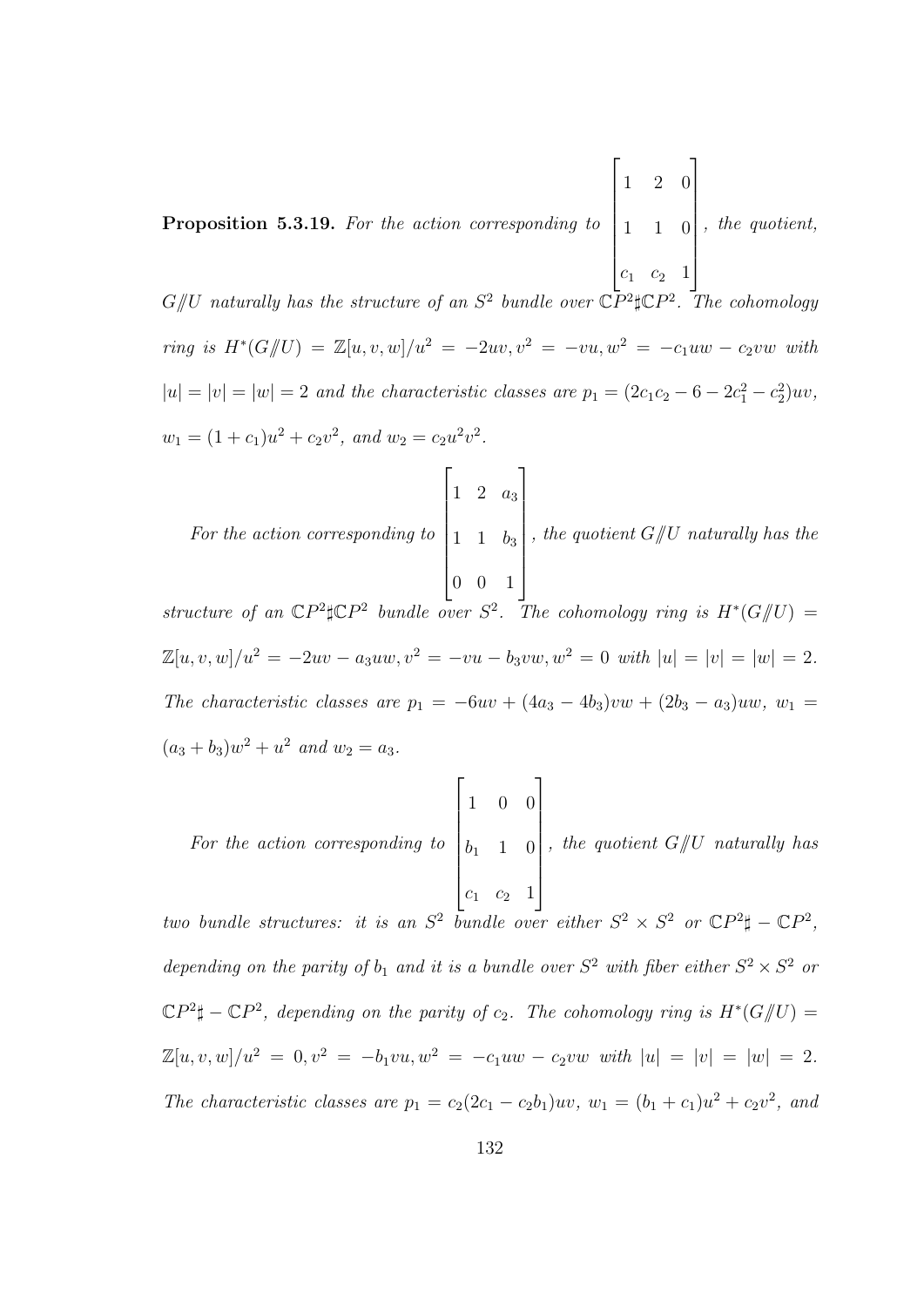$w_2 = b_1 c_2 u^2 v^2$ .

The rest of the actions give the following cohomology rings and characteristic classes. All cohomology rings are isomorphic to  $\mathbb{Z}[u, v, w]$  / relations where  $|u| =$  $|v| = |w|$ 

| $(a_2, a_3, b_1, b_3, c_1, c_2)$ | $u^2 =$      | $v^2 =$     | $w^2=$     |
|----------------------------------|--------------|-------------|------------|
| (2, 2, 1, 2, 1, 1)               | uw           | 2uv         | vw         |
| (2,0,1,1,1,2)                    | $-2uv$       | $-vu-vw$    | $-wu-2vw$  |
| (2,0,1,2,1,1)                    | $-2uv$       | $-vu-2vw$   | $-wu - wv$ |
| (2,0,1,1,2,2)                    | $-2uw$       | $-2vu-2vw$  | $wu+wv$    |
| (2, 4, 1, 2, 0, 1)               | $-uw$        | $-4vu-2vw$  | $-2uw-vw$  |
| (2, 2, 1, 2, 0, 1)               | $-2uv - 2uw$ | $-vu-2vw$   | $-wv$      |
| (2, 2, 1, 1, 1, 0)               | $-2uv - 2uw$ | $-vu-vw$    | $-wu$      |
| (2, 2, 1, 2, 1, 0)               | $-2uv - 2uw$ | $-2vw - vu$ | $-wu$      |
| (2,0,1,1,1,0)                    | $-uw$        | $-vu-vw$    | $-2vw$     |
| (2, 2, 1, 0, 0, 1)               | $-uw$        | $-2vu-2vw$  | $-wv$      |
| (2, 1, 1, 0, 0, 2)               | $-2uw$       | $-v(2w+u)$  | $-wv$      |
| $(0, 2, 1, 0, 0, -1)$            | $-2uw$       | $-vu$       | vw         |

Table 5.2: The relations in the cohomology rings of the sporadic  $(S^3 \times S^3 \times S^3)/T^3$ 

We first handle the sporadic rings, then the families to figure out when two are isomorphic.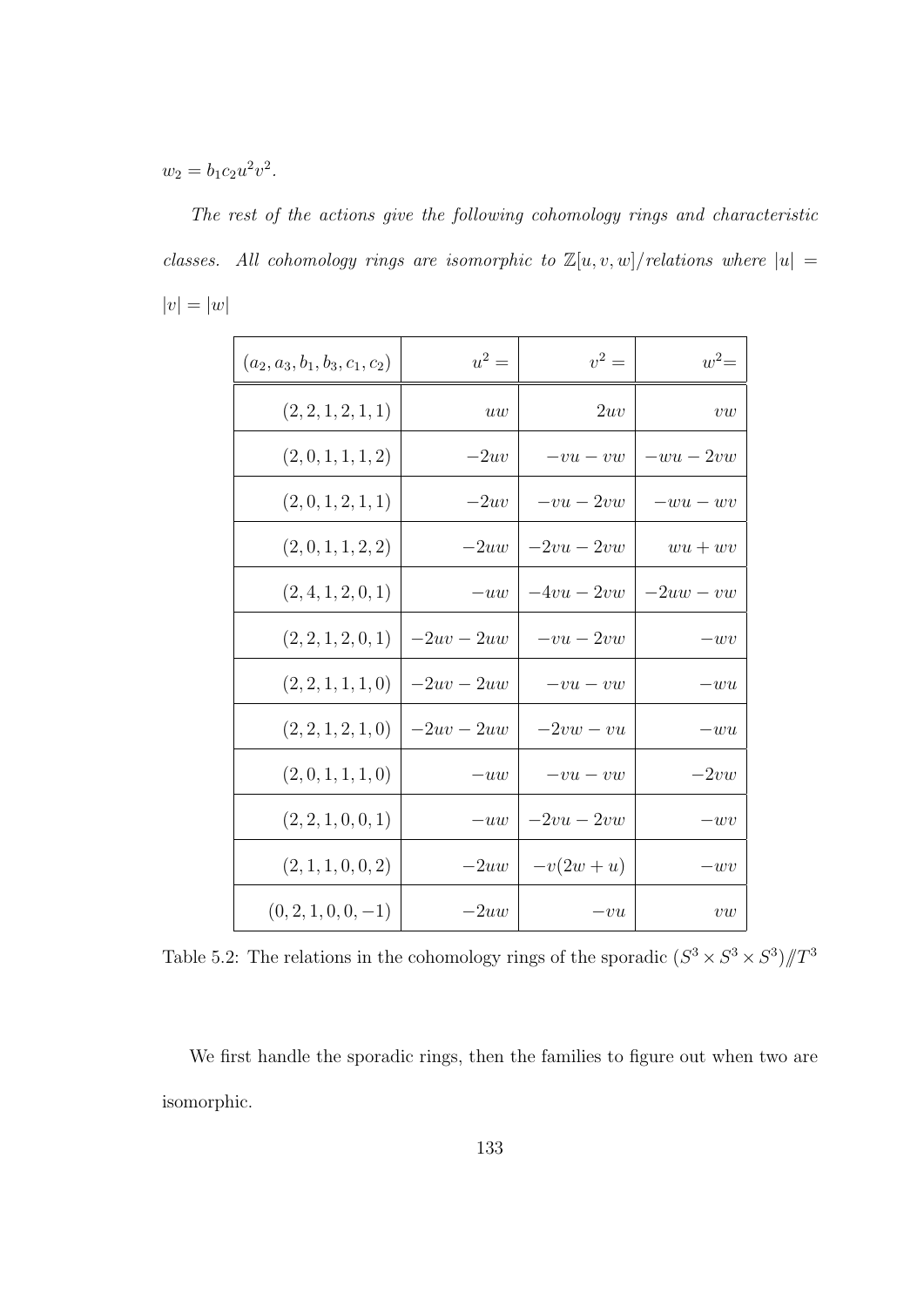| $w_2$             | $w_1$          | $p_1$              | $(a_2, a_3, b_1, b_3, c_1, c_2)$ |
|-------------------|----------------|--------------------|----------------------------------|
| $v^2w^2$          | $v^2 + w^2$    | $4uw + 2uv + vw$   | (2, 2, 1, 2, 1, 1)               |
| $w^2 \mid u^2w^2$ |                | $-8uv - 10vw + uw$ | (2,0,1,1,1,2)                    |
| $v^2w^2$          | $v^2 + w^2$    | $-7uv-14vw$        | (2,0,1,2,1,1)                    |
| $u^2v^2$          | $u^2 + v^2$    | $10wu + 10wv$      | $(2,0,1,1,2,2)$                  |
| $v^2w^2$          | $v^2 + w^2$    | $-14uw - 7vw$      | (2, 4, 1, 2, 0, 1)               |
| $u^2v^2$          | $u^2 + v^2$    | $2uw - 7uv - 10vw$ | (2, 2, 1, 2, 0, 1)               |
| $u^2w^2$          | $w^2$          | $-8uv + 4vw - 7wu$ | (2, 2, 1, 1, 1, 0)               |
| $\overline{0}$    | $\overline{0}$ | $-8wu - 8uv$       | (2, 2, 1, 2, 1, 0)               |
| $w^2u^2$          | $u^2$          | $-8vw - 4uv + uw$  | (2,0,1,1,1,0)                    |
| $v^2w^2$          | $v^2 + w^2$    | $4uw - 2uv - 7vw$  | (2, 2, 1, 0, 0, 1)               |
| $u^2v^2$          | $u^2 + v^2$    | $-10vw + 2uw - uv$ | (2, 1, 1, 0, 0, 2)               |
| $u^2v^2$          | $u^2 + v^2$    | $4vw - 2uw - vu$   | $(0, 2, 1, 0, 0, -1)$            |

Table 5.3: The characteristic classes of the sporadic  $(S^3 \times S^3 \times S^3)/T^3$ 

Proposition 5.3.20. The sporadic rings break into Stiefel-Whitney class preserving isomorphism classes as follows:  $(2, 2, 1, 2, 1, 1), (2, 0, 1, 1, 1, 2), (2, 2, 1, 2, 0, 1),$  $(2, 2, 1, 1, 1, 0), (2, 0, 1, 1, 1, 0), (2, 2, 1, 0, 0, 1), (2, 1, 1, 0, 0, 2), and (0, 2, 1, 0, 0, -1)$ are mutually isomorphic and likewise the rings corresponding to  $(2, 0, 1, 2, 1, 1)$  and  $(2, 4, 1, 2, 0, 1)$  are isomorphic. These two types of rings together with the 2 remaining rings are all mutually distinct, and hence the 12 sporadic biquotients break into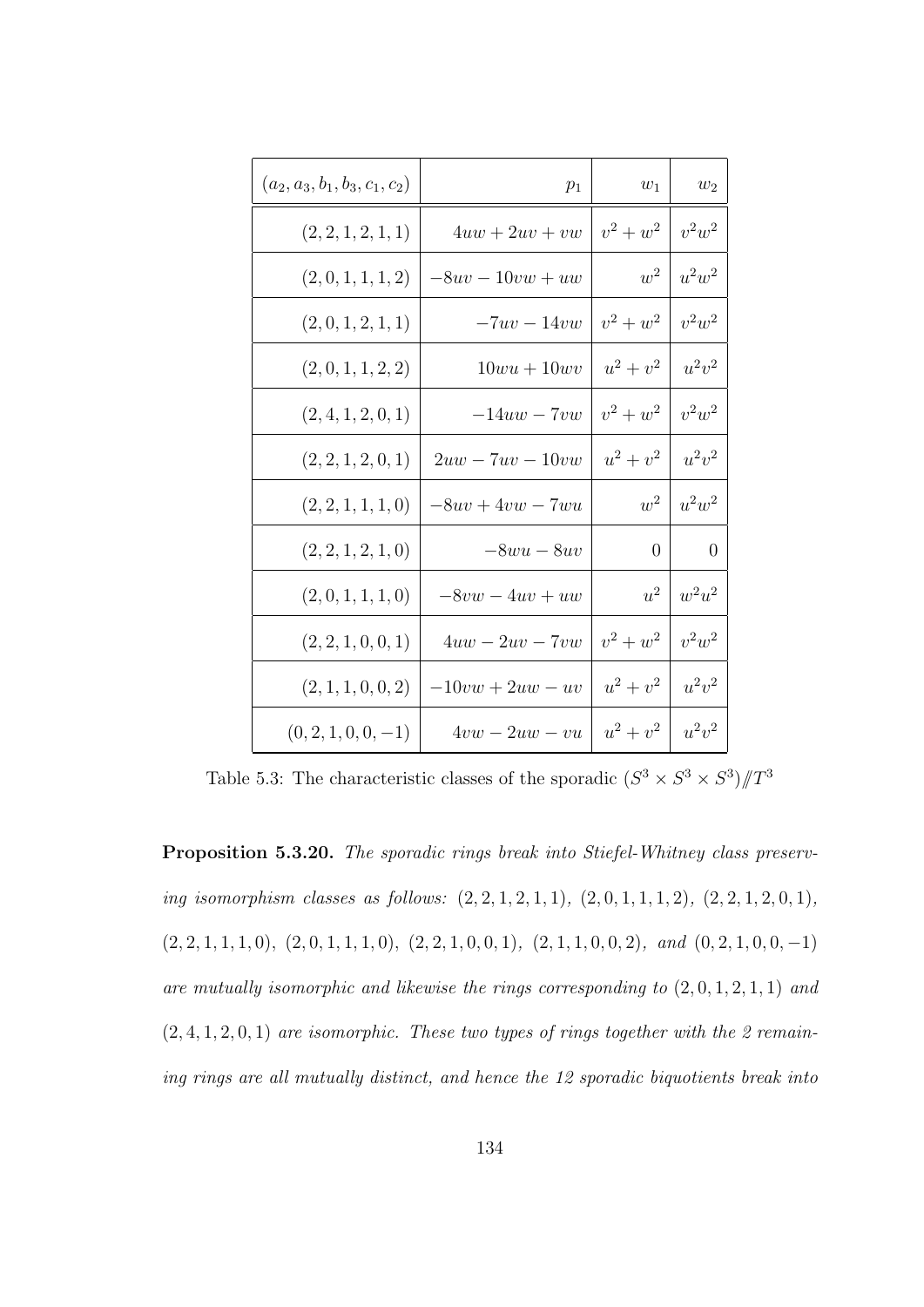at least 4 homotopy types. All of these isomorphisms can be chosen to preserve the Pontryagin classes, so, by Jupp [17], Zubr [34], and Wall [31], the 12 sporadic examples actually separate into precisely 4 diffeomorphism types.

*Proof.* For definiteness, for  $(2, 2, 1, 2, 1, 1)$ , we use the cohomology ring

$$
H^*(G/\!\!/ U) = \mathbb{Z}[u, v, w]/u^2 = uv, v^2 = vw, w^2 = 2uw
$$

with  $p = 1 + 4uv + 2uw + vw$  and  $w = 1 + (v + w) + vw$  with  $|u| = |v| = |w| = 2$ . This is the same as the first entry in the previous table, except we have swapped  $v$ and w.

Now, the cohomology ring corresponding to  $(2, 0, 1, 1, 1, 2)$  is

$$
H^*(G/\!\!/ U) = \mathbb{Z}[u, v, w]/u^2 = -2uv, v^2 = -vu - vw, w^2 = -wu - 2vw
$$

with  $p = 1 - 8vu - 10vw + uw$  and  $w = 1 + w + uw$ . Swapping u and w gives the new cohomology ring  $H^* = \mathbb{Z}[u, v, w]/u^2 = -uw - 2vu, v^2 = -vu - vw, w^2 = -2wv$ with  $p = 1 - 8vw - 10vu + uw$  and  $w = 1 + u + uw$ .

We now set  $w' = w + 2v$   $u' = u + w'$  and use as a basis for  $H^2 \{u', v, w'\}$ . (This is possible since the transition matrix from  $\{u, v, w\}$  to  $\{u', v, w'\}$  is  $\sqrt{ }$  $\begin{array}{c} \begin{array}{c} \begin{array}{c} \end{array} \\ \begin{array}{c} \end{array} \end{array} \end{array}$ 1 0 0 2 1 2 1 0 1 1 which has determinant 1. Then we have  $H^*(G/\hspace{-0.1cm}/ U) = \mathbb{Z}[u, v, w']/u'^2 = \overline{u}'w$  $v', v^2 =$  $vu', w'^2 = 2w'v$  with  $p = 1 + 4u'v + 2vw' + u'w'$  and  $w = 1 + (u' + w') + u'w'$ , which

is clearly isomorphic to the ring for  $(2, 2, 1, 2, 1, 1)$ .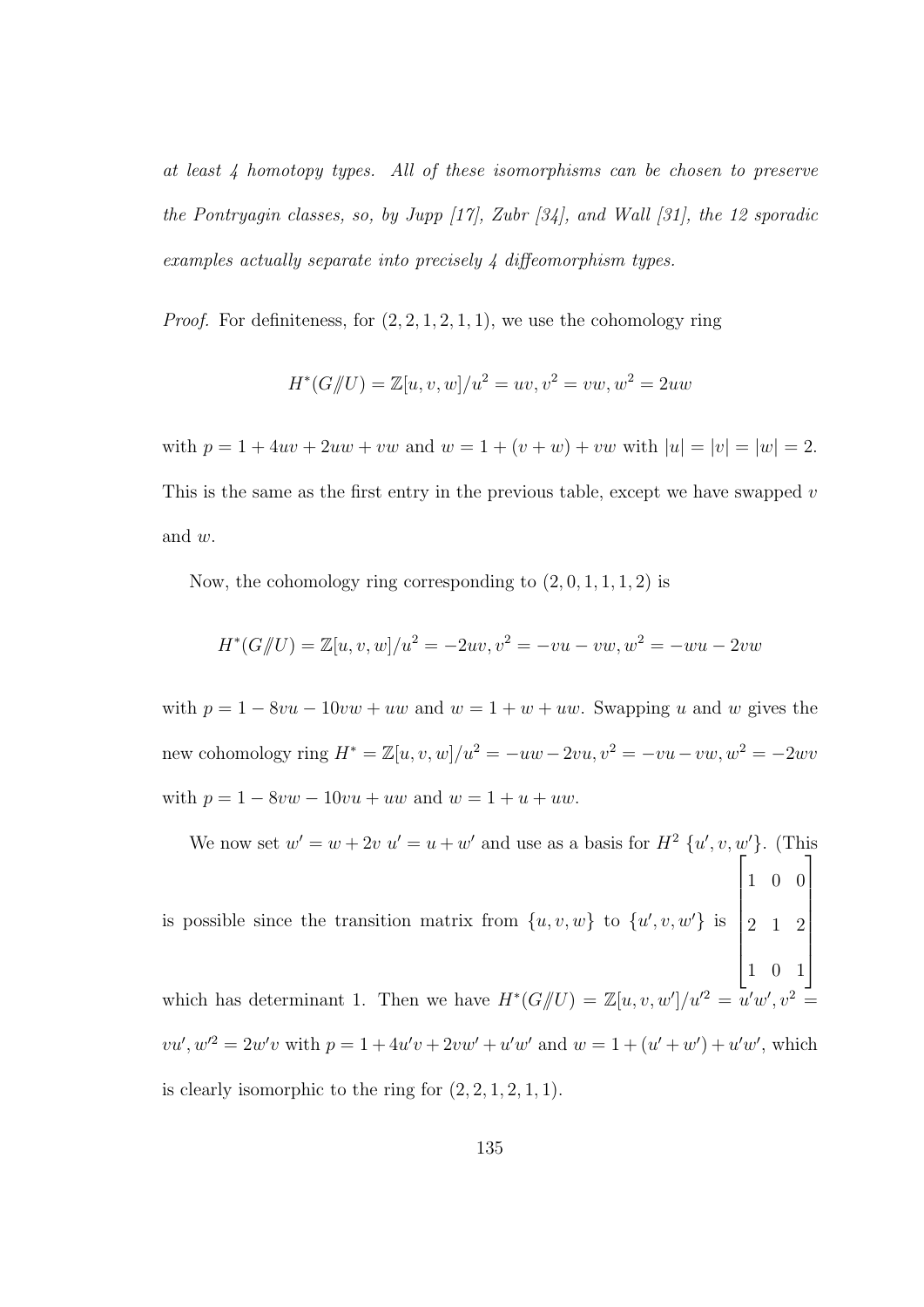For  $(2, 2, 1, 2, 0, 1)$ , the argument is analogous - first swap u and w, then set  $u' = u + v$  and  $w' = 2u' + w$ . For  $(2, 2, 1, 1, 1, 0)$ , swap u and w, set  $u' = u + w$ ,  $v' = u' + v$ , and then swap u' and v'. For  $(2, 0, 1, 1, 1, 0,$  send w to  $-w$  then set  $u' = w - u$  and finally swap u' and v. For  $(2, 2, 1, 0, 0, 1)$ , swap v and w, send v to  $-v$  and set  $u' = v - u$ . For  $(2, 1, 1, 0, 0, 2)$ , swap u and w, set  $w' = 2u + w$ , and then send v to  $-v$ . Finally, for  $(0, 2, 1, 0, 0, -1)$ , swap u and w and send w to  $-w$ .

To see  $(2, 0, 1, 2, 1, 1)$  and  $(2, 4, 1, 2, 0, 1)$  are isomorphic, we find nice forms for both. For  $(2,0,1,2,1,1)$ , swap u and w, set  $w' = w + 2u$  and then set  $v' =$  $v + w'$ . Once these changes are made we get the cohomology ring  $H^*(G/\!\!/ U)$  $\mathbb{Z}[u, v', w']/u^2 = uv', v'^2 = v'w, w'^2 = 2w'v$  with  $p_1 = 7w'v'$  and  $w = 1 + v'^2 + w'^2 + w'$  $v'^2w'^2$ . For  $(2, 4, 1, 2, 0, 1)$ , swap v and w, set  $w' = 2u + w$ , and change v to  $-v$  to get the same cohomology ring and characteristic classes.

Finally, we'll show these four classes are different. First, the biquotient corresponding to  $(2, 0, 1, 1, 2, 2)$  must be different from the others because reduction mod 2 of the ring those the (linear) squaring map  $H^2(B/\!\!/ U;\mathbb{Z}/2\mathbb{Z}) \to H^4(B/\!\!/ U;\mathbb{Z}/2\mathbb{Z})$ has 2 dimensional kernel, while for the other examples it's one dimensional. Second, the example corresponding to  $(2, 2, 1, 2, 1, 0)$  has a trivial Stiefel-Whitney class, so it's different from the other examples.

This leaves only distinguishing the first type, corresponding to  $(2, 2, 1, 2, 1, 1)$ and  $(2, 0, 1, 2, 1, 1)$ . Notice that in the second example, there are generators v and w of  $H^2$  so that  $v^2 = 2w^2$ . I claim there are no pair of generators in the first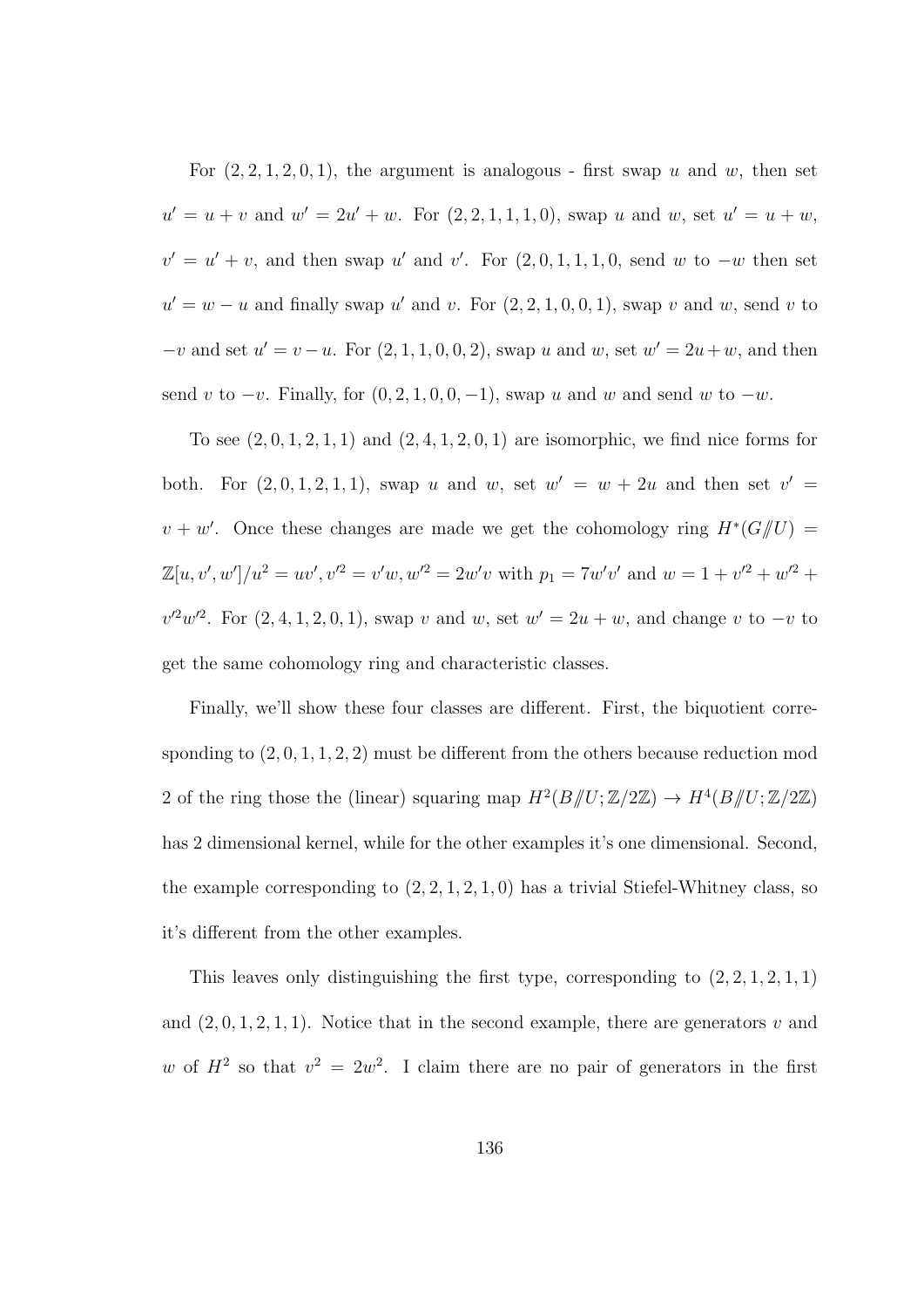example with this property.

So, in the first ring, consider the two elements  $x = au + bv + cw$  and  $y =$  $du + ev + ew$ . Such that  $x^2 = 2y^2$ . I claim that this implies  $a \cong b \cong c \mod 2$ , so that  $x$  is not a generator. To see this, notice that equating the  $uv$ ,  $uw$  and  $vw$ terms in the equation  $x^2 = 2y^2$  gives

$$
2ab + a^2 = 4de + 2d^2 \tag{5.3.4}
$$

$$
2ac + 2c^2 = 4df + 4f^2 \tag{5.3.5}
$$

$$
2bc + b^2 = 4ef + 2e^2 \tag{5.3.6}
$$

The first and third equations, mod 2, imply a and b are both even. Reduction mod 4 of the second equation implies  $c$  is even.  $\Box$ 

We now attempt to understand the families of biquotients.

To that end, let  $R(c_1, c_2)$  denote the cohomology ring of the biquotient corresponding to  $\sqrt{ }$  1 2 0 1 1 0  $c_1$   $c_2$  1 1 . Let  $S(a_3, b_3)$  denote the ring corresponding to  $\sqrt{ }$   $1 \t2 \t a_3$ 1 1  $b_3$ 0 0 1 1 and let  $T(b_1, c_1, c_2)$  correspond to  $\sqrt{ }$  1 0 0  $b_1$  1 0  $c_1$   $c_2$  1 1 .

**Proposition 5.3.21.** Then none of the T rings are isomorphic to any of the R or S rings. An R ring is isomorphic to an S ring only in the case of  $R(0,0) \cong S(0,0)$ .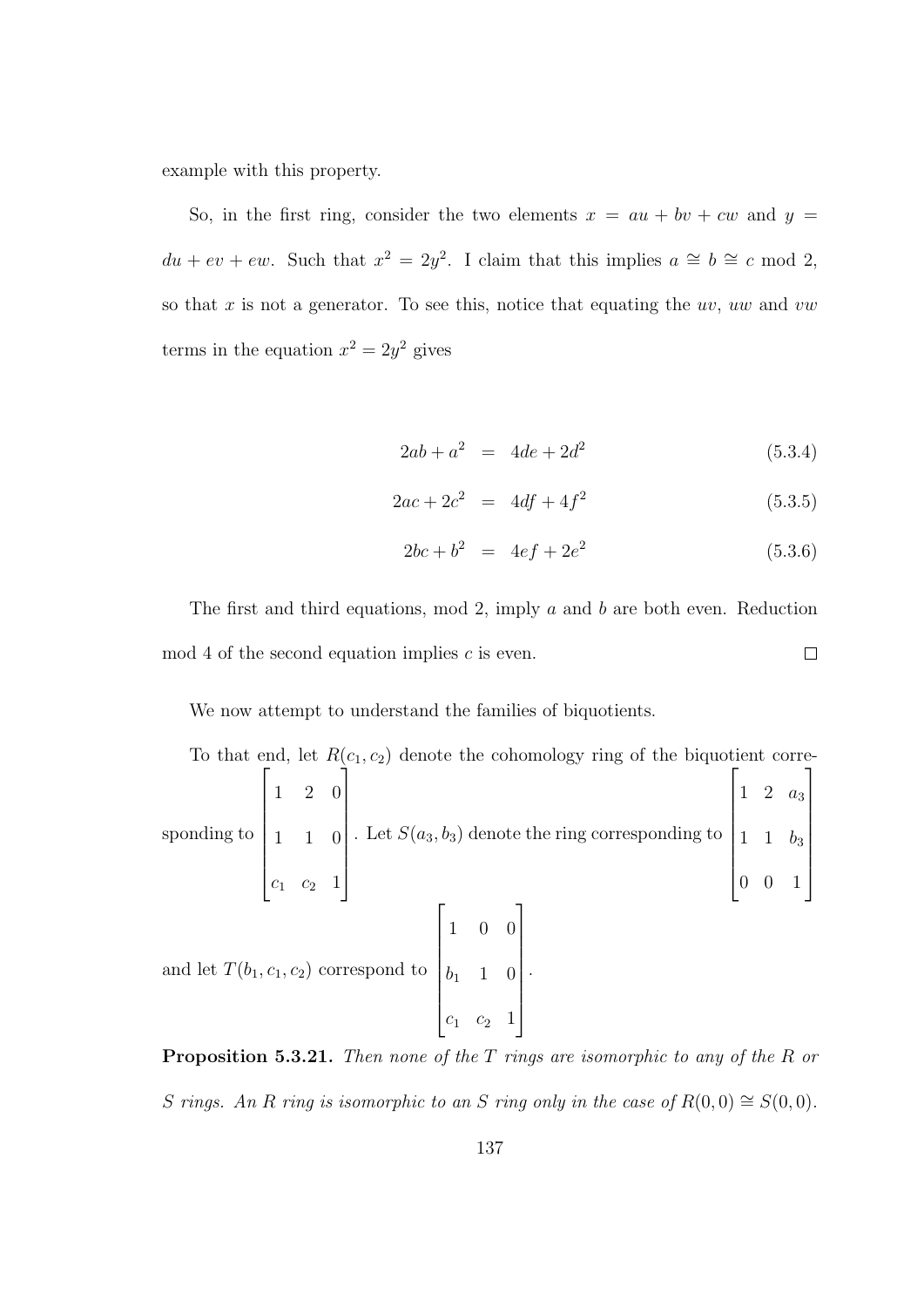*Proof.* We count the number of lines of elements in  $H^2$  which square to 0. In  $R(c_1, c_2)$ , we see that  $0 = (au + bv + cw)^2$  implies  $0 = 2ab - 2a^2 - b^2 = -a^2 - (a - b)^2$ , so that clearly  $a = b = 0$ . But then  $(cw)^2 = 0$  iff  $c_1 = c_2 = 0$ , so, generically, there are no nonzero elements in  $H^2$  which square to 0 for  $R(c_1, c_2)$ .

Likewise, for  $S(a_3, b_3)$ , we find that  $0 = (au + bv + cw)^2$  implies  $a = b = 0$ , but in this case  $(cw)^2 = 0$ , so we have precisely one line's worth.

Finally, for the ring  $T(b_1, c_1, c_2)$ , we have that  $u^2 = 0$  and  $(b_1u + 2v)^2 = 0$ , so the line through  $(b_1, 2)$  gives another set of solutions.

 $\Box$ 

We'll now focus on each family one at a time.

**Proposition 5.3.22.** Two rings  $R(c_1, c_2)$  and  $R(d_1, d_2)$  are isomorphic iff  $c_1^2 + c_2^2 =$  $d_1^2 + d_2^2$  and  $c_1 \cong d_1$  mod 2. In this case, an isomorphism can be chosen taking characteristic classes to characteristic classes.

*Proof.* We begin by substituting  $u' = u + v$ . In this basis, we see that  $u'^2 = v^2$  and  $u'v = 0$ , just as in the cohomology ring for  $\mathbb{C}P^2 \sharp \mathbb{C}P^2$ . In this basis, we see that  $p_1 = (6 + c_1^2 + (c_1 - c_2)^2)v^2$  and  $w = 1 + (1 + c_1)u' + (1 + (c_1 - c_2))v + c_2v^2$ . From here on we abuse notation and write  $u$  for  $u'$ .

Next, note that if  $f : R(d_1, d_2) \rightarrow R(c_1, c_2)$  is an isomorphism, then we can define f solely in terms of the image of  $u, v$ , and  $w$ . Hence, we'll think about the isomorphism problem as finding a new basis of  $H^2(G/\hspace{-3pt}/ U)$  satisfying the same kind of relations.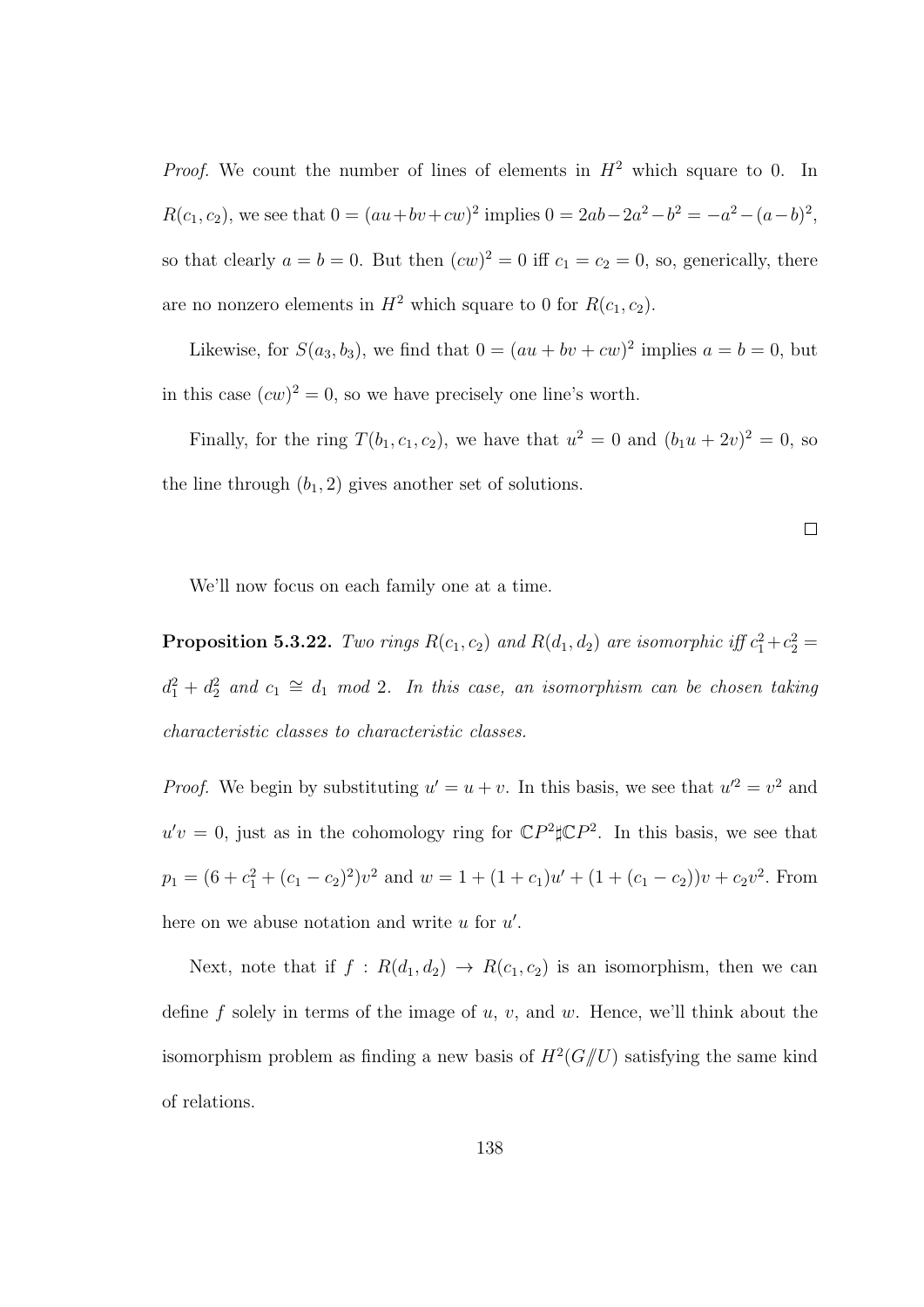I claim that in any basis  $\{\alpha, \beta, \gamma\}$  of the degree 2 portion of  $R(c_1, c_2)$  such that  $\alpha^2 = \beta^2$  and  $\alpha\beta = 1$  must be, up to changing the sign of the elements, of the form  $u, v, ku + lw + w.$ 

To see this, we first write  $\alpha = au + bv + cw$  and  $\beta = du + ev + fw$ . Looking at the  $v^2$  component of  $\alpha^2 = \beta^2$ , we see that  $a^2 + b^2 = d^2 + e^2$ . Looking at the  $v^2$ component of  $\alpha\beta = 0$ , we see that  $ad + be = 0$ .

We claim that these two facts together imply that  $|a| = |e|$  and  $|b| = |d|$  and that, without loss of generality, that  $a, b \ge 0$  and  $de \le 0$ . First note that if  $e = 0$ , then we see that  $ad = 0$  and  $a^2 + b^2 = d^2$ . If  $a = 0$ , then  $b^2 = d^2$  as claimed, and if  $d = 0$ , then  $a^2 + b^2 = 0$  so  $a = b = 0$ .

Next, assuming  $e \neq 0$ , so  $b = -ad/e$ . Plugging this into  $a^2 + b^2 = d^2 + e^2$ and rearranging gives  $a^2 - e^2 = d^2(1 - a^2/e^2)$ . Multiplying both sides by  $e^2$  gives  $e^2(a^2-e^2)=d^2(e^2-a^2)$ . Since there is an  $a^2-e^2$  on one side but a  $e^2-a^2$  on the other, this shows that both sides must be 0, so that  $a^2 = e^2$ , which, together with  $ad + be = 0$  shows  $b^2 = d^2$ .

Now, it follows from  $ad + be = 0$  that a and e have the same sign iff b and d don't. Hence, by swapping  $\alpha$  and  $\beta$  and replacing  $\alpha$  with  $-\alpha$ , we may assume  $a, b \geq 0$  and  $de \leq 0$ .

We now show the coefficients c and f must both be 0. As a first step, notice that by inspecting the uw and vw parts of  $\alpha\beta = 0$ , we see that  $c = 0$  iff  $f = 0$ .

Now assume for a contradiction that  $f \neq 0$  (and therefore that  $c \neq 0$ . Let p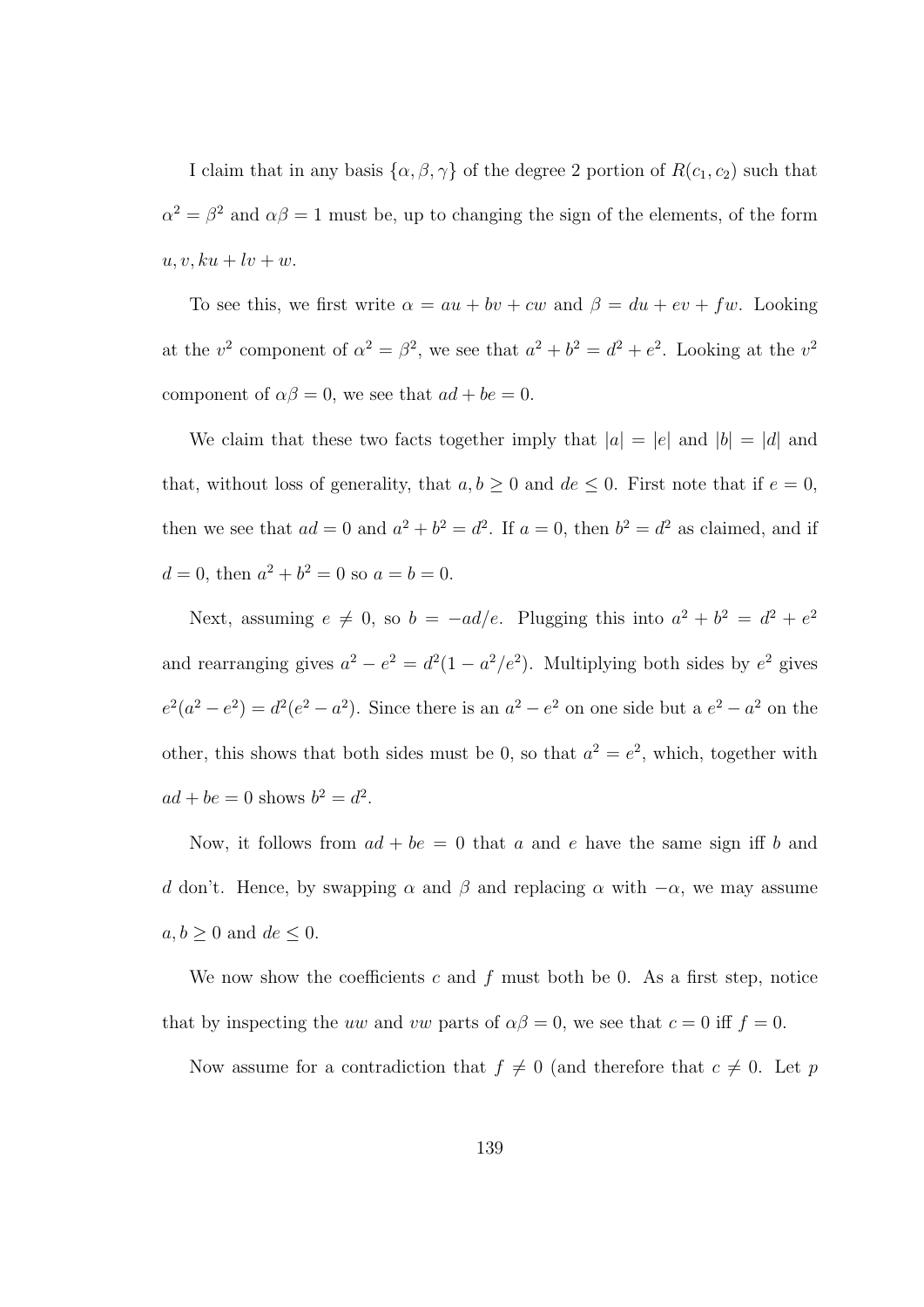be any prime and suppose  $p^k | f$ . Looking at the uw and vw components of  $\alpha \beta = 0$ mod  $p^k$  shows  $p^k|(cd, ce)$  so  $p^k|c(d, e)$ . Now, if  $p|(d, e)$ , then  $p|(d, e, f)$  contradicting the fact that  $\beta$  is a basis element, so  $p^k|c$ . Doing this for all primes shows  $f|c$ . Repeating the argument the other way shows  $c|f$  so  $c = \pm f$ .

Assuming  $c = f$  and, say,  $d \leq 0$ , we look at the uw part of  $\alpha^2 = \beta^2$  and see that  $a = d$ . But since  $a \ge 0 \ge d$  we conclude  $a = d = b = e = 0$ . But this says  $\alpha$ and  $\beta$  are both multiples of w, so they can't both be elements of a basis. Likewise, if  $c = -f$  and, say,  $d \ge 0$ , we use the same uw part. This contradiction implies  $f = c = 0.$ 

Now, a necessary condition for  $\alpha = au + bv$  and  $\beta = (du + ev)$  to be part of a basis is that  $ae - db = \pm 1$ . Notice that since  $de \leq 0$  and both  $a, b \geq 0$ , we see that both ae and −db have the same sign. But the only way to integers with the same sign can add up to  $\pm 1$  is if one is 0 and the other is  $\pm 1$ . This implies that up to reordering and multiplying by  $-1$ , that  $\alpha = u$  and  $\beta = v$ .

As this point, we must have  $\gamma = ku + iv + w$ . We wish to know when  $\gamma^2 =$  $\gamma(-d_1u + (d_1 - d_2)v).$ 

This in turn gives us three equations:

$$
k^2 + l^2 = k(-d_1) + l(d_1 - d_2) \tag{5.3.7}
$$

$$
2l + (c_1 - c_2) = d_1 - d_2 \tag{5.3.8}
$$

$$
2k - c_1 = -d_1 \tag{5.3.9}
$$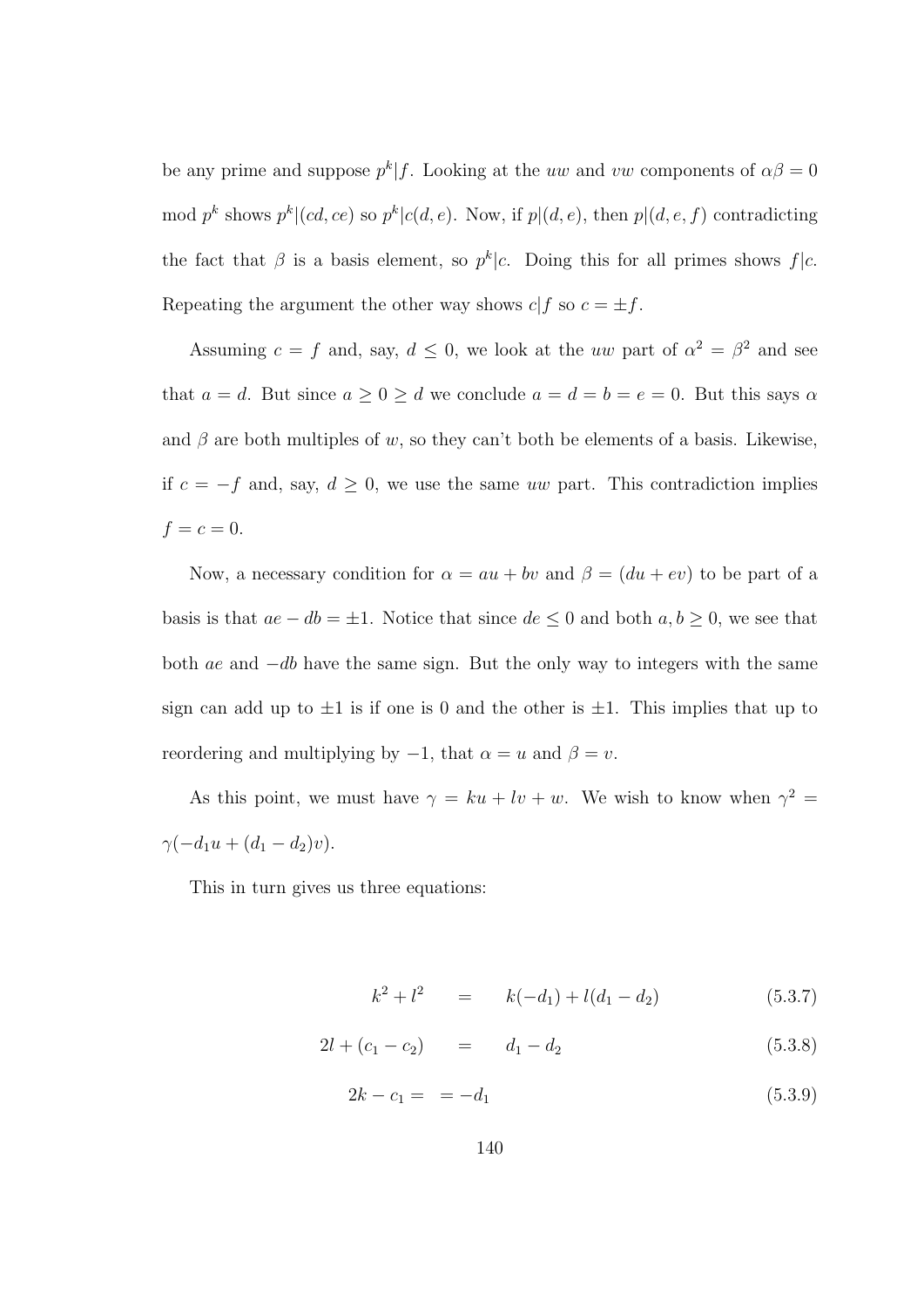We first note that the third equation shows that  $c_1$  and  $d_1$  must have the same parity. Further, assuming we have a solution, by squaring the second and third equations and adding the together and using the first equation, we see that  $c_1^2$  +  $(c_1 - c_2)^2 = d_1^2 + (d_1 - d_2)^2$ , showing that this is necessary.

To see its sufficient, suppose  $c_1^2 + (c_1 - c_2)^2 = d_1^2 + (d_1 - d_2)^2$  and  $c_1$  and  $d_1$  have the same parity. Define  $k = (c_1 - d_1)/2$ , an integer and define  $l = [(d_1 - d_2) - (c_1 - c_2)]/2$ . So, by definition, the second and third equations are satisfies. It is easy to verify that this also solves the first equation.

It's also easy to see that the map defined by this basis takes characteristic classes to characteristic classes.  $\Box$ 

**Proposition 5.3.23.** The ring  $S(a_3, b_3)$  is isomorphic to  $S(a'_3, b'_3)$  iff we have  $(a'_3, b'_3) \in \{(-a_3, -b_3), (a_3 - 2b_3, -b_3), (-a_3, b_3 - a_3), (a_3 - 2b_3, a_3 - b_3)\}.$  In any case, the isomorphism can be chosen to take characteristic classes to characteristic classes.

Proof. As in the previous case, we study the isomorphism problem as a problem in finding a new basis. We have already proved that  $w$  is uniquely characterized (up to multiple) by the fact that  $w^2 = 0$ . Hence, any basis must be of the form  $\{\alpha, \beta, w\}$ . We seek conditions on  $\alpha = au + bv + cw$  and  $\beta = du + ev + fw$  so that  $\alpha^2 = -2\alpha\beta - a'_3\alpha w$  and  $\beta^2 = -\alpha\beta - b'_3\beta w$ .

To that end, consider the map  $f: H^2(G/\hspace{-3pt}/ U) \to \mathbb{Z}$  where we send x to  $x^2w$ . Note that if  $x = au + bv + cw$ , then  $x^2w = [x^2]_{uv}w = (2ab - 2b^2 - a^2)uvw$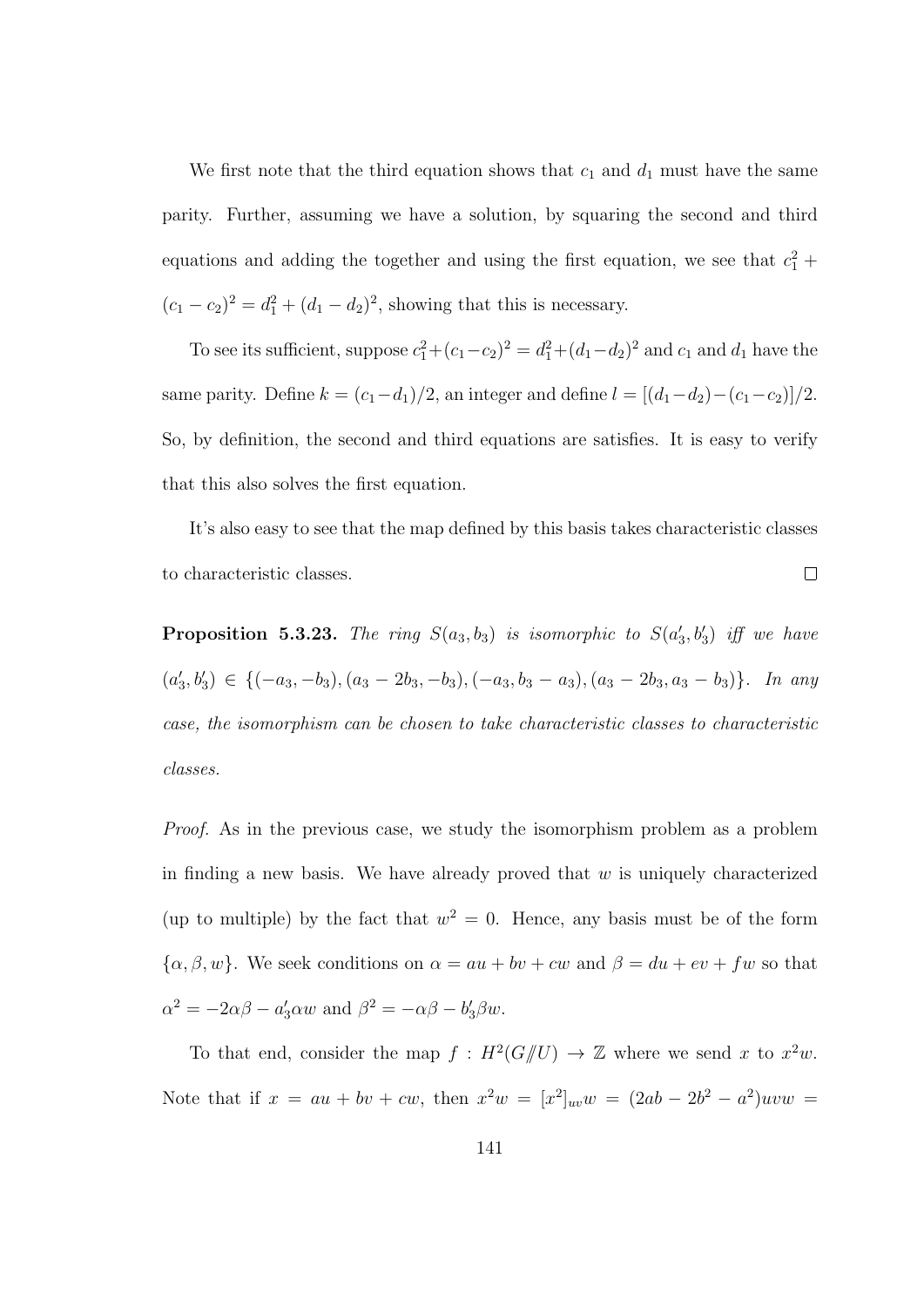$-(b^2+(b-a)^2)uvw$ . The relations we are asking  $\alpha$  and  $\beta$  to satisfy imply  $f(\alpha) = f(u)$ and  $f(\beta) = f(v)$ . But  $f(v) = -1$ , so we must have  $f(\beta) = -1$ . If  $\beta = du + ev + fw$ , then we must have  $d^2 + (d - e)^2 = 1$ , i.e, either  $d = 0$  and  $d - e = \pm 1$  or  $d = e$  and  $d = \pm 1$ . Likewise,  $-2 = f(u) = f(\alpha)$  implies that  $b^2 = \pm 1$  and  $(b - a)^2 = \pm 1$ .

All this together implies that, up to changing signs, the change of basis matrix must look like one of the 4 following matrices

|  |  |  |  |  |  | $\begin{vmatrix} 1 & 0 & c \end{vmatrix} \begin{vmatrix} 1 & 2 & c \end{vmatrix} \begin{vmatrix} 1 & 0 & c \end{vmatrix} \begin{vmatrix} 1 & 2 & c \end{vmatrix}$                                             |  |  |
|--|--|--|--|--|--|---------------------------------------------------------------------------------------------------------------------------------------------------------------------------------------------------------------|--|--|
|  |  |  |  |  |  | $\left[\begin{array}{cc cc}0&1&f\end{array}\right],\left[\begin{array}{cc cc}0&1&f\end{array}\right],\left[\begin{array}{cc cc}1&1&f\end{array}\right],and\left[\begin{array}{cc cc}1&1&f\end{array}\right].$ |  |  |
|  |  |  |  |  |  | $\begin{bmatrix} 0 & 0 & 1 \end{bmatrix}$ $\begin{bmatrix} 0 & 0 & 1 \end{bmatrix}$ $\begin{bmatrix} 0 & 0 & 1 \end{bmatrix}$ $\begin{bmatrix} 0 & 0 & 1 \end{bmatrix}$                                       |  |  |

We'll analyze each of the 4 individually to find further restrictions on  $a$  and  $d$ . First, consider the case where the change of basis is given as  $\sqrt{ }$   $1 \quad 0 \quad c$  $0 \quad 1 \quad f$ 0 0 1 1 .

We claim that in this case, in order to  $\alpha$  and  $\beta$  to satisfy the right relations we must have  $c = f = 0$ .

For, if  $\alpha^2 = \alpha(-2\beta - a_3'w)$ , then inspecting the vw component gives  $0 = -2c$ , so  $c = 0$ . A similar argument shows  $f = 0$ .

In particular, this change of basis matrix must be the identity.

We now focus on the second change of basis matrix (which only gives the new basis elements up to sign),  $\sqrt{ }$   $1 \quad 2 \quad c$  $0 \quad 1 \quad f$ 0 0 1 1  $\begin{array}{c} \begin{array}{c} \begin{array}{c} \begin{array}{c} \end{array} \\ \begin{array}{c} \end{array} \end{array} \end{array} \end{array}$ . If  $\alpha = u + 2v + cw$  and  $\beta = v + fw$ , then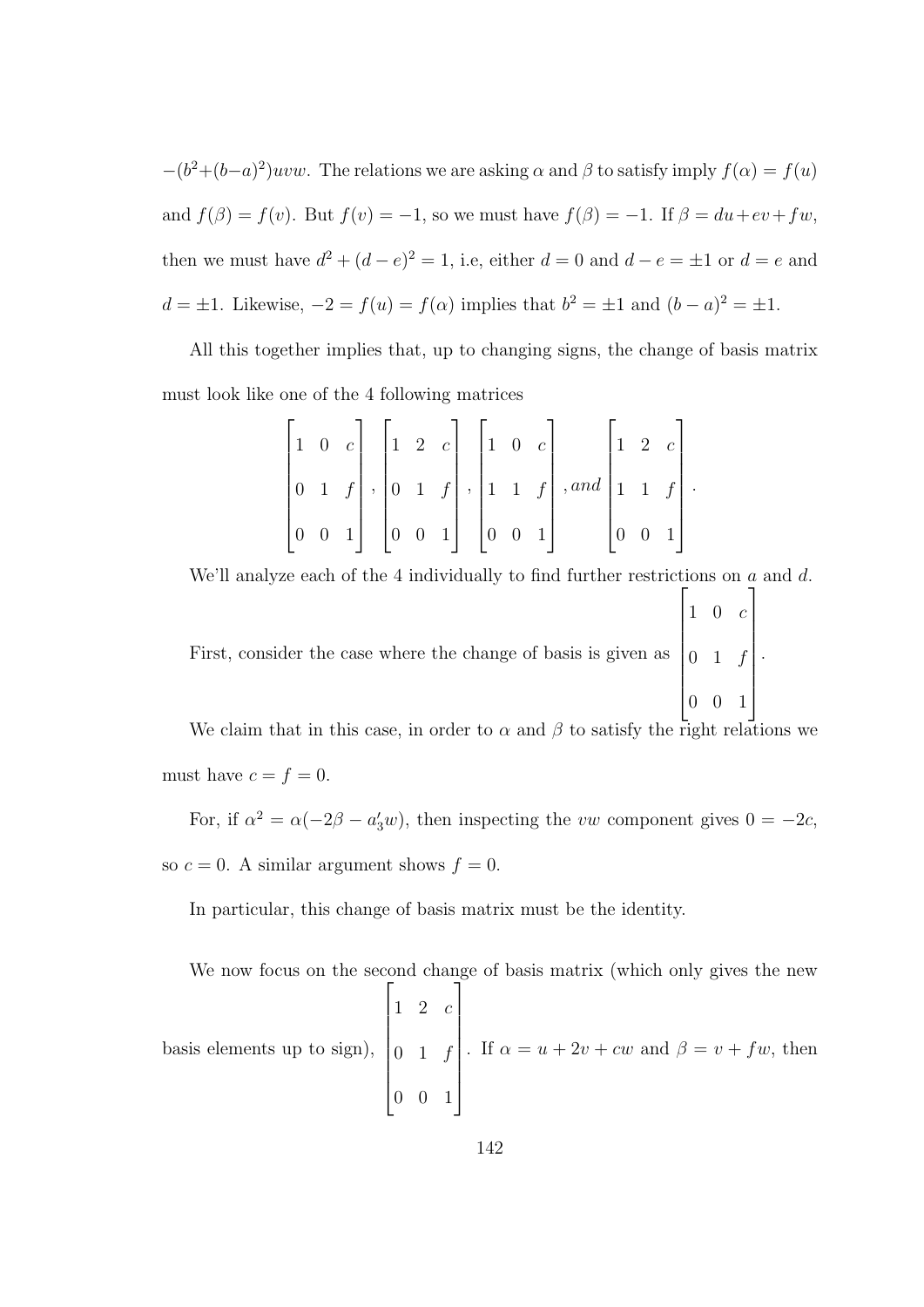we cannot have  $\alpha^2 = -2\alpha\beta - a_3'\alpha w$  for any  $a_3'$ . To see this, inspect the uv term of each side. For  $\alpha^2$ , the uv coefficient is  $-2$ , but for any  $a'_3$ , the uv coefficient is 2. This implies that we must use  $\beta = -v - fw$  (changing  $\alpha$  to  $-\alpha$  will lead to the same isomorphisms).

Establishing this, it's not too hard to check that the only simultaneous solutions to  $\alpha^2 = -\alpha(2\beta + a_3'w)$  and  $\beta^2 = -\beta(\alpha + b_3'w)$  are when  $f = 0, c = -a_3, a_3' = -a_3$ and  $b'_3 = a_3 - b_3$ . Hence, this matrix determines an isomorphism between  $S(a_3, b_3)$ and  $S(-a_3, a_3 - b_3)$ . It's easy to see that this isomorphism takes characteristic classes to characteristic classes.  $\sqrt{ }$ 1

Now, consider the third change of basis matrix,  $\begin{array}{c} \hline \end{array}$  $1 \quad 0 \quad c$ 1 1 f 0 0 1  $\begin{array}{c} \begin{array}{c} \begin{array}{c} \end{array} \\ \begin{array}{c} \end{array} \end{array} \end{array}$ . Just as in the second

case, we find that we must replace  $\beta$  with  $-\beta$ . Carrying through the similar analysis as in the second case, we learn that  $S(a_3, b_3)$  is isomorphic to  $S(a_3 - 2b_3, -b_3)$  by an isomorphism taking characteristic classes to characteristic classes.

This leaves us the final change of basis matrix, giving  $\alpha = u + 2v + cw$  and  $\beta=u+v+fw.$  As in the previous two cases, we must use  $-\beta$  instead of  $\beta$  in the basis. Doing the same analysis shows  $S(a_3, b_3)$  is isomorphic to  $S(a_3 - 2b_3, a_3 - b_3)$ via a characteristic class preserving isomorphism.

Thus, we have shown that  $S(a_3, b_3) \cong S(a_3 - 2b_3, -b_3) \cong S(-a_3, b_3 - a_3) \cong$  $S(a_3 - 2b_3, a_3 - b_3)$  via characteristic class preserving isomorphisms. Further, by simultaneously replacing  $\alpha$  with  $-\alpha$  and  $\beta$  with  $-\beta$ , or by replacing w with  $-w$ ,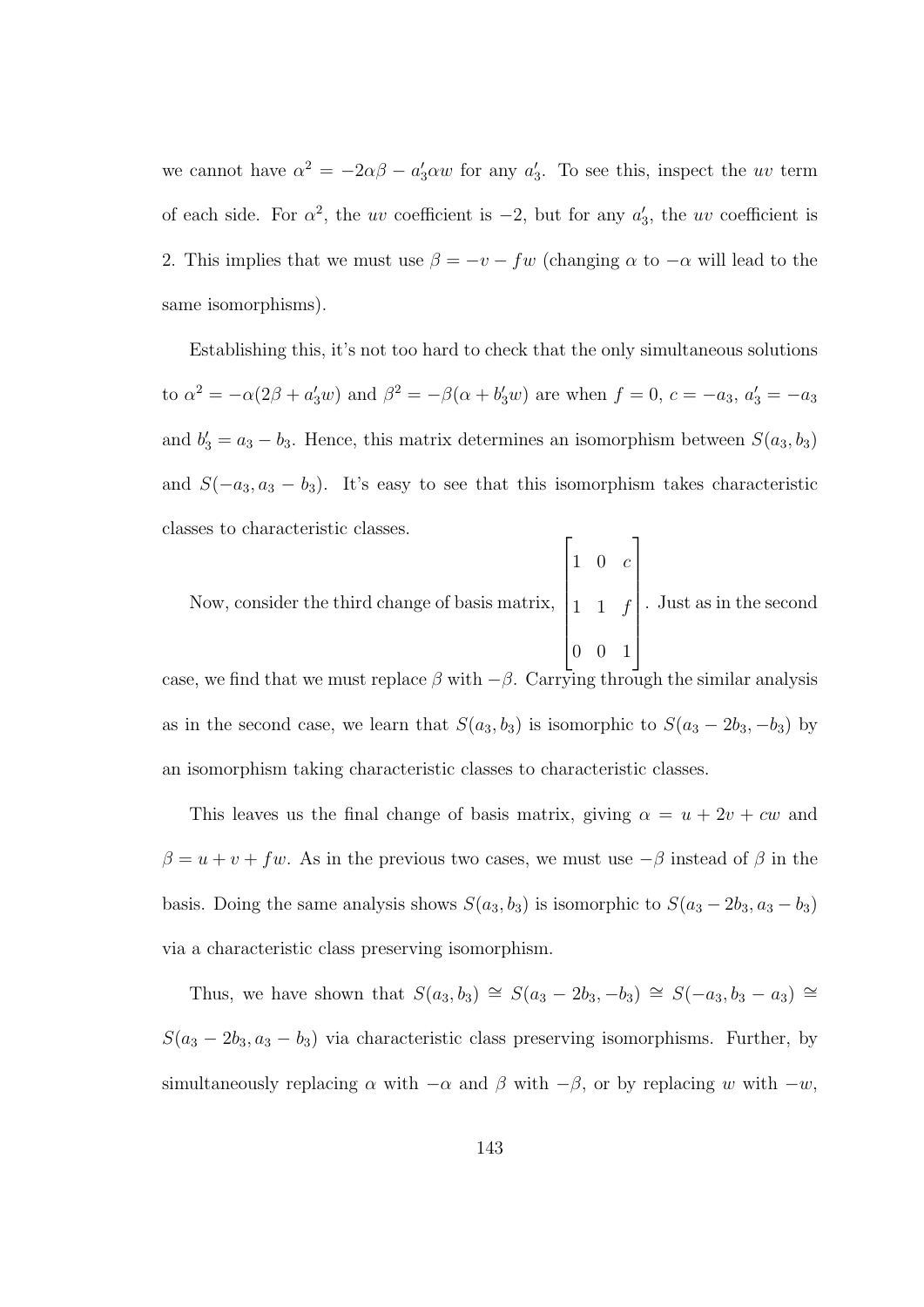we also see that  $S(a_3, b_3) \cong S(-a_3, -b_3)$  vis a characteristic class preserving map. Further, it follows from our analysis that for a given ring  $S(a_3, b_3)$ , these are all the rings in the S family which it can be isomorphic to.

 $\Box$ 

**Proposition 5.3.24.** In the T series of rings, the rings with  $p_1 = 0$  are not isomorphic to the ones with  $p_1 \neq 0$ . Those with  $p_2 = 0$  break into precisely 3 homo $topy/diffeomorphism classes, each of which is realized by an example with  $c_2 = 0$ .$ 

Every ring of the form  $T(b_1, c_1, c_3)$  is isomorphic to  $T(\epsilon, c_1 - c_3 \lfloor b_1/2 \rfloor, c_3)$  where  $\epsilon = 0$  or 1 via a characteristic class preserving isomorphism. No ring with  $\epsilon = 0$  is isomorphic with any ring with  $\epsilon = 1$ , except possibly in the case of  $p_1 = 0$ .

Further, we have  $T(0, c_1, c_2) \cong T(0, d_1, d_2)$  iff  $c_1c_2 = d_1d_2$  and up to reordering,  $c_1 \cong d_1 \mod 2$  and  $c_2 \cong d_2 \mod 2$ . In this case, the isomorphism can be chosen to take characteristic classes to characteristic classes.

Finally, we have  $T(1, c_1, c_2) \cong T(1, d_1, d_2)$  iff the first Pontryagin classes are the same multiple of uv and, up to reordering  $c_1 \cong d_1$  and  $c_2 \cong d_2$  mod 2.

*Proof.* To see that the rings with  $p_1 = 0$  are not isomorphic to those with  $p_1 \neq 0$ , we count lines which square to 0 in  $H^2$ . Of course, all the rings share the fact that  $u^2 = 0$ , so we ignore that one. We claim that when  $p_1 = 0$ , there are precisely 3 lines in  $H^2$  which square to 0, while when  $p_1 \neq 0$ , there are precisely 2.

If  $p_1 = c_2(2c_1 - c_2b_1) = 0$ , then either  $c_2 = 0$  or  $2c_1 - c_2b_1 = 0$ . If  $c_2 = 0$ , then the lines of the form  $au + bv + cw$  square to 0 with  $(a, b, c) = (b_1, 2, 0)$  or  $(2c_1, 0, 2)$ .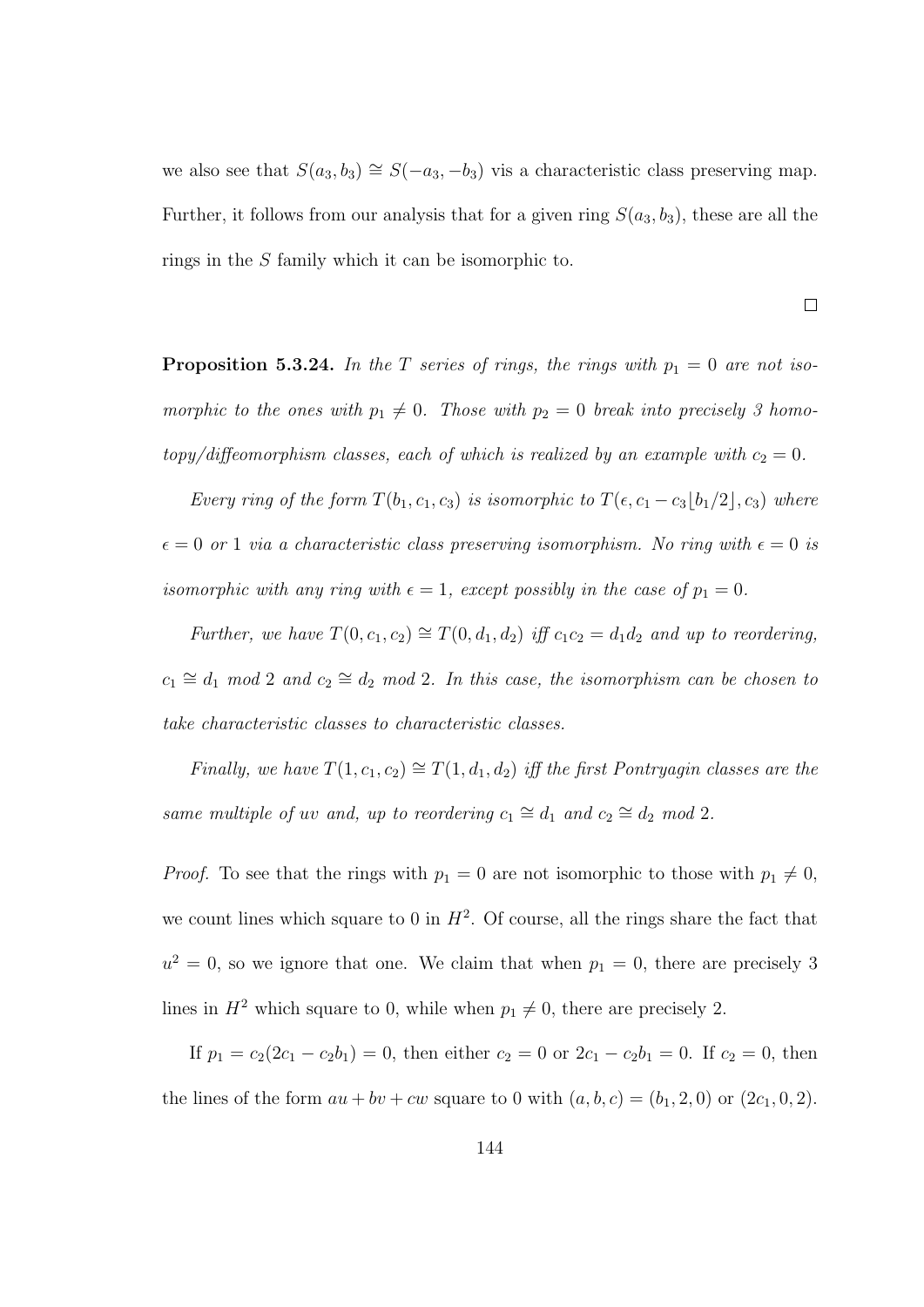If  $c_2 \neq 0$  but  $2c_1 - c_2b_1 = 0$ , then the lines with  $(a, b, c) = (b_1, 2, 0)$  or  $(b_1c_1, 2c_1, 2b_1)$ square to 0. It remains to see that when  $p_1 \neq 0$  that there is a unique line which is not  $\mathbb{Z} u$  which squares to 0.

So, assume  $(au + bv + cw)^2 = 0$  with at least one of b and c nonzero. In the case that  $b = 0$ , the vw coefficient tells us  $c^2 c_2 = 0$  which implies  $c = 0$ , a contradiction. Hence, we assume  $b \neq 0$ . If  $c \neq 0$ , then the equations we get are  $2a = bb_1$ ,  $2b = cc_2$ and  $2a = cc<sub>1</sub>$ . But by treating this as a linear system in the variables  $a, b, c$ , we see that the determinant of the defining matrix is  $2c_1 - c_2b_1$  so is nonzero. Hence, there is a unique solution to this linear system. Since  $(a, b, c) = (0, 0, 0)$  is one solution, it must be the only one. Thus, we must have  $c = 0$ . But then the only equation we have left is  $2a = bb_1$ , so that the only line which squares to 0 is  $(b_1, 2, 0)$ .

Before we handle the case of  $p_1 = 0$ , we prove the second claim - that  $T(b_1, c_1, c_2)$ is isomorphic to  $T(\epsilon, c_1 - c_2 \lfloor b_1/2 \rfloor, c_2)$ . The proof is to assume  $b_1 = 2k + \epsilon$  and set  $v' = ku + v$ . Then computation shows  $v'^2 = -\epsilon uv = \epsilon uv'$  since  $u^2 = 0$ . It's also easy to see that this map sends  $c_1$  to  $c_1 - c_2k$  as claimed and that this map preserves characteristic classes.

Next, we show that no ring of the form  $T(0, c_1, c_2)$  is isomorphic to a ring of the form  $T(1, c_1, c_2)$ , at least when  $p_1 \neq 0$ . For in this case the isomorphism must map u and v, up to swapping and multiplying by a  $-1$ , to u and  $(1, 2, 0)$ . Then the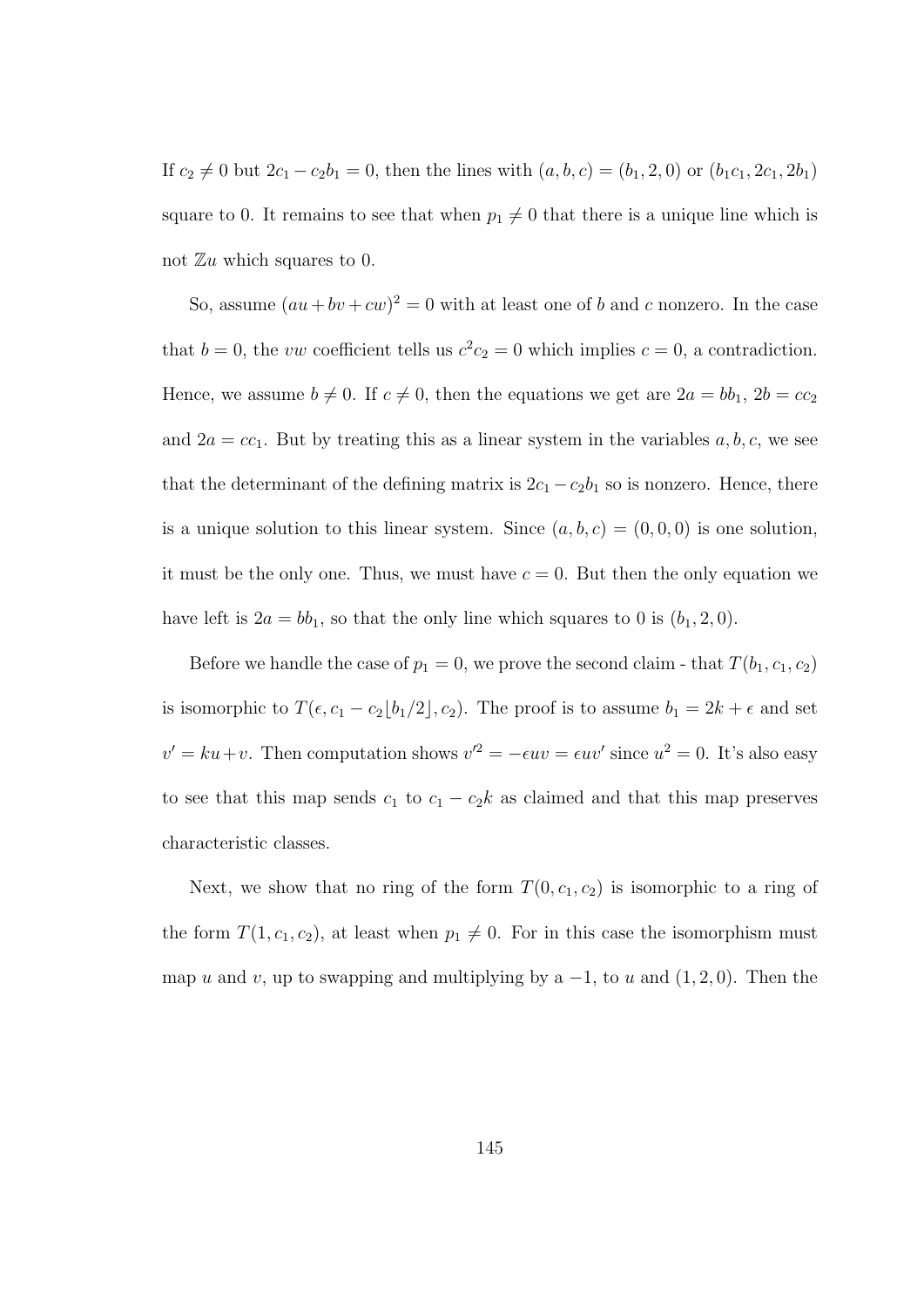matrix of this transformation is

$$
\begin{bmatrix} 1 & 0 & 0 \\ 1 & 2 & 0 \\ & & * & * \end{bmatrix},
$$

which must be  $\mathbb Z$  invertible, so have determinant  $\pm 1$ . But it's easy to see that independent of the third row, such a matrix must have determinant divisible by 2.

Now we return to the  $p_1 = 0$  case. Specifically, we show that there are precisely 3 homotopy and diffeomorphism types of biquotients when  $c_2 = 0$ .

If  $c_2 = 0$ , we can use the same kind of trick in showing we can assume  $b_1 = \epsilon$ to show that we may assume without loss of generality  $c_1 = \epsilon'$ . The isomorphism types depend on the parities of both  $\epsilon$  and  $\epsilon'$ , but when  $\epsilon = 1$  and  $\epsilon' = 0$  or vice versa, we get the same manifold.

Note that this is expected: when  $c_2 = 0$ ,  $G/\!\!/ U$  has the structure of an  $S^2 \times S^2$ bundle over  $S^2$  with each fiber isometric to the standard product metric on  $S^2 \times S^2$ . Then clutching function arguments show we expect these biquotients to fall into at most 4 diffeomorphism types, depending on the element in  $\pi_1(SO(3) \times SO(3))$  =  $\mathbb{Z}/2\mathbb{Z} \oplus \mathbb{Z}/2\mathbb{Z}$ . However, in this description, the two bundles corresponding to  $(1,0)$ and (0, 1) are clearly diffeomorphic, but not bundle isomorphic.

We now turn to the case where  $c_2 \neq 0$  but we still have  $2c_1 = \delta c_2$  for  $\delta \in \{0, 1\}$ . Assume initially that  $\delta = 0$  Then we have  $c_1 = 0$ . By making setting  $c_2 = 2k + \delta'$ and setting  $w' = ku + w$ , we get the cohomology ring with  $u^2 = 0, v^2 = 0$ , and  $w^2 = -\delta' u w$ , which is clearly isomorphic to one with  $c_2 = 0$  and  $\epsilon \approx \epsilon' + 1$ , in a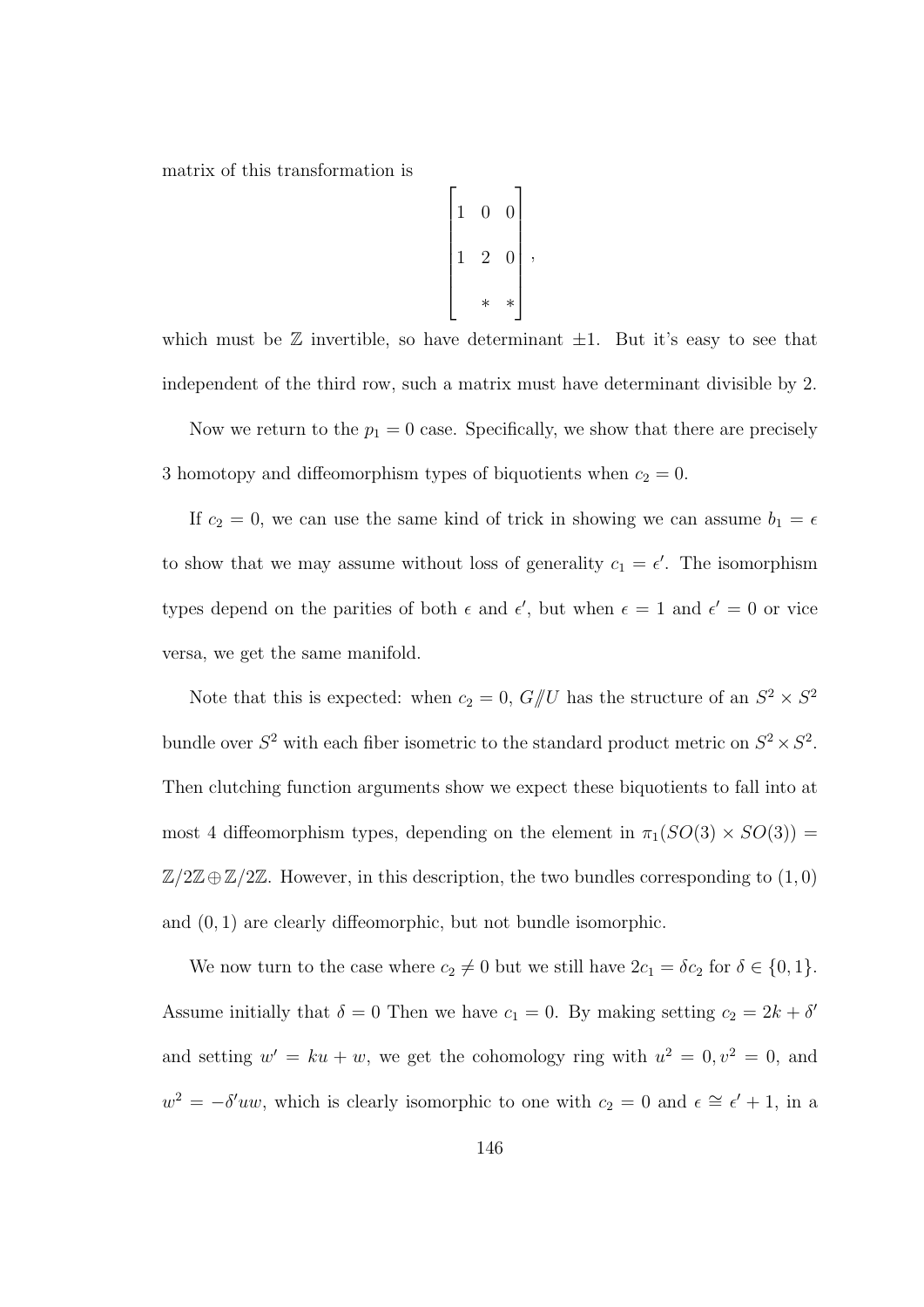way which preserves characteristic classes.

Hence we assume  $\delta = 1$ . Thus, we see  $2c_1 = c_2$ , so  $c_2$  must be even. Express  $c_1$  as  $c_1 = 2n + \nu$  with  $\nu \in \{0, 1\}$ . Set  $w' = (nu + 2nv + w)$ . Then  $w'^2 =$  $4n^2uv + 4n^2v^2 + 4nvw + 2nuw - c_1uw - 2c_1vw = -\nu uw - 2\nu vw$ . Again, it is easy to verify that this isomorphism takes characteristic classes to characteristic classes. If  $\nu = 0$ , then the we clearly have another example which previously arose when  $c_2 = 0$ . Hence, assume  $\nu = 1$ . In this case, set  $u' = u + 2v$  so  $u'^2 = 0$  still, but now we have  $w^2 = -u'w$ . Since this isomorphism also takes characteristic classes, we see that we just get another of the previous examples with  $c_2 = 0$ . This concludes the case where  $p_1 = 0$ .

So, we now assume  $p_1 \neq 0$ , so, in particular, there are precisely two lines which square to 0. Since we have already seen the  $b_1 = 0$  case is distinct from the case where  $b_1 = 1$ , we break into cases. Assume initially that  $b_1 = 0$ .

Since the only primitive elements which square to 0 are  $u$  and  $v$ , any ring isomorphism of  $T(0, c_1, c_2)$  and  $T(0, d_1, d_2)$  must send u and v to themselves, up to sign and swapping them. Hence, the isomorphism must also send w to  $au + bv + w$ , again up to sign. We seek conditions on a and b so that  $(au + bv + w)^2$  $(au + bv + cw)(-d_1u - d_2v)$ . It's easy to see that this condition is equivalent to solving  $2ab = ac_2 + bc_1$  in which case we'll get that  $(d_1, d_2) = (c_1 - 2a, c_2 - 2b)$  are allowable and no others are.

We claim that this equation is satisfied iff  $d_1 \cong c_1 \mod 2$ ,  $d_2 \cong c_2 \mod 2$ , and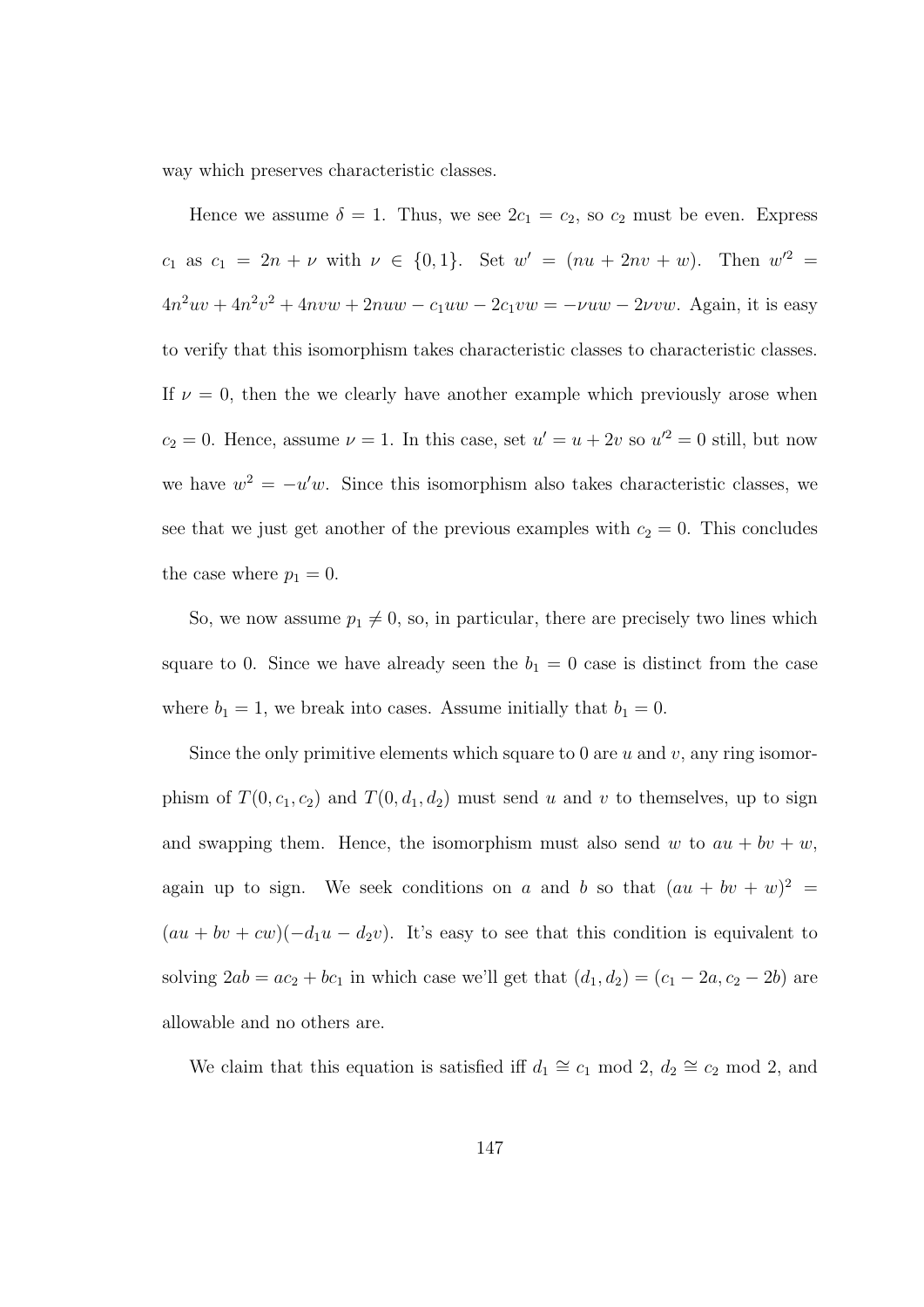$d_1 d_2 = c_1 c_2$ . First, assuming the equation is satisfied. So,  $d_1 = c_1 - 2a$  so  $d_1 \cong c_1$ mod 2, and likewise for  $d_2 \cong c_2$ . Then note that  $d_1 d_2 = (c_1 - 2a)(c_2 - 2b)$  $c_1c_2 + 2(2ab - ac_2 - bc_1) = c_1c_2.$ 

Conversely, Assuming  $d_1 \cong c_1$  and  $d_2 \cong c_2$ , both mod 2, and that  $d_1 d_2 = c_1 c_2$ , it's easy to see that defining  $a = (c_1 - d_1)/2$  and  $b = (c_2 - d_2)/2$  gives a solution.

Of course, swapping u and v corresponds to swapping  $c_1$  and  $c_2$ . It follows that in the case where  $b_1 = 0$ , that  $T(0, c_1, c_2)$  is isomorphic to  $T(0, d_1, d_2)$  via a characteristic class preserving map iff  $c_1c_2 = d_1d_2$  and either  $c_1 \cong d_1$  and  $c_2 \cong d_2$  or  $c_1 \cong d_2$  and  $c_2 \cong d_1$ , all mod 2.

We finally come to the case where  $b_1 = 1$ . We first change basis to  $u' = (u + v)$ , so the relations are  $u'^2 = -v^2$  and  $u'v = 0$  and  $w^2 = -c_1wu' - (c_2 - c_1)vw$ . We'll abuse notation and write  $u$  for  $u'$ .

We claim that u and v are uniquely characterized (up to swapping and sign changes) by this property.

For, assume  $\alpha = au + bv + cw$  and  $\beta = du + ev + fw$  with  $\alpha^2 + \beta^2 = \alpha \beta = 0$ . Assume without loss of generality that  $a \neq 0$  (if  $a = d = 0$ , then the  $v^2$  coefficient of  $\alpha^2 + \beta^2$  shows  $b = e = 0$ , so  $\alpha$  and  $\beta$  would be dependent). Then, comparing the  $v^2$  of  $0 = \alpha \beta$ , we get that  $d = be/a$ . Plugging this into the  $v^2$  coefficient of  $\alpha^2 + \beta^2 = 0$  and rearranging, we find that  $a^2(b^2 - a^2) = e^2(b^2 - a^2)$  so that either  $|a| = |b|$  or  $|a| = |e|$ . We may assume without loss of generality that  $a \ge 0$  and  $d \geq 0$  and hence that  $be \geq 0$ .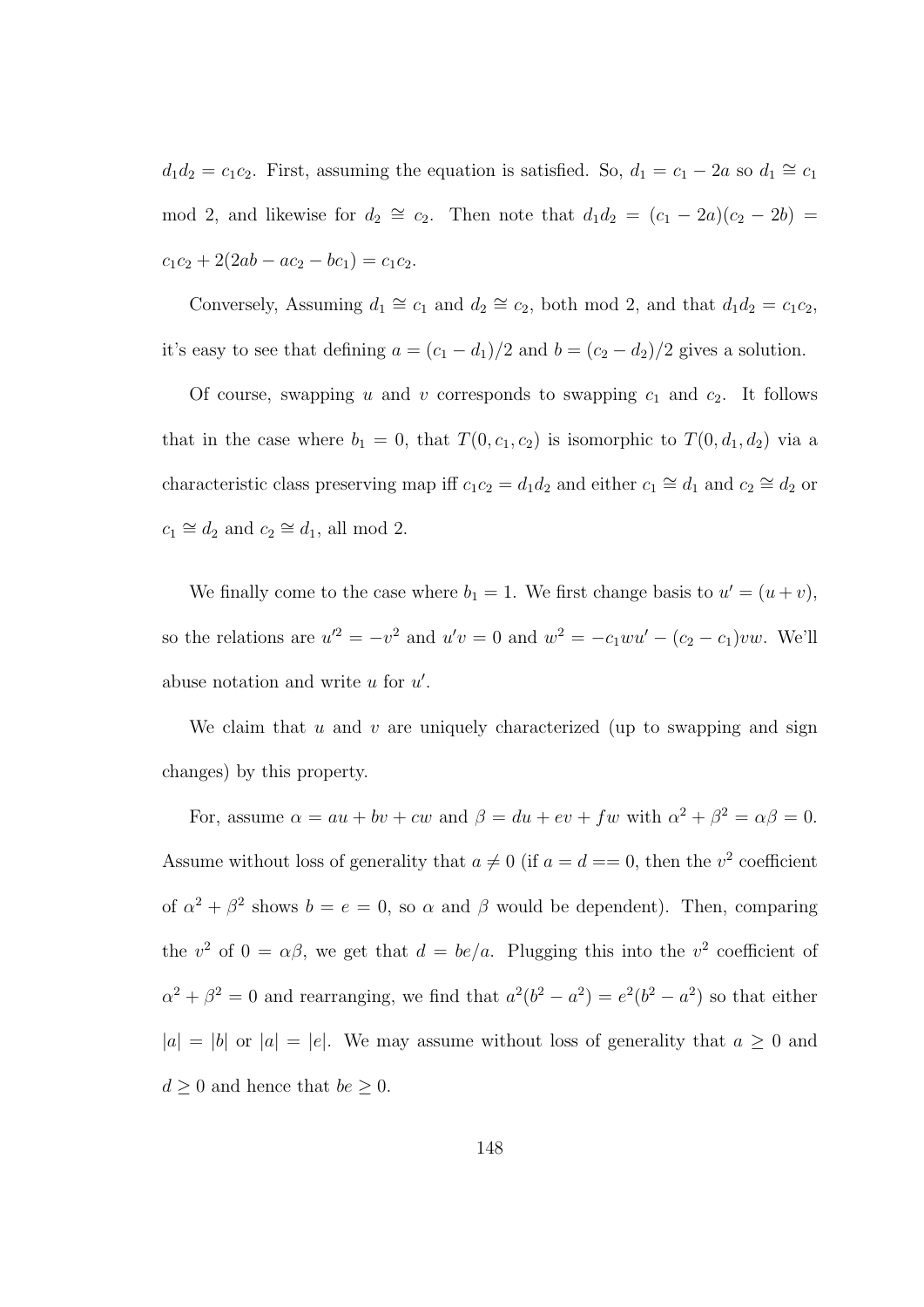Notice that if  $c = 0$  and  $f \neq 0$ , then by looking at the vw and uw components of  $\alpha\beta = 0$ , we conclude that  $a = b = 0$  so  $\alpha = 0$ , contradicting the fact that  $\alpha$  is in a basis. Hence  $c = 0$  iff  $f = 0$ .

We assume for a contradiction that  $c$  and  $f$  are both nonzero. By inspecting the uw and vw components of  $\alpha\beta = 0$  mod  $p^k$  where  $p^k||f$ , we see that  $f|c$  and reversing the argument, that  $c|f$  so that  $c = \pm f$ . We now show that either choice contradicts the fact that  $p_1 \neq 0$ .

Assume for now that  $|a| = |b|$  with both  $a \geq 0$  and  $b \geq 0$  and that  $c = \pm f$ . Setting the vw and uw coefficients of  $\alpha^2 + \beta^2 = 0$  equal gives  $c^2 c_1 = c^2 (c_2 - c_1)$  so  $2c_1 = c_2$ , contradicting  $p_1 \neq 0$ .

If instead  $a \geq 0$  but  $b \leq 0$ , we compare the vw and the negative of the uw coefficients of  $\alpha^2 + \beta^2 = 0$  and get a similar contradiction.

Thus, we can assume  $|a| = |e|$  and  $|b| = |d|$ . A similar argument, sometimes using the uw and vw coefficients of  $\alpha\beta = 0$  gives the same contradiction to all the cases  $c = \pm f$  and  $b \ge 0$  or  $b \le 0$ . Thus, we conclude that  $c = f = 0$ . Now the fact that  $\alpha$  and  $\beta$  are part of a basis implies  $ae - bd = \pm 1$ .

Assume  $|a| = |b|$  and  $b \neq 0$ . Then the equation  $ae - bd = \pm 1$ , taken mod b gives a contradiction, so either  $b = 0$  or  $|a| \neq |b|$ . If  $b = 0$  but  $|a| = |b|$ , then this implies  $|a| = 0$ , so  $\alpha = 0$ , a contradiction. Hence, we have  $|a| \neq |b|$ , so that  $|a| = |e|$  and  $|b| = |d|$ . Thus we get  $a^2 \pm b^2 = \pm 1$ . If it's  $a^2 + b^2 = \pm 1$ , then we must have  $b = d = 0$ . If it's  $a^2 - b^2 = \pm 1$ , then we have  $(a - b)(a + b) = \pm 1$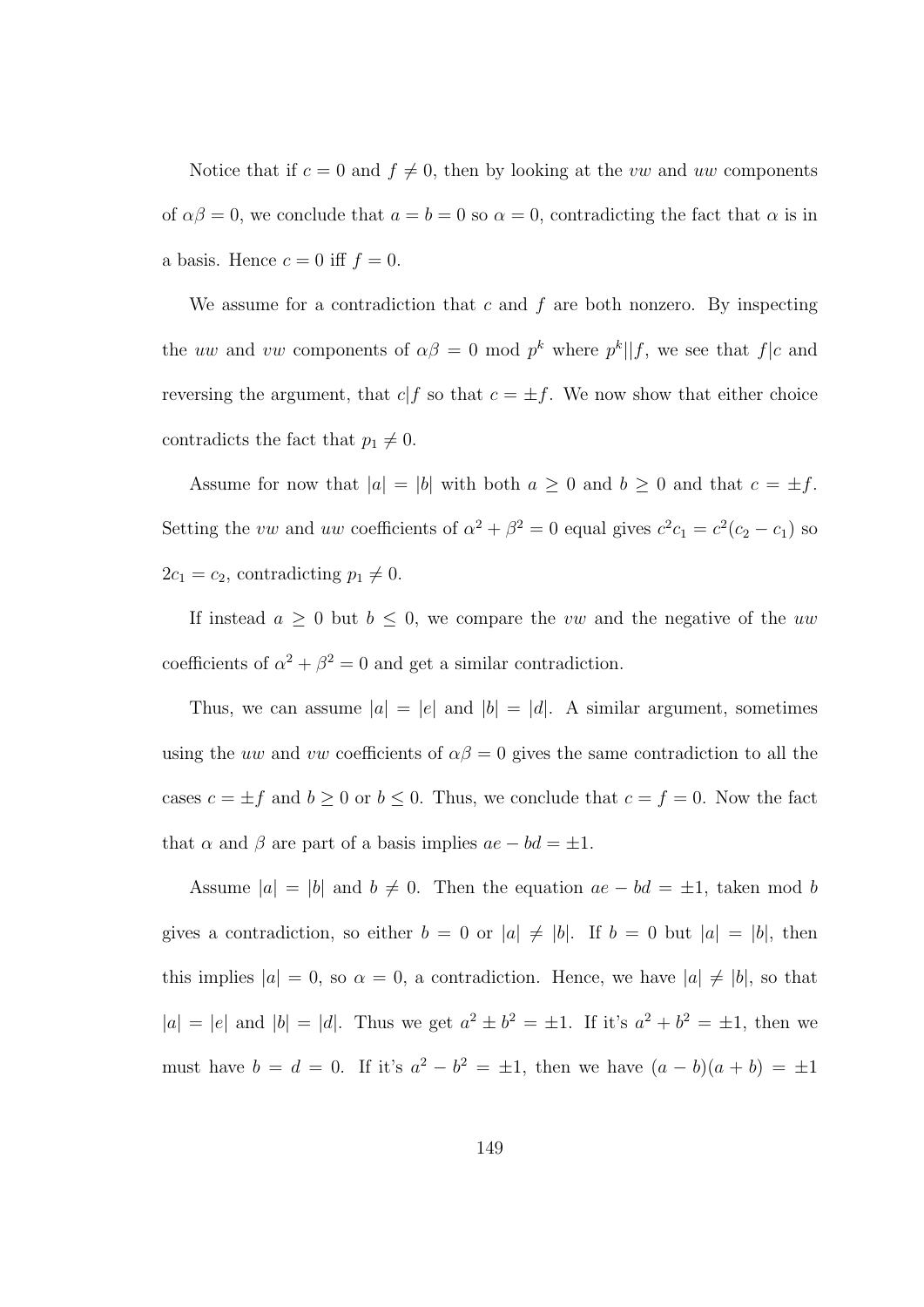so that  $a - b = \pm 1$  and  $a + b = \pm 1$  so that either  $a = 0$  (which can't happen by assumption) or  $b = d = 0$ . Of course, if  $b = 0$ , then  $ad = \pm 1$  shows both a and d are  $\pm 1$ , establishing the claim.

Thus, an isomorphism must, up to order and sign, send  $u'$  to  $u'$  and  $v$  to  $v$ . The third basis element  $\gamma = au + bv + w$  satisfies the relation  $\gamma^2 = -\gamma(d_1u + d_2v)$  iff  $d_1 = c_1 - 2a, d_2 = c_2 - 2b$ , and  $b^2 - a^2 = d_1a - d_2b$ . It's easy to see that this implies  $d_1 \cong c_1 \mod 2$  and  $d_2 \cong c_2 \mod 2$  and that  $d_1^1 - d_2^2 = c_1^2 - c_2^2$ . Further, this is sufficient: by setting  $a = (c_1 - d_1)/2$  and  $b = (c_2 - d_2)/2$ , one easily sees that this choice of a and b satisfies  $b^2 - a^2 = d_1a - d_2b$ . Finally, it's easy to check that this isomorphism will send characteristic classes to characteristic classes.

Translating back into the rings  $T(1, c_1, c_2$  and  $T(1, d_1, d_2)$  are isomorphic iff  $c_2(2c_1 - c_2) = d_2(2d_1 - d_2)$  and either  $c_1 \cong d_1$  and  $c_2 \cong d_2$  or  $c_1 \cong d_2$  and  $c_2 \cong d_1$ mod 2.  $\Box$ 

Finally, we have

**Proposition 5.3.25.** All  $S^2$  bundles over  $S^2 \times S^2$  or either of  $\mathbb{C}P^2 \sharp \pm \mathbb{C}P^2$  where the structure group reduces to  $S<sup>1</sup>$  are biquotients.

*Proof.* Dold and Whitney [8] have shown that a principal  $SO(3)$  bundle  $P \to M^4$ over a compact simply connected 4 manifold are classified by their second Stiefel-Whitney class  $w_2 = w_2(P)$  and the first Pontryagin class  $p_1 = p_1(P)$ . Here, if we let  $e = e(P)$  denote the Euler class, then  $w_2$  can take on any value, but  $p_1$  must be congruent to  $e^2$  mod 4, where e reduced mod 2 gives  $w_2$ .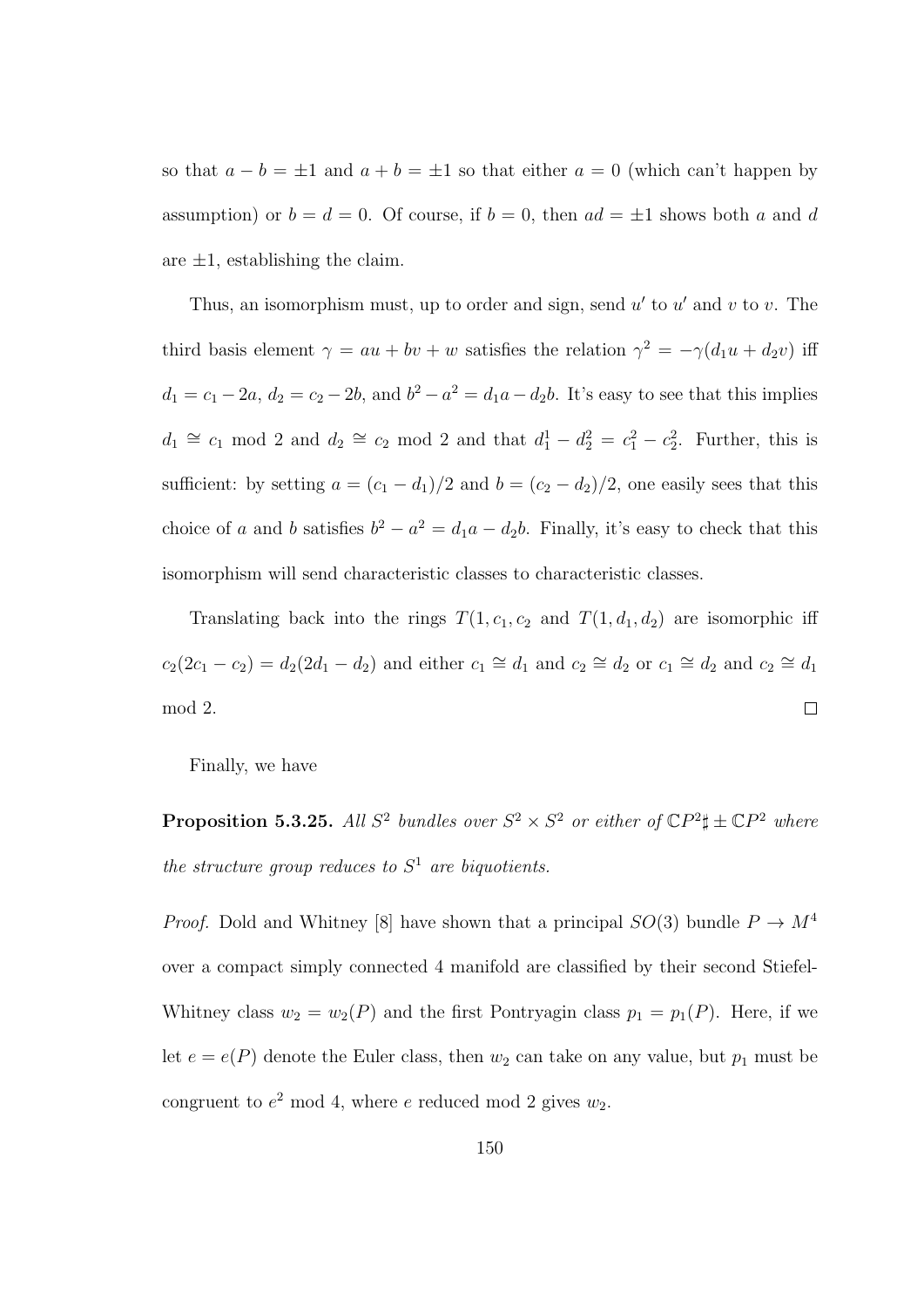The case where the structure group reduces to an  $S<sup>1</sup>$  is precisely the case where  $p_1 = e^2$ .

Now, let  $M = S^2 \times S^2$  or  $\mathbb{C}P^2 \sharp \pm \mathbb{C}P^2$ . In this case, the Gysin sequence for any  $S^2$  bundle over  $M^4$  with total space E implies that the map  $\pi^*: H^2(M) \to H^2(E)$ is injective onto a summand of  $H^2(E)$ . Since, with the exception of the  $p_1 = 0$  case of the  $T$  family of rings, we found essentially unique generators  $u$  and  $v$  so that, e.g.  $u^2 = v^2$  and  $uv = 0$  or  $u^2 = v^2 = 0$ , or  $u^2 = -v^2$  and  $uv = 0$ , it follows that these  $\mathbb Z$  subspaces are the image of  $H^2(E)$  under  $\pi^*$ .

Now, we use the usual trick: given a bundle  $S^2 \to E \to M$ , we can write  $TE \oplus \mathbb{1} = \pi^*(\mathbb{R}^3 \to \overline{E} \to M) \oplus \pi^*(\mathbb{R}^4 \to TM \to M)$  which allows us to express the characteristic classes of the bundle in terms of the characteristic classes of the tangent bundles of  $M^4$  and E.

For example, when  $M = \mathbb{C}P^2 \sharp \mathbb{C}P^2$ , we are in the case of the R family. In the basis  $u' = (u + v)$  and v, we have  $u'v = 0$  and  $u'^2 = v^2$ , so this is the image of  $H^2$  under  $\pi^*$ . In this basis, we have  $p_1(G\#U) = (6+c_1^2+(c_1-c_2)^2)v^2$  and  $w_2 = u' + v + c_1 u' + (c_1 - c_2)v$ . It is well known that  $p_1(\mathbb{C}P^2 \sharp \mathbb{C}P^2) = 6v^2$  and  $w_2(\mathbb{C}P^2 \sharp \mathbb{C}P^2) = u' + v$ . Hence, we find that  $p_1(S^2 \to G/\!\!/ U \to \mathbb{C}P^2 \sharp \mathbb{C}P^2) =$  $c_1^2 + (c_1 - c_2)^2$  and  $w_2(S^2 \to G)/U \to \mathbb{C}P^2 \sharp \mathbb{C}P^2) = c_1u' + (c_1 - c_2)v$ .

Now, we just note that if  $e = au' + bv$  and e restricts to  $w_2$ , then  $p_1 = e^2 = a^2 + b^2$ and we clearly get all of these.

The same reasoning applies for  $S^2$  bundles over  $S^2 \times S^2$ , coming from the T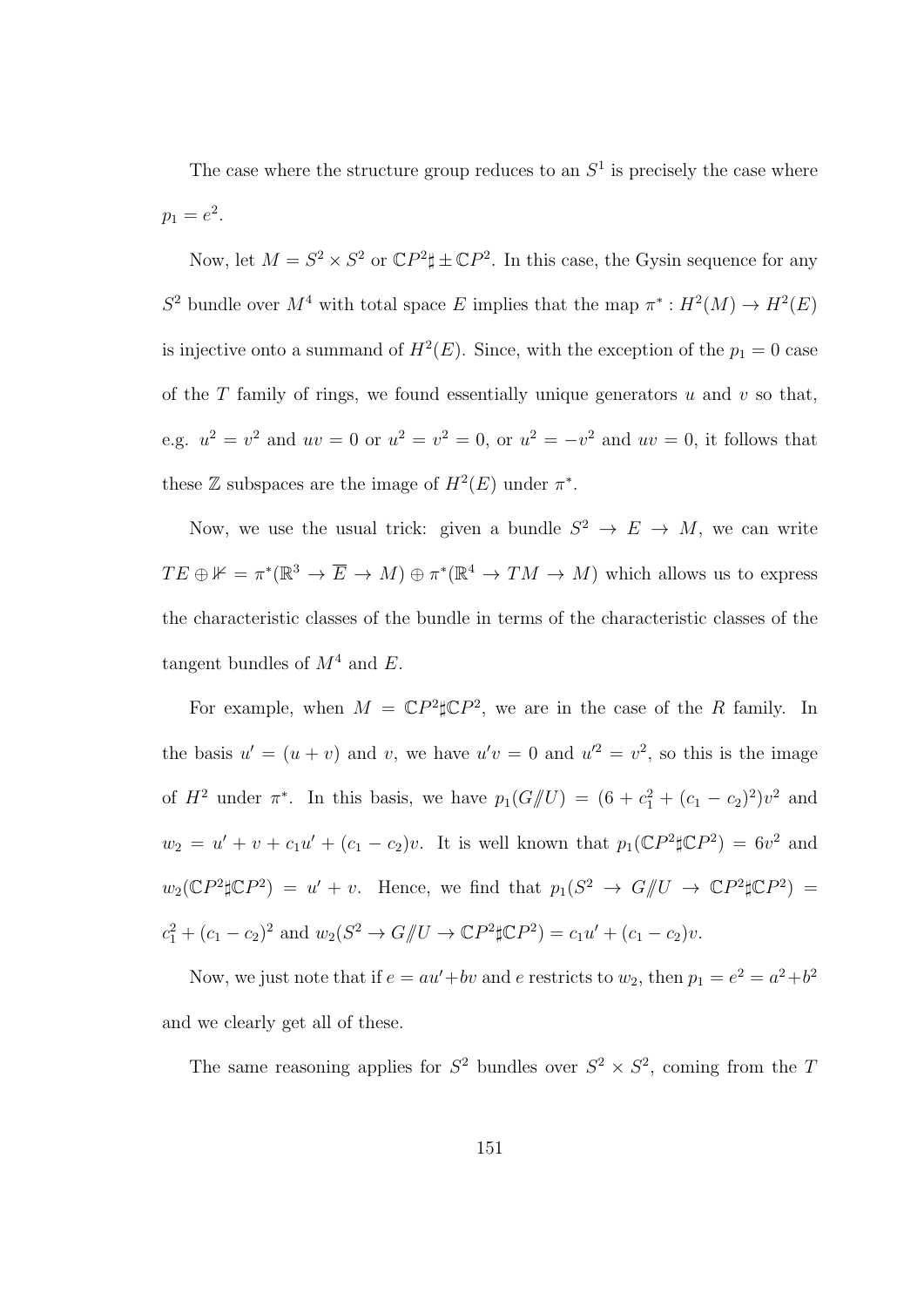rings with  $b_1 = 0$ . Recalling that  $p_1(S^2 \times S^2) = 0$  and  $w_2(S^2 \times S^2) = 0$ , we see that  $\pi^* p_1(S^2 \to G/\!\!/ U \to S^2 \times S^2) = p_1(G/\!\!/ U)$  and likewise for replacing  $w_2$  with  $p_1$ . Notice that when  $b_1 = 0$ , we have  $p_1 = 2c_1c_2$ , which is precisely what the square of  $(c_1u + c_2v)$  is.

The same reasoning also applies for  $S^2$  bundles over  $\mathbb{C}P^2\sharp - \mathbb{C}P^2$ , coming from the T rings with  $b_1 = 0$ . Recalling that  $p_1(\mathbb{C}P^2 \sharp - \mathbb{C}P^2) = 0$  and  $w_2(\mathbb{C}P^2 \sharp - \mathbb{C}P^2) = 0$  $u' + v$ , and using the basis  $u' = u + v$  and v, we find that  $p_1(S^2 \to G)/U \to$  $\mathbb{C}P^2\sharp - \mathbb{C}P^2 = 2c_1c_2 - c_2^2 = c_1^2 - (c_1 - c_2)^2$  and likewise, that  $w_2(S^2 \to G/\!\!/ U \to G/\!\!/ U)$  $\mathbb{C}P^2\sharp - \mathbb{C}P^2 = c_1u' + (c_1 - c_2)v.$  $\Box$ 

## 5.4 7 Dimensional biquotients

We begin with the 2-connected biquotients.

In this section, we tabulate all the biquotients with rational homotopy groups that of  $S^7$ .

**Proposition 5.4.1.** For  $G = SU(4)$  and  $U = SU(3)$ , the only biquotient is the homogeneous space  $SU(4)/SU(3) = S^7$ .

*Proof.* The point is that  $SU(3)$  has precisely two 4-dimensional representations,  $\Gamma_{1,0} \oplus \Gamma_{0,0}$  and  $\Gamma_{0,1} \oplus \Gamma_{0,0}$ . Here,  $\Gamma_{i,j}$  denotes the unique representation of  $SU(3)$ with highest weight vector....how does this notation work again? In any case, the representation  $\Gamma_{0,1}$  is the complex conjugate representation to  $\Gamma_{1,0}$ , so it's easy to see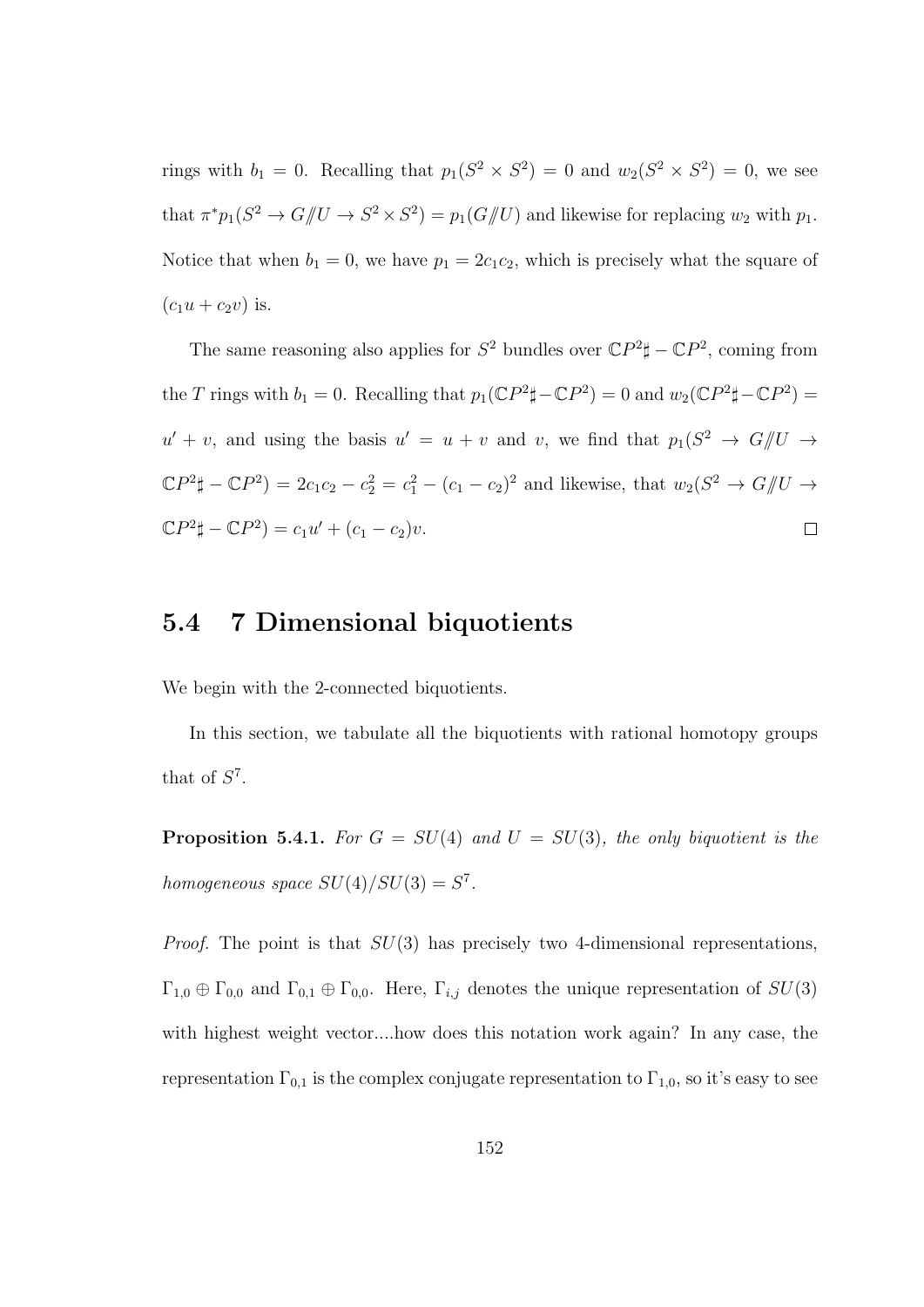that these two representations can't be used to create a free biquotient action.  $\Box$ 

**Proposition 5.4.2.** If  $G = Sp(2)$  and  $U = Sp(1)$ , then there are several homogeneous spaces and precisely one biquotient, the Gromoll-Meyer Sphere.

*Proof.*  $Sp(1)$  embeds into  $Sp(2)$  in 3 ways. We have  $p \to \text{diag}(p, 1)$ ,  $p \to \text{diag}(p, p)$ , and an embedding induced from the unique 4-dimensional irreducible representation of  $Sp(1)$ . (The embedding given by  $Sp(1) = SU(2) \subseteq Sp(2)$  is conjugate to  $p \to p$ diag $(p, p)$ ). The weights are  $(\lambda, 1), (\lambda, \lambda)$ , and  $(\lambda, \lambda^3)$  respectively. Two matrices in  $Sp(2)$  are conjugate iff after conjugating them to diag( $e^{i\theta}, e^{i\alpha}$ ), they have the same eigenvalues up to order and complex conjugation.

We now check the freeness condition.

If the left action is determined by the unique irreducible 4-dimensional representation, and the right action is nontrivial, then the action will not be free. For, if the right hand side comes from the embedding diag(p, 1), then if  $\lambda$  is a nontrivial 3rd root of unity, then the two sides have eigenvalues  $(\lambda, 1)$  and  $(\lambda, 1)$ , and hence we get a noncentral conjugacy. If, on the other hand, the right action comes from the embedding diag $(p, p)$ , then for  $\lambda = i$ , we get diag $(i, -i)$  on the left and diag $(i, i)$ , and these give a noncentral conjugacy.

Hence, there are no nonhomogeneous biquotients which use the irreducible 4 dimensional representation of  $Sp(1)$ . For nonhomogeneous biquotients, this only leaves choosing the two embeddings diag $(p, p)$  and diag $(p, 1)$ , giving the Gromoll-Meyer Sphere.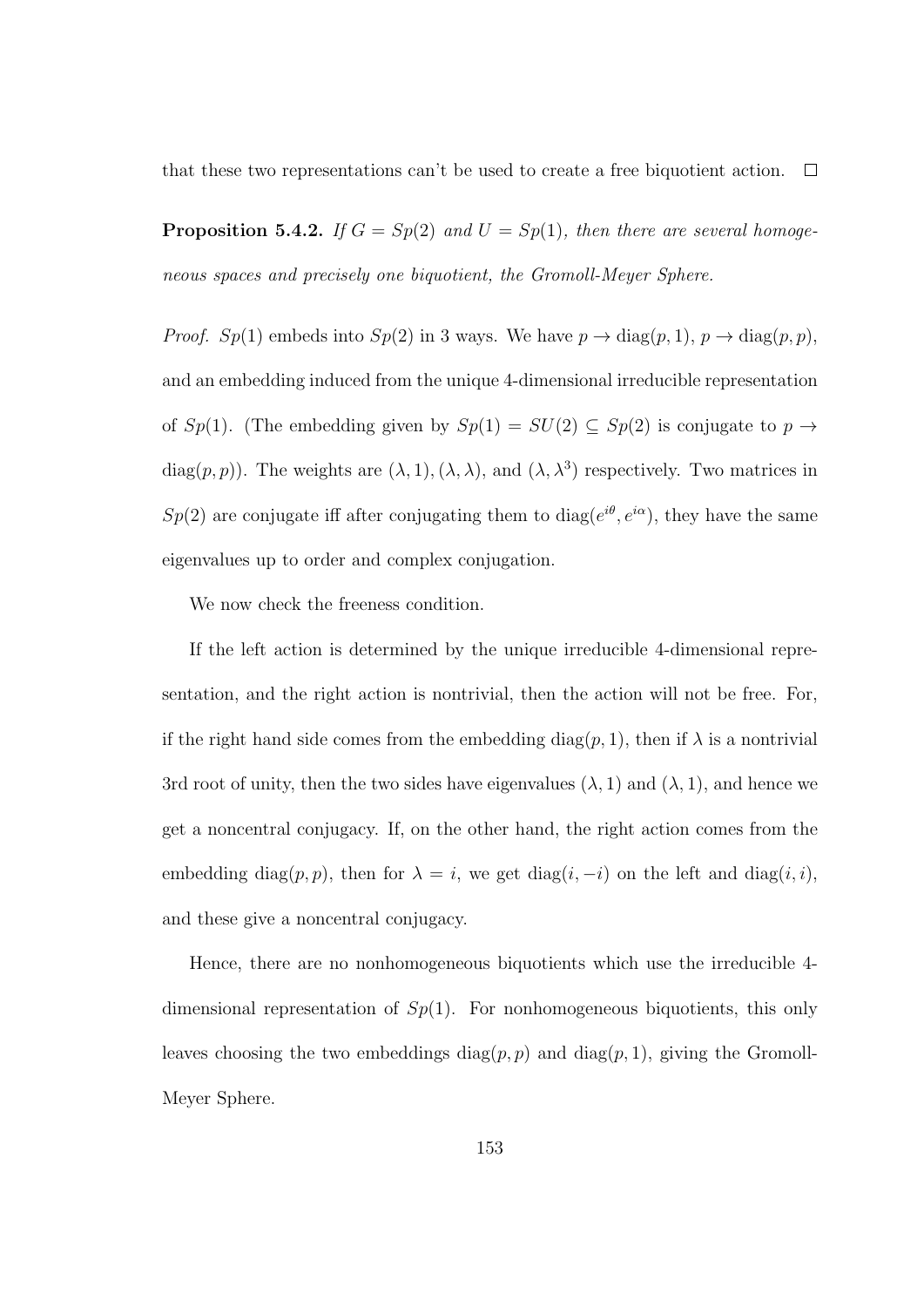**Proposition 5.4.3.** For  $G = Spin(7)$  and  $U = G_2$ , the only biquotient is the homogeneous space  $Spin(7)/G_2 = S^7$ . For  $G = Spin(8)$  and  $U = Spin(7)$ , there are two embeddings, but all biquotients are homogeneous and give quotient  $S^7$ .

*Proof.* There is a unique embedding of  $G_2$  into  $Spin(7)$ . The two embeddings of  $Spin(7)$  into  $Spin(8)$  are given by the lift of the block embedding of  $SO(7)$  into  $SO(8)$  and the spin representation of  $Spin(7)$ . The weights of the spin representation are  $\lambda$ ,  $\nu$ ,  $\eta$ ,  $\lambda \nu \eta$  and their complex conjugates. For the lift of the block embedding, the weights are  $1, \mu, \theta, \rho$  and their complex conjugates. Given  $\lambda$  and  $\nu$ , choose  $\eta = \overline{\lambda \nu}$  and set  $\mu = \lambda$ ,  $\theta = \nu$  and  $\rho = \eta$  to get a conjugacy.

Finally, for the lift of the block embedding, we naturally have  $Spin(8)/Spin(7) =$  $SO(8)/SO(7) = S<sup>7</sup>$ . For the spin representation, the triality automorphisms of  $Spin(8)$  map each of the  $Spin(7)$ s into each other, so the triality automorphism defines a diffeomorphism between  $S^7 = Spin(8)/Spin(7)$  and  $Spin(8)/Spin(7)_{spin}$ .  $\Box$ 

**Proposition 5.4.4.** For  $G = SU(4) \times SU(2)$  and  $U = SU(3) \times SU(2)$ ,  $G =$  $Sp(2)\times SU(2)$  and  $U = SU(2)\times SU(2)$ ,  $G = Spin(7)\times SU(2)$  and  $U = G_2\times SU(2)$ , and  $G = Spin(8) \times SU(2)$  and  $U = Spin(7) \times SU(2)$  all the biquotient actions are equivalent to  $S^7 \times_{SU(2)} \times S^3$ .

If  $G = Spin(7) \times SU(3)$  and  $U = G_2 \times SU(3)$ ,  $G = Spin(8) \times SU(3)$  and  $U = Spin(7) \times SU(3)$ , and  $G = Spin(8) \times SU(2)$  and  $U = G_2 \times Sp(2)$ , there are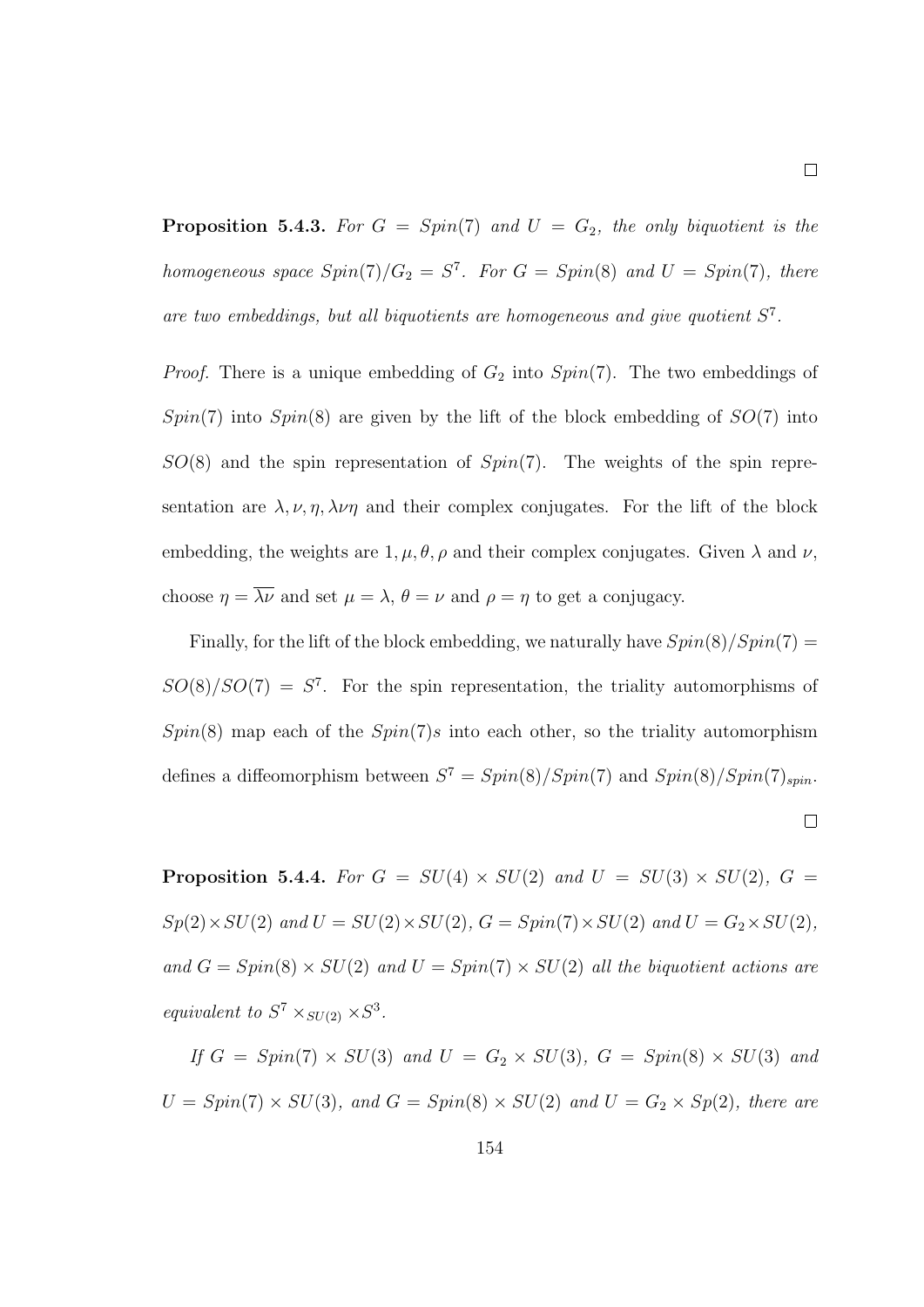no biquotient actions.

*Proof.* For any of the positive statements, the point is that the simple factor  $U'$ in U which is not  $SU(2)$  cannot act on  $SU(2)$  at all and hence must act freely on the factor of  $G, G'$ , which is not  $SU(2)$ . In every case, by inspection, the quotient  $G'/U' = S^7$ . Hence, all the reduce to understanding  $SU(2)$  actions on  $S^7 \times S^3$  as claimed.

In order to prove the negative statements, first focus on the first two remaining pairs of groups. The issue is that in order for the either of the first two to give biquotients, we must have a free action of  $SU(3)$  on  $S^7 \times SU(3)$ . Since we require the  $SU(3)$  to act nontransitively on the  $SU(3)$  factor of G, the  $SU(3)$  action on itself must either be trivial, conjugation, or  $A*B = ABA<sup>t</sup>$ . In either case, the every element of  $SO(3)$  fixes itself. Thus, in order to have a free action, we'd need  $SO(3)$ to act freely on  $S^7$ , which we've previously shown is impossible.

This leaves us in the case of  $G = Spin(8) \times SU(2)$  and  $U = G_2 \times Sp(2)$ . As before, the  $G_2$  and the  $Sp(2)$  both cannot act on  $SU(2)$ . In order to have a biquotient action, we'd need  $G_2 \times Sp(2)$  to act freely on  $Spin(8)$ . If such an action existed, it would have appeared in our list of 4-dimensional biquotients, so such an  $\Box$ action cannot exist.

**Proposition 5.4.5.** There are precisely two biquotients of the form  $S^7 \times_{SU(2)} S^3$ , where the  $SU(2)$  is not allowed to act transitively on  $S^3$ . In both actions, the  $SU(2)$  acts freely on the  $S^7$ , giving the biquotient the structure of an  $S^3$  bundle over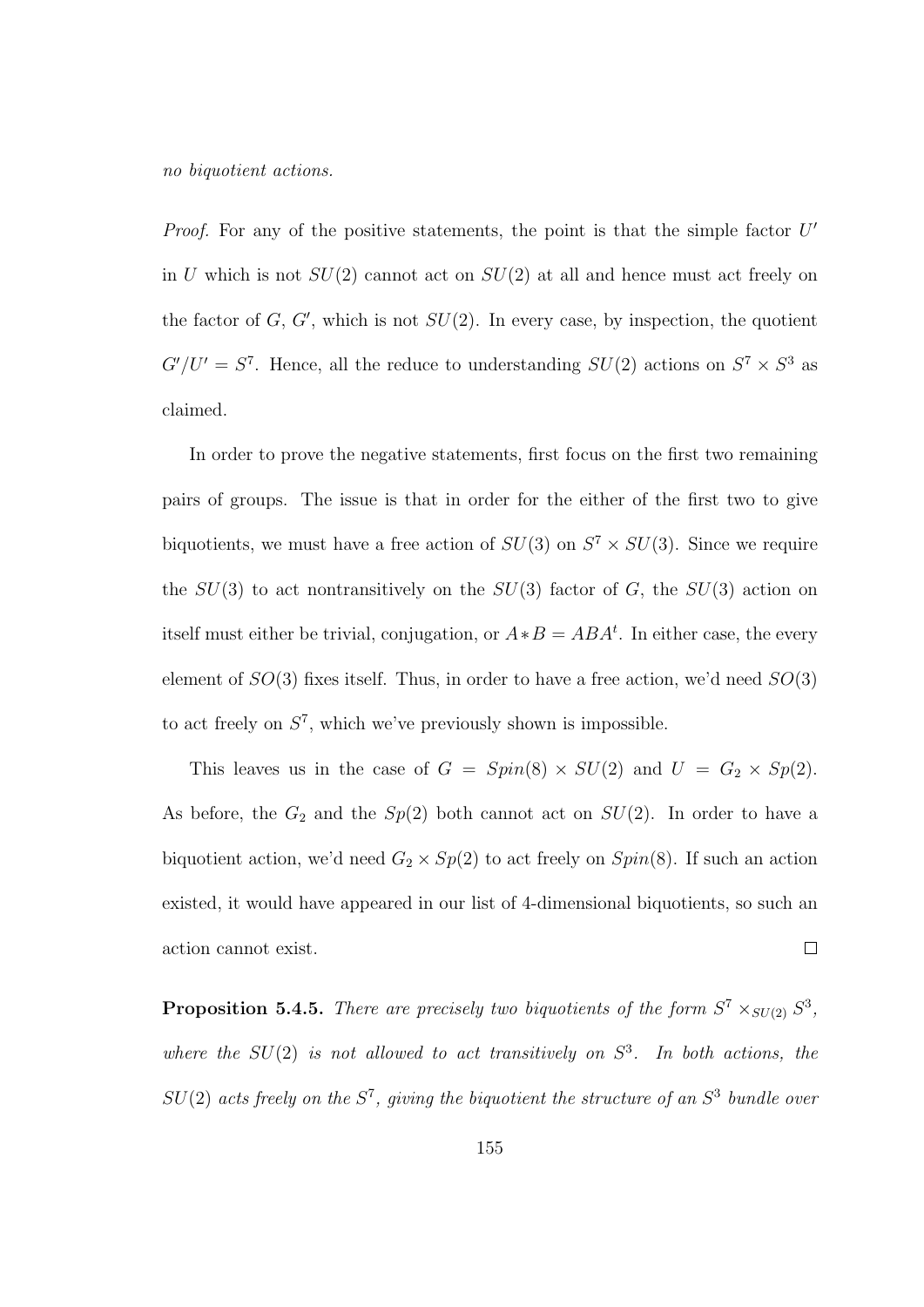$S<sup>4</sup>$ . In the first action,  $SU(2)$  acts trivially on  $S<sup>3</sup>$ , while in the second, it acts by conjugation.

*Proof.* We want to understand  $SU(2)$  actions on  $S^7 \times S^3$ . There are three possible actions of SU(2) on itself: the trivial action, left multiplication, and conjugation. Left multiplication violates the convention that no simple factor of  $U$  acts transitively on any simple factor of  $G$ , so this leaves only the trivial action and conjugation. Since for any element  $A \in SU(2)$ , A fixes A when acting either trivially or via complex conjugation, we see that in order for  $SU(2)$  to act freely on  $S^7 \times S^3$ , it must act freely on the  $S<sup>7</sup>$  factor, so it must be the Hopf action there.

The trivial action on  $SU(2)$  gives  $S<sup>4</sup> \times S<sup>3</sup>$ . For the other action, projection on the first factor to  $S^4$  gives the biquotient the structure of an  $S^3$  bundle over  $S^4$ .

Following the usual methods for computing the cohomology ring and characteristic classes, we easily see that  $H^*(S^7 \times_{S^3} S^3) = H^*(S^3 \times S^4)$  and  $p_1(G \text{yU}) = \pm 4$ . According to [16] this biquotient is not homotopy equivalent to  $S^3 \times S^4$ .  $\Box$ 

This concludes the case of 2-connected biquotients.

Proposition 5.4.6. Suppose M is a biquotient with the same rational homotopy groups as  $S^2 \times S^5$ , then we must have  $G = SU(3) \times SU(2)$  and  $U = SU(2) \times S^1$ . That is, all the other pairs  $(G, U)$  in the table do not lead to any examples. In the case where we do get a biquotient, it is either diffeomorphic to  $S^5 \times_{S^1} S^3$  or  $(SU(3)/SO(3)) \times_{S^1} S^3$  or has the structure of an  $S^3$  bundle over  $\mathbb{C}P^2$  where the structure group does not reduce to a circle.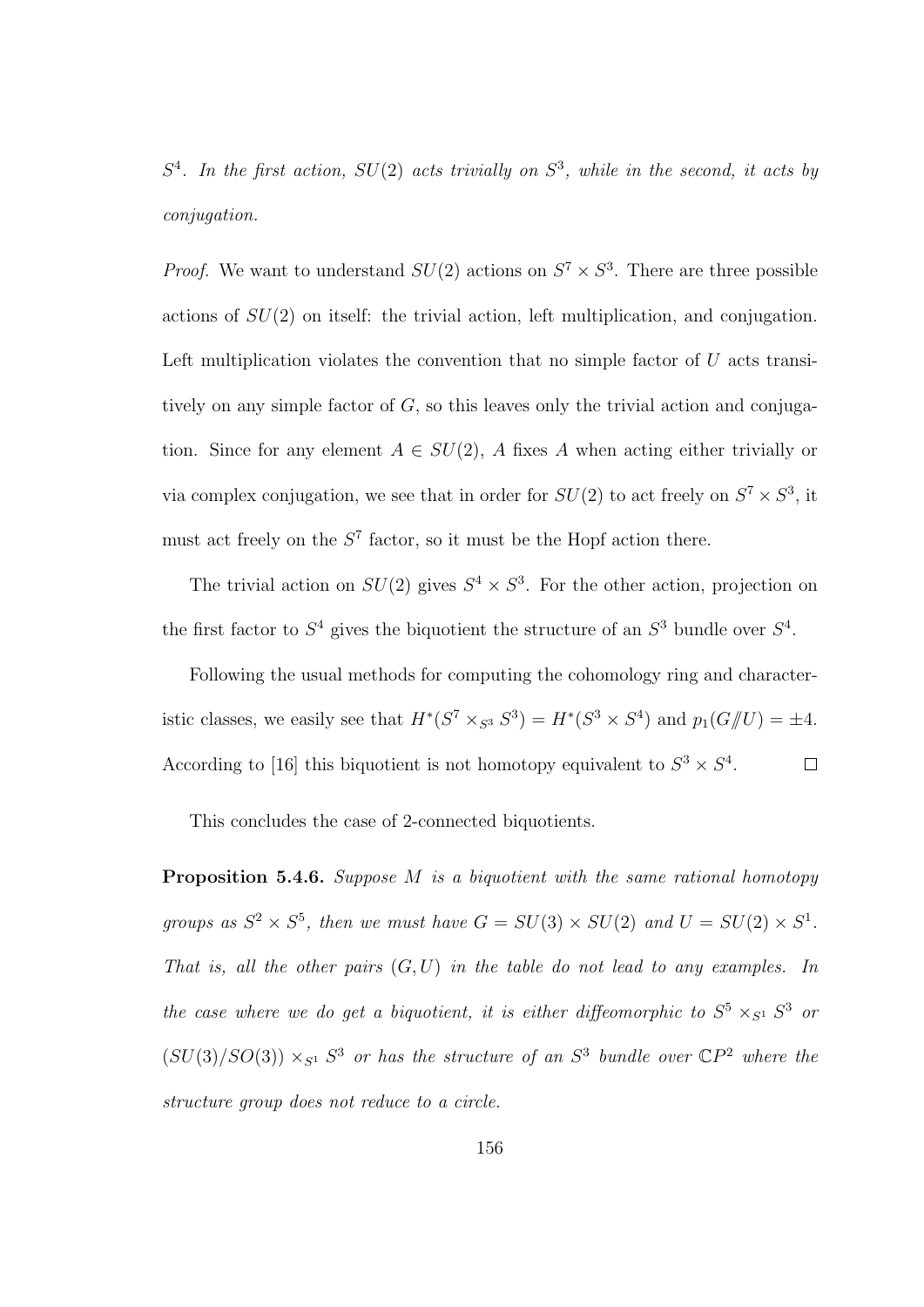*Proof.* We first show that the other pairs  $(G, U)$  do not give rise to biquotients. If  $G = SU(3) \times SU(3)$  and  $U = SU(3) \times S<sup>1</sup>$ , then there are no free actions because the only way  $SU(3)$  can act freely on  $SU(3)$  is via a transitive action. If  $G = SU(3) \times$  $SU(2) \times SU(2)$  and  $U = SU(2) \times SU(2) \times S<sup>1</sup>$ , then we would need  $SU(2) \times SU(2)$ to act on  $SU(3)$  freely, but in the classification of 2-manifolds, we ruled this out. If  $G = SU(4) \times SU(2) \times SU(2)$  and  $U = Sp(2) \times SU(2) \times S<sup>1</sup>$ , then the  $Sp(2)$  can only act on  $SU(4)$  giving quotient  $S^5$ . Hence, we'd need to find a free action of  $SU(2)$  on  $S^5 \times SU(2)$ , but the only such free actions occur when  $SU(2)$  acts transitively on itself. If  $G = SU(3) \times SU(3) \times SU(2)$  and  $U = SU(3) \times SU(2) \times S<sup>1</sup>$ , then we'd need a nontransitive free action of  $SU(3)$  on  $SU(3) \times SU(3)$ , but not such actions exist. If  $G = SU(3)^3$  and  $U = SU(3)^2 \times S^1$ , we have the same problem of there being no nontransitive free action of  $SU(3)$  on  $SU(3)^3$ . Finally, if  $G = SU(4) \times SU(3) \times SU(2)$ and  $U = Sp(2) \times SU(3) \times S<sup>1</sup>$ , then again, the  $Sp(2)$  can only act on  $SU(4)$  giving quotient  $S^5$ , so we'd need to find a free  $SU(3)$  action on  $S^5 \times SU(3) \times SU(2)$ , but no such action exists.

This leaves only the case of  $G = SU(3) \times SU(2)$  and  $U = SU(2) \times S^1$ . The  $SU(2)$  in U cannot act transitively on the  $SU(2)$  in G, so the only possible actions of  $SU(2)$  on  $SU(2)$  are conjugation or the trivial action.

We now break into cases, so first assume that the  $SU(2)$  in U acts trivially on the  $SU(2)$  in G. In this case, the  $SU(2)$  must act freely on  $SU(3)$ , so the quotient is either  $S^5$  of the Wu manifold  $SU(3)/SO(3)$ . Adding in the circle shows the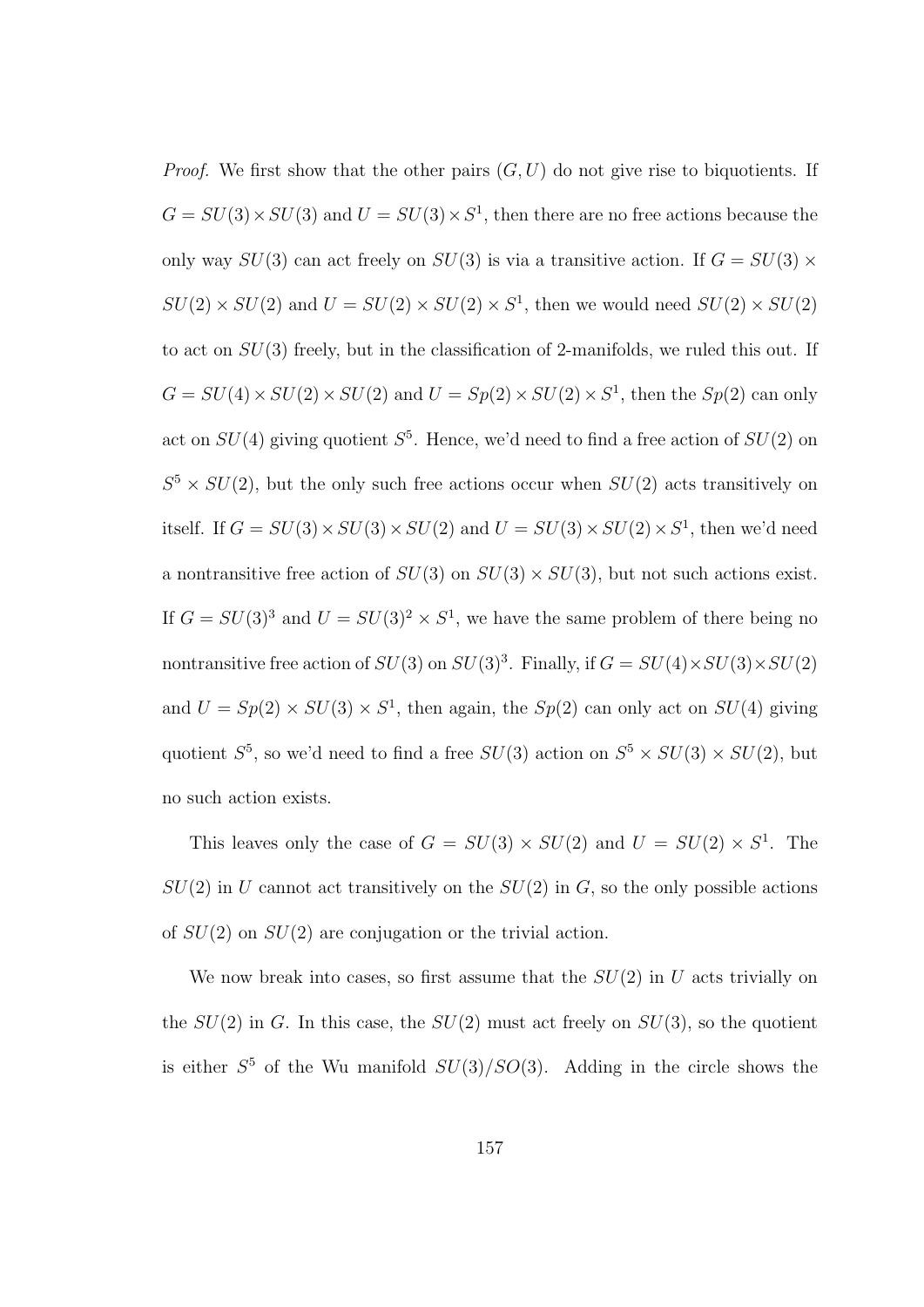biquotient must look like either  $S^5 \times_{S^1} S^3$  or  $(SU(3)/SO(3) \times_{S^1} S^3$ .

In the second case, the  $SU(2)$  in U acts by conjugation on the  $SU(2)$  in G. In this case the  $SU(2)$  in U must act freely on  $SU(3)$  and further, the circle can't act on  $SU(2)$ , so it must act on  $SU(3)$ . This means that we must have a free  $SU(2) \times S^1$ action on  $SU(3)$ . Projecting onto the  $SU(3)$  factor will then give  $G/\!\!/ U$  the structure of an  $S^3$  bundle over  $\mathbb{C}P^2$ .  $\Box$ 

We will now analyze each of the three cases which can arise beginning with  $SU(3) \times_{U(2)} SU(2)$ , then handling the examples of the form  $(SU(3)/SO(3)) \times_{S^1} SU(2)$  $SU(2)$ , then handling the examples of the form  $S^5 \times_{S^1} \times S^3$ .

**Proposition 5.4.7.** In the case of  $SU(2) \times_{S^1 \times SU(2)} SU(3)$  where  $SU(2)$  acts on  $SU(2)$  via conjugation, we get precisely two  $S^3$  bundles over  $\mathbb{C}P^2$ , whose total spaces both have euler class 0 and nontrivial second Stiefel-Whitney class, but one has first Pontryagin class  $-3z^2$  while the other has first Pontryagin class  $5z^2$  where z is the unique (up to sign) generator of  $H^2(G/\hspace{-0.1cm}/ U)$ .

*Proof.* We have already discussed free actions of  $S^1 \times SU(2)$  on  $SU(3)$  - there are precisely 2. One is the homogeneous action and the other is a two sided biquotient action (whose quotient is still  $\mathbb{C}P^2$ ). We'll use z to denote a generator of  $H^2(\mathbb{C}P^2)$ .

For computing cohomology and characteristic classes, notice that if we replace  $SU(2) \times S<sup>1</sup>$  with  $U(2)$  and then define the  $U(2)$  action on  $SU(2)$  via conjugation, we still get the same orbits. We will use this description for computing the characteristic classes.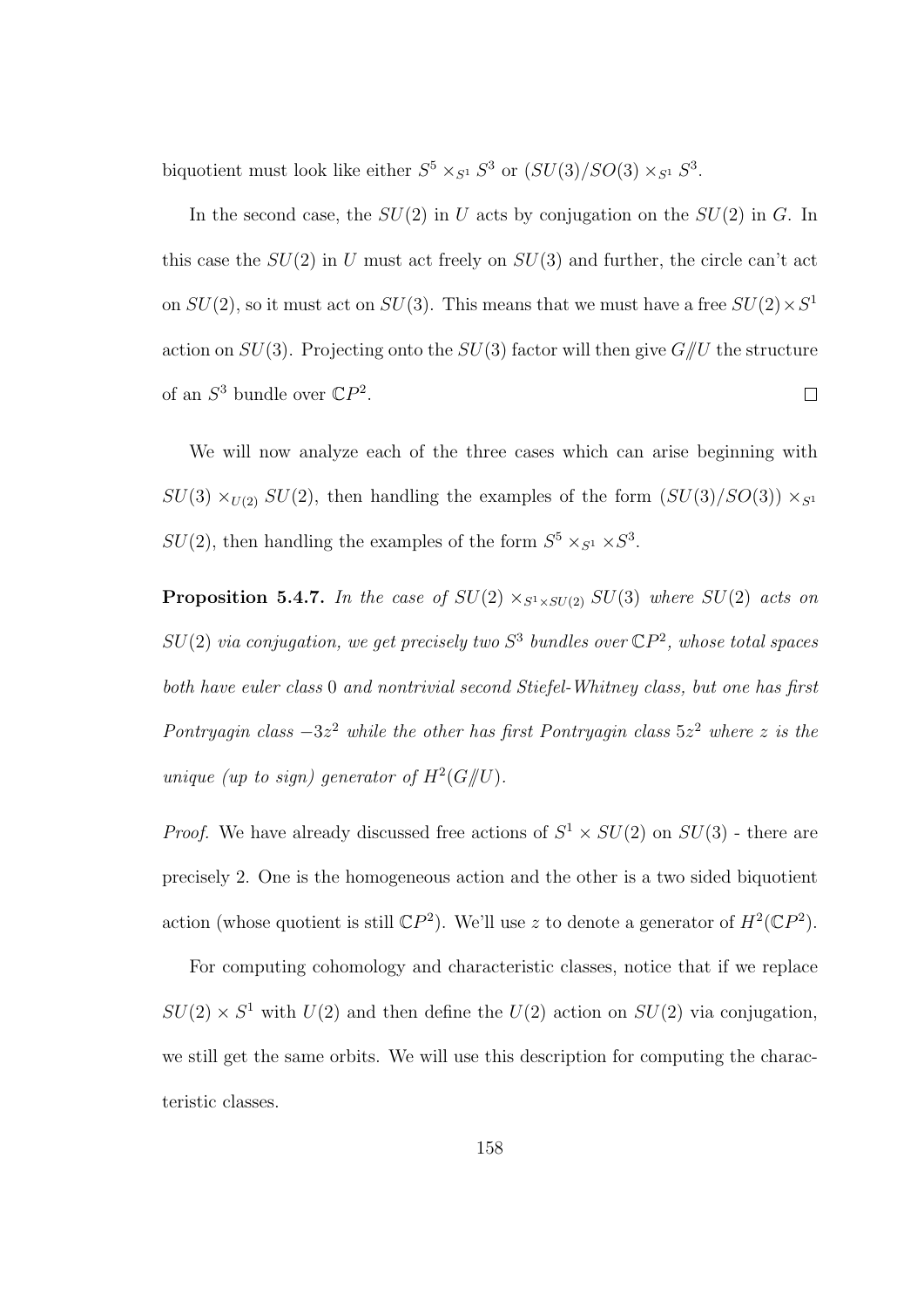Then we find that in either  $U(2)$  action on  $SU(3)$ , that  $G/\!\!/ U = SU(3) \times_{U(2)} U$  $\times SU(2)$  has cohomology ring  $H^*(G/\!\!/ U) = H^*(S^3 \times \mathbb{C}P^3)$ . It follows from the Gysin sequence for  $S^3 \to G/\!\!/ U \to \mathbb{C}P^3$ , that the bundle  $S^3 \to G/\!\!/ U \to \mathbb{C}P^3$  has euler class 0.

We also compute that  $w = 1$  for both examples, so we have  $w(S^3 \to G/U \to$  $\mathbb{C}P^3$  = 1 + z, which uses the fact that  $w(\mathbb{C}P^2) = 1 + z + z^2$ .

However, for the case where  $U(2)$  acts on  $SU(3)$  only on one side, we have  $p_1(G/\!\!/ U) = 0$  so it follows that  $p_1(S^3 \to G/\!\!/ U \to \mathbb{C}P^3) = 1 - 3z^2$ , which uses the fact that  $p_1(\mathbb{C}P^2) = 3z^2$ .

For the case where  $U(2)$  acts on  $SU(3)$  on both sides, we have  $p_1(G/\!\!/ U) = 8$ , from which it follows that  $p_1(S^3 \to G/\!\!/ U \to \mathbb{C}P^3) = 5z^2$ .

 $\Box$ 

**Proposition 5.4.8.** Consider the map  $f : SO(3) \times S^1 \rightarrow (SU(3) \times SU(2))^2$  given by  $f(A, z) = (A, diag(z^a, \overline{z^a}), diag(z^b, z^c, z^d), diag(z^e, \overline{z^e})$  with  $b + c + d = 0$  and  $gcd(a, b, c, d, e) = 1$ . Then the action is free iff  $gcd(a^2 - e^2, bcd) = 1$ .

When the action is free we'll have  $H^*(G/\hspace{-0.1cm}/ U) = \mathbb{Z}[z_2, v_3, y_5]/(a^2 - e^2)z^2 = 0, 2v = 0$  $v^2 = 0, y^2 = 0$  where the subscripts denote the degree. The first Pontryagin class is  $4a^2 \in H^4 = \mathbb{Z}/(a^2 - e^2)\mathbb{Z}.$ 

We also have  $H^*(G/\hspace{-0.1cm}/ U;\mathbb{Z}/2\mathbb{Z}) = \mathbb{Z}/2\mathbb{Z}[u_2,v_2,u_3]/u_3^2 = u_2^2 = v_2^2 = 0$ . In this *basis we have*  $w(G/\!\!/ U) = 1 + u_2 + u_3$ .

*Proof.* We begin by analyzing freeness. If we pick a z value so that  $z^{a \pm e} = z^b = 1$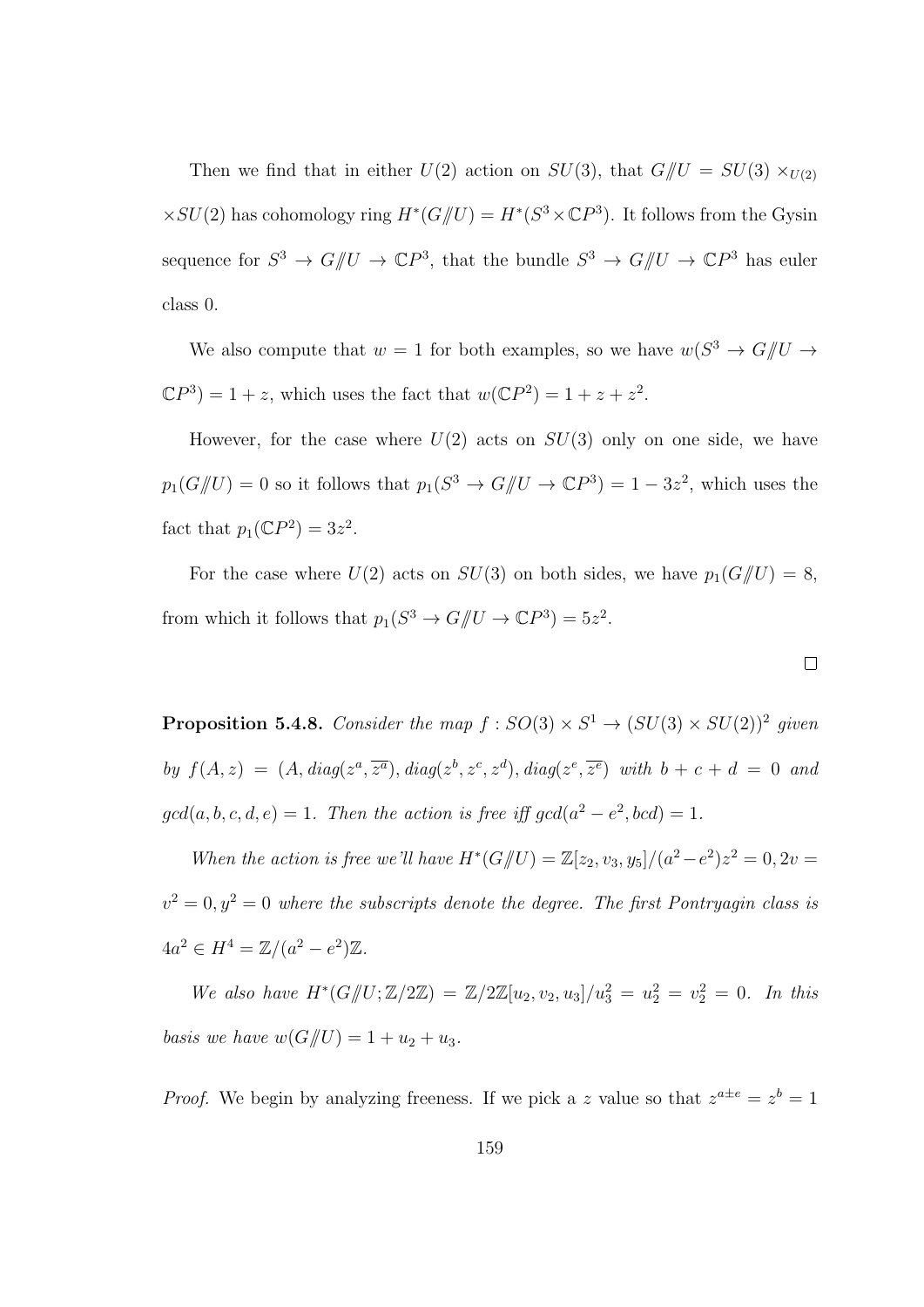then we can always pick an element in  $SO(3)$  which gives a conjugacy. In order for the action to be effectively free we require that in the case that  $z^{a \pm e} = z^b = 1$ that  $z^a = z^e = \pm 1$  and  $z^c = z^d = 1$ . This is equivalent to requiring  $gcd(a \pm \frac{1}{2})$  $e^{b}|gcd(c, d, 2a, 2e, a - b)|$ . Doing this for  $z^{a \pm e} = z^{c} = 1$  and  $z^{a \pm e} = z^{d} = 1$ , we learn that  $gcd(a \pm e, c) | gcd(b, d, 2a, 2e, a - b)$  and  $gcd(a \pm e, d) | gcd(b, c, 2a, 2e, a - e)$ .

It's easy to see that these six *gcd* conditions are also sufficient to give a free action. We now turn the gcd conditions into a more suitable form.

Suppose  $p > 2$  is prime and suppose that  $p|(a \pm e, b)$  for some fixed choice of sign. Then  $p|(c, d, a - e, 2a, 2e)$ . But since  $p > 2$  we have  $p|2a$  iff  $p|a$  and likewise for e. Hence this p divides  $gcd(a, b, c, d, e)$  a contradiction.

If we also suppose  $4(a \pm e, b)$  for some fixed choice of sign, then the same reasoning shows  $2|gcd(a, b, c, d, e)$  giving a contradiction.

Hence we know all six of  $\gcd(a \pm e, b) \gcd(a \pm e, c)$  and  $\gcd(a \pm e, d)$  are either 1 or 2. Further assume one is 2. Then  $2|a \pm e$  for some choice of signs so  $2|a \pm e$  for all choices of signs. Further, by the freeness condition, if  $2|qcd(a \pm e, b)$ , then  $2|c, d$ . It follow that if one of the six is 2, then all 6 are.

Finally, we claim that 2 cannot occur for suppose 2 divides one, and hence all of them. It follows that b, c, and d are even, so we must have  $a \cong e \cong 1 \mod 2$ . We now look mod 4. Since  $b + c + d = 0$ , we cannot have all of them congruent to 2 mod 4 so one of them, say b, is congruent to 0 mod 4. Since a and e are odd, either  $a + e$  or  $a - e$  is congruent to 0 mod 4. Supposing it's, say, the first, then we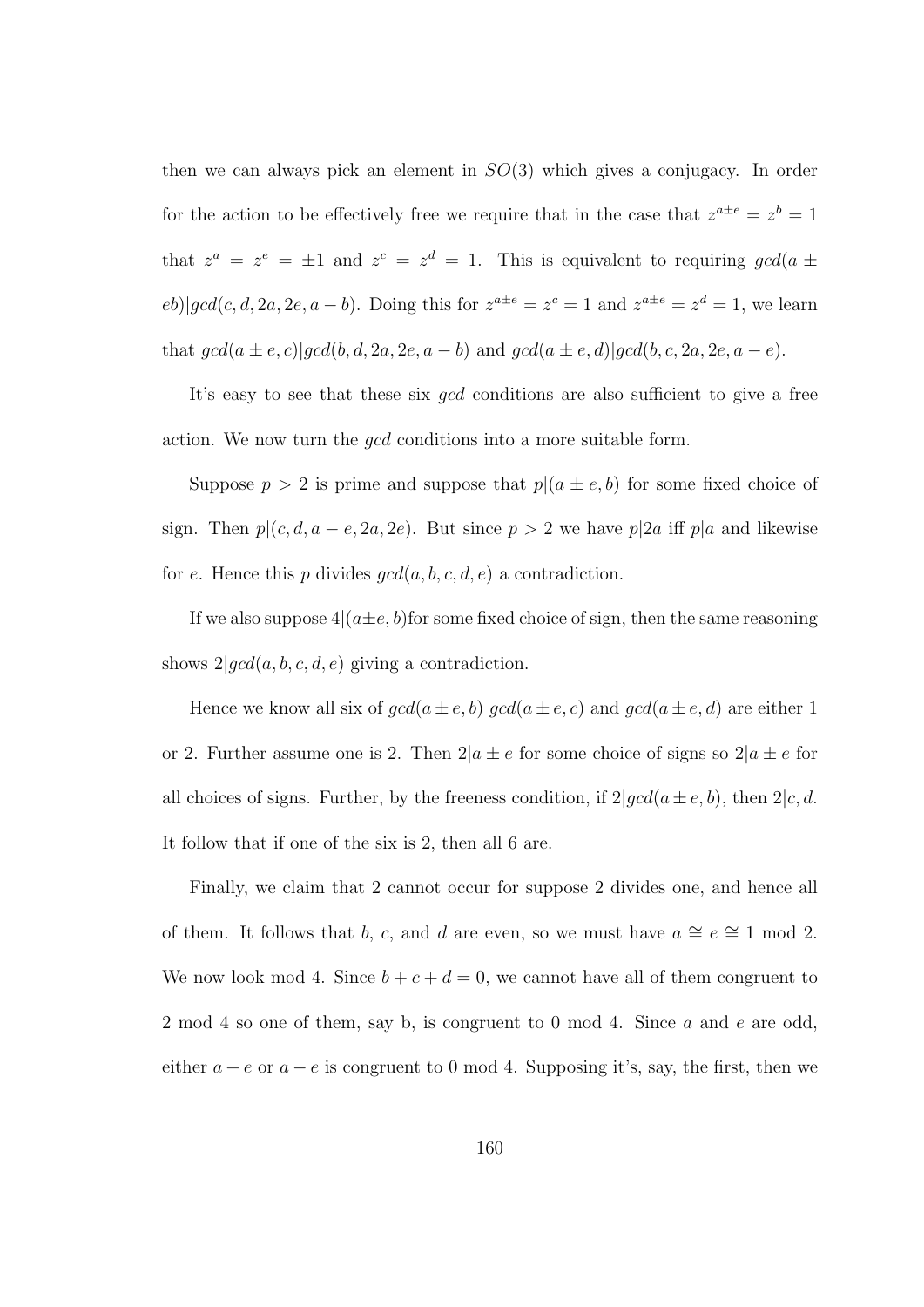have  $4|(a + e, b)$ , a contradiction.

Thus, we have a free action iff  $gcd(a \pm e, b) = gcd(a \pm e, c) = gcd(a \pm e, d)$ 1. Note that this is equivalent to  $gcd(a^2 - e^2, bcd) = 1$ , for if a prime p divides  $gcd(a^2 - e^2, bcd)$ , then it divides, say,  $gcd(a - e, b)$ , a contradiction and conversely, if a prime divides, say,  $gcd(a-e, b)$ , then the prime clearly divides  $gcd(a^2-e^2, bcd)$ .

Of course, if one of a or  $e$  is 0 then the condition is automatically satisfied (since  $gcd(a, b, c, d, e) = 1$ ). These biquotients naturally have the structure of an  $SU(3)/SO(3)$  bundle over  $S^3$ . If  $bcd = 0$ , when we must have  $a^2 - e^2 = \pm 1$ , which of course implies  $a$  or  $e$  is 0. However, there are many other actions - for example, if  $(a, b, c, d, e) = (2, b, c, -b - c, 1)$  with  $b ≅ c ≅ 1 \mod 3$ .

We now work out the cohomology ring and characteristic classes. With  $\mathbb Z$  coefficients, we run into a problem:  $H^*(BSO(3))$  is not a polynomial algebra, so the usual method for computing cohomology won't work as is.

Recall that we compute cohomology with a spectral sequence coming from the fibration  $G \to G/\!\!/ U \to BU$  which we write as the pull back of a fixed spectral sequence coming from the fibration  $G \rightarrow BG \rightarrow BG \times BG$  whose differentials we know. The difficulty is in understanding what the pull back map does on the cohomology of BU and  $BG \times BG$ . The usual method for computing this map is to understand the map on the classifying spaces of the maximal tori of  $G \times G$  and U, but in relating this information back to that of  $BH$  and  $BG \times BG$ , we use the assumption that  $H^*(BU)$  and  $H^*(BG)$  are polynomial algebras.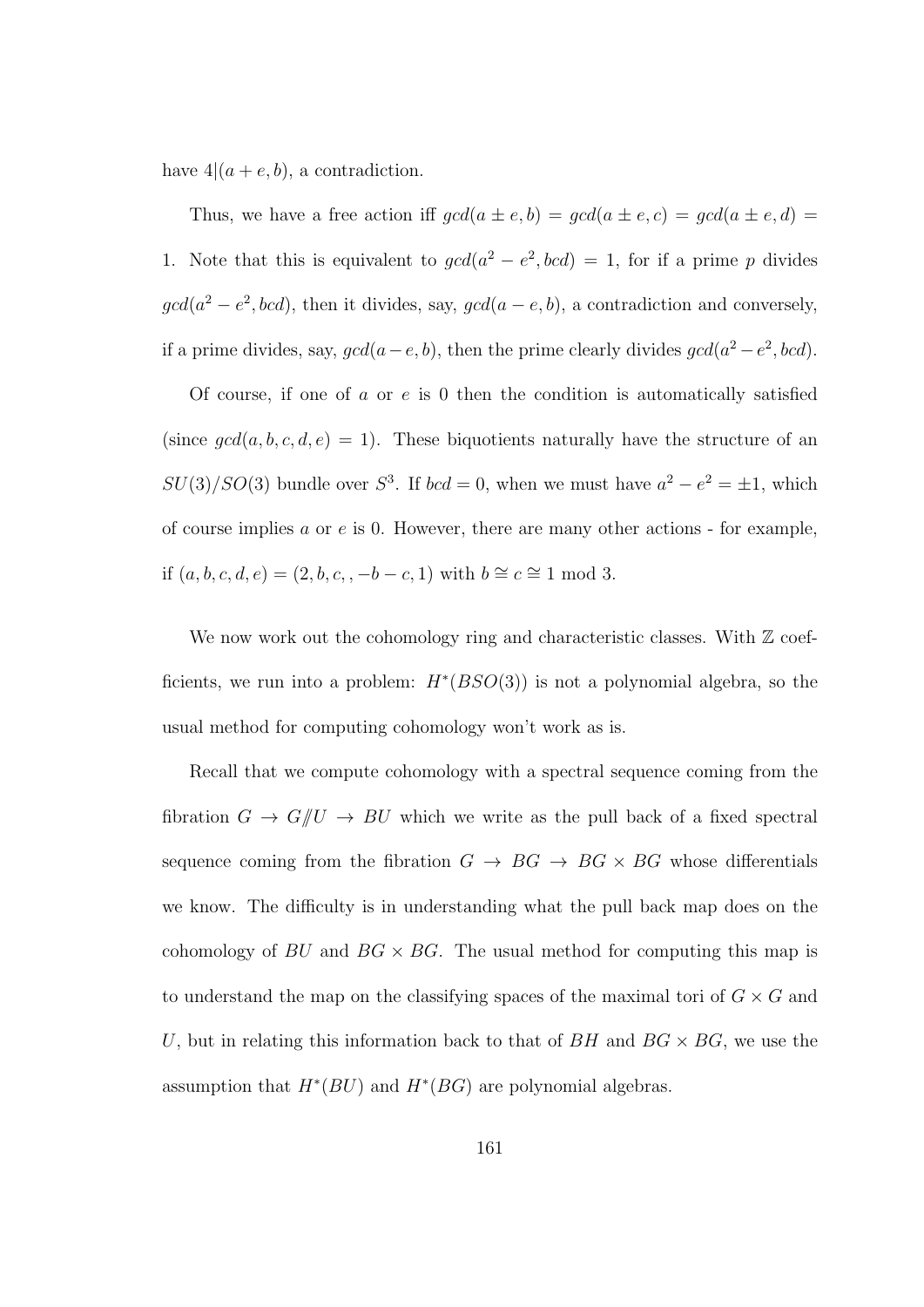In our present case, the cohomology ring of BU has 2-torsion in degrees a multiple of 3, so this method can only be effectively used to understand the map between  $BG \times BG$  and  $BU$  in degrees which are not a multiple of 3, but it can not be used in multiple of 3 degrees. Fortunately, we have  $H^3(BU) = 0$ , so we can easily compute the map there and while we cannot compute the map in degree 6, we can compute  $H^6(G /\!\!/ U)$  just using Poincare duality.

Here, we're using the fact that the cohomology ring of  $BSO(3)$  is known and not difficult to work with: Brown [6] showed  $H^*(BSO(3)) = \mathbb{Z}[v, p_1]/2v$  where  $|v| = 3$ and  $|p_1| = 4$ . The important point is that the only degrees which have torsion are multiples of 3 and that we have  $H^*(BSO(3))/Torsion \rightarrow H^*(BS^1)^W$ , the Weyl group invariant elements of  $H^*(BS^1)$  is an isomorphism.

If we denote  $H^*(SU(3)) = \Lambda_{\mathbb{Z}}[x_3, x_5]$  and let  $y_3$  be a generator for the cohomology of  $SU(2)$  and let z generate the cohomology of  $BS<sup>1</sup>$ , then a computation shows  $d_3(x_3) = -p_1 - \sigma_2(b, c, d)z^2$ ,  $d_3(y_3) = (a^2 - e^2)z^2$  and  $d_5(x_5) = bcdz^3$ .

Notice that  $d_3$  is injective, for if  $a^2 - e^2 = 0$ , then we have either  $a - e = 0$  or  $a + e = 0$ . Then the condition  $gcd(a \pm e, b) = gcd(a \pm e, c) = gcd(a \pm e, d) = 1$ implies  $|b| = |c| = |d| = 1$ , contradicting the fact that  $b + c + d = 0$ .

Note however that  $d_5: E^{0,5} \to E_5^{6,0}$  $\frac{1}{5}$ <sup>0,0</sup>/ has kernel because

$$
E_5^{6,0} = \langle v^2, z^3, p_1 z \rangle / \langle -p_1 z - z^2 \sigma_2(b, c, d), (a^2 - e^2) z^2 \rangle = \mathbb{Z}/2\mathbb{Z} \oplus \mathbb{Z}/(a^2 - e^2)\mathbb{Z}.
$$

It follows that  $(a^2 - e^2)x_5$  is in the kernel of  $d_5$ .

Running through the spectral sequence machinery then gives  $H^1 = 0$ ,  $H^2 =$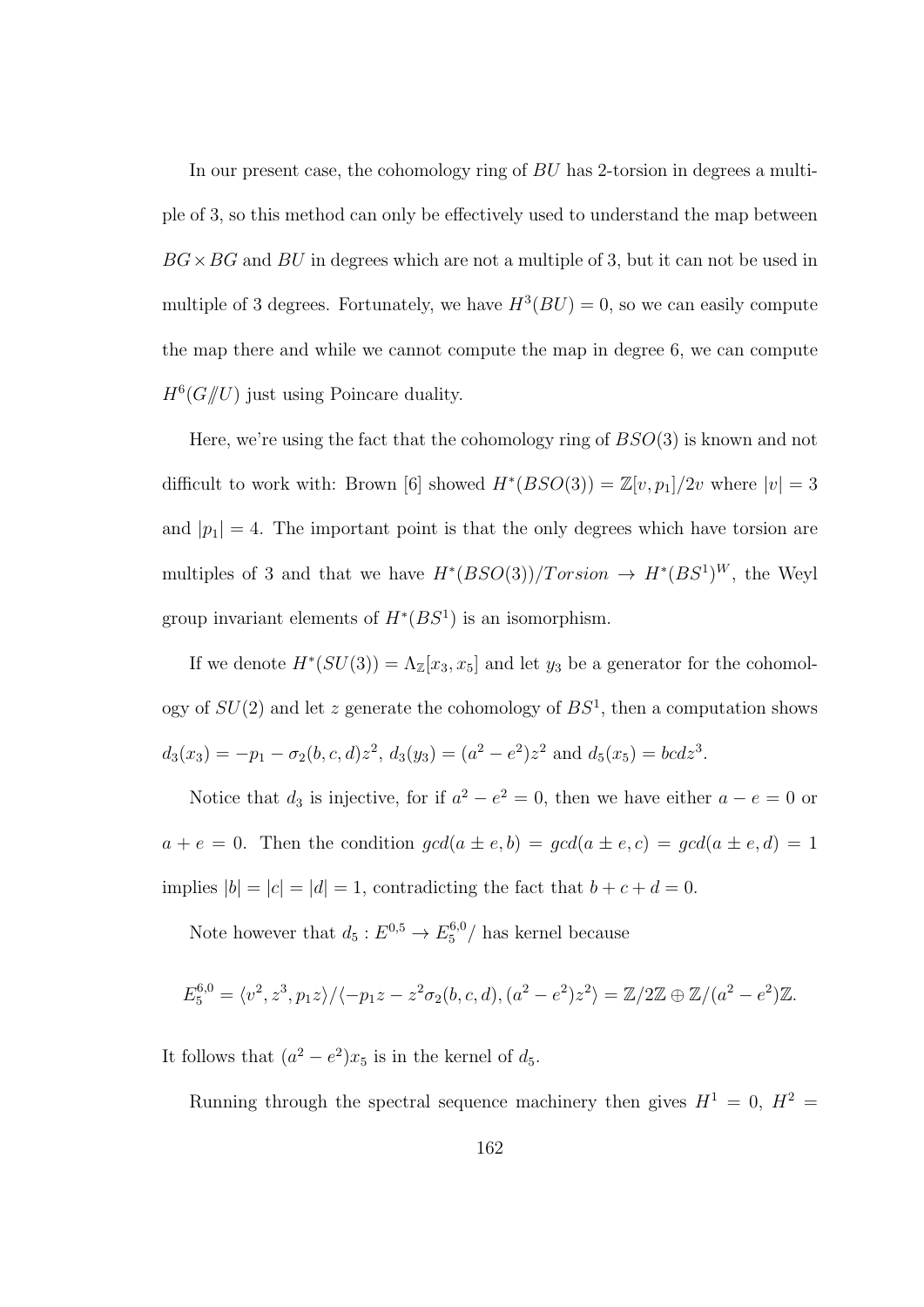$\mathbb{Z} = \langle z \rangle$ ,  $H^3 = \mathbb{Z}/2\mathbb{Z} = \langle v \rangle$ ,  $H^4 = \mathbb{Z}/gcd(a^2 - e^2, \sigma_2(b, c, d))\mathbb{Z} = \langle z \rangle$ , and  $H^5 =$  $\mathbb{Z} \oplus \mathbb{Z}/2\mathbb{Z} = \langle zv, (a^2 - e^2)x_5 \rangle$ . We compute that  $H^6 = H_1 = 0$  by Poincare duality. This gives us the ring structure and computing the characteristic classes follows in the routine way.

The computation of the cohomology ring with  $\mathbb{Z}/2\mathbb{Z}$  coefficients is more straight forward because Borel's method for understanding the induced map from  $H^*(BG \times$  $BG; \mathbb{Z}/2\mathbb{Z}$ ) to  $H^*(BU; \mathbb{Z}/2\mathbb{Z})$  works. Since we already know  $a \cong e+1$  mod 2, we may assume without loss of generality that  $e \cong 0 \mod 2$ . Likewise, we assume without loss of generality that  $d \approx 0 \mod 2$ .

If we use as coordinates z for the maximal 2-group of  $S^1$  and  $u_i$  as the maximal 2-group for  $SO(3)$  with  $i = 1, 2$ , and 3 and  $u_1 + u_2 + u_3$ , then the usual techniques show  $H^*(G/\!\!/ U;\mathbb{Z}/2\mathbb{Z})\mathbb{Z}/2\mathbb{Z}[\sigma_2(u_i),z^2,\sigma_3(u_i)]/\sigma_2(u_i)^2 = (z^2)^2 = \sigma_3(u_i)^2 = 0$  with  $|z^2| = |\sigma_2(u_i)| = 2$  and  $|\sigma_3(u_i)| = 3$  and that the Stiefel-Whitney class is 1 +  $\sigma_2(u_i) + \sigma_3(u_i)$ .  $\Box$ 

**Proposition 5.4.9.** Any linear action of  $S^1$  on  $S^5 \times S^3$  is of the form

$$
z * ((p_1, p_2, p_3), (q_1, q_2)) = ((zap_1, zbp_2, zcp_3), (zdq_1, zeq_2))
$$

with  $gcd(a, b, c, d, e) = 1$ . Such an action is free iff  $gcd(abc, de) = 1$ . The cohomology ring of the quotient is  $\mathbb{Z}[z, y_5]/dez^2 = z^3 = y_5^2 = 0$  when  $de \neq 0$  and  $\mathbb{Z}[z, y_3]/z^3 =$  $y_3^2 = 0$  when  $de = 0$ . The first Pontryagin class is  $p_1 = [3/4(a^2 + b^2 + c^2) +$  $1/2\sigma_2(a,b,c) + (d+e)^2]z^2$  when  $a+b+c$  is even and  $[2\sigma_2(a,b,c) + (d+e)^2 + 1]z^2$ when  $a + b + c$  is odd. The Stiefel-Whitney classes are  $1 + (d + e)z + \sigma_2(a, b, c)z^2$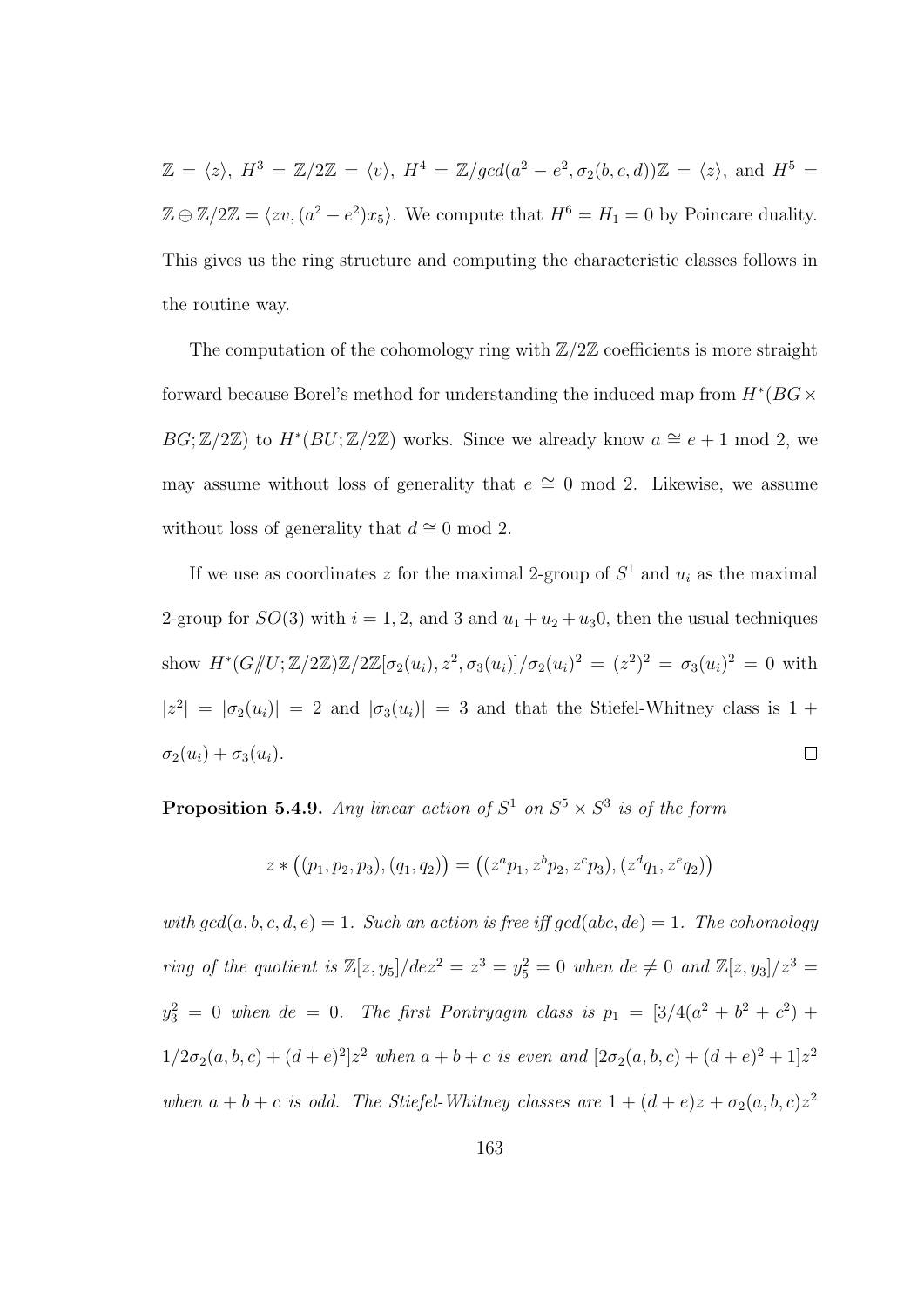when  $a + b + c$  is even and  $1 + [1 + d + e]z + (\sigma_2(a, b, c) + (d + e)^2)z^2$  when  $a + b + c$ is odd.

*Proof.* If z fixes the point  $((p_1, p_2, p_3), (q_1, q_2))$ , then if, say,  $p_1 \neq 0$  and  $q_1 \neq 0$ , we must have that z fixes  $((1,0,0),(1,0))$ . Thus, we see that if an element z of  $S<sup>1</sup>$  fixes any point, if fixes one of these special points. We now describe conditions which rule out fixing these special points.

Suppose  $z * ((1,0,0), (1,0)) = ((1,0,0), (1,0))$ . Then we must have  $z^a = z^d = 1$ . This implies that z is a  $gcd(a, d)$ th root of 1. Since we want the action to be free, this requires that  $gcd(a, d) = 1$ . Testing out all the others points made of 0s and 1s gives the other conditions. Conversely, if  $gcd(a, d) = 1$ , then the only z value which fixes  $((1,0,0),(1,0))$  is  $z=1$ , so these conditions are also sufficient. This shows the action is free iff  $gcd(a, d) = gcd(a, e) = gcd(b, d) = gcd(b, e) = gcd(c, d)$  $gcd(c, e) = 1$ . Notice that is a prime divides one of these, it divides  $gcd(abc, de)$  and also conversely. Hence, each of the six gcd conditions are satisfied iff  $gcd(abc, de) = 1$ as claimed.

To compute the cohomology and characteristic classes, we need to express this action as a biquotient.

It's easy to check that the following biquotient action gives this action on  $S^5 \times S^3$ :  $SU(2) \times S^1 \rightarrow (SU(3) \times SU(2))^2$  sending  $(A, z)$  to

$$
((diag(z^{-a-b-c}A, z^{2a+2b+2c}), diag(z^{-3d-3e}, z^{3d+3e})),
$$
  
 $(diag(z^{-4a+2b+2c}, z^{2a-4b+2c}, z^{2a+2b-4c}), diag(z^{3d-3e}, z^{3e-3d})))$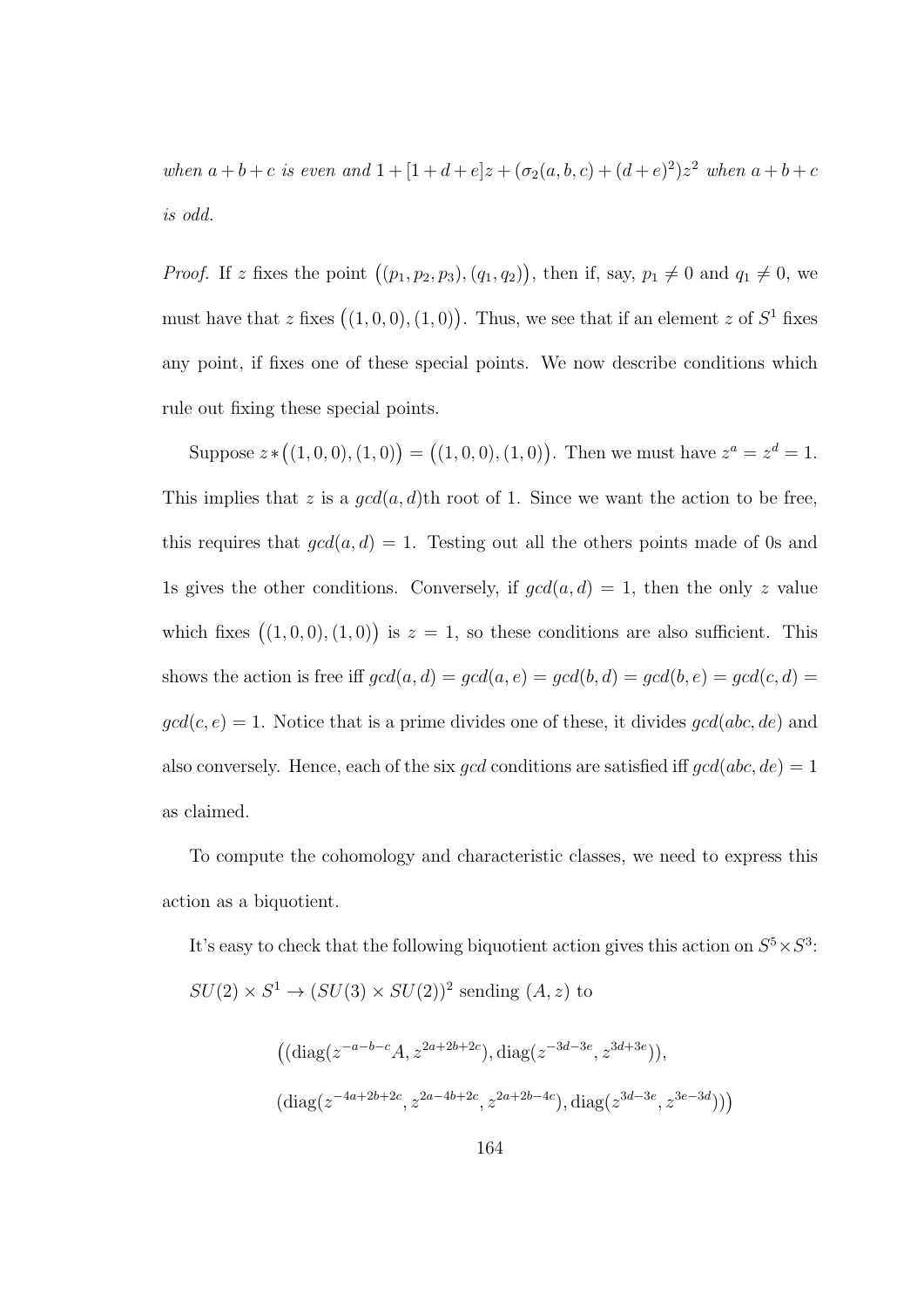and that for, say,  $(a, b, c, d, e) = (11, 7, 5, 3, 2)$ , this map is injective.

This action is orbit equivalent to the map sending  $(A, z)$  to

$$
((diag(z^{-a-b-c}A, 1), diag(z^{-2(d+e)}, 1)),
$$
  

$$
diag(z^{-2a}, z^{-2b}, z^{-2c}), diag(z^{-2d}, z^{-2e})).
$$

Writing  $a + b + c = 2k + l$  for  $l \in \{0, 1\}$ , we see that if  $l = 0$ , that  $(A, z) \rightarrow$  $((diag(z^{-k}A, 1), diag(z^{d+e}, 1)), (diag(z^{-a}, z^{-b}, z^{-c}), diag(z^{-d}, z^{-e})))$  is a free action.

If  $l = 1$ , then we think of  $\overline{z}A \in U(2)$ , we get a map sending  $A \in U(2)$  to

$$
((diag((det Ak)A, 1), diag(det Ad+e, 1)),
$$
  

$$
(diag(det Aa, det Ab, det Ac), diag(det Ad, det Ae)))
$$

which is also a free action.

Computing in the case when  $l = 0$ , we find there are no extension problems to be worked out. Specifically, note that we cannot have  $de = 0$ , for in this case, we'd have  $abc = 1$  so that  $a + b + c$  is odd.

So, when  $l = 0$ ,t  $de \neq 0$ , and so we get the cohomology ring  $\mathbb{Z}[z, y_5]/dez^2 =$  $z^3 = y_5^2 = 0.$ 

The usual computation shows  $p_1 = (3/4(a^2+b^2+c^2)+1/2\sigma_2(a,b,c)+(d+e)^2)z^2$ and  $w = (d + e)z + \sigma_2(a, b, c)z^2$ 

Computing in the case of  $l = 1$ , we see that if  $de = 0$ , we must work out an extension problem. That is, the cohomology groups are those of  $\mathbb{C}P^2 \times S^3$  with the square of the degree generator a degree 4 generator. We claim that, via Poincare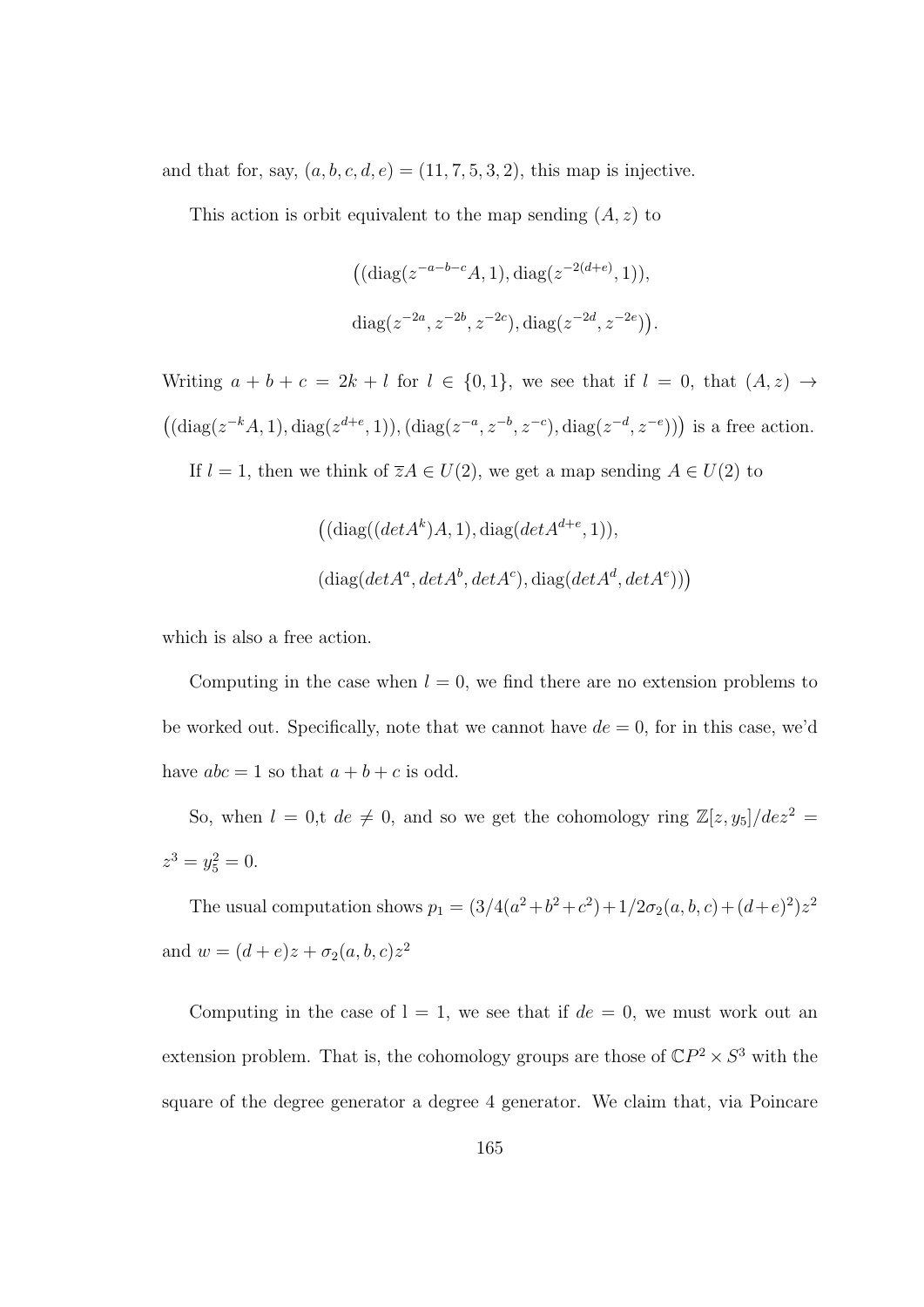duality, this determines the ring structure. The only potential difficulty is deciding which nonzero multiple of the degree 5 generator is obtained by cupping the degree 2 generator with the degree 3 generator. But we know that the degree 3 generator cupped with the square of the degree 2 generator must be a generator of  $H^7$ , and this implies that the degree 3 generator cupped with the degree 2 generator must also be a generator. Thus, in this case  $H^*(G/\!\!/ U) = \mathbb{Z}[z, y_3]/z^3 = y_3^2 = 0$ .

If  $de \neq 0$  then  $H^*(G/\!\!/ U) = \mathbb{Z}[z, y_5]/dez^2 = z^3 = y_5^2 = 0$ . We see that  $p_1 =$  $((d+e)^2+2\sigma_2(a,b,c)+1)z^2$  and  $w=1+(1+d+e)z+(\sigma_2(a,b,c)+d+e)z^2$ .

 $\Box$ 

In these examples, we can only make minimal progress towards understanding the cohomology ring structure, though we can completely determine the groups.

We first note that any linear  $T^2$  action on  $S^3 \times S^3 \times S^3$ , up to equivalence has the form

$$
(z, w) * ((p_1, p_2), (q_1, q_2), (r_1, r_2)) =
$$
  

$$
((zap_1, zbwcp_2), (wdq_1, zewfq_2), (zgwhr_1, ziwjr_2)).
$$

and we may assume without loss of generality that

$$
gcd(a, b, e, g, i) = gcd(c, d, f, h, j) = 1.
$$

We then have

**Proposition 5.4.10.** An action like the above is free iff all the following gcds are 1:  $gcd(a, d)$ ,  $gcd(a, g)$ ,  $gcd(d, h)$ ,  $gcd(a, i)$ ,  $gcd(d, j)$ ,  $gcd(f, h)$ ,  $gcd(f, j)$ ,  $gcd(b, g)$ ,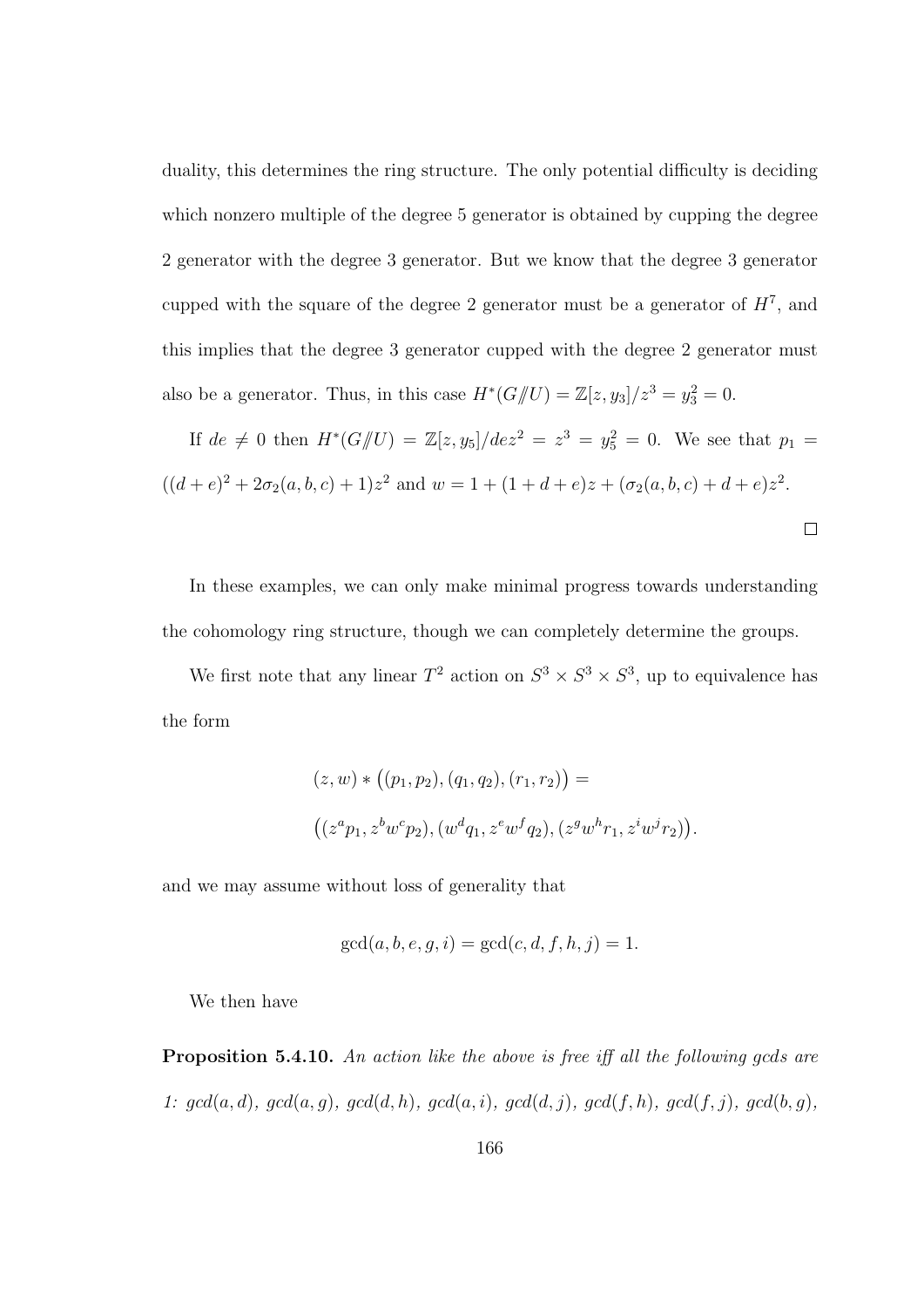$gcd(b, i), gcd(a, eh - gf), gcd(a, ej - if), gcd(d, bh - cg), gcd(d, bj - ic), gcd(bf$  $ec, bh-gc, eh-fg), gcd(bf-ec, bj-if, ej-if).$  When the action is free we have  $H^0 = \mathbb{Z}, H^2 = \mathbb{Z} + \mathbb{Z} + \mathbb{Z}/k\mathbb{Z}$  where  $k = ad(bejh - bfih - bfjg + cfig)$ , when  $k \neq 0$ .

*Proof.* Following the usual technique, it's enough to guarantee every  $(z, w)$  moves all points whose coordinates are all 0s and 1s. So, consider

$$
(z, w) * ((1, 0), (1, 0), (1, 0)) = ((1, 0), (1, 0), (1, 0)).
$$

So we see that  $z^a = w^d = z^g w^h = 1$ . First, assume that  $w = 1$ , so we get a nontrivial solution iff  $gcd(a, g) \neq 1$ . Thus, to keep freeness, we must have  $gcd(a, g) = 1$ . A similar argument shows  $gcd(d, h) = 1$ . Now that this is established, the map  $\mathbb{Z}/a\mathbb{Z} \to \mathbb{Z}/a\mathbb{Z}$  given by  $x \to gx$  is an isomorphism. Hence, the set of all outputs of  $z^gw^h$  as z and w range over  $\mathbb{Z}/a\mathbb{Z}$  and  $\mathbb{Z}/d\mathbb{Z}$  respectively is the same as the set of all outputs of zw. Hence, we see that there all solutions are trivial iff  $gcd(a, d) = 1$ .

The same argument carried out on the point  $(1,0), (1,0), (0,1)$  gives  $gcd(a, i)$  $gcd(d, j) = 1.$ 

Freeness at  $((1,0),(0,1),(1,0))$  comes down to simultaneously solving  $z^a=1$ ,  $z^e w^f = 1$ , and  $z^g w^h = 1$ . I first claim that we must have  $gcd(f, h) = 1$ , for by letting w be an arbitrary  $gcd(f, h)$ th root of 1 and setting  $z = 1$ , we'd get a nontrivial solution. But this implies that any simultaneous solution must be an ath root of 1. For, we must have  $w^f = z^{-e} \in \mu_a$  so that  $w \in \mu_{af}$ . Likewise,  $w \in \mu_{ah}$  so we conclude  $w \in \mu_{af} \cap \mu_{ah} = \mu_{gcd(f,h)a} = \mu_a$ .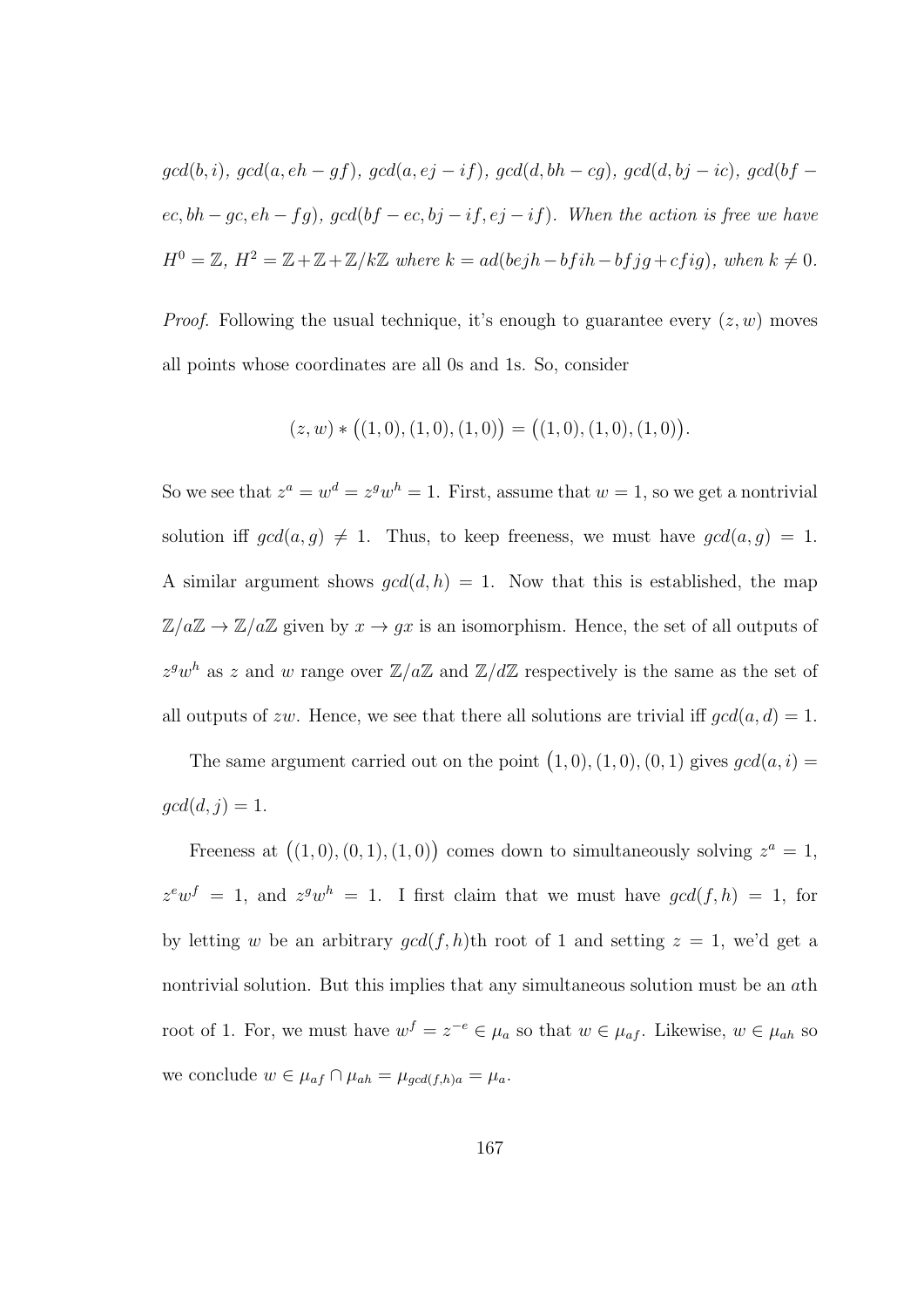The rest of the ideas for the solution comes from a Math.StackExchange.com post by Qiaochu Yuan [33]

Now, by taking logs we can translate this problem to looking for the kernel of a linear map  $\mathbb{Z}/a\mathbb{Z} + \mathbb{Z}/a\mathbb{Z}$  to itself with matrix  $\sqrt{ }$  $\Big\}$ e f g h 1  $\overline{\phantom{a}}$ . Such a matrix is invertible (in particular, has trivial kernel) iff its determinant is coprime to  $a$ , giving us the condition  $gcd(a, eh - fg) = 1$ 

The same idea works for checking freeness at the points  $((1,0),(0,1),(0,1)),$  $((0, 1), (1, 0), (1, 0))$ , and  $((0, 1), (1, 0), (0, 1))$ , giving the next 6 gcd conditions.

We now focus on the point  $((0,1),(0,1),(1,0))$ . Freeness there amounts to simultaneously solving  $z^b w^c = 1$ ,  $z^e w^f = 1$ ,  $z^g w^h = 1$  and answering the question "what are necessary and sufficient conditions on  $b, c, e, f, g$ , and h to the only solution is  $(z, w) = 1$ .

Taking logs to turn this into a linear equation, we get the following equivalent question: "What are necessary and sufficient conditions on  $b, c, e, f, g$ , and h so that the matrix  $X =$  $\sqrt{ }$   $b \quad c$ e f g h 1 , thought us as a map  $\phi$  from  $\mathbb{Q}^2$  to  $\mathbb{Q}^3$ , satisfies  $\phi^{-1}(\mathbb{Z}^3) = \mathbb{Z}$  $^{-1}(\mathbb{Z}^3) = \mathbb{Z}^2.$ 

We claim that a necessary and sufficient condition is that the Smith normal form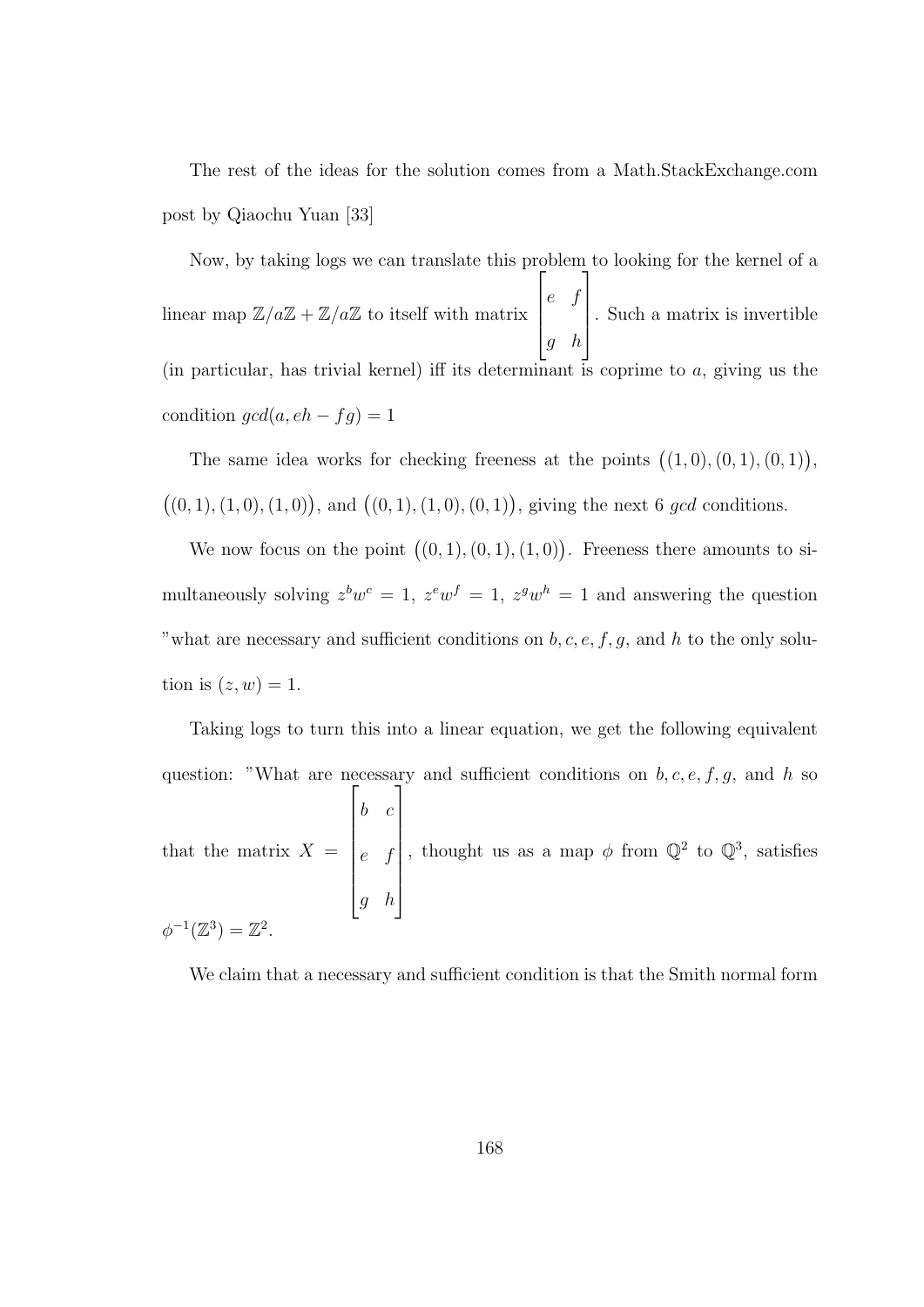of the matrix be  $\sqrt{ }$  $\begin{array}{c} \begin{array}{c} \begin{array}{c} \end{array} \\ \begin{array}{c} \end{array} \end{array} \end{array}$ 1 0 0 1 0 0 1  $\begin{array}{c} \hline \end{array}$ . This is because if  $A \in Gl_2(\mathbb{Z})$  and  $B \in Gl_3(\mathbb{Z})$ , then we have that  $(B\phi A)^{-1}(\mathbb{Z}^3) = \mathbb{Z}^2$  iff  $\phi^{-1}(\mathbb{Z}^3) = \mathbb{Z}^2$ , which is clear precisely because A and B are  $\mathbb Z$  invertible. By using such an A and B, we can convert X to its Smith normal form: a diagonal matrix so that  $a_{11}|a_{22}|a_{33}$ . Further, it is known, that the entry  $a_{ii}$  is equal to the gcd of all the determinants of all the  $i \times i$  minors. Since we already know  $gcd(f, h) = 1$ , this implies the gcd of all 1 x 1 minors is 1. The  $a_{22}$ entry of the Smith normal form is 1 iff the gcd of all the 2 x 2 sub determinants is 1, giving us our penultimate condition.

Finally, freeness at the point  $((0,1),(0,1),(0,1))$  works just as in the previous paragraph.

To begin computing cohomology, we convert this action into a biquotient action. It is easy to verify that the following biquotient action is orbit equivalent to the general one we've been using: map  $(z, w)$  to

$$
(\text{diag}(z^{a+b}w^c, 1), \text{diag}(z^ew^{d+f}, 1), \text{diag}(z^{g+i}w^{h+j})),
$$
  

$$
(\text{diag}(z^bw^c, z^a), \text{diag}(z^ew^f, w^d), \text{diag}(z^iw^j, z^gw^h))
$$

Further, this map from  $T^2$  to  $(S^3)^2$  is injective since  $w^f = w^h = 1$  implies  $w = 1$ and  $z^b = z^i = 1$  implies  $z = 1$ . More so, the image only trivially intersects  $\Delta Z(S^3)$ , so the action is free iff it's effectively free. It follows that we can use this description to compute.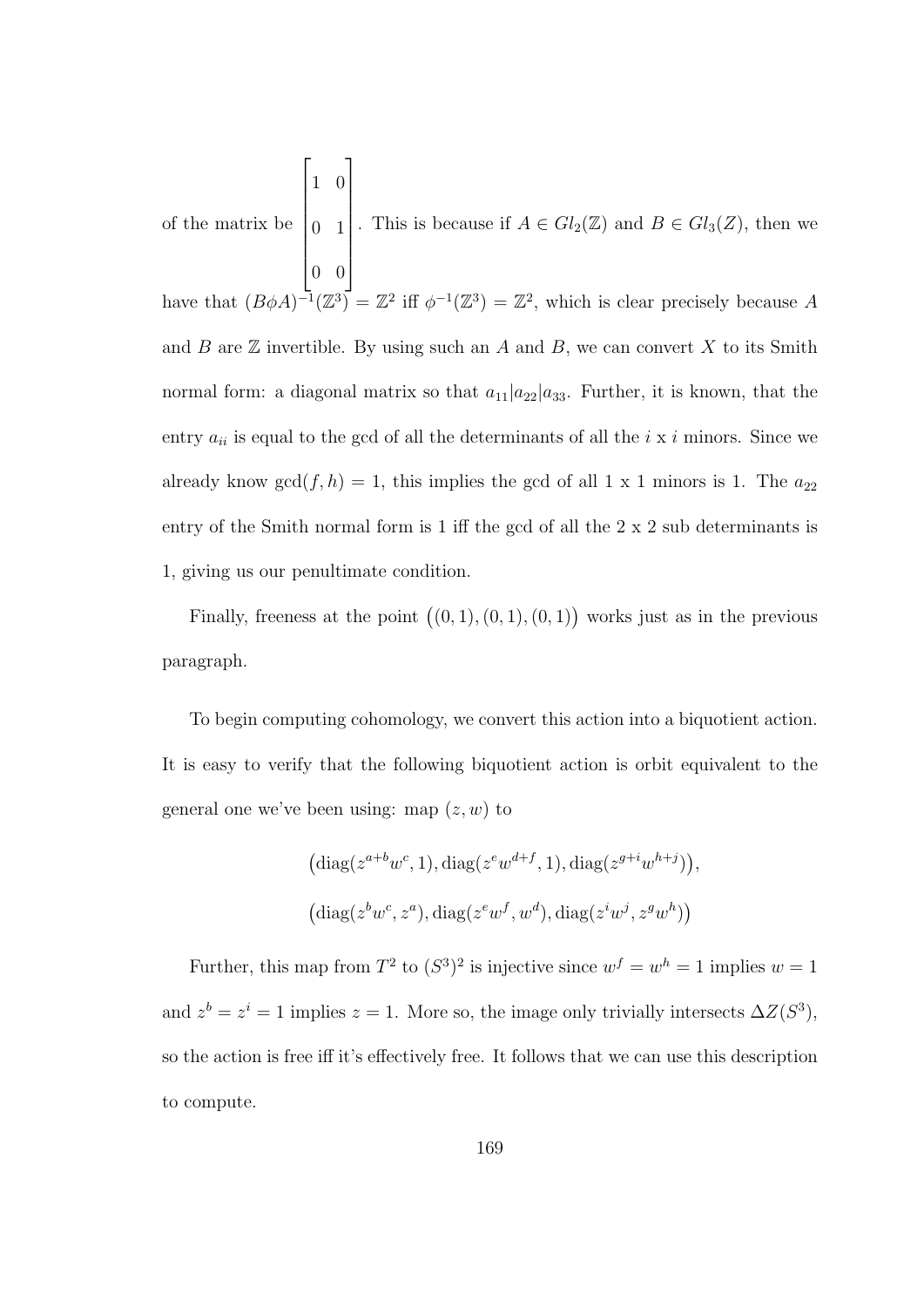If  $s_1, s_2$ , and  $s_3$  are the generators for  $H^3$  of each of the spheres, and if z and w are generators for  $H^2(BT^2)H^2(\mathbb{C}P^{\infty}\times \mathbb{C}P^{\infty})$  then, in the spectral sequence we have  $ds_1 = abz^2 + aczw$ ,  $ds_2 = dezw + dfw^2$  and  $ds_3 = igz^2 + (ih + jg)zw + jhw^2$ which, altogether give the differential map  $d_e : \mathbb{Z}^3 = \langle s_i \rangle \to \mathbb{Z}^3 = \langle z^2, w^2, zw \rangle$  which can be given in a matrix form as

$$
\begin{bmatrix} ab & 0 & ig \\ ac & de & ih + jg \\ 0 & df & jh \end{bmatrix}
$$

We now compute the Smith normal form of the matrix. The  $a_1$ 1 block of the Smith normal form is the  $qcd$  of all the elements. If a prime  $p$  divides every element, then it divides a or b. Assume initially it divides a. Since the prime divides de and  $gcd(a, d) = 1$ , we must have p|e and likewise p|f. It follows that p|gcd(a, ej - if), a contradiction. So, we conclude that at the beginning  $p|b$ . But then p cannot divide  $gi$ , giving a contradiction. Hence, no prime divides every element, so the  $gcd$  of all the elements is 1.

The  $a_2$ 2 block is the *gcd* of all the determinants of the 2 x 2 minors. We claim this is also 1.  $\sqrt{ }$ 1

For, if  $p|det($  $\Bigg\}$ ab 0  $0 \quad df$  $\overline{\phantom{a}}$  $) = abdf$ , then it divides a or b or d or e. By symmetry in

z and w, the case where  $p|a$  is the same as the case where  $p|d$  and likewise the case of  $p|b$  is the same as  $p|f$ .

Assume initially that  $p|a$ . Since  $p|igdf$ , we must have  $p|f$ . Since  $p|igde$ , we must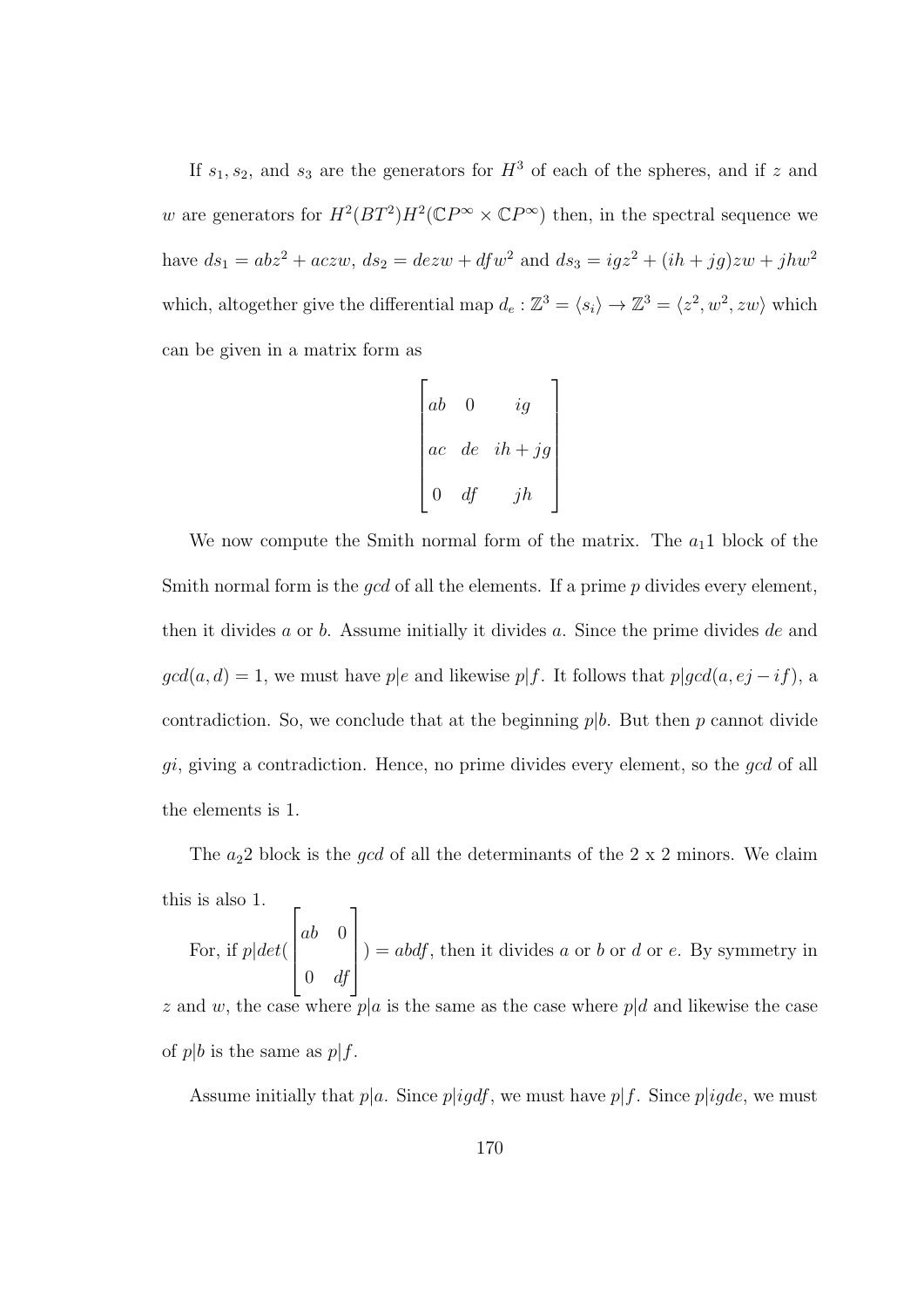have  $p|e$ , so  $p|gcd(a, eh-gf)$ , a contradiction. Next, assume p does not divide a and that p|b. Then p|igac implies p|c. Since p|igdf, we have p|f. Since p|jhde, we have p|e. Putting this altogether shows  $p|gcd(bf-ec, bh-gc, eh-fg)$ , a contradiction.

Hence, no primes simultaneously divide all  $2 \times 2$  determinants, so  $a_22$  in the normal form is 1.

The term  $a_33$  is the determinant of the 3 x 3 matrix, which turns out to be  $k = ad(bejh - bfih - bfjg +cfig)$ . Thus, we see that if this determinant is nonzero, then  $d_3$  is injective, so we have  $H^2(G/\hspace{-0.1cm}/ U) = \mathbb{Z} \times \mathbb{Z} \times \mathbb{Z}/k\mathbb{Z}$  and  $H^3(G/\hspace{-0.1cm}/ U) = 0$ . If  $k = 0$ , then  $H^2(G \text{/} U) = \mathbb{Z} \times \mathbb{Z}$  and  $H^3 - 0$ .  $\Box$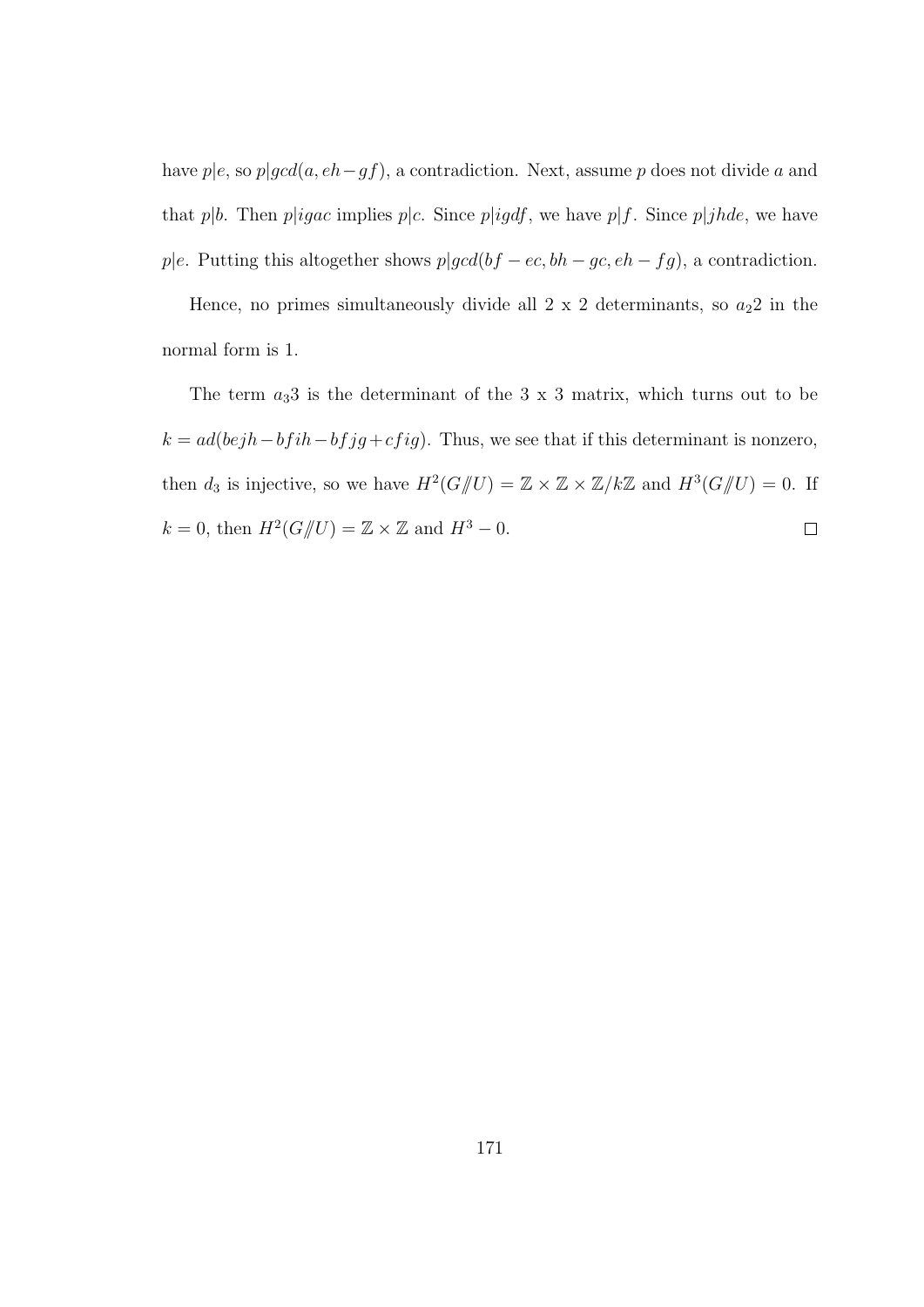## Chapter 6

## Almost positive curvature on  $Sp(3)/Sp(1) \times Sp(1)$

## 6.1 Curvature on Biquotients

There are two main ingredients for obtaining curvature results on biquotients: iterated Cheeger deformations and Wilking's doubling trick. The relevant information for Cheeger deformations can be found in Eschenburg's Habilitation [9] (in German), or see [19] for a good description in English. We recall it in order to establish notation.

Given a compact Lie group G and a subgroup  $U \subseteq G \times G$ , there is a natural action of U on G given by  $(u_1, u_2) * g = u_1 g u_2^{-1}$ . The action is effectively free iff whenever  $u_1$  and  $u_2$  are conjugate, we have  $u_1 = u_2 \in Z(g)$ . When the action is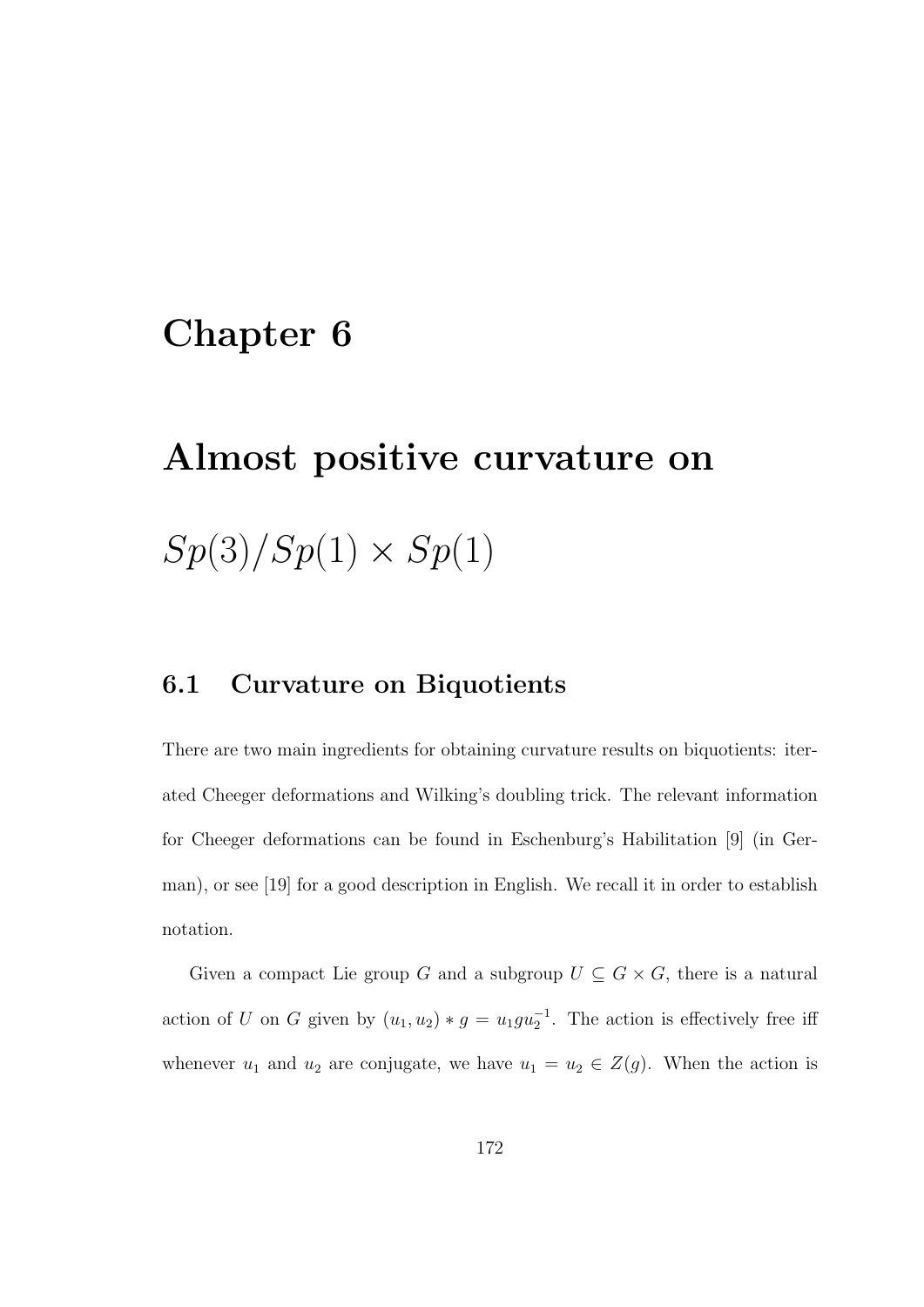effectively free, the orbit space  $G/U$  naturally has the structure of a manifold such that  $\pi: G \to G/\!\!/ U$  is a submersion. The orbit space is called a biquotient.

By equipping  $G$  with a biinvariant metric, we see that  $U$  acts by isometries, inducing a Riemannian metric on  $G/U$  with  $\pi$  a Riemannian submersion. Hence, by the O'Neill formulas [22], every biquotient has a metric of nonnegative sectional curvature.

Now, consider a subgroup  $K \subseteq G$ . Equip G with left invariant, right K invariant metric of nonnegative sectional curvature, denoted  $g_0$  (so the metric, when restricted to K is biinvariant). Let  $\mathfrak{k} = Lie(K)$  and  $\mathfrak{g} = Lie(G)$  be the corresponding Lie algebras and suppose  $\mathfrak{g} = \mathfrak{k} \oplus \mathfrak{p}$  is an orthogonal splitting with respect to  $g_0$ .

We get a submersion  $(G, g_0) \times (K, tg_0 |) K \to G$  given by  $(g, k) \to g k^{-1}$ , which induces a new left invariant metric on  $G$ , called the Cheeger deformation of  $g_0$  in the direction of K, denoted  $q_1$ . Again, by the O'Neill formulae, this new metric also has nonnegative sectional curvature. Since G acts by isometries on the left on  $G \times K$ , we get an induced isometric G action on the quotient G which is easily seen to be transitive. Hence,  $g_1$  is left invariant. By the same reasoning, K still acts by isometries on the right, so  $g_1$  is still right K invariant. Note however that if, say,  $g_0$ were biinvariant (i.e., right G invariant), then there is no reason to expect  $g_1$  to be right G invariant.

We wish to understand the Riemannian submersion  $\pi : G \times K \to G$ . Since the metric  $g_1$  is left invariant, we can reduce this to understanding the Rieman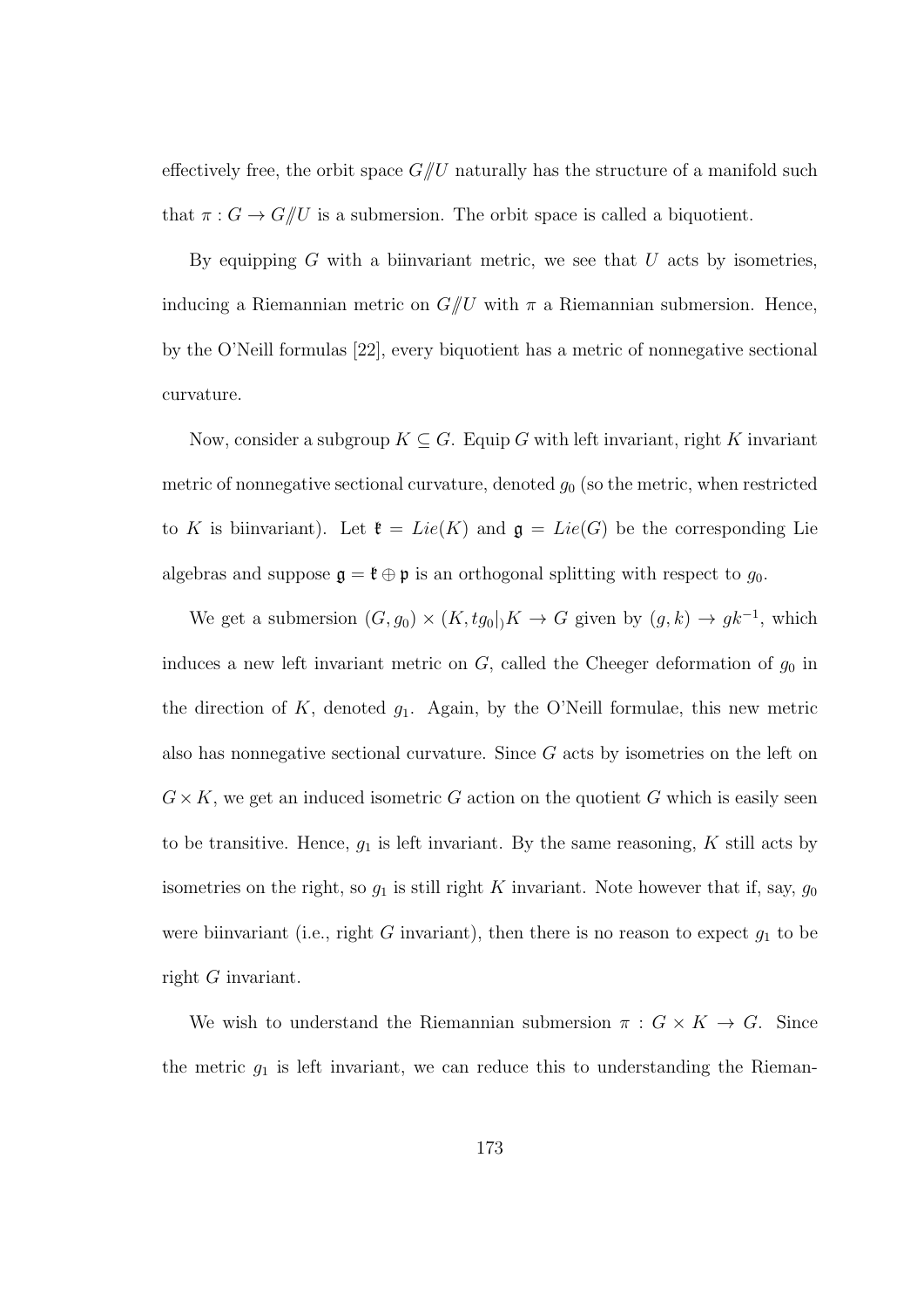nian submersion at  $(e, e)$ . First note that by linearity, for  $(X, Y) \in \mathfrak{g} \oplus \mathfrak{k}$ , that  $d\pi_{(e,e)}(X,Y) = X - Y$ . It follows that the vertical space at  $(e,e)$  consists of all vectors of the form  $(X_{\mathfrak{k}}, X_{\mathfrak{k}})$ .

Hence, the horizontal space (with respect to  $g_0 + tg_{0|K}$ ) consists of all vectors of the form  $(X_{\mathfrak{k}}, -\frac{1}{t}X_{\mathfrak{k}})$ .

For  $X \in \mathfrak{g}$ , we write  $X = X_{\mathfrak{k}} + X_{\mathfrak{p}}$  for the  $\mathfrak{k}$  and  $\mathfrak{p}$  components. Then, we can describe  $g_1(X,Y) = g_0(X_{\mathfrak{k}},Y_{\mathfrak{k}})) + \frac{t}{1+t} g_0(X_{\mathfrak{p}},Y_{\mathfrak{p}})$ . If  $\Phi$  is the metric tensor relating  $g_1$  and  $g_2$ , i.e.  $g_0(\phi \cdot, \cdot) = g_1$ , then we have  $\phi(X) = X_p + \frac{t}{1+t}X_t$  which is clearly invertible with  $\phi^{-1}(X) = X_{\mathfrak{p}} + \frac{1+t}{t}X_{\mathfrak{k}}$ .

We want to understand when a plane in  $(G, g_1)$  has 0 sectional curvature. An easy necessary condition is that a horizontal lift of the plane to  $G \times K$  must have 0 sectional curvature. If the plane  $\sigma = \text{span}\{\phi^{-1}X, \phi^{-1}Y\}$ , then it's easy to check that the horizontal lift of  $\sigma$  is  $\tilde{\sigma} = \text{span}\{(X, -\frac{1}{t}X_t), (Y, -\frac{1}{t}X_t)\}$  $\frac{1}{t}Y_{\mathfrak{k}})\}.$ 

Hence, we see that if  $\sec_{g_1}(\text{span}\{\Phi^{-1}X,\Phi^{-1}Y\})=0$ , then we must have both  $\sec_{g_0}(\text{span}\{X,Y\})=0$  and  $[X_{\mathfrak{k}},Y_{\mathfrak{k}}]=0$ . Since we have extra conditions, we expect to have fewer 0 curvature planes. However, we also potentially make the isometry group smaller. For example,  $g_1$  typically only allows right multiplication by elements in K as isometries, while if  $g_0$  is biinvariant, then right multiplication by any element of  $G$  is an isometry.

Further, this condition is also sufficient as shown by Tapp [28]. Thus, we see that  $\sec_{g_1}(\Phi^{-1}X, \Phi^{-1}Y)$  iff  $\sec_{g_0}(X, Y) = [X_{\mathfrak{k}}, Y_{\mathfrak{k}}] = 0.$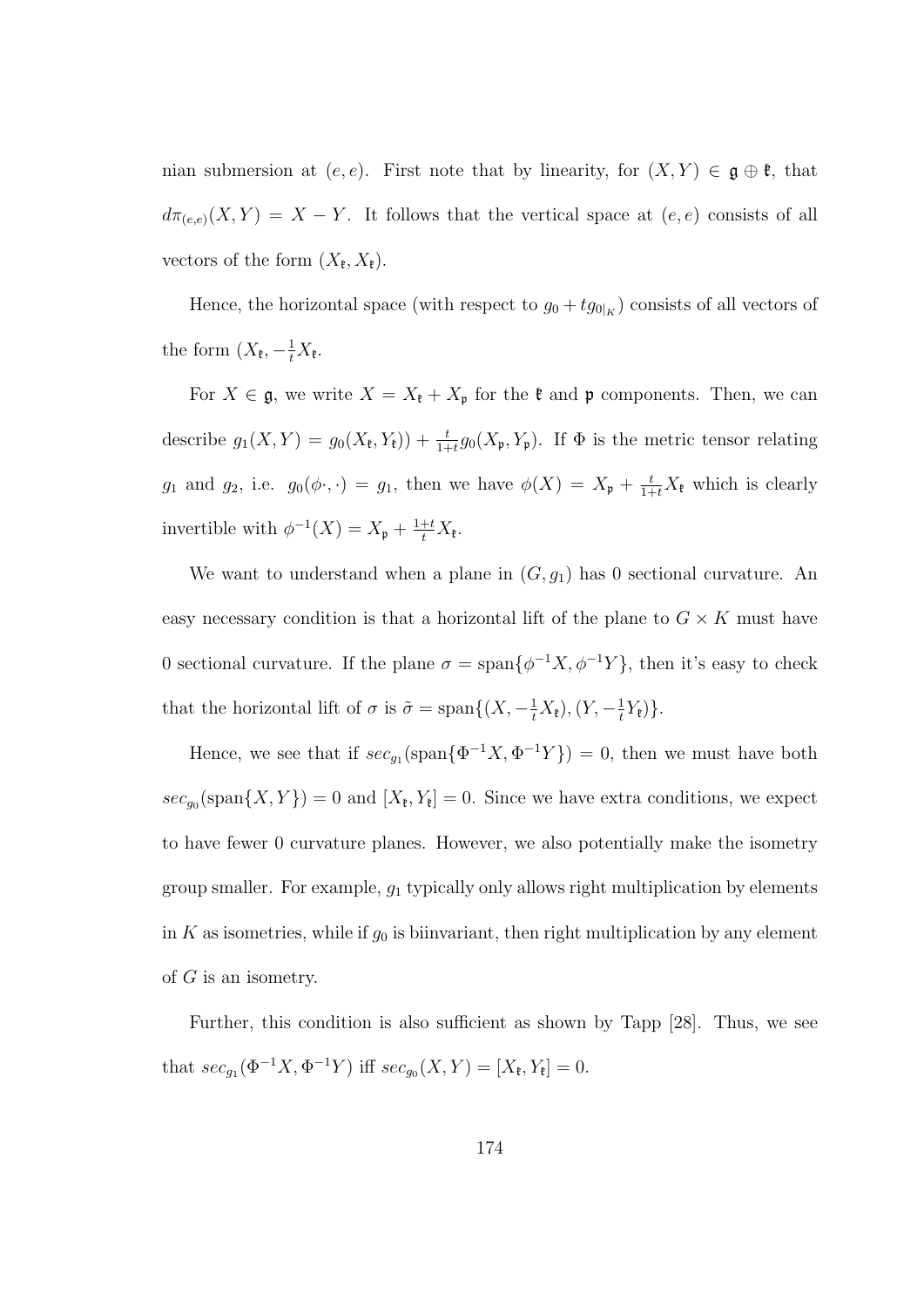If  $g_0$  is a biinvariant metric, then we see that  $\sec_{g_1}(\Phi^{-1}X, \Phi^{-1}Y) = 0$  iff  $[X, Y] =$  $[X_{\mathfrak{k}}, Y_{\mathfrak{k}}] = 0$ . If  $(G, K)$  is a symmetric pair, this simplifies.

Lemma 6.1.1.  $sec_{g_1}(\Phi^{-1}X, \Phi^{-1}Y) = 0$  iff  $sec_{g_1}(X, Y) = 0$ .

*Proof.* Assume  $\sec_{g_1}(\Phi^{-1}X, \Phi^{-1}Y) = 0$ . Then we know  $[X_{\mathfrak{k}}, Y_{\mathfrak{k}}] = [X, Y] = 0$ . Expanding the second equality gives  $[X_{\mathfrak{p}}, Y_{\mathfrak{p}}] + [X_{\mathfrak{k}}, Y_{\mathfrak{p}}] + [X_{\mathfrak{p}}, Y_{\mathfrak{k}}] = 0$ . Since  $(G, K)$ is a symmetric pair, we know  $[\mathfrak{p}, \mathfrak{p}] \subseteq \mathfrak{k}$ . Since  $[\mathfrak{k}, \mathfrak{p}] \subseteq \mathfrak{p}$  always, it follows that  $[X_{\mathfrak{p}}, Y_{\mathfrak{p}}] = [X_{\mathfrak{k}}, Y_{\mathfrak{p}}] + [X_{\mathfrak{p}}, Y_{\mathfrak{k}}] = 0.$ 

We now apply this knowledge to understanding  $\sec_{g_1}(X, Y)$  by writing  $X =$  $\Phi^{-1}\Phi X$  and  $Y = \Phi^{-1}\Phi Y$ . We know this is 0 iff  $[\Phi X, \Phi Y] = [(\Phi X)_{\mathfrak{k}}, (\Phi Y)_{\mathfrak{k}}] = 0$ . Since  $(\Phi X)_\mathfrak{k} = \frac{t}{1+t} X_\mathfrak{k}$ , we see the second equation is satisfied since we already know  $[X_{\mathfrak{k}}, Y_{\mathfrak{k}}] = 0$ . For the first we expand it,  $[\Phi X, \Phi Y] = \frac{t^2}{(1+t)^2}$  $\frac{t^2}{(1+t)^2}[X_{\mathfrak{k}},Y_{\mathfrak{k}}] + \frac{t}{1+t}([X_{\mathfrak{k}},Y_{\mathfrak{p}}] +$  $[X_{\mathfrak{p}}, Y_{\mathfrak{p}}] + [X_{\mathfrak{p}}, Y_{\mathfrak{p}}]$ . However, in the previous paragraph we showed that the coefficients of powers of  $\frac{t}{1+t}$  t are 0, so the whole thing is 0 as desired.

The reverse argument is analogous.

 $\Box$ 

If one has a chain of subgroups  $\{e\} = K_{n+1} \subseteq K_n \subseteq \ldots \subseteq K_1 \subseteq K_0 = G$ , then one can iterate this process by deforming in the direction of the largest subgroup, then second largest, etc, to obtain metrics  $g_1, g_2, ..., g_n$  with corresponding parameters  $t_1, t_2, ..., t_n$ . In the special case where each  $(K_i, K_{i-1})$  is a symmetric pair, we obtain inductively:

**Lemma 6.1.2.**  $sec_{g_n}(X, Y) = 0$  iff  $[X_{\mathfrak{k}_i}, Y_{\mathfrak{k}_i}] = 0$  for every i from 0 to n.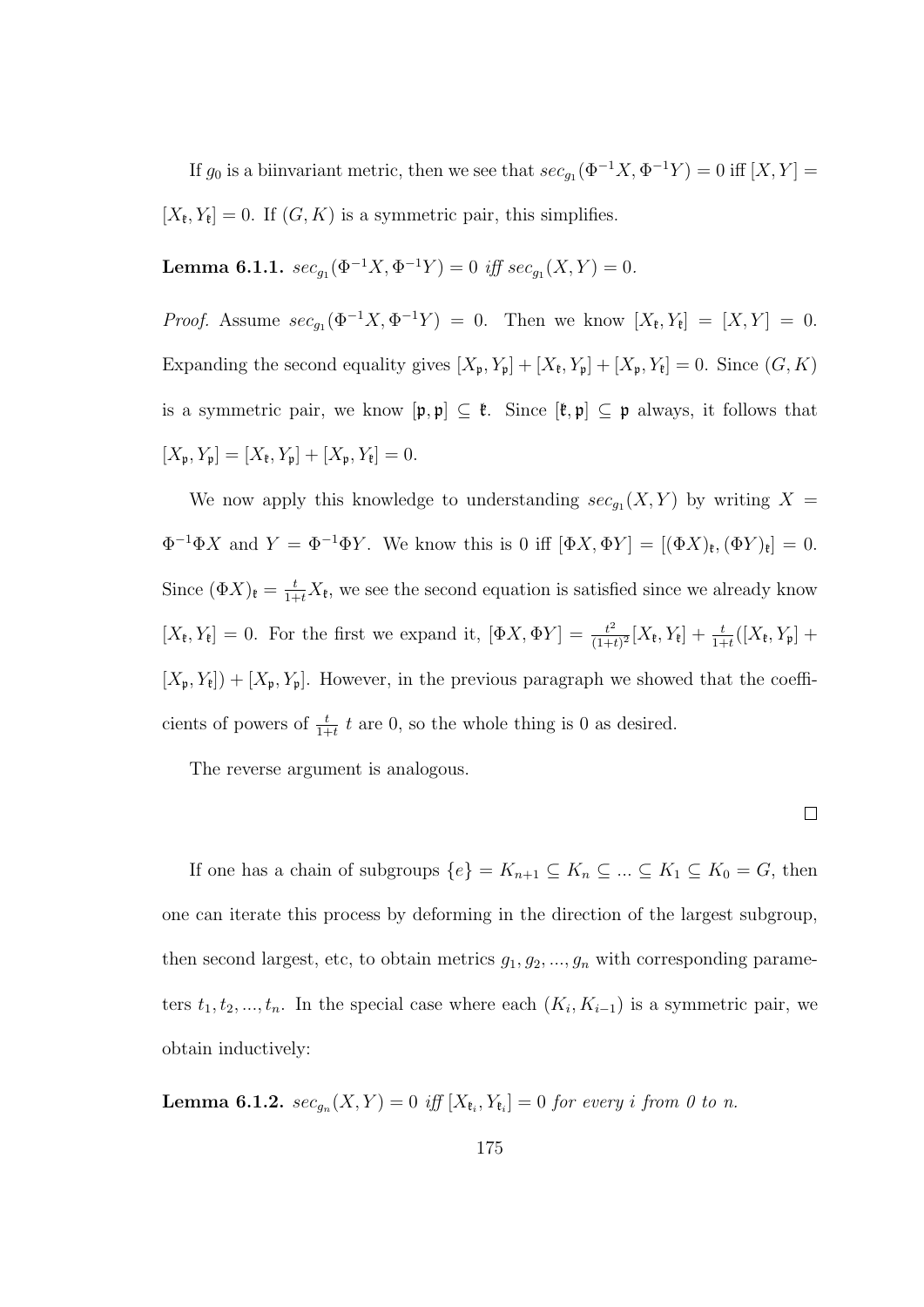If  $\mathfrak{p}_i$  is defined by  $\mathfrak{p}_i \oplus \mathfrak{k}_i = \mathfrak{k}_{i-1}$  (orthogonal with respect to a biinvariant metric), then since  $(K_i, K_{i-1})$  is a symmetric pair, we must also have  $[X_{\mathfrak{p}_i}, Y_{\mathfrak{p}_i}] = 0$  for all i.

We now describe Wilking's doubling trick. Any biquotient  $G/U$  is naturally diffeomorphic to  $\Delta G \backslash G \times G/U$ . However, the natural class of metrics in the right hand description is larger: we are free to choose any left invariant nonnegatively curved metric on each  $G$  factor, subject only to the constraint that  $U$  act by isometries.

Suppose  $g_l$  and  $g_r$  are two metrics as above with U acting by isometries and let g denote the induced metric on  $G/U$ . We wish to understand when a 2-plane  $\sigma$ in  $G/U$  has 0 sectional curvature. By O'Neill's formula, the horizontal lift  $\tilde{\sigma}$  of  $\sigma$ must have 0 sectional curvature. We want to determine when a plane is horizontal with respect to  $g_l + g_r$ . Let  $\Phi_l$  and  $\Phi_r$  denote the metric tensors relating  $g_l$  and  $g_r$ to a biinvariant metric  $q_0$ .

It's clear that every orbit of the  $\Delta G \times U$  action passes through a point of the form  $(g, 1)$  so it's enough to determine what it means to be horizontal at points like this. The vertical subspace  $V_g$  at  $(g, e) \in G \times G$ , translated to  $(e, e)$  using left translation, is  $\{(Ad_{g^{-1}}X) - U_1, X - U_2 | X \in \mathfrak{g} \text{ and } (U_1, U_2) \in \mathfrak{u} = Lie(U)\}.$ 

Thus, the horizontal space  $H_g$ , again left translated to  $(e, e)$ , is therefore  $H_g =$  $\{(\Phi_l^{-1}(-Ad_{g^{-1}}X), \Phi_2^{-1}X) | g_0(X, Ad_gU_1 - U_2) = 0 \text{ for all } (U_1, U_2) \in \mathfrak{u}\}.$ 

From here, since  $g_l + g_r$  is a product metric of nonnegatively curved metrics, we see that a horizontal 0 curvature plane is spanned by

$$
(\Phi_l^{-1}(-Ad_{g^{-1}}X), \Phi_r^{-1}X)
$$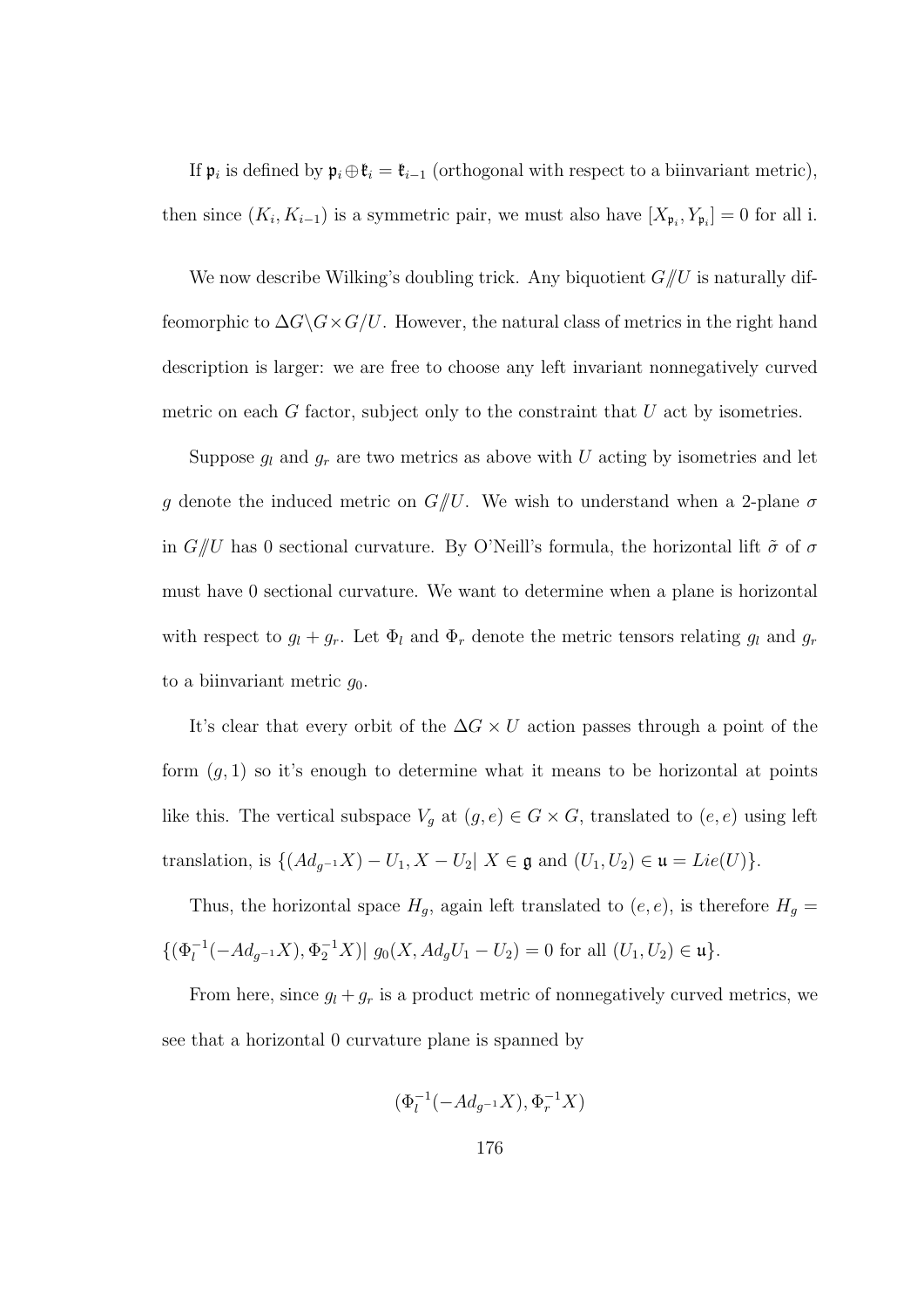and

$$
(\Phi_l^{-1}(-Ad_{g^{-1}}(Y)),\Phi_r^{-1}Y)
$$

with  $\sec_{g_l}(\Phi_l^{-1}(-Ad_{g^{-1}}X), \Phi_r^{-1}(-Ad_{g^{-1}}(Y))) = 0$  and  $\sec_{g_r}(\Phi_r^{-1}X, \Phi_r^{-1}Y) = 0$ .

Combining this into the form most useful to us, we have

Lemma 6.1.3. Suppose  $\{e\} = K_{n+1} \subseteq K_n \subseteq ... \subseteq K_1 \subseteq K_0 = G$  and  $\{e\} =$  $H_{m+1} \subseteq H_m \subseteq ... \subseteq H_1 \subseteq H_0 = G$  with both  $(K_i, K_{i-1})$  and  $(H_j, H_{j-1})$  symmetric pairs. Let  $g_l$  and  $g_r$  be the iterated Cheeger deformations of a biinvariant metric  $g_0$  corresponding to the  $K_i$  and  $H_j$  respectively. There is a plane of 0 curvature at  $\pi(g, e) \in G/\!\!/ U$  iff there exists  $X, Y \in \mathfrak{g}$  such that  $g_0(X, Ad_g(U_1) - U_2) =$  $g_0(Y,Ad_g(U_1)-U_2)=0$  for all  $(U_1,U_2)\in \mathfrak{u}$ , and we have  $[(Ad_{g^{-1}}X)_{\mathfrak{k}_i},(Ad_{g^{-1}}Y)_{\mathfrak{k}_i}]=$  $0$  and  $[X_{\mathfrak{h}_j}, Y_{\mathfrak{h}_j}] = 0$  for every i and j.

We remark that since  $Ad<sub>g</sub>$  is a Lie algebra isomorphism, the condition that  $[Ad_{g^{-1}}X, Ad_{g^{-1}}Y] = 0$  is equivalent to asking  $[X, Y] = 0$ .

## **6.2** Applying this to  $Sp(3)/Sp(1) \times Sp(1)$

In this section, we apply the techniques of the previous section to a specific example.

We use  $Sp(n)$  to denote the n x n quaternionic unitary matrices,  $Sp(n) = \{A \in$  $M_n(\mathbb{H})|$   $A\overline{A}^t = Id$ . The embedding of  $U = Sp(1) \times Sp(1)$  into  $G = Sp(3)$  is the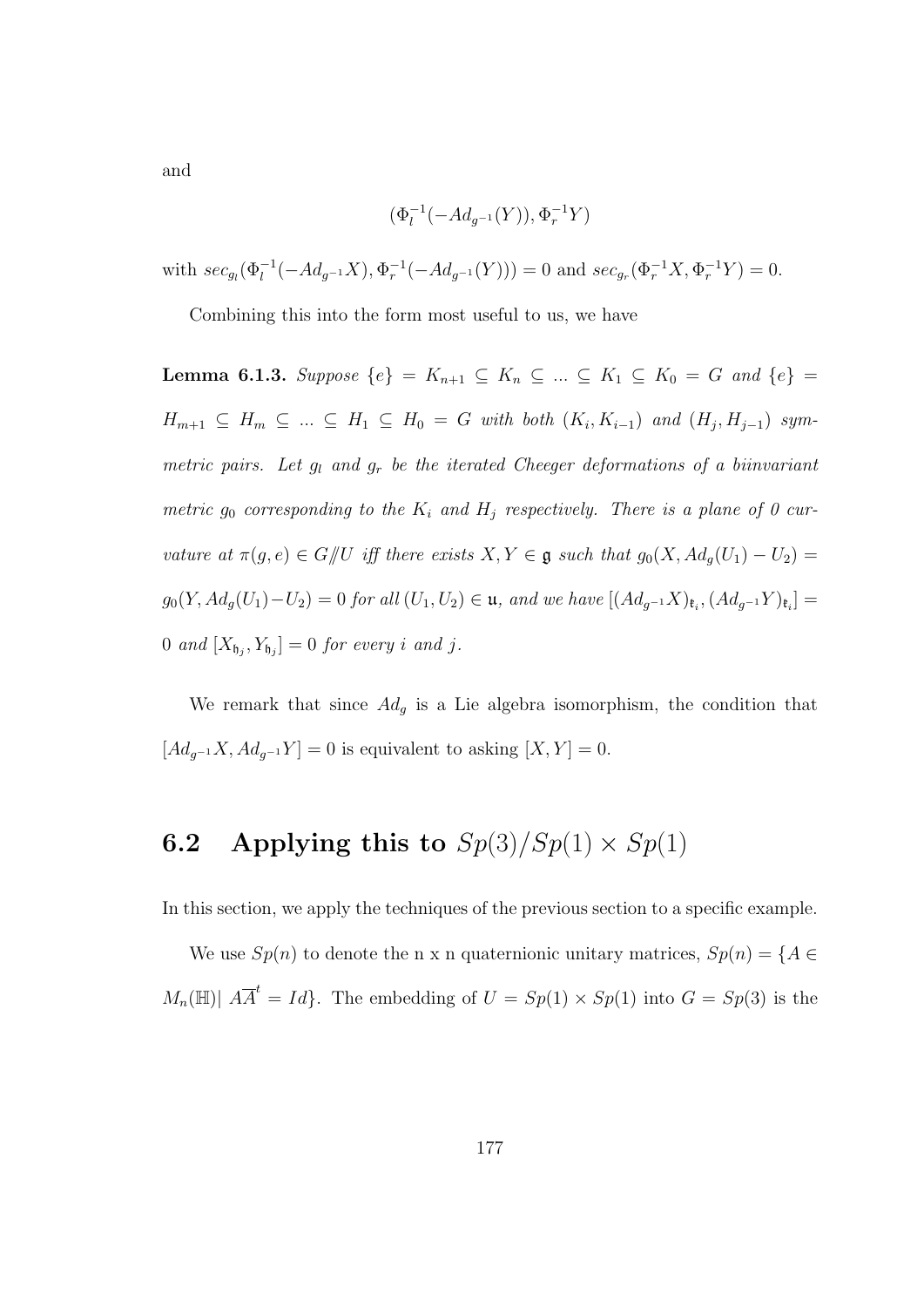standard block embedding sending  $(p, q) \in U$  to  $\overline{\phantom{a}}$ p 0 0 0 1 0  $\begin{array}{c} \hline \end{array}$ .

0 0 q Notice that  $U \subseteq Sp(1) \times Sp(1) \times Sp(1) \subseteq Sp(2) \times Sp(1) \subseteq G$ . Here, we're thinking of  $U \subseteq Sp(2) \times Sp(1)$  by embedding the first factor of U into  $Sp(2)$  via the block embedding and the second factor of  $U$  mapping surjectively onto  $Sp(1)$ .

 $\sqrt{ }$ 

1

Let  $g_0$  denote the biinvariant metric on  $Sp(3)$  and let  $g_l$  be the four times iterated Cheeger deformation corresponding to  $\Delta Sp(1) \subseteq \Delta Sp(1) \times Sp(1) \subseteq Sp(1) \times Sp(1) \times$  $Sp(1) \subseteq Sp(2) \times Sp(1) \subseteq Sp(3)$  and let  $g_r$  be the singly iterated Cheeger deformation corresponding to  $K = Sp(2) \times Sp(1) \subseteq G$ . We note that these are both deformations through symmetric pairs, so the final lemma of the previous section applies. Equip  $G/\!\!/ U$  with the submersion metric on  $\Delta G \setminus (G, g_i) \times (G, g_r)/e \times U$ . Finally, let  $\mathfrak{q}_i \oplus \mathfrak{h}_i =$  $\mathfrak{h}_{i-1}$  and  $\mathfrak{p} \oplus \mathfrak{k} = \mathfrak{g}.$ 

Next, suppose  $\pi((g^{-1}, e))$  has a 2-plane of 0 sectional curvature. By the last lemma of the previous section, we there must be an  $X$  and  $Y$  in  $\mathfrak g$  which are orthogonal to U and for which  $\sec_{g_l}(Ad_g X, Ad_g Y) = 0 = \sec_{g_r}(X, Y)$ .

We first wish to investigate what it means for  $\sec_{g_r}(X,Y) = 0$  for X and Y orthogonal to U.

**Lemma 6.2.1.** Suppose  $\sec_{g_r}(X, Y) = 0$  with X and Y orthogonal to U. Then we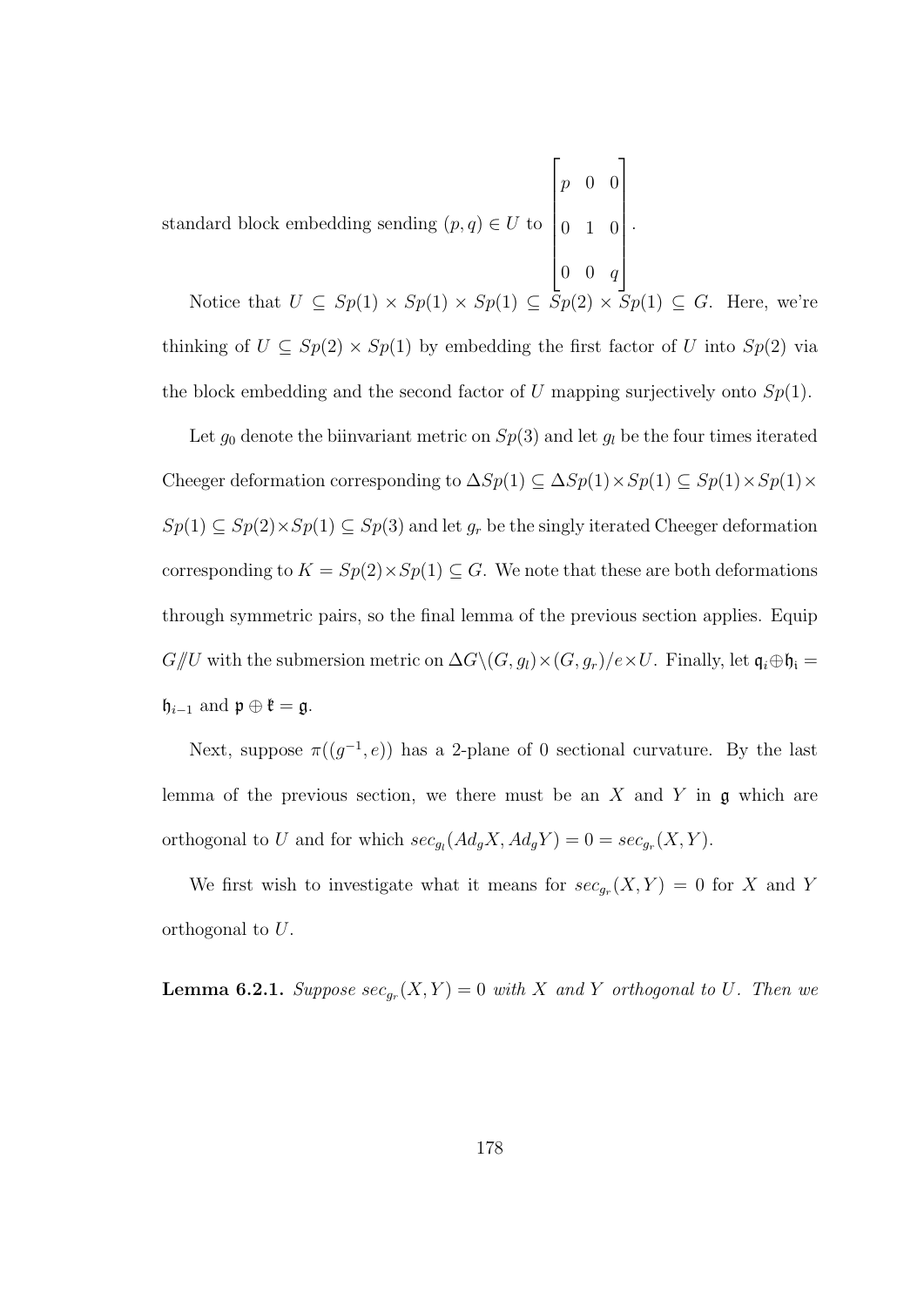may assume without loss of generality that

$$
X = \begin{bmatrix} 0 & 0 & 0 \\ 0 & x & 0 \\ 0 & 0 & 0 \end{bmatrix}
$$

$$
Y = \begin{bmatrix} 0 & 0 & y \\ 0 & 0 & 0 \\ -\overline{y} & 0 & 0 \end{bmatrix}
$$

and

with  $x \in Im\mathbb{H}$  and  $y \in \mathbb{H}$ .

*Proof.* Asking that X and Y be orthogonal to U is equivalent to asking that  $x_{11} =$  $x_{33} = y_{11} = y_{33} = 0$  (here,  $x_{ij}$  denote entries of the matrix  $X \in \mathfrak{sp}(3)$ ).

We know that  $\operatorname{sec}_{g_r}(X,Y) = 0$  iff  $[X,Y] = 0$  and  $[X_{\mathfrak{k}},Y_{\mathfrak{k}}] = 0$ . Since  $(G,K)$  is a symmetric pair and  $G/K = \mathbb{H}P^2$  has positive sectional curvature, it follows that we may assume  $X_{\mathfrak{p}} = 0$ , so that  $X = X_{\mathfrak{k}} = X_{\mathfrak{sp}(2)}$ . Since  $Sp(2)/Sp(1)$  has positive sectional curvature, we see that  $[X_{\mathfrak{k}}, Y_{\mathfrak{k}}] = 0$  iff  $X_{\mathfrak{k}}$  and  $Y_{\mathfrak{k}}$  are dependent. Hence, we may assume without loss of generality that  $Y_{\ell} = 0$ .

At this point, we've shown that  $X$  has the form

$$
X = \begin{bmatrix} 0 & a & 0 \\ -\overline{a} & b & 0 \\ 0 & 0 & 0 \end{bmatrix}
$$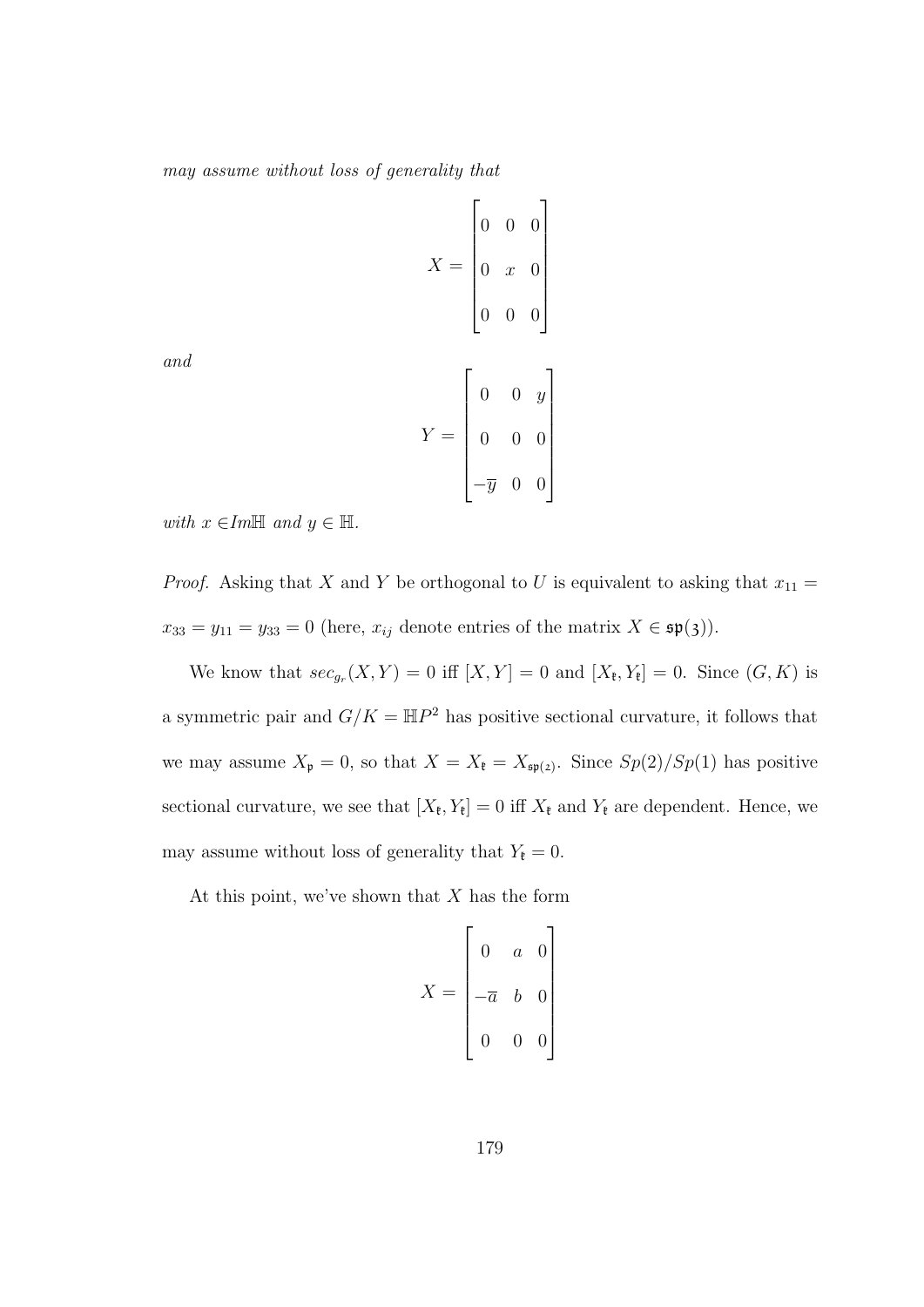with  $a$  any quaternion and  $b$  purely imaginary. Likewise  $Y$  has the form

$$
Y = \begin{bmatrix} 0 & 0 & c \\ 0 & 0 & d \\ -\overline{c} & -\overline{d} & 0 \end{bmatrix}
$$

with c and d arbitrary quaternions.

The condition  $[X, Y] = 0$  tells us that both  $ad = 0$  and  $-\overline{a}c + bd = 0$ . Assuming  $a \neq 0$ , we see that  $d = 0$  and hence that  $c = 0$ , i.e., that  $Y = 0$ . Hence, we may assume  $a = 0$ . Then we see that  $bd = 0$ , which implies  $d = 0$ . Thus, X and Y have the desired form.

 $\Box$ 

We now wish to obtain a general understanding of when  $\sec_{g_l}(Z, W) = 0$ .

**Lemma 6.2.2.** Suppose  $\sec_{g_l}(Z, W) = 0$ , then  $Z_{ij}$  must be proportional (over  $\mathbb{R}$ ) to  $W_{ij}$  for  $(i, j) = (1, 1), (1, 2), and (2, 2), (3, 3), and we must also have  $Z_{11} + Z_{22}$$ is proportional to  $W_{11} + W_{22}$  and that  $1/2(Z_{11} + Z_{22}) + Z_{33}$  must be proportional to  $1/2(W_{11} + W_{22}) + W_{33}.$ 

*Proof.* The statement for (1,2) follows from  $[X_{q_2}, Y_{q_2}] = 0$  since  $Sp(2)/Sp(1) \times$  $Sp(1) = S<sup>4</sup>$  which has positive sectional curvature. The statement for both  $(1,1)$ and  $(2, 2)$  follows from  $[X_{\mathfrak{h}_2}, Y_{\mathfrak{h}_2}] = 0$ , and likewise, the statement for  $(3, 3)$  follows. The statement for  $(1,1) + (2,2)$  and  $1/2(1,1) + (2,2)$  +  $(3,3)$  follows from the diagonal deformations.  $\Box$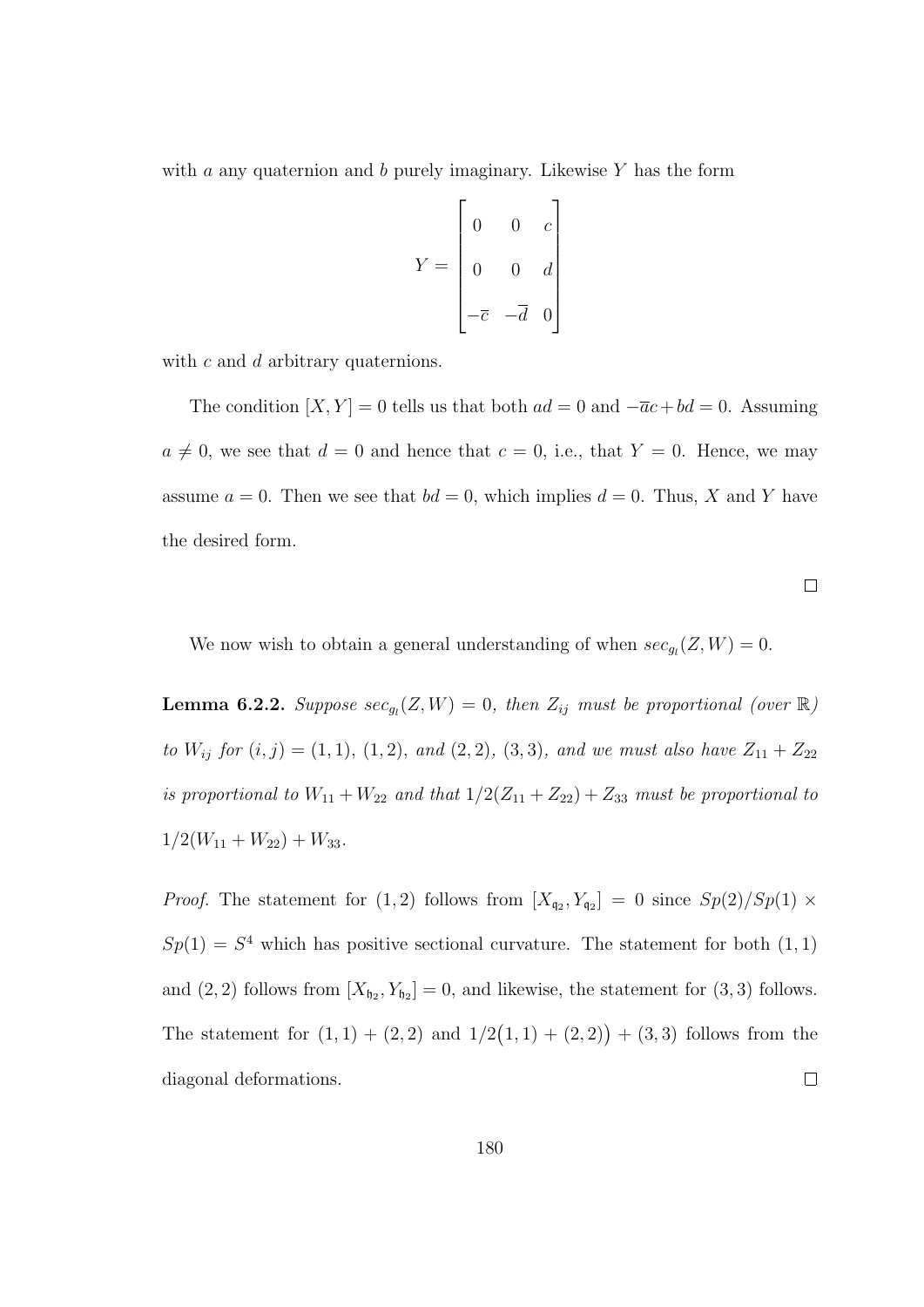Now, suppose  $g^{-1} = A = (a)_{ij} \in Sp(3)$ . Then we compute that

$$
Ad_{g^{-1}}X = \begin{bmatrix} a_{12}x\overline{a_{12}} & a_{12}x\overline{a_{22}} & * \\ * & a_{22}x\overline{a_{22}} & * \\ * & * & a_{32}x\overline{a_{32}} \end{bmatrix}
$$

and

$$
Ad_{g^{-1}}Y = \begin{bmatrix} 2Im(a_{11}y\overline{a_{13}}) & a_{11}y\overline{a_{23}} - a_{13}\overline{y} \overline{a_{21}} & * \\ * & 2Im(a_{21}y\overline{a_{23}}) & * \\ * & * & 2Im(a_{31}y\overline{a_{33}}) \end{bmatrix}
$$

where an asterisks indicates the computation is irrelevant for what follows.

We will think of each of the entries of these two matrices as functions of  $x$  and y respectively, parameterized by A. So, for example, the function  $X_{12}^A = X_{12}$ : Im $\mathbb{H} \to \mathbb{H}$  given by  $X_{12}(x) = a_{12}x\overline{a_{22}}$  the function  $Y_{11} : \mathbb{H} \to Im\mathbb{H}$  is given by  $Y_{11}(y) = 2Im(a_{11}y\overline{a_{13}})$ . If we think of each of these 8 maps as matrices written with basis an ordered subset of  $\{1, i, j, k\}$ , then it's clear that each entry is a polynomial is the coordinates of  $Sp(3)$ , thinking of each  $a_{ij}$  as a 4 tuple of real numbers.

We can translate the 0 curvature plane conditions into this language:

**Proposition 6.2.3.** If  $\pi(g,e)$  has 0 sectional curvature for  $g^{-1} = A$ , then there must exist and  $x \in Im\mathbb{H}$  and a  $y \in \mathbb{H}$  so that

1)  $X_{ij}(x)$  is proportional to  $Y_{ij}(y)$  for each pair  $(i, j) = (1, 2), (1, 1), (2, 2),$  or (3, 3) and

\n- \n
$$
Z(X_{11}(x) + X_{22}(x))
$$
\n*is proportional to*\n
$$
Y_1(1(y) + Y_2(2(y))
$$
\n*and*\n
$$
Y_2(1(y) + Y_{22}(y)) + Y_{33}(y)
$$
\n*is proportional to*\n
$$
Y_1(2(Y_{11}(y) + Y_{22}(y)) + Y_{33}(y)
$$
\n
\n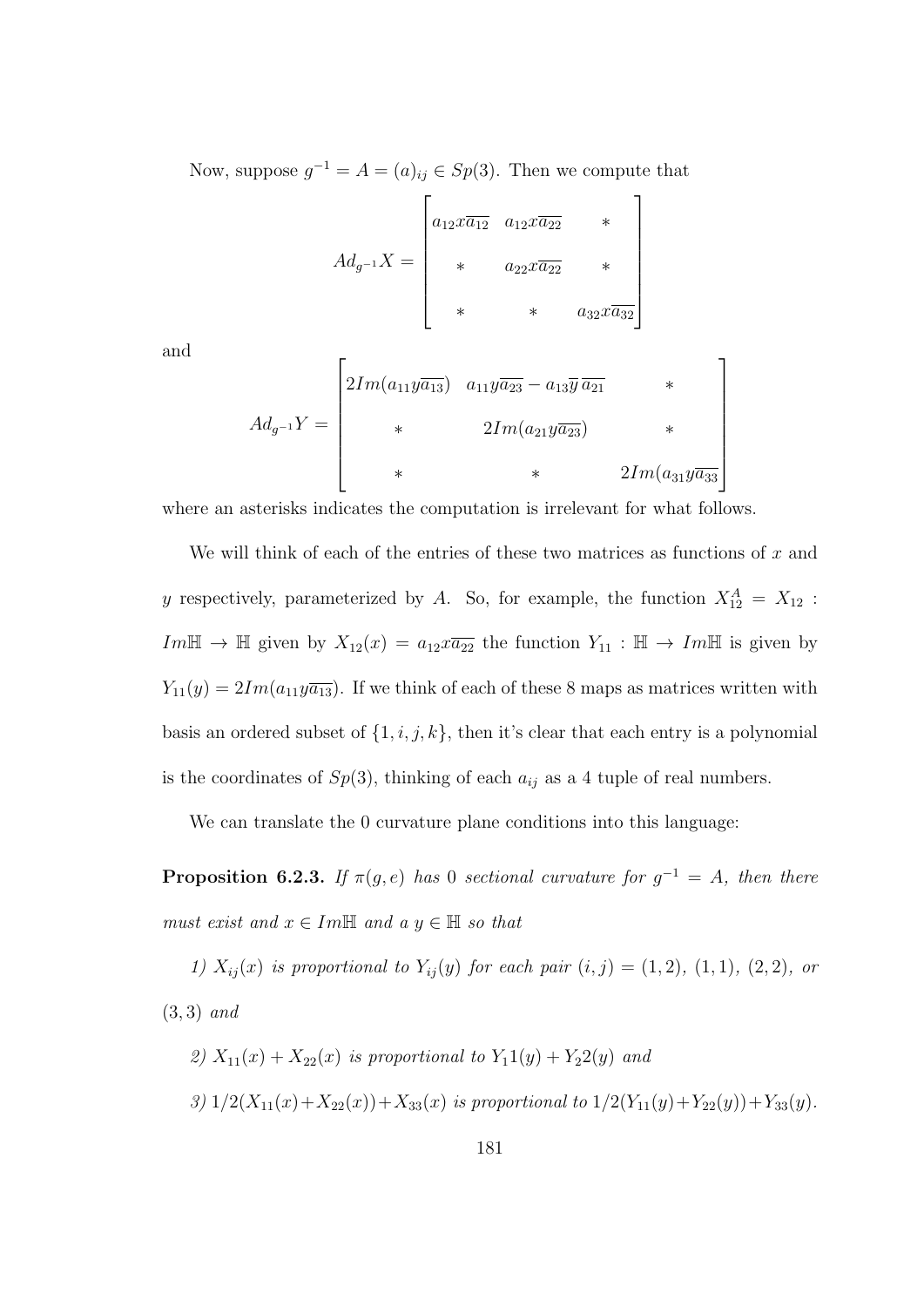We now want to recall some very basic algebraic geometry over  $\mathbb{R}$ . We have  $Sp(3) = \{A \in M_3(\mathbb{H}) | AA^* = Id\}$  where \* denotes the Hermitian transpose. Using the natural maps  $M_n(\mathbb{H}) \to M_{2n}(\mathbb{C}^2) \to M_{4n}(\mathbb{R})$ , we can view  $Sp(3)$  as a real algebraic variety of  $\mathbb{R}^N$  for some large N. Further,  $Sp(3)$  is irreducible (that is, it cannot be written as a nontrivial union of two Zariski closed sets) as it is smooth and connected.

**Proposition 6.2.4.** Suppose Z is an irreducible topological space and  $U \subseteq Z$  is nonempty and open. Then U is dense and irreducible

*Proof.* We first show U is dense. Notice that  $(Z-U)\cup \overline{U}=Z$ . Since Z is irreducible, one of these two sets must be Z. But  $Z - U = Z$  iff  $U = \emptyset$ , so we must have  $\overline{U} = Z$ , so that  $U$  is dense.

Now, assume we have two closed sets (in Z),  $F_1$  and  $F_2$  so that  $(F_1 \cap U) \cup (F_2 \cap$ U) = U, which implies  $U \subseteq F_1 \cup F_2$ . Taking closures, we find  $Z \subseteq F_1 \cup F_2$ , so that  $Z = F_1 \cup F_2$ . Since Z is irreducible, one of the two  $F_i$ , say  $F_1$ , is equal to Z. But then  $F_1 \cap U = U$  so U is irreducible as well.  $\Box$ 

NOTE: Irreducible is NOT the same as connected over R. For example, the zero set of  $xy - 1$  is two hyperbolas, but this subset is irreducible since the defining polynomial is irreducible.

I claim that the linear map  $Y_{12}^A$  generically an isomorphism from  $\mathbb H$  to itself. That is, if  $U_{12}$  denotes the subset of matrices A in  $Sp(3)$  for which  $Y_{12}^A$  is an isomorphism, then  $U_{12}$  is open and dense. This is clear because the map is not an isomorphism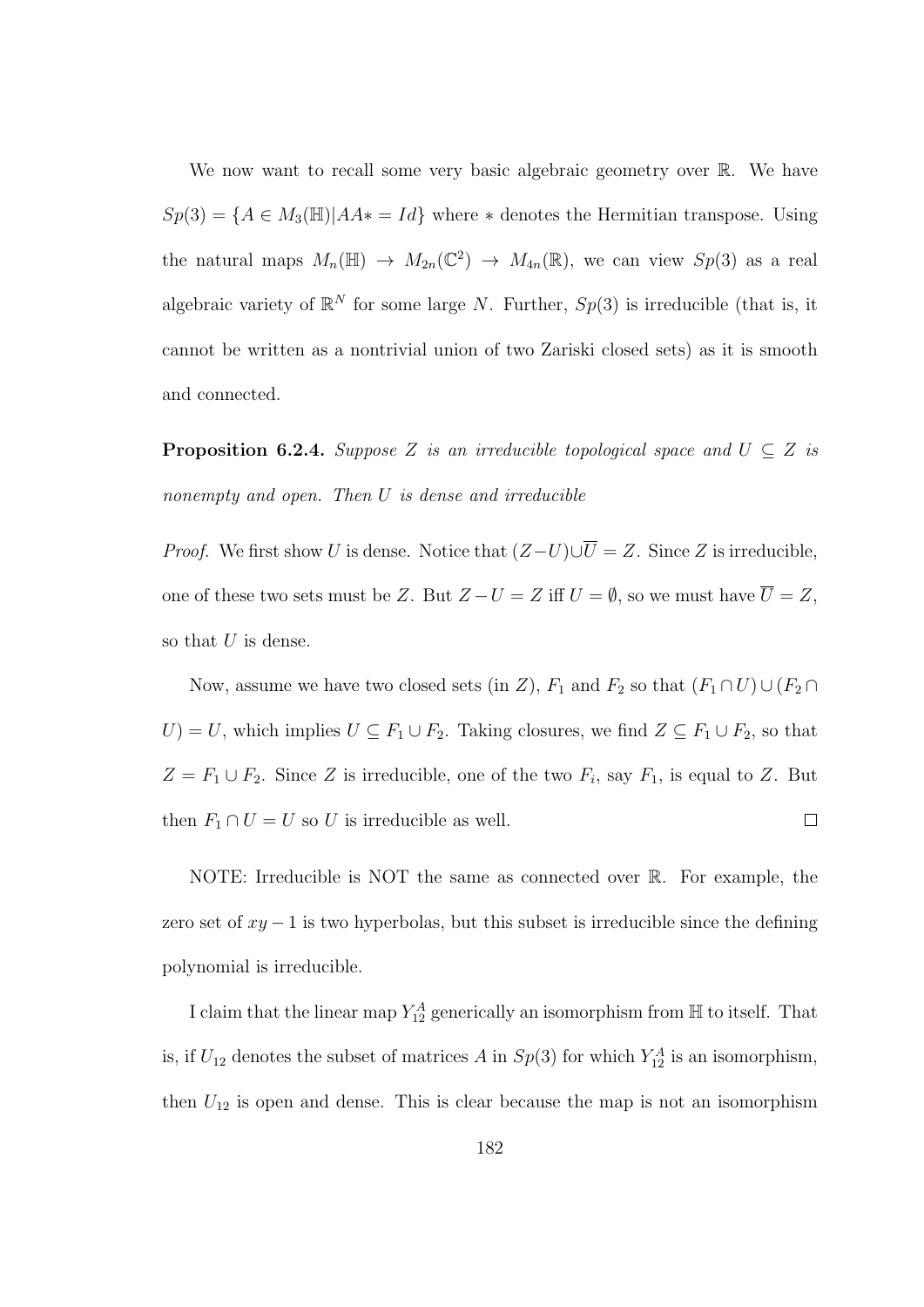iff it's determinant is zero, a polynomial condition in the entries  $a_{ij}$ . Hence,  $U_{12}^c$ is a closed set, and it's proper (as we'll see much later), so the complement is open (and nonempty) and thus dense. Likewise, we have that  $X_{ii}$  is generically an isomorphism for each *i* and that both  $X_{11} + X_{22}$  and  $1/2(X_{11} + X_{22}) + X_{33}$  are. Since the finite intersection of open dense sets is open and dense, there is an open dense set  $U \subseteq Sp(3)$  for which all of these are simultaneously isomorphisms.

Since linear transformations preserve "is proportional to", we have the following easy corollary of the previous proposition.

**Proposition 6.2.5.** If  $\pi(g,e)$  has 0 curvature planes and  $g^{-1} = A \in U$ , then there must be a nonzero  $x \in \mathbb{R}^3 = Im\mathbb{H}$  which is simultaneously an eigenvector for

$$
1) X_{ii}^{-1} Y_{ii} Y_{12}^{-1} X_{12} : Im\mathbb{H} \to Im\mathbb{H} \text{ for } i = 1, 2, 3,
$$
  
\n
$$
2) (X_{11} + X_{22})^{-1} (Y_1 1 + Y_2 2) Y_{12}^{-1} X_1 2 : Im\mathbb{H} \to Im\mathbb{H}
$$
  
\n
$$
3) (1/2(X_{11} + X_{22}) + X_{33})^{-1} (1/2(Y_{11} + Y_{22}) + Y_{33}) Y_{12}^{-1} X_{12} : Im\mathbb{H} \to Im\mathbb{H}.
$$

*Proof.* We begin with the fact that we know there must be a nonzero x and y so that  $X_{12}(x)$  is proportional to  $Y_{12}(y)$ . This is equivalent to asking that  $Y_{12}^{-1}X_11(x)$  be proportional to y. Since it's proportional to y, we know that  $Y_{ii}Y_{12}^{-1}X_{12}(x)$  must be proportional to  $X_{ii}(x)$ , but then this is equivalent to asking that  $X_{ii}^{-1}Y_{ii}Y_{12}^{-1}X_{12}(x)$ is proportional to  $x$ , which says exactly that  $x$  is an eigenvector for this composition for each  $i = 1, 2, 3$ . The proof for 2) and 3) are identical.  $\Box$ 

Using this, we define a map  $f = (f_1, f_2, f_3, f_4, f_5) : U \to M_3(\mathbb{R})^5$  which takes a point in U to each of the 5 linear maps (in the basis  $\{i, j, k\}$ ) in the previous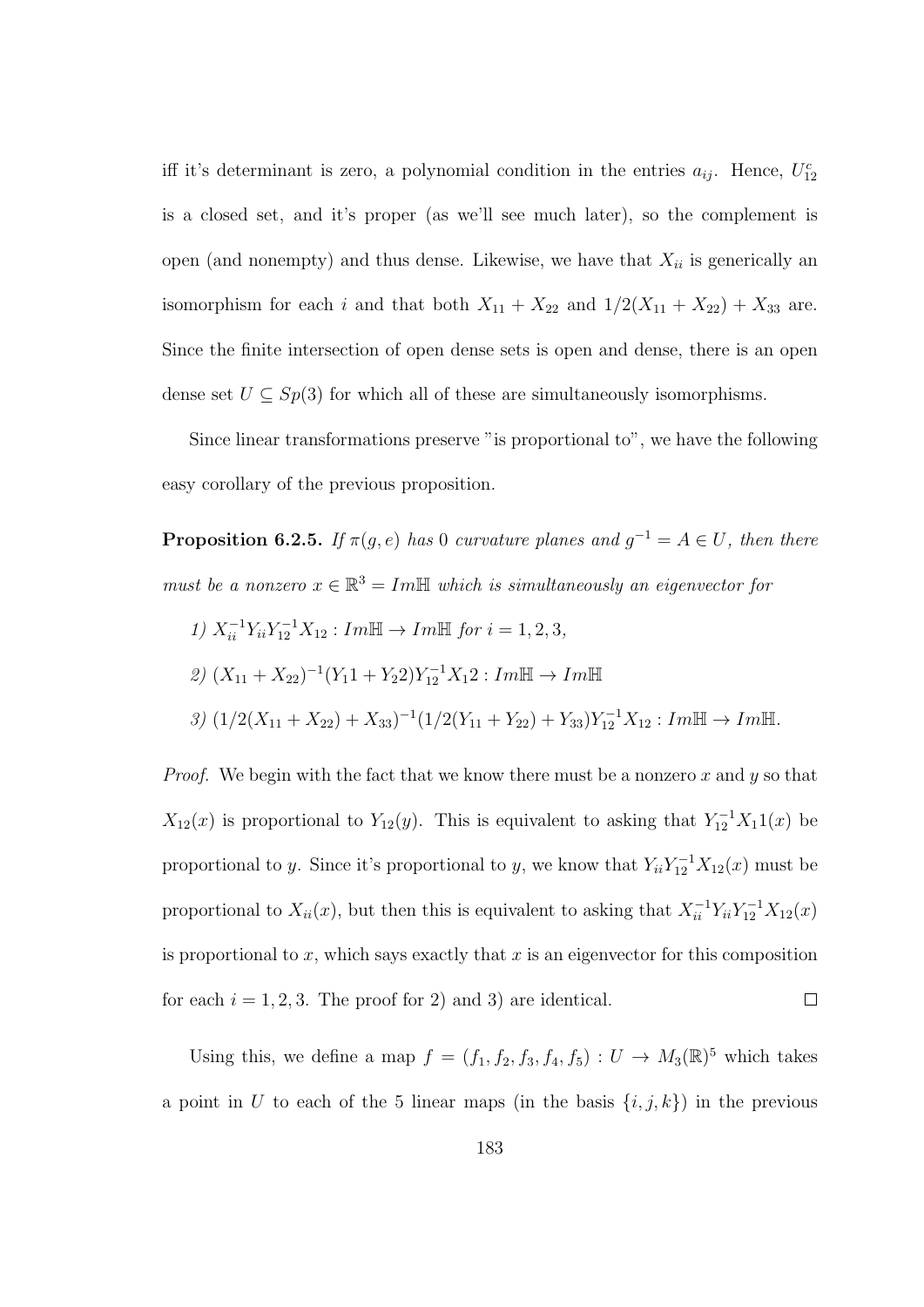proposition. It is clear that f is given by a polynomial in each entry of  $M_3(\mathbb{R})^5 =$  $\mathbb{R}^{45}$ . It follows that the image  $f(U)$  is an irreducible subset of  $\mathbb{R}^{45}$ , for if  $f(U)$  =  $F_1 \cup F_2$  with each  $F_i$  closed, then  $f^{-1}(F_1 \cup F_2) = f^{-1}(F_1) \cup f^{-1}(F_2) = U$ , but each  $f^{-1}(F_i)$  is closed because f is continuous. So, we have written U as a union of 2 closed sets. Since U is irreducible, one of them, say  $f^{-1}(F_1) = U$ . If follows that  $F_1 = f(U)$ , so  $f(U)$  is irreducible.

Remark 6.2.6. We are not claiming that  $f(U)$  is a subvariety of  $\mathbb{R}^{45}$ , only that it is irreducible.

Now, let  $E \subseteq M_3(\mathbb{R})^5$  denote the subset of 5-tuples of matrices having a common eigenvector.

## **Theorem 6.2.7.** The subset E is a Zariski closed subset of  $\mathbb{R}^{45}$ .

*Proof.* According to [2], the set  $E_{\mathbb{C}} \subseteq M_3(\mathbb{C})^5$  of complex 5-tuples of matrices having a common eigenvector is Zariski closed in  $\mathbb{C}^{45}$ . Adding the (real) polynomial equations  $x = \overline{x}$  for each coordinate in  $\mathbb{C}^{45}$  gives E, so E is a real algebraic variety.

 $\Box$ 

Since E is closed, it follows that  $E \cap f(U)$  is relatively Zariski closed in  $f(U)$ so that  $f(U) - (E \cap f(U)) \subseteq f(U)$  is relatively Zariski open. By our previous propositions about irreducible sets,  $f(U) - (E \cap f(U))$  is either empty or it is Zariski dense.

We will later show that it is nonempty (so is Zariski open and dense), but for now, we'll just assume it. Note that  $f^{-1}(f(U) - (E \cap f(U)))$  is Zariski open in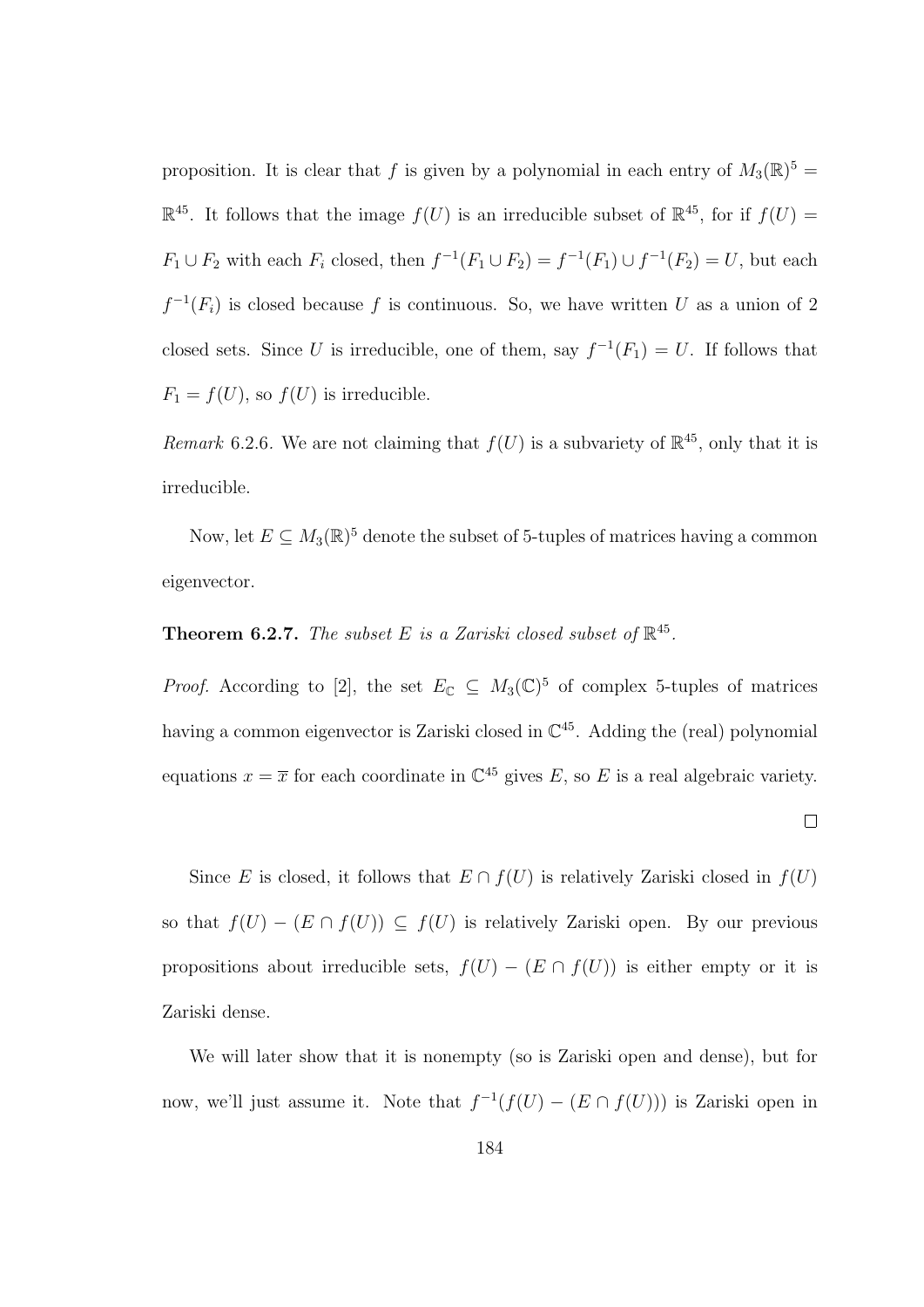U since f is continuous. Since we've already showed nonempty open subsets of irreducible spaces are dense, and since we know  $U$  is irreducible, it follows that  $f^{-1}(f(U) - (E \cap f(U))$  is Zariski open and dense. Thus, we have found a Zariski open and dense subset of  $U \subseteq Sp(3)$  for which all points have positive curvature.

We need another simple topological fact:

**Proposition 6.2.8.** If  $A \subseteq B \subseteq C$  are topological spaces so that A is open and dense in  $B$  and  $B$  is open and dense in  $C$ , then  $A$  is open dense in  $C$ .

*Proof.* A is open in B means there is some open subset V of C so that  $A = B \cap V$ , but  $B$  is open, so  $A$  is an intersection of two open sets, hence open.

Now, choose an open set  $V \subseteq C$ . We wish to show  $V \cap A \neq \emptyset$ . Since B is dense in C, we know that  $B \cap V \neq \emptyset$  and that  $B \cap V$  is an open set in B. Since A is dense in B, we know that  $A \cap (B \cap V) \neq \emptyset$ , but  $A \cap (B \cap V) \subseteq A \cap V$  so since the smaller  $\Box$ set is nonempty, the larger must also be.

Thus, since we found a Zariski open dense subset of U consisting of positively curved points, and U is Zariski open and dense in  $Sp(3)$ , we have found a Zariski open and dense subset of points of positive curvature in  $Sp(3)$ . To finish this argument, we need two last facts:

**Theorem 6.2.9.** If  $X \subseteq Y \subseteq \mathbb{R}^n$  or  $\mathbb{C}^n$  are both varieties, and if X is Zariski open and dense in Y, then  $X \subseteq Y$  is open and dense with respect to the analytic topology.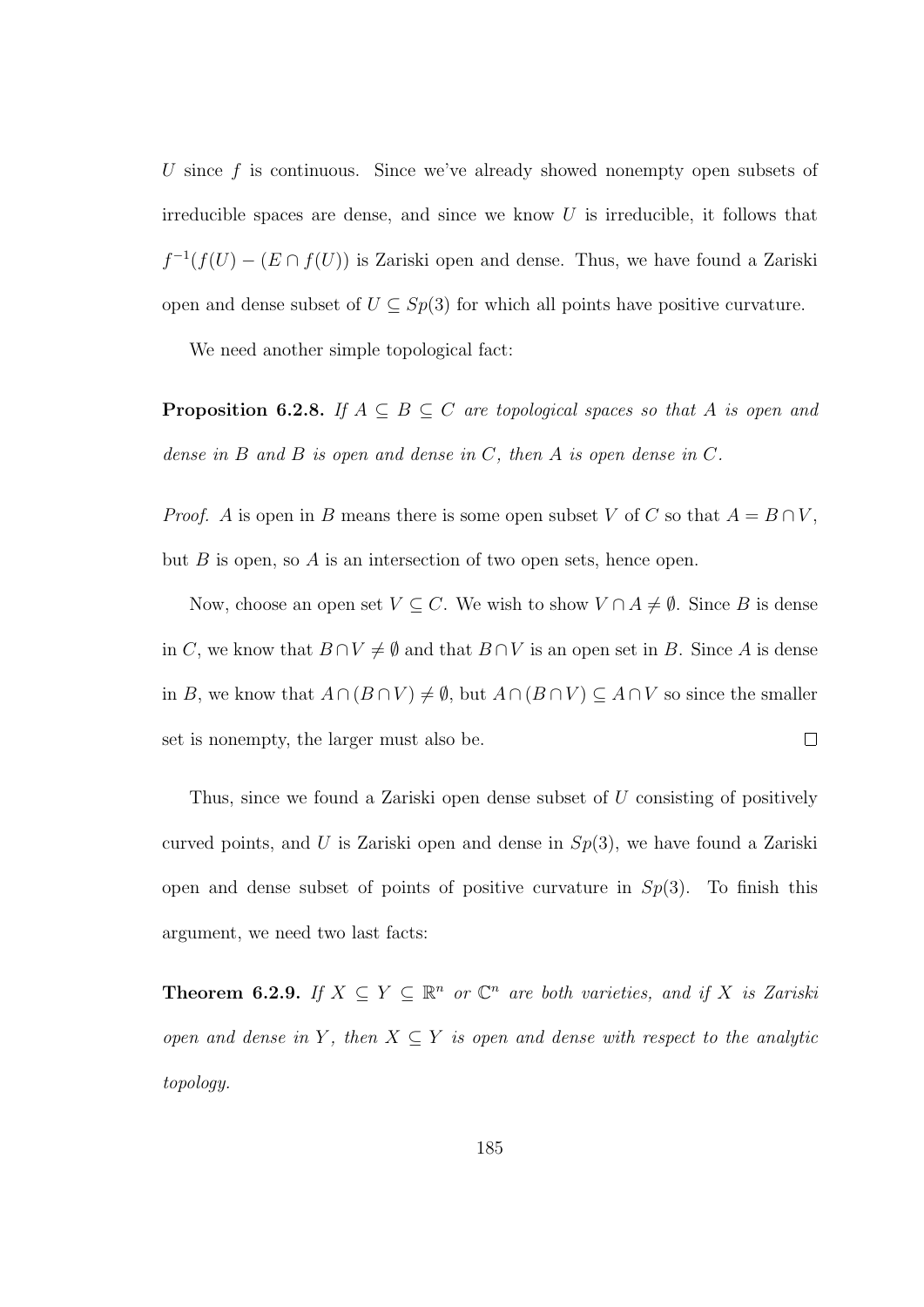**Proposition 6.2.10.** If  $f : Z_1 \to Z_2$  is continuous and surjective and if  $U \subseteq Z_1$  is dense, then so is  $f(Z_1)$ .

*Proof.* Let  $V \subseteq Z_2$  be open. Then  $f^{-1}(V)$  is open and nonempty in  $Z_1$ , so intersects U. If p is a point in the intersection, then  $f(p) \in V \cap f(U)$ , so  $V \cap f(U)$  is nonempty.  $\Box$ 

In our case, we have  $Z_1 = Sp(3)$  and  $Z_2 = Sp(3)/Sp(1) \times Sp(1)$  and the map is actually a (Riemannian) submersion, so is an open map. Hence, we have found an open and dense subset of points of positive curvature in  $Sp(3)/Sp(1) \times Sp(1)$ (assuming we have found one point in  $f(U) - (E \cap f(U))$ .)

Finally, an uninspired calculation shows that there is a point in  $f(U) - (E \cap$  $f(U)$ ).

Proposition 6.2.11. Consider the matrix

$$
A = \begin{bmatrix} \frac{1}{\sqrt{3}} & -\frac{1}{\sqrt{6}}(1+i) & \frac{1}{\sqrt{6}}(1+i) \\ 0 & \frac{1}{\sqrt{2}} & \frac{1}{\sqrt{2}} \\ -\frac{\sqrt{60}}{30}(2+2i+j+k) & -\frac{1}{\sqrt{30}}(2i+j) & \frac{1}{\sqrt{30}}(2i+j) \end{bmatrix}.
$$

Then  $A \in U \subseteq Sp(3)$  and  $f_4(A)$  and  $f_5(A)$  have no common eigenvectors.

That is,  $A \in U$  and  $f(A) \in f(U) - (E \cap f(U)).$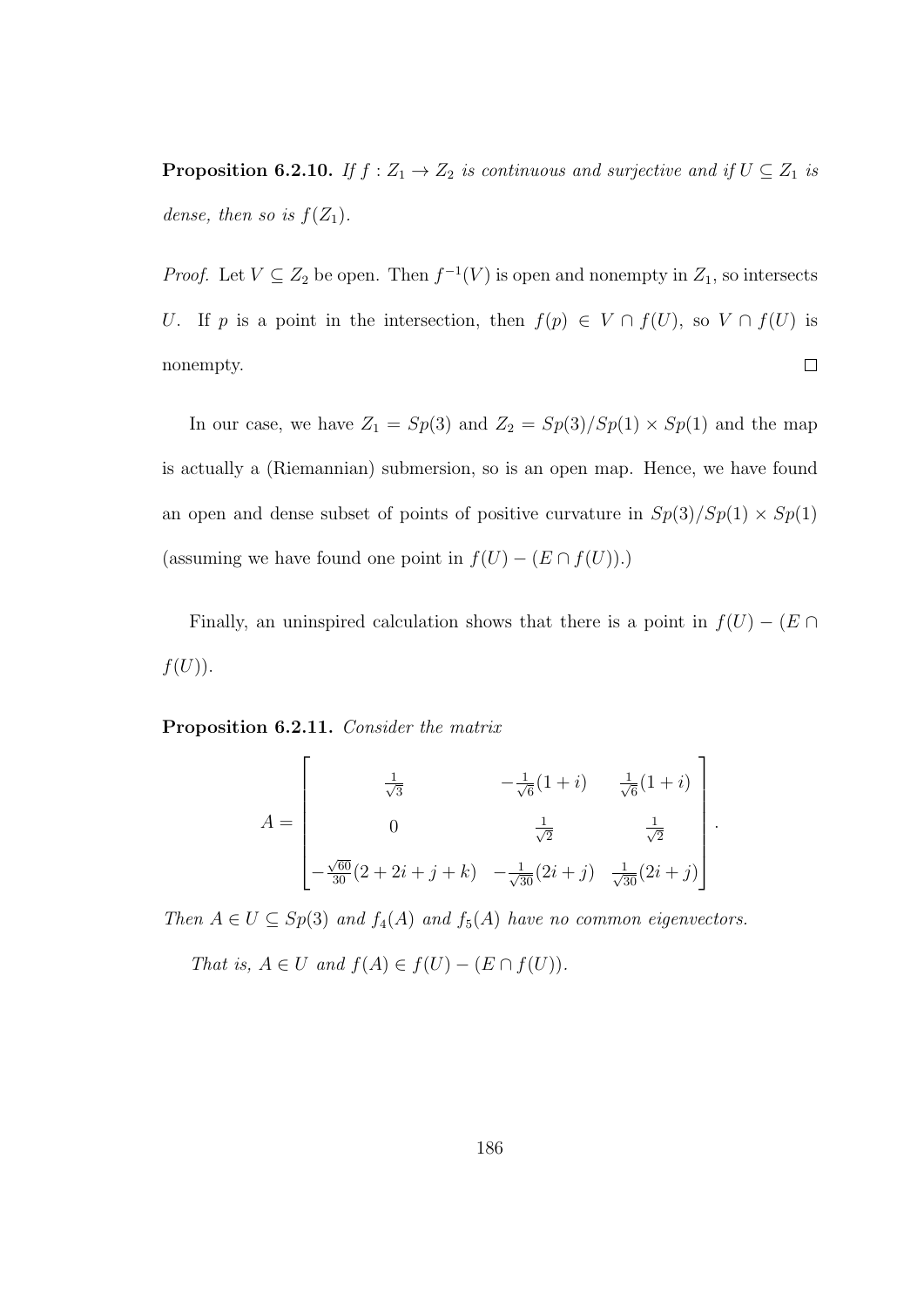## 6.3 Distinguishing the new examples

In this section, we verify that this example isn't diffeomorphic to any previously known example and that the two circle quotients  $Sp(3)/Sp(1) \times Sp(1) \times S<sup>1</sup>$  and  $\Delta S^1 \setminus Sp(3)/Sp(1) \times Sp(1)$  are distinct and new examples.

The manifold  $Sp(3)/Sp(1) \times Sp(1)$  is 15 dimensional. Previously, the only previously known 14 and 15 dimensional manifolds with almost positive curvature were due to Wilking [32]. In dimension 15, we have  $T^1S^8$  and the space  $U(5)/H_{kl}$  where  $H_{kl} = \text{diag}(B, z^k, z^l)$  for  $z \in S^1$  and  $B \in U(3)$ . The first example is 7 connected, the second has  $\pi_2 = \mathbb{Z}$  by the long exact sequence in homotopy groups associated to the fibration  $H_{kl} \to U(5) \to U(5)/H_{kl}$ . Our new example is 3 connected, but  $\pi_4 = \mathbb{Z} \oplus \mathbb{Z}$ , so it is distinct, even up to homotopy. Further, since the 15 dimensional manifold is a circle bundle over the 2 14 dimensional manifolds, each of the 14 dimensional examples also satisfies  $\pi_4 = \mathbb{Z} \oplus \mathbb{Z}$ .

The previously known 14 dimensional manifolds of almost positive curvature are  $P_{\mathbb{C}}T^1\mathbb{C}P^4$  and  $\Delta SO(2)\backslash SO(9)/SO(7)$ . By using the fibrations  $S^7 \to T^1\mathbb{C}P^4 \to$  $\mathbb{C}P^4$  and  $S^1 \to T^1 \mathbb{C}P^4 \to P_C T^1 \mathbb{C}P^4$ , one can easily see  $\pi_2(P_{\mathbb{C}}T^1 \mathbb{C}P^4) = \mathbb{Z} \oplus \mathbb{Z}$ while  $\pi_2 = \mathbb{Z}$  for each of the new 14 dimensional examples. Also, the manifold  $SO(9)/SO(7)$  is a circle bundle over  $\Delta SO(2)\setminus SO(9)/SO(7)$  so has the same higher homotopy groups as  $SO(9)/SO(7)$ . But  $SO(9)/SO(7)$  is 7 connected, so is not homotopy equivalent to either of our 14 dimensional examples.

Finally, we show the two 14 dimensional examples are distinct. The cohomology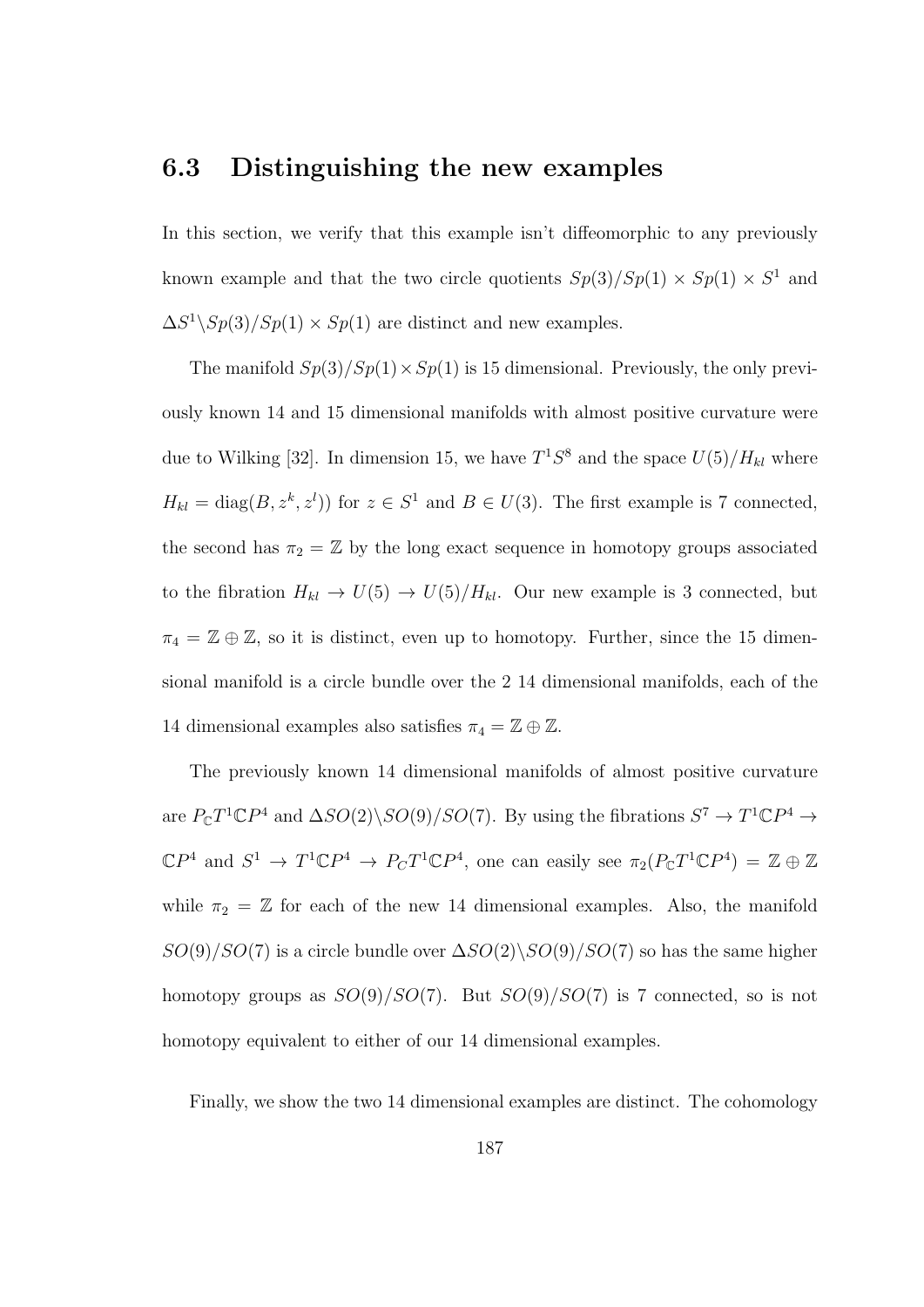ring of  $M_1^{14} = Sp(3)/Sp(1) \times Sp(1) \times S^1$  is

$$
H^*(M_1) = \mathbb{Z}[u^2, v^2, z]/u^2 + v^2 + z^2 = u^2v^2 + u^2z^2 + v^2z^2 = u^2v^2z^2 = 0
$$

where  $|z| = 2$  and  $|u^2| = |v^2| = 4$ . The first Pontryagin class is  $p_1 = 4z^2$ .

The cohomology ring of  $M_2^{14} = \Delta S^1 \backslash Sp(3)/Sp(1) \times Sp(1)$  is

$$
H^*(M_2) = \mathbb{Z}[u^2, v^2, z]/3z^2 - u^2 - v^2 = 3z^3 - u^2v^2 = z^6 = 0.
$$

In this case, the first Pontryagin class is  $p_1 = -12z^2$ .

Since in both cases,  $H^2 = \mathbb{Z} = \langle z \rangle$ , it follows that  $z^2$  is a well defined element in each ring. Thus, any ring isomorphism between the two rings must send  $z^2$  to  $z^2$ , and so we can immediately see the two Pontryagin classes are distinct (even mod 28), so the two manifolds are not even homotopy equivalent.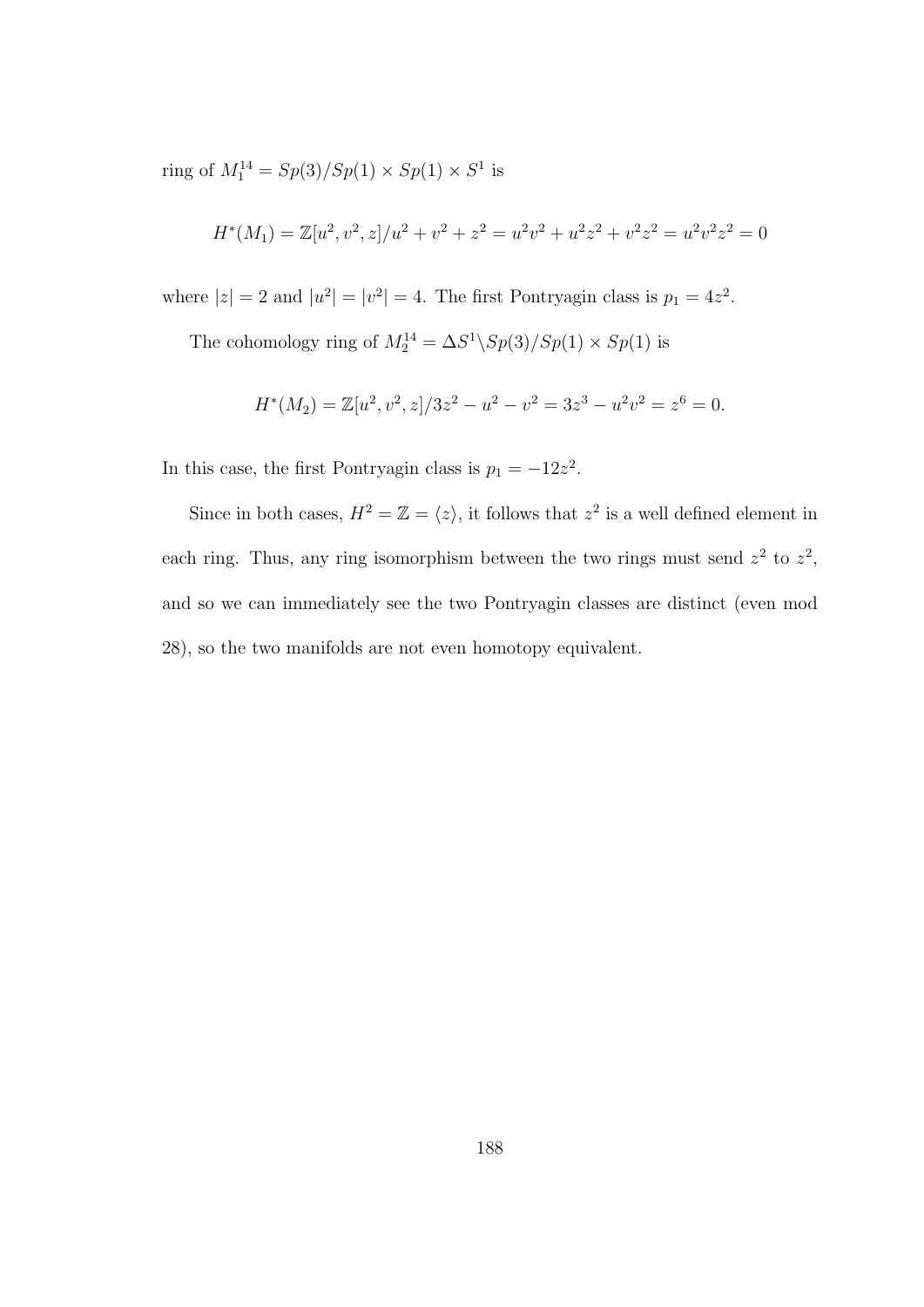## Bibliography

- [1] S. Aloff and N. Wallach. An infinite family of 7-manifolds admitting positively curved riemannian structures. Bull. Amer. MAth. Soc., 81:93–97, 1975.
- [2] D. Arapura. Notes on basic algebraic geometry. http://www.math.purdue.edu/ dvb/preprints/algeom.pdf, June 2008.
- [3] D. Barden. Simply connected five-manifolds. Ann. Math., 82:365–385, 1965.
- [4] A. Borel. La cohomologie mod 2 de certains espaces. Comm. Math. Helv., 27:165–197, 1953.
- [5] A. Borel and F. Hirzebruch. Characteristic classes and homogeneous spaces i. Amer. J. of Math., 80:458–538, 1958.
- [6] E.H. Brown. The cohomology of  $bso_n$  and  $bo_n$  with integer coefficients. *Proc.* Amer. Math. Soc., 85(2):283-288, 1982.
- [7] O. Dearricott. A 7-manifild with positive curvature. Duke Math. J. (to appear).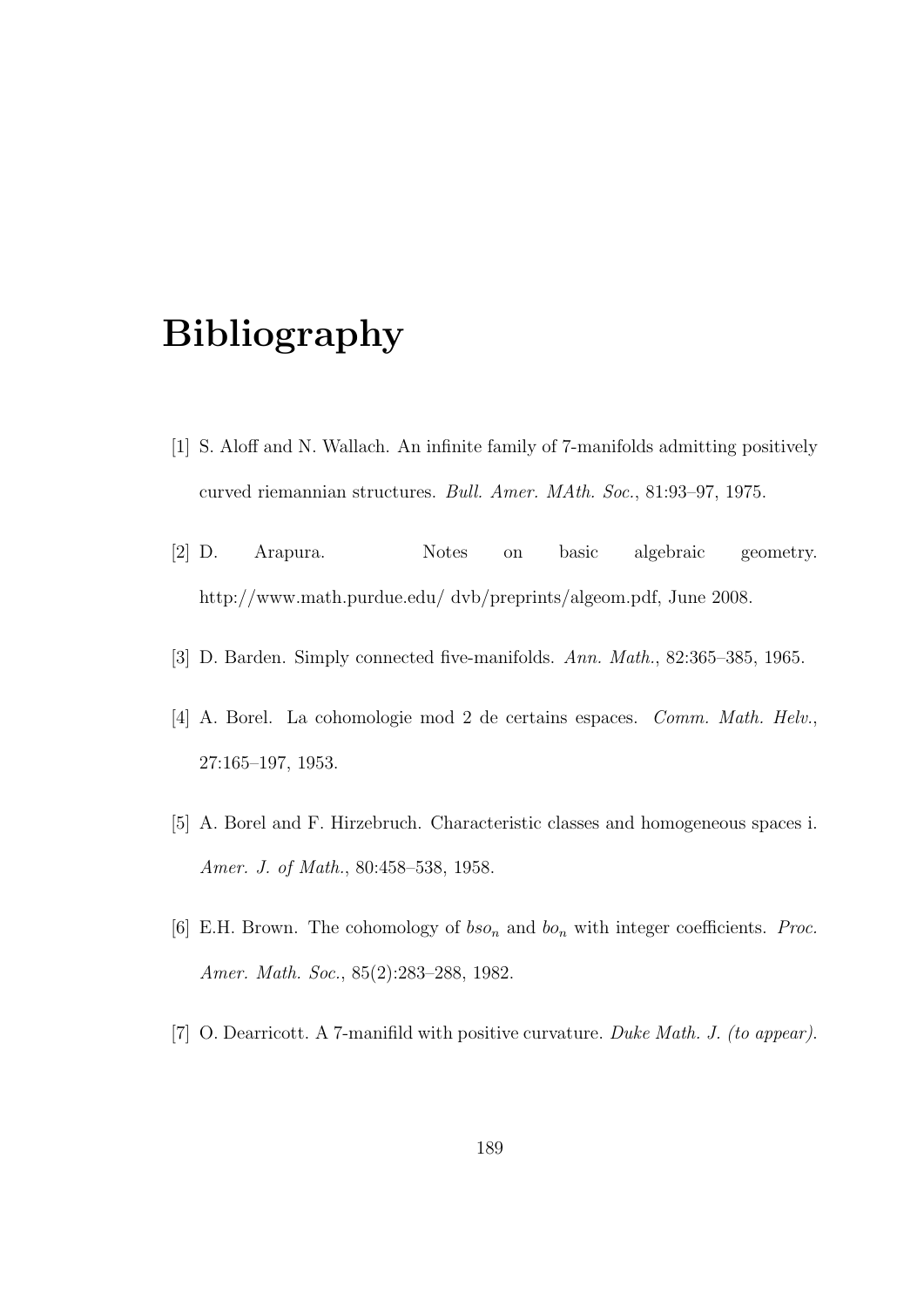- [8] A. Dold and H. Whitney. Classification of oriented sphere bundles over a 4-complex. Ann. of Math., 69:667–677, 1959.
- [9] J. Eschenburg. New examples of manifolds with strictly positive curvature. Invent. Math., 66:469–480, 1982.
- [10] J. Eschenburg. Freie isometrische aktionen auf kompakten lie-gruppen mit positiv gekrümmten orbiträumen. Schriften der Math. Universität Münster, 32, 1984.
- [11] J. Eschenburg. Cohomology of biquotients. Manu. Math., 75:151–166, 1992.
- [12] Y. Félix, S. Halperin, and J.-C. Thomas. Rational homotopy theory. Springer-Verlag, 2001.
- [13] W. Fulton and J. Harris. Representation Theory A First Course. Springer, 2004.
- [14] D. Gromoll and W. Meyer. An exotic sphere with nonnegative sectional curvature. Ann. Math., 100:401–406, 1974.
- [15] K. Grove, L. Verdiani, and W. Ziller. An exotic  $t^1s^4$  with positive curvature. preprint.
- [16] I. M. James and J.H.C. Whitehead. The homotopy theory of spheres bundles over spheres (i). Proc. London Math. Soc., 3:196–218, 1954.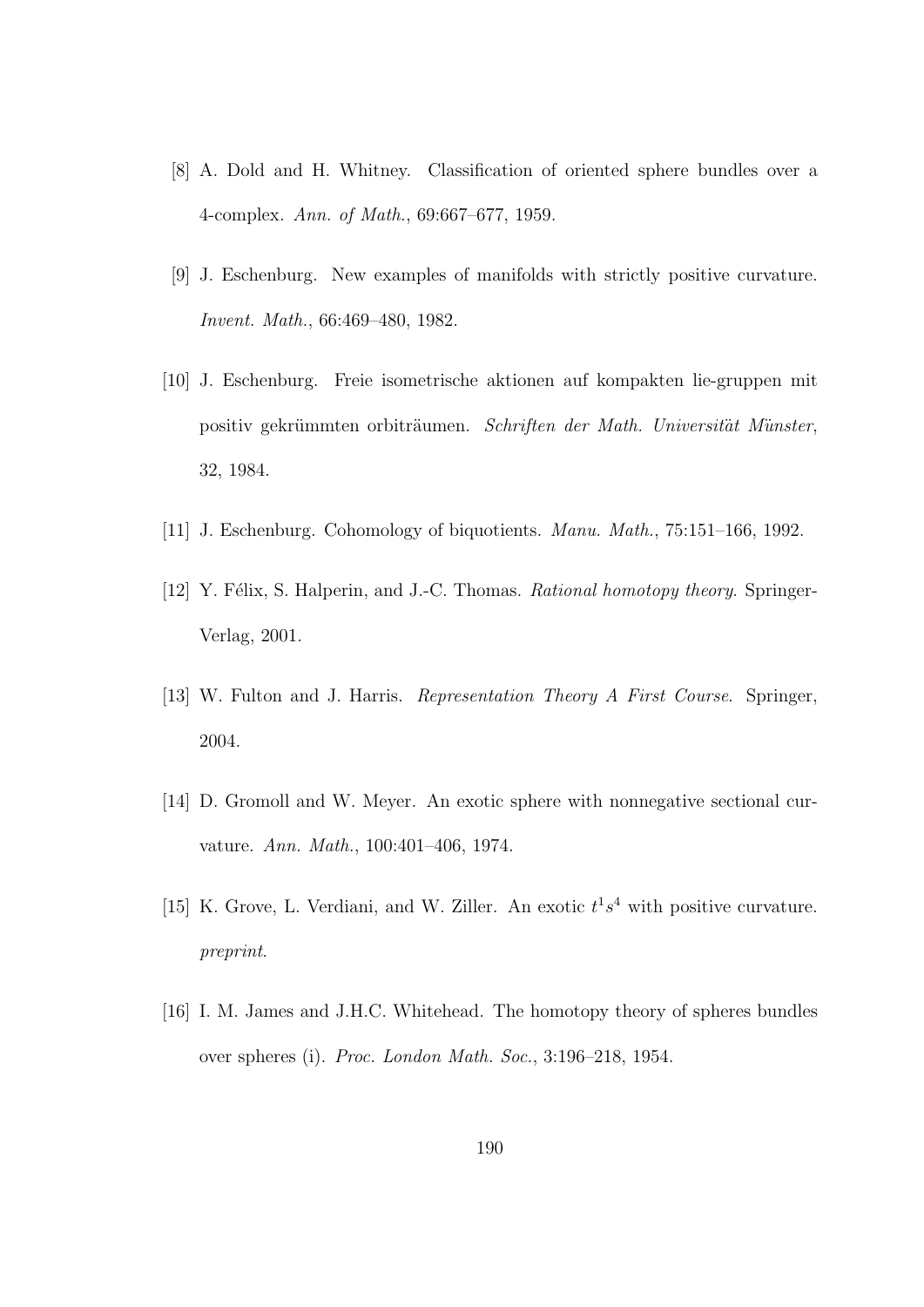- [17] P.E. Jupp. Classification of certain 6-manifolds. Proc. Camb. Phil. Soc., 73:293–300, 1973.
- [18] V. Kapovitch and W.Ziller. Biquotients with singly generated rational cohomology. Geom. Dedicata, 104:149–160, 2004.
- [19] M. Kerin. On the curvature of biquotients. preprint.
- [20] S. Klaus and M. Kreck. A quick proof of the rational hurewicz theorem and a computation of the rational homotopy groups of spheres. http://dornach.mfo.de/organisation/institute/klaus/HOMEPAGE/ Publications/Publications/P13/preprint13.pdf.
- [21] Mal'cev. On semisimple subgroups of lie groups. Amer. Math. Soc. Translations, 1:172–273, 1950.
- [22] B. O'Neill. The fundamental equations of a submersion. Michigan Math. J., 13:459–469, 1966.
- [23] A.V. Pavlov. Five dimensional biquotients of lie groups. Siberian Math. J., 45:1080–1083, 2004.
- [24] P. Petersen and F. Wilhelm. An exotic sphere with positive sectional curvature. preprint.
- [25] W. Singhof. On the topology of double coset manifolds. Math. Ann., 297:133– 146, 1993.